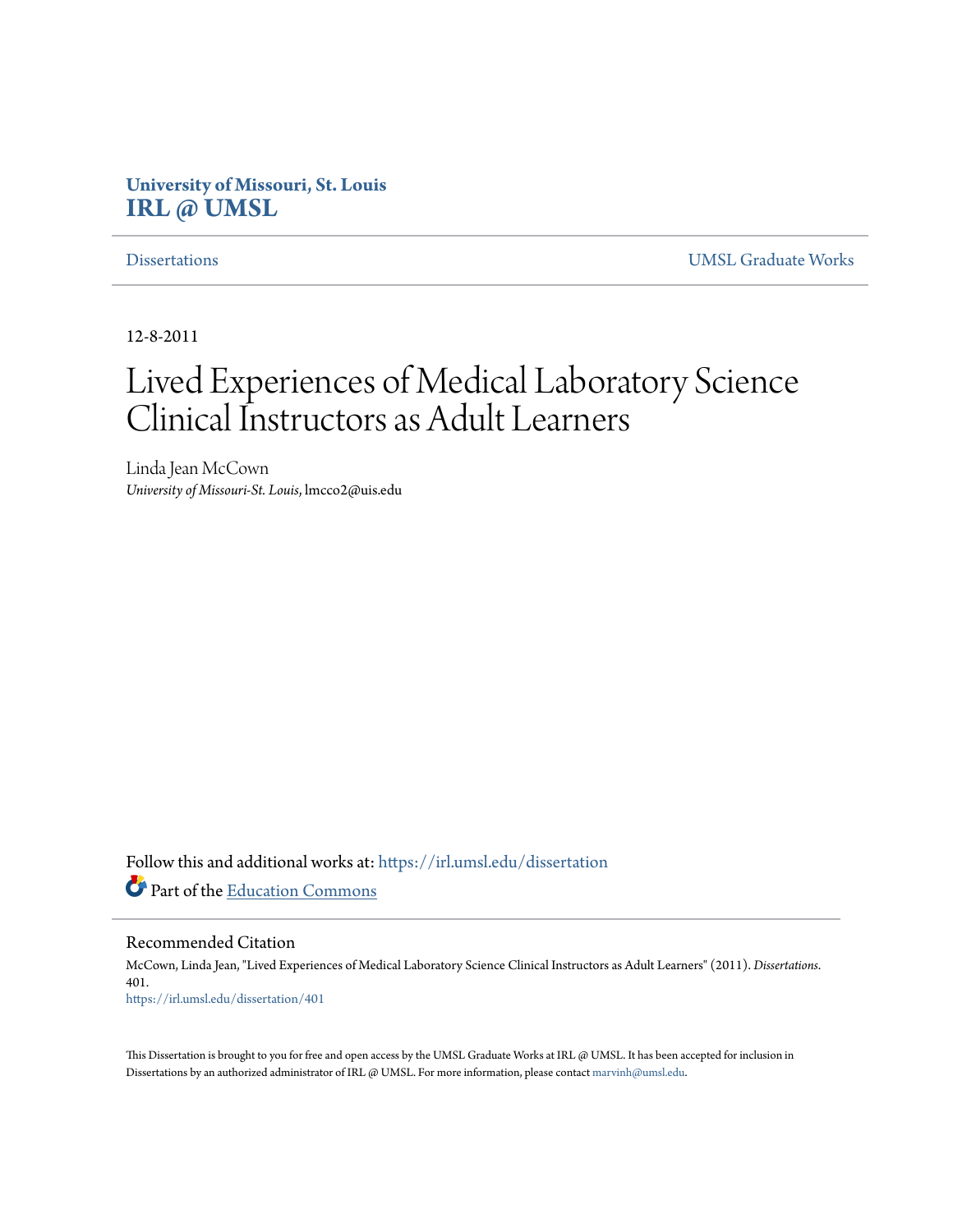### LIVED EXPERIENCES OF MEDICAL LABORATORY SCIENCE CLINICAL INSTRUCTORS AS ADULT LEARNERS

BY

### LINDA J. MCCOWN

B.S., The Pennsylvania State University, 1975 M.S., University of Pittsburgh, 1979

#### DISSERTATION

Submitted in partial fulfillment of the requirements for the degree of Doctor of Philosophy in Education in the Graduate School of the University of Missouri - St. Louis

October 2011

Dissertation Committee

Lloyd I. Richardson, Jr., Ph.D. Chair

Pi-Chi Han, Ed.D.

John A. Henschke, Ed.D.

Michael D. Ward, Ph.D.

St. Louis, Missouri

Copyright Linda J. McCown 2011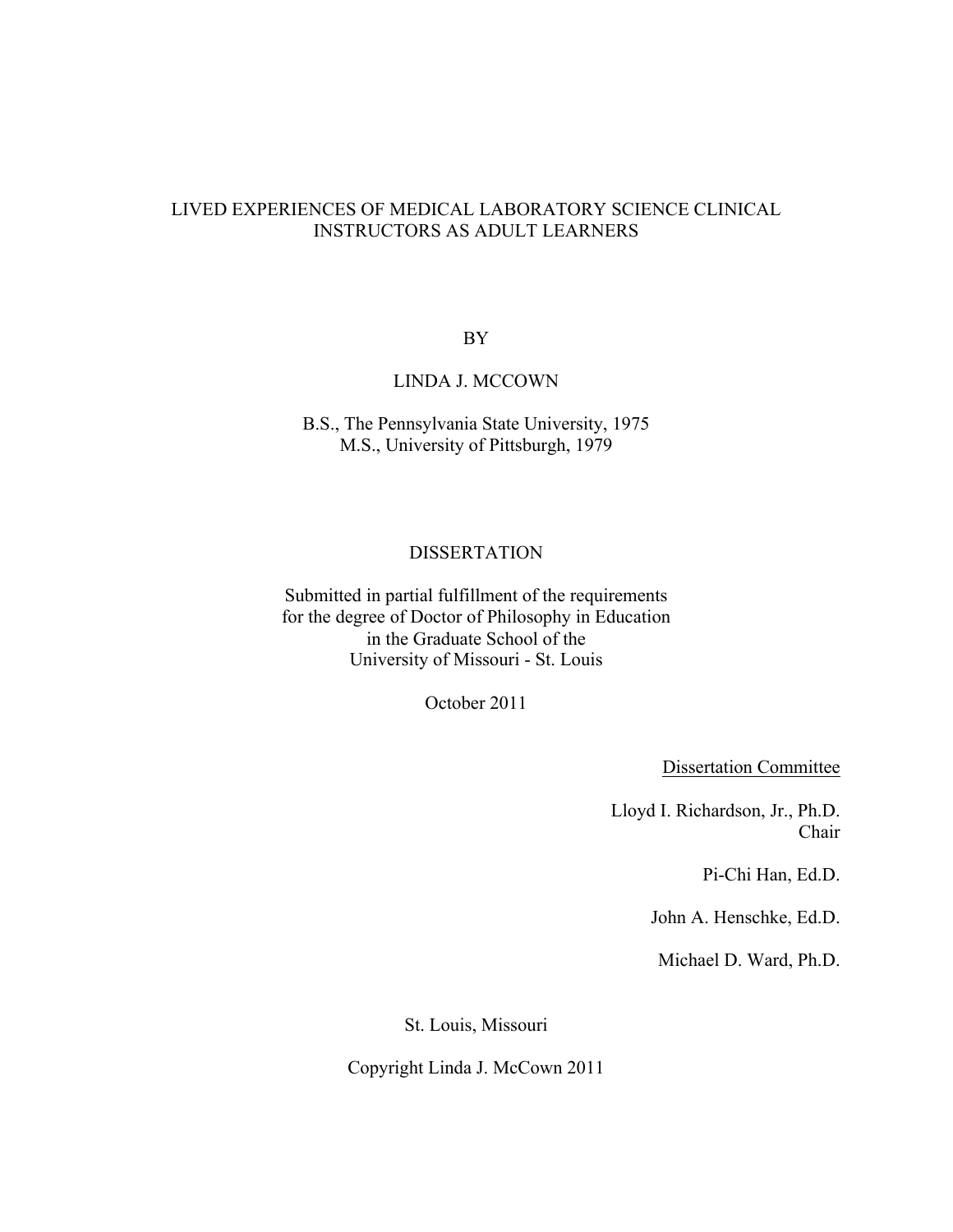#### **Abstract**

Physicians and patients trust the medical laboratory science (MLS) professionals performing laboratory tests, assuming that they are competent. The education of these professionals includes time spent in clinical rotations; weeks that students spend alongside their clinical instructors who are practicing professionals. When they first have students to teach, these clinical instructors have little or no experience or training in how to conduct clinical instruction. This research examined how medical laboratory science clinical instructors learn to conduct clinical instruction.

In order to describe the phenomenon of clinical instructors learning to conduct clinical instruction, a mixed methods approach was used. In the first phase, a questionnaire was distributed to clinical instructors at hospital affiliates of six Midwest university programs of medical laboratory science. Informed by these data, the researcher conducted interviews in the second phase. Six MLS clinical instructors were interviewed to explore more deeply how they learn to conduct clinical instruction. These data were analyzed for recurrent themes. The culmination of the research was a thick, rich description of the phenomenon of how medical laboratory scientists learn to conduct clinical instruction. In addition, six themes were identified: 1) clinical instructors use experience as a learning resource; 2) clinical instructors learn in order to solve problems and they apply their learning for immediate use; 3) clinical instructors use a variety of methods to learn how to do clinical instruction; 4) some clinical instructors have a natural ability for teaching but some do not; 5) clinical instructors must learn to teach with less time; and 6) clinical instructors vary in their self-directedness and internal motivation.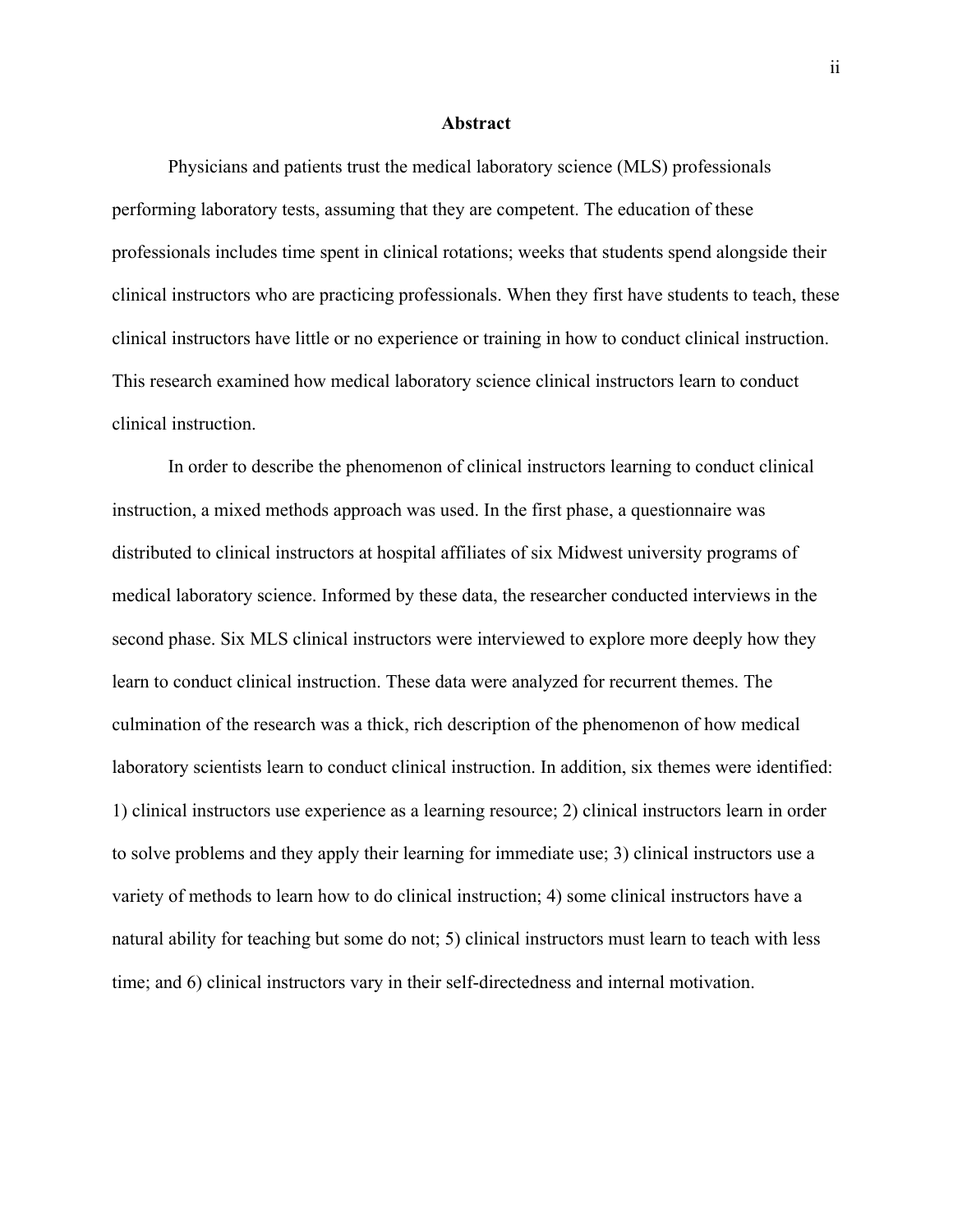The research showed that medical laboratory science clinical instructors act as adult learners by using their experiences as students, experiences as instructors, and life experiences to learn clinical instruction. As adult learners, they are focused on learning in order to solve problems, learning for immediate application. Clinical instructors learn clinical instruction by a variety of methods. With increasing stress and workload, clinical instructors in medical laboratories, however, find it difficult to concentrate on learning to teach students.

This research answers the questions, "What does a clinical instructor do to learn clinical instruction?" and "What experiences do clinical instructors call upon to help them in learning to be clinical instructors?" and "What, if any, adult learning principles do clinical instructors use in learning clinical instruction?" These answers illuminate the ways in which clinical instructors of medical laboratory science students learn to conduct clinical instruction. By understanding how clinical instructors learn, hospital management and university MLS programs will be better prepared to support new clinical instructors in their initial learning and experienced clinical instructors in their lifelong learning. The quality of instruction of our medical laboratory science students depends on how well clinical instructors learn how to conduct clinical instruction.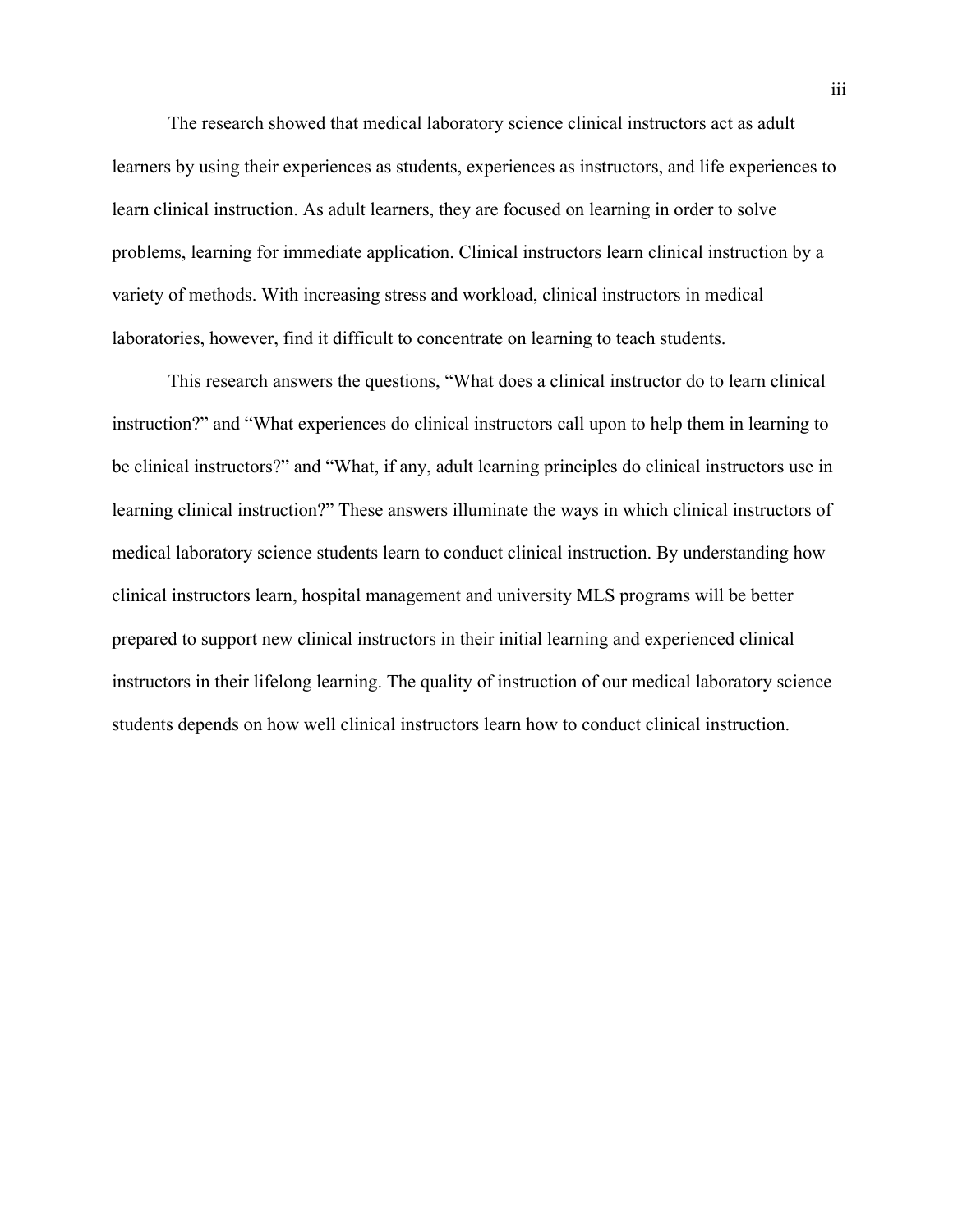### Acknowledgements

My sincere gratitude to the clinical instructors who participated in this research. Without their time and efforts, this would not have been possible. Now I appreciate even more the clinical instructors who teach our medical laboratory students at the bench.

Many thanks to my committee members, students, coworkers, friends, and family whose patience was greatly appreciated as I worked on this dissertation.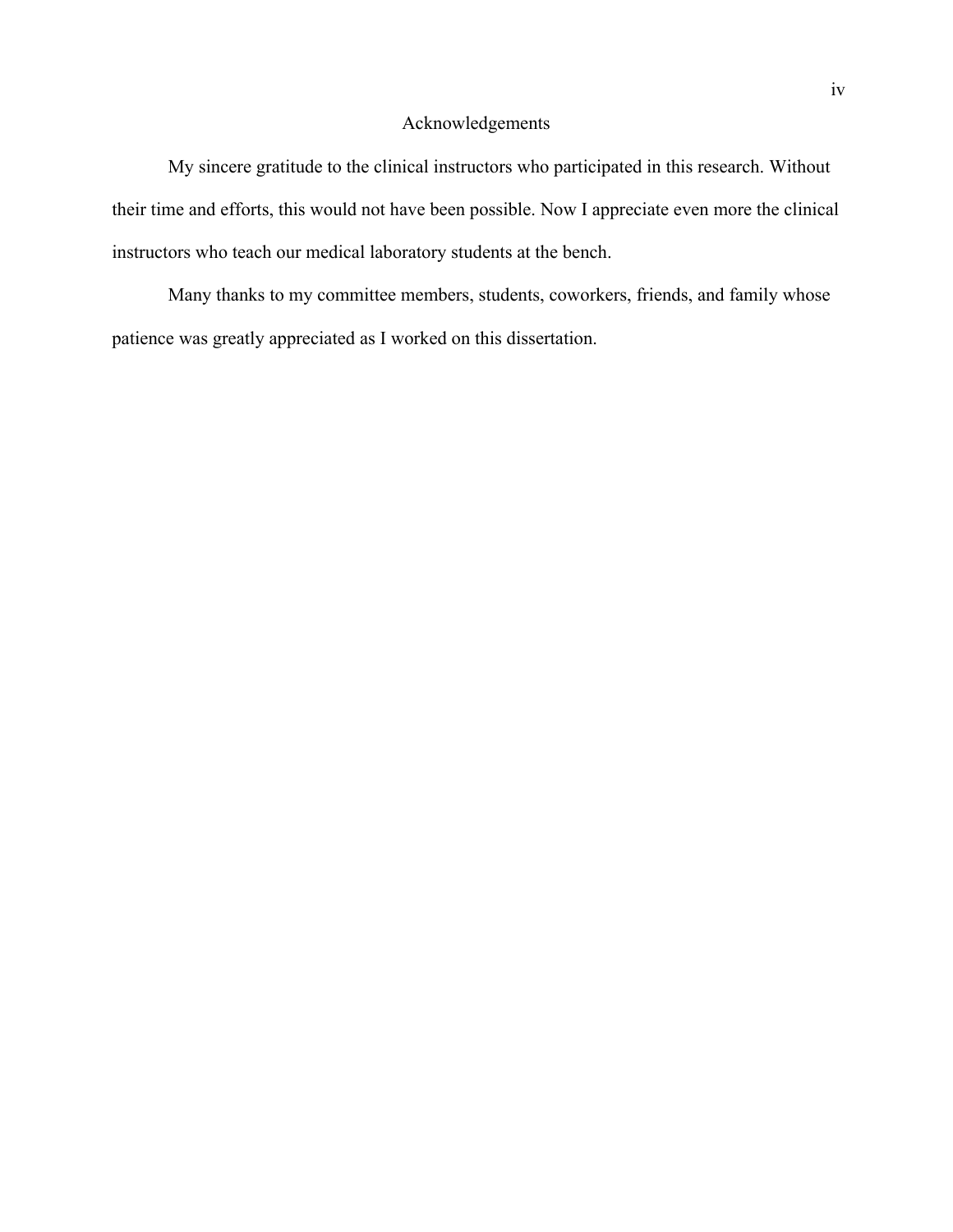# Table of Contents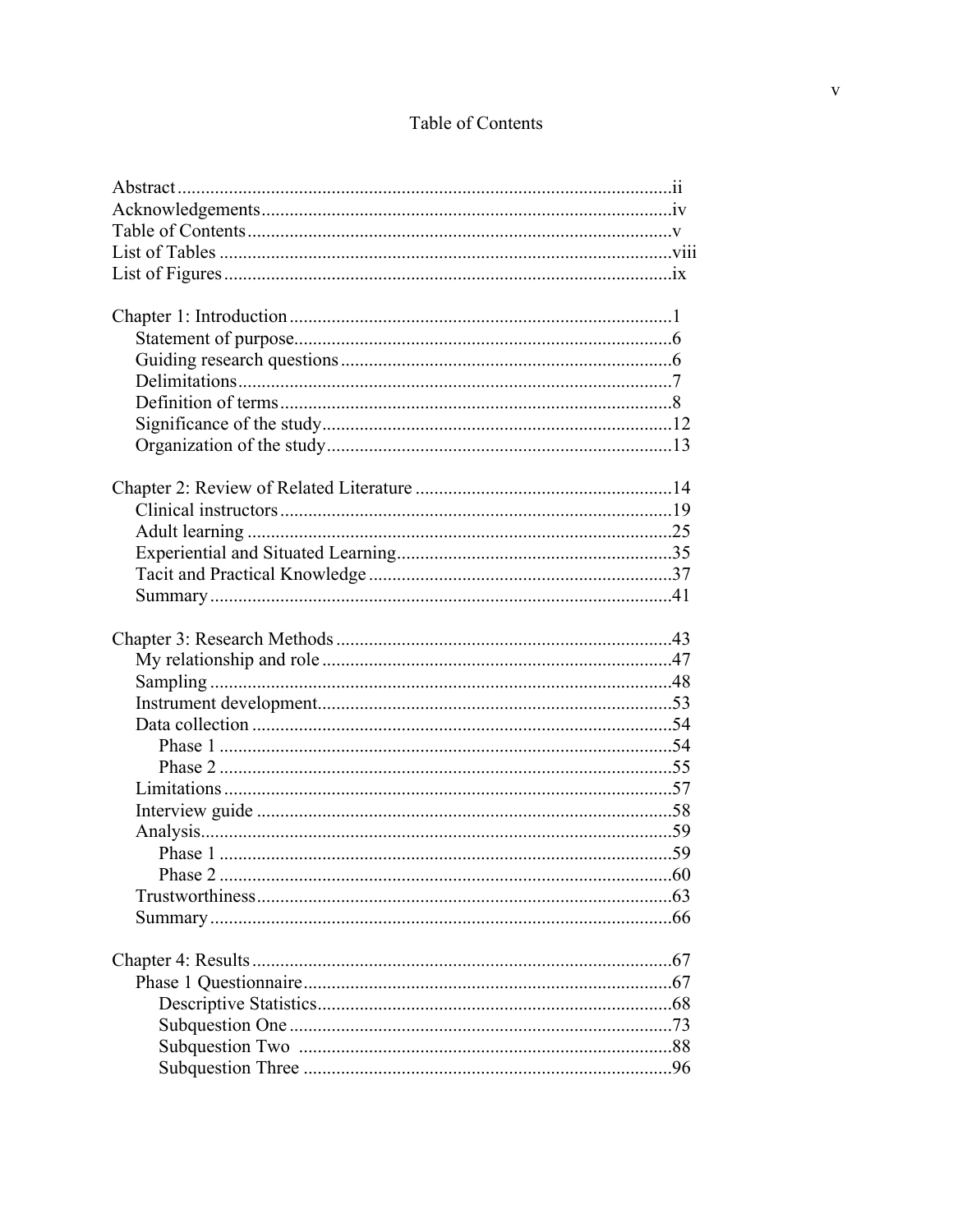| Having students perform bench themselves 115                         |  |
|----------------------------------------------------------------------|--|
|                                                                      |  |
|                                                                      |  |
|                                                                      |  |
|                                                                      |  |
|                                                                      |  |
|                                                                      |  |
|                                                                      |  |
|                                                                      |  |
|                                                                      |  |
|                                                                      |  |
| Discussion of research questions with reference to the literature135 |  |
|                                                                      |  |
|                                                                      |  |
|                                                                      |  |
|                                                                      |  |
|                                                                      |  |
|                                                                      |  |
|                                                                      |  |
|                                                                      |  |
|                                                                      |  |
|                                                                      |  |
|                                                                      |  |
|                                                                      |  |
|                                                                      |  |
|                                                                      |  |
|                                                                      |  |
|                                                                      |  |
|                                                                      |  |
|                                                                      |  |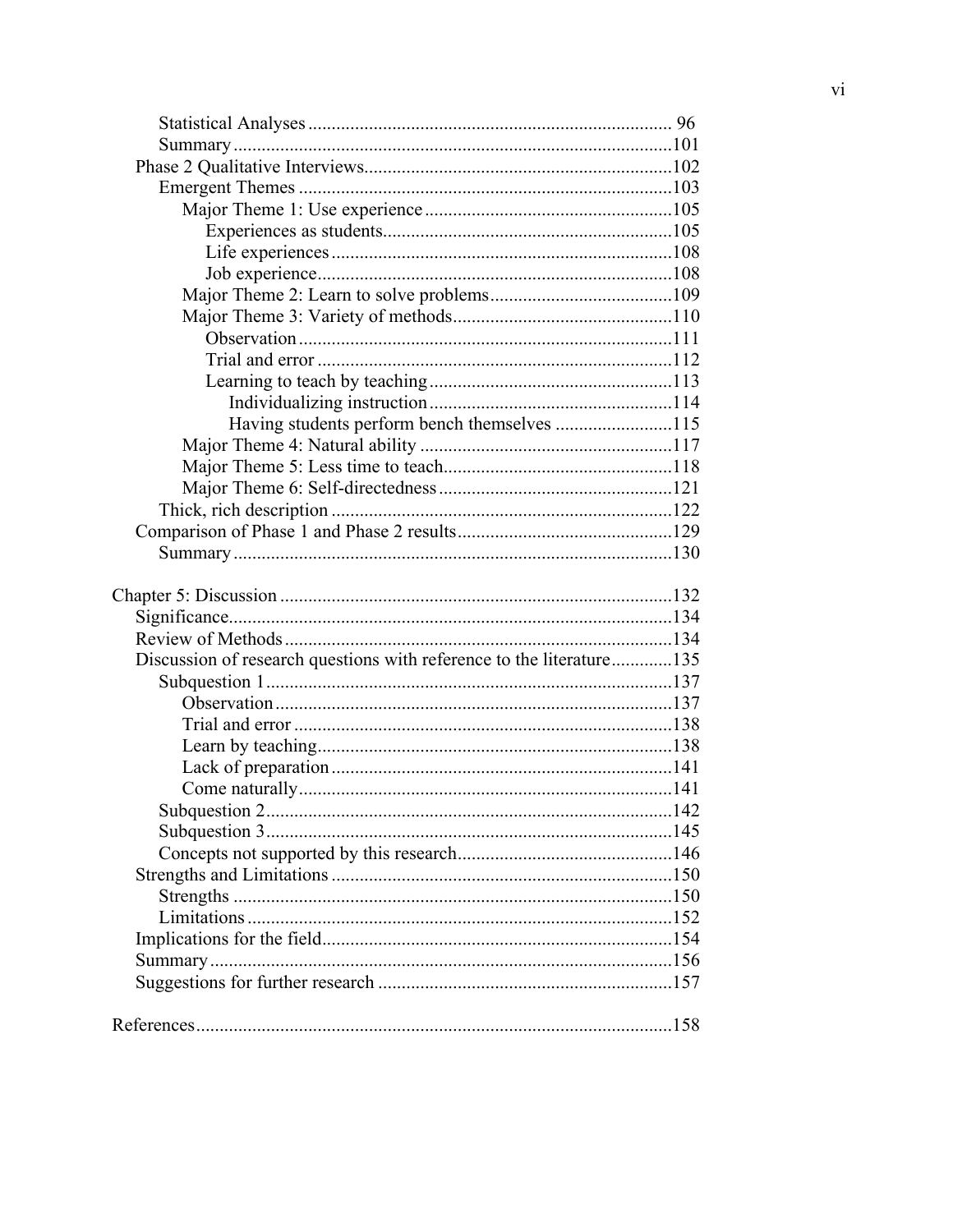| Appendix C: Alignment of Questionnaire Questions        |  |
|---------------------------------------------------------|--|
|                                                         |  |
|                                                         |  |
|                                                         |  |
| Appendix G: Tallied and Grouped Open-Ended Responses207 |  |
| Appendix H: Alignment of Interview Questions            |  |
|                                                         |  |
| Appendix J: Horizonalization Statements for Flo's       |  |
| Appendix K: Composite Horizonalization Statements       |  |
|                                                         |  |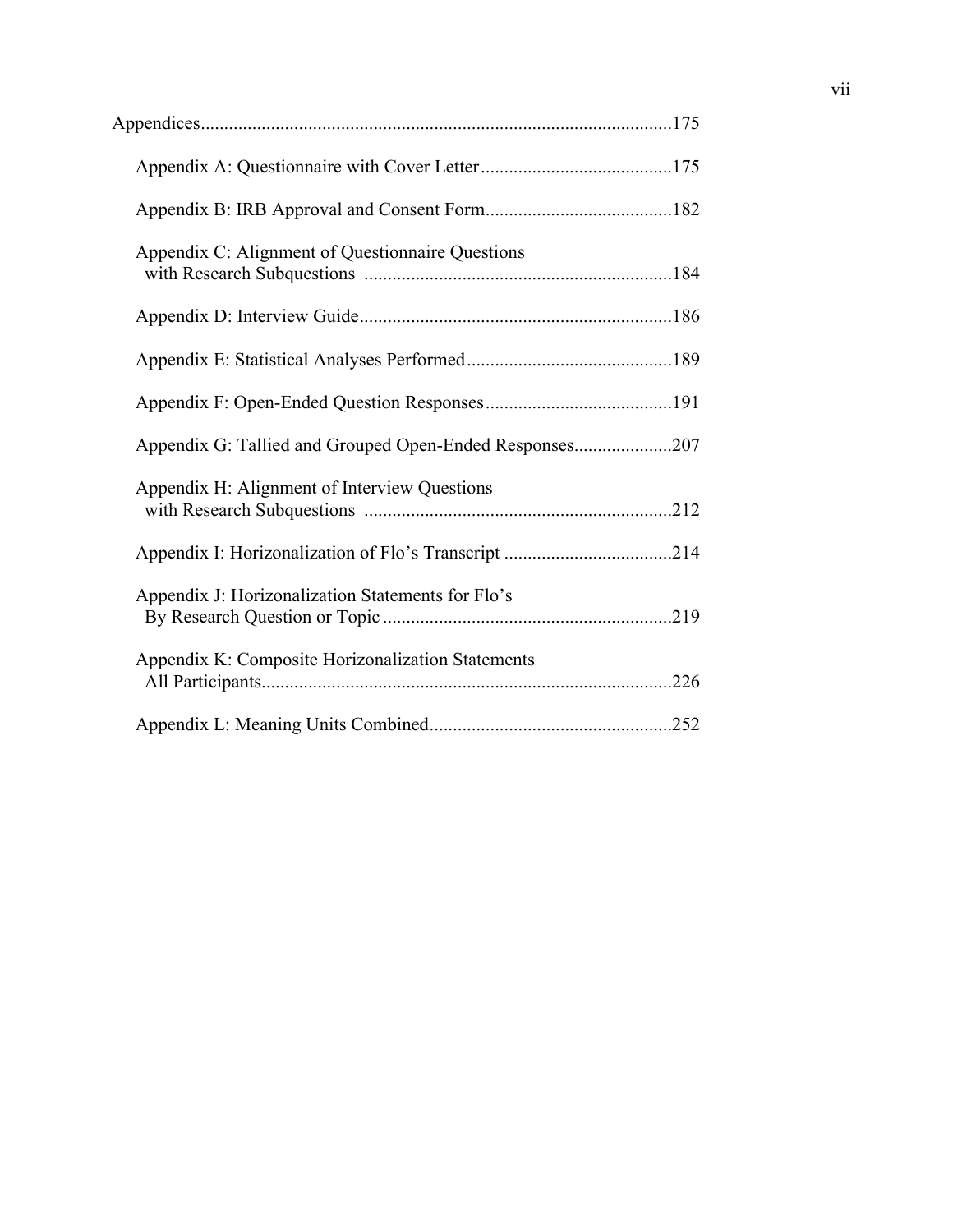## List of Tables

| Table                                                                    | Page |
|--------------------------------------------------------------------------|------|
|                                                                          |      |
|                                                                          |      |
| Table 3 – How Clinical Instructors Become a Clinical Instructor72        |      |
| Table 4 – How CI Know How to Conduct Clinical Instruction 74             |      |
|                                                                          |      |
|                                                                          |      |
| Table 7 – How CI Determine if They Need to Improve or Change 80          |      |
|                                                                          |      |
| Table 9 – Most Helpful Methods & Methods Continued to Use to Learn CI 82 |      |
|                                                                          |      |
|                                                                          |      |
|                                                                          |      |
|                                                                          |      |
|                                                                          |      |
| Table 15 – What is Needed to Do a Better Job of Clinical Instruction 93  |      |
| Table 16 – Participation in Development/Revision of Clinical Rotations94 |      |
|                                                                          |      |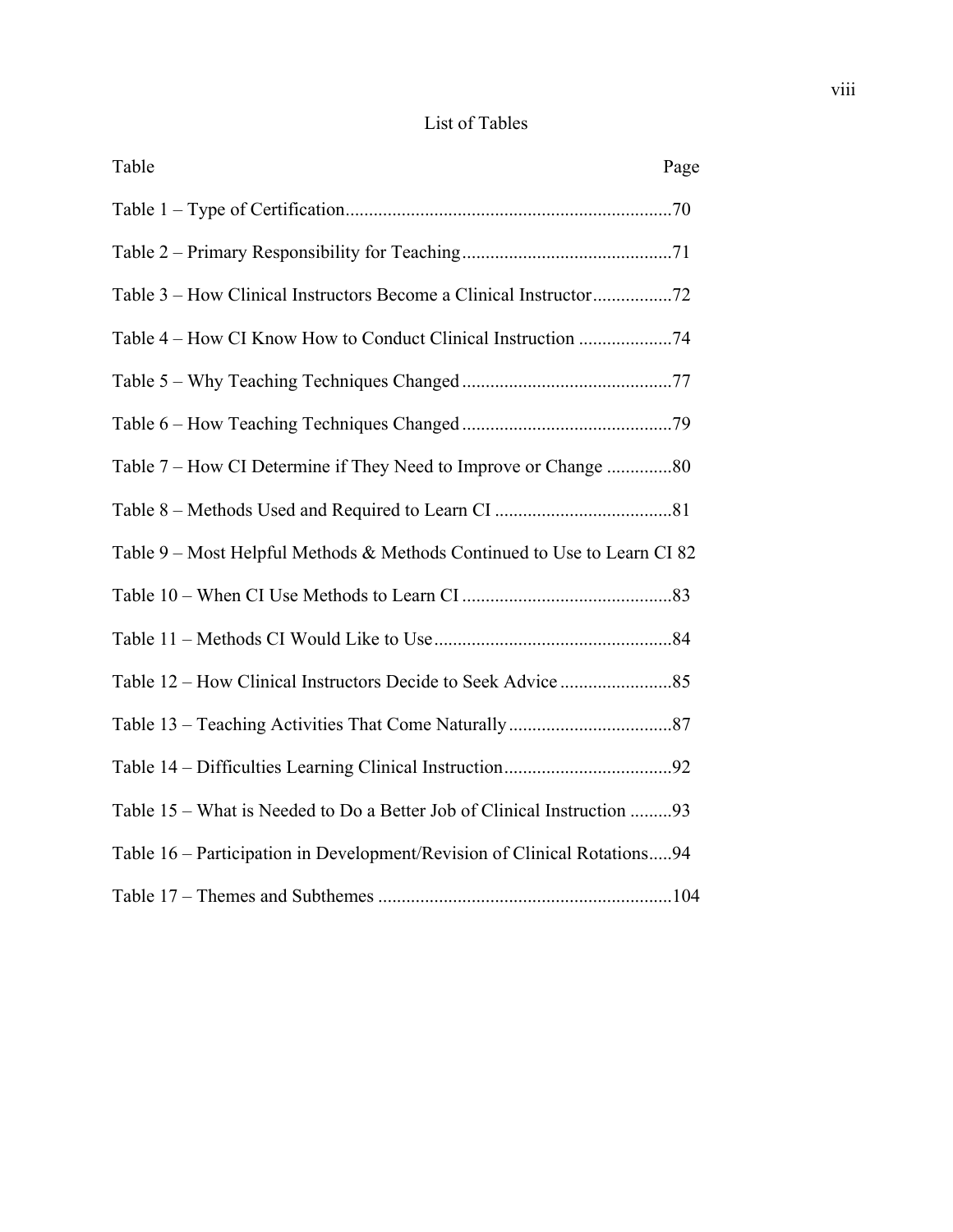# List of Figures

| Figure                                                                     | Page |
|----------------------------------------------------------------------------|------|
|                                                                            |      |
|                                                                            |      |
|                                                                            |      |
| Figure 4 – How much of what a CI does comes naturally, without thinking 86 |      |
|                                                                            |      |
|                                                                            |      |
|                                                                            |      |
| Figure 8 – How Teaching in Another Setting Affects Teaching as a CI95      |      |
|                                                                            |      |
|                                                                            |      |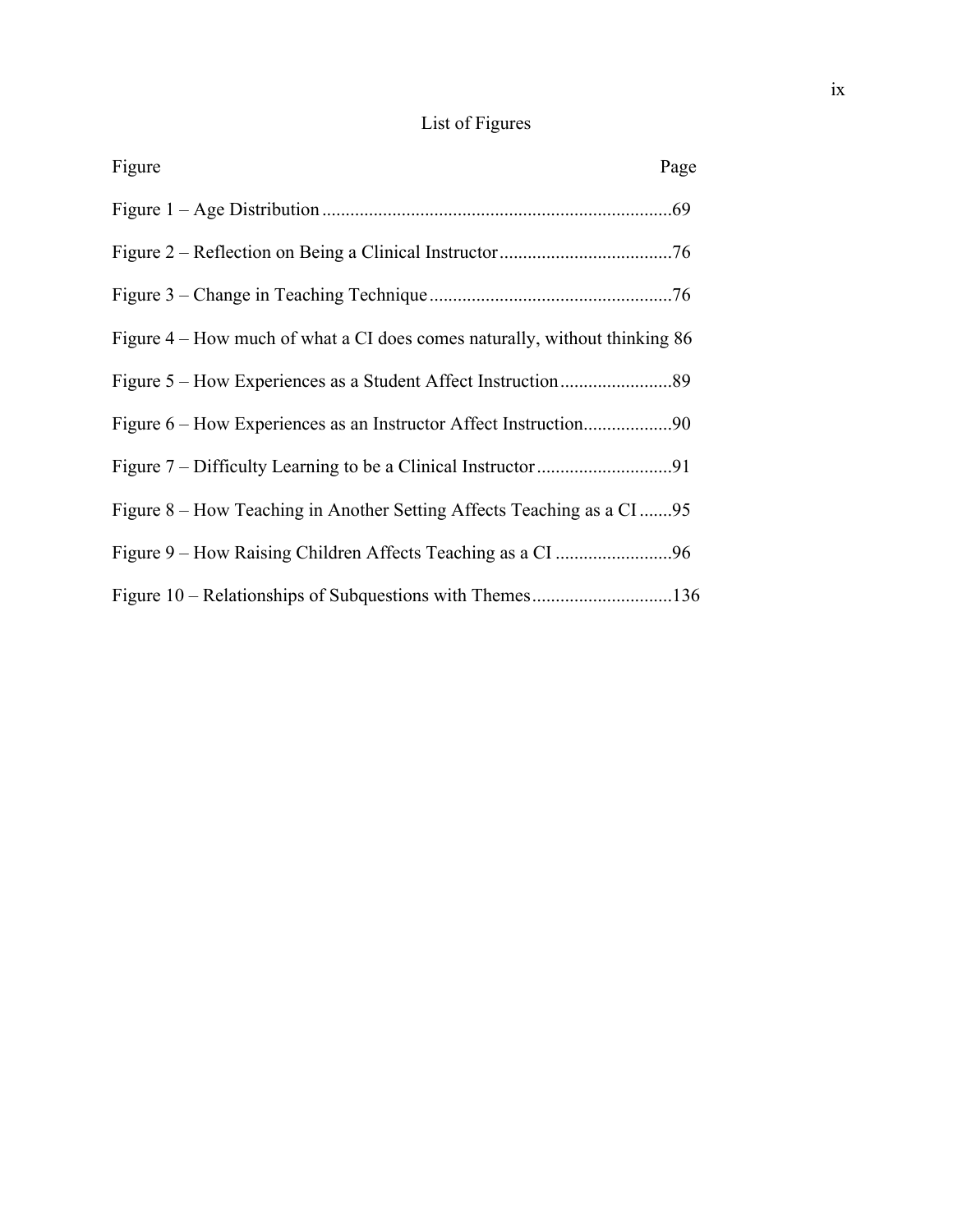#### **Chapter 1**

#### **Introduction**

 Allied health professions provide a critical part of health care. Only 40 percent of health care professionals are doctors and nurses. Over 80 allied health professions make up the rest of health care professionals (Department of Labor, 2008). Medical laboratory science (MLS), also called clinical laboratory science or medical technology, is one of these professions. Physicians and patients trust the allied health professionals performing laboratory tests, assuming that they are competent. Laboratory data are involved in 70% of the critical decisions physicians make (Forsman, 1996), making it critical that the data are accurate. Competent laboratory professionals assure the accuracy of the laboratory results reported to physicians.

The education of these professionals includes time spent in clinical rotations; weeks that students spend alongside practicing professionals. Clinical rotations are critically important for the development of skills that cannot be provided in the academic setting. Students are also exposed to complex instrumentation that is not available in student laboratories on campus. Wetherbee, Nordrum, and Giles (2008) explained the importance of this clinical experience for physical therapy students (and all allied health students):

These experiences afford students the opportunity to synthesize classroom learning with clinical situations involving real patients. In turn, this process allows students to develop critical thinking, clinical decision making skills, psychomotor skills, appropriate communication and affective behaviors, thereby making clinical education a critical component of the professional development of PT students. (p. 65)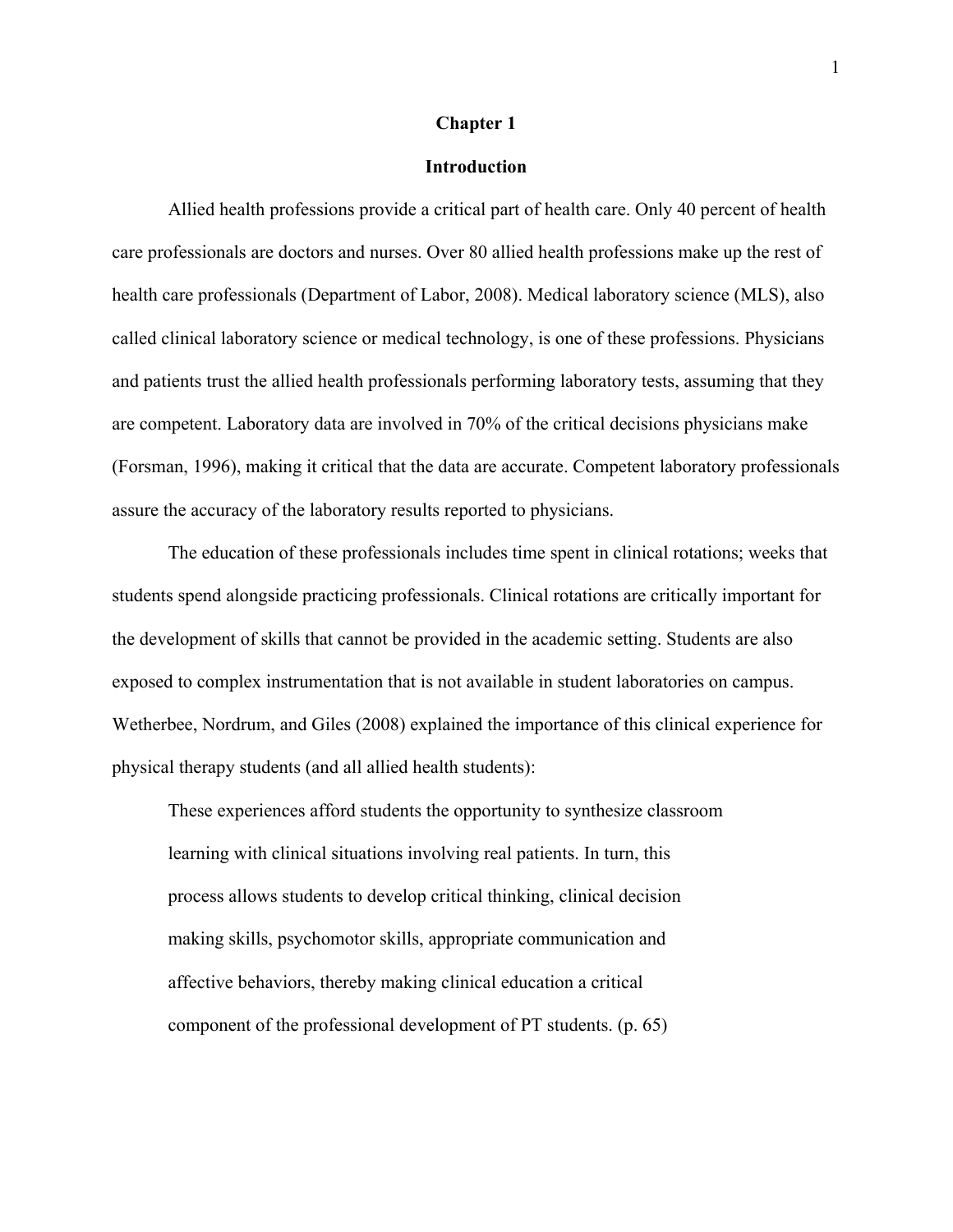Instructors who teach and supervise students in these rotations are the gatekeepers of the professions. Lenburg (1979) confirmed the importance of this role, "In nursing programs faculties assure the public that the graduates of their programs are competent to practice nursing.... Nursing faculties find themselves in a vulnerable position when asked to defend the product produced in their programs" (p. xi). This holds true for allied health professions also. Although each profession has certification examinations which graduates must pass to practice in the profession, certification examinations cannot fully ascertain whether a person has the skills and attitudes necessary to be a competent professional. These exams ask questions about didactic material and about scenarios that occur in practice; however, they do not have practical, hands on components. This is why the applicants must have either successfully completed an accredited educational program or have certain educational and experiential requirements before they can take the certification examinations. This puts the clinical instructors who teach, supervise, and evaluate the students in a very critical position regarding entry into the profession.

Clinical instructors, as defined in this research, are employees of the health care facility which is affiliated with an educational institution. This research looks in particular at clinical instructors in the profession of medical laboratory science. Medical laboratory scientists perform medical laboratory tests such as chemistry tests for heart attacks or liver disease, toxicology, bacterial cultures, compatibility tests for transfusions, or microscopic examination of blood. On top of performing lab tests, clinical instructors instruct one or more students during the clinical rotations. This rotation may last from a couple days to several weeks. Clinical instructors are responsible for showing the students how to perform the work and connecting the theory they have learned on campus with the practice in the clinical setting.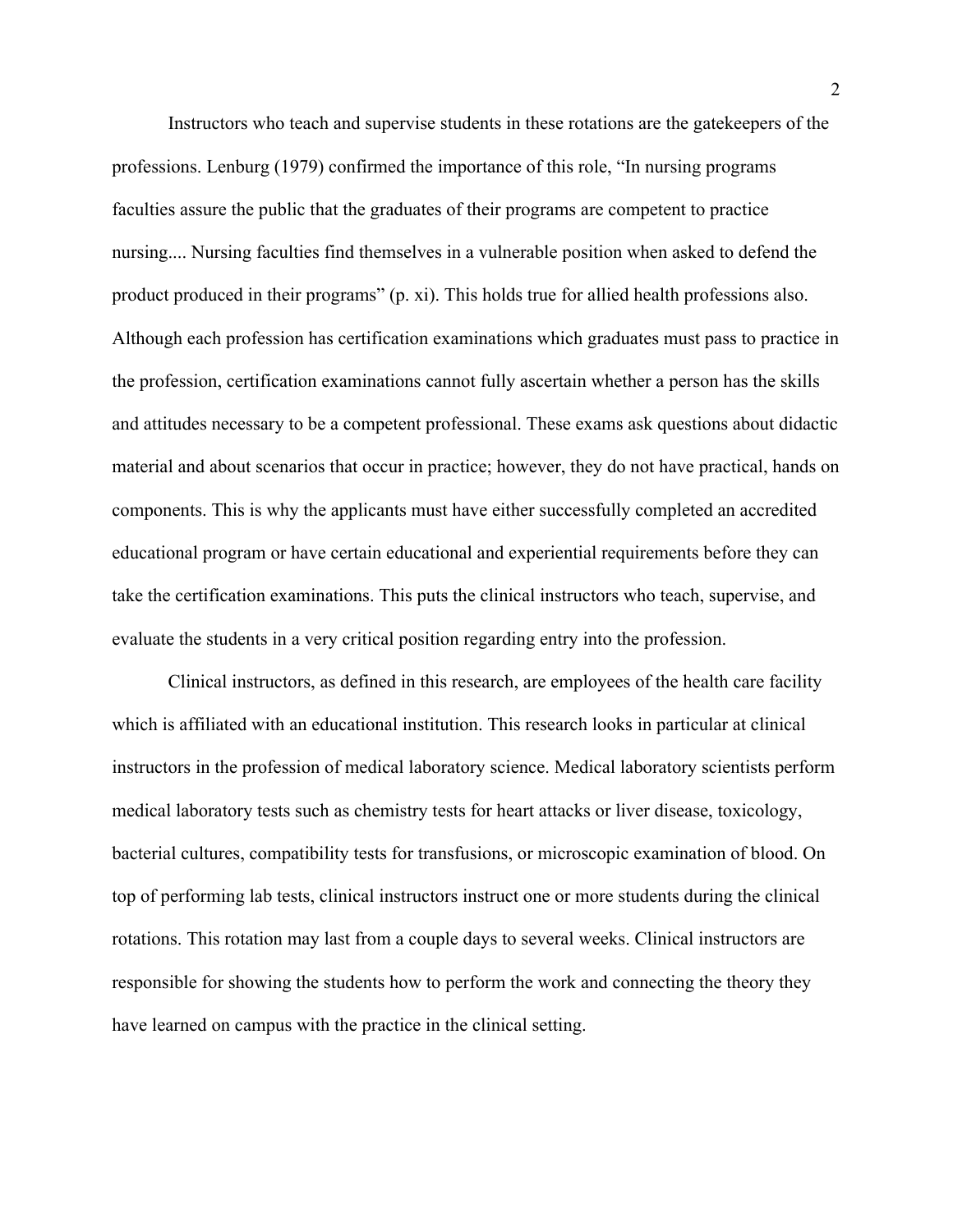In the medical laboratory employees are typically assigned to be clinical instructors. An employee does not need to apply or be vetted in order to be a clinical instructor. The determination of which laboratory staff will be a clinical instructor is not standardized throughout the profession. Most often, medical laboratory scientists are assigned to be clinical instructors based upon their work assignments. For example, if a student is scheduled to be learning blood gases, the person scheduled to be doing blood gases that day will be the clinical instructor. In most laboratories which accept students, the generic job description for all medical laboratory scientists includes instruction of students at the bench (on the job). The assignment of students is either done by the department supervisor or a facilitator/clinical coordinator, an employee of the health care institution who serves as a coordinator and intermediary between the university and the laboratory. Some places require that persons serving as clinical instructors have one year of experience on the job. Many times the clinical instructor is responsible for a full work load in addition to instructing the student. Being a clinical instructor in the medical laboratory results in little or no prestige or recognition. In allied health professions such as radiography, where there is a selection process for becoming a clinical instructor, there is more prestige associated with the role.

Currently, a shortage of allied health professionals exists. The shortage makes it important for more laboratory professionals to enter the work force. Yet the shortage also makes it more difficult for the clinical instructors to find time to teach students on top of performing their increased laboratory responsibilities. For the clinical laboratory the United States Department of Labor projects that approximately 15,000 will be needed each year through 2014, however currently only around 5,000 individuals are graduating from accredited educational programs each year (Department of Labor, 2008; National Accrediting Agency for Clinical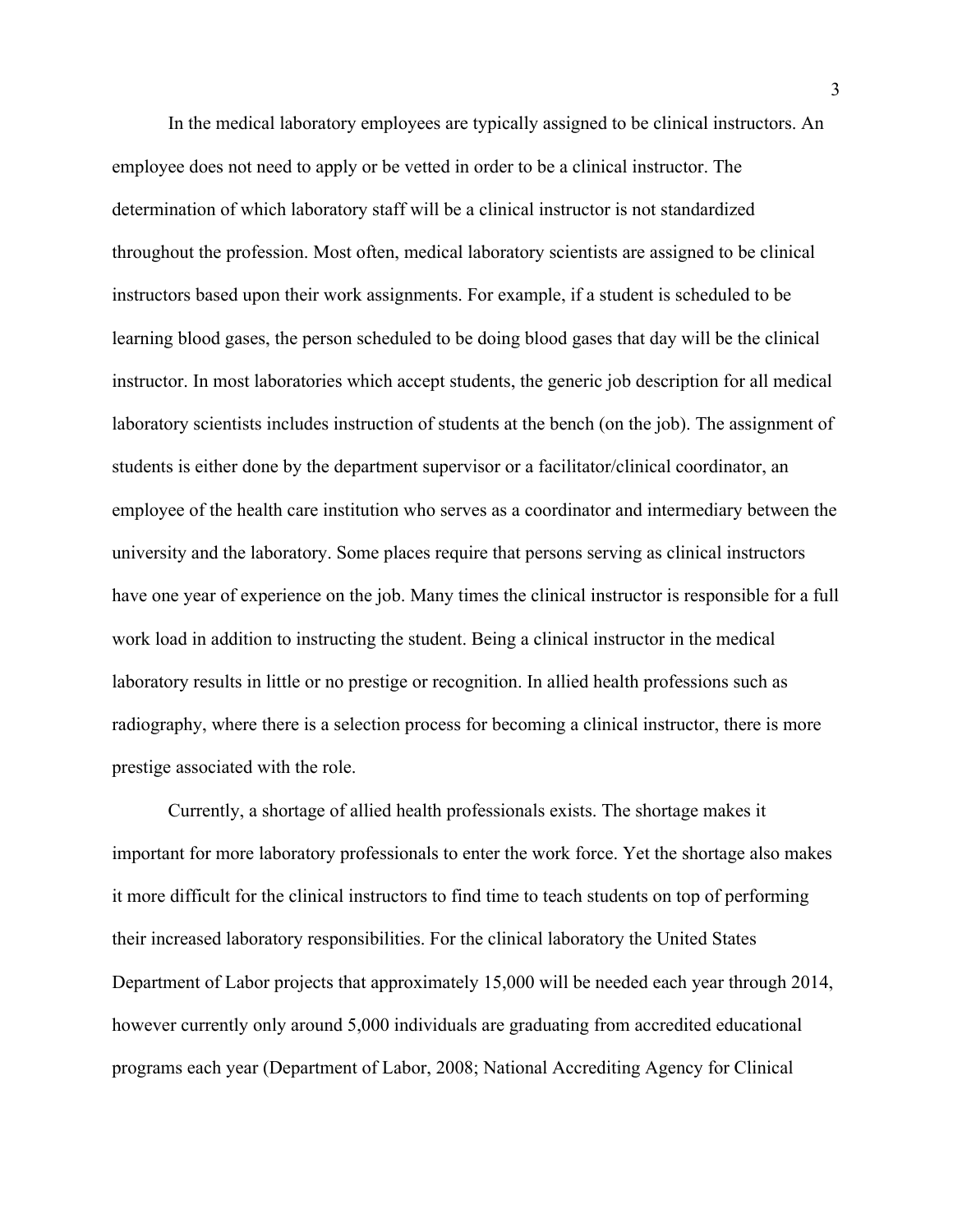Laboratory Sciences [NAACLS], 2008). "The current vacancy rate in the clinical laboratory sciences field is 13 percent, said Dianne Cearlock, CEO of NAACLS. In the next five years, 13 percent of the workforce is expected to retire, with 25 percent of the workforce retiring over the next 10 years" (Ernado, 2009). According to the American Society for Clinical Pathology, the outlook is even worse. They predict that 40% of the workforce in clinical laboratories will need to be replaced in the next 10 years (Hilborne, 2008).

 This shortage is projected to become even worse as the professionals of the "baby boomer" generation retire. According to the American Society for Clinical Laboratory Science,

[A] concern is the aging laboratory work force, reflecting the fact that the pace at which younger newly trained professionals are entering the laboratory workforce is not keeping up with retirements. Approximately 40 percent of the laboratory workforce is within ten years of retirement. (American Society for Clinical Laboratory Science [ASCLS], 2008) More professionals need to be educated in all health care professions, including the clinical laboratory (ASCLS, 2008; Coordinating Council on the Clinical Laboratory Workforce, 2009).

 Neither mentoring nor formal education on how to conduct clinical instruction is provided to clinical instructors in most allied health professions (Rogers, Dunn, & Lautar, 2008, Giordano, 2008). Medical laboratory science is no exception. Accreditation standards for MLS programs do require the curricula to include "Education techniques and terminology sufficient to train/educate users and providers of laboratory services" (NAACLS, 2011, np). However, the extent of introduction to education varies greatly from one MLS program to another and may consist of only an hour or two of instruction on education. In addition, many current clinical instructors graduated before this educational component was required. Also, some clinical instructors are not graduates of accredited programs as there is no licensure in the states used in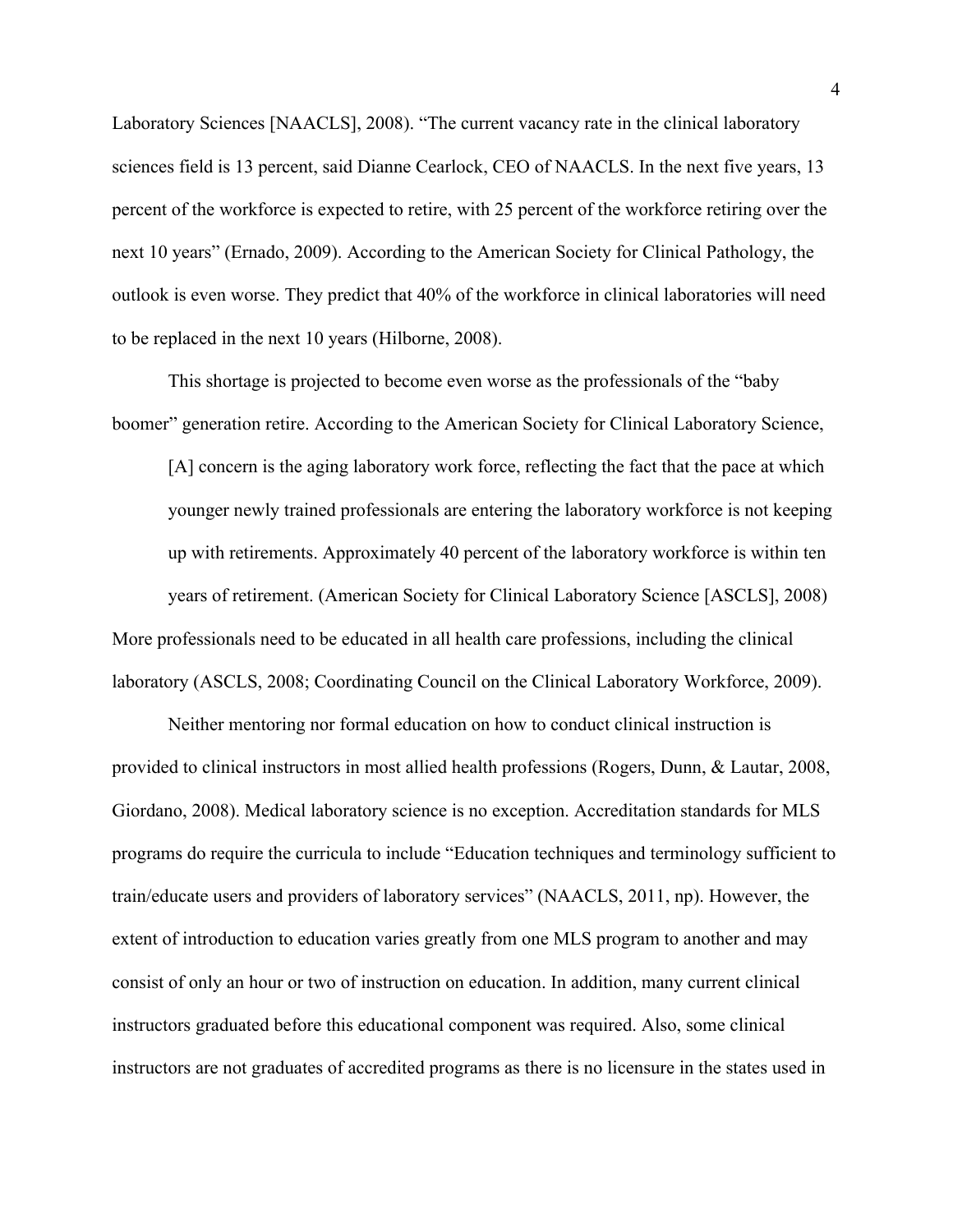this research and federal regulations only stipulate that laboratories hire personnel with "appropriate" education and training as determined by the laboratory director. Some hospitals also use medical laboratory technicians as clinical instructors; their curriculum does not include anything about education. As a result, clinical instructors mostly learn to be clinical instructors in ways other than formal education.

 Clinical instruction has been addressed in the literature and is detailed in chapter two. Researchers have published dissertations and other studies about clinical instructors or preceptors in such health care professions as athletic training, dietetics, nursing, and physical therapy. The literature has addressed the characteristics and behaviors of good clinical instructors, techniques of instruction by clinical instructors, and role perceptions of preceptors. Yet, research on the experiences of learning to be a clinical instructor is limited.

 This research will be addressed from an adult learning framework. Adults are selfmotivated, self-directed, and use life experiences as resources. Their learning needs to correspond to social role changes and other needs in their lives. Immediate application is important to adults and they need to understand why they are learning something (Merriam, 2001).

 Informal and experiential learning will also inform this research. Marsick & Watkins (2001) explained that "informal and incidental learning take place wherever people have need, motivation, and opportunity for learning" (p. 28). They defined informal learning as learning which is controlled by the learner and which occurs in nonclassroom, not highly structured settings. Incidental learning, a type of informal learning, occurs as a result of some other activity and in spite of the fact that the learner is not aware of it. Tacit knowledge and situational learning and may also help explain the learning involved in clinical instruction.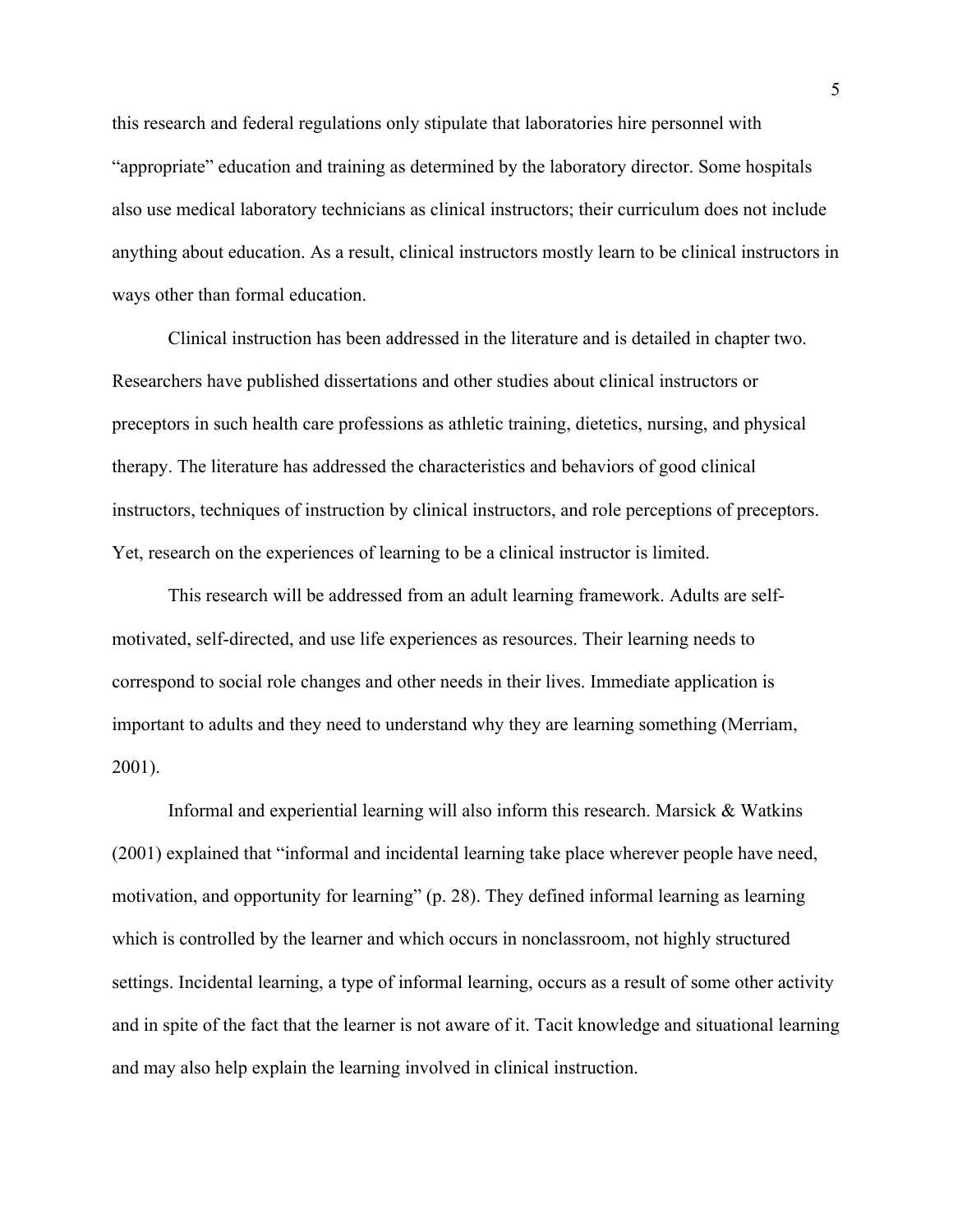A mixed methods approach was used in this research; a quantitative questionnaire was followed by an in-depth qualitative study. Wanting to explore the lived experiences of clinical instructors, interpretive research involved interviews with clinical instructors. After I obtained answers to a prescribed set of questions in the questionnaire, I sought explanations in the participants' own words in order to understand the lived experiences of clinical instructors as adult learners. The qualitative genre to be used was psychological phenomenology as described by Creswell (1998). I was looking to discover the essence of the phenomenon that is learning clinical instruction.

#### **Statement of Purpose**

 The purpose of this study is to describe the lived experiences of medical laboratory science clinical instructors as adult learners in their role as instructors. This research asks, "How do medical laboratory science clinical instructors learn to conduct clinical instruction?"

 Clinical instructors need to learn how to provide instruction. Through formal training and experience, they have learned to be laboratorians. Although they may be good clinicians, they are not necessarily good instructors (Henderson, Fox, Malko-Nyhan, 2006). They need to be skilled practitioners as well as effective teachers (Higgs  $&$  McAllister, 2007). This research aims to describe how MLS clinical instructors learn to teach students on the bench.

#### **Guiding research questions**

 The primary research question is "How do medical laboratory science clinical instructors learn to conduct clinical instruction?"

 There are three subquestions related to the primary research question, "What does a clinical instructor do to learn clinical instruction?" and "What experiences do clinical instructors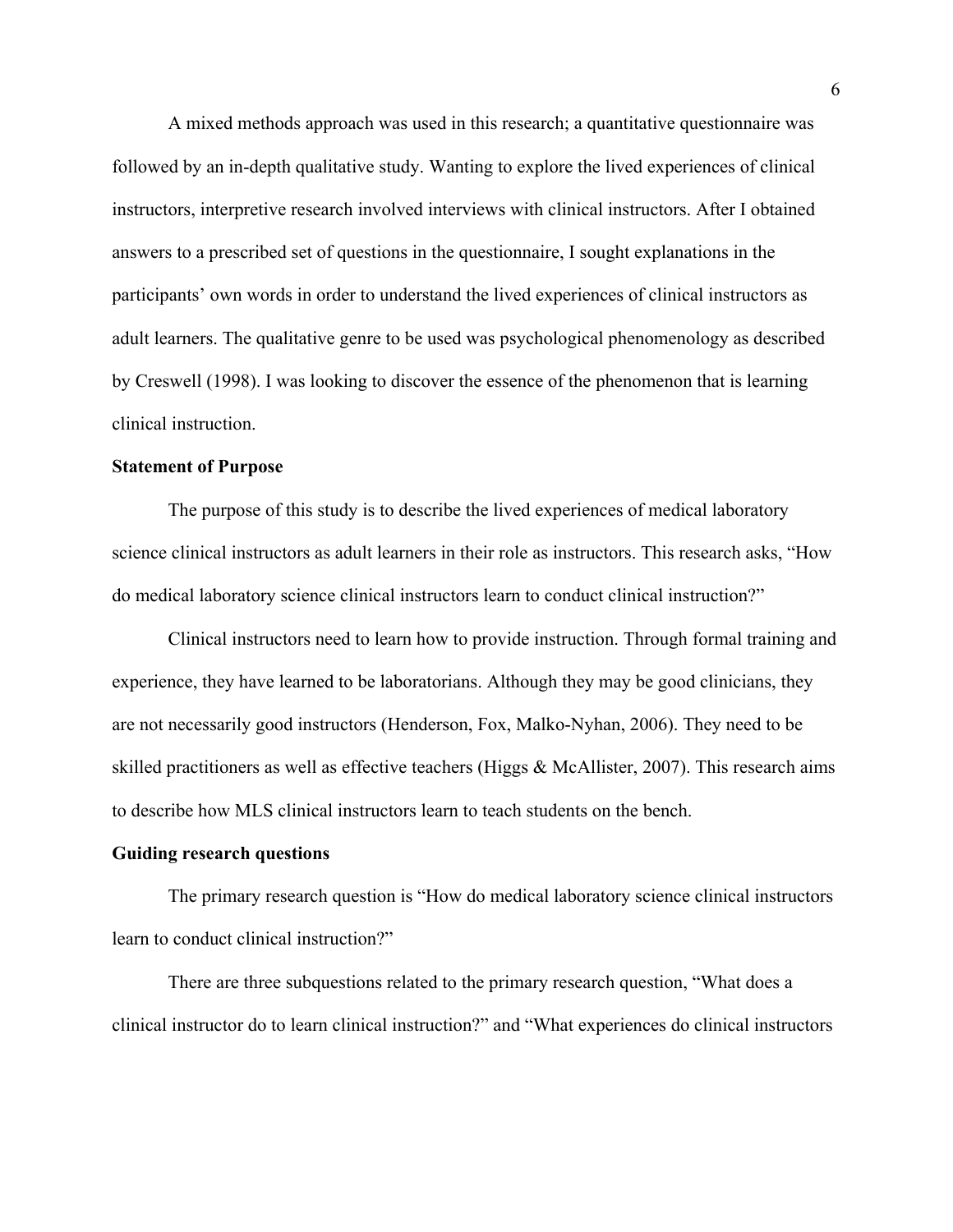call upon to help them in learning to be clinical instructors?" and "What, if any, adult learning principles do clinical instructors use in learning clinical instruction?"

#### **Delimitations**

 Out of dozens of allied health careers, only one is represented in this research. The descriptions developed from this research only apply to the sites and people involved. This is expected because qualitative research is not generalizable to larger populations.

 Only participants in sites affiliated with baccalaureate level programs were considered in this research. The depth of knowledge and critical thinking expected of baccalaureate programs may entail different teaching strategies than those used for associate degree programs (such as medical laboratory technician (MLT) programs). Different teaching strategies and techniques may involve different learning by the instructors, therefore, clinical instructors who solely teach students from associate degree programs were not used. Some of the clinical instructors did teach students from both baccalaureate and associate-degree programs.

 Hospital-based laboratory programs were excluded from this research because of the different nature of teaching in these programs. The professionals at such hospital sites are usually involved with teaching the student both the cognitive background knowledge as well as the clinical rotations, often simultaneously. They may be involved with lecturing as well as bench instruction. In this role they may have more motivation to learn how to teach, and they may have developed different mechanisms to learn how to teach than if they were just doing bench instruction. Also, in hospital-based programs, the students spend the entire time at the hospital which may lead to different relationships with the instructors than the university programs which only send the students to the sites for a few weeks at a time. This results in these professionals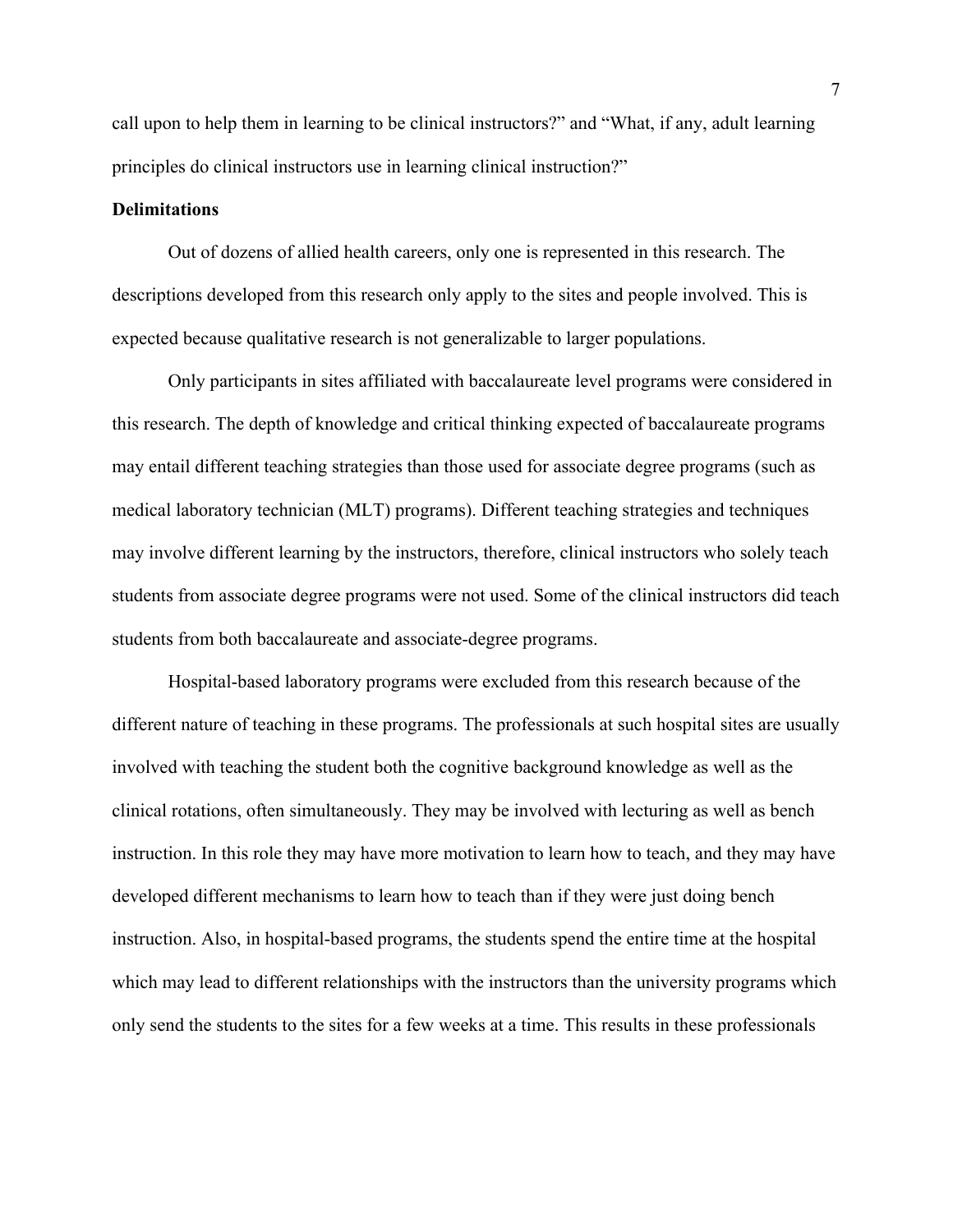potentially having a quite different experience teaching than those who are assigned to teach students from a university program.

Participants were selected from baccalaureate programs in the Midwest. Clinical instructors are employed by the clinical (laboratory) facility. Although they may or may not have adjunct faculty appointments, they are not faculty members paid in full or in part by the university programs. It was not the intent of this research to examine the learning of instruction of academic faculty members.

#### **Definition of terms**

 For the purposes of this research, the following terms will be defined as follows: Academic coordinator - college faculty member who communicates with clinical, usually hospital, sites regarding scheduling of student rotations.

Adult education - "a process whereby persons whose major social roles are characteristic of adult status undertake systematic and sustained learning activities for the purpose of bringing about changes in knowledge, attitudes, values, or skills." (Merriam, 1997)

Adult learning – learning that occurs by assumptions or mechanisms identified as "adult" by Malcolm Knowles and subsequent adult education "theorists." (Knowles, 1980)

Affiliate – a hospital laboratory to which a university program sends medical laboratory science students for their clinical rotations. A student may rotate through all departments at the same affiliate or may go to multiple affiliates.

Allied health – all health care professions excluding medicine and nursing. The definition used by the Association of Schools of Allied Health Professions is

Allied Health professionals are involved with the delivery of health or related services pertaining to the identification, evaluation and prevention of diseases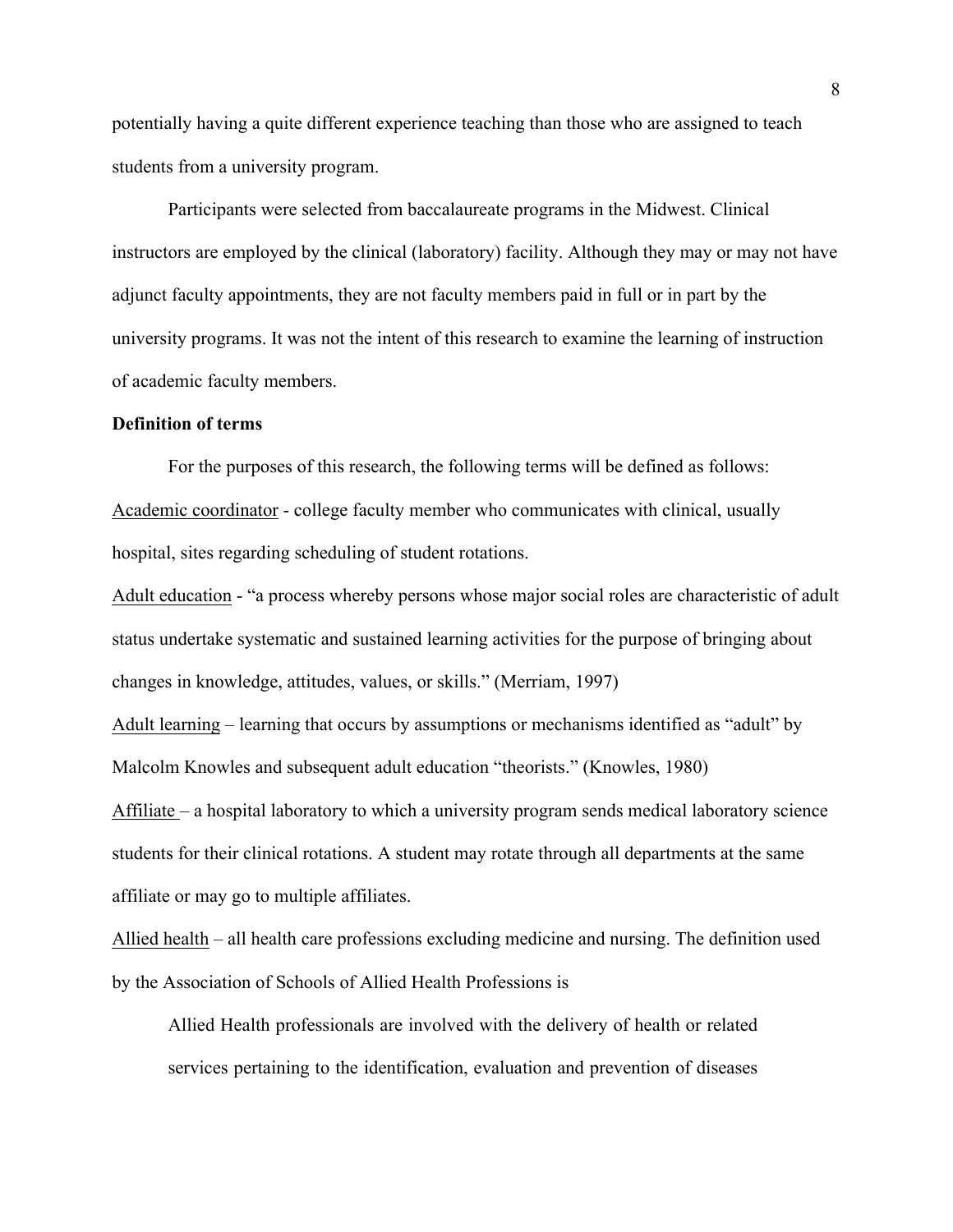and disorders; dietary and nutrition services; rehabilitation and health systems management, among others. Allied health professionals, to name a few, include dental hygienists, diagnostic medical sonographers, dietitians, medical technologists, occupational therapists, physical therapists, radiographers, respiratory therapists, and speech language pathologists (Association of Schools of Allied Health Professions, 2008).

Bench – work station in a medical laboratory to which a laboratorian is assigned to work or a student is assigned to learn. This involves a discrete type of work and knowledge. Examples are the respiratory culture bench in microbiology or the automated instrument bench in hematology. In many laboratories, laboratorians work a variety of benches within one department but usually only one bench each day.

Bench instruction – same as "clinical instruction" below, used to differentiate this "on the job" instruction from didactic or lecture learning situations.

Clinical instructor - a professional employed by a medical facility who is assigned to instruct one or two students during a clinical rotation at a clinical site, a person assigned to directly teach, supervise, and evaluate student performance in the clinical (hospital) setting.

Clinical instruction - the process of teaching, supervising, modeling, and evaluating student performance during a clinical rotation/field experience

Clinical rotation - a period of time spent in a medical department learning the job of a professional, incorporating knowledge and skills learned in campus courses and student laboratories, and learning professional behaviors and attitudes. The word "internship" is not used in this study because "internship" implies a paid position of an on-the-job training that follows a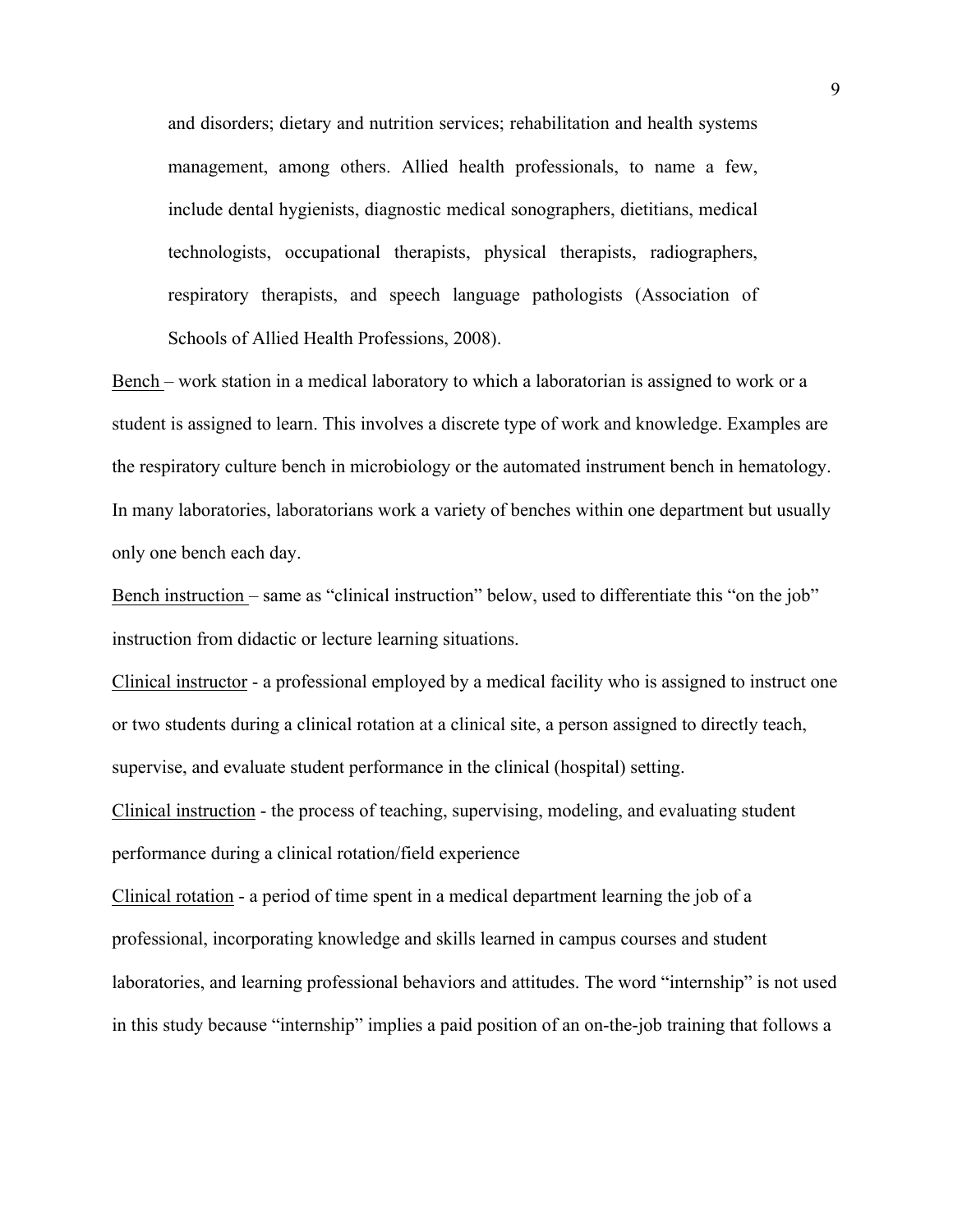planned course of study such as medical school. In allied health programs, the clinical rotations are an integral part of the course of study, not just on-the job training.

Cognitive - didactic, related to theory knowledge, as opposed to psychomotor skills and attitudes Coordinator/Facilitator – person employed by the medical facility who acts as the liaison between the medical facility and the university. This person usually scheduled the student rotations and collects assessment data and reports the data back to the university. They may also be a clinical instructor.

Department - a subdivision of the medical laboratory. The four main departments/disciplines in a medical laboratory are microbiology, chemistry, immunohematology (blood bank), and hematology. A laboratory student rotates through these sequentially.

Faculty - an employee of a college or university program, responsible for campus courses in one or more disciplines. Each is responsible for the majority of the cognitive knowledge in the program and student laboratory experiences. Often each is also responsible for the clinical rotations in the same discipline(s).

Field experience - a period of time spent in the clinical setting or on the job by students as part of an educational program, sometimes called a clinical rotation.

Formal education - planned course or program offered by an educational institution.

Informal learning - lifelong process by which every person acquires and accumulates knowledge, skills, attitudes and insights from daily experiences and exposure to the environment - at home, at work, at play (Coombs and Ahmed, 1974)

Laboratorians - medical laboratory professionals, including supervisors, medical laboratory scientists/medical technologists, and medical laboratory technicians are included for this study.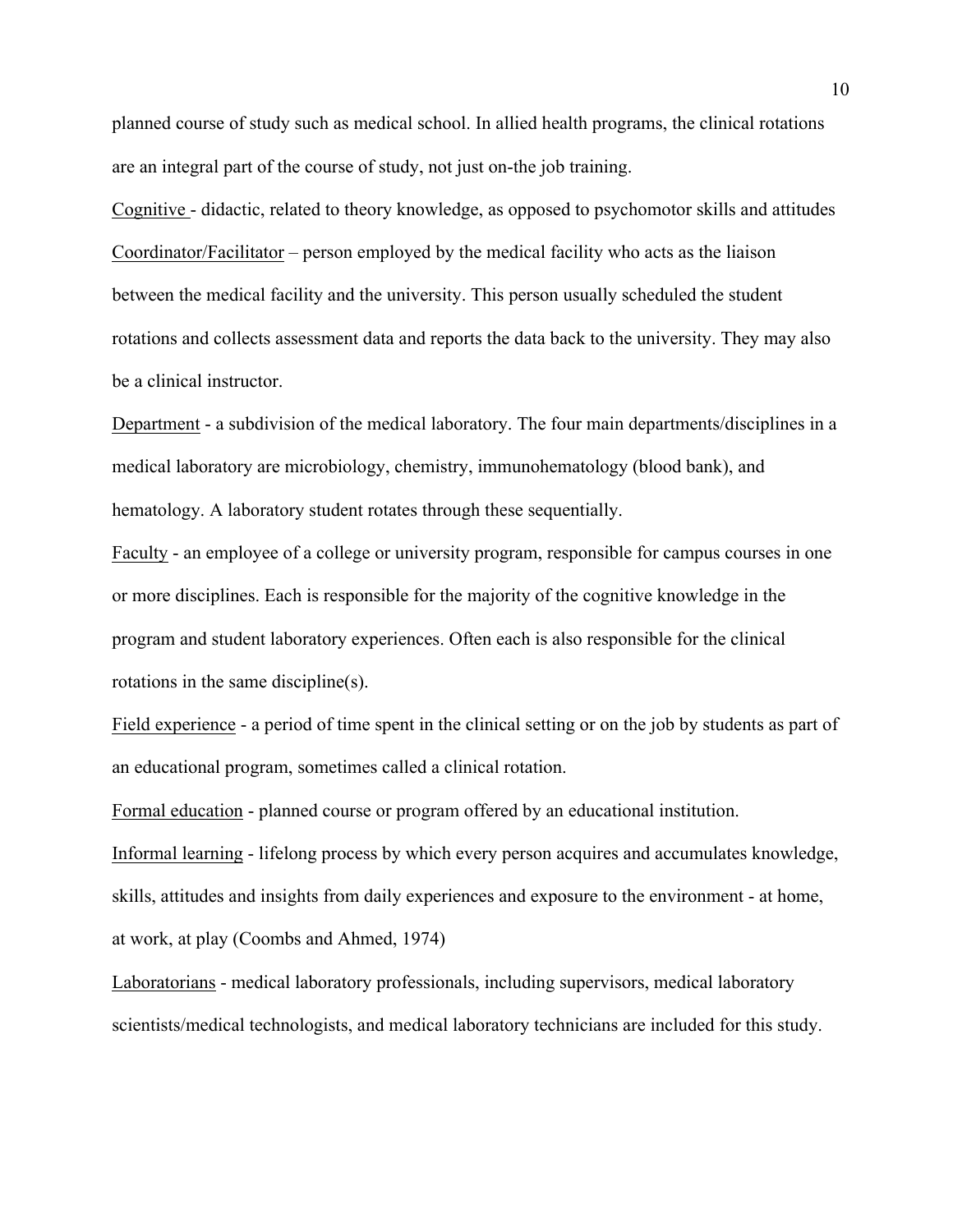Laboratory - medical diagnostic laboratory usually housed in a hospital, where patient samples are run for diagnostic, prognostic, and health-assessment purposes.

Lived experience – identifiable learning events, identified at the time or later as learning events, expressed in the participant's own words. These events may be cognitive or affective learning experienced through formal, nonformal, or informal learning.

Medical laboratory science – an allied health profession in which members perform medical laboratory tests for the purpose of assessment of health and diagnosis of disease. Also known as medical technology or clinical laboratory science. Abbreviated MLS.

Medical laboratory scientist – a baccalaureate-level allied health professional who performs medical laboratory tests, supervises, and/or does research. Also known as a medical technologist or clinical laboratory scientist.

Medical laboratory technician –an associate-degree level allied health professional who performs medical laboratory tests and works with medical laboratory scientists; abbreviated MLT. Nonformal education - is any organized, systematic, educational activity carried on outside the framework of the formal system to provide selected types of learning (Coombs and Ahmed, 1974).

Preceptor - a skilled practitioner who supervises students in a clinical setting to allow practical experience and training with patients. Synonymous with "clinical instructor" as used in this study except that this study does not include preceptors/instructors who are employed by the health care program/educational institution. Sometimes preceptor is used to describe the person who mentors a new employee (Henderson, Fox, Malko-Nyhan, 2006). This is not the sense in which it is used in this dissertation.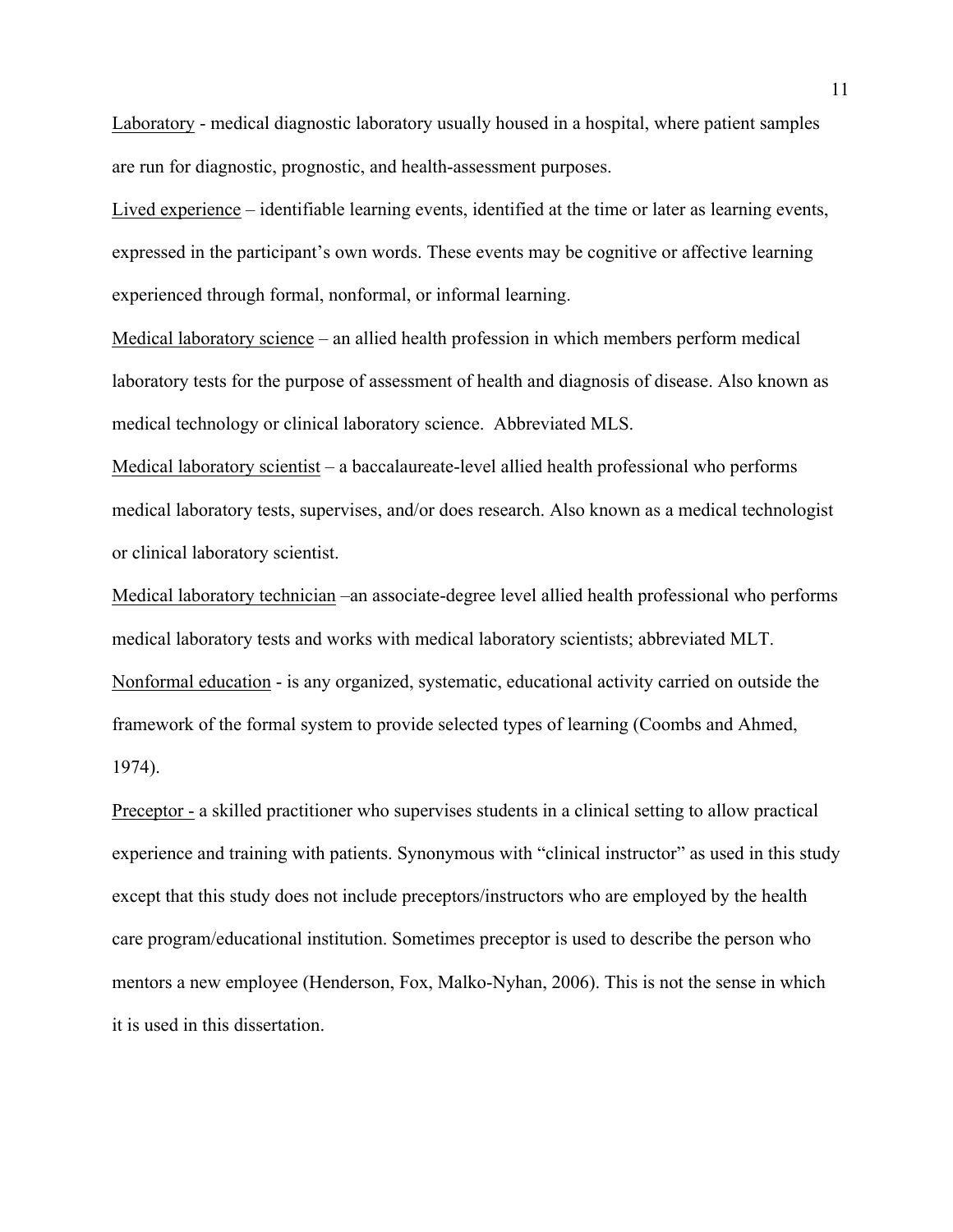Program - a structured course of study, such as a medical laboratory science program at a college or university which leads to a bachelor's degree and/or a certificate as well as eligibility for a national certification examination.

Procedure – a unit of work performed by a professional or student such as a laboratory test. Reflection – the process of intentionally considering something, more than bringing to mind. Rotation – see Clinical rotation.

Supervisor - person who supervises one of the areas in the clinical departments of the laboratory such as clinical chemistry, hematology, immunohematology (blood banking), and microbiology; may or may not be a clinical instructor

Tacit knowledge – "personal knowledge embedded in individual experience and involves intangible factors" (Nonaka, 1995, p. 23). It is difficult to verbalize or recall how it was obtained. **Significance of the study** 

 This research will add to the body of knowledge of adult education regarding informal learning and experiential knowledge in the context of medical laboratory science education. Understanding this experience from the instructor's point of view will also result in an appreciation by university program administrators and hospital administrators of what is involved with professionals learning to conduct clinical instruction.

 Our health care is in the hands of the professionals that clinical instructors have instructed in the allied health programs. Although the role of the clinical instructor is essential in the professional education of allied health students, these instructors usually have no formal educational training. Knowing how these clinical instructors learn to conduct clinical instruction will help identify experiences that enhance their development. Hospitals, university programs, and/or professional organizations can then use this knowledge to help clinical instructors.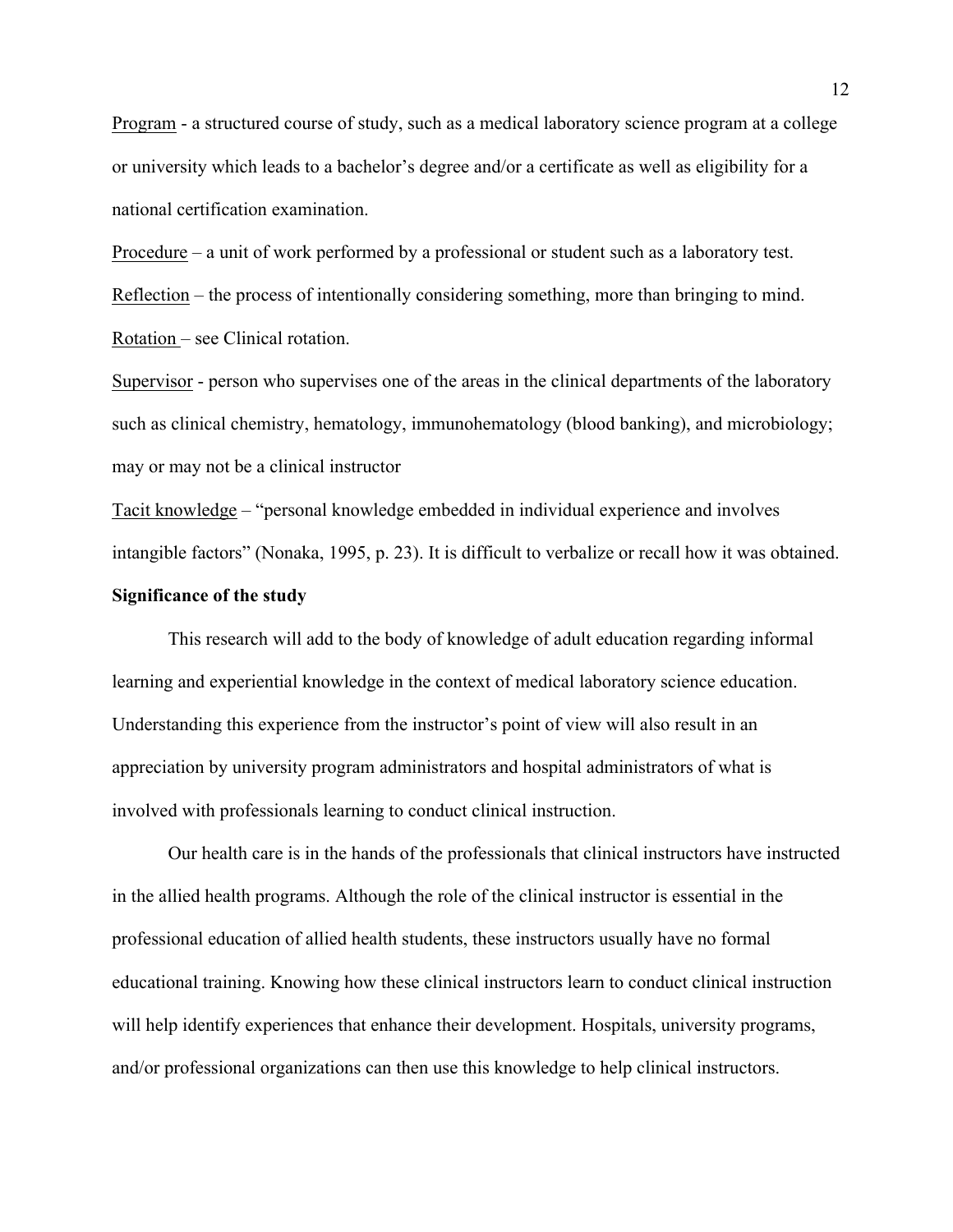Perhaps some of these experiences can be formalized to enhance learning of clinical instruction. Perhaps a way to accelerate the process of learning of instruction can be developed from this research.

 In a larger sense, this research will add to the body of knowledge in learning in general because it covers a novel population, clinical instructors. The integrated mixed methods research design can serve as a model for future research. As LeCompte (2009) said, "Teaching and learning are complex, highly diverse, and frequently individualistic phenomena. That complexity poses a major dilemma in educational research: Since educational phenomena typically are poorly understood, investigating them requires insights from multiple disciplines using multiple kinds of research designs" (p. 25).

#### **Organization of the study**

 In this dissertation, Chapter 1 gives the background for the research and the questions to be addressed. Chapter 2 reviews the literature of clinical instruction and adult learning. The research design is detailed in Chapter 3. Chapter 4 will include the findings of the research, including discussion of the data. Chapter 5 will answer the research question and subquestions in light of the literature. References will be followed by the appendices.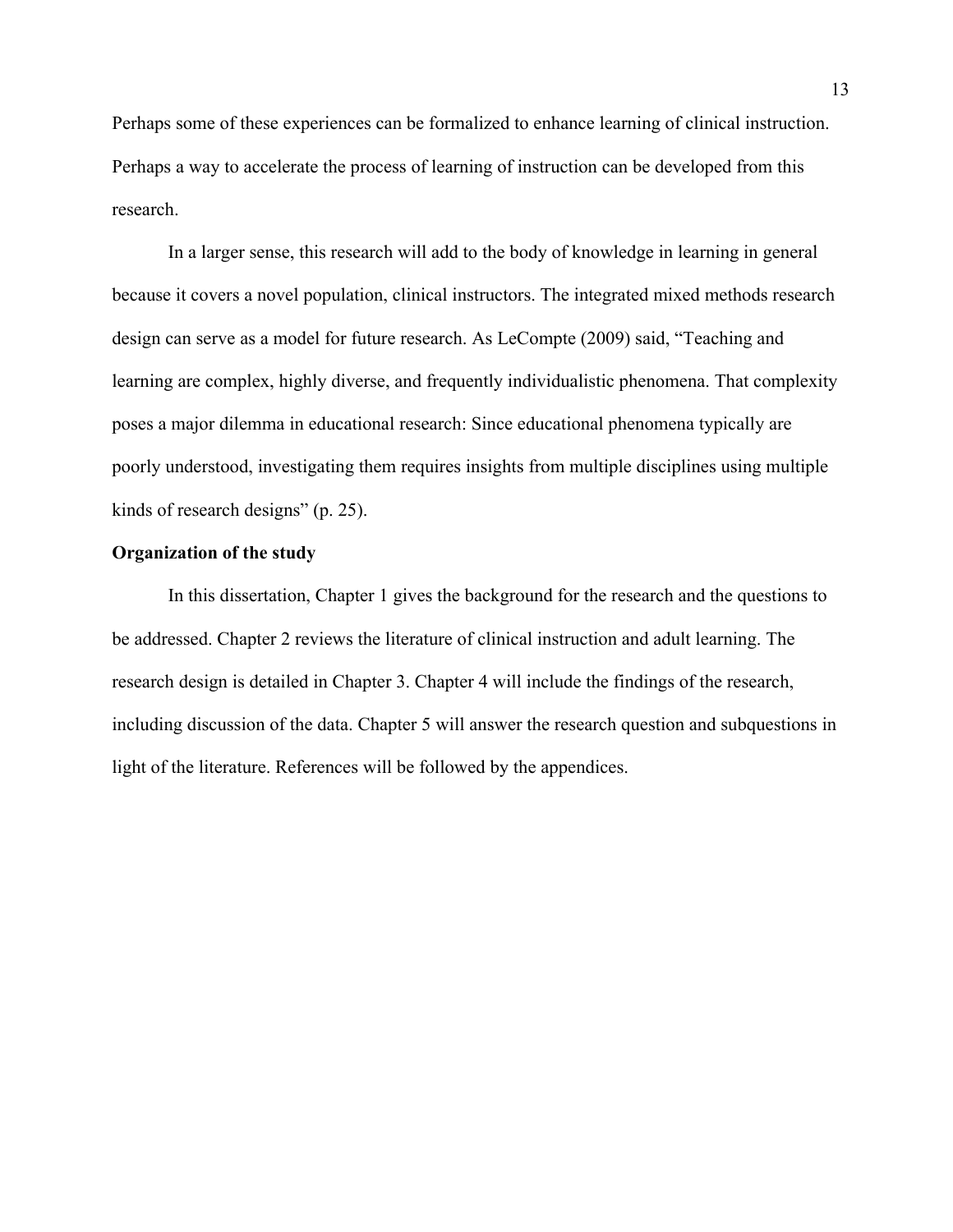#### **Chapter 2**

#### **Review of Related Literature**

 Clinical instructors play a vital role in the education of allied health students. Clinical instructors are gatekeepers of the professions in the sense that students must get satisfactory evaluations from the clinical instructors before they can graduate and take state or national certification or licensure examinations (American Society for Clinical Pathology [ASCP], 2009; Board of Certification, 2009). After taking lecture and laboratory courses at the educational institution, students in an allied health profession such as medical laboratory science then rotate through clinical/hospital placements to integrate their academic knowledge with professional skills and attitudes. At the clinical sites students are assigned to clinical instructors who supervise the students' education and practice in the real clinical setting.

 The clinical instructors, as defined in this research, are responsible for patient results as well as instruction of students. After the students have been in controlled campus laboratories, these instructors are expected to guide the students through a learning process until they develop entry-level competence in the complex situations encountered in clinical practice. According to Rogers, Dunn, & Lautar (2008), "This requires a broad-based appreciation of alternative teaching strategies, knowledge of methods by which performance can be evaluated, and skills in designing remedial activities for students who are having difficulty performing" (p. 41). Clinical instructors help the students learn not just practical skills but also professional behaviors. They also help the students integrate didactic knowledge learned at the university with clinical practice and decision-making.

 Clinical instructors have had little or no formal education in how to conduct clinical instruction; they must learn how to conduct clinical instruction through other means (Guiles  $\&$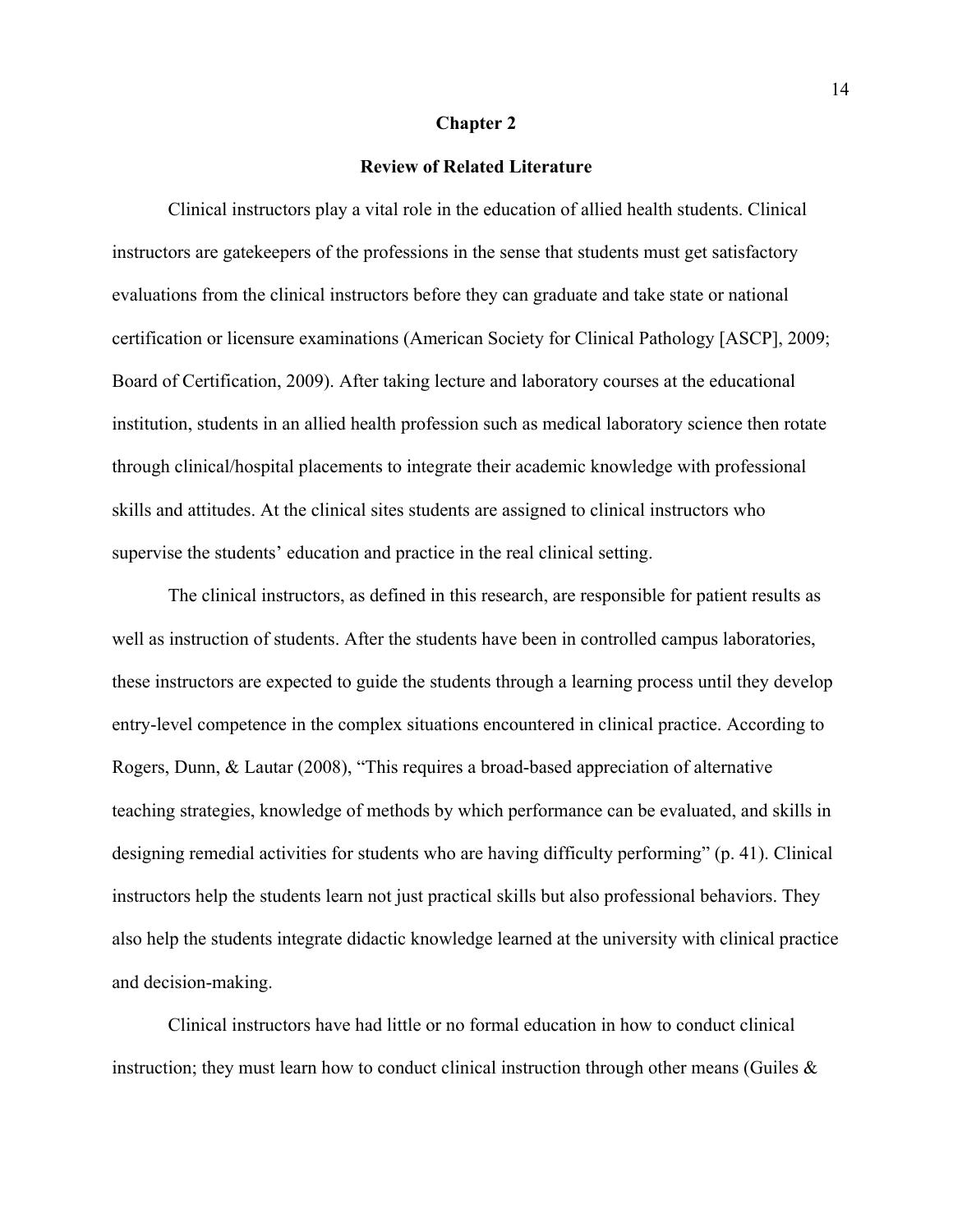Ward-Cook, 2006; Susi, 2010). Clinical instruction is especially difficult because of their heavy workloads. In this era of health care personnel shortages and economic cut backs (Department of Labor, 2008), clinical instructors in medical laboratory science have little time for instruction much less time for activities to help them learn or improve their clinical instruction. Other professions are also short-handed and overworked. In 1999, Clay said that "community preceptors frequently have little time that is not scheduled for clinical service" (p. 406). They have even less time today than in 1999.

 Little research exists about clinical instruction. According to Sheets (2008), "Clinical teaching is a complicated undertaking. It is so complex that few researchers have tackled the issues that need to be addressed….Most research is based on clinical-instructor effectiveness" (p. 7). As Giles, Wetherbee, and Johnson (2003) said, "Clinical instructors assume an influential role in the professional and social development of physical therapy students. Despite this important role, there is a paucity of published literature describing the qualifications and credentials of these individuals" (p. 50).

 Although very little research has been published on clinical instruction in medical laboratory science, the literature in other health care professions and literature in adult education provide foundations for this research. Clinical instructors in all disciplines are strongly motivated to improve their clinical instruction (Rogers, Dunn, & Lautar, 2008; Susi, 2010). Literature discussing experiential and situated learning, tacit knowledge and informal learning also informed this research. These theories are interrelated and as these theories are fleshed out through research, they become more and more difficult to categorize. In the introduction to his book, Tight (2002) mentioned that he had difficulty in organizing the second edition of *Key Concepts in Adult Education and Training* because of the interrelatedness of the concepts.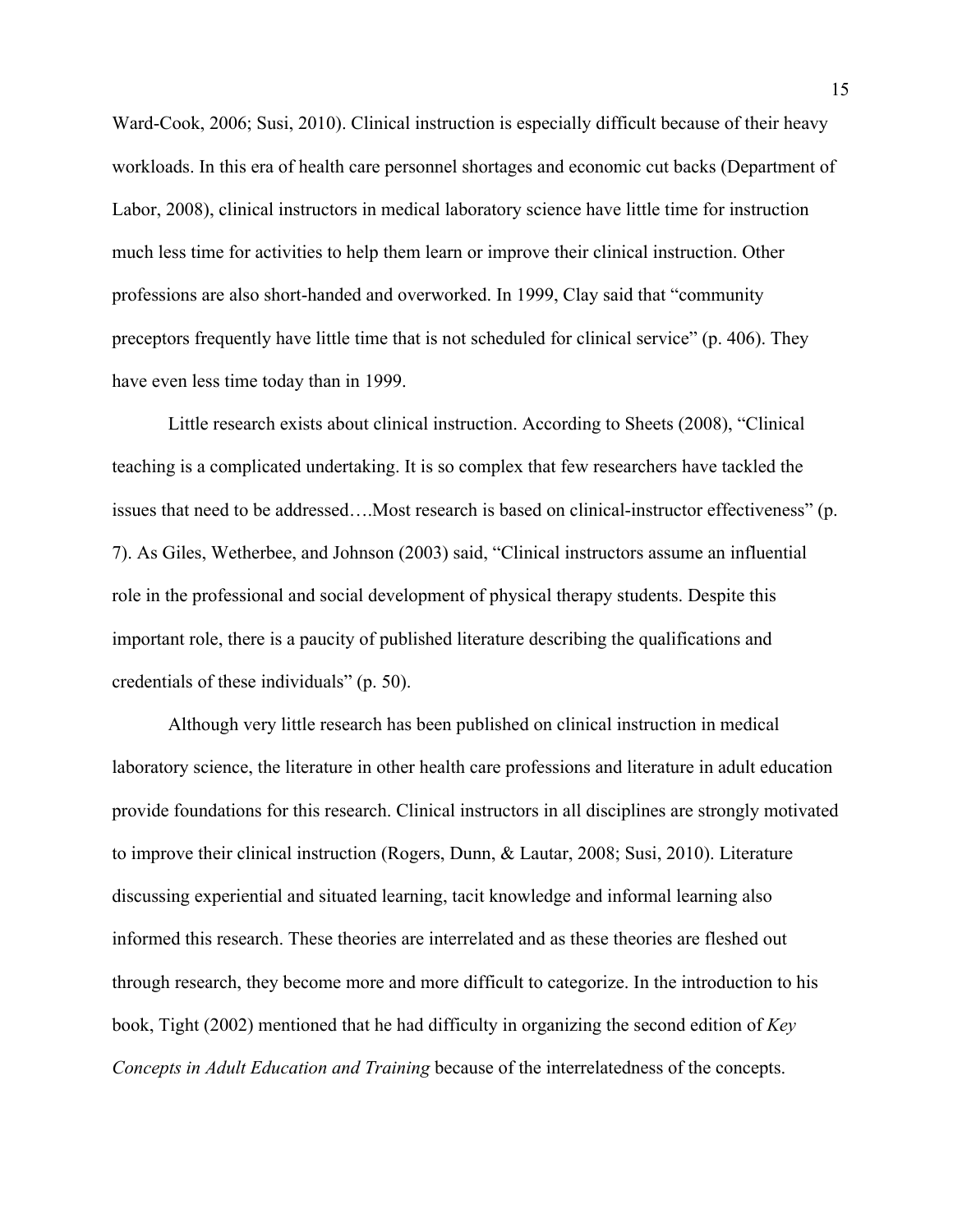Researchers have published quite a few dissertations and other studies about clinical instructors or preceptors in athletic training (Craig, 2002; Dondanville, 2005; Pircher, 2008; Wright, 2009; Susi, 2010), nursing (Blazey, 1995; Parsons, 2006; Schultz, 2004; Sheets, 2008; Totin Meyer, 2002), and physical therapy (Buccieri, Schultze, Dungey, Kolodziej, Marocco, Michaels, & Stolove, 2006; Giles, Wetherbee, & Johnson, 2003; Higgs & McAllister, 2007; Jarski, Kulig, & Olson, 1989; Kelly, 2008). Some literature has been published in other health care professions also, such as pharmacy (Dehoney, 1999), dietetics (Gould, 2007; Hasseberg, 2003; Wilson, 1999), occupational therapy (Hooper, 2007), ultrasound (Edwards, 2006), and dental hygiene (Romberg & Metzger, 1984).

 Abundant literature addresses the traits of good clinical instructors (Bain, 1996; Buccieri et al., 2006; Laurent & Weidner, 2001) and behaviors of good clinical instructors (Dondanville, 2005; Dunlevy & Wolf, 1992; Jarski, Kulig, & Olson, 1990; Kelly, 2007; McCown, 2004; Neville & French, 1991; Öhlring & Hallberg, 2000, 2001; Romberg & Metzger, 1984; Schultz, 2002; Schultz, 2004; Wetherbee, Nordrum & Giles, 2008). Techniques of instruction used by good clinical instructors are also covered in the literature (Baltimore, 2004; Beck & Stritter, 1988; Edwards, 2006; Page & Ross, 2004; Totin Meyer, 2002). Also role perceptions of preceptors are discussed by several researchers including Higgs (1992) and Wilson (1999). Yet, health care research on the experiences of professionals learning to be clinical instructors is limited (Yonge et al, 2003).

 Some caution must be used in the application of research of other health care professions to the profession of medical laboratory science. Terminology is one concern as a variety of terms are used to describe what the current research calls "clinical instruction." Clinical supervision, preceptorship, mentorship, and clinical education are mentioned as key words in a literature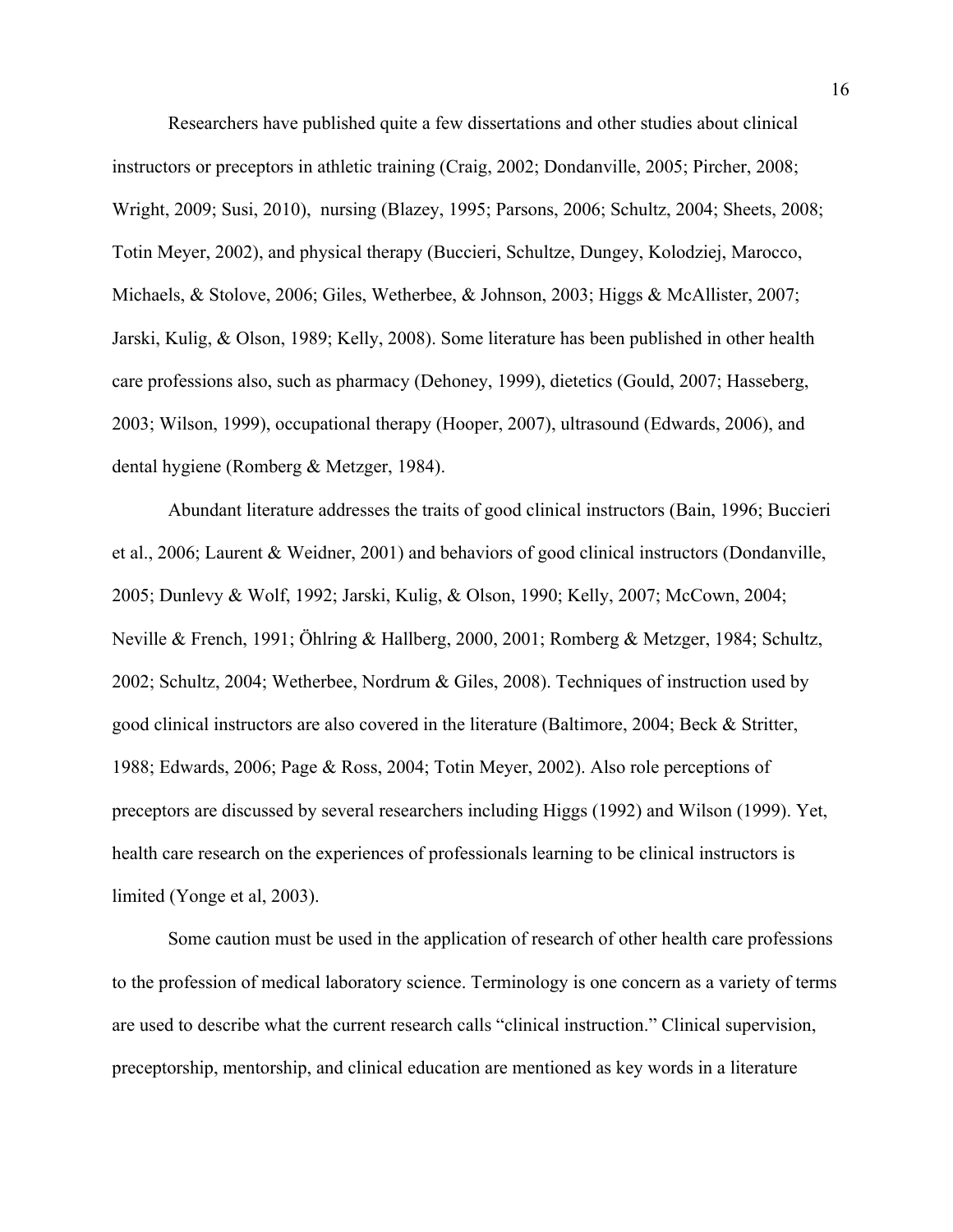search done by Lynch, Happell, & Sharrock (2008) as they researched the literature for articles about mentorship and development of new health care employees. They noted that "much of the literature is health discipline specific and authors tend to discuss clinical supervision as an entity in their own profession with little if any acknowledgement of the parallel work of other disciplines" (2008, n.p.). They summarize the literature of America, Britain and Europe.

 Rose and Best (2005) listed a plethora of synonyms for the role that they end up calling clinical educator or clinical supervisor. From an exploration of the literature in health care professions in Australia, the United Kingdom, the United States, and Canada, they list "coach, clinical teacher, clinical educator, clinical supervisor, field supervisor, preceptor, mentor, professional supervisor, supervisor-mentor, and collaborative peer supervisor" (p. 2). For their own purposes they defined clinical education as "the practice of assisting a student to acquire the required knowledge, skills and attitudes in practice settings (such as health service clinics, field work sites) to meet the standards defined by a university degree structure or professional accrediting/licensing board" (p. 3). A clinical educator, then, is the person who engages in this practice of clinical education.

 These terms, however, are not synonymous in all cases. In nursing, for example, the term 'preceptor' refers to a hospital employee who provides clinical instruction for nursing students as described in this research (Billay & Yonge, 2004; Clay, Lilley, Borre, & Harris, 1999; Ferguson, 1994; Ferris, 1988; Lafloret-Fliesser, Ward-Griffin, & Beynon, 1999; Nehls, Rather, & Guyette, 1997; Öhlring & Hallberg, 2000; Yonge, Krohn, Trojan, Reid, & Haase, 2002). However, 'preceptor' can also refer to a hospital employee who is responsible for orienting a new nurse employee to the job (Bain, 1996; Baltimore, 2004; Scanlon, 2001). Although some aspects of being a preceptor would be the same for both of these types of preceptors, some experiences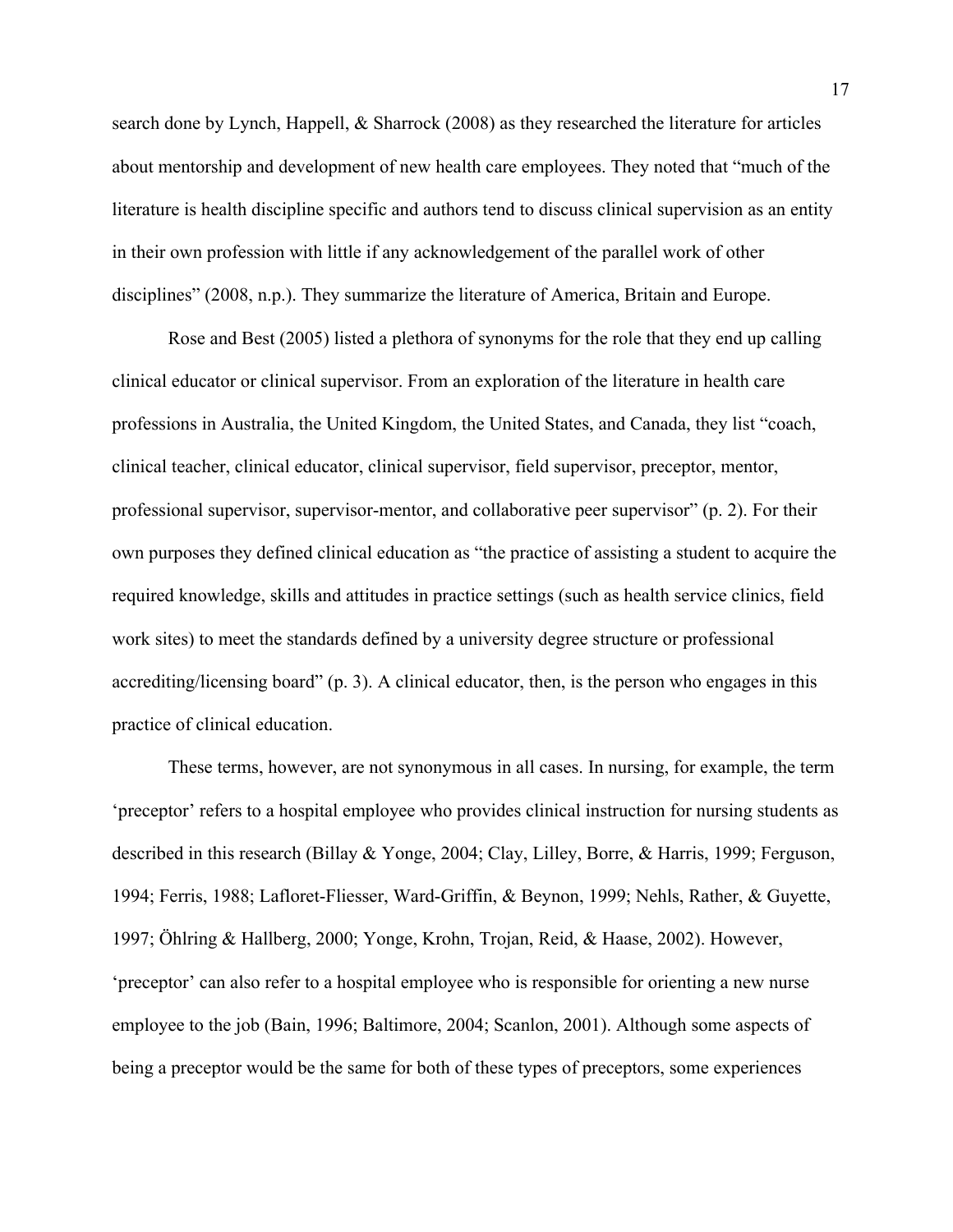would undoubtedly be different. For example, for both students and employees, preceptors would need to assess skills and behaviors. On the other hand, preceptors of new employees do not need to teach cognitive, psychomotor, or affective behaviors at the same level as for a student and thus may need different skills as a preceptor. For students, they need to start from scratch in some situations. For employees, they can skip the basics and go straight to demonstrating some advanced tips for practice and how to do the paperwork at that place of employment.

 Another difference between nursing and some allied health professions such as radiography and medical laboratory science is the term "clinical educator." A clinical educator, sometimes also called "clinical instructor" in nursing and radiography, is an employee of the academic institution, a faculty member of the program, who goes into the clinical setting and teaches students there. University-based medical laboratory science programs do not use such a model. The only teachers of students at the medical laboratory science clinical sites are clinical instructors who are employees of the clinical site/hospital.

Difficulty in the interpretation of reported experiences of other health care professions arises because of the inherent differences between other professions and the profession of medical laboratory science. Teaching of patients occurs in most of the care-giving health care professions such as nursing and physical therapy; whereas, this is not true of medical laboratory scientists who work in the laboratory with specimens such as blood. A component of many other professions is instructing and relating to patients. The experience of learning how to conduct clinical instruction may be different for MLS because they have to learn more of the relational aspects of clinical instruction.

Thinking and learning styles may also be different for people practicing different professions. Personality also impacts how a person learns (Long, 2004). Using the Harrison and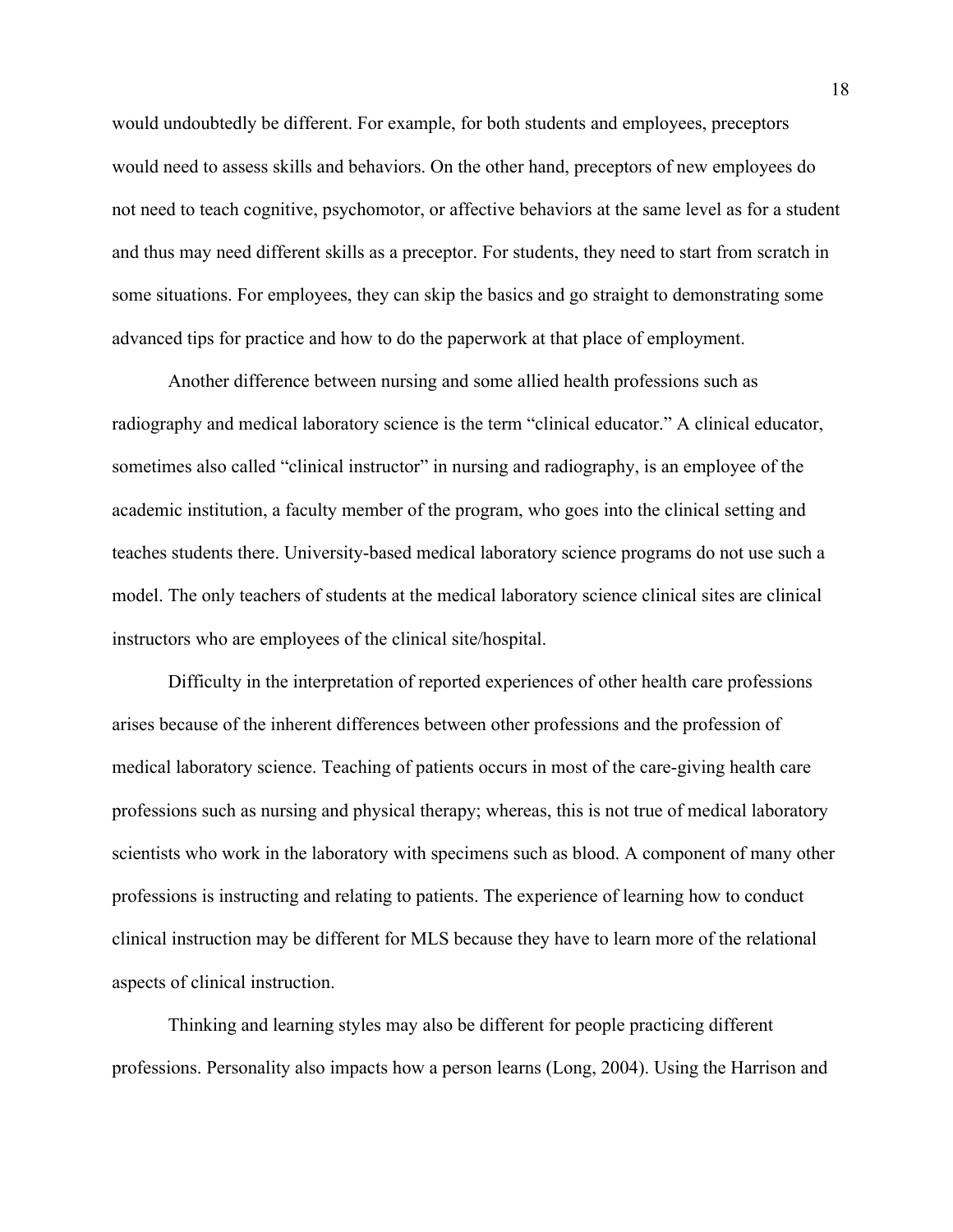Bramson thinking styles questionnaire, Schwabbauer et. al. (1985) found that clinical laboratory scientists think differently than nurses. According to Schwabbauer, clinical laboratory scientists have "rather sizeable differences [from nurses] on every subtest but the 'pragmatist' " (1985, p. 520). Although these authors found an overall difference in thinking styles, there are undoubtedly large overlaps of different types of thinking styles in each health care profession. Although literature from other professions can be used to inform the research about medical laboratory science, care must be taken to interpret the research in light of potential differences in terminology and practice. Literature from other professions will be considered in this research but care will be taken in its application to the phenomenon of medical laboratory science clinical instructors learning to conduct clinical instruction.

#### **Clinical instructors**

 Publications on the traits of clinical instructors, the behaviors or methods used by clinical instructors, and the role perceptions of clinical instructors have been listed in the previous section. For example Blazey (1995), Dehoney (1999), and Schultz (2002) discussed what pharmacy clinical instructors do in their teaching roles and Wilson (1999) discussed the roles of dietetic clinical instructors. Kelly (2007) discussed what makes an exemplary clinical instructor in physical therapy and Hasseberg (2003) discussed what dietetic preceptors need to perform their role as clinical instructors.

 More pertinent to this research is the abundant literature that clinical instructors in all health care professions are underprepared to conduct clinical instruction. Jarski, Kulig, and Olson (1990) found that physical therapy clinical instructors recognize their need to learn more about how to teach. The preparation of nursing preceptors was identified as a topic for further research by Billay &Yonge (2004), Beck & LeGrys (1988), Ferguson (1994), Ferris (1988),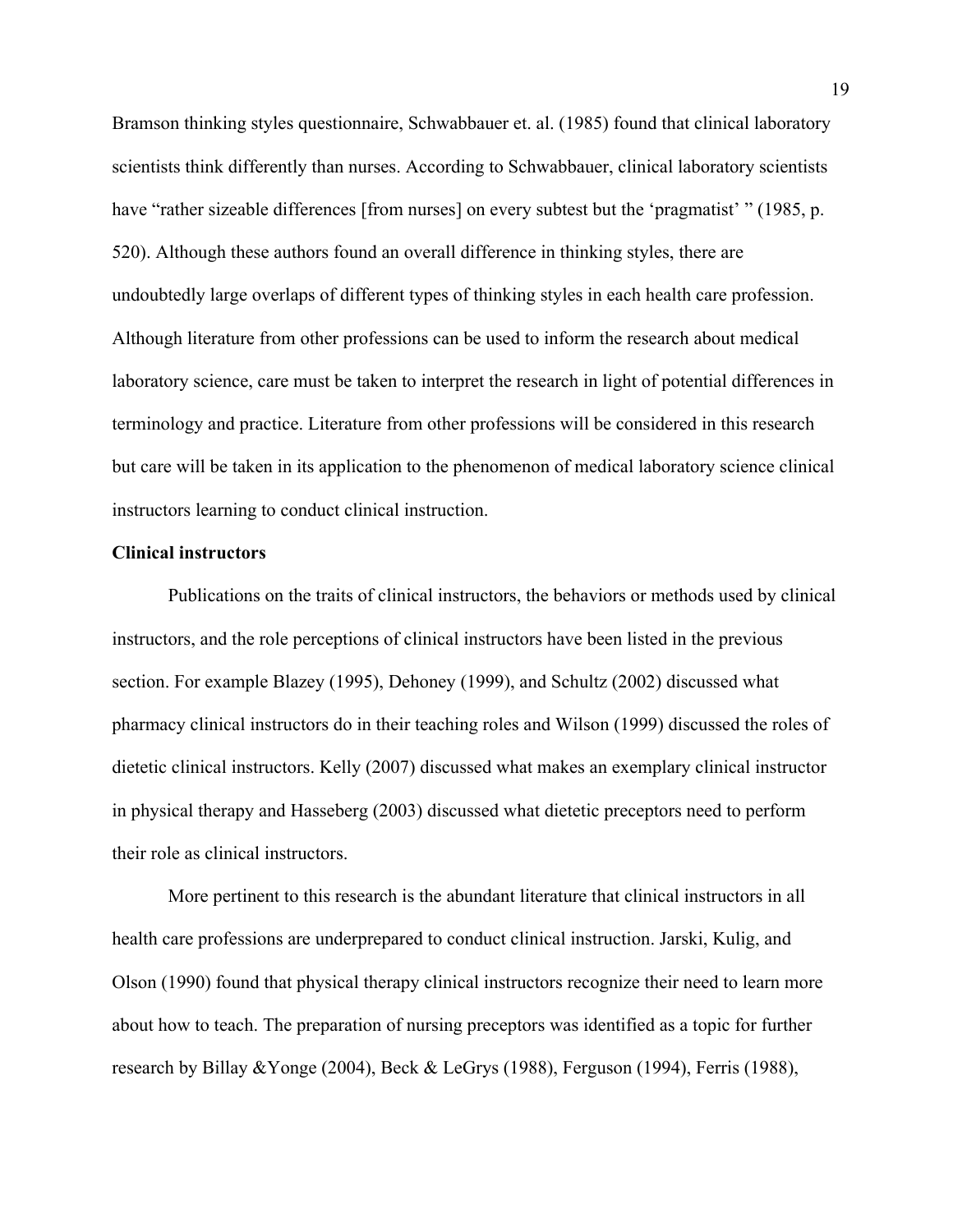Paton (2007), and Rogers, Dunn, & Lautar (2008). In their dissertations, Schultz (2004) and Kelly (2008) also discussed the need for nursing preceptors to have ongoing development. Underprepared clinical instructors were discussed by Buccieri et al (2006) regarding physical therapy. The problem of underprepared clinical instructors in athletic training was discussed by Giordano (2008), Pircher (2008), Susi (2010), and Weidner & August (1997).

 At least two health care professions, medical laboratory science and physical therapy, require the academic institutions to graduate entry-level professionals who are ready to do some instruction. In physical therapy, the accrediting agency expects graduates to be able to do clinical instruction of students. In MLS, the National Accrediting Agency for Clinical Laboratory Sciences requires graduates to have competency in educational techniques sufficient to educate other health professionals and the public (NAACLS, 2011). Whether graduates have achieved any competencies related to clinical instruction will be discussed in this research.

 Professionals who graduated since these standards were adopted, however, do not necessarily know how to be clinical instructors. In MLS, the standard does not address the education of students but education of health care workers and the public. In physical therapy, Wetherbee, Nordrum, and Giles (2008) said that "it is unclear how comprehensively academic institutions prepare students to be clinical instructors" (p. 66). Teaching patients is part of the job of physical therapists, but "it is unknown whether this inherent capability provides a clinical instructor with enough skill to be effective in training future professionals" (Wetherbee, Nordrum, Giles, 2008, p. 66). They concluded that clinical instructors lack the kind of training to prepare them to be effective clinical instructors.

 Dunlevy and Wolf (1992) found many inconsistencies between the importance of clinical teaching behaviors and the frequency with which they were actually practiced. They also found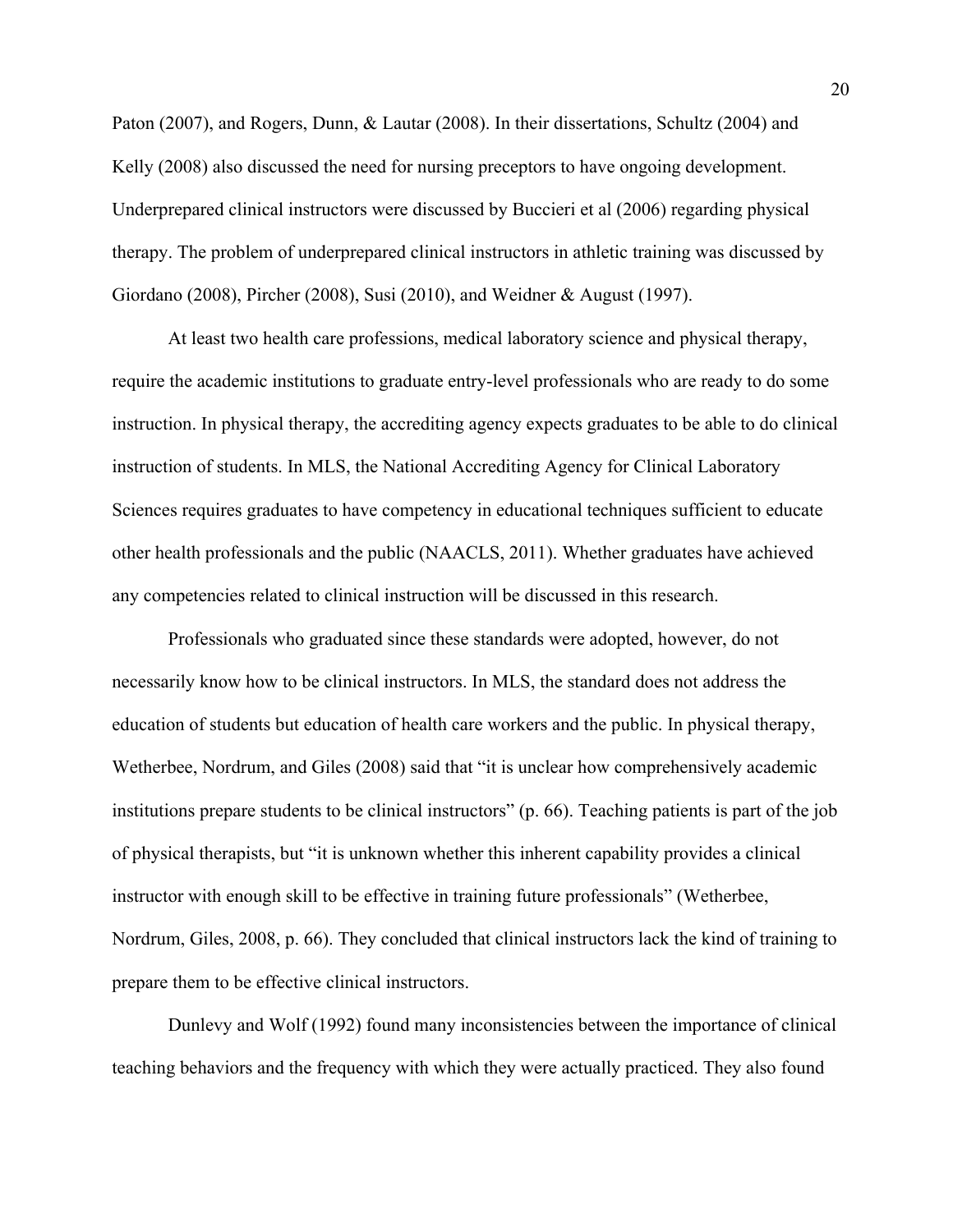inconsistencies between effective teaching behaviors that the clinical instructors said they used and the effective teaching behaviors that students reported that the instructors actually used. They suggested that an undergraduate unit on effective clinical education should be included in undergraduate programs because many graduates become clinical instructors soon after graduation. They also recommended using only those clinical instructors who possess effective teaching behaviors and providing 'instructional opportunities' for clinical instructors' development.

 Rogers, Dunn, and Lautar (2008) also concluded that professional training does not prepare professionals to be clinical instructors. They mentioned that "success in the role of clinical supervisor requires attention to aspects of teaching that most likely were not included in the preceptor's professional training" (2008, p. 41). They suggested that clinical supervisors/preceptors need a workshop and web site support.

 At least two health care professions, physical therapy and athletic training, have instituted voluntary credentialing of clinical instructors. Wilson (2002) described how the American Physical Therapy Association began the voluntary Clinical Instructor Education and Credentialing Program in 1996 to give clinical instructors some recognition. Since then, both new clinical instructors and those who have had experience doing clinical instruction have taken the program. It was suggested that clinical instructors may even get more out of the program if they have taught at least a few students. The 15-hour program covers such topics as how to organize a clinical program, assessing readiness to learn, how to create boundaries, personalizing instruction, conflict resolution, and evaluation.

 Wojceichowski (2007) announced plans for a two-day Advanced Clinical Instructor Credentialing Program in response to demand from the 15,000 already-credentialed clinical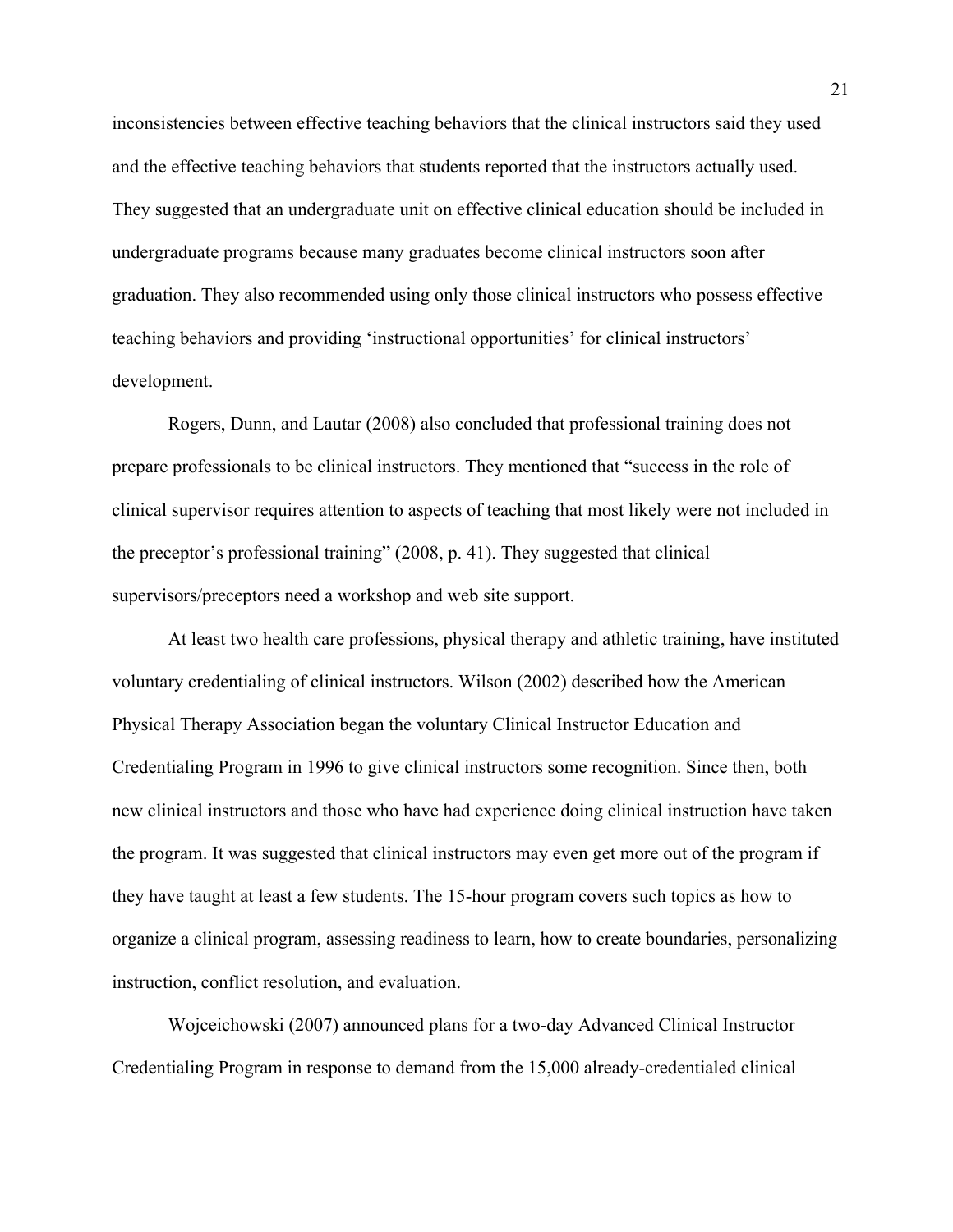instructors. This shows an ongoing interest and motivation in developing as clinical instructors. The program is also intended to incorporate more advanced physical therapy practice associated with the profession's move to the Doctor of Physical Therapy as the entry level for clinical practice. An Advanced Clinical Instructor Education and Credentialing Program is now active (APTA, n.d.).

 In 1999, Walters announced that a two-day Clinical Instructor Educators course was going to be offered to 'teach the teachers' of athletic training. The stated purpose was to improve the quality of instruction. Once athletic trainers complete the course, they are to return to their institution and put on workshops for the other clinical instructors. In 2004, Weidner and Henning (2005) developed standards for the selection, training, and evaluation of clinical instructors in athletic training. These standards address ethical behavior, communication skills, professional interpersonal relationships, instructional skills, supervisory skills, evaluation, and clinical skills and knowledge.

 However, research has not shown that outcomes are better if clinical instructors are credentialed. Using the Physical Therapist Clinical Performance Instrument, Housel & Gandy (2008) did not find a significant difference in ratings of students working with APTAcredentialed clinical instructors and those working with noncredentialed clinical instructors. Post hoc analysis, however, did show that students working with a credentialed clinical instructor showed greater improvement over time, but they also started out with lower ratings.

 Wetherbee, Nordrum, Giles (2008) found that there was no significant difference in teacher effectiveness between accredited and nonaccredited physical therapy clinical instructors for the overall score or any domain (clinical instructor ability, interpersonal relationships, personality traits, physical therapy competence, evaluation). "Although clinical faculty may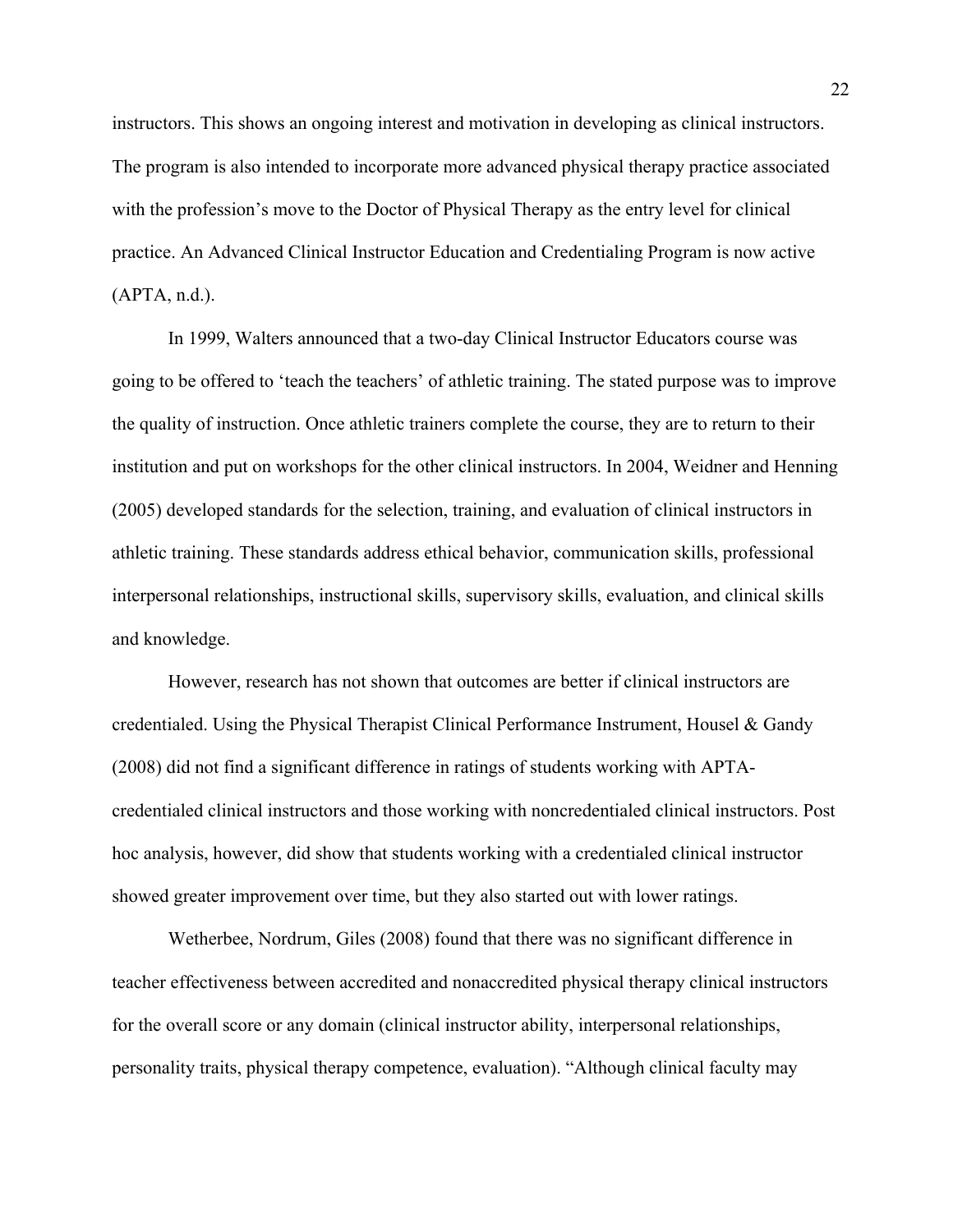express enthusiasm for these learning opportunities, and participants report greater confidence in their teaching skills after participating in them, factors such as heavy workloads have been noted to interfere with clinical instructors' ability to effectively implement some of the teaching strategies in the courses" (p.66). They did, however, find a correlation between years of clinical teaching experience and the effectiveness scores. So the clinical instructors may be learning to be better clinical instructors as they teach. This will be examined in this dissertation.

 Using the Survey of Effective Clinical Educator Behaviors, Wright investigated the relationship between the preparation of clinical instructors in athletic training who had formal pedagogical education or were credentialed clinical instructors and quality of clinical education experiences (2009). There were few correlations. Credentialed clinical instructors felt that training for credentialing as an approved clinical instructor was most important to their success compared to formal teaching certification, courses or workshops in pedagogy, and other methods.

 Besides these examples of credentialing programs, many health care courses or guides have been developed to help clinical instructors. Beck & LeGrys (1988) wrote *Clinical Education* as a course for medical laboratory science/medical technology students but also as a reference for clinical instructors. Eraut (1994) and Shea (1985a) discussed courses for multidisciplinary use. Many guides for nursing clinical instructors/preceptors have been written (Bell-Scriber & Morton, 2009; Clay et al, 1999; Ferris, 1988; Kaviani & Stillwell, 2000; O'Connor, 2001). Wojciechowski (2007) discussed a course for physical therapy. Vanguiri & Konin (2008) and Walters (1999) described courses for athletic training clinical instructors. As a result of the health care shortages and economic cutbacks, the time crunch of preceptors described by Clay, Lilley, Borre, & Harris (1999) is even worse today, over ten years later. Clay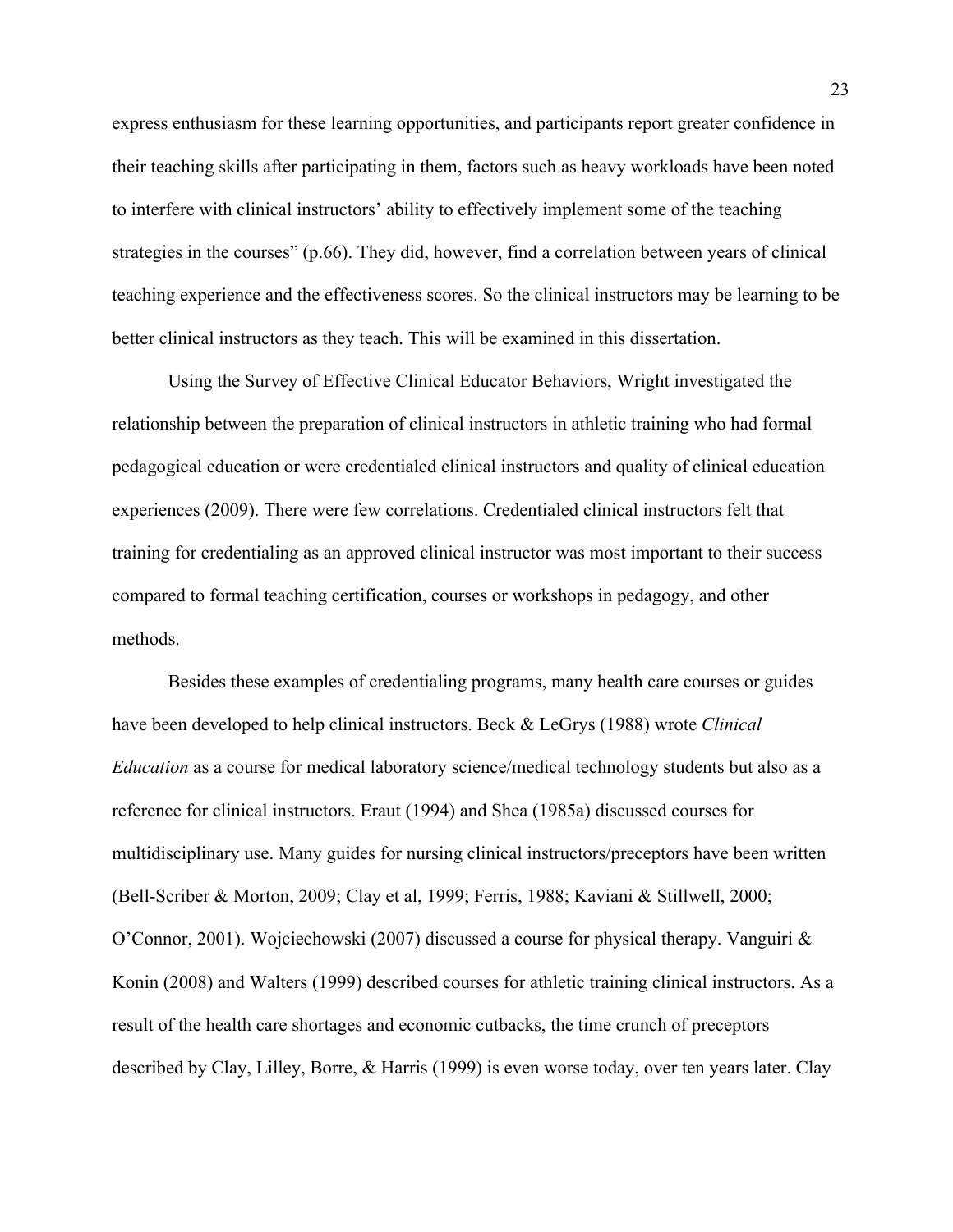et al. (1999) called for development programs for preceptors. They encouraged sponsors of such programs to make these well designed and well delivered because of the preceptors' lack of time.

 The process of learning to be a clinical instructor is specifically addressed in a few articles. In her qualitative study comparing novice and expert clinical teachers, Scanlan (2001) found that clinical instructors in nursing learn clinical instruction through six activities, including their experiences as students, nurses, and clinical instructors. They learned from other clinical instructors and through feedback during the instructional processes. Unable to articulate some of the learning process, participants called the intangible processes "intuition," "magic," and "osmosis." Novices did not make a direct link between clinical instruction and reflection because they were preoccupied with the current teaching situation.

Continuing education is mentioned in much of the literature as a means of learning clinical instruction. Several authors have written about what types of continuing education are used by clinical instructors or practitioners who may or may not be instructors. Summers, Blau, & Ward-Cook (2000) surveyed the use of the following by clinical laboratory scientists: audiotape, workshop/seminars, in-service, case study, teleconference, distance learning, journals, college courses, correspondence courses. They also found that two of the factors affecting professional development include organizational funding of continuing education and supervisors maintaining supportive environment and stimulating work. Poor funding or poor support for learning result in less development of the professionals, potentially also affecting their development as instructors.

Wetherbee (2008) stated that it is unknown what motivates physical therapy clinical instructors to participate in the national clinical instructor credentialing program. Perhaps adult learning theory can provide some answers.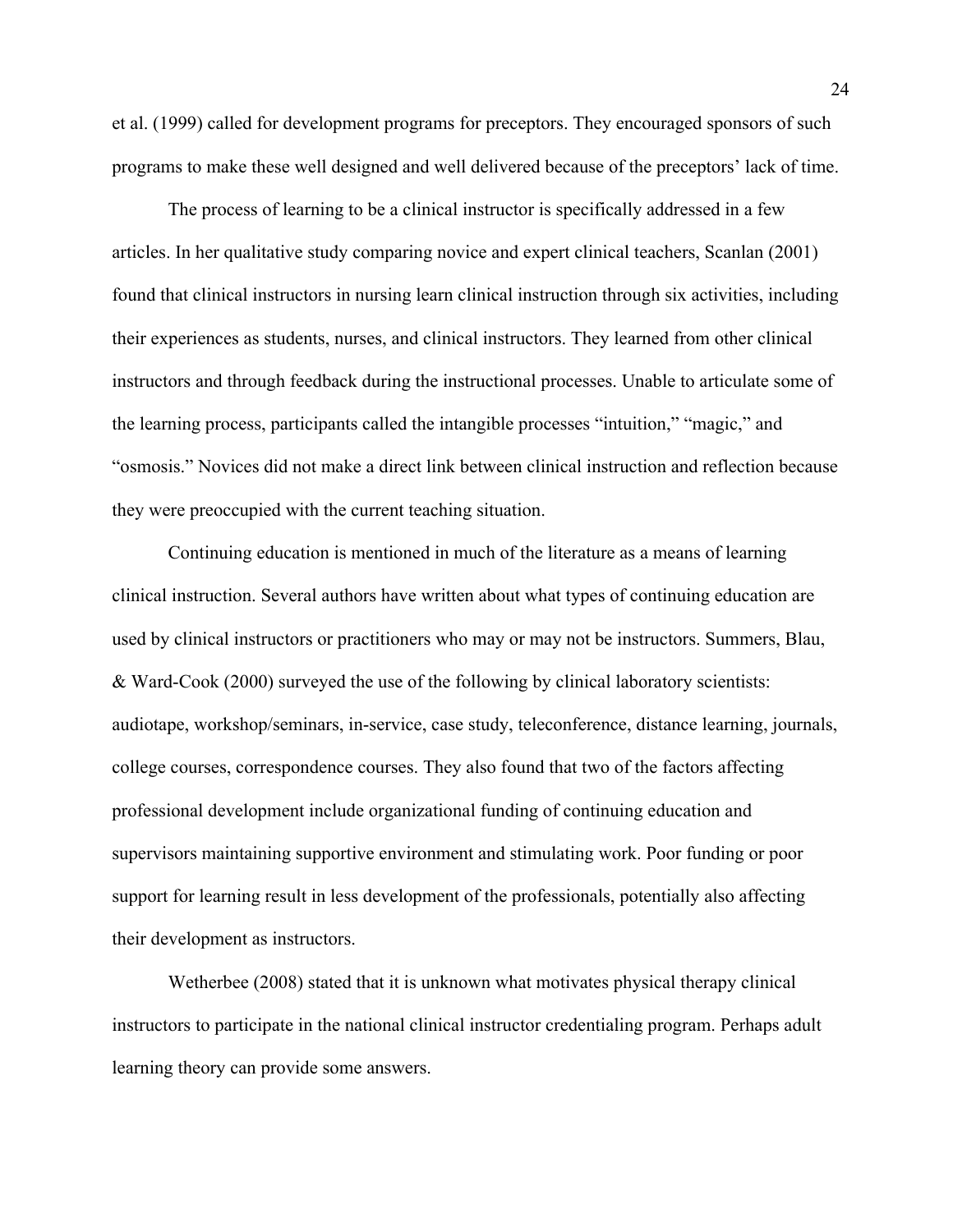#### **Adult learning**

 Adult learning is a large and important component of adult education and it provides the main framework for this research. A unique body of knowledge has developed over the past 50 years and continues to develop and expand and integrate with many theories of learning. For this research, adult learning is defined as learning that occurs by assumptions or mechanisms identified as "adult" by Malcolm Knowles and subsequent adult education theorists (Knowles, 1980).

 Andragogy, a popular adult learning theory or perspective, was originally defined by Knowles (1980) as "the art and science of teaching adults" (p. 43). Andragogy is a term that Knowles borrowed from the Europeans, having been introduced to the concept by Dusan Savicevic (Cooper & Henschke, 2002). At first Knowles differentiated andragogy, which comes from the Greek for "man" (not child), from pedagogy, which comes from the Greek for "child." At the time, studies were showing that adults learn differently than children. Later, Knowles came to see andragogy as situational:

Some pedagogical assumptions are realistic for adults in some situations and some andragogical assumptions are realistic for children in some situations. And I am certainly not saying that pedagogy is bad and andragogy is good; each is appropriate given the relevant assumptions. (1980, p. 53)

In *The Modern Practice of Adult Education: From Pedagogy to Andragogy*, Knowles (1980) explained that he had come to see pedagogy and andragogy as two ends of a spectrum.

 From his own extensive experience with adult learners, Knowles (1980, 1995) articulated six assumptions about adult learners which include (a) the need to know, (b) the learner's self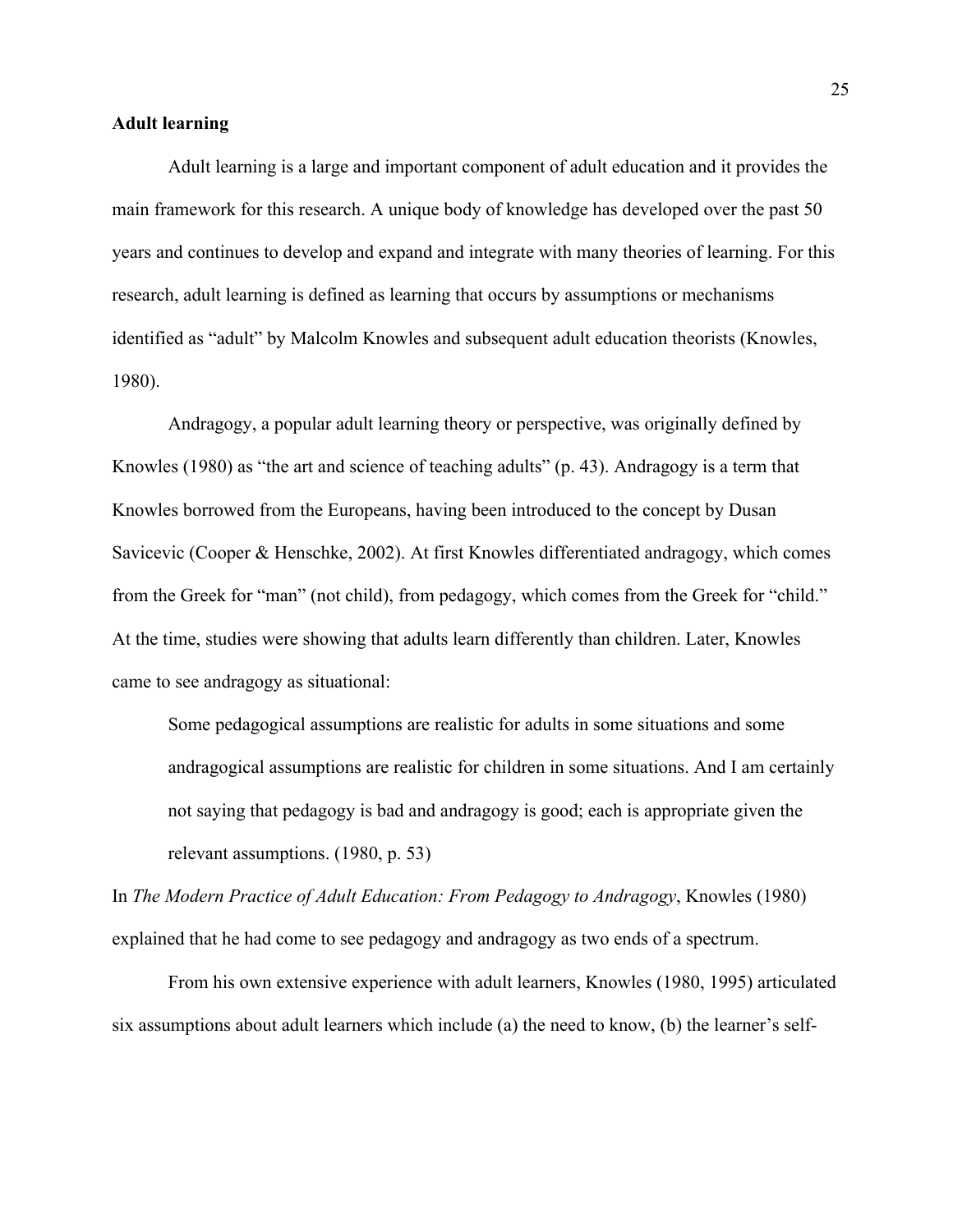concept, (c) the role of the learner's experiences, (d) readiness to learn, (e) orientation to learning, and (f) motivation.

 Adults need to know why they need to learn something before undertaking to learn it. Adults want to know how, what, and why learning will take place and want to be involved in these decisions. They come with individual needs and purposes.

 Adults have self-concepts of being responsible for their own lives (Knowles, Holton, & Swanson, 2005). They are not dependent on the teacher like children are (Knowles, 1980, 1995). They are self-directed, making their own decisions about their learning. The amount of selfdirectedness, however, should be congruent with the individual's readiness for self-direction. If there is not enough self-direction (too prescribed), the learner will be frustrated. If there is too much self-direction, the learner will be intimidated and lost (Vodde, 2010).

 Adults come with experience to learning situations (Knowles, 1980, 1995). This experience may allow different adults to begin at different points in learning the same thing. Experience also frames new learning, allowing an adult to put new learning into perspective in relation to other knowledge that they possess. Experiences of one adult can also serve as resources for the learning of other adults. Past learning could also potentially be a barrier to learning if an adult cannot get past a fixed or preconceived idea.

Adults come to a learning situation ready to learn when they have a need to learn something. They are ready to learn when the learning will help them cope with life, especially moving from one developmental stage of life to another (Knowles, Holton, & Swanson, 2005).

Adults are life-centered in their orientation to learning, as opposed to the subject-centered orientation of children (Knowles, 1995). They are ready to learn when what they are learning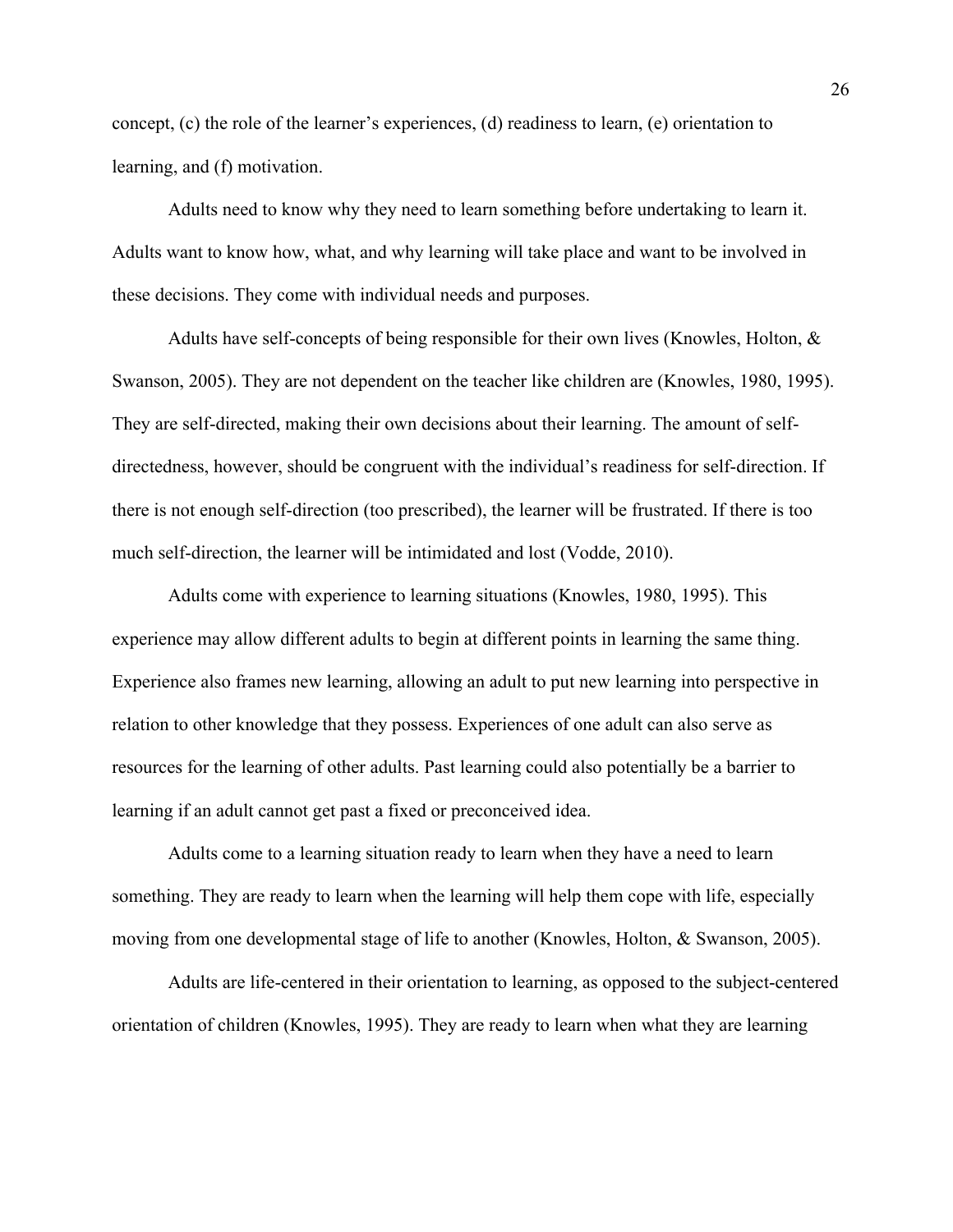will help them solve an immediate problem in their lives. They maintain interest as long as the learning applies to real life situations, such as helping them to do something better.

Internal motivation to learn is the primary motivation for adults. Although some external motivators such as a chance for promotion or the need to learn because of new technology will motivate adults, internal motivators such as self-esteem and personal growth play a more important role in motivating adults to learn (Knowles, 1995). Cooper and Henschke (2002) summarize the assumptions about adult learners:

They are self-directed, their experience is a learning resource, their learning needs are focused on their social roles, their time perspective is one of immediate application, they are intrinsically motivated, they want to problem-solve, and they want to know why they need to know something. (p. 5)

Knowles (1980, 1995) proposed how to plan, operate, and evaluate adult learning using these assumptions. For example, adults should be involved with planning, conducting, and evaluating their own learning experiences.

 Critics point out that much of the writing of Knowles was descriptive and lacking in theoretical foundation. Davenport (1987) reported that empirical testing of some of Knowles' assumptions has not always supported the assumptions. Rachal (2002) discussed the controversies about andragogy and critiques empirical research, showing that the research is almost impossible to compare because of variations in definitions and assumptions. For example, often the learners in the studies did not truly have input into the planning of the learning experience. In an attempt to encourage research on andragogy to become more focused, Rachal went on to propose seven criteria for future research in andragogy (Rachal, 2002). Tight (2002)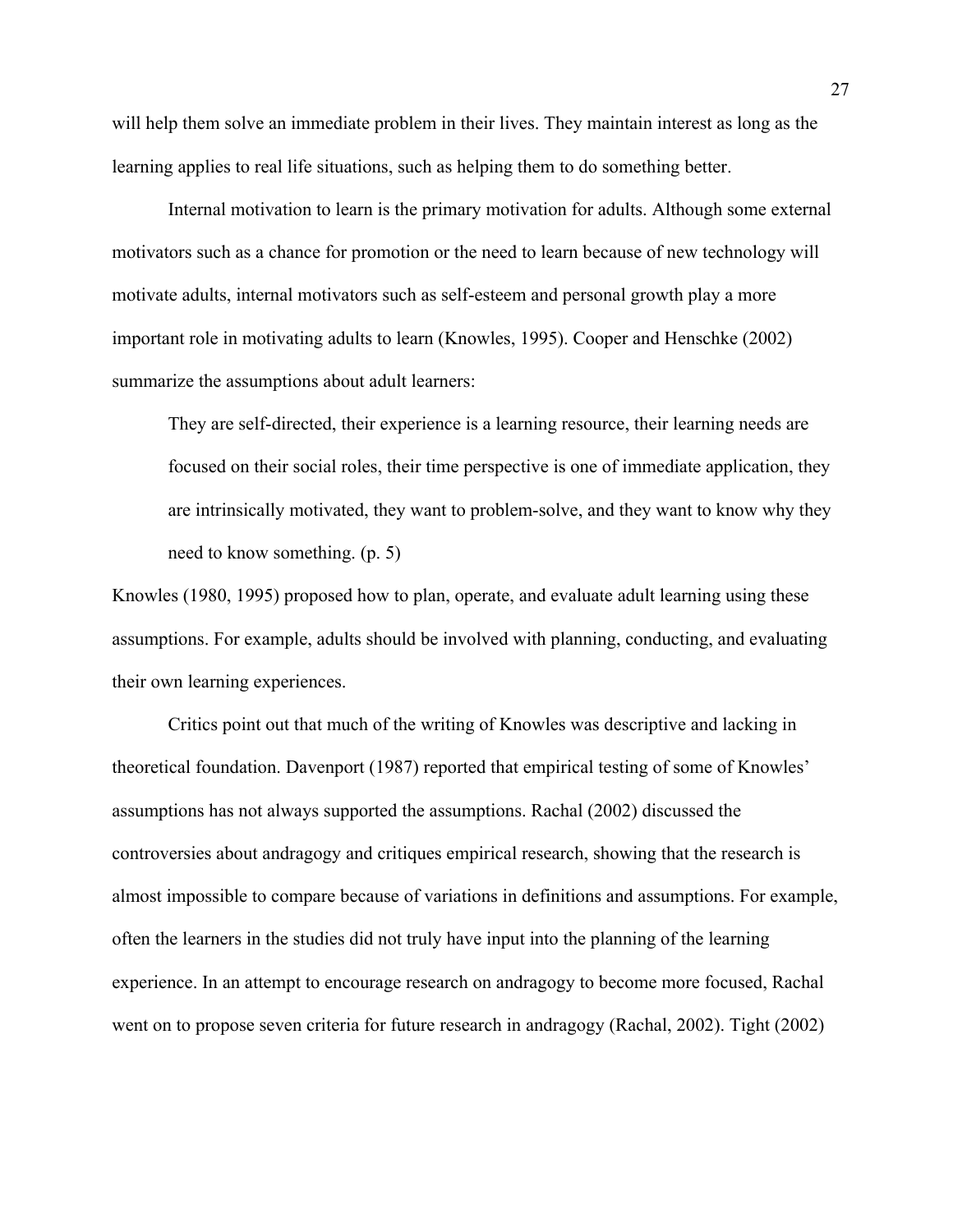summarized the attacks on each of Knowles assumptions, including the question as to whether his assumptions truly apply only to adults.

 In spite of this criticism, the assumptions of andragogy continue to provide a useful framework for adult education supplemented by other theories such as transformative learning. Even Tight (2002) concluded that andragogy "retains some value as a guide to practice" (p. 114). Research on andragogy, including empirical studies, continues to be done, especially in doctoral dissertations. For example, a search of ProQuest Dissertations shows that just in 2010 at least sixteen dissertations included 'andragogy' in the abstract and over 600 dissertations mentioned andragogy (ProQuest, 2010). In one of these dissertations, Bradley (2010) found that andragogical learning methods were equally effective as pedagogical methods in teaching online grant-writing; however, the participants who used the andragogical module had higher overall learner satisfaction. Hinkson (2010) created the Adult Learning Instructional Practices Survey (ALIPS) in order to study community college graduates' perceptions of adult learning instructional practices used in continuing education programs. She found the factor that explained the most amount of variance was her Instructional Expectations factor which aligned with Knowle's "need to know" assumption of adult learners. Johnson (2010) coined the term "appreciative andragogy" and developed it as an instructional strategy. Meyer (2010) found that the Experiential Learning Model used by Army Reserve Instructors adheres to some concepts of adult learning theory, such as "development of an environment in which the learners feel a need to learn by being exposed to new possibilities for self-fulfillment" (p. 62). Vodde (2010) found that assumptions about adult learners apply to police recruits and that androgogical methods were more effective than pedagogical methods in training police recruits. Vodde also explains that learning is not the central focus of an adult life, "Notwithstanding that learning is an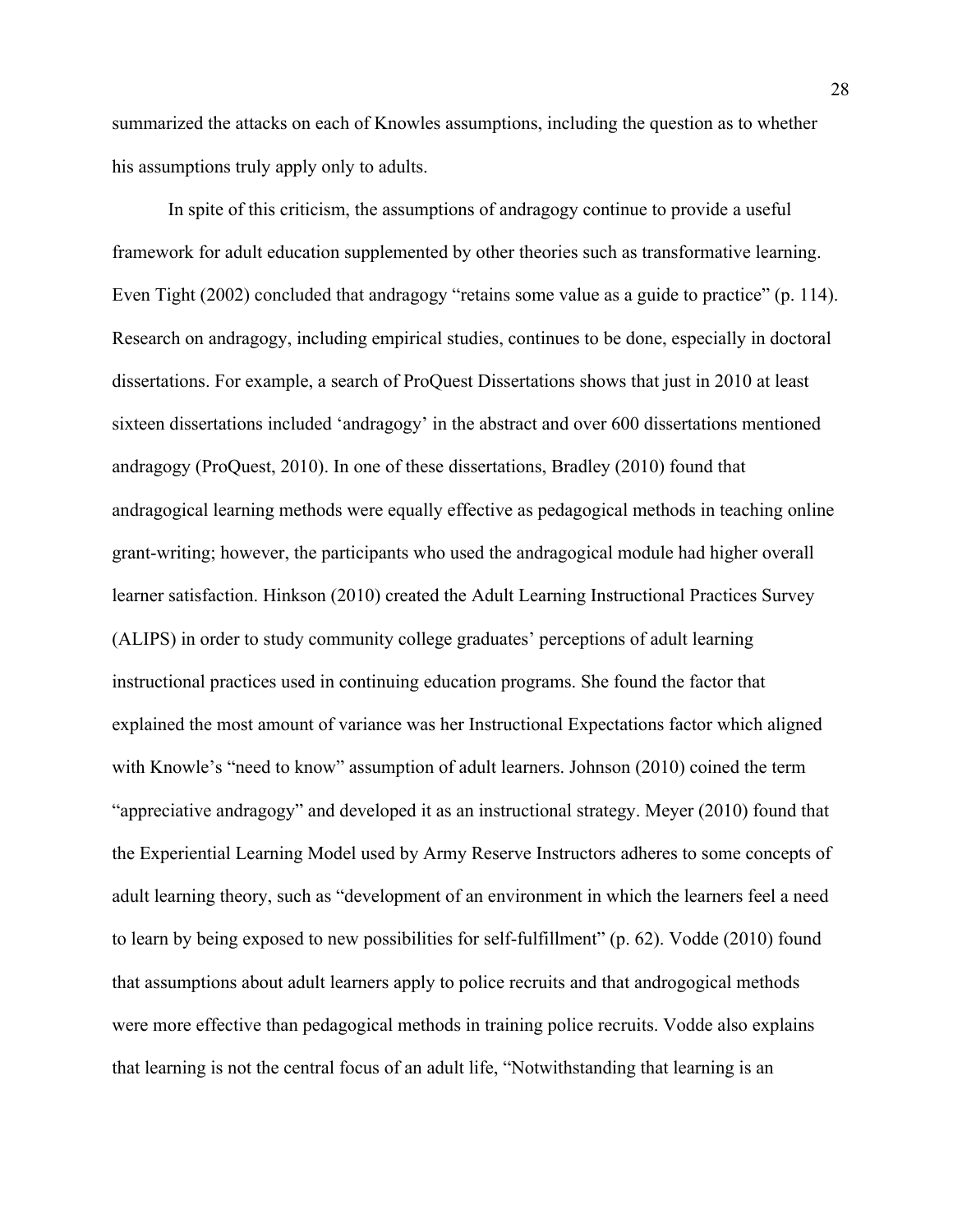important component of an adult learner's life…it is not their primary concern in life" (2010, p. 103). Learning clinical instruction is neither a clinical instructor's main focus on the job nor a focus of his/her life.

 Tough (1979) described how and why adults self-plan their learning. In order to learn, the adult must seek help because the learning situation is usually not a formal educational setting. Tough said, "The help-seeking process is not always rational and straightforward….Often the learner receives unanticipated help from some source" (p. 99). Tough's sentinel work, based on the work of Houle, was the beginning of self-directed learning.

 Self-directed learning (SDL) can be part of a number of perspectives or philosophical positions, including andragogy (Knowles, 1980), transformative learning (Mezirow, 1991; Brookfield, 1992), and emancipatory learning (Brookfield, 1992). Even the models that Merriam, Caffarella, & Baumgartner listed under SDL "represent a mixture of conceptual, empirical, and experientially derived views of the process of self-directed learning" (2007, p. 110). Brookfield (1992) also spoke about the spectrum of individual perspectives in self-directed learning:

Some adults are self-directed, or critical, and others aren't. Or that some children are selfdirected, and others aren't. Or, even more accurately, that the same children and adults can be self-directed, or critical, in some contexts but shy away from taking control or challenging authority in others (p. 14).

 Self-directed learning research mostly focuses on the individual, especially in relation to autonomy and lifelong learning. Lifelong learning is a concept that is more formalized overseas. In the United States, most educators and professional organizations call for all individuals to be intentional lifelong learners; however, there is rarely a systematic plan for such learning. Professions may require continuing professional education, for example, but they have no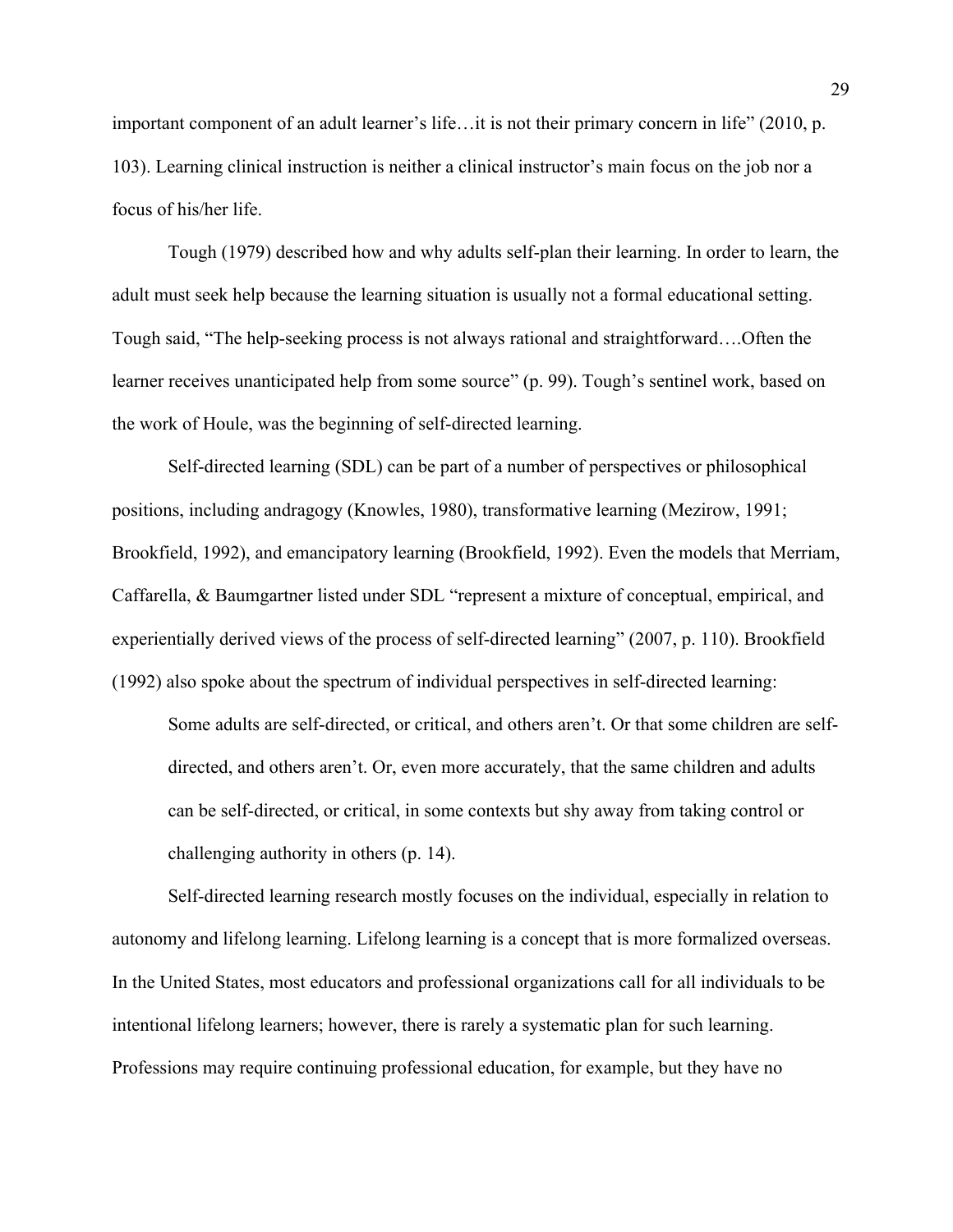prescribed way of doing it. Because individuals vary so much in interest, motivation, and learning styles, it is probably good to allow them to use a variety of ways to continue learning. On the other hand, there may be a lack of opportunities for learning if no one has thought about it systematically. Clinical instructors are not required to have any education or training, although individual programs may have their own local courses (Bell-Scriber & Morton, 2009; Ferris, 1988; Kaviani & Stillwell, 2000; Shea, 1985a; Vanguri & Konin, 2008). There was discussion of the need for training programs for clinical instructors in clinical laboratory science on the educators' listserv in 2009 (CLS Educators' Listserv, June 26-July 6, 2009, personal communication). Several people responded that they were already using such programs, sometimes using materials on the Internet or materials designed for nursing programs at their institution. Self-directed learning can include such formal programs as well as informal and individual learning activities.

Because there is no endpoint where a person is considered to be an expert instructor, learning to be a good instructor is an ongoing and lifelong process. Rogers, Dunn & Lauter (2008) describe the types of educational expertise needed by clinical instructors:

In allied health curriculums, the clinical education component requires supervisors to promote the students' ability to synthesize and apply their professions' knowledge to different and often complex clinical circumstances. To achieve these objectives, clinical supervisors are expected to develop individualized learning experiences for the students who come to the clinical component of the curriculum with a wide range of abilities and backgrounds. This requires a broad-based appreciation of alternative teaching strategies, knowledge of methods by which performance can be evaluated, and skills in designing remedial activities for students who are having difficulty performing. (p. 41)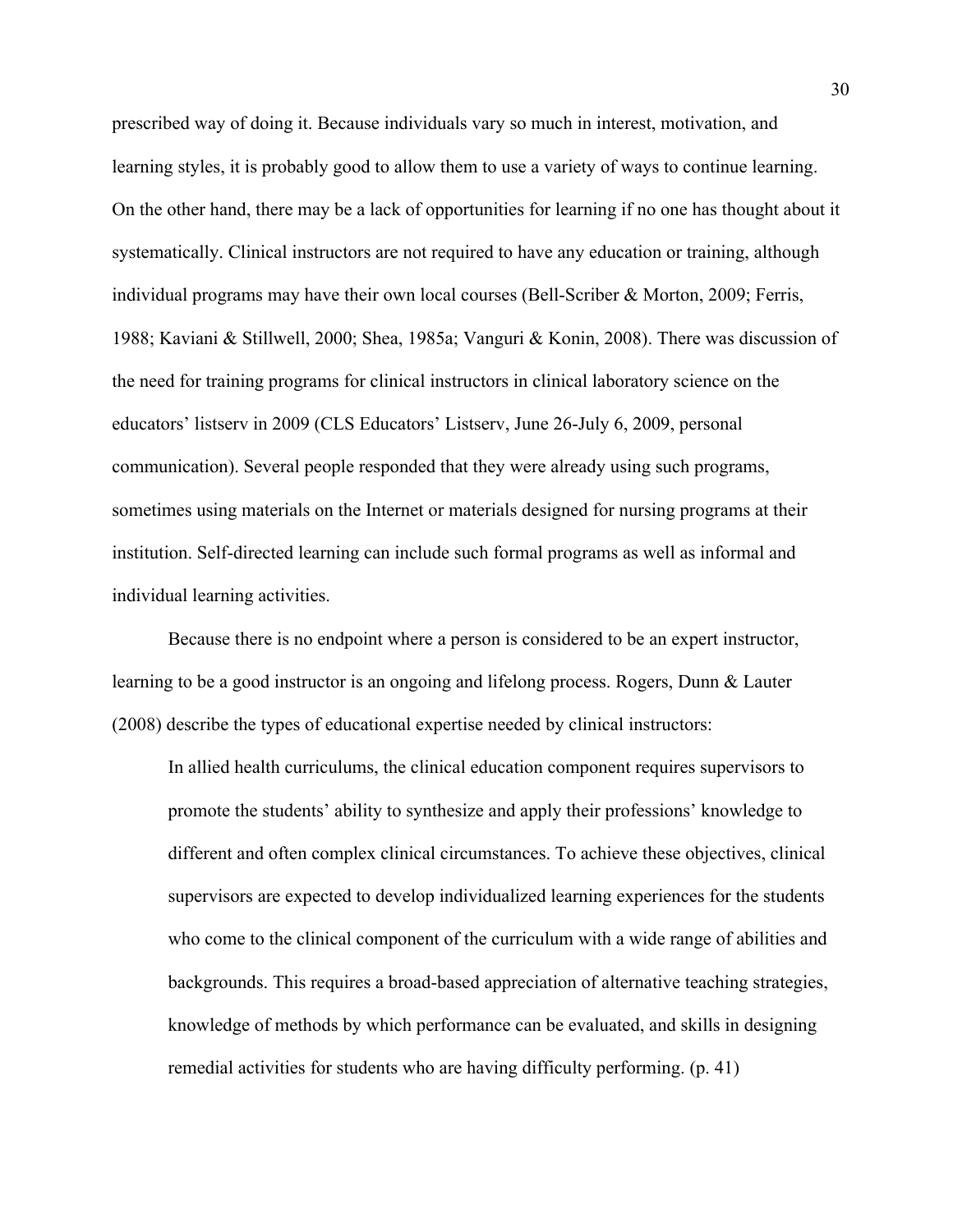In her article about a transformative approach to improving teaching, Hooper (2007) listed activities that can potentially help occupational therapy faculty development. They include, "reading about differing views of teaching and learning, discussing critical incidents in the classroom, watching each other teach, [and] discussing one's responses to student evaluations" (p. 204). She also suggests that an educator might "try a different approach to teaching, to designing assignments, to grading, to interacting with students, and then talk about the experience with colleagues. Case studies of teaching can also be useful" (p. 205).

 According to Knowles (1973, 1980) and Caffarella (2002) adult learning is characterized by self-direction, self-motivation, and self-discovery. Adults like to watch others and use role models and mentors. They learn best with active involvement and would rather discuss a subject than listen to a lecture. Repetition is helpful for adult learning. The subject matter must meet some need of the adult to be learned and should be immediately applicable. Adults need to learn in a psychologically safe place and not be afraid of being embarrassed. Clay et al. (1999) added that adults prefer to learn in a community of learners and like frequent positive feedback.

 Transformative or transformational learning theory was first described by Mezirow (1991, 2000). Mezirow's transformative theory states that individuals make learning by processing information through their own set of opinions, history, psyche and point of view. Transformative learning occurs when something changes or transforms in this set; it changes the way a person thinks about themselves and the world. As Sheets describes it, "Transformative learning involves changing one's frame of mind or meaning perspectives to make them more inclusive, discriminating, open, emotionally capable of change, and reflective so they produce beliefs and opinions to guide one's actions with greater precision and justification" (2008, p. 44).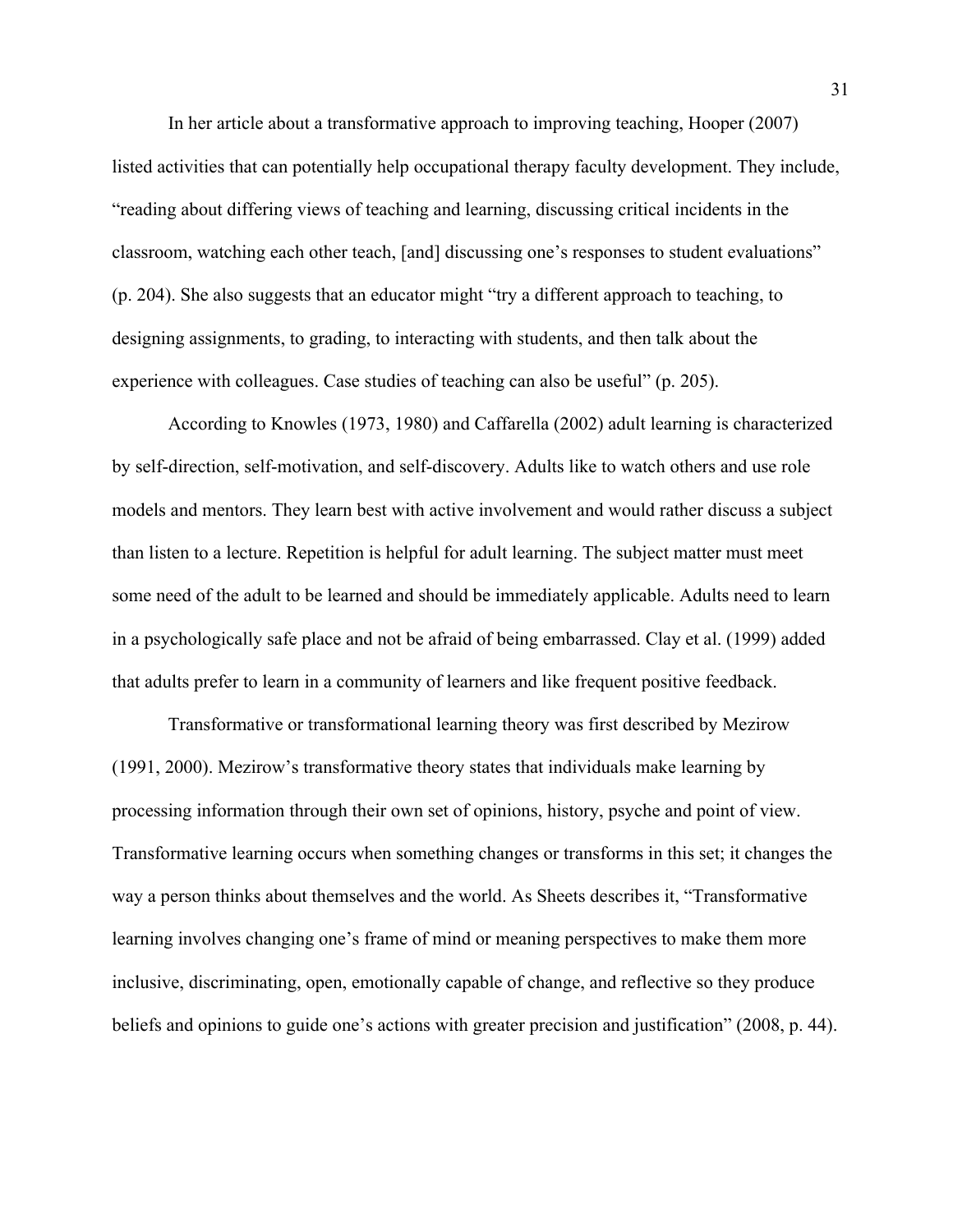Daloz's research on mentoring informed the transformative learning literature and the learning of clinical instructors. One of many roles for clinical instructors is mentor (Rose & Best, 2005). Daloz said that dialog or story-telling between the mentor and learner fosters the process of growth or transformation, in the learner. He called the mentor "a trusted guide rather than a tour director" (1999, p. xi). He also discussed the possibility that a person's development as an adult can influence the behaviors of mentors. Development as an adult or development as an instructor may not necessarily correlate with advancing age. In fact, Orton (2007) reported that "Effective clinical teachers' scores did not correlate with the predictor variables: years teaching nursing, number of educational courses completed, years teaching courses other than nursing, and biological age" (p. x).

 Adult learning as applied to clinical instruction is addressed in health care literature mostly in nursing (Baltimore, 2004; Clay et al., 1999; Elisha, 2008; Ferris, 1988; Totin, 2002). A multidisciplinary study, Dunlevy and Wolf (1992), mentioned andragogy as an important impetus for good clinical teaching but not as a basis for learning by the clinical instructors. Besides the mention of andragogy by Jarski, Kulig, & Olson, 1989, in a physical therapy article, there was no mention of adult learning applied to clinical instruction in allied health literature.

 Totin Meyer (2002) used the Principles of Adult Learning Scale (PALS) to assess the instructional practices of nursing clinical instructors. She found that clinical instructors adhere to adult learning behaviors such as providing learner-centered activities, involving students in assessing their own needs, and allowing flexible and open discussion. They are more likely to use teacher-centered behaviors such as lack of personalizing instruction, lack of relating instruction to experience, lack of student independence, control, and participation in decision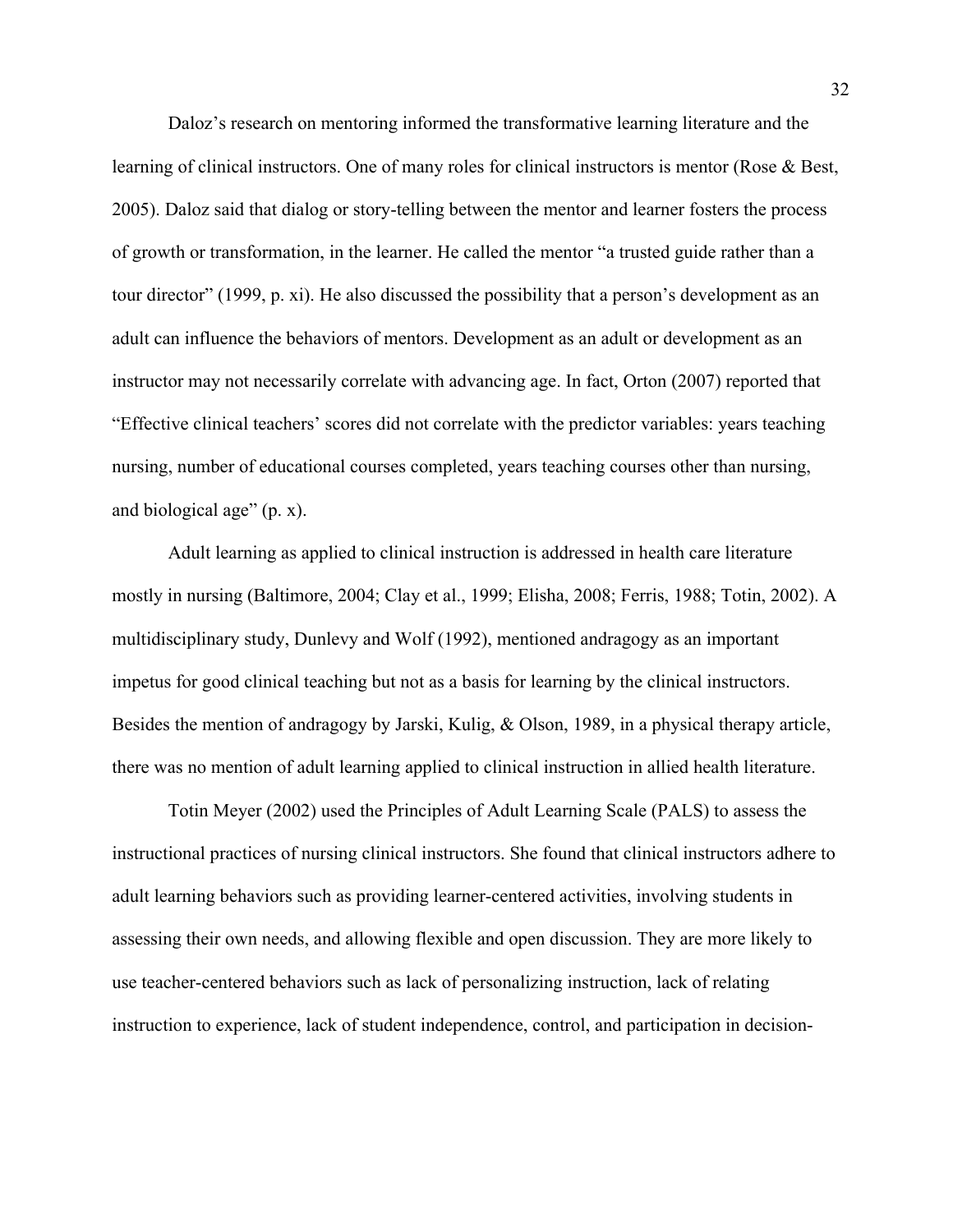making, controlling time, evaluations, or identification of problems. These instructional behaviors may or may not reflect how the clinical instructors themselves act as adult learners.

 However, Totin Meyer (2002) also documented participation in formal (credit) courses and continuing education courses by the clinical instructors. When asked about such courses that would prepare them to be clinical instructors, 72% said that they had not taken credit courses and 38% had not taken continuing education courses on such topics. So the majority, 62%, of clinical instructors had taken at least some continuing education courses pertaining to clinical instruction. Only 23% reported taking any kind of course specific to adult education.

 Schultz (2004) also used the PALS instrument and found that full-time nursing clinical instructors used adult learning principles more than part-time instructors. The learning process is a dynamic progression and she recommended that "there should be a formalized program to teach interested, experienced nurses how to become clinical instructors" (p. 84). She recommended that the program should include instruction on the role and responsibilities of clinical faculty, teaching strategies, and adult learning principles.

 Beck and Doig (2002) described the participation of clinical laboratory science practitioners (not necessarily clinical instructors) in continuing education. Only 8% reported having 2 hours or less of continuing education per year even though only half reported that continuing education was required by their employer. At the time of this study, continuing education was not mandated for continued certification by the predominant certification agency, the American Society of Clinical Pathology Board of Registry (now the Board of Certification). Now, however, continuing education is required in each major content area in which the professional practices. Continuing education in educational techniques or theory is not required but does count toward the total hours as electives. Beck and Doig found that 88% participated in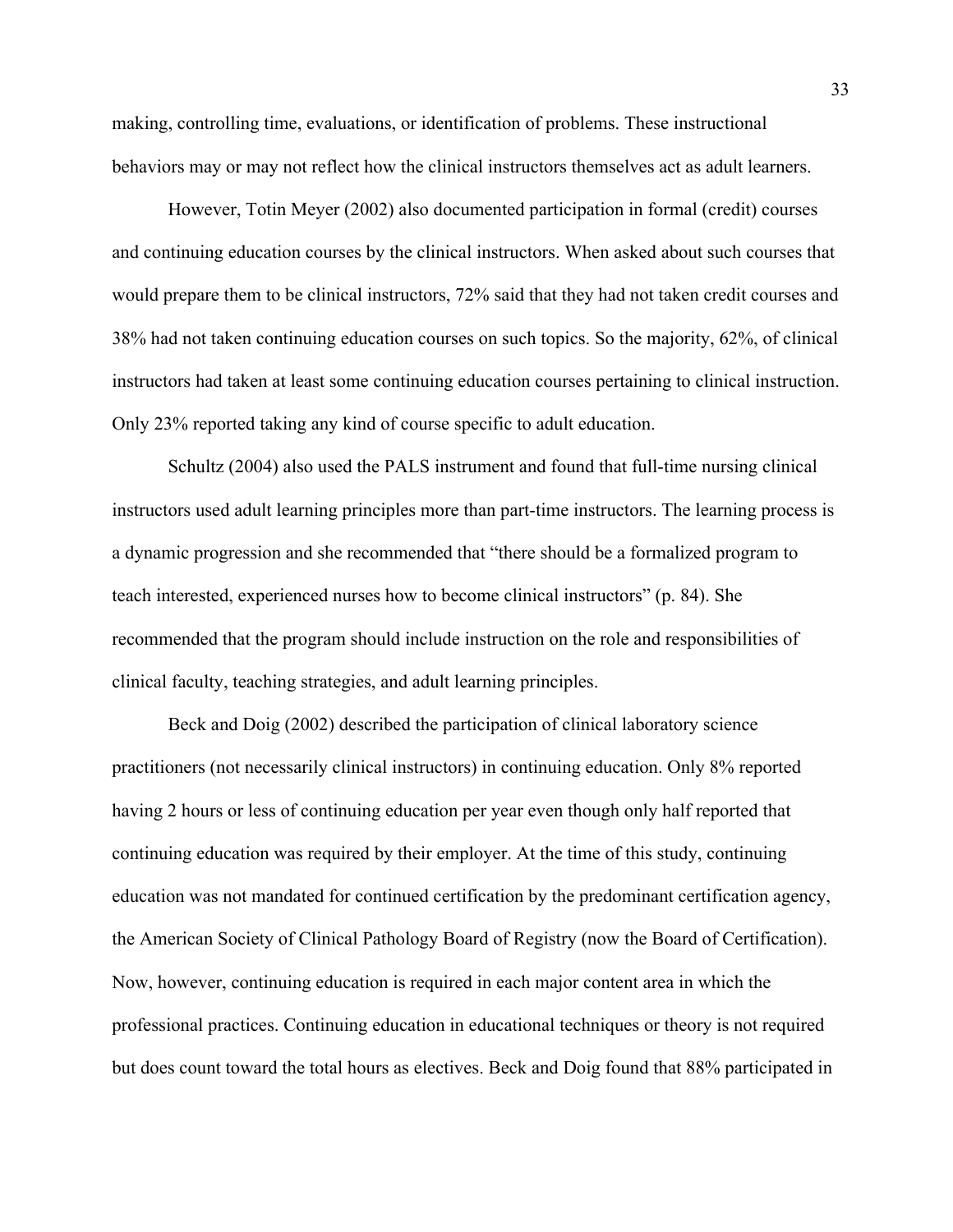external continuing education, followed closely by in-house continuing education programs and journal articles. Twenty-five percent or less used graduate courses, graduate degree programs, Internet, or audioconferences. Out of this large sample of 600, randomly sampled from a national database, a surprising 54% had taken at least one graduate level course. Eighteen percent of these graduate courses were in education and an additional 11% took courses that combined scientific, management, and education.

 Beck and Doig (2002) also surveyed clinical laboratory science educators, managers, and practitioners on what competencies are needed by clinical laboratory scientists and at what point in their career they needed those competencies: during the first year of practice, after experience but no continuing education, after experience with continuing education, or none of these. Only 6% thought that the competency "Conduct and evaluate clinical instruction and continuing education for laboratory personnel," was expected in the first year of practice. Thirty-two percent felt it was needed with experience but no continuing education. The majority, 58%, felt that this competency was expected with experience and continuing education. This confirms for medical laboratory science what research in other professions has found: that new practitioners are not ready for clinical instruction and that clinical instructors need to learn to be clinical instructors.

 In researching clinical laboratory science practitioners, Guiles & Ward-Cook (2006) found that 56% frequently or sometimes used teaching skills but 41% never used any teaching skills. When asked when they learned teaching skills, the practitioners reported that 25% of them learned teaching skills first as a student, 47% said they developed teaching skills on the job, and 27% said they never learned teaching skills. There was also a significant difference using Chisquare analysis between learning teaching skills and using teaching skills. This could be because the 41% who never use teaching skills still had to learn it as students. They did not discuss how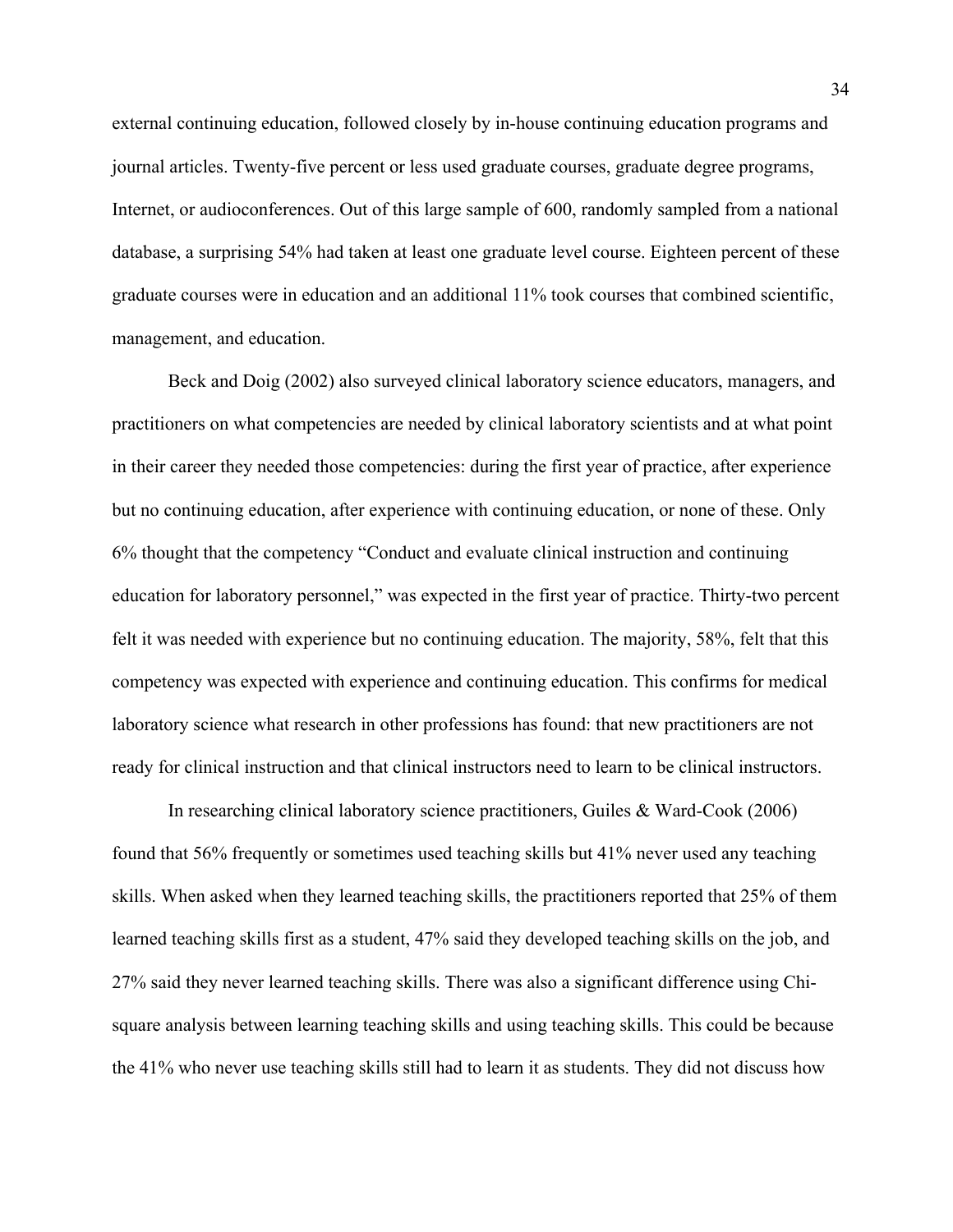the teaching skills were developed on the job. This will be discussed in Chapters 4 and 5 of the current research.

 According to Daley (2003), knowing the career stage of the clinical instructors in research on adult learning is important. In previous research Daley found that professionals at different stages learn differently (1999). Whether they are novices, advanced beginner, competent, or proficient will help determine how autonomous they are in their teaching and learning. Novices, for example, rely on rules or instructions because they do not have experience to draw upon. Expert teachers have not only mastered their content but have learned to interact with the student and adjust their teaching as they go.

# **Experiential and Situated Learning**

 The term 'experiential learning' has been used in several different ways. A key assumption of andragogy, of course, is that adults bring experience to a learning situation. However, this is different than experiential learning as espoused by Kolb (1984) and Boud  $\&$ Walker (1991). Kolb, building upon the work of Dewey, Lewin, and Piaget, proposed a theory of experiential learning that included six propositions: experiential learning is a process, relearning and refinement must occur, learners must move between reflection and action, learning is holistic, learners interact with their environment, and learning is constructed (Merriam, Caffarella, & Baumgartner, 2007). Kolb explained that his purpose was "not to pose experiential learning theory as a third alternative to behavioral and cognitive learning theories, but rather to suggest through experiential learning theory a holistic integrative perspective on learning that combines experience, perception, cognition, and behavior" (Kolb, 1984, p. 21).

 Kolb later became interested in conversation as it relates to experiential learning after discovering that learning is greatly enhanced when learners converse about their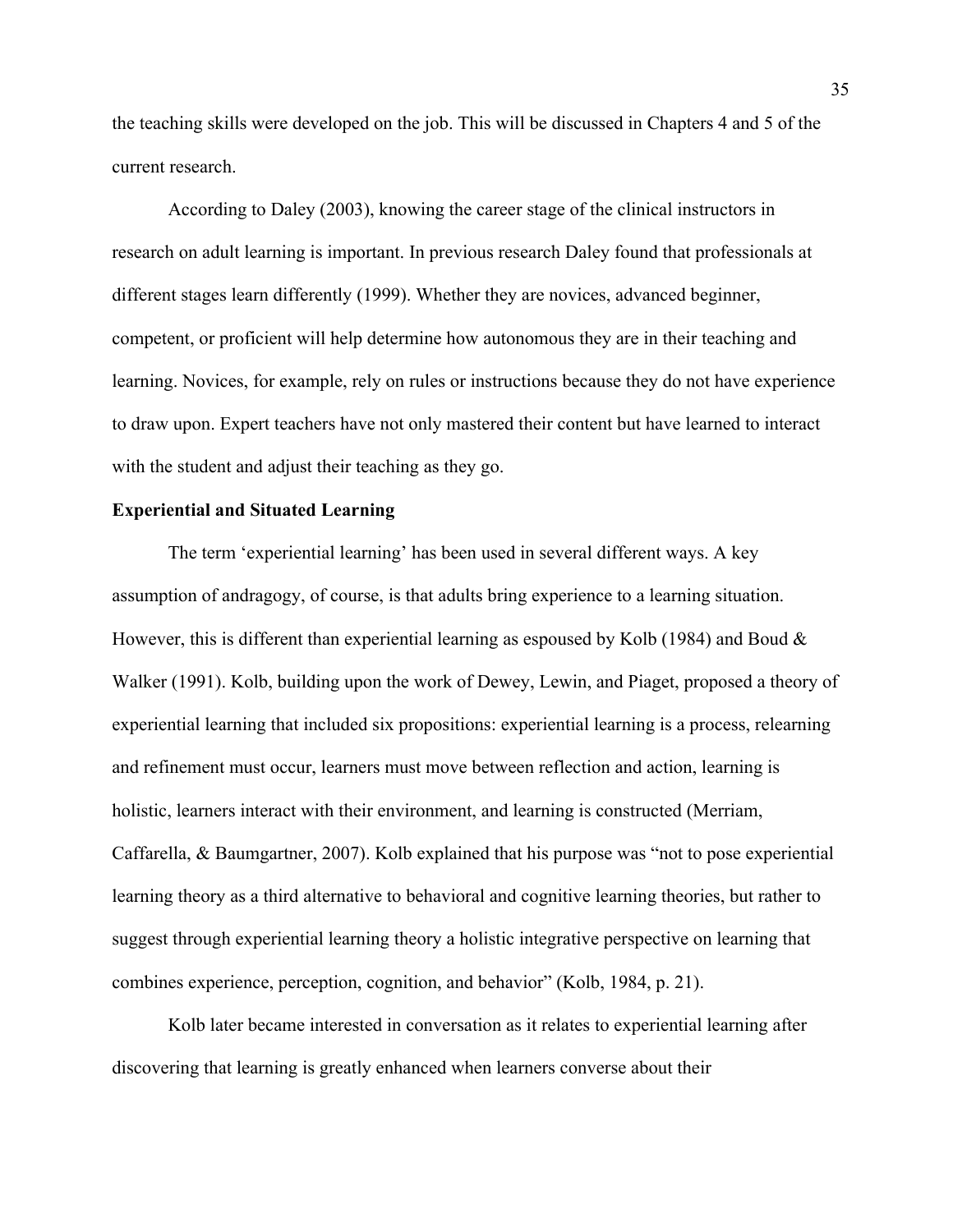experiences (Baker, Jensen, & Kolb, 2002). He described a theoretical framework where "learners move through the cycle of experiencing, reflecting, abstracting, and acting as they construct meaning from their experiences in conversation" (p. 52).

 According to Tight (2002), Kolb's model influenced the development of the prior learning (experiential learning) movement. This movement proposes that people who obtain knowledge or skills through unrecognized means should be able to get recognition such as acceptance for eligibility to take certain courses or take credentialing examinations.

 Boud and Walker (1991) discussed experiential learning taking a situated approach. Experiences occur within specific contexts or situations that affect learning. Boud and Walker also added a reflective dimension, saying that learning that occurs from reflecting on the experience is affected by the individual's own history and emotions (Merriam, Caffarella, & Baumgartner, 2007). Taylor, Marienau, and Fiddler (2000) commented that with more adults and young working people in higher education "there has been an expanding need for more experiential, more applied, and more self-reflective approaches to teaching and learning" (p. xii) and that there is a need for trainers to focus more on educating than training.

 Dirkx and Lavin (1991) proposed a FOURthought model of experiential learning. The model is structured around four fundamental ways of knowing from experiences: trial and error, rationality/reflection, creative expression, and discernment. The model is described as being cyclical and holistic. The creative expression and discernment views of learning from experience focus on emotional or affective aspects of experiences.

 In the allied health literature, Higgs and McAllister (2007) discussed the growth of clinical instructors in speech pathology. They explained how being a clinical educator involves growth, learning, through experiential means, "Participants in the study each related their stories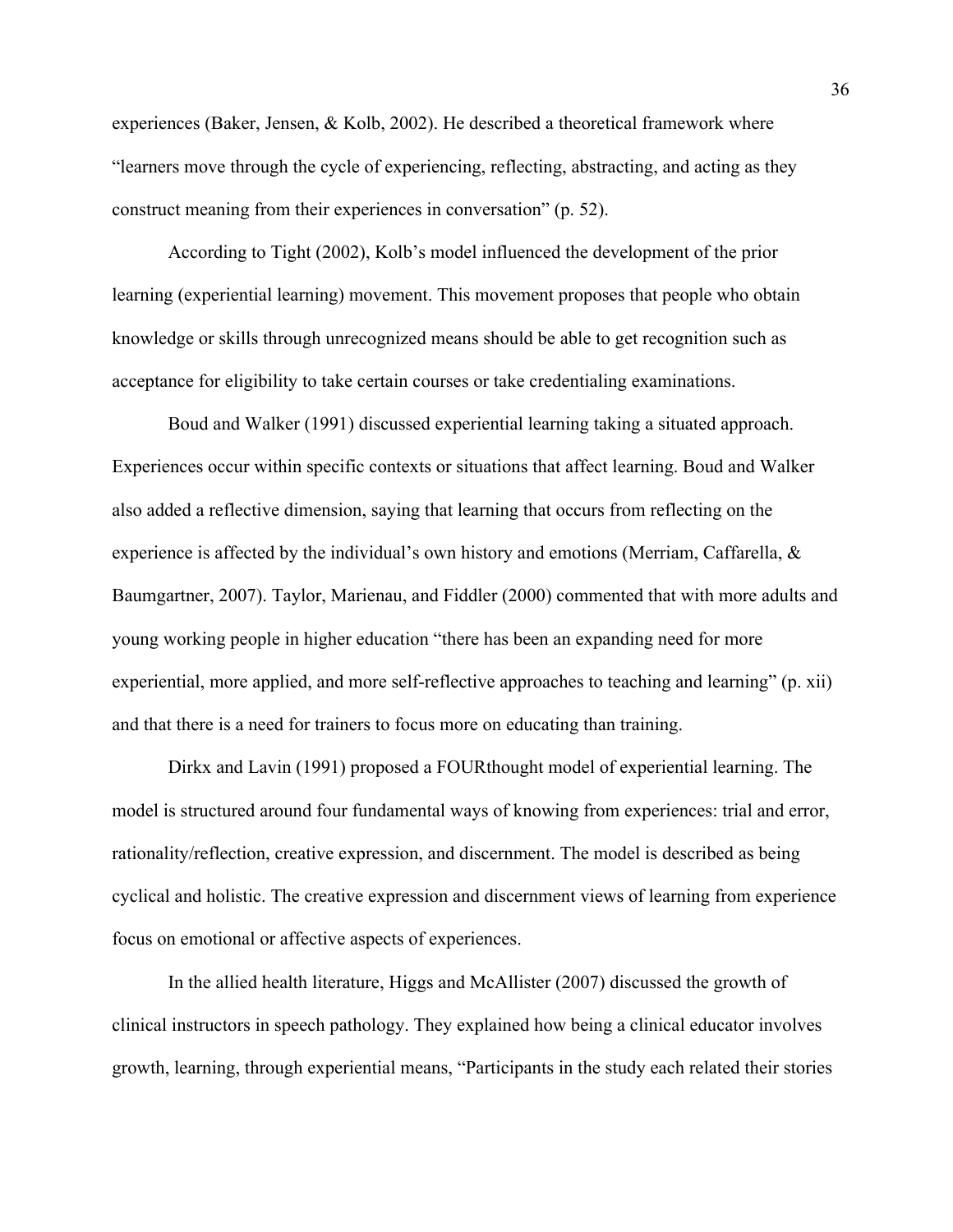of how, through experience, self-reflection, discussion with peers and training, they had grown as clinical educators. Indeed, like other lived phenomena, being a clinical educator is a dynamic experiential phenomenon" (p. 197).

 Proponents of situated learning explain that the setting and activities, the social and cultural context, shapes learning and cannot be separated from learning. Learning does not occur in an individual's mind. Lave has been the main proponent of situated cognition along with Wenger, Fenwick, and Wilson. This is "real life" learning and this concept is used to explain workplace learning and to plan such learning activities as computer instruction and cognitive apprenticeships in continuing professional education, and anchored instruction. Proponents of situated cognition maintain that learning is

social; people learn "as they interact with and within a community of practice" (Hansman  $\&$ Wilson, 2002, p.1).

 Hansman and Wilson (2002) argued that adult education as a field has not embraced the true concept of situated cognition. Adult educators, they say, have tried to "add on" an awareness of context or situation rather than really viewing learning from the sociocultural point of view. The situated cognition point of view also would give attention to how political and power issues affect learning. As clinical instructors function within, and learn within, a workplace with social and cultural contexts, it is possible that these contexts could affect how they learn clinical instruction.

# **Tacit and practical knowledge**

Tacit knowledge was first described by Polanyi who developed the concept throughout his career. In *The Tacit Dimension* (1967), Polanyi described tacit knowing as "the way in which we are aware of neural processes in terms of perceived objects" (p. x), basically, "we can know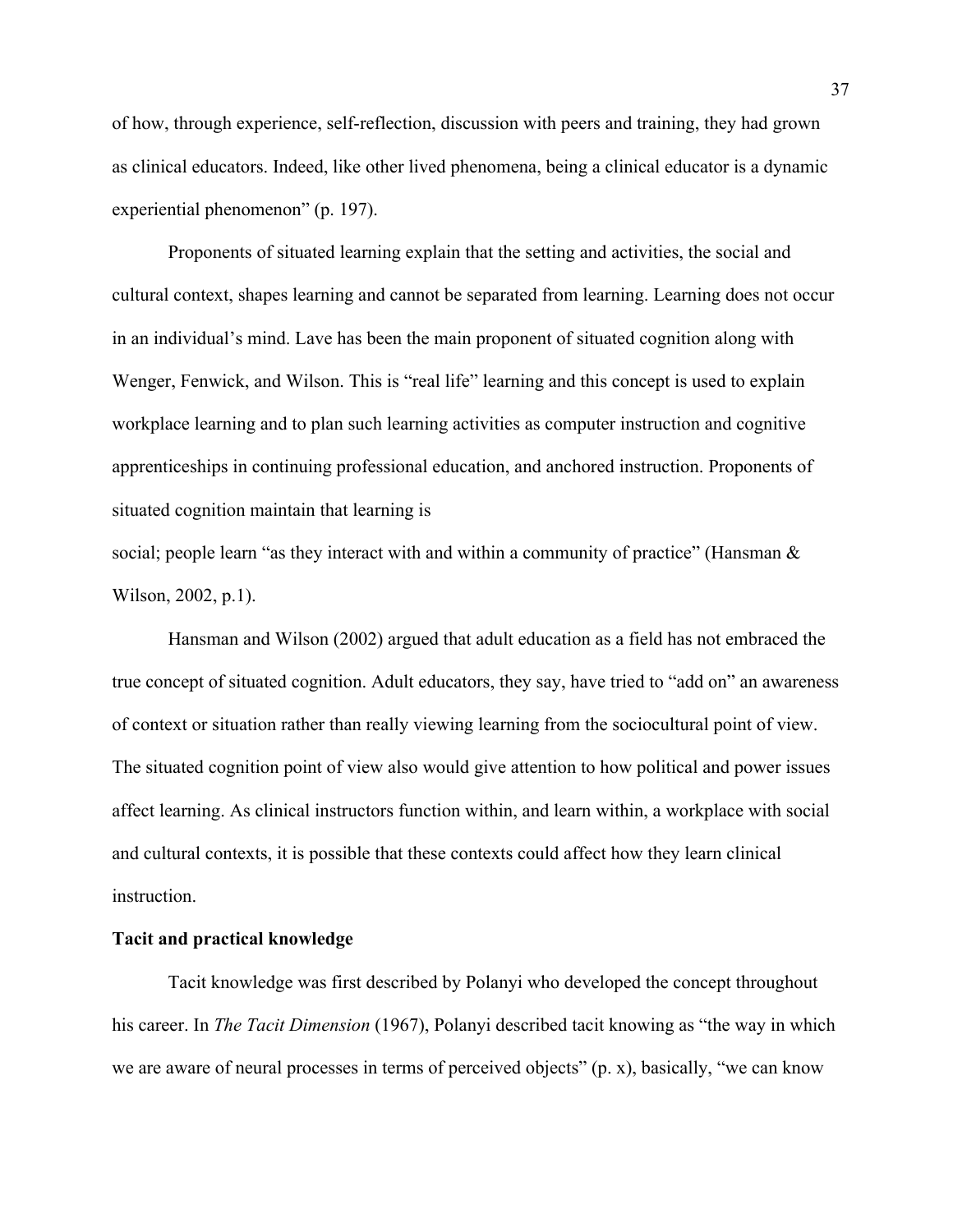more than we can tell" (p. 4). He listed things that are known tacitly, "problems and hunches, physiognomics and skills, the use of tools, probes, and denotative language, and my list extended all the way to include the primitive knowledge of external objects perceived by our senses" (p. 29). Individuals find it difficult to verbalize tacit knowledge or recall how it was obtained.

 Nonaka and Takeuchi (1995) explained that tacit knowledge is not easily visible and difficult to articulate with formal language, making it difficult to communicate. "It is personal knowledge embedded in individual experience and involves intangible factors such as personal belief, perspective, and the value system" (p. viii). Their book emphasized the importance of the interaction between implicit and explicit knowledge, this interaction "is the key dynamics of knowledge creation" (p. ix). Nonaka and Takeuchi formulated a theory of knowledge creation within a business organization, but the theory is worthy of investigation for clinical education where knowledge creation occurs within the context of a business, medicine. A major difference, however, is that the authors were applying their theory to organizational learning rather than learning of individuals. Nonaka and Takeuchi (1995) first defined "knowledge" as "justified true belief" (p.58). Then they described a spiral model which goes from the tacit knowledge of individuals to explicit knowledge of the organization through modes of socialization, externalization, combination, and internalization.

 Reese (1994) found that both implicit/tacit knowledge and explicit, self-directed knowledge was involved in learning great-grandmothering. Reese said,

It was only after reflection and dialogue that they finally could draw conclusions about [learning great-grandmothering]. Upon first being questioned, 10 out of 16 great-grandmothers stated that for them learning to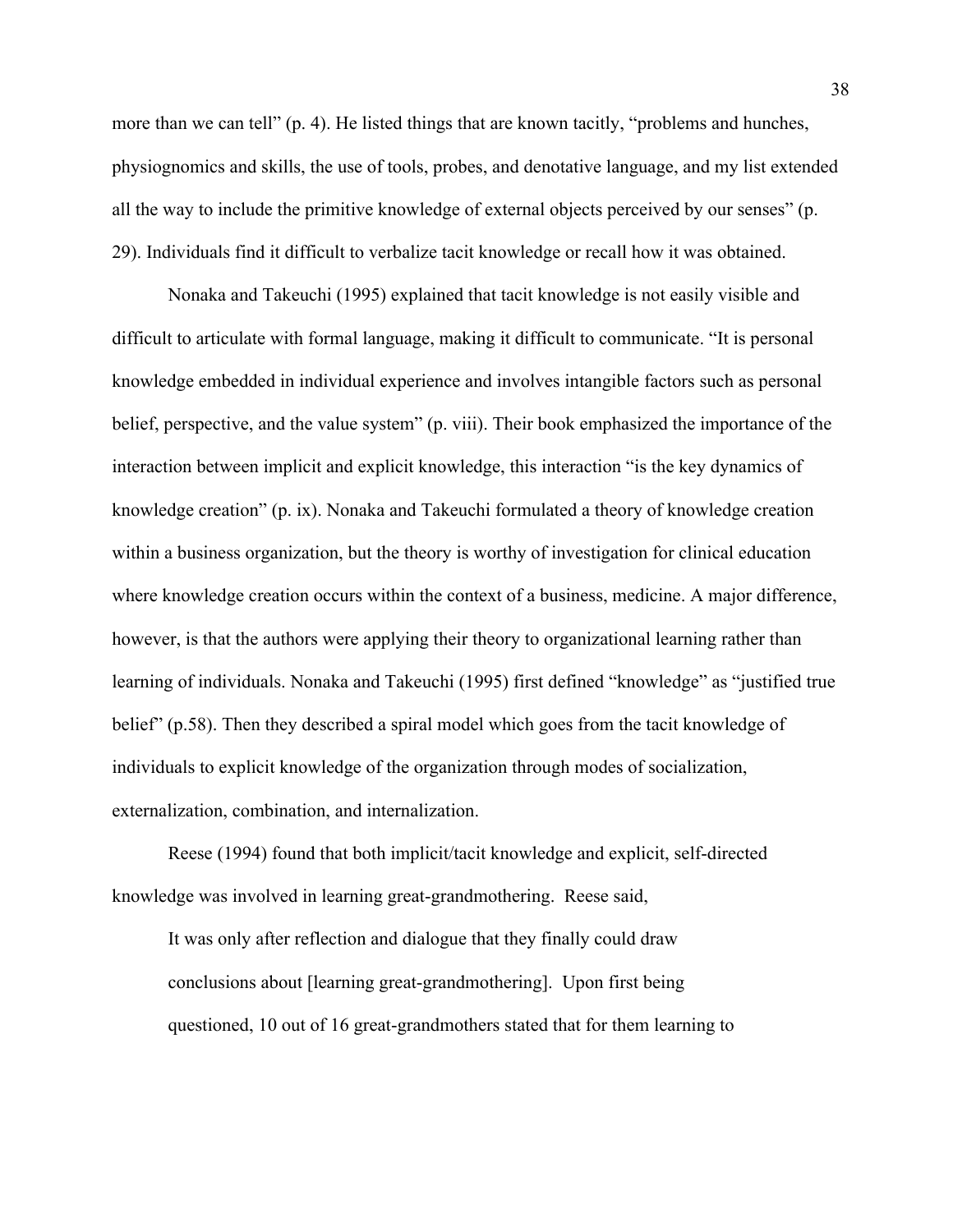be a great grand-mother "just happened," "came natural," "picked it up on

my own," "just happens," "just came to me," or "it's intuition." (p. 276)

I expected that this would be true of learning clinical instruction also. I expected that clinical instructors learned how to teach without being able to articulate what they learned or how they learned it.

 Jarvis (1992) discussed how professionals learn practical knowledge (such as doing clinical instruction). Practical knowledge has three elements according to Jarvis: knowledge that, knowledge how, and tacit knowledge. One step in acquiring tacit knowledge is forgetting. With more expertise, professionals use fewer rigid rules and more tacit knowledge (Benner, 1984). Jarvis (1992) described what he calls preconscious learning:

 Monitoring and retrospecting on action is a natural process of being consciously aware, even at a very low level of consciousness, of the total situation within which the actions are performed. The results of monitoring and retrospecting on the actions and on any slight adjustments in performance in order to adapt to specific situations are frequently internalized without conscious awareness. Hence, preconscious learning occurs through these processes of thinking about actions, which result in the development of a body of tacit knowledge within practitioners, knowledge that they would find almost impossible to articulate. (p. 93)

 Baskett, Marsick, and Cervero (1992) summarized professionals' ways of learning new practical knowledge. They listed observation, guided and supported practice, modeling, coaching, and scaffolding as ways of learning practical knowledge.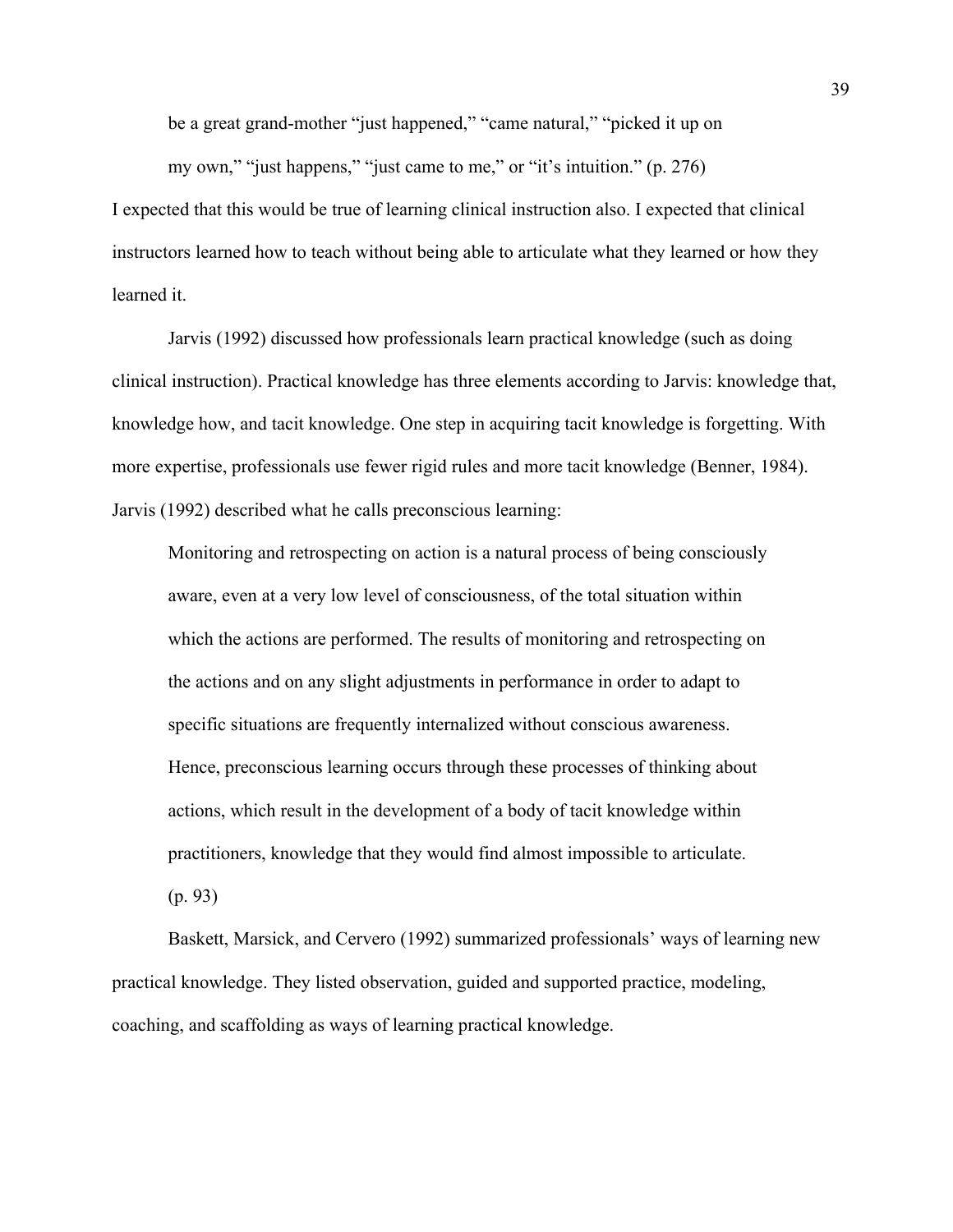In his discussion about developing professional knowledge and competence, Eraut (1994) professed that informal learning is involved in developing competence on the job, such as developing competence in clinical instruction.

The quality of initial professional education depends to a considerable degree on the quality of practice, and that in turn is influenced by the continuing education of the practitioners. Continuing education needs to be viewed in the broadest sense of all kinds of further learning beyond initial qualification, not in the narrow sense of attending courses. Thus it includes informal learning and on-the-job learning. (p. 56)

Eraut also explained that tacit knowledge is involved in developing professional competence: Behind Schön's position lies the view that the term 'knowledge' should be interpreted with the broadest possible meaning. Thus it should not be confined to codified, propositional knowledge but should also include personal knowledge, tacit knowledge, process knowledge and know-how.

All kinds of knowledge are necessary to professional performance. (p. 102) He used teaching as an example of a profession that uses tacit knowledge in the continuing development of teaching skills: "Much of what a teacher does is skilled behaviour. This is largely acquired through practice with feedback….Knowledge of how to teach becomes tacit knowledge, something which is not easily explained to others or even to oneself" (p. 111).

 Professionals try to make sense of challenges through reflection-in-action or "thinking on your feet." When performance has unexpected results, people tend to reflect more than if they got the same old results. This reflection can be idle speculation or an intentional attempt to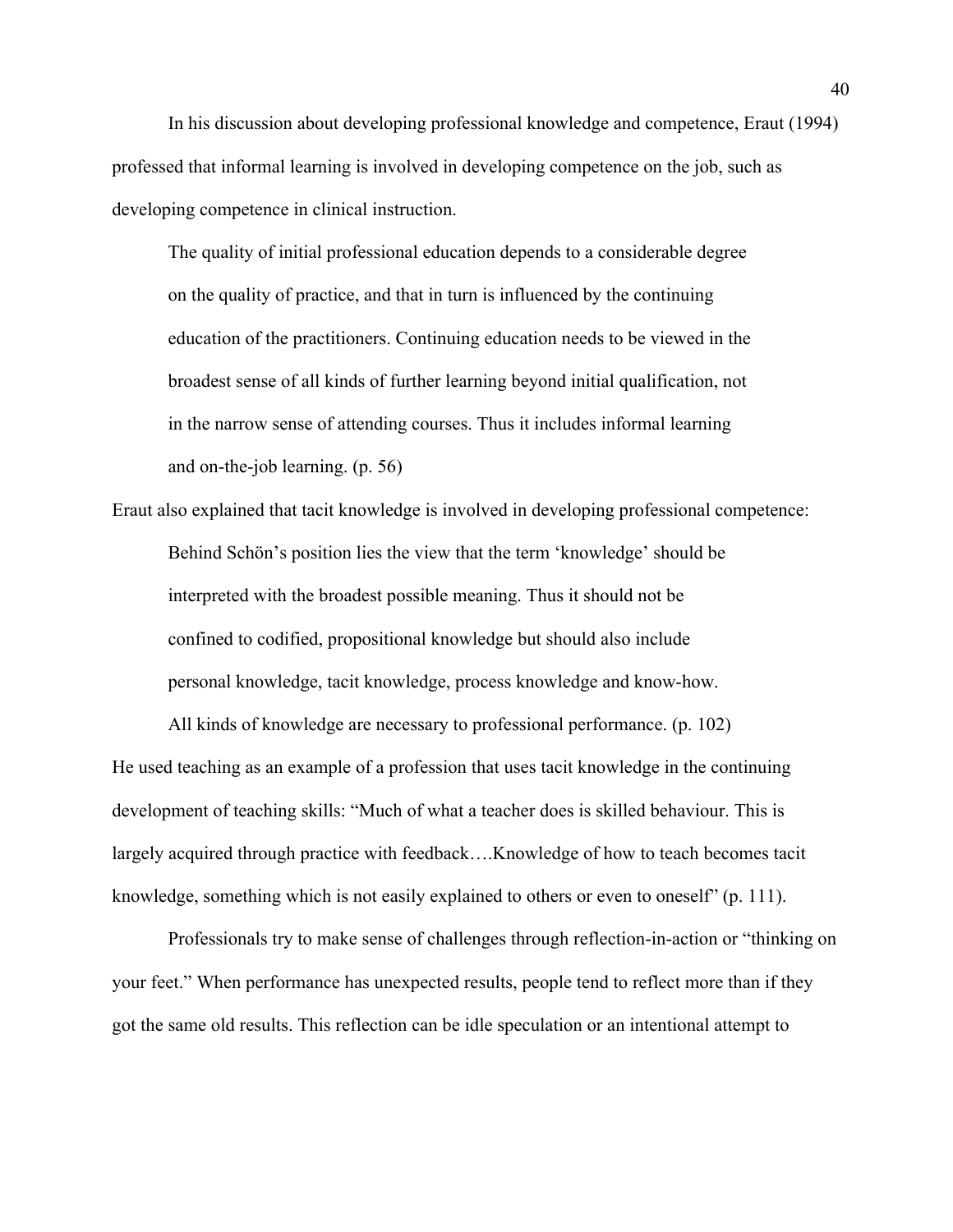improve one's performance. Schön (1983) described practical knowledge or what he calls "knowing-in-action:"

> The workaday life of the professional depends on tacit knowing-in-action. Every competent practitioner can recognize phenomena…for which he cannot give a reasonably accurate or complete description. In his day-to-day practice he makes innumerable judgments of quality for which he cannot state adequate criteria, and he displays skills for which he cannot state the rules and procedures. Even when he makes conscious use of research-based theories and techniques, he is dependent on tacit recognitions, judgments, and skillful performances. (p. 49-50)

Schön used several sample situations which show the following occur as a result of reflection-inaction: reframing of a problematic situation, bringing past experience to bear on a unique situation, experimental hypothesis-testing, and use of virtual worlds to practice or experiment. Even science-based professions can benefit from the creativity or intuition gained through reflection-in-action, what Schön calls "seeing as" (182). The current research considered how much clinical instructors in the medical laboratory reflect upon their teaching and whether the reflection occurs in unique and challenging situations such as those described by Schön.

### **Summary**

 Research literature in medical laboratory science is limited in the area of education. Articles about teaching online or electronic media made up the single largest category of education articles in the journal *Clinical Laboratory Science* during the decade from 1999 to 2009 (CINAHL, 2009). However, there is some literature regarding education and clinical instructors in medical laboratory science. Much more literature about clinical instructors exists in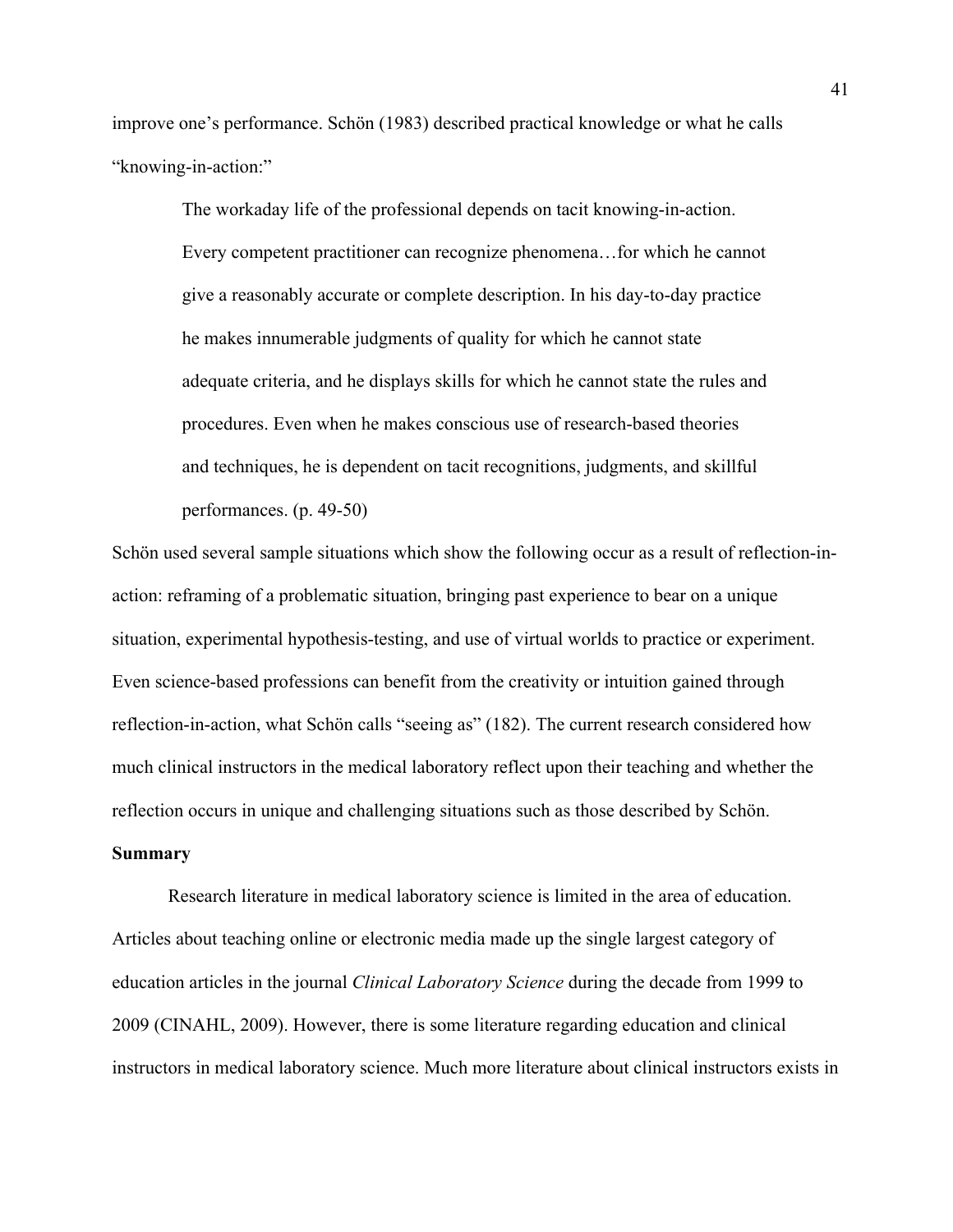the nursing and allied health literature. This literature informed this research with careful attention to the meaning of the terms and conditions described in the literature of other professions.

The literature in health care about clinical instruction is mostly about how to conduct clinical instruction effectively. A need for clinical instructors to have more education about how to conduct clinical instruction is well documented but there is little literature about how clinical instructors go about learning clinical instruction. Even less literature specifically addresses how professionals learn to be clinical instructors in medical laboratory science. This gap was explored in this research. The abundant literature on adult learning was the foundation for this study. Literature related to experiential learning, tacit knowledge, and situated learning also informed this research.

In qualitative research such as the current study, the researcher does not really know where the research will lead. Although the researcher approached the research within a theoretical framework, the researcher needed to be familiar with a variety of potential research literature. During the research itself, the researcher continued to search the literature and learn more about the areas that arose during the data collection and analysis.

42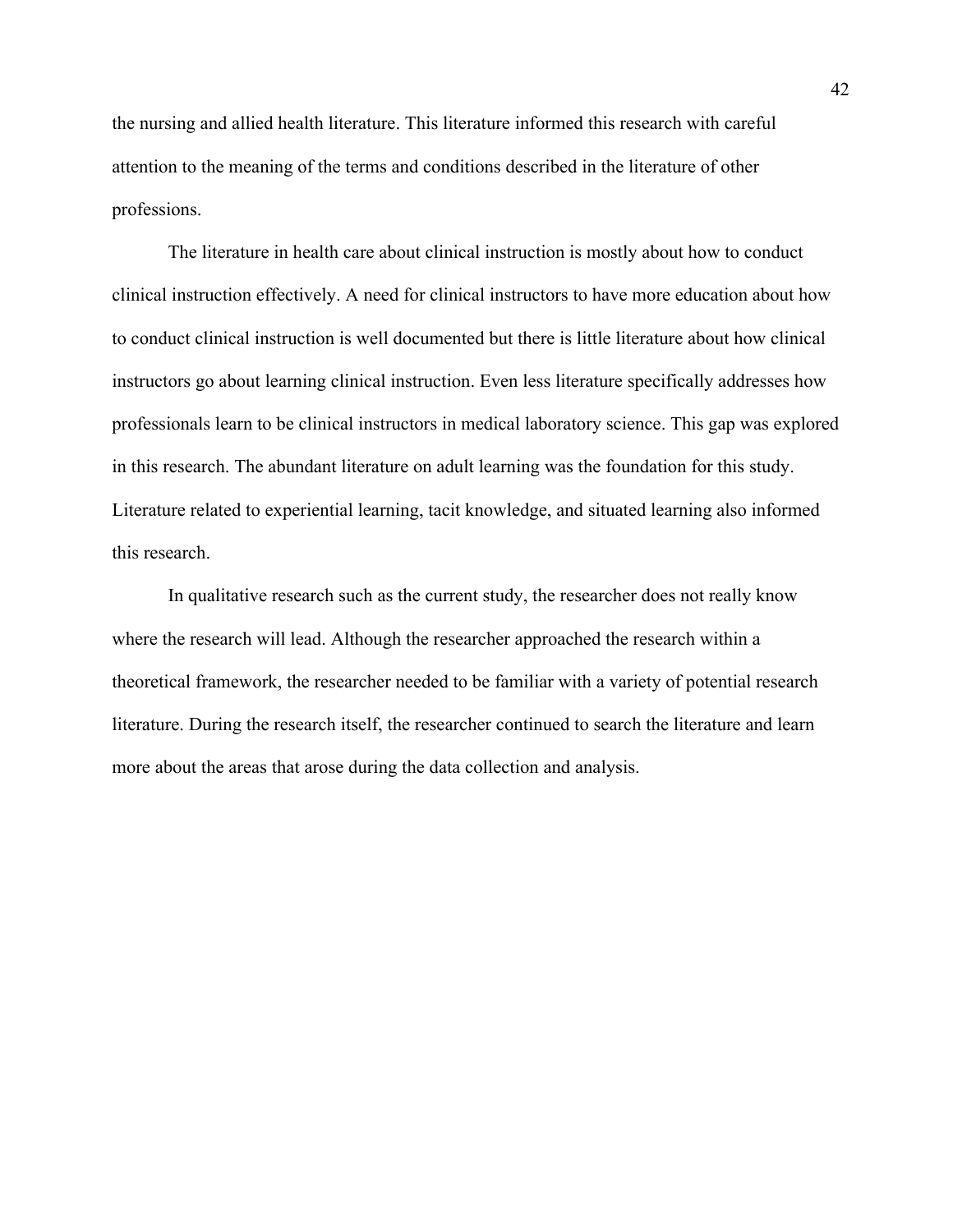### **Chapter 3**

# **Research Methods**

 The purpose of this study was to describe the lived experiences of clinical instructors in the allied health profession of medical laboratory science (MLS). A mixed methods design was used in this study. In order to inform the research about issues involved in learning clinical instruction, the research commenced with Phase 1, a quantitative questionnaire. Phase 2, interpretive qualitative research followed in order to inductively develop themes from descriptions of the lived experiences of clinical instructors. The goal of the research was to identify themes and describe in the participants' own words the lived experiences of clinical instructors as they learn to conduct clinical instruction and function as adult learners.

 Mixed methodology research is more than research using both methodologies. The researcher selects the methodology or methodologies based upon the nature of the question itself. If more than one methodology is called for, the different methodologies can be applied sequentially or simultaneously. The guiding theory may determine if one methodology takes priority or dominance over the other (Creswell, 2003).

 In this study, quantitative research precedes qualitative research in order to guide and focus the qualitative research investigating the phenomenon of clinical instruction. Strauss and Corbin (1990) suggested that following quantitative research, a researcher might conduct a qualitative study to illustrate or clarify a phenomenon. If a result was surprising in the quantitative study, a researcher might delve into this aspect in more depth. The quantitative data can help the researcher determine what terminology to use, what definitions to use, and then what questions to use and anticipate areas to probe in the qualitative research. This is what Creswell (2003) called the sequential explanatory strategy of mixed methods research.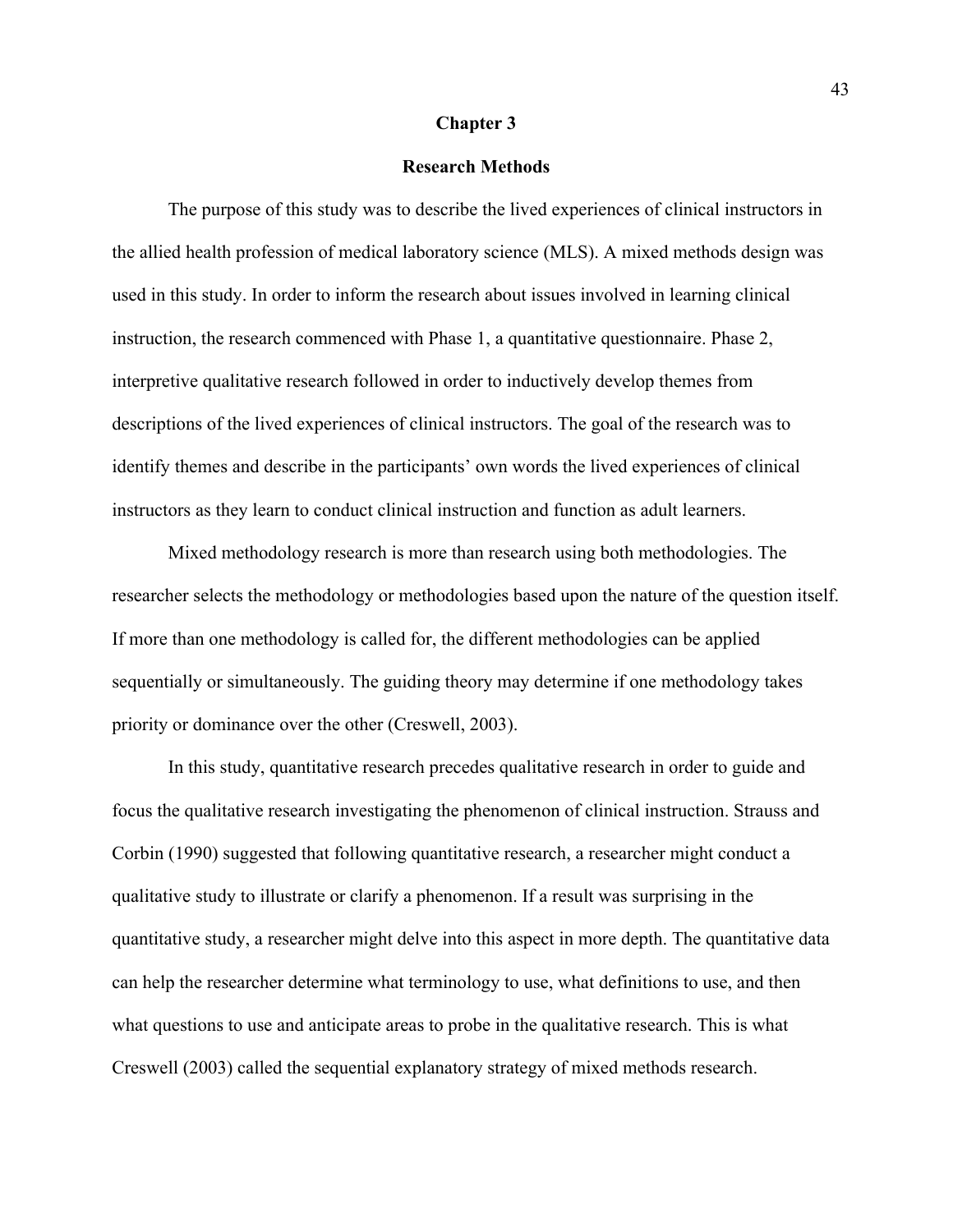It is also possible to collect data with qualitative and quantitative methodologies simultaneously. This can take less time to collect the data but it also takes more planning and care to carry out both methodologies and data interpretation correctly. Frequently researchers use both methodologies simultaneously to validate or corroborate findings in a study. Creswell (2003) called this the concurrent triangulation strategy. Because the purpose of the quantitative questionnaire was to guide the qualitative research in this study, the methods were done sequentially. In addition, the two methodologies served to validate the findings of each other as the results of each phase of the research were compared and combined in the final analysis.

According to Creswell (2003), the mixed methods approach uses the philosophy of pragmatism as opposed to constructivism for qualitative and postpositivism for quantitative approaches. He described pragmatism as "consequence-oriented, problem-centered, and pluralistic" (Creswell, 2003, p. 18). In the current research, the focus was qualitative, however, the quantitative phase served to inform the qualitative research and confirm the findings of the qualitative phase. The two phases were used together to pragmatically arrive at an objective.

 Denzin and Lincoln (2005) described the qualitative researcher as a *bricoleur*, a quiltmaker or montage artist who pieces slices of reality together. A qualitative researcher seeks to discover participants' stories of their experiences and put them together in an effort to understand the experience or phenomenon better. Denzin and Lincoln explained that "the combination of multiple methodological practices, empirical materials, perspectives, and observers in a single study is best understood, then, as a strategy that adds rigor, breadth, complexity, richness, and depth to any inquiry" (2005, p. 5). Richardson and St. Pierre (2005) preferred to use the imagery of a crystal to describe the examination of an object of study as opposed to the imagery of a triangle. They explain that since crystals are multifaceted, grow and change, and cast different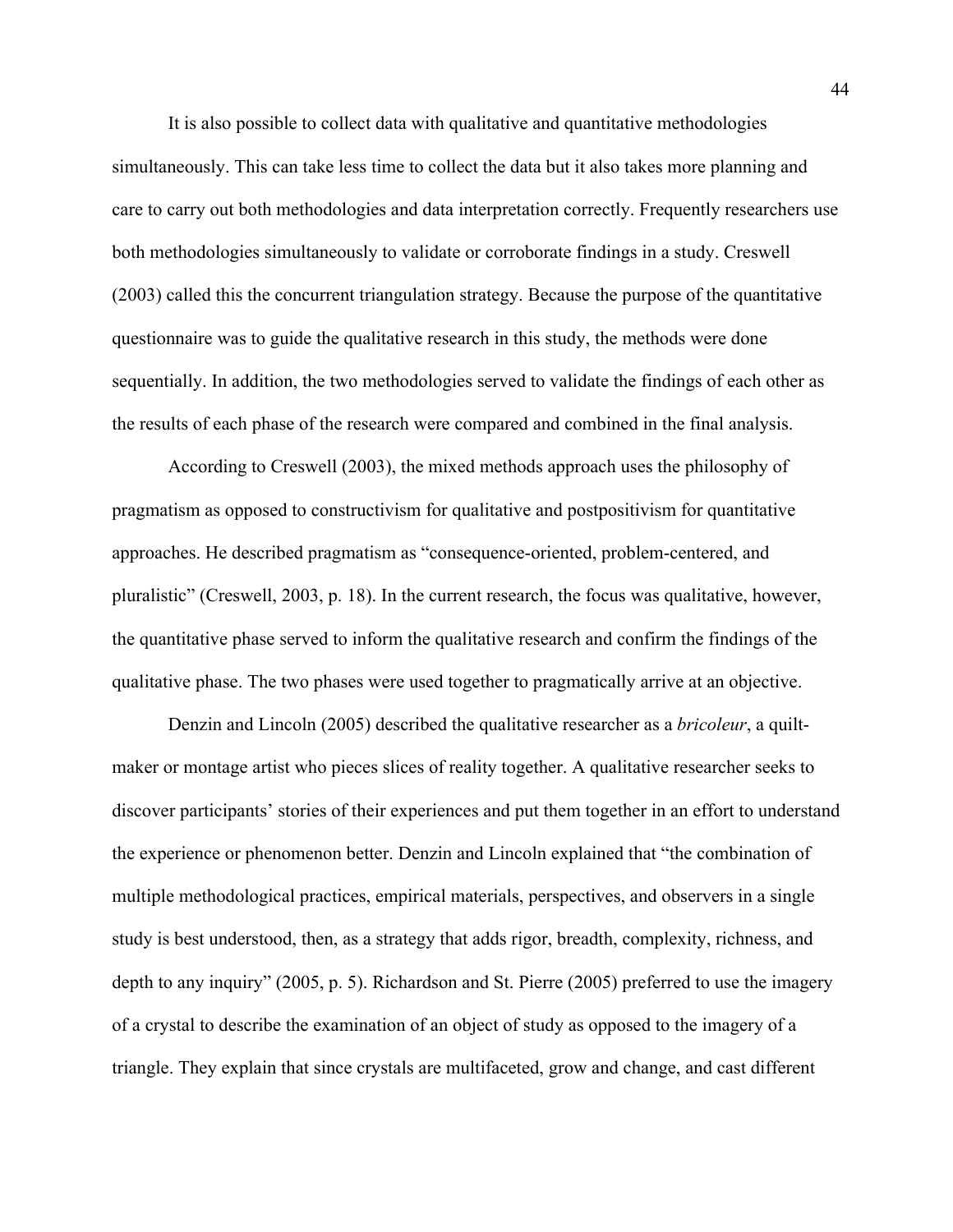patterns, crystallization is a better description than triangulation for this qualitative research process. In the current research, the phenomenon of learning clinical instruction was examined using multiple methods in order to fully describe the phenomenon.

 Flick (2002) called triangulation, the use of multiple methods, an alternative to validation. In this research the results from the Phase I quantitative questionnaire and the results from the Phase 2 interviews were compared for consistency. The results were also compared with the literature. Other methods of data collection, such as artifacts were not appropriate for this research. Journaling by the participants was not an option for several reasons. One reason is that the research asked for both retrospective data, memories of the participants as well as current learning practices. Another reason is that, as this research confirmed, medical laboratory scientists are not interested in reflection as a whole and they do not have time to journal.

The researcher must integrate the data collected by mixed methods at some point or points of the research. When the integration occurs depends on the sequence of the methods. The interpretation and presentation of the data may also differ depending on the sequence of methods used. For example, quantitative data with preceding literature review may be presented and discussed first if it was performed first. In this study, the sequence of the research occurred as follows: the literature for both methodologies was reviewed, followed by collection and analyses of the quantitative data, interpretation of the quantitative data, and collection of the qualitative data. Analysis of the qualitative data was done on a continuous basis during the data collection and integrated with the data and informed by the data from the quantitative research.

 The advantages of using mixed methodologies include the ability to fill in the gaps and avoid the shortcomings that one methodology alone would have. This can result in a more rich

45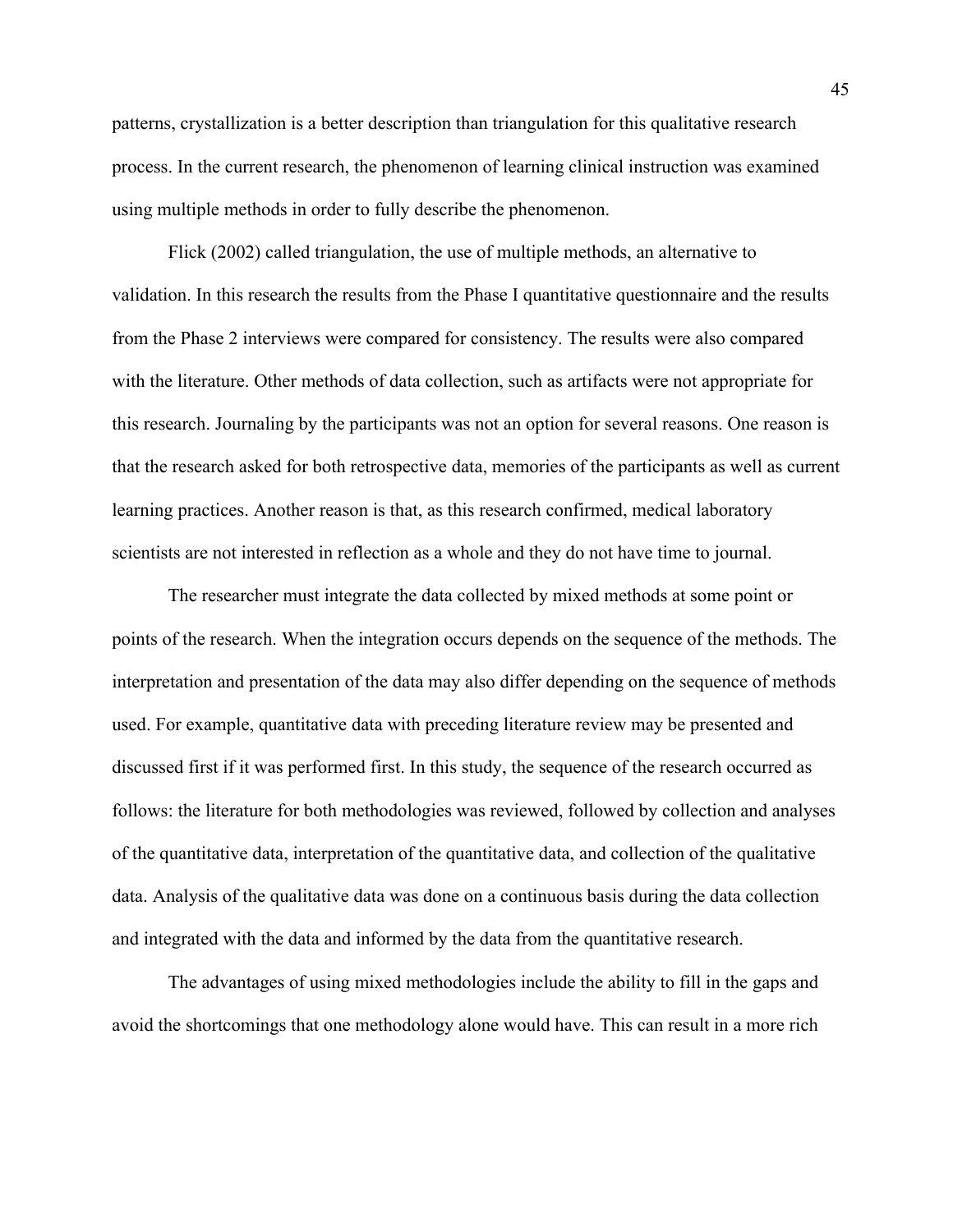and potentially more valid and reliable study. The results can be generalizable and also richly descriptive.

 Sequential research, however, takes more time than a single methodology would take. Other disadvantages of using mixed methodologies can be overcome with diligence by the researcher. The researcher must justify the use of both methodologies and must be experienced in both methodologies. The researcher must also combine the results of both methodologies, interpreting the results within the limitations of each methodology and addressing the validity of each method.

A questionnaire was developed to collect data for Phase 1, the quantitative portion of the study. According to Gay and Airasian (2000), questionnaires have the advantages of being relatively inexpensive to use and easy to score. They are also standardized and anonymous. In this study, a questionnaire provided comparable information from participants at different clinical sites. Questionnaires were self-administered; participants filled out the questionnaires themselves as opposed to being asked the questions verbally on the telephone or in person or filling out the questionnaire online. The potential disadvantages of misinterpretation of the questionnaire questions and the inability of participants to explain their answers (Gay & Airasian, 2000) were minimized in this study by reliability and validity checks described below. See Appendix A for the questionnaire instrument.

 During Phase 2, the qualitative genre used was psychological phenomenology as described by Creswell (1998). The method of analysis was that described by Moustakas (1994) with adaptations suggested by Merriam (2009). Psychological phenomenology involves the study of experiences of individuals as opposed to groups or cultures. I was looking to discover the essence of the phenomenon of learning clinical instruction. I intended to "report the meaning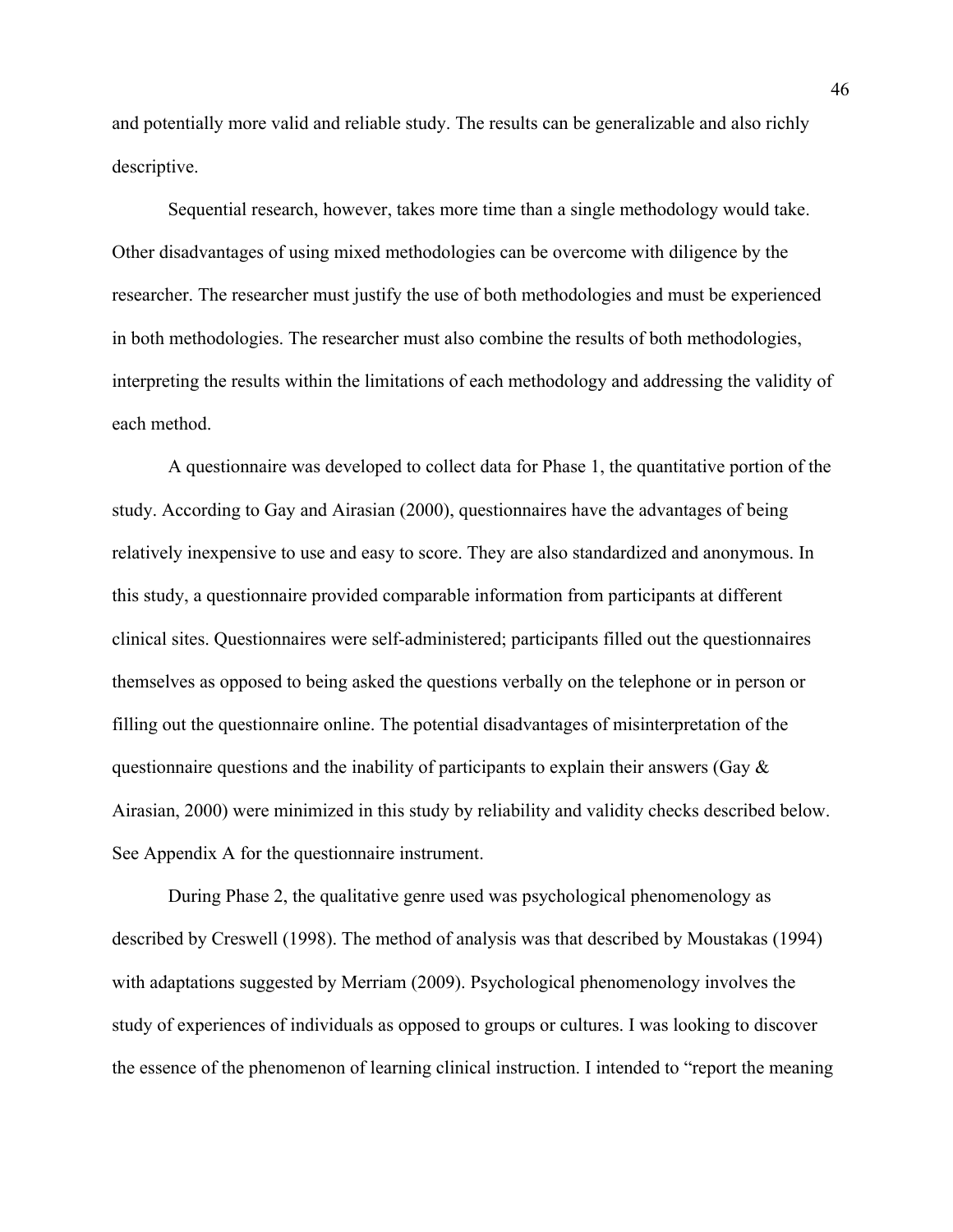individuals ascribe to their experience" (Creswell, 1998, p. 235) and reduce the meanings of all of the individuals to an essence that describes the experiences of clinical instructors learning to conduct clinical instruction, learning to teach "on the bench." I did not want to simply survey the participants to see what forms of education they have used, seminars at state professional meetings, for example. I wanted to explore how they came to use various forms of education and what motivated them to learn more about clinical instruction. I wanted to know what and how much they learned from informal education, such as what they learned from mentors, each other, students, or trial and error.

 During the qualitative phase of the study, I gathered data through interviews. In order to get a rich description of the experience of clinical instruction, I gathered data from clinical instructors with a range of experience, from clinical instructors who had been teaching for a few years to very experienced clinical instructors.

## **My relationship and role**

 In my role as a medical laboratory science faculty, I rely upon clinical instructors to instruct my students in the clinical setting. I believe that this experience, what non-healthcare professions sometimes call "fieldwork," is very important for the student's attainment of cognitive, psychomotor, and affective professional objectives. For the past 30 years, I have taught cognitive and basic psychomotor skills in the subjects of hematology and clinical chemistry in campus settings. My teaching has included lecturing on disease states diagnosed by hematologic and biochemical laboratory tests, as well as teaching student laboratories on campus where the students are introduced to skills used in clinical laboratories. I also act as the academic clinical coordinator in the areas of hematology and immunohematology and I have also coordinated clinical chemistry clinical rotations. As an academic clinical coordinator, I am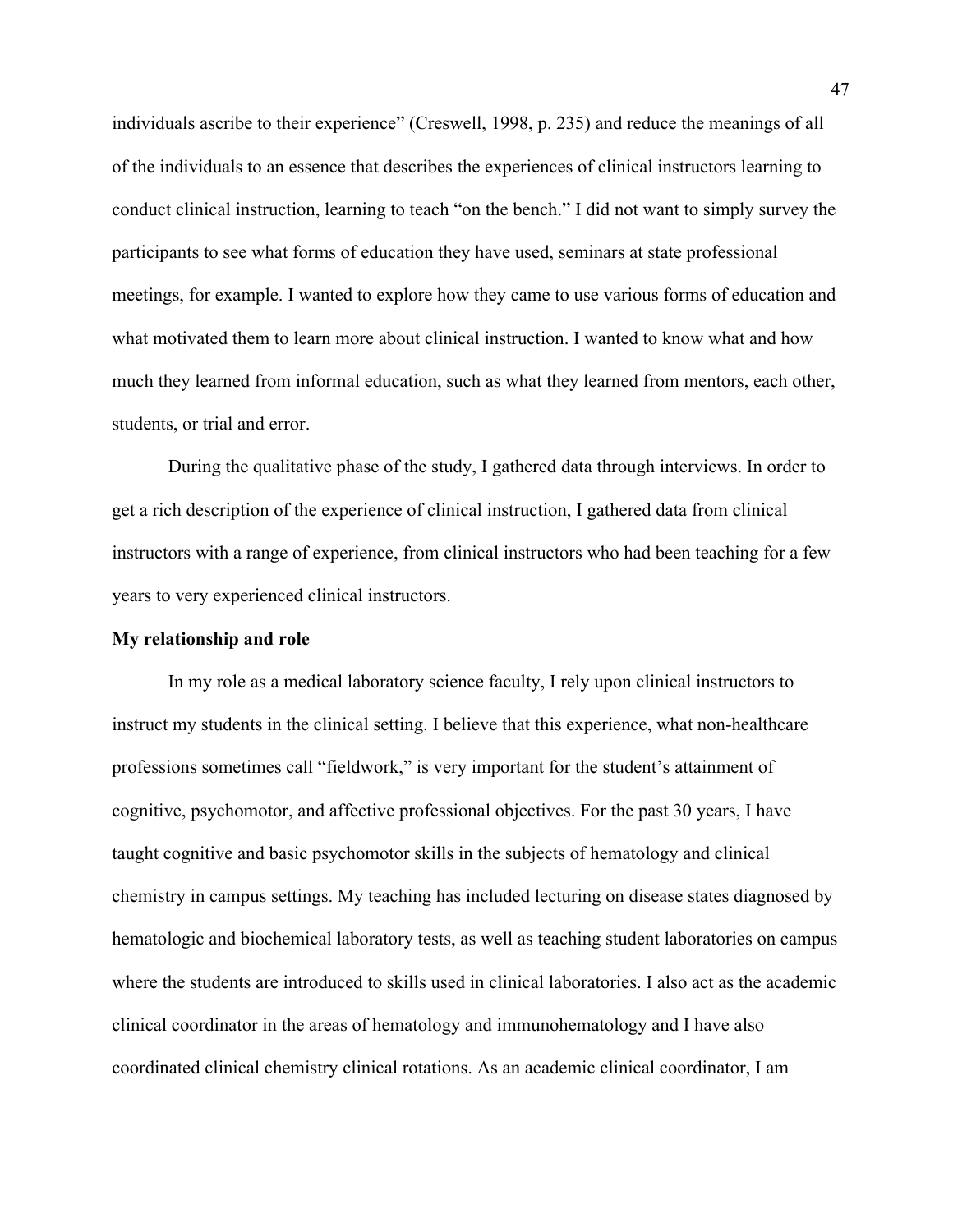responsible to the medical laboratory science program and the university for the clinical rotations in the hospital laboratories. Although the students are actually taught by the clinical instructors who are hospital employees, I see that the experiences and assessments meet the objectives of the program. The hospital coordinator/facilitator/liaison (who communicates with the university academic coordinators or faculty) and department supervisors assign laboratorians to be the clinical instructors for the student(s). For six years I taught at a college of nursing and allied health, giving me an introduction to nursing and allied health professions and their clinical education practices. This experience gave me the insight to interpret the non-medical laboratory science literature as it applies to clinical instruction in medical laboratory science.

 In talking with clinical instructors, their supervisors, their coordinators, and from anecdotes told to me by students over a period of many years, I have seen that clinical instructors vary greatly in their ability to conduct clinical instruction. I have wondered how they learn to instruct, what happens during their tenure as an instructor, and what can be done to help them. I have had limited personal experience in clinical instruction, instructing University of Pittsburgh laboratory students on the coagulation bench more than 30 years ago.

## **Sampling**

 Moustaskas (1994) stated that it is essential for participants in a phenomenological study to have experienced the phenomenon being studied. He stated that they should be interested in understanding the phenomenon and should be willing to be interviewed and recorded. In this research, participants who have experienced the phenomenon of clinical instruction were used. Clinical instructors in this study were employed by clinical affiliates (hospitals/medical centers) of medical laboratory science programs in the Midwest. Before Phase 1, I contacted program directors of university-based medical laboratory science programs in the Midwest to determine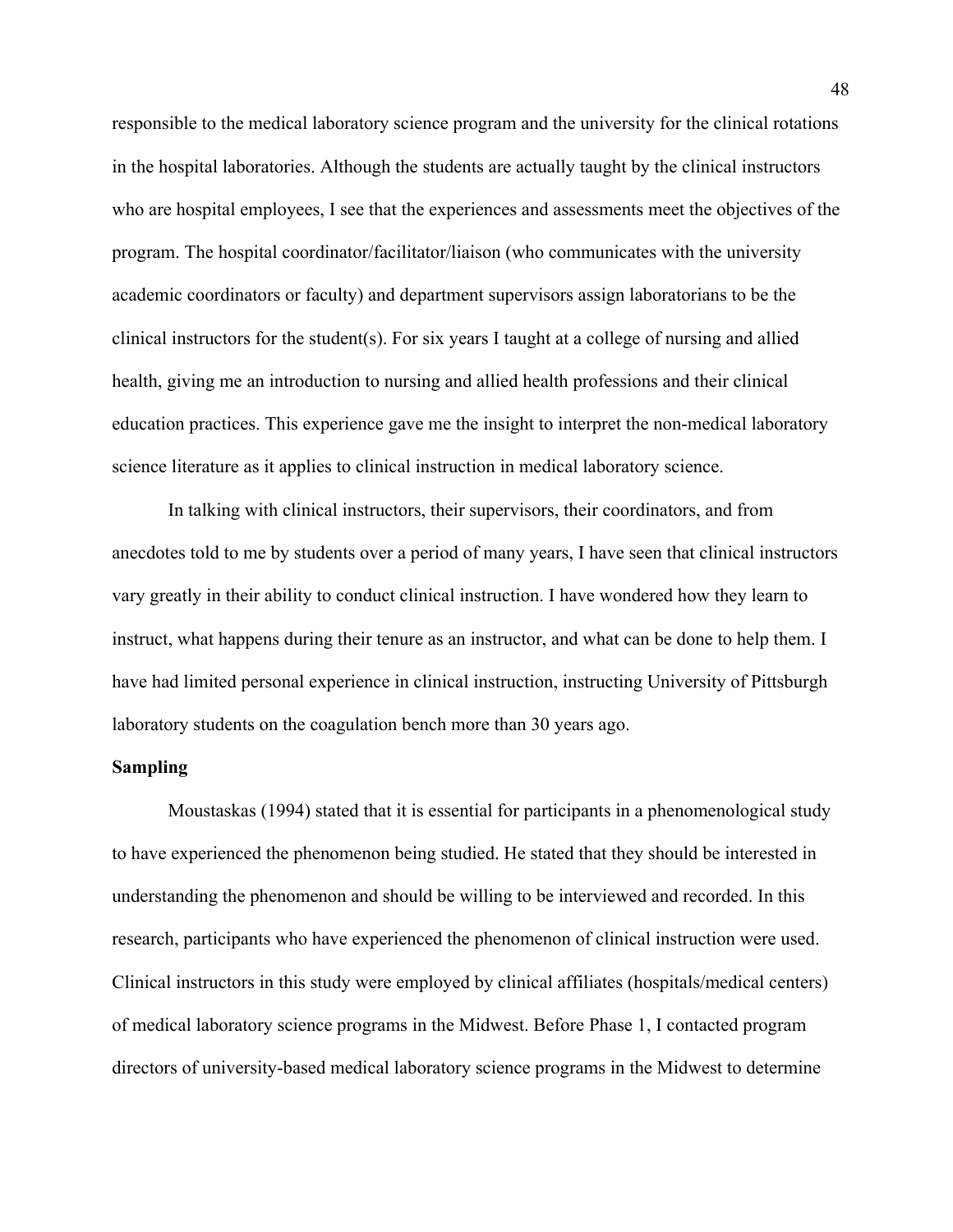who would be willing to help with this research. These sites represented six medical laboratory science programs in Illinois, Indiana, and Missouri.

 Some program directors directly helped with the questionnaire; others gave me the name of the coordinator at each clinical site to serve as a contact who distributed, collected, and returned the questionnaires. Questionnaires were sent to the program directors or coordinators via mail or email, whichever medium they requested. They were asked to keep track of how many questionnaires they distributed. A week after the questionnaires were sent to the program directors or coordinators, a reminder email was sent. Some coordinators never replied and never sent returned any questionnaires. It took several email and/or phone call reminders over a couple months for some to respond.

The projected sample was 600 participants if the 6 programs averaged 10 clinical sites and each clinical affiliate averaged 10 clinical instructors. With the shortage of laboratory staff and the economic crunch, medical laboratory scientists are working extremely hard and barely have time to teach much less fill out questionnaires. Therefore, I did not expect a large return for this fairly long questionnaire. The number of questionnaires distributed was 293. Although I sought a minimum number of 60 completed questionnaires, I only received 51.

In order to optimize the response rate, cooperation was sought first. I was also hopeful for a good return as highly educated participants and educators tend to respond well to questionnaires (Fowler, 2002). The sample was not a random sample and therefore the results do not necessarily reflect all clinical instructors in medical laboratory science. Respondents were probably instructors who are highly motivated and interested in education. This created a good pool from which to select participants for the qualitative research. However, potentially it made the results of the questionnaires less generalizable to the population of all clinical instructors in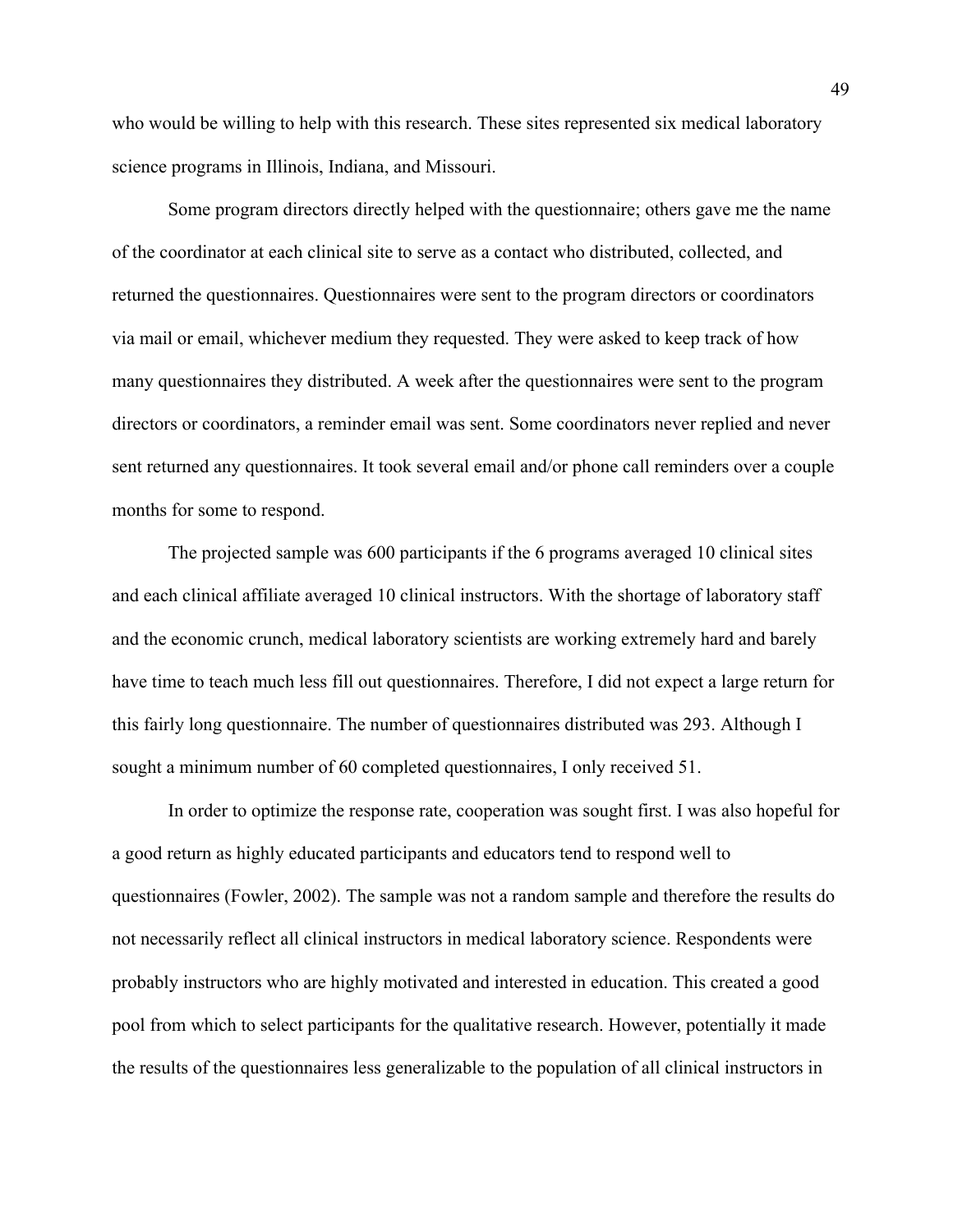medical laboratory science. The intent of this research, however, was to provide a description of the experience of clinical instructors as they learn to teach, so generalizability was not a goal. The purpose of this research was not necessarily to describe all clinical instructors or even the "typical" clinical instructor.

 Clinical instructors from hospital-based medical laboratory science programs were not used in this research. About half of the MLS programs in the United States are hospital-based programs where all of the academic content is covered at the medical institution as opposed to most of it being covered at a university. In hospital-based programs, the clinical instructors are usually involved with both the didactic part of the course and the clinical instruction. They are also more involved with the entire curriculum. Thus, instructors in a hospital-based program may have different experiences than clinical instructors in a university-based program where they usually only teach at the bench. In hospital-based programs, the students are at the hospital for one year (usually 11-15 months); whereas in university-based programs the students do hospital rotations for less than six months, sometimes at more than one hospital. The rotations for both hospital-based programs and university-based programs usually involve attendance by the students on day shift for three to five days a week. Thus clinical instructors from hospital-based programs were not participants in this research because their data could potentially confound the results because of their different experiences.

For the qualitative research, the sample included six clinical instructors. Twelve participants in the quantitative questionnaire volunteered to participate in the interviews. I was looked for articulate and thoughtful individuals as indicated by the responses on the questionnaire. The purpose of interpretive research is to obtain rich descriptions which lead to an understanding of the phenomenon. An inarticulate person may not give responses that are useful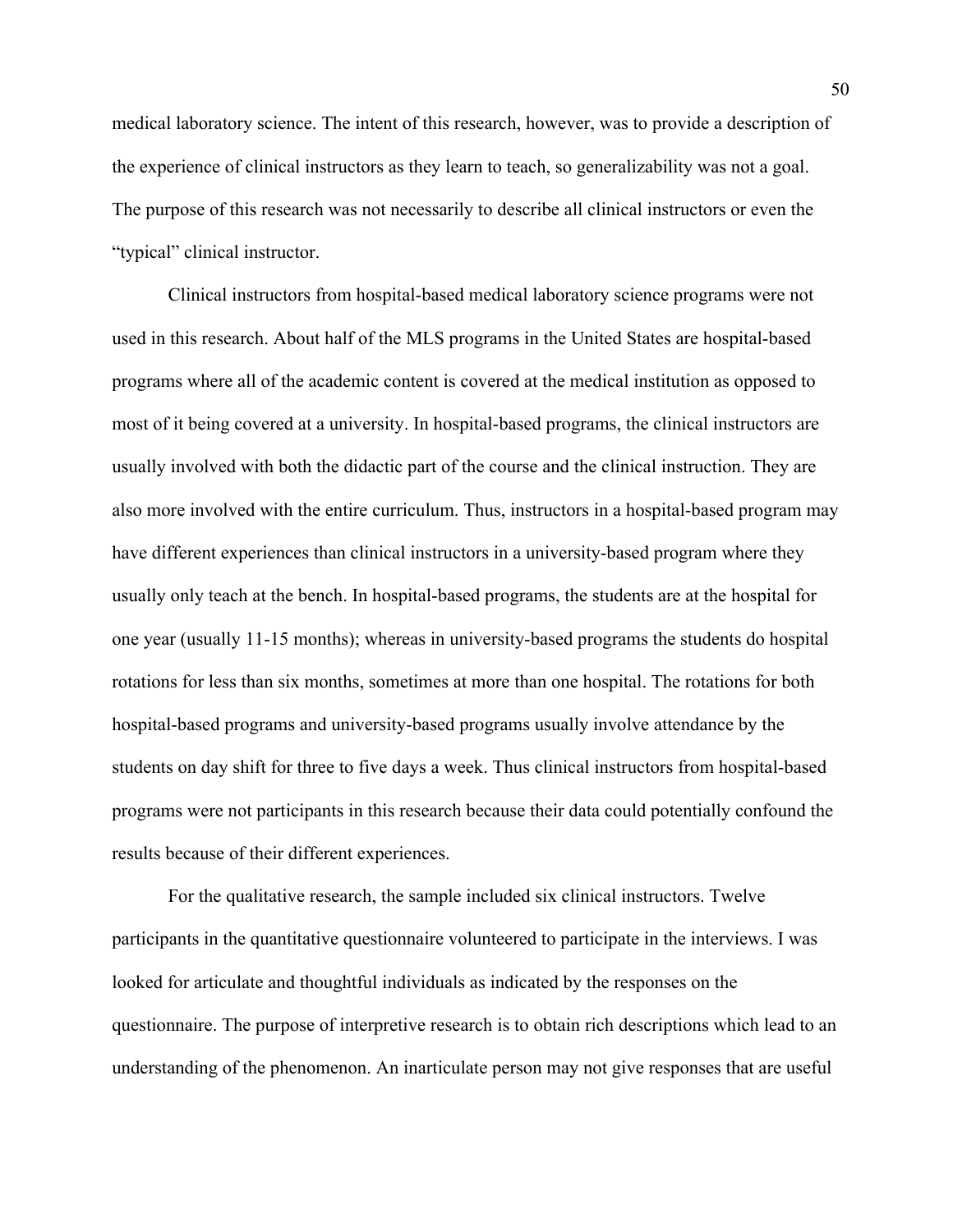for the study. Five people were selected from these volunteers based upon convenience and variety of experience.

 I hoped to have a mix of both male and female instructors for the interviews. As expected, there was a preponderance of female volunteers for the interviews. Of the 12 volunteers for the interview phase, only one was male and he lived over 250 miles away. Instead of using him for the qualitative phase, I found a male participant when one of the female interview participants identified an experienced and articulate male participant to interview. Sampling where some participants find other participants is called snowball sampling, an acceptable form of sampling for qualitative research (Merriam, 2009).

 The questionnaire included a brief written explanation of the research, their proposed role in it, and potential benefits and risks. An explanation of the research, IRB information, and contact information was included on the cover page of the questionnaire (see Appendix A). Participants remained anonymous unless they signified that they would like to participate in the qualitative phase of the study. The page indicating that they want a copy of the results of the research was separated from the questionnaire before analysis so that their name or email address could not be linked to the questionnaire. Participants in the interviews received an informed consent form which included a written explanation of the research and their participation (see Appendix B). The human subjects committee at the University of Missouri-St. Louis approved this research (June 2009, renewed 2010 and 2011). Potential harm might be come from threatened self-esteem and embarrassment due to the personal disclosure necessary for the research. Participants were assured of confidentiality and the right to refuse to answer any question. Pseudonyms are being used for all names of people and institutions. The code for the pseudonyms and the original recordings will be kept in a locked filing cabinet in the researcher's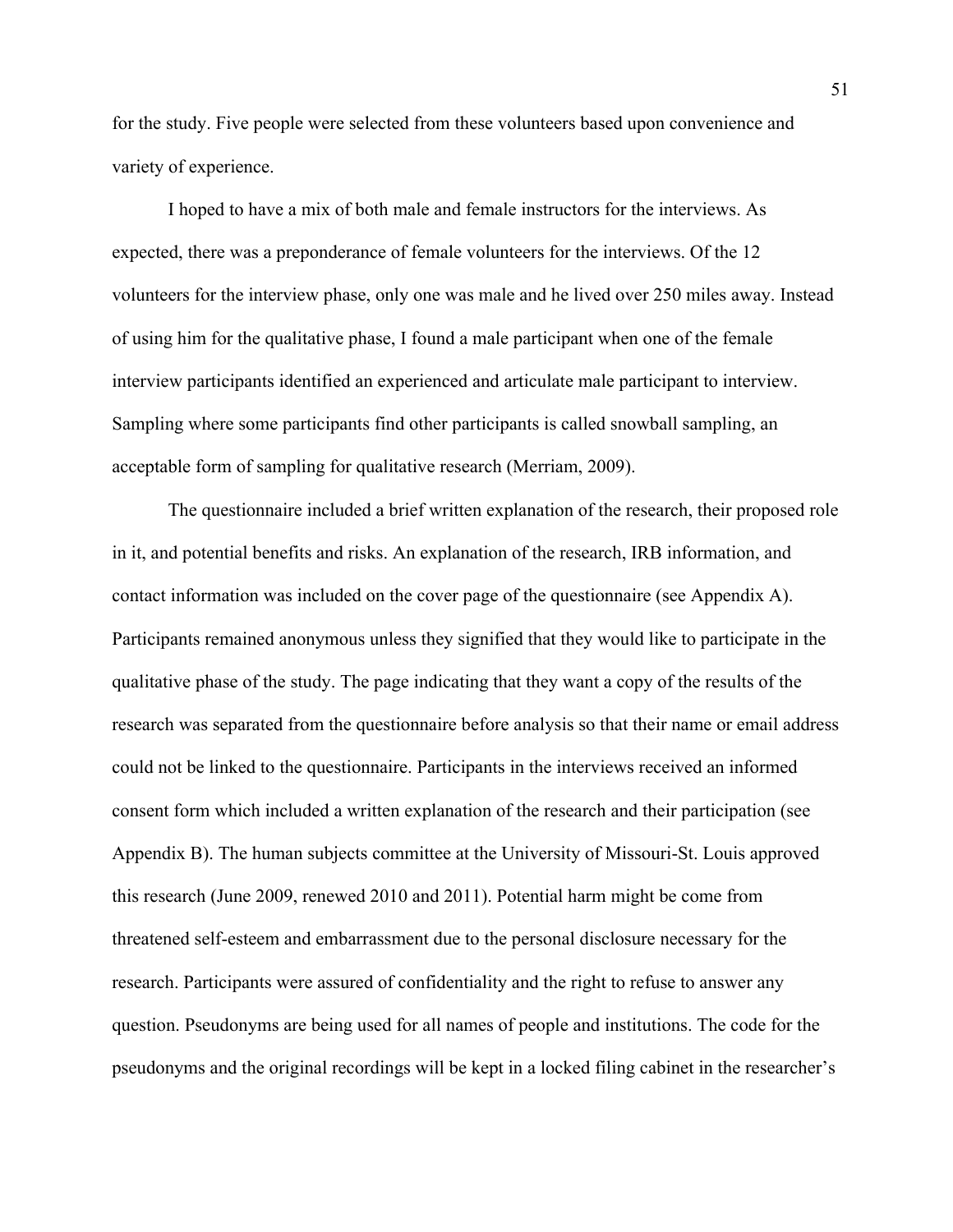home. No one else has access to this filing cabinet.

 Participants will receive a summary of the results of the research if they requested it. There was no remuneration for participation in the questionnaire part of the research. Each of the interviewees was given \$35 for their participation because the interviews were held after their shifts were over.

 All of the participants agreed to be interviewed as arranged; there was no attrition at this point. I tried to minimize attrition by conducting all meetings at the participants' places of employment and at their convenience. I also communicated with them by their preferred mode of communication (phone, email, in writing). At the time of the interviews and in the consent to participate I explained that participation in the research included follow up with them to confirm the accuracy of the descriptions of their experiences. I sent each interviewee the summary of their individual experience of learning clinical instruction that I wrote following analysis of the interview transcript. I also sent a copy of the thick, rich description of the phenomenon of learning to conduct clinical instruction. One participant failed to respond to repeated requests for follow up. After several attempts, I sent a message saying that I took her lack of response to be agreement with my interpretations. Other participants had to be contacted multiple times to respond to my requests for them to review the interpretations, but they did respond.

 I used participants from clinical sites of the university at which I am currently employed as they represent participants from three cities in central Illinois not covered by other universities in the research. I did not distribute these myself; these were distributed by the clinical coordinators. I have no relationships with the other medical laboratory science programs, the universities, or the clinical sites. A pilot study for validation of the questionnaire and interview guide was done with clinical instructors from one of my own hospital affiliates. After analysis of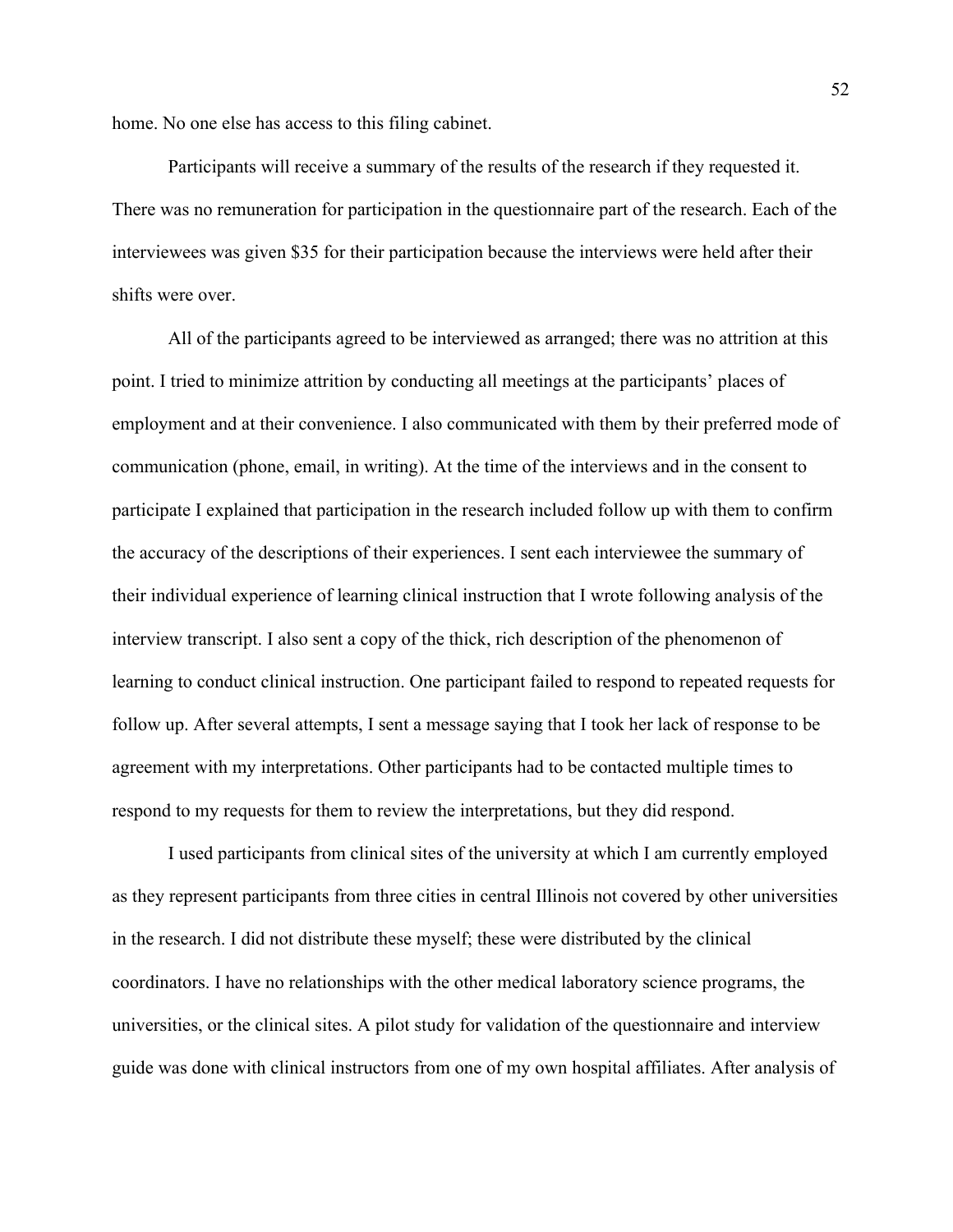the questionnaires, it was evident that the responses were similar to those of other participants and thus were included in the research.

## **Instrument Development**

With insight gathered from review of the literature, discussions with several MLS professors from other universities, and several education coordinators, a questionnaire was developed (see Appendix A). The questions were both closed and open-ended. Closed questions gave data for quantitative analysis and gave the participants a better idea what the researcher meant by the question. However, open questions were used to give me more information that I might not have known about the phenomenon of clinical instruction. Open-ended questions "permit the researcher to obtain answers that were unanticipated. They also may describe more closely the real views of the respondents" (Fowler, 2002, p. 91). As the purpose of the questionnaire was to guide the qualitative research on the experience of clinical instructors, open questions were helpful in identifying issues to investigate in further depth during the qualitative interviews.

Demographics such as age, length of time in the profession, length of time teaching, and data on participants' experience with clinical instruction were collected through the questionnaire instrument. The rest of the questions on the questionnaire were designed to elicit responses to answer the research question and subquestions (see Appendix C, Alignment of questionnaire questions with research subquestions). Some of the questions would potentially answer several, or even potentially address all, of the subquestions. For example, Question 21, "How do you determine if you need to improve or change your instructional technique(s)?" could elicit answers to all three subquestions, 1) What does a clinical instructor do to learn clinical instruction?; 2) What experiences do clinical instructors call upon to help them in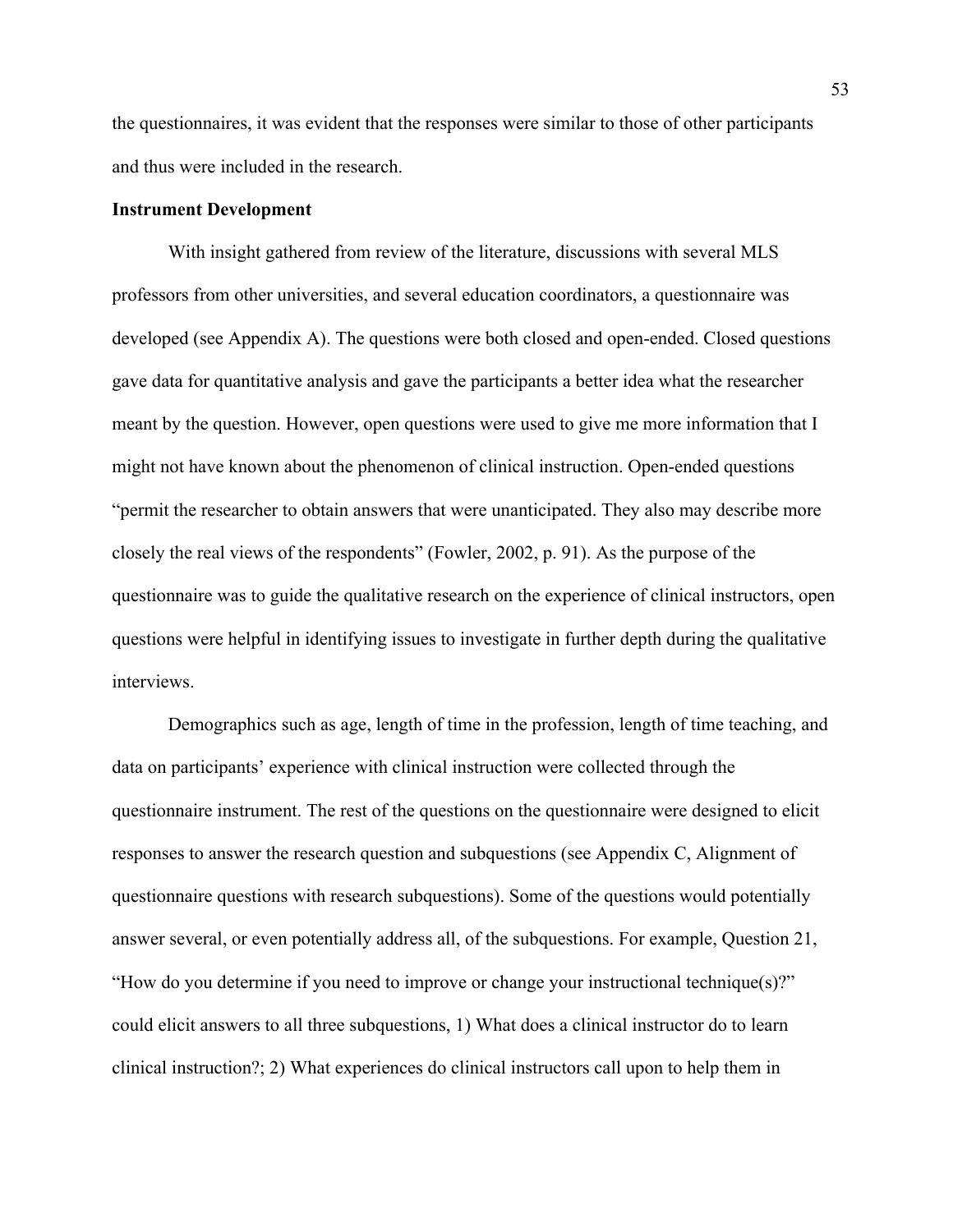learning to be clinical instructors?; and 3) What, if any, adult learning principles do clinical instructors use in learning clinical instruction? The questions were arranged for a natural flow of conversation and ideas and gradually become more reflective.

The questionnaire instrument was field tested (pretested) with clinical instructors at one local hospital. As suggested by Fowler (2002), volunteers in the pretest were asked if each question will have consistent understanding by the participants taking the questionnaire and if each question will result in accurate and useful responses. To ensure consistent meaning to all participants, wording was carefully checked. Clarifying phrases or introductory remarks were added.

 Face validity was assessed by a medical laboratory science educator and a sociology faculty member who does survey research. The questionnaire instrument could not be analyzed for reliability (internal consistency) using Cronbach's alpha as too many of the questions were nonmetric and covariances could not be calculated (Allen & Yen, 2002).

## **Data Collection**

**Phase 1.** For the quantitative portion, questionnaires were sent to the program directors or coordinators by email or regular mail for them to distribute. Participants returned the completed questionnaire to the coordinators who then returned them to me by postage-paid return mail envelopes or in one case by fax. Two weeks later an email reminder was be sent to the program directors and coordinators asking them to remind their clinical instructors to return the questionnaires to them if they had not already done so. If responses from the program director or coordinator had not been received within six weeks, the researcher telephoned or emailed them again. When, after several months I had less than 60 responses, I sought participants at additional programs. No questionnaire responses resulted from these additional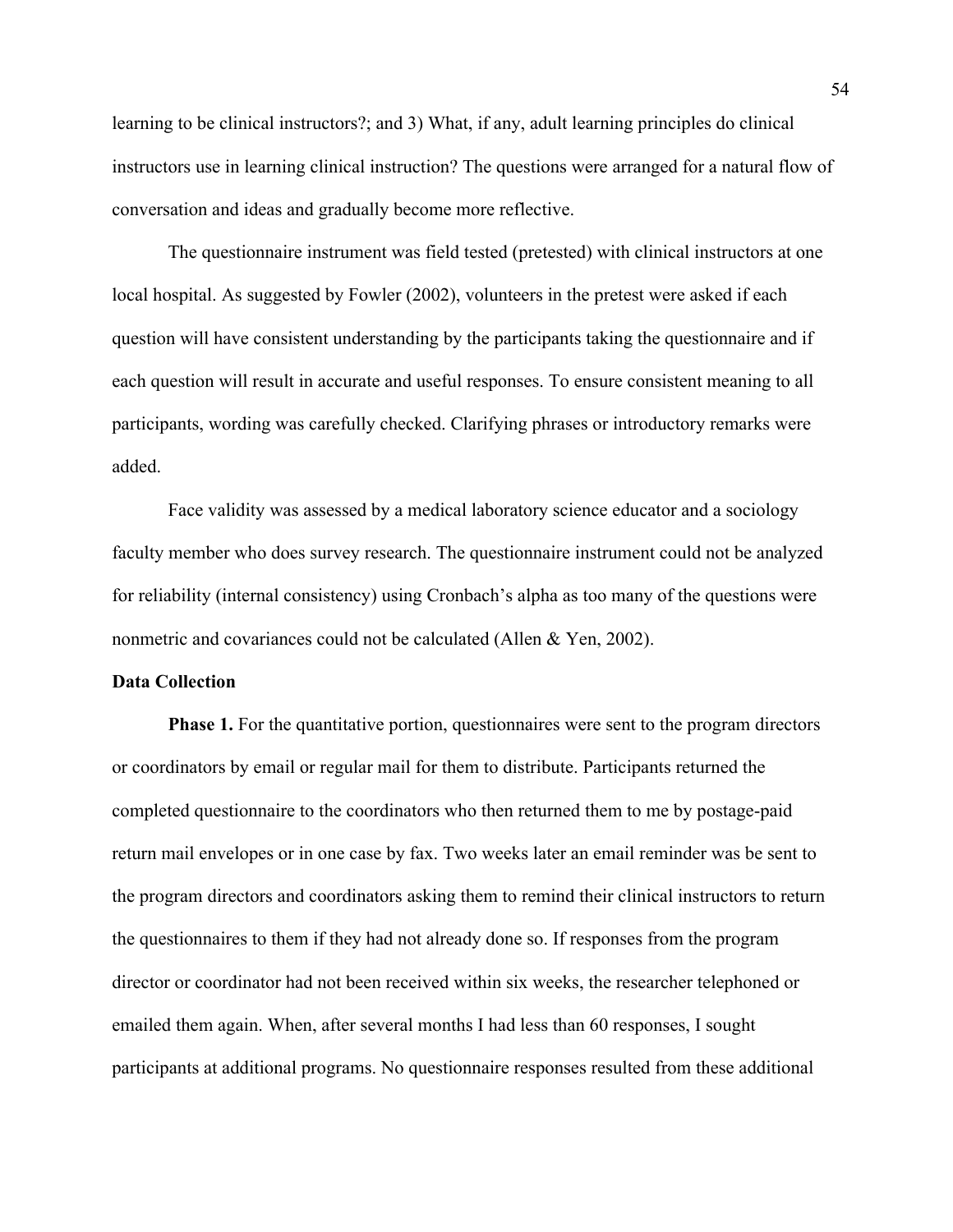programs. The lack of support from spur-of-the- moment research sites points out the importance of soliciting help and developing relationships with potential research sites.

An online questionnaire was not used because not all nonsupervisory personnel have access to the Internet in clinical laboratories. Questionnaires will be kept in a locked cabinet in the researcher's home for five years. No names or identifying information were included in the data compilation.

**Phase 2.** Prior to the interviews, I engaged in self-reflection of the phenomenon of clinical instruction which included completing the questionnaire and answering the interview questions. The purpose of this self-reflection was for me to be aware of my own understandings and biases about the phenomenon. This allowed me to hear the participants and see the data from their perspectives rather than my own. Husserl first named and described the process of Epoche process and Moustakas (1994) expanded upon this, explaining that Epoche is whereby the phenomenological researcher brackets, sets aside, previous knowledge and understanding in order to come at the research with a "purified" consciousness. Moustakas emphasizes the Epoche process so that the researcher can quarantine her own understandings of the phenomenon so that these do not influence the interview or analyses. Through my self-reflection and the process of this research, I developed a way of perceiving adult experience without judgment. Each participant's experience with the phenomenon was a discovery. I do think that it is important not to influence or guide the participants during the interviews, however I think that it is impossible to completely dissociated oneself from one's experience and understandings. Even Moustakas admits, "The Epoche is rarely perfectly achieved" (1994, p. 90). To completely discard your own experiences of the phenomenon is not necessary. Your self-reflection becomes part of the data collection if you have experienced the phenomenon yourself. Therefore, the importance of self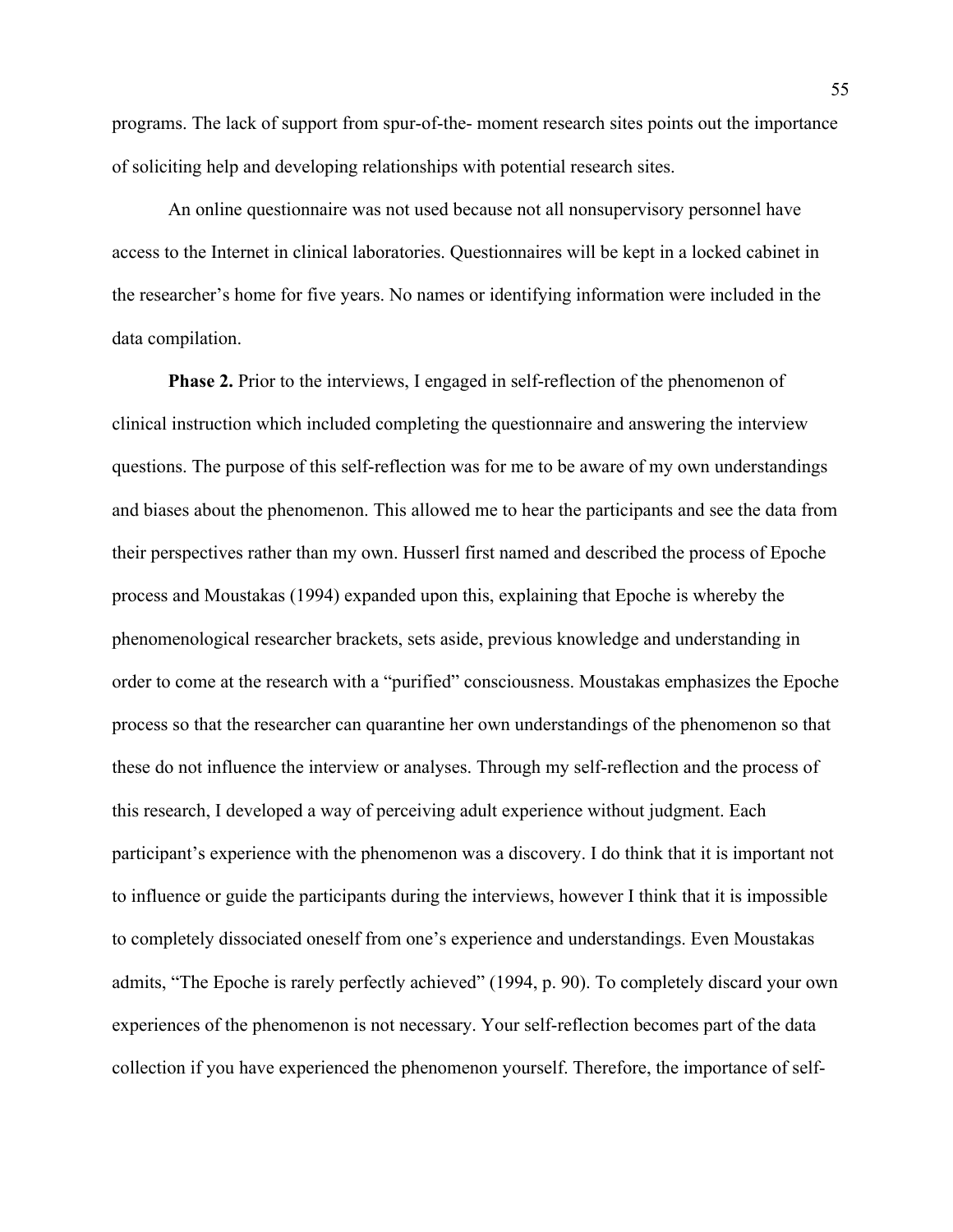reflection is to be aware of one's own understandings, opinions, and biases so that they can be acknowledged and put in proper perspective as one proceeds with the research. While this selfreflection process was occurring, the interviews were scheduled.

To facilitate participation and to put the participants at ease, all interviews were held at the work sites (hospitals) of the participants. Interviews were held immediately after work so that the participants would not feel rushed by having to go back to work. They were held in relatively private areas, including offices, a study area within a laboratory, and a break room. They were quiet enough for tape recording. An occasional interruption did not interfere with the discussions; participants quickly continued with the discussions.

 I wanted to use some focus groups, if possible, in order to enrich the data through the interaction that occurs among the participants. In the situation that participants may not be comfortable self-disclosing to a researcher, focus groups can help get meaningful data (Krueger & Casey, 2000). Also, something that one person says may trigger a memory of someone else. Although I did not use focus groups of six to eight people as suggested by Krueger and Casey (2000), I conducted two group interviews of two participants when I found that they were able to meet at the same time and place.

For both the individual and the group interviews, I introduced myself to the participants. The purpose of the study and their involvement was explained. Participants were already familiar with the research, having volunteered through the questionnaire. The male interviewee who was recommended by his coworker completed the questionnaire before the interview. This way demographic information was collected. Also, by completing the questionnaire, his memories of learning clinical instruction would be stimulated, the same as the other interviewees. Consent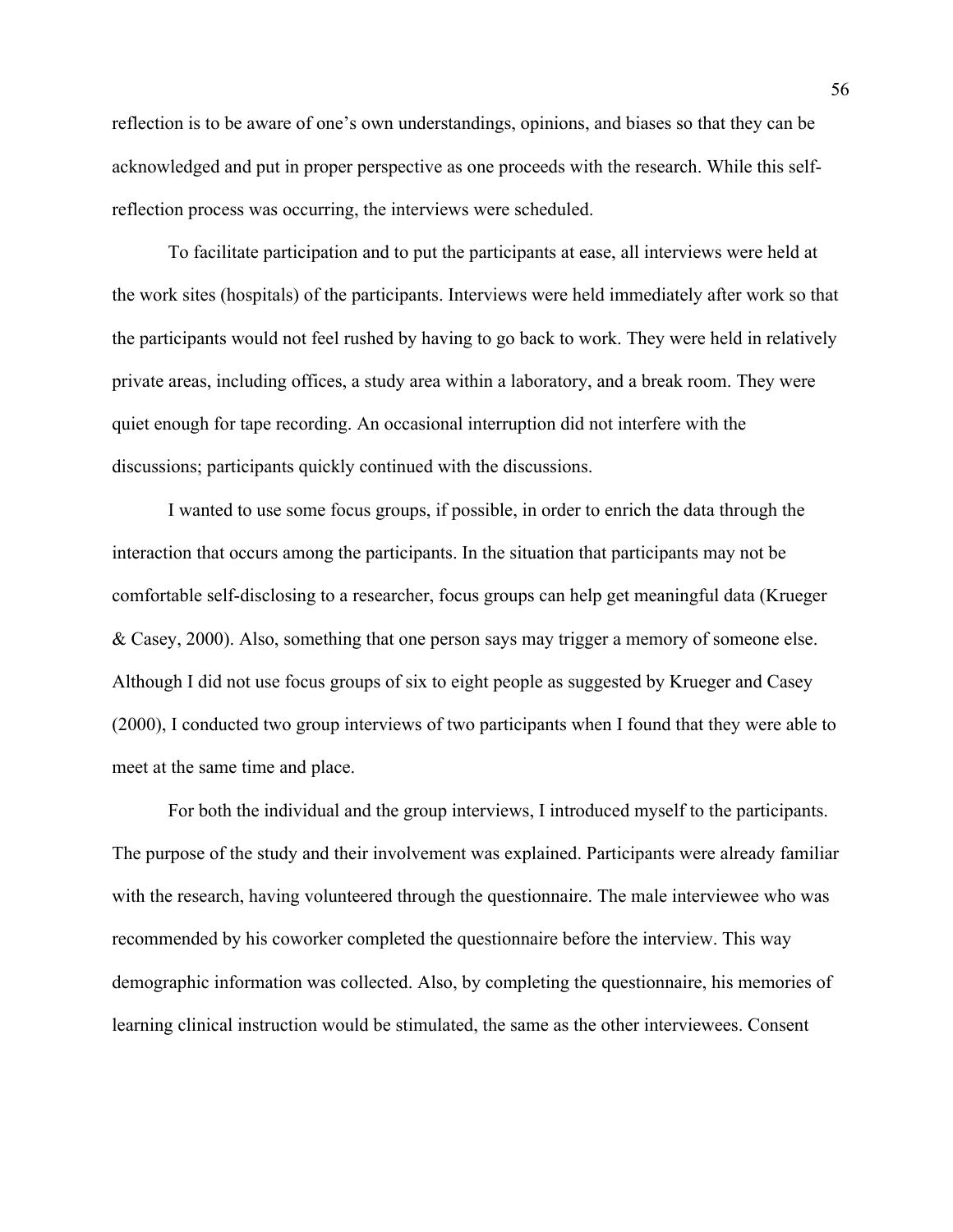forms were signed and will be kept in a locked cabinet for the duration of the research and five years total.

 An interview guide, a list of standard questions, was used to initiate communication (see Appendix D). As each interview proceeded, the questions were sometimes asked in a different order if the topic of a later question came up earlier in the discussion. Probes were added depending on each individual's responses in order to clarify responses or to encourage more detail or thought on a topic.

All interviews were recorded by both the computer program, Audacity<sup>®</sup>, and by a tape recorder. The Audacity<sup>®</sup> files were transcribed by the researcher. After transcription, each recording was compared to the written transcription three times and corrected if necessary. Tapes and notes taken by the researcher added structure to the data. No outside transcriptionist or notetaker was used. Tape recordings and a flash drive of the transcriptions will be kept in a locked file for the duration of the research and five years total. Data were coded on all electronic files.

# **Limitations**

 The major limitation of Phase I of this research is the low return rate for the questionnaires. Other possible limitations of Phase I are those of survey research: completeness of responses to open-ended questions, thoughtfulness of the participants, and accurate recall of the phenomenon by the participants. Although the return rate was low, most participants' responses were complete and thoughtful. Limitations of Phase 2 are the unwillingness of some participants to do member checks of their experiences In this research only one did not follow through with member checks), inaccurate or incomplete recall of the phenomenon, lack of openness by the participants, and lack of skill of the researcher in drawing out the recall of the phenomenon. Other limitations include the logistics of interviewing such as a warm or noisy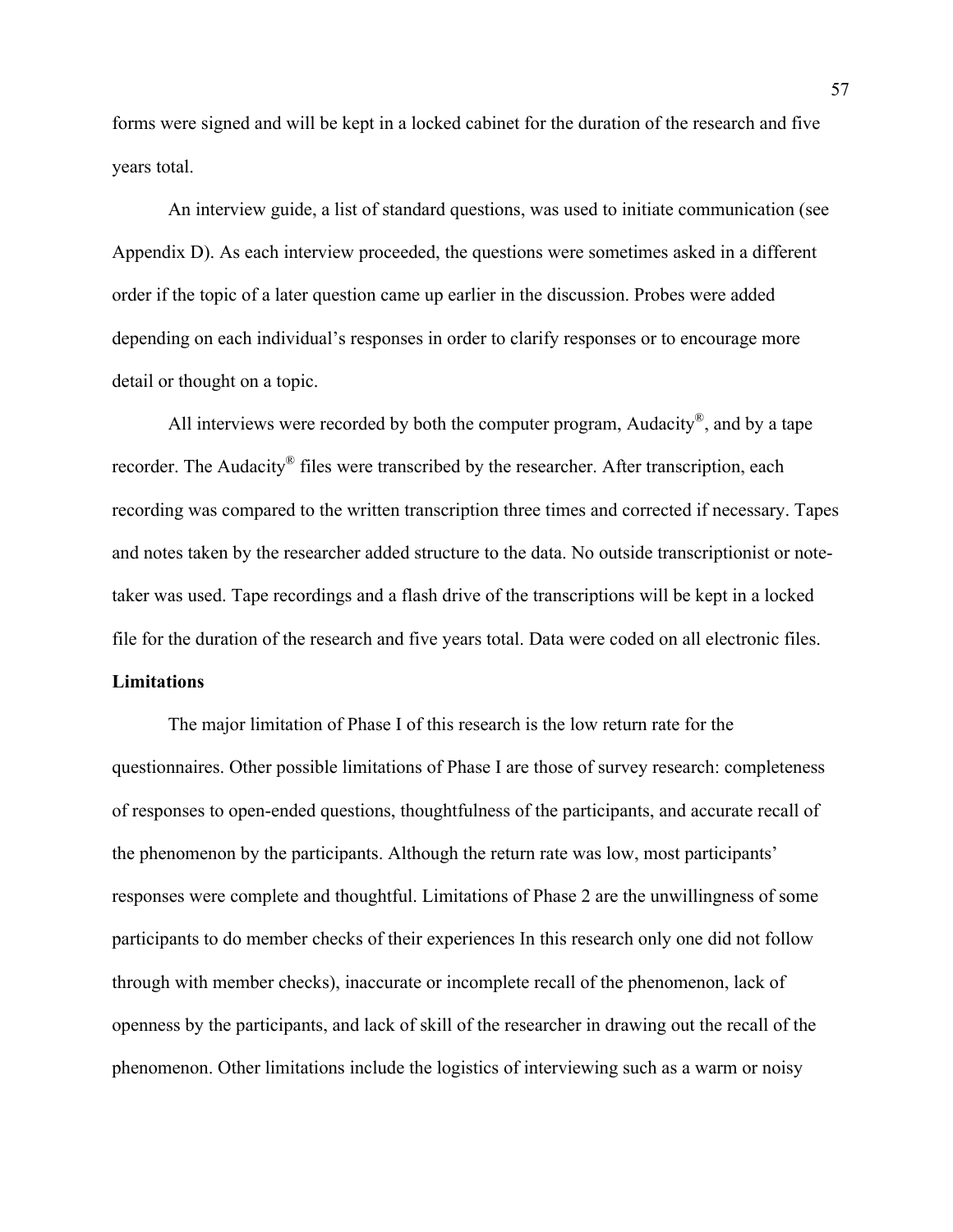room. Logistics of recording the data could also be problematic, for example, the difficulty for the researcher to take notes at same time as interviewing, having to turn over the tape in the recording device, background noise, and interruptions. These did happen but they did not seem to be distracting.

 Other limitations may include the logistics of transcribing, such as the implications of nonverbal cues and voice tone/inflection. The meaning could be the opposite of what was actually said depending on tone of voice or facial expression. For this reason, I added bracketed comments on the transcripts. The Hawthorne effect is also possible; that is, participation in this study may change the experience, especially for new clinical instructors (Gay & Airasian, 2000). Completing the questionnaire may have caused them to be more reflective or to seek ways to improve their instruction that they would not have done if they were not in the study. Lastly, some forms of triangulation were not be possible as these clinical instructors were not likely to be willing to keep a diary or journal and thus were not asked to keep one.

### **Interview guide**

 Individual interviews and group interviews were semi-structured with a predetermined interview guide (Appendix D). These questions were determined by the literature and personal experience. Questions were designed to elicit responses that revealed the participants' experiences. Fidelity was assured through open-ended questions and probes that encouraged a thorough exploration of the participants' experiences. The questions were field tested and the researcher gained experience in conducting the interviews via a pilot interview. After the Phase 1 questionnaires were collected and reviewed, the researcher had a better understanding of the experiences of clinical instructors learning to conduct clinical instruction and was then able to ask better probes to delve into the phenomenon.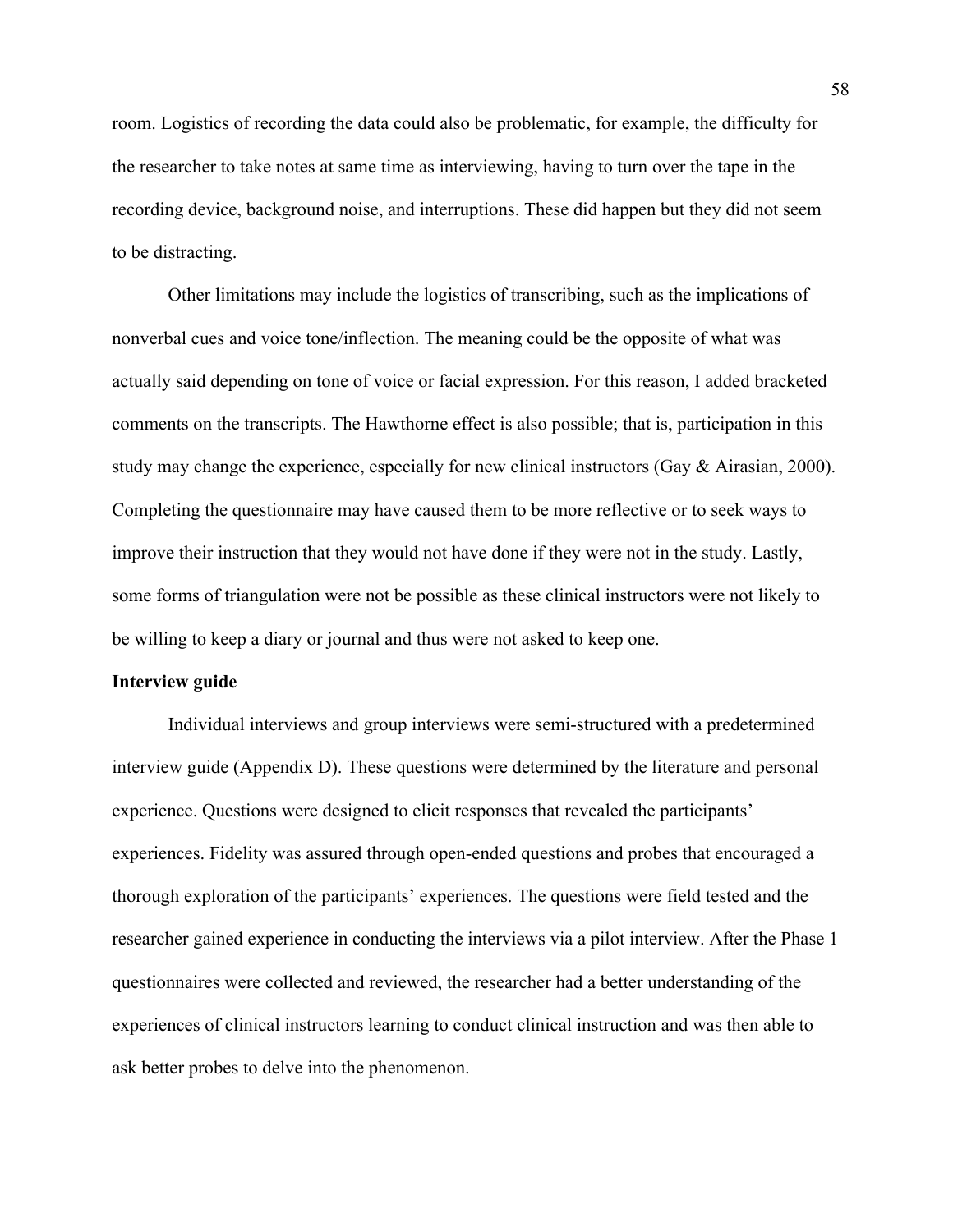The researcher took two graduate classes in qualitative research, one of which included practice interviewing and conducting focus groups. The researcher has done one phenomenologic study of the experiences of health care clinical instructors evaluating student performance. This research, which involved interviews and focus groups with 15 participants, was presented at a peer-reviewed conference. The researcher has also done a qualitative case study which was presented at a peer-reviewed conference and the abstract was published.

## **Analysis**

**Phase 1.** A statistician was hired to enter data from the questionnaire into a password protected Excel file. Coding of the data for analysis was done by the statistician in consultation with the researcher. Coding of open response questions was done by the researcher. Data entry was verified by the researcher. Statistical analysis of the questionnaire data was performed using IBM® SPSS® Statistics version 19.

Crosstabs and chi-square were run for categorical variables. These nonparametric tests are appropriate for data that are proportions as in the results of a survey. Crosstabs is a cross tabulation done by IBM® SPSS® which shows the relationship between two or more categorical variables using a tabular format. Chi-square tests of independence were then run comparing the observed frequencies with expected frequencies. Significance was determined using  $\alpha = .05$ . Assumptions and limitations of chi-square are 1) observations are independent, and 2) expected cell values should be 5 or over especially if the degrees of freedoms are low (Gravetter  $\&$ Wallnau, 2000). The observations, questionnaire data, were indeed all independent. Analyses with greater than 25% of the cells with expected values of 5 or less were not considered. The interpretation of analyses with an expected cell value of less than 5 is discussed in Chapter 4.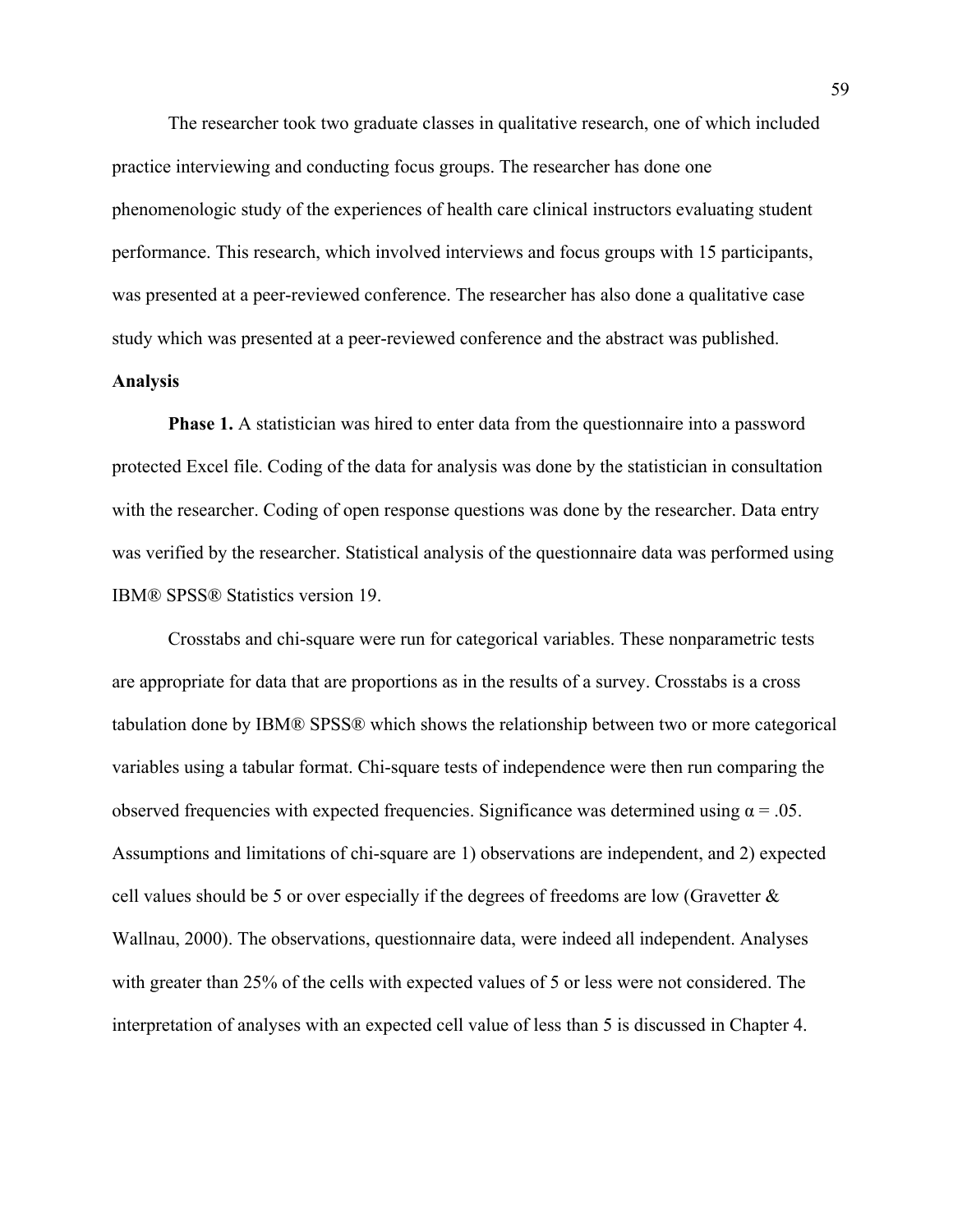The null hypotheses were that for the general population of clinical instructors, there is no relationship between the variables studied.

For comparison of one continuous dependent variable, such as age, years in the profession, or years as an instructor, against one categorical independent variable, multiple analyses of variance (ANOVA) were used. Assumptions of ANOVA include 1) observations within each sample are independent, 2) populations are normally distributed, and 3) populations have equal variance (homogeneity of variance) (Gravetter & Wallnau, 2000). The observations were independent. The populations were normally distributed and had very close variances regarding age, time in the profession, years as clinical instructor. This analysis asks if the differences are caused by chance or result from true differences in the populations from which samples were taken. Alpha of .05 was used. The null hypotheses were that there was no difference between the means of the groups studied.

 The analyses run are listed in Appendix E. The results of the ANOVA and chi square procedures are presented in Chapter 4.

**Phase 2.** Analysis of the qualitative data involved systematic examination and creative reflection. The experiences of each participant revealed to me a new angle on the phenomenon. Each participant's perceptions and thoughts led me to discover something new that changed my understanding of the whole phenomenon. I immersed myself in the data in order to make sense of the data (Lincoln & Guba, 1985). Entire transcripts were read as they were completed and again as the analysis for themes took place (Tesch, 1988). In qualitative research, analyzing the data as the research proceeds is preferred over waiting to analyzing everything after all of the data are collected (Merriam, 2009). This allows earlier data to illuminate the data collection with following participants and prevents the data from being repetitious and overwhelming. Merriam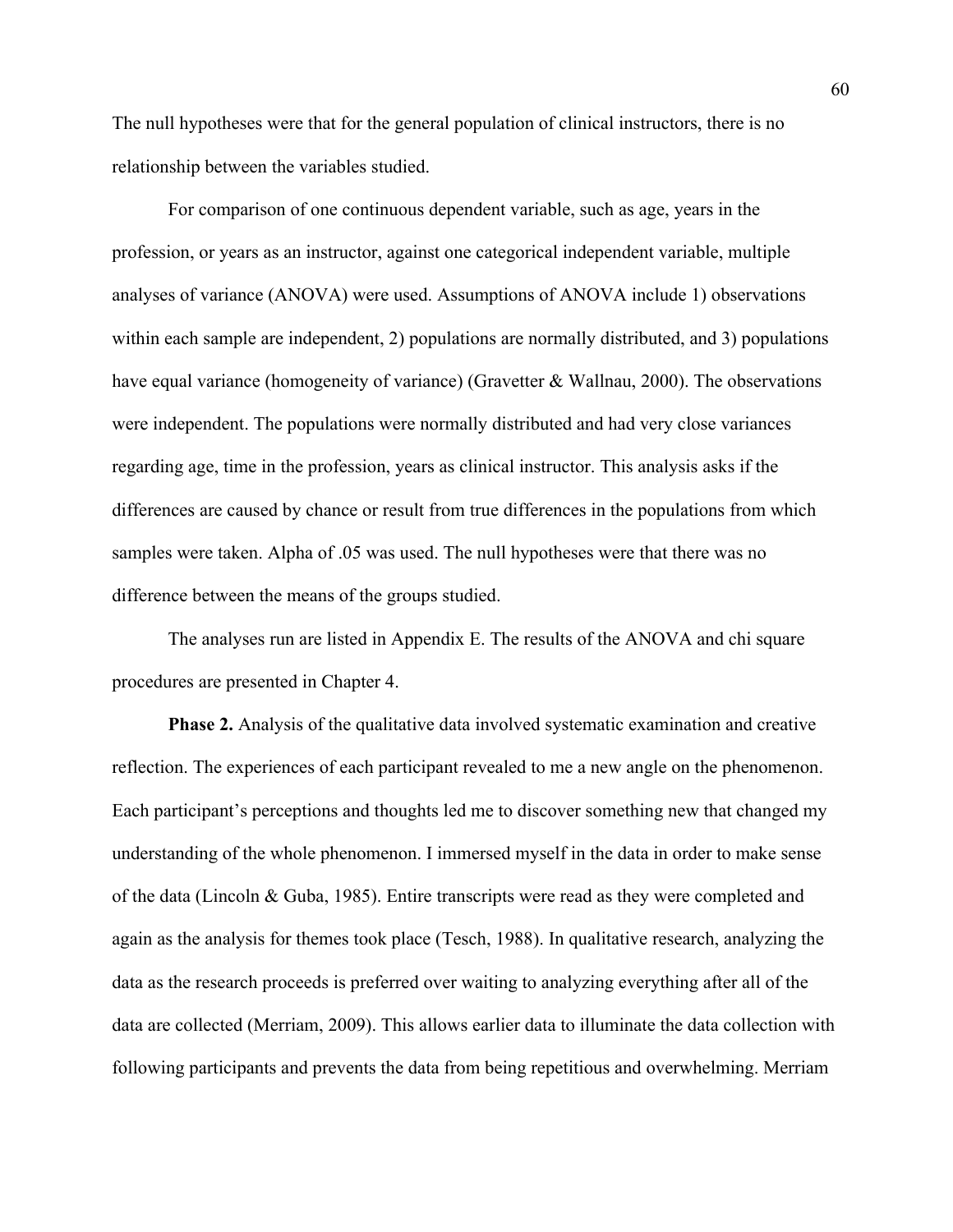(2009) even suggests trying out ideas and themes being considered from previous interviews on subsequent participants.

I asked each participant to check the description of their experience for accuracy and comment on the thick, rich description of the phenomenon of a MLS clinical instructor learning to conduct clinical instruction. Five participants did review the summary of their experience. None of the participants had corrections or clarifications and all expressed that they felt their summary and the thick rich description were accurate. Participant D, Dana, responded to the summary, "Wow, that was a really nice summary." Participant B, Bonnie, commented on the thick, rich description, "That could have been me!" This was particularly satisfying, as the goal of a phenomenologic study is to have people who have experienced the phenomenon identify with the description of the phenomenon.

 At various points in the analysis cycle, data were compared to published literature and the quantitative questionnaire results. Analysis occurred in light of the theoretical underpinnings of adult learning, informal learning and experiential learning. As new issues appeared, further literature searches helped in the design of follow up questions for future interviews. This literature also informed the analysis of the interviews.

 I followed the qualitative analysis described by Moustakas (1994). I first wrote a full description of my own experiences with the phenomenon, including my opinions and beliefs about clinical instruction. This helped me become aware of opinions and feelings that I brought to the research myself. While reviewing the experiences of clinical instructors, I could then be more objective. Having examined my own experiences, I then recognized them in order to understand the participants' experiences from their own point of view.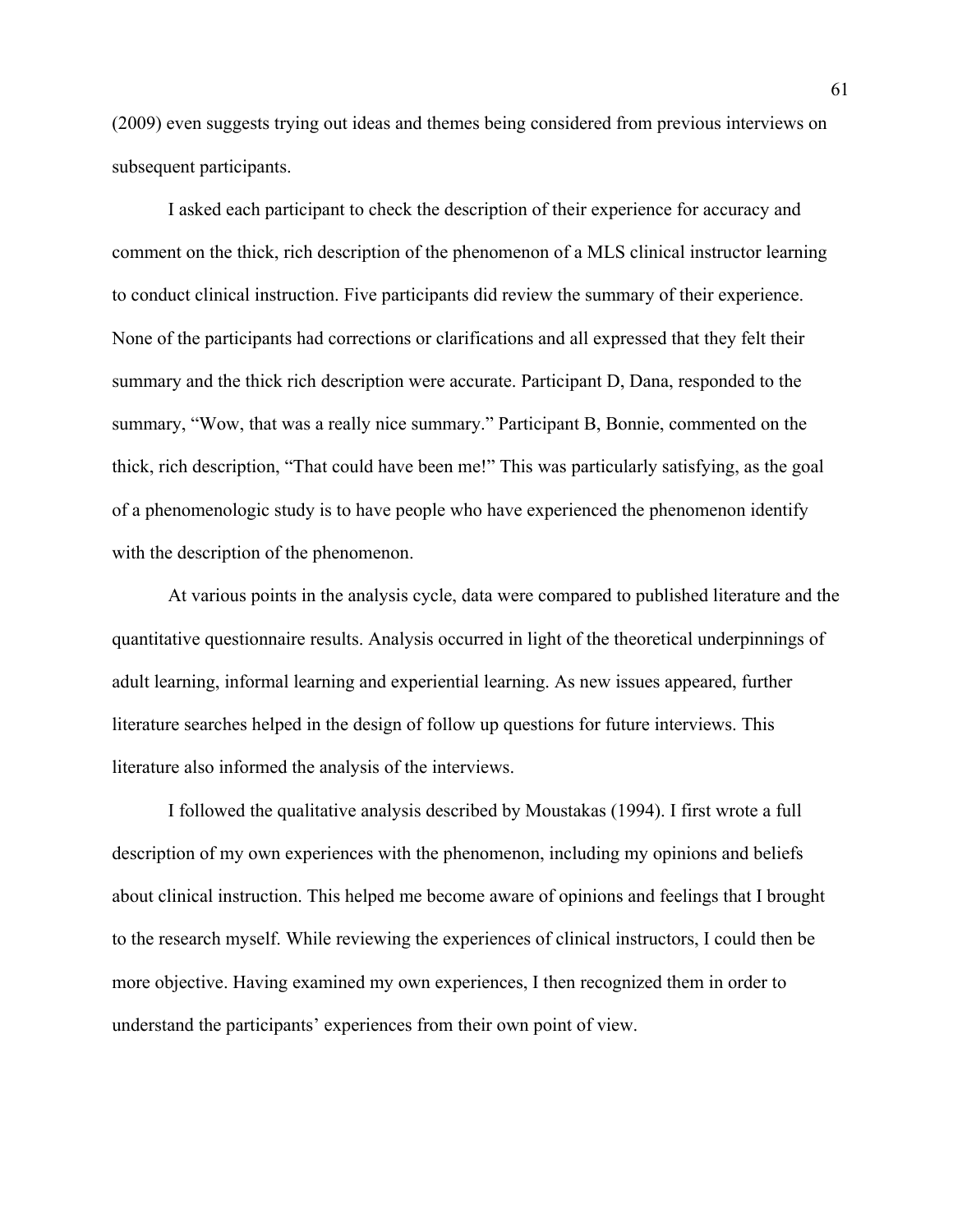Horizonalization was then performed from the transcripts and notes. The goal of this process is to identify horizons that will help to understand the phenomenon. Moustakas (1994) explains that this process can be a never-ending one as you reconsider them and view the data from different angles. He says, "We consider each of the horizons and the textual qualities that enable us to understand an experience" (p. 95). For me this involved listing significant statements of participants and giving them equal value. Two colleagues reviewed the transcripts of a group interview to see if they agreed with the significant statements I had identified. Each reviewed a different interview. This served as a check of the accuracy of the interpretive analysis. The colleagues agreed with the horizonalization statements, although one suggested that I define some of the technical terms used by the participants. As a result, I added definitions to the transcripts in brackets.

 After the statements were listed, I clustered them into meaning units. These were listed with textual description of the experience with reference to the verbatim examples in the transcripts. I collapsed these meaning units into potential nonoverlapping themes.

 At this point, according to Moustakas, in the next step the researcher reflects on her own description and uses imaginative variation or structural description, seeking all possible meanings and divergent perspectives, varying the frames of reference and constructing a description of how the phenomenon was experienced by the participants. After this, I constructed an essence of the experience for each participant and eventually an overall rich description of the experience of a clinical instructor learning to conduct clinical instruction.

I performed a member check at two points of the qualitative analysis to have the participants confirm the reliability of the data. This step is strongly suggested by Merriam (2009) to assure internal validity. The first member check involved sending them a summary of their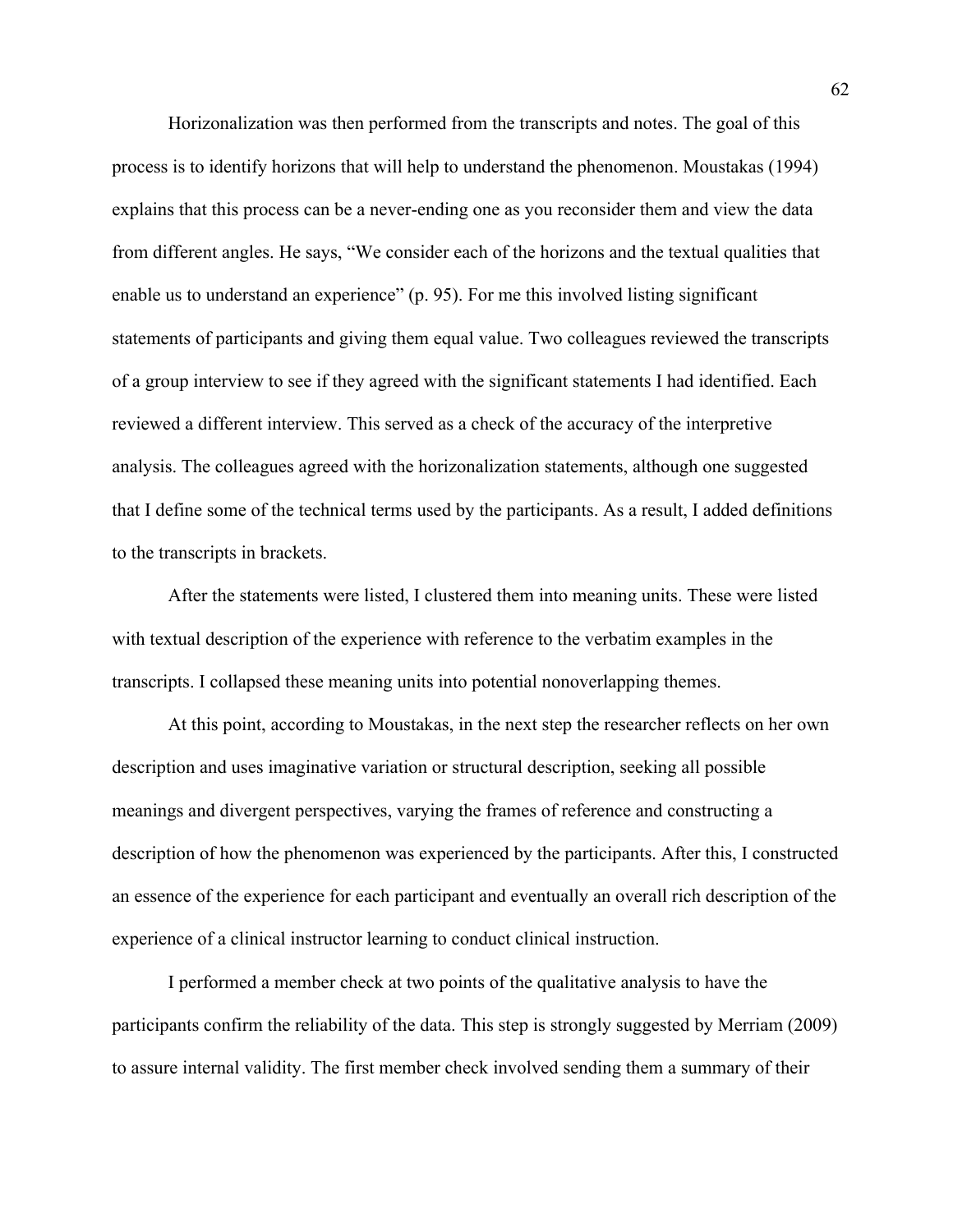experience learning to conduct clinical instruction and the second was to send them the final rich description of learning to conduct clinical instruction to see if these resonated with them. I asked for corrections or explanations that they wished to provide.

 The entire analysis process was documented. Each list or grouping of the researcher was documented. I asked the same colleagues to perform a peer review of the research to see whether the preliminary themes of the phenomenon accurately reflected the data that they had reviewed earlier. They thought that the preliminary themes accurately reflected the participants' experiences, but one colleague suggested I had not sufficiently stressed the participants' reliance on experiences they had as students. The other colleague suggested that I organize the themes with subthemes (which I did).

#### **Trustworthiness**

 Trustworthiness is the characteristic of research which makes it believable and accepted by the scientific community because of careful design and the use of accepted standards (Merriam 2009). The quantitative methods used in this research did conform to the assumptions of each as described previously. According to Merriam (2009), traditional quantitative research uses internal validity, external validity, reliability, and objectivity; whereas credibility, transferability, dependability, and confirmability are now used in qualitative research. In her chapter, "Dealing with Validity, Reliability, and Ethics," however, she uses the terms 'validity' and 'reliability' to discuss the trustworthiness of qualitative research. As this research used mixed methods, validity and reliability will be the terms discussed here.

In order to address the internal validity or credibility of the questionnaire, a medical laboratory science educator who is a Ph.D. candidate in adult education reviewed the questionnaire for face validity. Face validity of the interview questions was assessed by a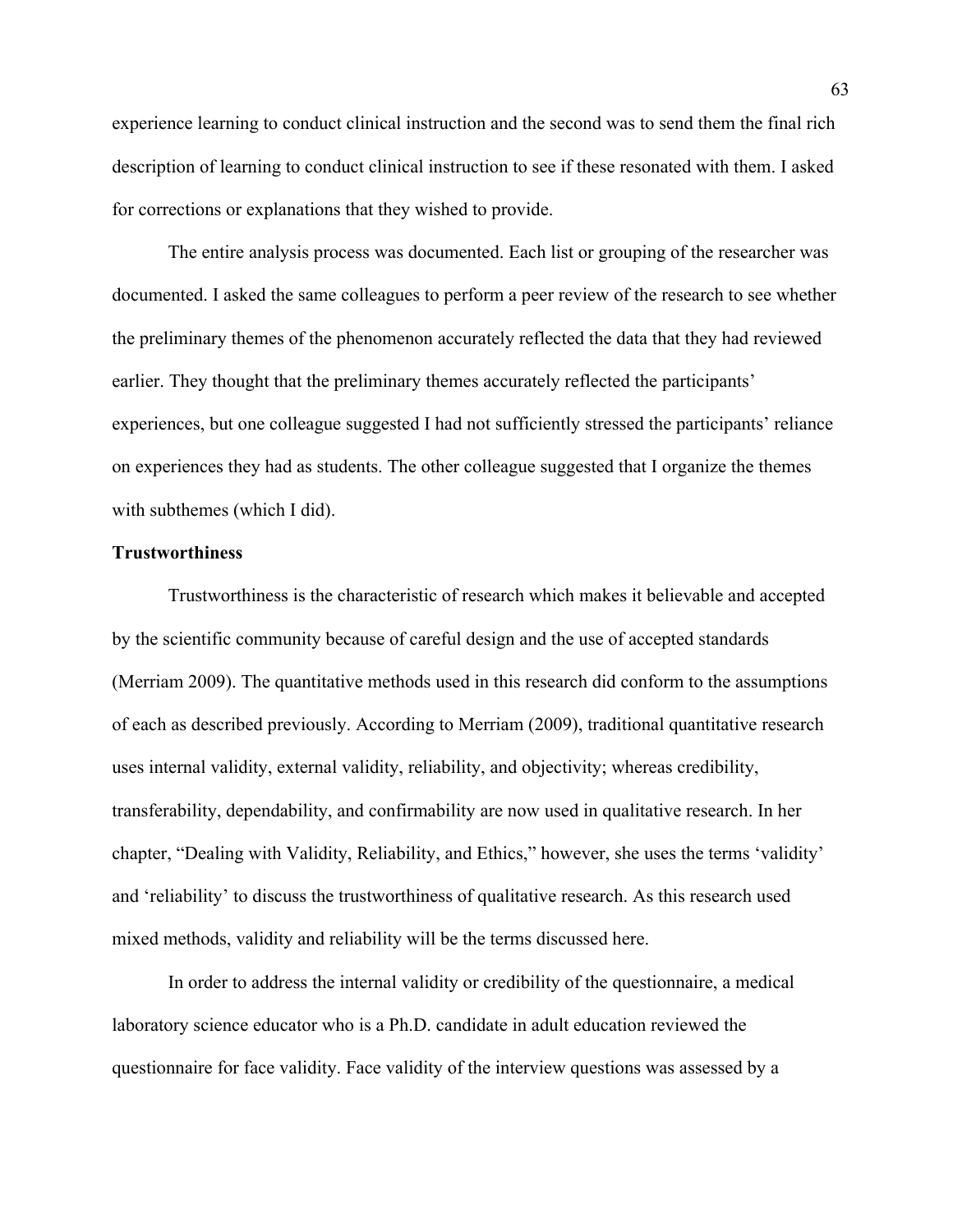sociology professor with extensive experience in interpretive interviewing. Internal validity of the interviews was addressed through member checks. In order to assure that coding was consistent, that the themes and conclusions are not solely constructs of the research but are accurate descriptions of the phenomenon; several stages of the research were checked by other people. Each participant was asked to check the accuracy of the summary of their interview and was also asked to check the accuracy of the final description of the experience (Lincoln & Guba, 1985; Stake, 1995). In addition, in order to check the auditability of the research, the researcher asked two colleagues to review interview data and the conclusions that the researcher made from that data.

Validity of the research as a whole was assured by triangulation. The questionnaire responses were used to inform the qualitative research and were compared with the interview responses to see if the interview responses from selected interviewees concurred with the responses from the group surveyed by questionnaire. The research also used multiple sources of data, multiple participants, as opposed to biography or case study research. The number of participants was sufficient to result in saturated data.

External validity which results in generalizability, was not a focus of this mostly qualitative research. For example, sampling was not random for either Phase 1 or Phase 2 but depended upon volunteers. On the other hand, the sampling in this research was intentionally varied by using six different university medical laboratory science programs for Phase 1 and selecting the six interview participants from four different hospitals. Qualitative research can result in transferability. "Every study, every case, every situation is theoretically and example of something else. The general lies in the particular; that is, what we learn in a particular situation we can transfer or generalize to similar situations subsequently encountered" (Merriam, 2009,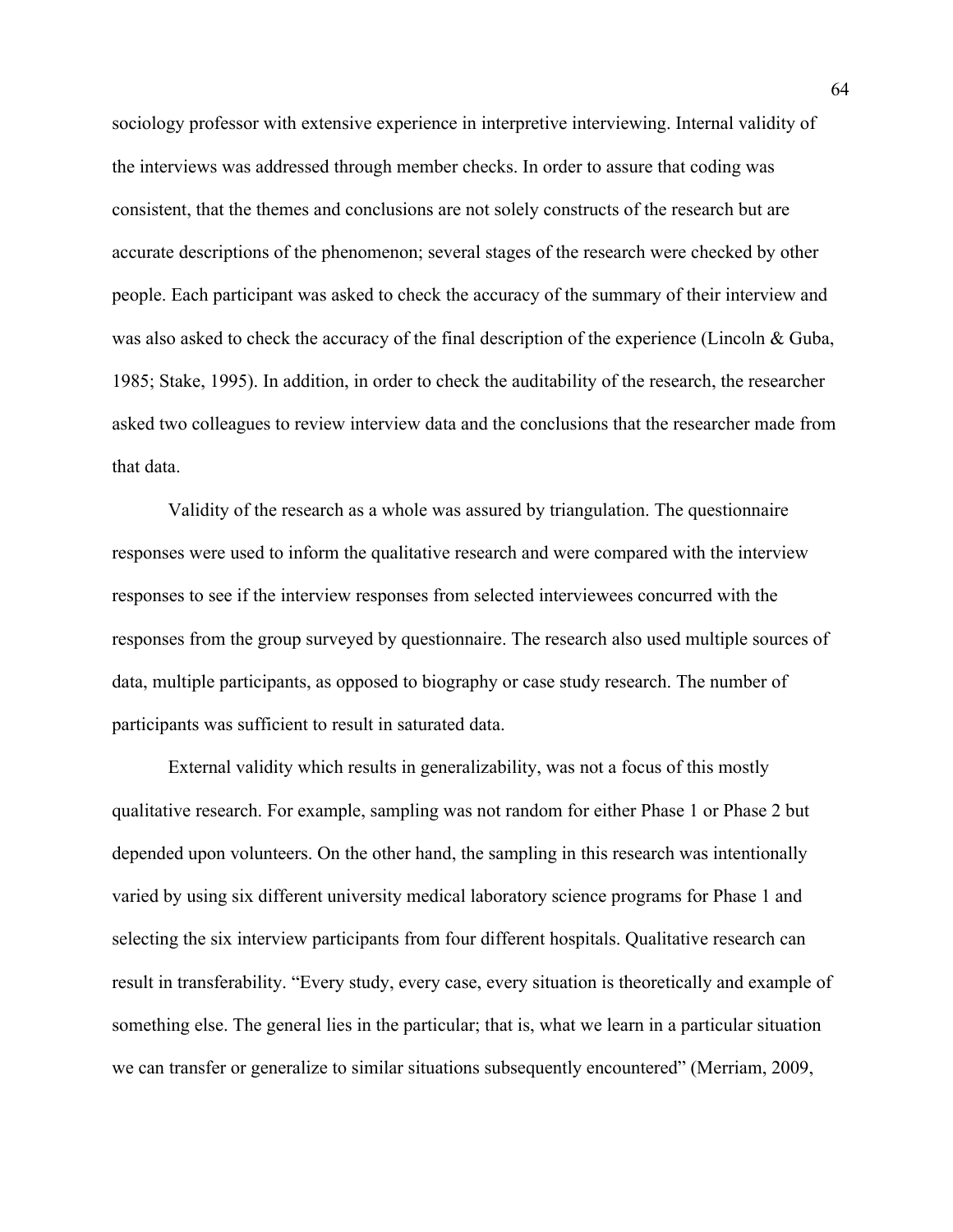225). According to Merriam, transferability in qualitative research is enhanced by the richness and detail in the description of the phenomenon.

 Reliability or consistency is difficult to assure in behavioral research such as adult education research because of the uniqueness and complexity of behavior. One part of reliability lies in internal validity which is discussed above. Merriam (2009) suggests that an audit trail is another was to assure reliability in qualitative research. It would be difficult to replicate this research identically as the layers of an experience will continually reveal themselves the more it is studied and the more different angles are used, so reliability was maximized by an audit trail. The audit trail consists of detailed descriptions of the analysis procedures and documentation of the steps of analysis. Examples of horizonalization and grouped horizons from Flo's interview are included in the Appendix I and Appendix J, respectively. Appendix K includes the horizons grouped from all six interviewees. Appendix L lists the meaning units (preliminary themes) drawn from contemplation of the grouped data, repeated readings of the transcripts, and repeated readings of the data from the open-ended questions from Phase 1.

Reliability is also assured by having a sufficient number of participants to describe the phenomenon as it exists at the site of the research. By the interview with the sixth participant, saturation was obtained. That is, little or no new information was elicited, although the data from the latter participants provided more examples of the emergent themes.

Triangulation in the design of this research also established credibility. The quantitative and qualitative data from the questionnaires were compared with the experiences of the clinical instructors described in the interviews. The elements of time and history could potentially confound this type of research; however this had little or no effect. The data from questionnaires and interviews were all collected within about a one year period and nothing, to my knowledge,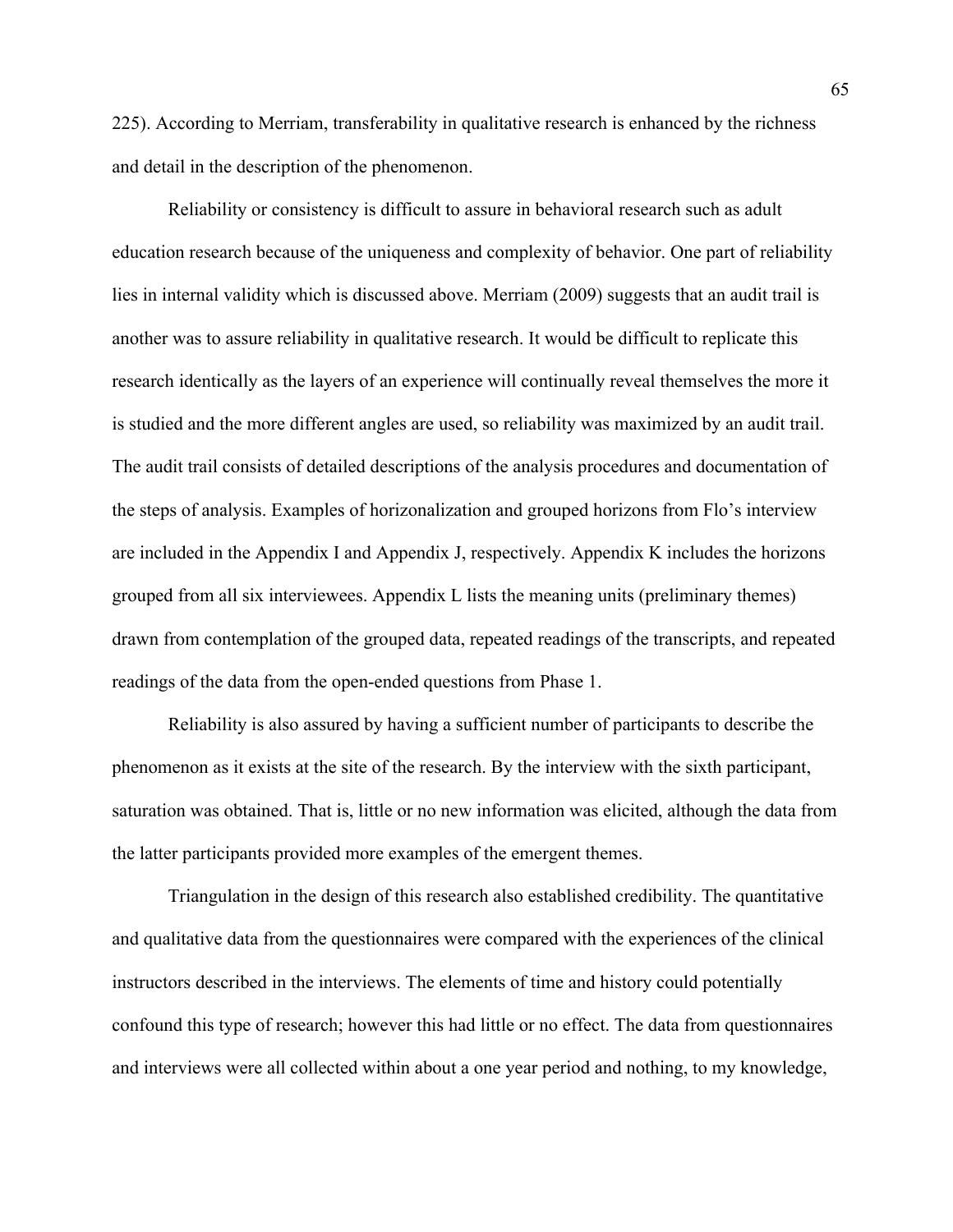happened from then until the final interpretation of the data that would affect the interpretation. In Chapter 5, I discuss some changes that have occurred since the clinical instructors learned how to conduct clinical instruction and how that could change the experiences of newer clinical instructors.

#### **Summary**

 This research resulted in themes that help to develop a rich description of the phenomenon of how clinical instructors learn to conduct clinical instruction, relating lived experiences of clinical instructors to their learning of clinical instruction as experienced by clinical instructors in medical laboratory science programs. Transferability of these descriptions to clinical instructors in other medical laboratory science programs and other allied health clinical instructors lie in the rich detail of the research. Although the context of the research is instruction in just one allied health profession, I anticipate that people involved with instruction in other settings will recognize themes in common with their contexts. Implications for the training of clinical instructors or the need for training may warrant further research.

 Chapter 4 includes the results of the quantitative and qualitative research. Chapter 5 includes discussion of these results, conclusions, and implications in light of the literature and suggests areas for further research.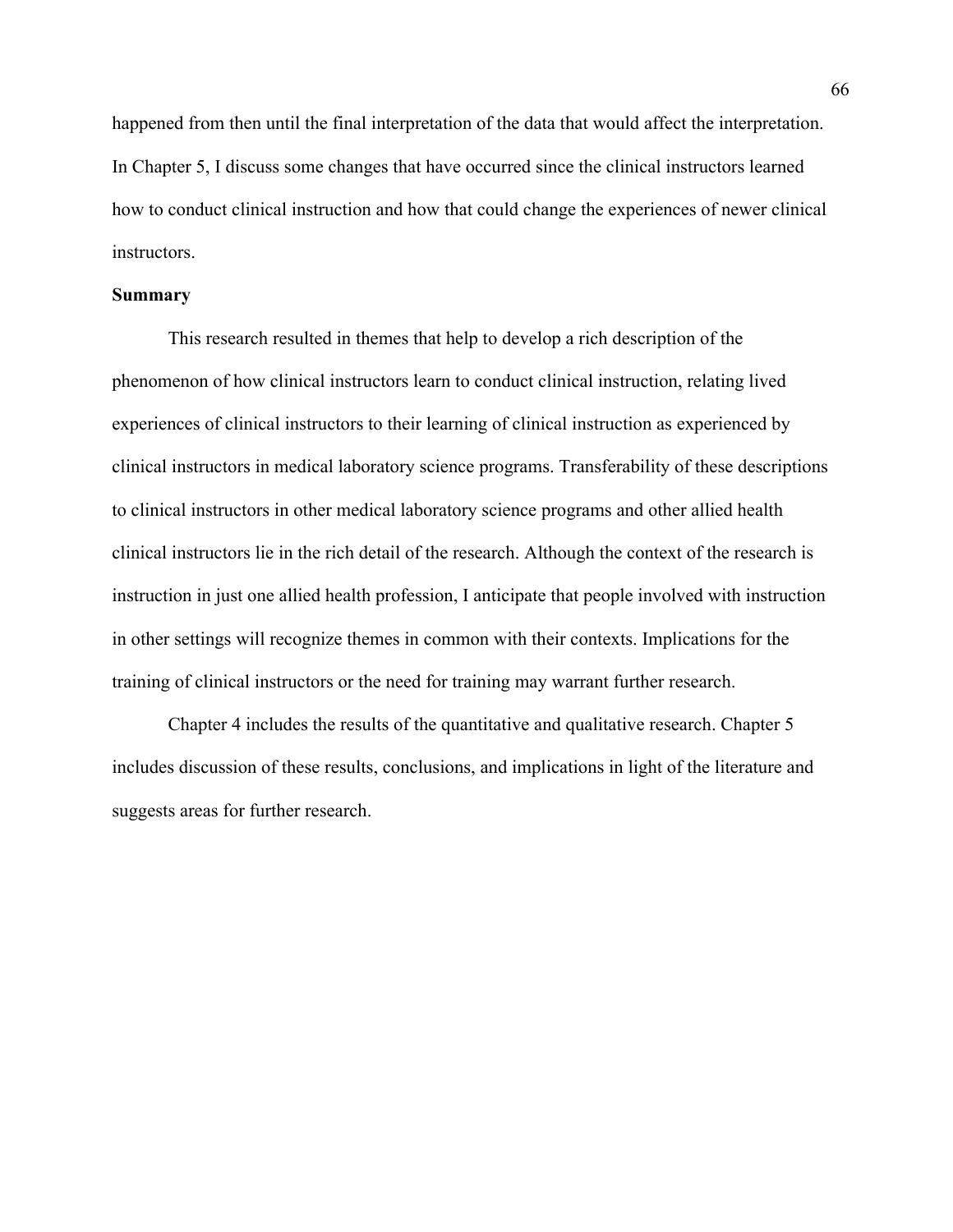#### **Chapter 4**

#### **Results**

Clinical instructors play a crucial role in the education of medical laboratory scientists. They educate students in the clinical setting, at the bench, showing students how to perform laboratory procedures, run instruments, and introduce them to the hospital culture. In addition they function as role models for the laboratory profession. Clinical instructors seldom begin teaching with any experience doing clinical instruction. The primary purpose of this study was to investigate how clinical instructors of medical laboratory science students learn to conduct clinical instruction. Secondary research questions were:

- 1. What does a clinical instructor do to learn clinical instruction?
- 2. What experiences do clinical instructors call upon to help them in learning to be clinical instructors?
- 3. What, if any, adult learning principles do clinical instructors use in learning clinical instruction?

The research consisted of two phases. During Phase 1, a questionnaire was distributed to clinical instructors in hospital affiliates of six university medical laboratory science programs in the Midwest. Phase 2 consisted of qualitative interviews of six clinical instructors. In this chapter, the results of the two phases will be described.

#### **Phase 1 – Questionnaire**

Questionnaires were distributed to the clinical instructors through the education coordinators or program directors of six university programs in the Midwest. They distributed 273 paper copies of the questionnaire and 51 were returned, for a response rate of 19%. One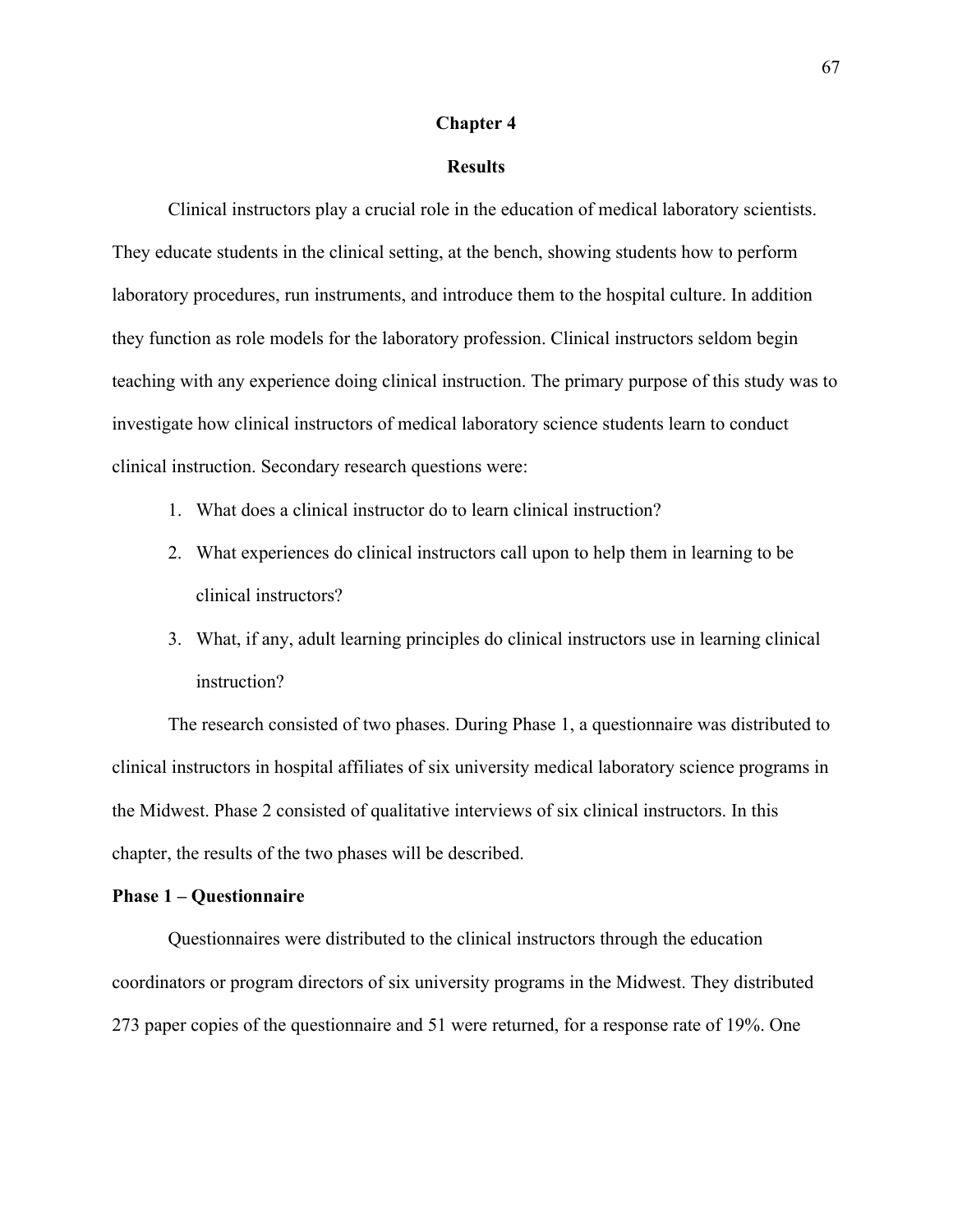university program director who had previously indicated a willingness to participate did not respond to several requests to distribute questionnaires.

A low response rate was expected for several reasons. First, distribution and return of the questionnaires was dependent on the good will and efforts of the university and hospital contacts. Second, medical laboratory scientists are frequently working short-handed. The economic situation and health care reform have resulted in pressures for hospitals, and thus laboratories, to reduce costs (Kaufman, 2011). In addition, an increasing number of baby boomer employees are retiring. As a result, empty positions frequently go unfilled. Those medical laboratory scientists who function as clinical instructors have an even more difficult task of working the bench while teaching students. Only highly motivated clinical instructors were likely to complete the rather lengthy questionnaire. All of the returned questionnaires were usable. In fact, all of the respondents took the time to complete at least some of the open-ended questions as well as the questions with Likert-like scales. The questionnaire, cover letter, and page to volunteer for Phase 2 are included in Appendix A.

The questionnaire data will be described in three sections:

- 1) descriptive statistics including summaries of responses to open ended questions
- 2) statistical analyses
- 3) summary

**Phase 1 Descriptive Statistics.** Data from the questionnaires were entered into an Excel® spreadsheet by someone who was hired to perform this. She was recommended for her knowledge of Excel<sup>®</sup> and IBM SPSS<sup>®</sup>. The accuracy of the data entry was checked by the researcher. Demographic data were compiled on the following: age, gender, year in the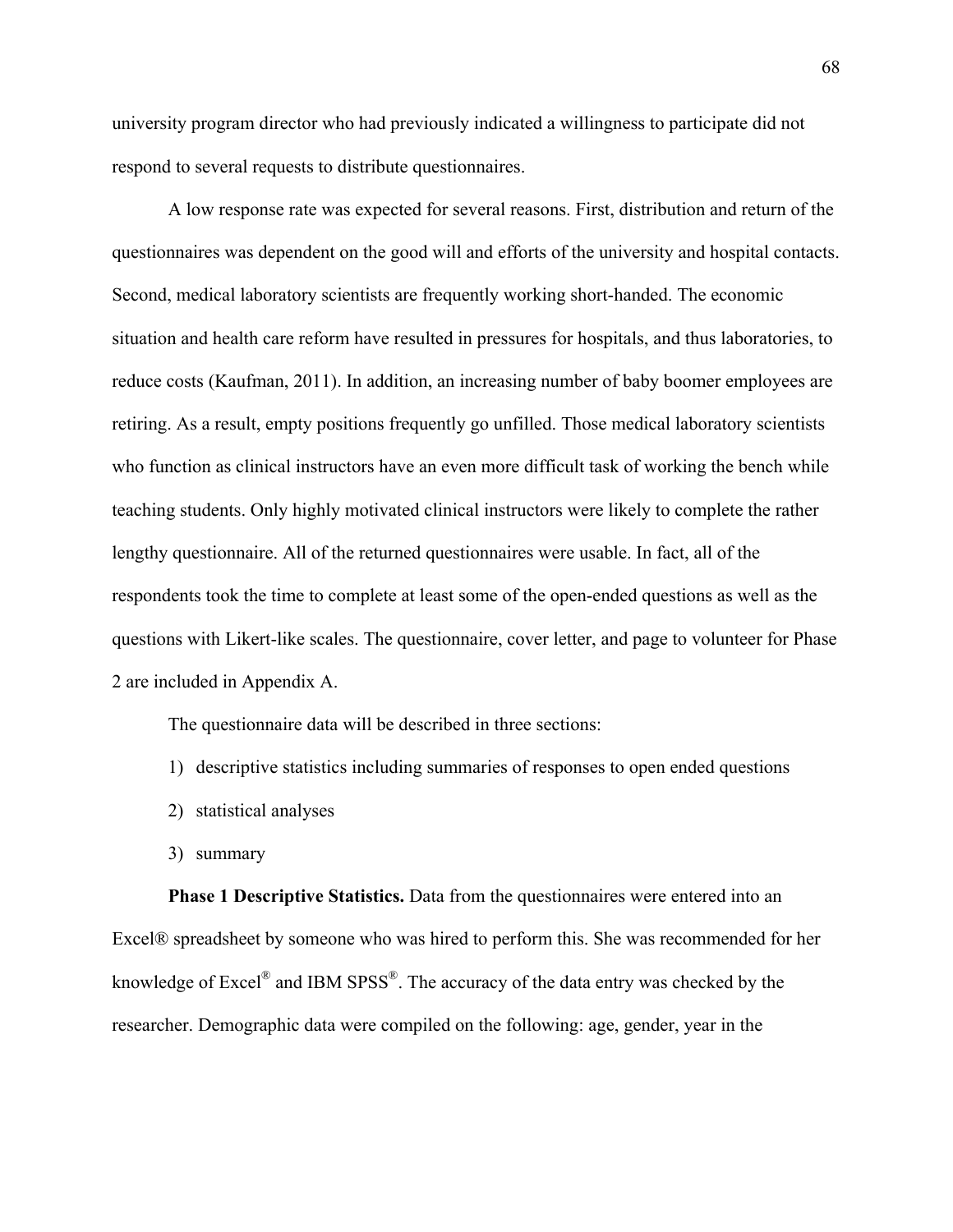laboratory profession, supervisor status, type of certification, university affiliation of their lab, and department in which they teach (Questions 1-7).

The ages of the participating clinical instructors ranged from 26 to 63 years old with a mean of 47 and a median of 50. The difference between the mean and median reflects a bulge of baby boomers around ages 52-55, seen in Figure 1. Only one participant omitted this information.



Age Distribution

Figure 1

Ninety percent of the participants were female; ten percent were male. This distribution reflects the predominance of females in this health care profession.

The length of time in the laboratory profession ranged from 2 to 40 years, with both the mean and median of 23 years. Only 12% of the participants identified themselves as supervisors.

In response to Question 5 of the questionnaire, 77% of the 49 people who listed their certification were MLS/MT (medical laboratory scientists/medical technologists). Ten percent were certified as MLTs (technicians), and 8% had a categorical certification (certification in only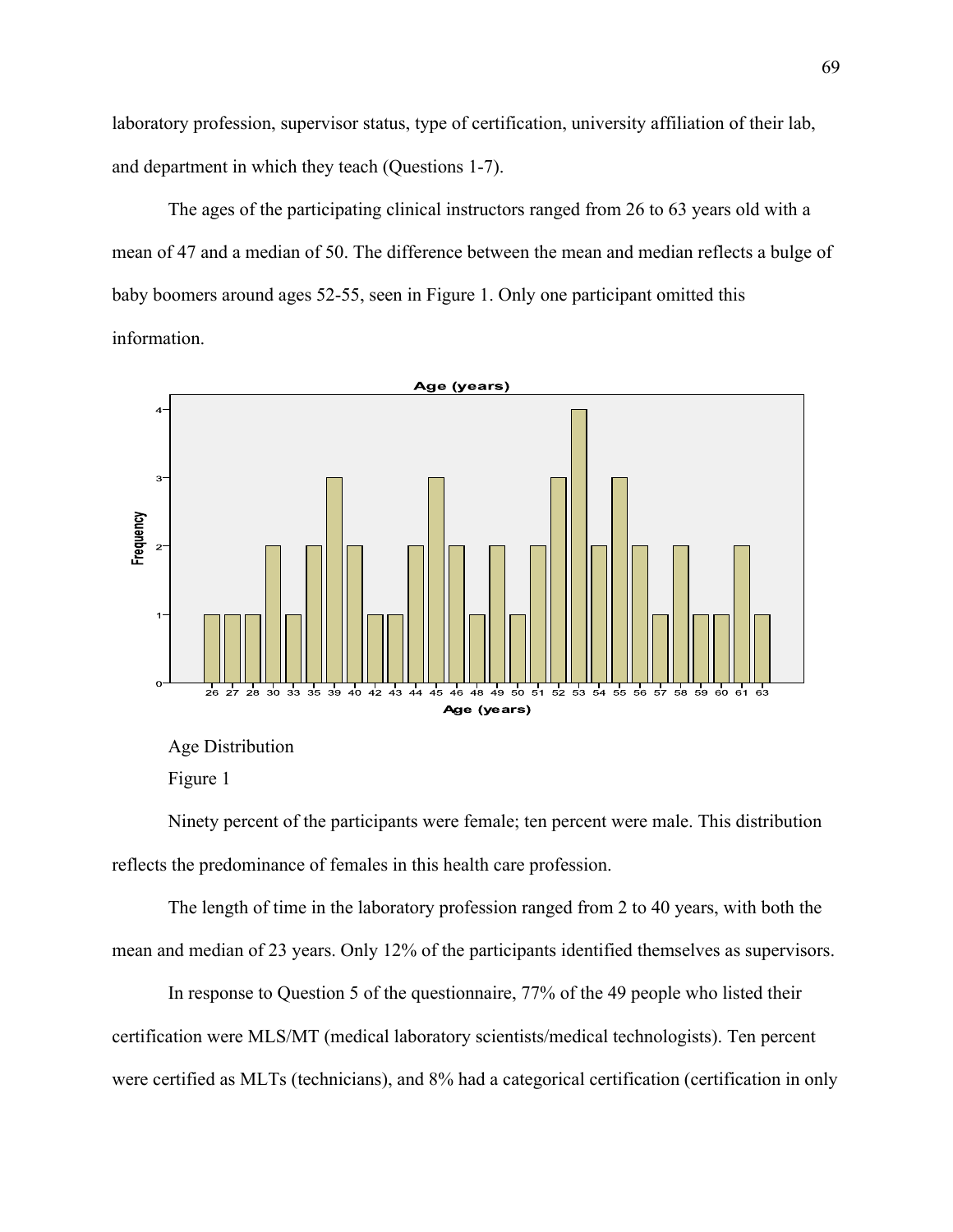one area), and 2% had no certification. Two did not complete this question. Table 1 displays this data. For Question 6, only 8% of the respondents had certification as a specialist.

Table 1

*Type of Certification* 

| Certification | Percentage |  |
|---------------|------------|--|
| MLS/MT        | 76.5%      |  |
| <b>MLT</b>    | 9.8%       |  |
| Categorical   | 7.8%       |  |
| None          | 2.0%       |  |
| No answer     | 3.9%       |  |

*\_\_\_\_\_\_\_\_\_\_\_\_\_\_\_\_\_\_\_\_\_\_\_\_\_\_\_\_\_\_\_\_*

In Question 7, participants also listed the laboratory department(s) in which they primarily teach. This distribution is seen in Table 2. Eight participants stated that they taught in more than one of the major laboratory departments. Of the participants who taught primarily in one department, hematology and microbiology were the most frequently cited departments, although all departments were well represented. The participants who listed "Other" listed urinalysis and immunology as subjects (benches) that they taught.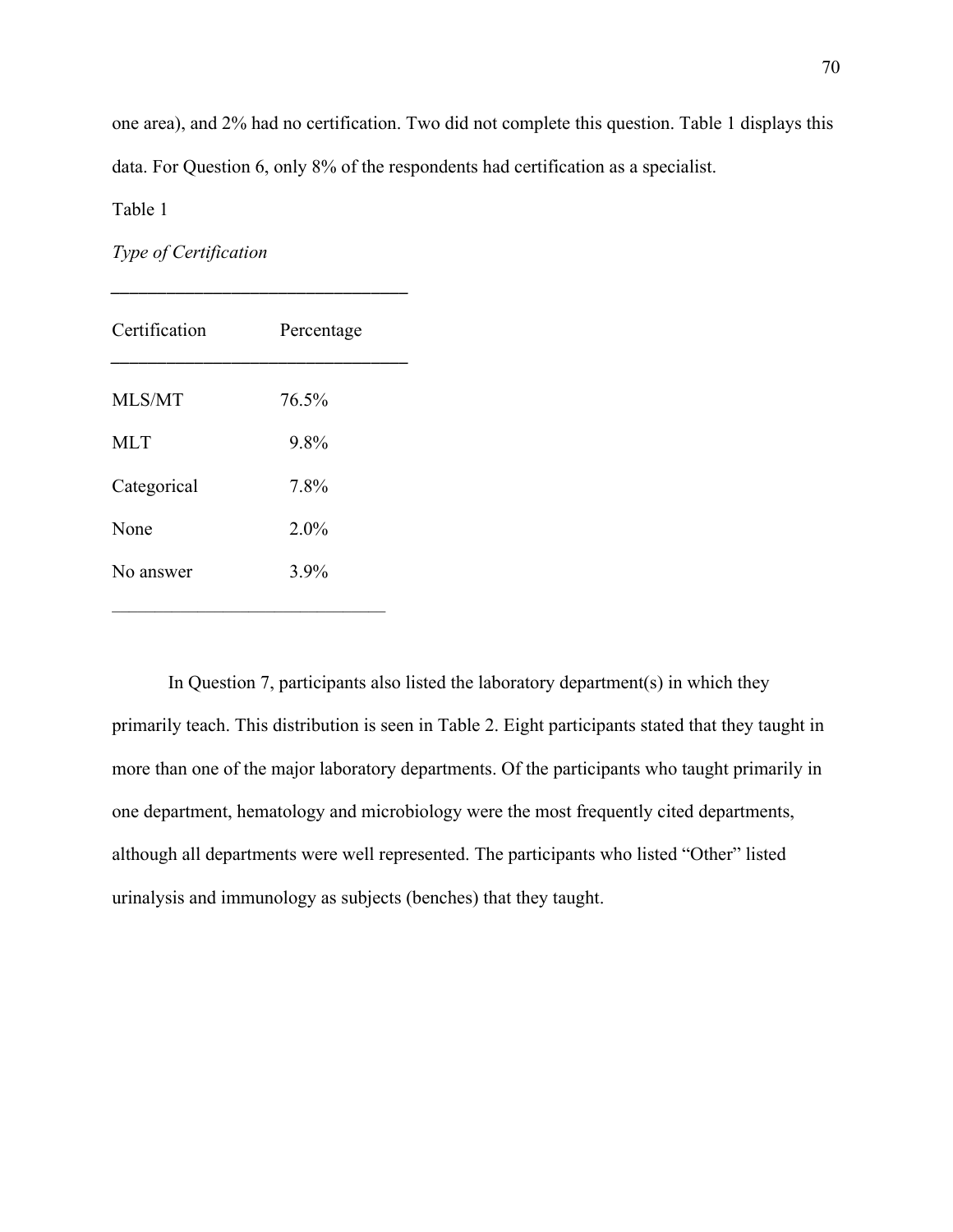#### Table 2

#### *Primary Responsibility for Teaching*

 $*2$  (9%) said "all areas"

Questions 8-10 were questions about the participants' clinical instruction background: how long they have been doing clinical instruction, how many students they teach at one time, and how many student they have taught in the last year and last three years. Participants in the study have taught in the clinical setting, that is, they have been clinical instructors, from 0.5 to 36 years, with a mean of 15 years. When this is compared to the average length of time in the profession (23 years), one can see that the average length of time in the profession before teaching is eight years. This is explained by the fact that most new graduates work on the evening and night shifts when there are no students. As they get more seniority, they move to the day shift and where they may become clinical instructors.

Most clinical instructors (57%) teach only one student at a time, 37% have up to two students at a time, and 6% have more than two students to teach at a time. The number of students taught during the last year ranged from 1 to 25. The number of students taught during the last three years ranged from 2 to 75.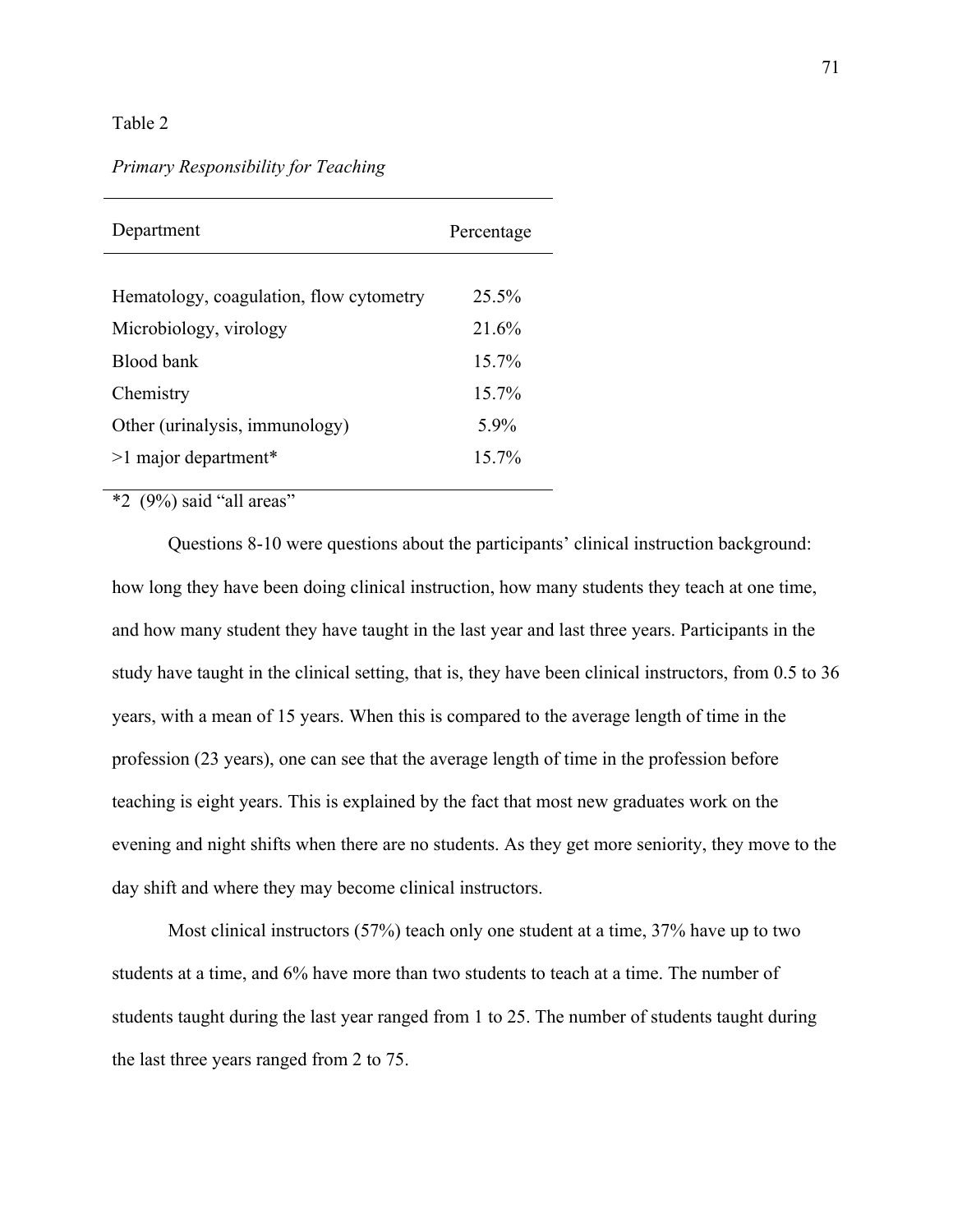Question 11 asked how the participants became clinical instructors. The majority of the participants (59%) were assigned to be clinical instructors, while 35% asked or volunteered to be clinical instructors. The two people (4%) who put "Other" explained that they became a clinical instructor because it was part of the job. Only one (2%) went through an application process to be a clinical instructor. This data is found in Table 3.

Table 3

| Responses                           | Percentage |
|-------------------------------------|------------|
|                                     |            |
| Was assigned                        | 58.8%      |
| Asked or volunteered                | 35.3%      |
| Went through an application process | $2.0\%$    |
| Other (part of the job)             | $3.9\%$    |
|                                     |            |

*How Clinical Instructors Become a Clinical Instructor* 

In Question 12, participants were asked what reward(s) they get for being a clinical instructor. They were allowed to select multiple answers, so the total is more than 100%. Participants reported that the primary reward for being a clinical instructor was self-satisfaction (56.9%). The next most common answer was "no reward" (31.4%), followed by "get to put on my resume" (25.5%). Only one participant reported being paid extra to teach, and only one participant reported being rewarded by the esteem of their peers. The nine participants (17.6%) who selected "other" mentioned that they were rewarded by or because:

- "Grads are properly trained when we hire them."
- "Confidence that I am current with developments in the area"
- "I like doing it."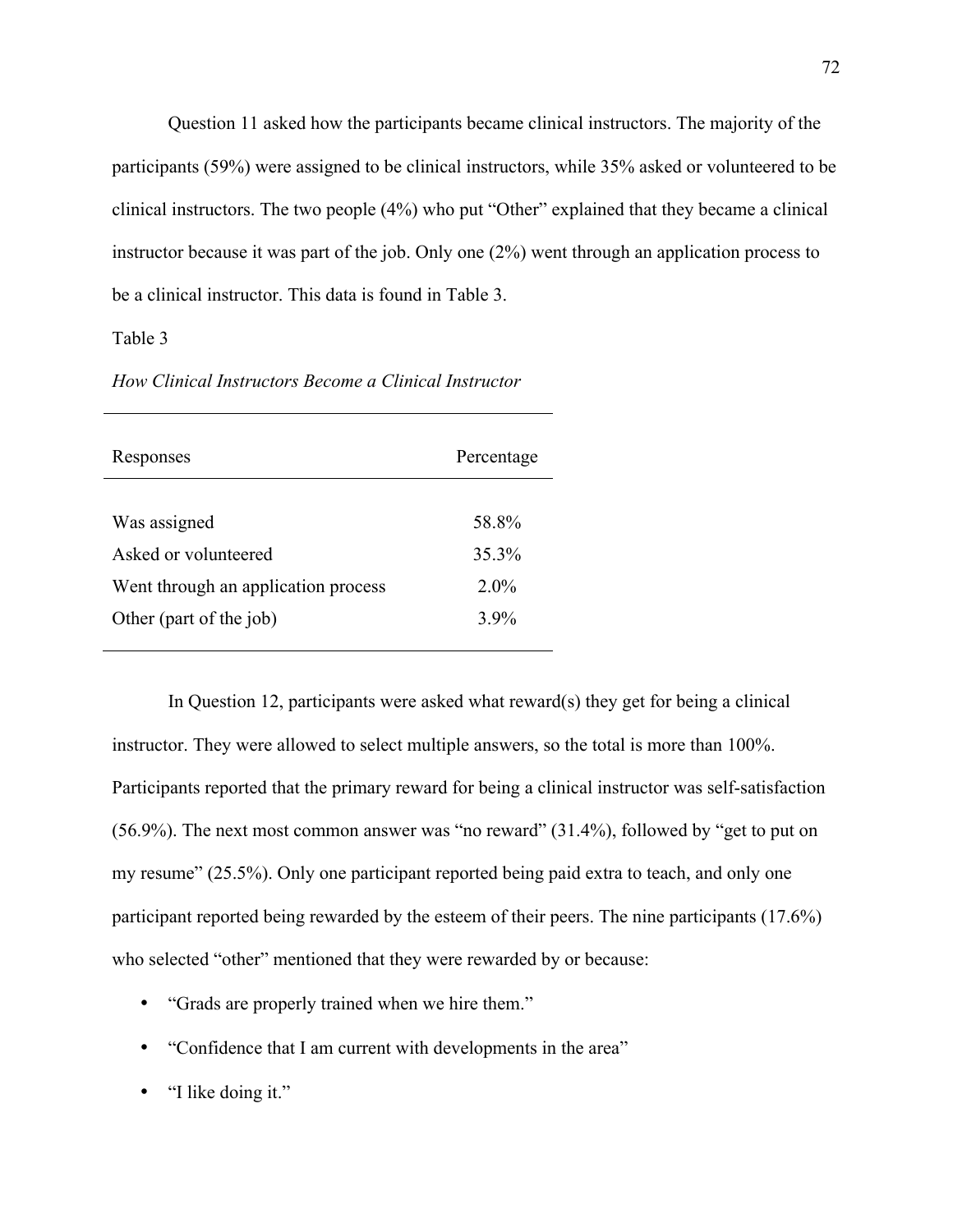- "Considered part of the job."
- "Helping others"
- "I enjoy interaction with younger teacher-to-be"
- "Knowing I am helping someone learn the profession thoroughly and ethically"
- "Lets me review things"
- "Helping new clinical laboratorians"

**Phase 1 Subquestion One.** The rest of the questions on the questionnaire were designed to elicit responses to answer the research question and subquestions. A table showing the alignment of the questions with the research subquestions is found in Appendix C. Some of the questions would potentially answer several, or even potentially address all of the subquestions. The following section details the responses to the questions designed to answer the first subquestion, "What does a clinical instructor do to learn clinical instruction?" As seen in Appendix C, the questionnaire questions designed to answer this question were Questions 13, 17, 18, 19, 20, 21, 22, 23, 25, 26, 27, 28, 32, and 33. All of the responses to the open-ended questions can be found in Appendix F and Appendix G contains the tallied and grouped responses to the open-ended questions.

Question 13 was the first open-ended question, "How do you know how to be a clinical instructor in the clinical setting?" This question was put early in the questionnaire to get the participants' responses off the top of their heads, before they might be influenced by or memories jogged by the subsequent questions. Three participants responded that they do not know how to teach. The rest of the responses fell into ten categories, as seen in Table 4. To explain how they knew how to be a clinical instructor, the participants most frequently cited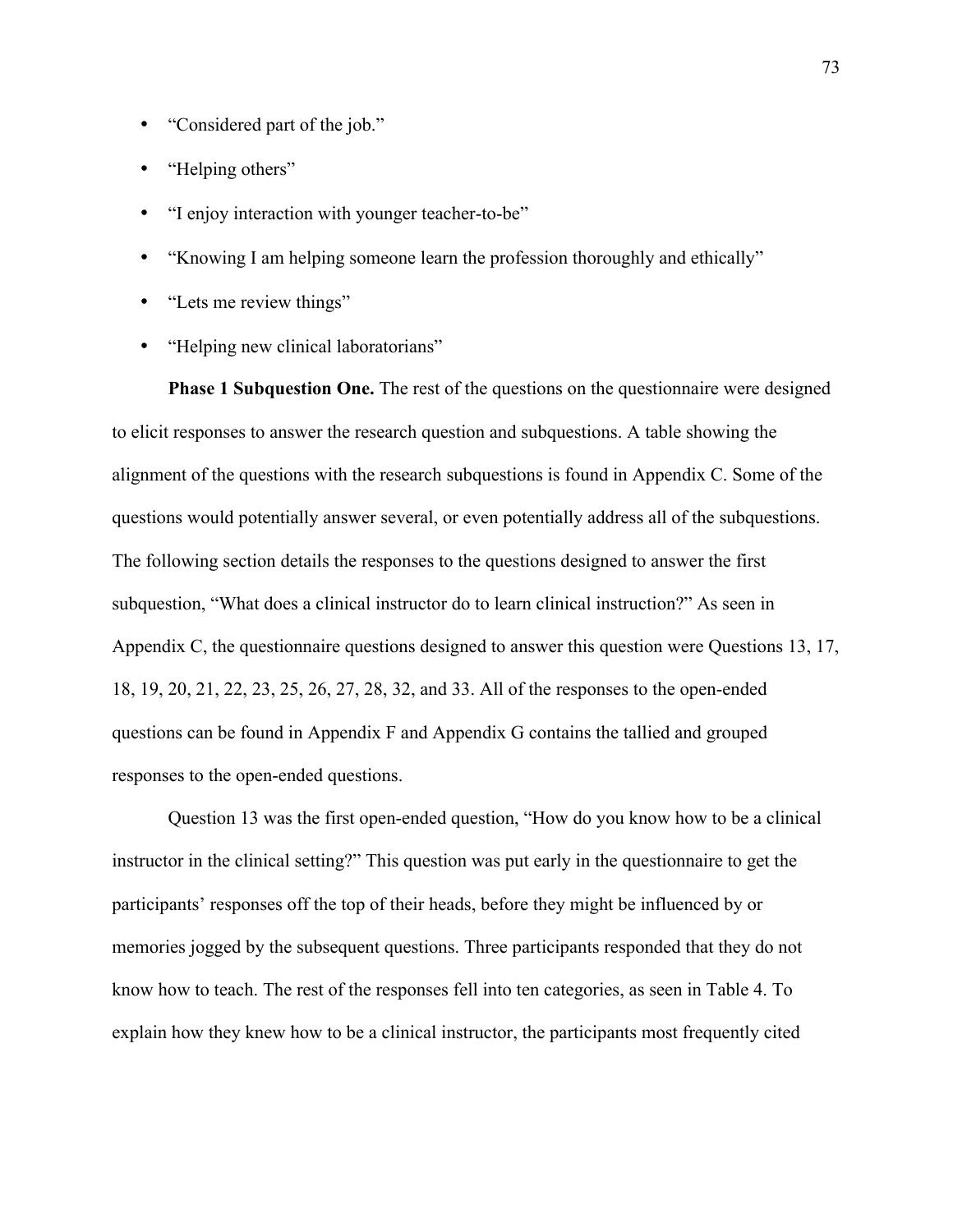experience from teaching or training, experience as a student, and observing other clinical instructors.

## Table 4

|  |  | How CI Know How to Do Clinical Instruction |
|--|--|--------------------------------------------|
|  |  |                                            |

| No. of Participants<br>Responses                    |                          |
|-----------------------------------------------------|--------------------------|
| Experience from teaching or training                | 11                       |
| Experience from teaching (6)                        |                          |
| Training new techs or as if they were new techs (2) |                          |
| Teaching elsewhere (2)                              |                          |
| Being asked questions (1)                           |                          |
| Input from teachers who trained elsewhere (1)       |                          |
| Experience as student                               | 8                        |
| Observing                                           | 8                        |
| Follow checklists/teaching guide                    | 7                        |
| Work experience                                     | 7                        |
| Understand the work completely (4)                  |                          |
| Do the job and explain it $(3)$                     |                          |
| Common sense, comes naturally                       | $\overline{4}$           |
| Workshop or course                                  | $\overline{\mathcal{A}}$ |
| Workshop or course $(3)$                            |                          |
| A teaching course during undergrad program (1)      |                          |
| Internet reading                                    | 2                        |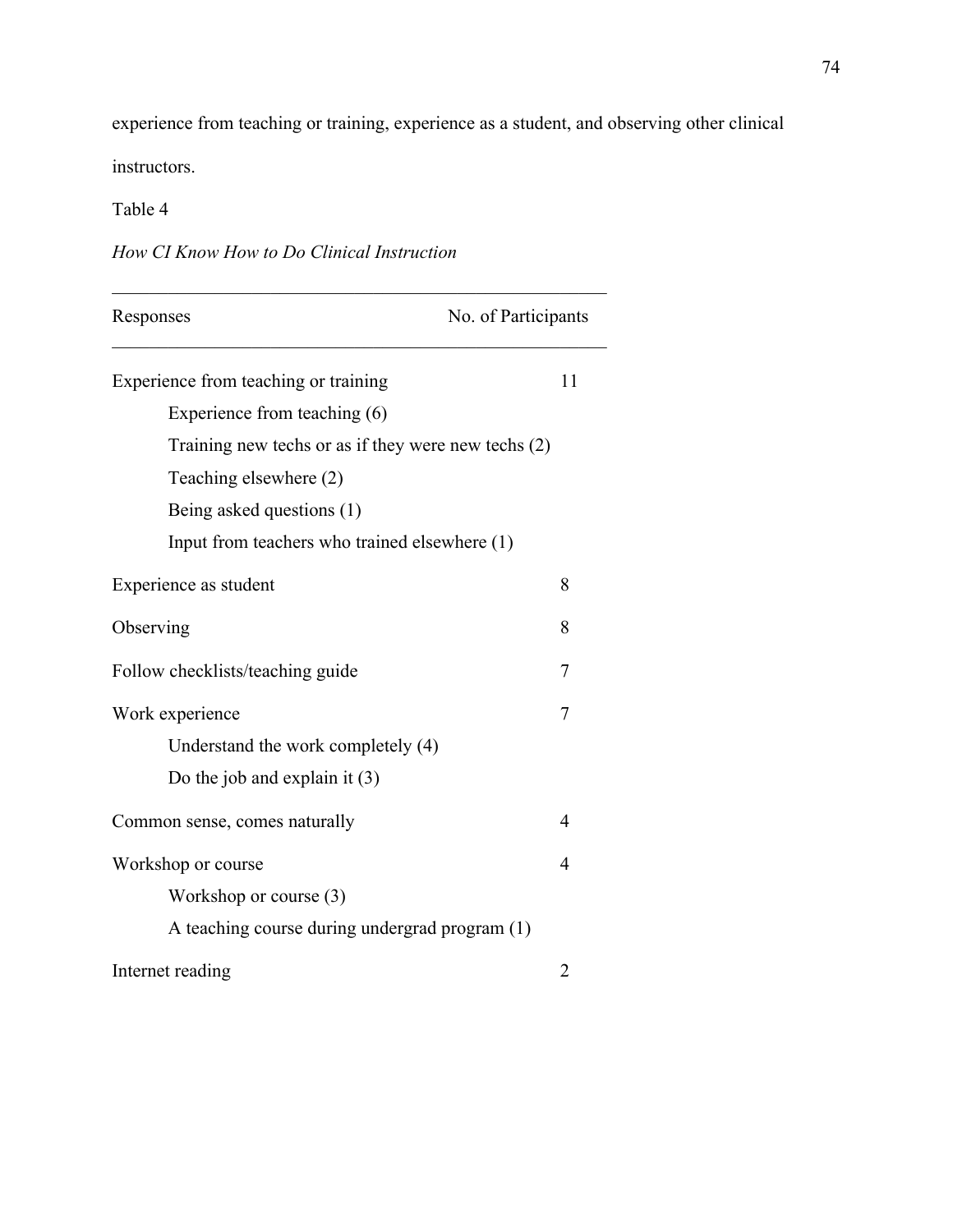*How CI Know How to Do Clinical Instruction*  Table 4 (continued)

| Life experience                |  |
|--------------------------------|--|
| Consulting with the university |  |

\_\_\_\_\_\_\_\_\_\_\_\_\_\_\_\_\_\_\_\_\_\_\_\_\_\_\_\_\_\_\_\_\_\_\_\_\_\_\_\_\_\_\_\_\_\_\_\_\_\_\_\_\_

Questions 17 and 18 addressed whether the participants thought that everyone can be a clinical instructor and whether everyone should be a clinical instructor. The majority of participants (61%) thought that everyone with their credentials can be a clinical instructor. Interestingly, both the ones who said no and the ones who said yes mentioned in the open-ended part of the question that clinical instructors need to have experience, have the interest and ability to teach, and be bachelor-degreed MLS. A couple of people mentioned the ability to speak English or have a US degree. Only 12% said that everyone should be a clinical instructor. They felt that some people just cannot teach or do not want to teach. They mentioned that some people just do not have the people skills, patience, personality, or positivity needed to teach. As expected, all of the participants who said that everyone should be a clinical instructor also said that everyone can be a clinical instructor. All of the comments can be seen in Appendix F under Question 18.

 The participants were spread across the board on the question of how much they think about or reflect on being a clinical instructor (Question 19). Twelve percent of the participants said that they never think about it, 10% said that they think about it even when they are not teaching, and the rest were scattered in between. The mean was 3.2; responses ranged from 1 (*Never)* to 5 (*Even when I am not teaching*). See Figure 2.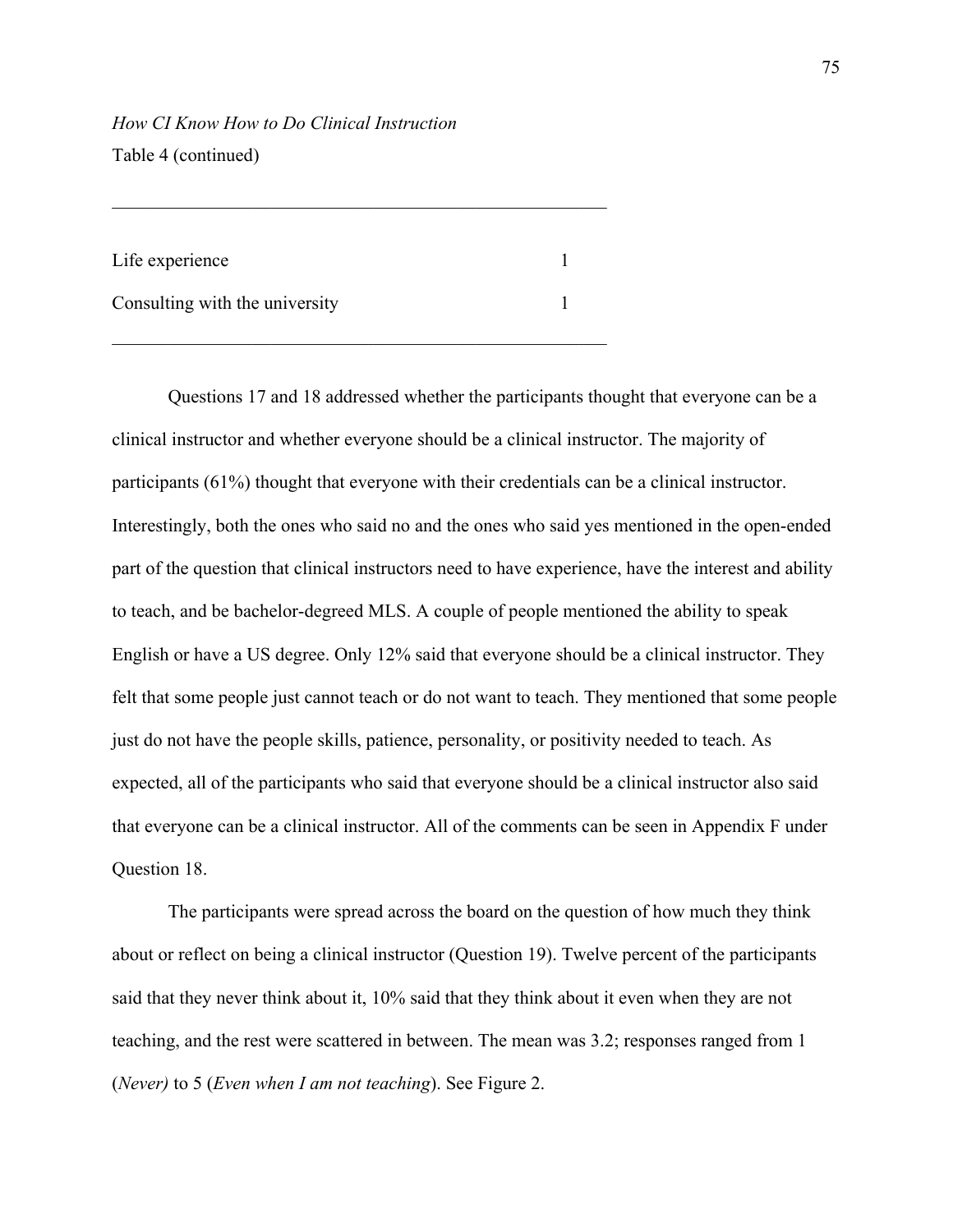

### Reflection on Being a Clinical Instructor

### Figure 2

Likewise, the responses to Question 20, "How much has your teaching technique changed since you became a clinical instructor," are evenly distributed with a mean of 3.0. Responses ranged from 1 (*None* ) and 5 (*A lot*). The data are displayed in Figure 3.



Change in Teaching Technique

Figure 3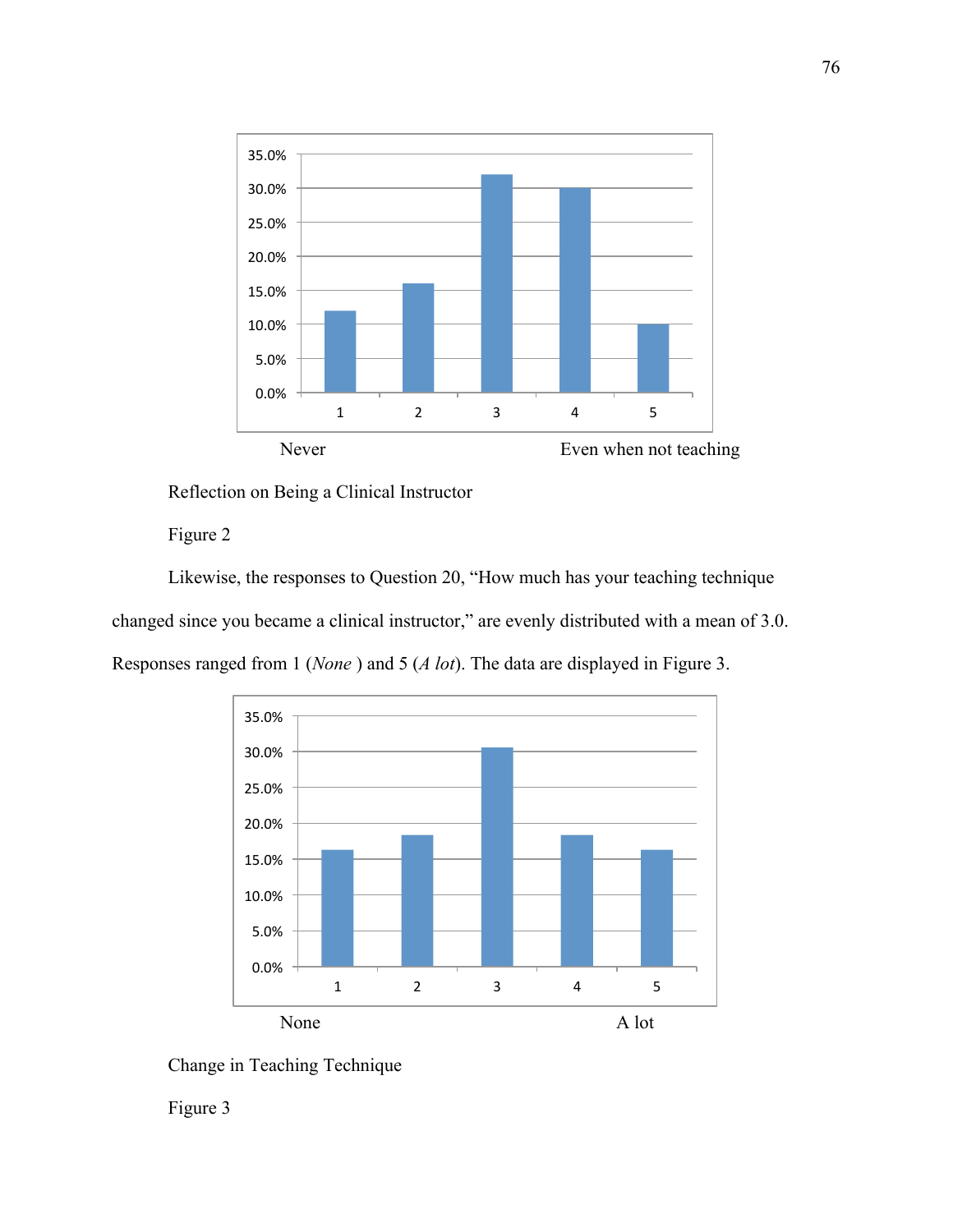Question 20a was an open-ended question that asked, "Why did your teaching techniques change?" Responses fell into four categories: things changed, gained experience, so students will learn better, and advice from others. Subcategories of answers in each category can be seen in Table 5.

Table 5

*Why Teaching Techniques Changed* 

| Responses                                             | No. of Participants |  |
|-------------------------------------------------------|---------------------|--|
| Things changed                                        | 10                  |  |
| Lack of time, increased workload (4)                  |                     |  |
| Technology changed (2)                                |                     |  |
| Had to become more flexible                           |                     |  |
| Need to document                                      |                     |  |
| Students change                                       |                     |  |
| University standardized the exams                     |                     |  |
| Gained experience                                     | 9                   |  |
| Gained experience (5)                                 |                     |  |
| Developed confidence (3)                              |                     |  |
| Realized what not to cover                            |                     |  |
| So students will learn better                         | 9                   |  |
| Feedback from students (2)                            |                     |  |
| So student will learn better (2)                      |                     |  |
| Had to adjust to different students                   |                     |  |
| Had to cope with students who are test-grade oriented |                     |  |
| Started thinking about it from students' perspectives |                     |  |
| Students were bored with mechanisms of analyzer       |                     |  |
| To help students think through things                 |                     |  |

*\_\_\_\_\_\_\_\_\_\_\_\_\_\_\_\_\_\_\_\_\_\_\_\_\_\_\_\_\_\_\_\_\_\_\_\_\_\_\_\_\_\_\_\_\_\_\_\_\_\_\_\_\_\_\_\_\_\_\_\_*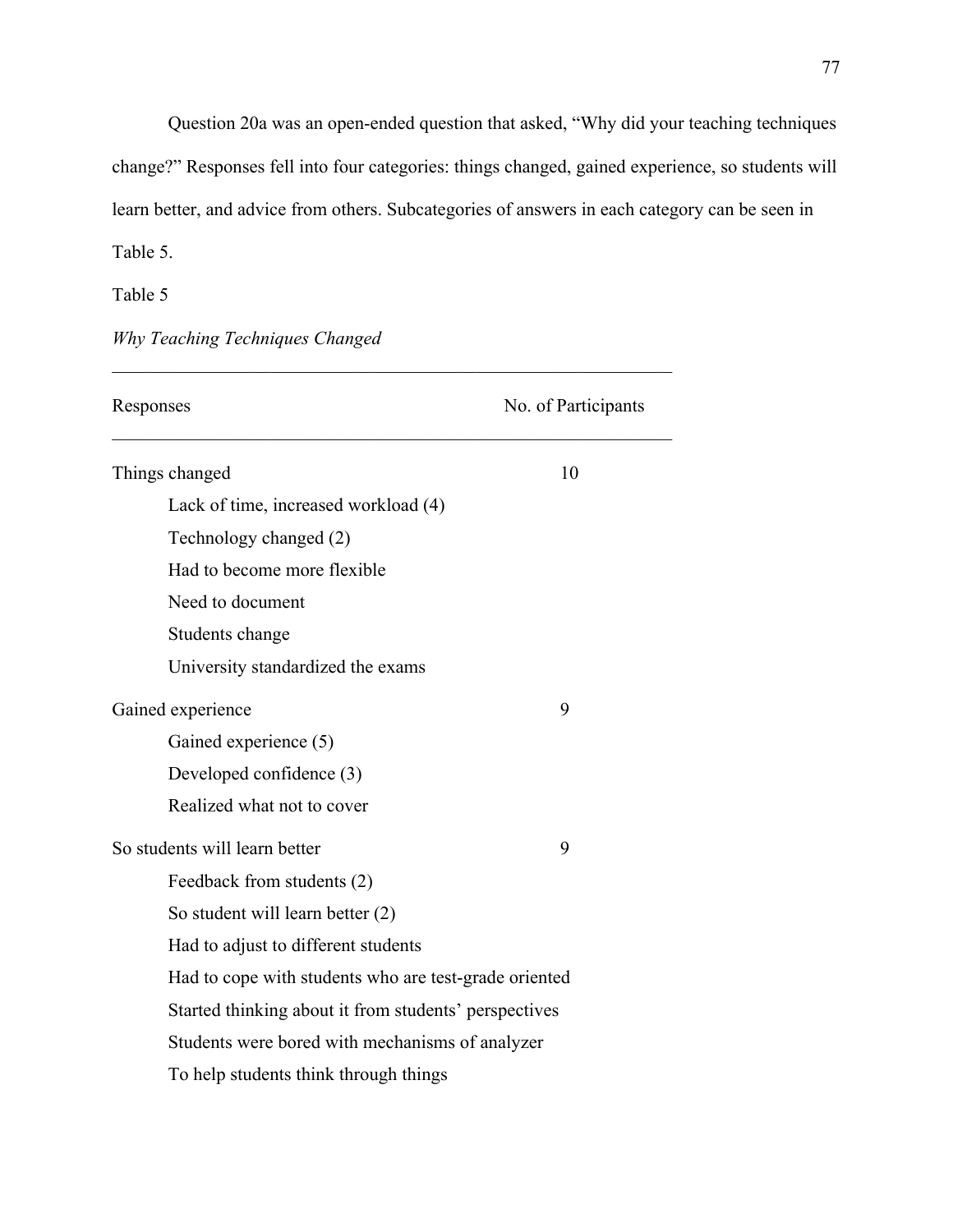*Why Teaching Techniques Changed*  Table 5 (continued)

Advice from others 4

Advice from course or university (3) Feedback from coworkers

\_\_\_\_\_\_\_\_\_\_\_\_\_\_\_\_\_\_\_\_\_\_\_\_\_\_\_\_\_\_\_\_\_\_\_\_\_\_\_\_\_\_\_\_\_\_\_\_\_\_\_\_\_\_\_\_\_

\_\_\_\_\_\_\_\_\_\_\_\_\_\_\_\_\_\_\_\_\_\_\_\_\_\_\_\_\_\_\_\_\_\_\_\_\_\_\_\_\_\_\_\_\_\_\_\_\_\_\_\_\_\_\_\_\_

Question 20b was also open-ended and asked, "How did your teaching techniques change?" Responses fell into four categories: methods of teaching changed, attitude changed, content changed, and resources used changed. The number of participants listing each technique is in parentheses if more than one participant mentioned it. Subcategories of answers in each category can be seen in Table 6.

Question 21 was an open-ended question that asked, "How do you determine if you need to improve or change your instructional techniques?" Responses fell into four categories: indirect feedback from students, direct feedback from students, feedback from others, and changes in the field or teaching. Subcategories of answers in each category can be seen in Table 7.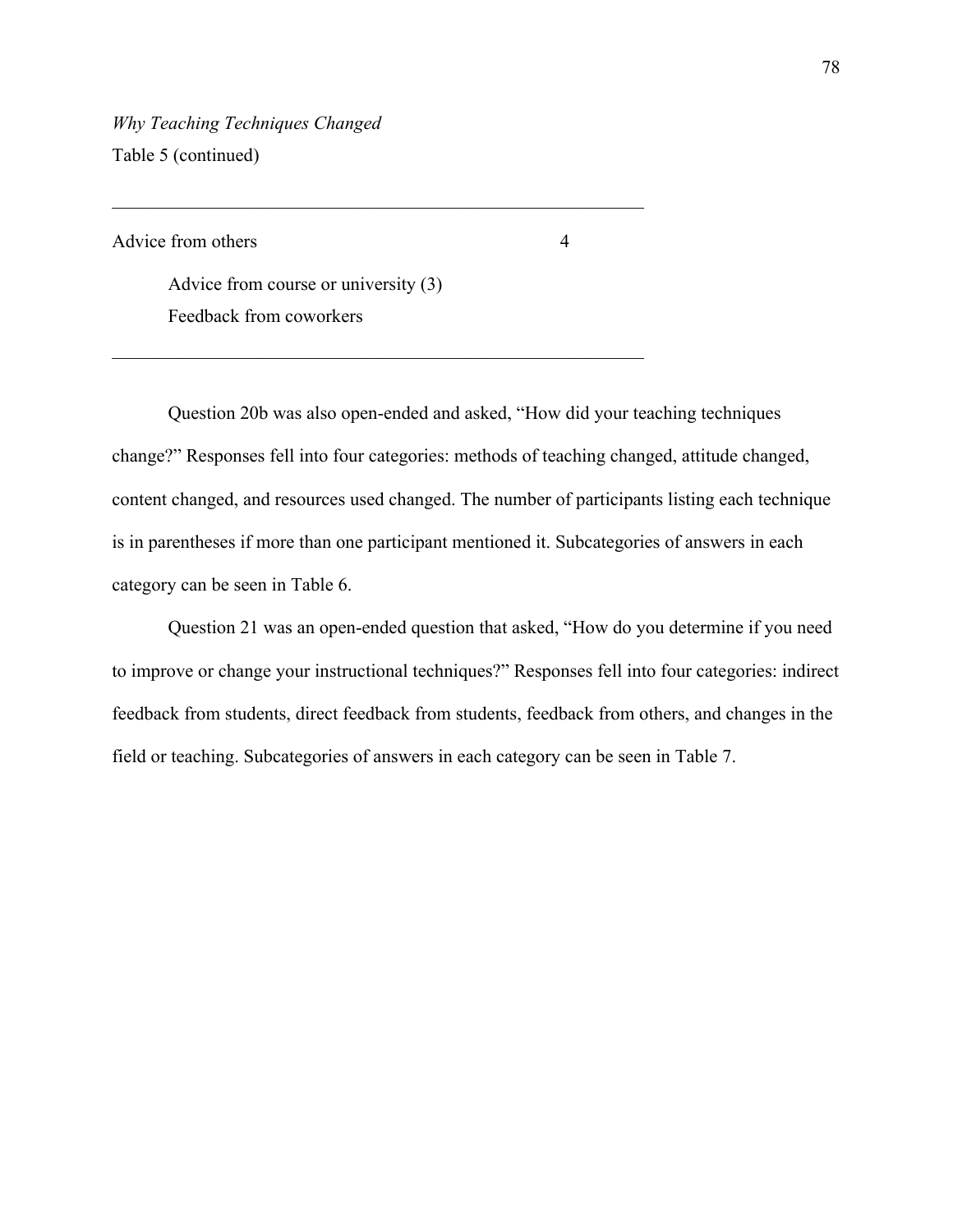Table 6

*How Teaching Techniques Changed* 

| Response                                                                                                                                                                                                                                                                                                                                                                                                                                                                                                                                                             | No. of Participants |
|----------------------------------------------------------------------------------------------------------------------------------------------------------------------------------------------------------------------------------------------------------------------------------------------------------------------------------------------------------------------------------------------------------------------------------------------------------------------------------------------------------------------------------------------------------------------|---------------------|
| Method of teaching changed                                                                                                                                                                                                                                                                                                                                                                                                                                                                                                                                           | 21                  |
| Step back and let student do it, real time instrumentation (4)<br>Added independent learning activities (3)<br>Slow down my instruction, don't overwhelm the students (3)<br>Individual instruction for different students (2)<br>Added problems to practicals<br>Became faster and more to the point<br>Better getting quiet students to talk<br>Better intro/orientation the first day<br>Don't give students the answer right away<br>Made schedule for rotation<br>More clear explanations<br>More organized<br>Work off of students, see how they are following |                     |
| Attitude changed                                                                                                                                                                                                                                                                                                                                                                                                                                                                                                                                                     | 12                  |
| Be more thorough $(2)$<br>Better listening (2)<br>Make sure to have answers (2)<br>More patience $(2)$<br>Ask instead of tell<br>More compassionate to student<br>Reflect more on students' questions<br>Spend as much time as I can with student                                                                                                                                                                                                                                                                                                                    |                     |
| Content changed                                                                                                                                                                                                                                                                                                                                                                                                                                                                                                                                                      | 7                   |
| Teach less theory (3)<br>Added manual tests<br>Include new information<br>Less clinical information on the patients<br>Simplified, less detail                                                                                                                                                                                                                                                                                                                                                                                                                       |                     |
| Resources used changed                                                                                                                                                                                                                                                                                                                                                                                                                                                                                                                                               | 5                   |
| Added flashcards<br>Added Internet sites<br>Give more case studies<br>Give more handouts<br>Use of visual methods                                                                                                                                                                                                                                                                                                                                                                                                                                                    |                     |

*\_\_\_\_\_\_\_\_\_\_\_\_\_\_\_\_\_\_\_\_\_\_\_\_\_\_\_\_\_\_\_\_\_\_\_\_\_\_\_\_\_\_\_\_\_\_\_\_\_\_\_\_\_\_\_\_\_\_\_\_\_\_\_\_\_\_*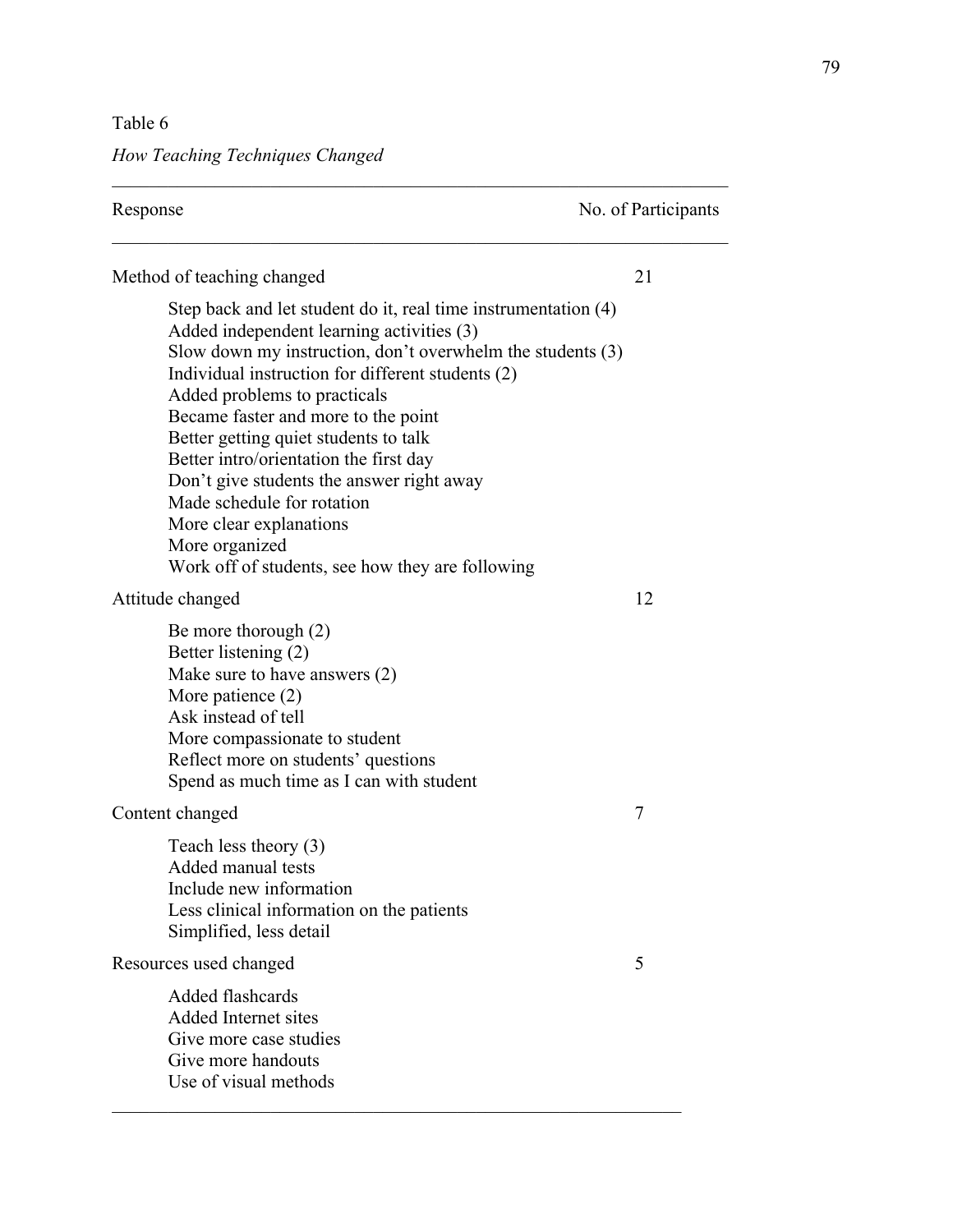#### Table 7

#### *How CI Determine if They Need to Improve or Change*

| Response                                                             | No. of Participants |
|----------------------------------------------------------------------|---------------------|
| Indirect feedback from students                                      | 29                  |
| Feedback from students and student evaluations (20)                  |                     |
| Exam scores, certification exam scores (9)                           |                     |
| Direct feedback from students                                        | 27                  |
| If student can't answer questions, doesn't understand, can't do (24) |                     |
| Student interest level, yawns (3)                                    |                     |
| Feedback from others                                                 | 7                   |
| Feedback from fellow employees (4)                                   |                     |
| Feedback from employers/coworkers of graduates (2)                   |                     |
| Feedback from the university (1)                                     |                     |
| Changes in field or teaching                                         | 3                   |
| New information, technology changes (2)                              |                     |
| Hear of something new to try $(1)$                                   |                     |

\_\_\_\_\_\_\_\_\_\_\_\_\_\_\_\_\_\_\_\_\_\_\_\_\_\_\_\_\_\_\_\_\_\_\_\_\_\_\_\_\_\_\_\_\_\_\_\_\_\_\_\_\_\_\_\_\_\_\_\_\_\_

The majority of participants (74%) had no mentor (Question 22). Only 10% of the participants had a formal mentor who was either a supervisor or a person assigned as a mentor. Sixteen percent had an informal mentor.

 In Question 23, participants were asked to select methods that they had used to learn how to do clinical instruction. These methods are listed in Table 8. First they were asked to check whether they had used the method, if the method was required of them, and if they continue to use the method. Then they were asked to select the two most helpful methods. The four methods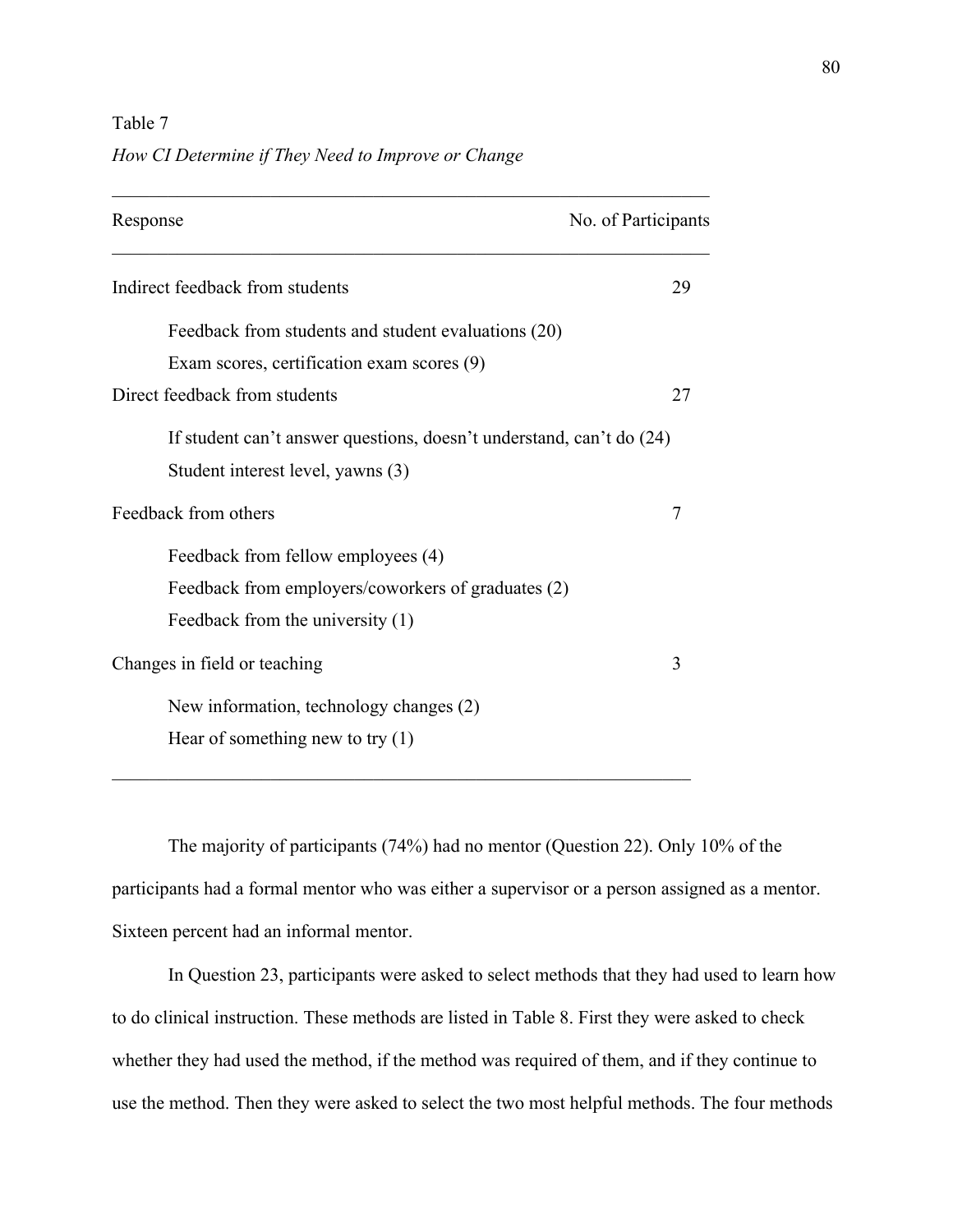most used were watching coworkers (88%), trial and error (82%), recalling methods used when they were a student (78%), and asking students what works the best (73%). Only 21.5% of the participants reported that one or more of the methods were required (8% were required to use more than one method). Going through an instructor's orientation or training was the most often required method but only12% reported that orientation or training was required. This study did not ask what was included in the orientation or training. These top four methods were used almost four times more often than the bottom four, being mentored, going through an instructor's orientation/training, going to a formal class on teaching, and reading about how to teach.

#### Table 8

|                                                       | I have | This was |
|-------------------------------------------------------|--------|----------|
| Method                                                | used   | required |
|                                                       |        |          |
| Watching coworkers                                    | 88%    | 6%       |
| Trial and error                                       | 82%    | $4\%$    |
| Recalling methods used when you were a<br>student     | 78%    | $0\%$    |
| Asking students what works the best                   | 73%    | $4\%$    |
| Being mentored                                        | 27%    | $4\%$    |
| Going through an instructor's<br>orientation/training | 20%    | 12%      |
| Reading about how to teach                            | 20%    | $4\%$    |
| Going to a formal class/symposium on teaching         | 16%    | $4\%$    |
| Other                                                 | 14%    | 2%       |

#### *Methods Used and Required to Learn CI*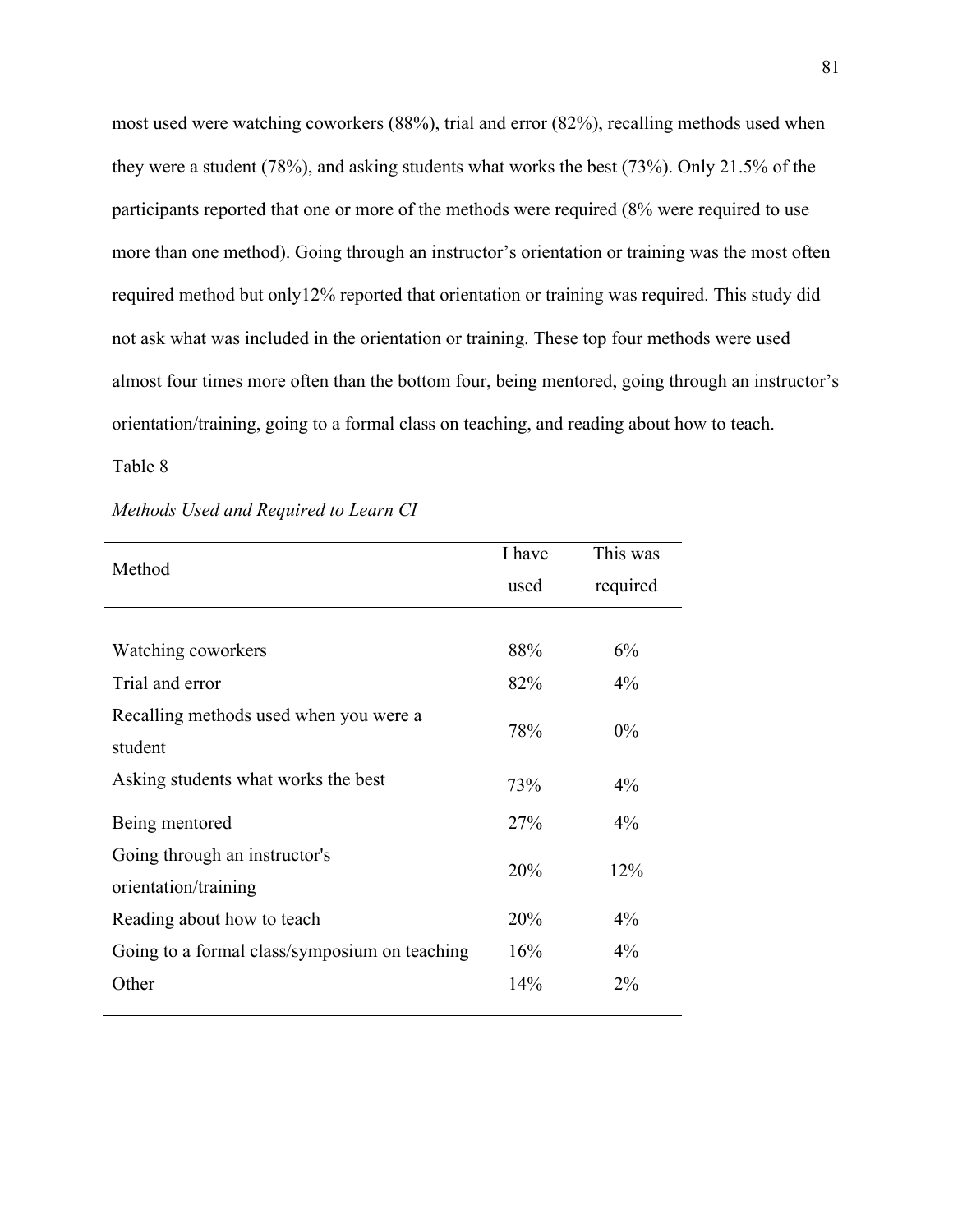"*Other*" methods listed were "forcing myself to do it," "university expectation list," "advice from college educators," "visual presentation," "taught phlebotomy at a community college," and "reviewing pertinent material."

The top four most helpful methods about learning how to do clinical instruction were asking students what works the best, trial and error, watching coworkers, and recalling methods used when they were a student. Not surprisingly these were the same methods that instructors continue to use and were ranked in the same order. These data are seen in Table 9.

#### Table 9

| Method                              | 2 most helpful | Continue to |
|-------------------------------------|----------------|-------------|
|                                     |                | use         |
| Asking students what works the best | 39%            | 69%         |
| Trial and error                     | 29%            | 67%         |
| Watching coworkers                  | 29%            | 65%         |
| Recalling methods used when you     |                |             |
| were a student                      | 27%            | 55%         |
| Being mentored                      | 12%            | 12%         |
| Going to a formal class/            |                |             |
| symposium on teaching               | 10%            | 4%          |
| Going through an instructor's       |                |             |
| orientation/training                | 6%             | 14%         |
| Reading about how to teach          | 6%             | 10%         |
| Other                               | 10%            | 4%          |

*Most Helpful Methods and Methods Continued to Use to Learn CI*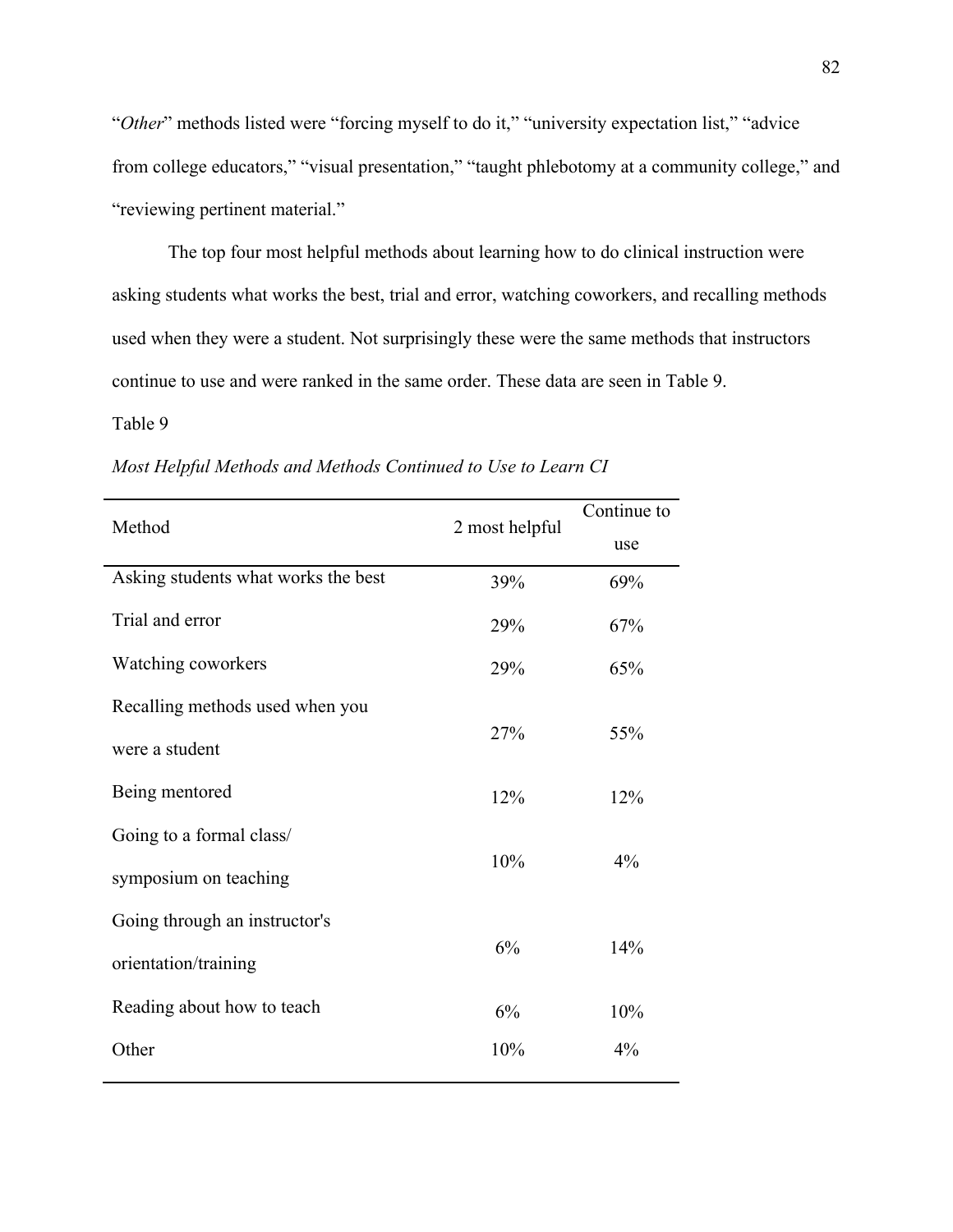The next table, Table 10, includes data from Question 24, "When did you first use the methods listed in the table above?" The largest number, 43% of the participants started to use the above methods to learn how to be a clinical instructor after finding out that they were going to have a student. Twenty-nine percent did not use any method to learn how to do clinical instruction until they were teaching their first student. Only 16% began learning to do clinical instruction before they knew they were going to be a clinical instructor.

#### Table 10

| Percentage |
|------------|
| 43.1%      |
| 29.4%      |
| $15.7\%$   |
| $2.0\%$    |
| $0\%$      |
| $2.0\%$    |
|            |

*When CI Use Methods to Learn CI* 

In Question 25 the participants were asked to list these or other methods that they would like to use but have not had the opportunity to use. Only 27% responded that they would like to use a method that they had not used. The most desired methods they would like to use were going through an instructor's orientation/training and going to a formal class on teaching.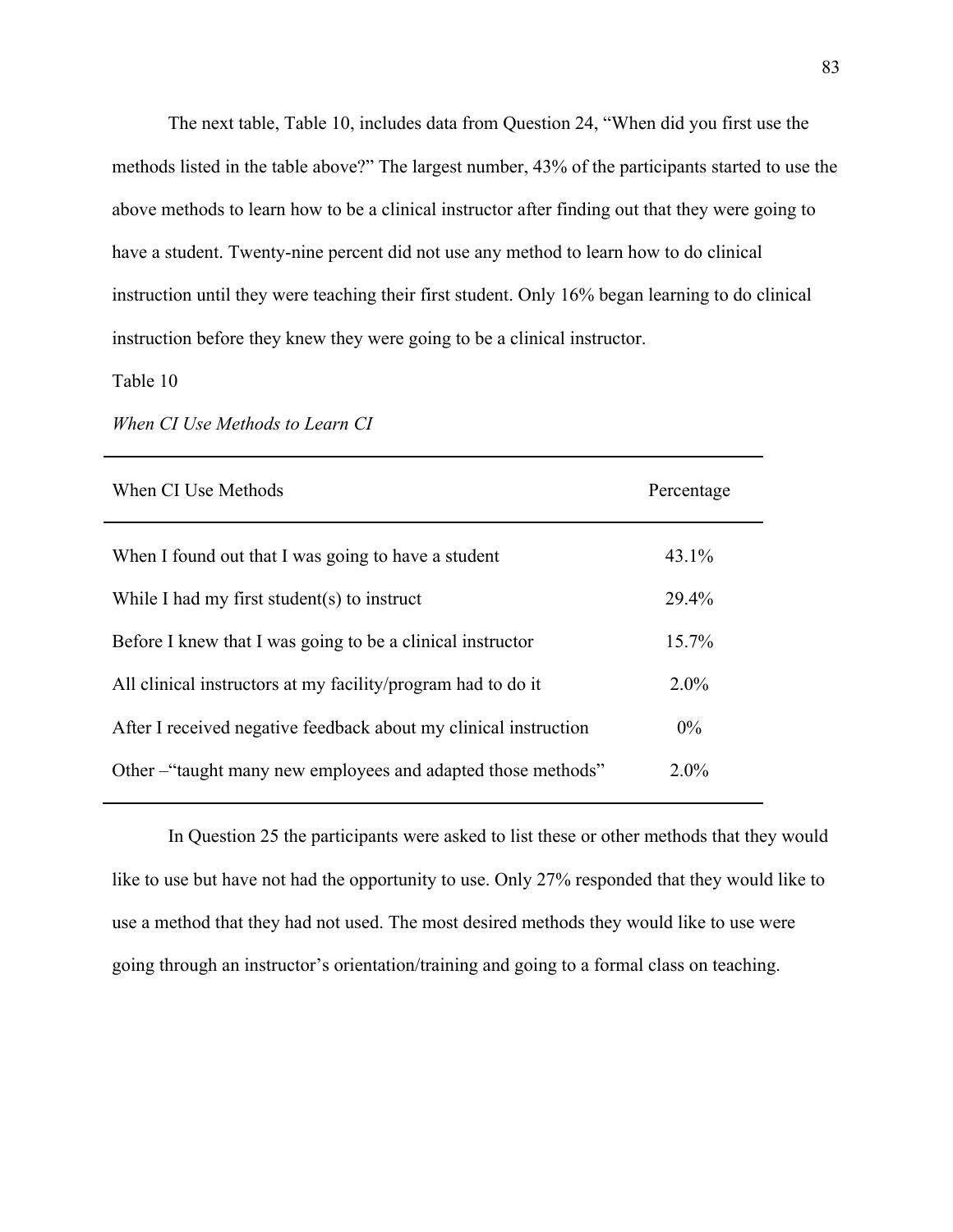#### Table 11

### *Methods CI Would Like to Use*

| Method CI Would Like to Use                        | No. of people |
|----------------------------------------------------|---------------|
| Going through an instructor's orientation/training | $8*$          |
| Going to a formal class/symposium on teaching      | $6*$          |
| Reading about how to teach                         | 2             |
| Online teaching symposium                          |               |
| Visual means for instruction                       |               |

\*3 people put both of these methods

 Question 26 asked how long their instructors' orientation or training was if they went through an orientation or training. Of the 20% of participants who said that they went through an instructor's orientation or training, the training lasted from 2 hours to 2 weeks.

 Question 27 was an open-ended question which asked, "How do you decide when you need some help or advice on teaching or being a clinical instructor?" Four percent of participants responded that they had not needed help or advice. Other responses fell into five categories: direct feedback from students, need to solve a problem, feedback from others, indirect feedback from students, and self-evaluation. These data can be seen in Table 12. This question also served as an internal validity check by comparing the results to those from a similar question, Question 21, "How do you determine if you need to improve or change your instructional techniques." The answers came out remarkably similar considering that these were open-ended questions.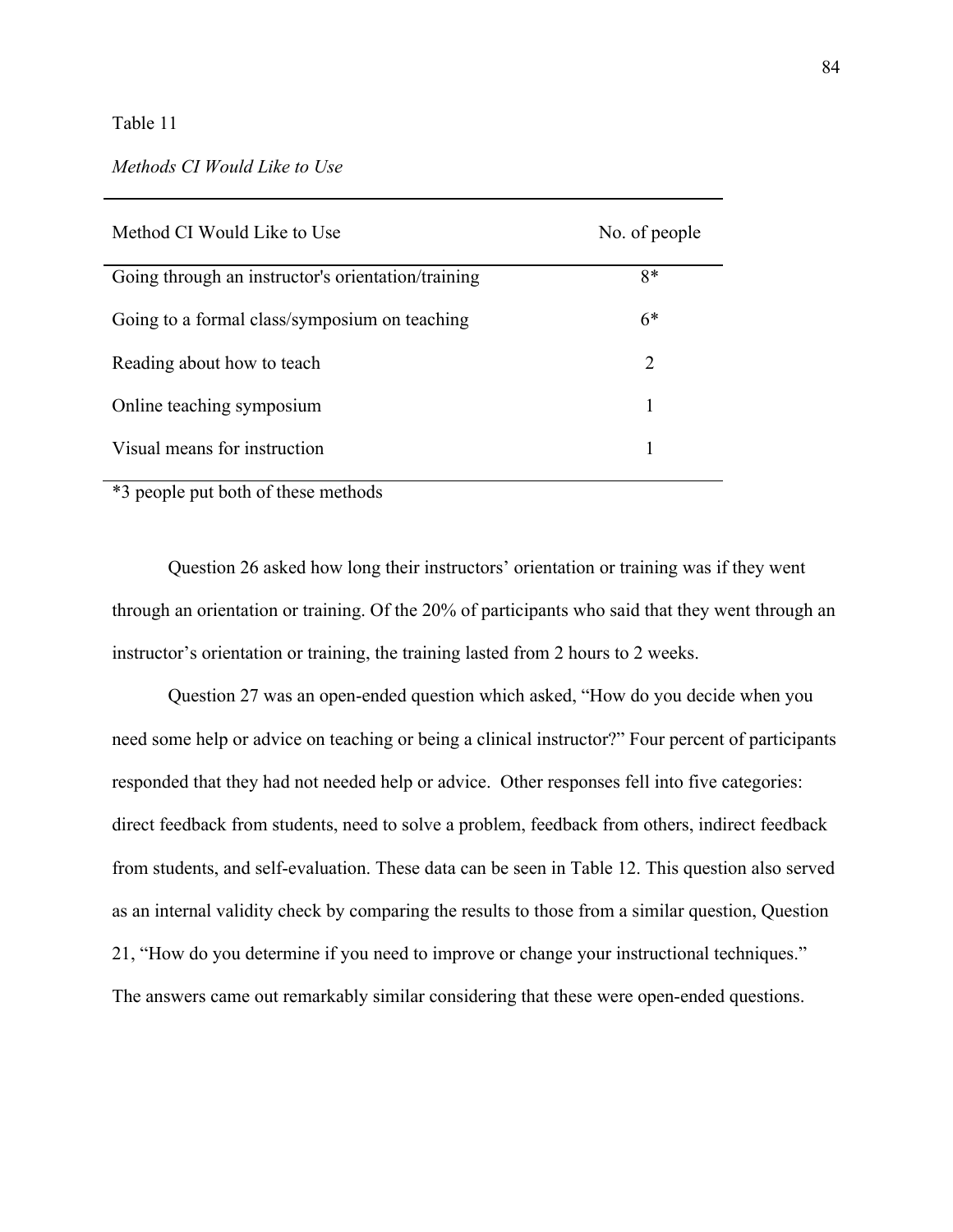## Table 12

 $\overline{a}$ 

### *How Clinical Instructors Decide to Seek Advice*

| Responses                                             | No. of Participants |
|-------------------------------------------------------|---------------------|
| Direct feedback from students                         | 15                  |
| Student is not getting it, not retaining it (15)      |                     |
| Need to solve a problem                               | 8                   |
| Students ask questions I can't answer (4)             |                     |
| Difficult student issue/situation (2)                 |                     |
| Couldn't teach like before due to manpower issues (1) |                     |
| Getting students from a different school (1)          |                     |
| Feedback from others                                  | 6                   |
| Ask coworkers (3)                                     |                     |
| Going to a class on teaching $(2)$                    |                     |
| Go to the education coordinator $(1)$                 |                     |
| Indirect feedback from students                       | $\overline{2}$      |
| Negative student appraisals 2                         |                     |
| Self-evaluation                                       | 1                   |
|                                                       |                     |

Question 28 asked participants to select what types of reading materials they used to learn how to teach or be a better clinical instructor. The responses varied with no favorite reading material predominating.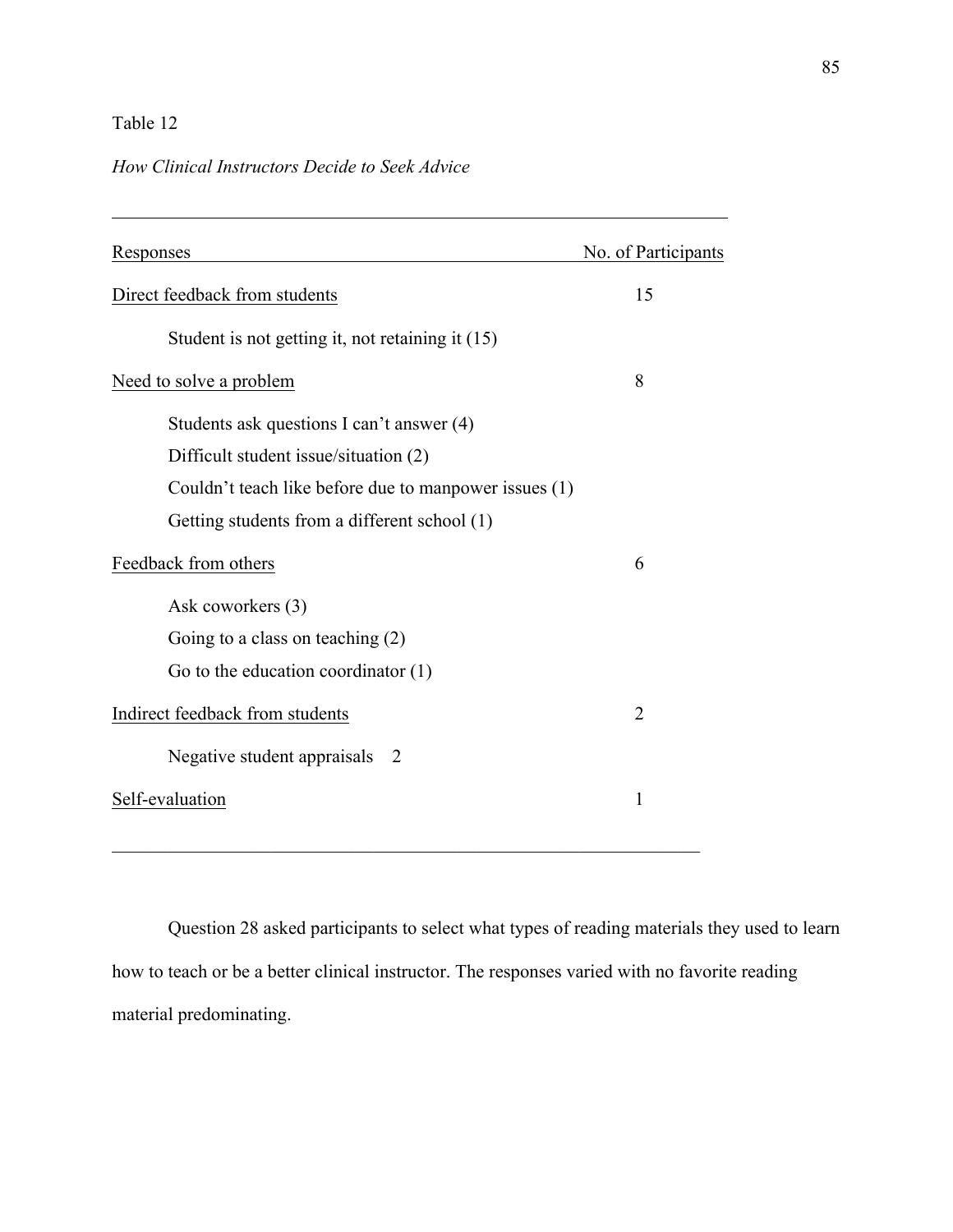Most of the respondents answered that what they do as a clinical instructor comes naturally, without thinking (Question 32). The average was 4.0; responses ranged from 1 (*Nothing comes naturally*) to 5 (*A lot comes naturally*). The results are seen in Figure 4.



How much of what a CI does comes naturally, without thinking Figure 4

Participants listed quite a variety of things that come naturally regarding being a clinical instructor. The questionnaire gave ten examples and then asked the participants to list examples of what comes naturally. Encouraging students, demonstrating, and being patient were the three most frequently cited activities that come naturally, each being cited by 28% of the participants. Data are found in Table 13.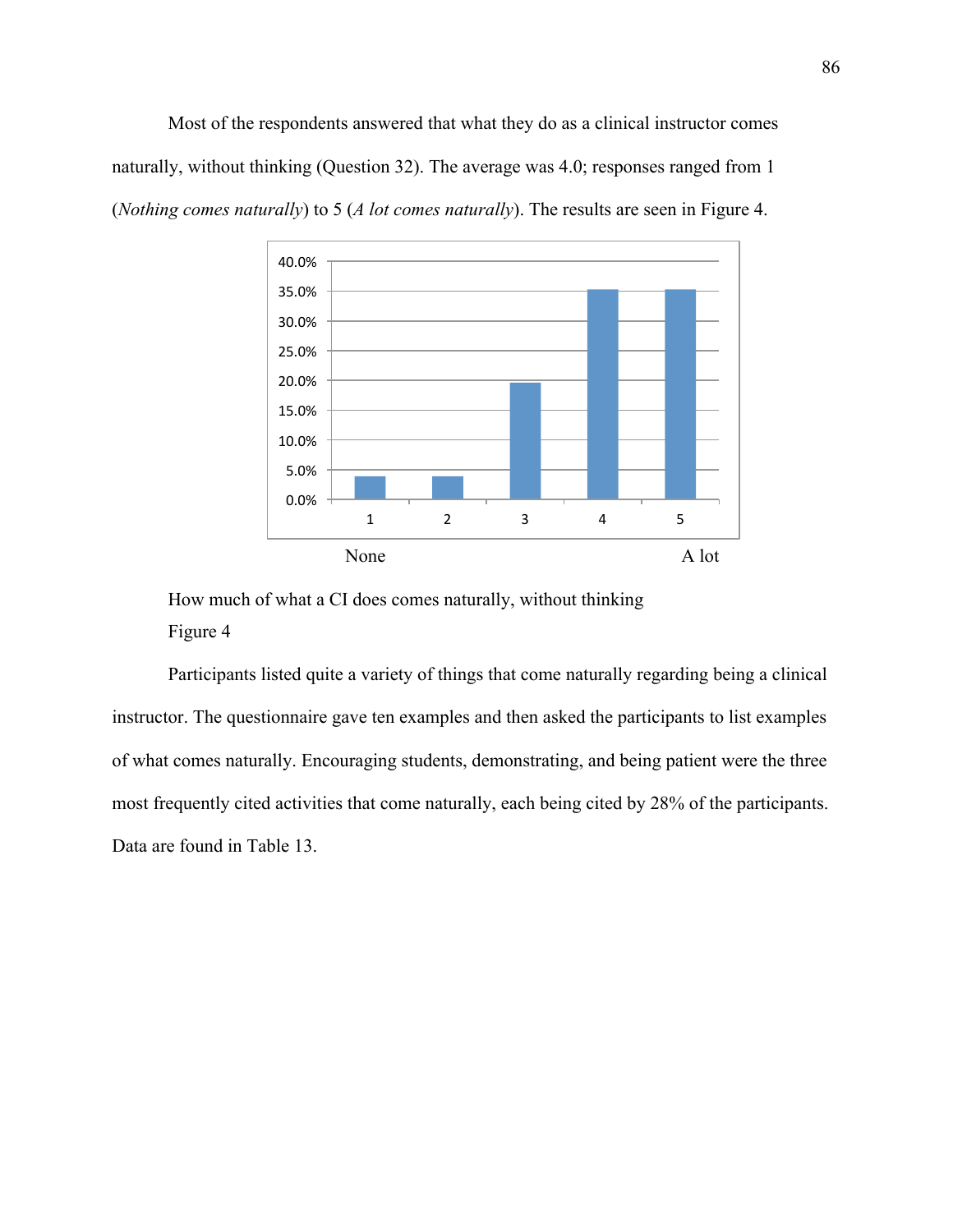## Table 13

# *Teaching Activities That Come Naturally*

| Activity                                                     | Response       |
|--------------------------------------------------------------|----------------|
| Planning for instruction<br>a.                               | 3              |
| Questioning students<br>b.                                   | 12             |
| Encouraging students<br>c.                                   | 14             |
| Demonstrating<br>d.                                          | 14             |
| Correcting student technique<br>e.                           | 7              |
| f.<br>Creating teaching scenarios                            | $\overline{2}$ |
| Modeling professionalism<br>g.                               | 5              |
| Being patient<br>h.                                          | 14             |
| i.<br>Correlating theory with practice                       | 12             |
| $\mathbf{i}$ .<br>Evaluating students                        | 2              |
| All of the above                                             | 3              |
| Other responses:                                             |                |
| Using visual aids, diagram<br>1                              |                |
| Covering procedures step by step                             | 1              |
| Being excited about the job                                  | $\overline{2}$ |
| Teaching instrumentation                                     | 1              |
| Importance of being a med tech                               | 1              |
| Creating teaching manuals                                    | 1              |
| Simplifying hard topics                                      | 2              |
| Get to know student                                          | 1              |
| Never assume student has basic skills                        | 1              |
| Setting up situations for students to work their way through | $\overline{2}$ |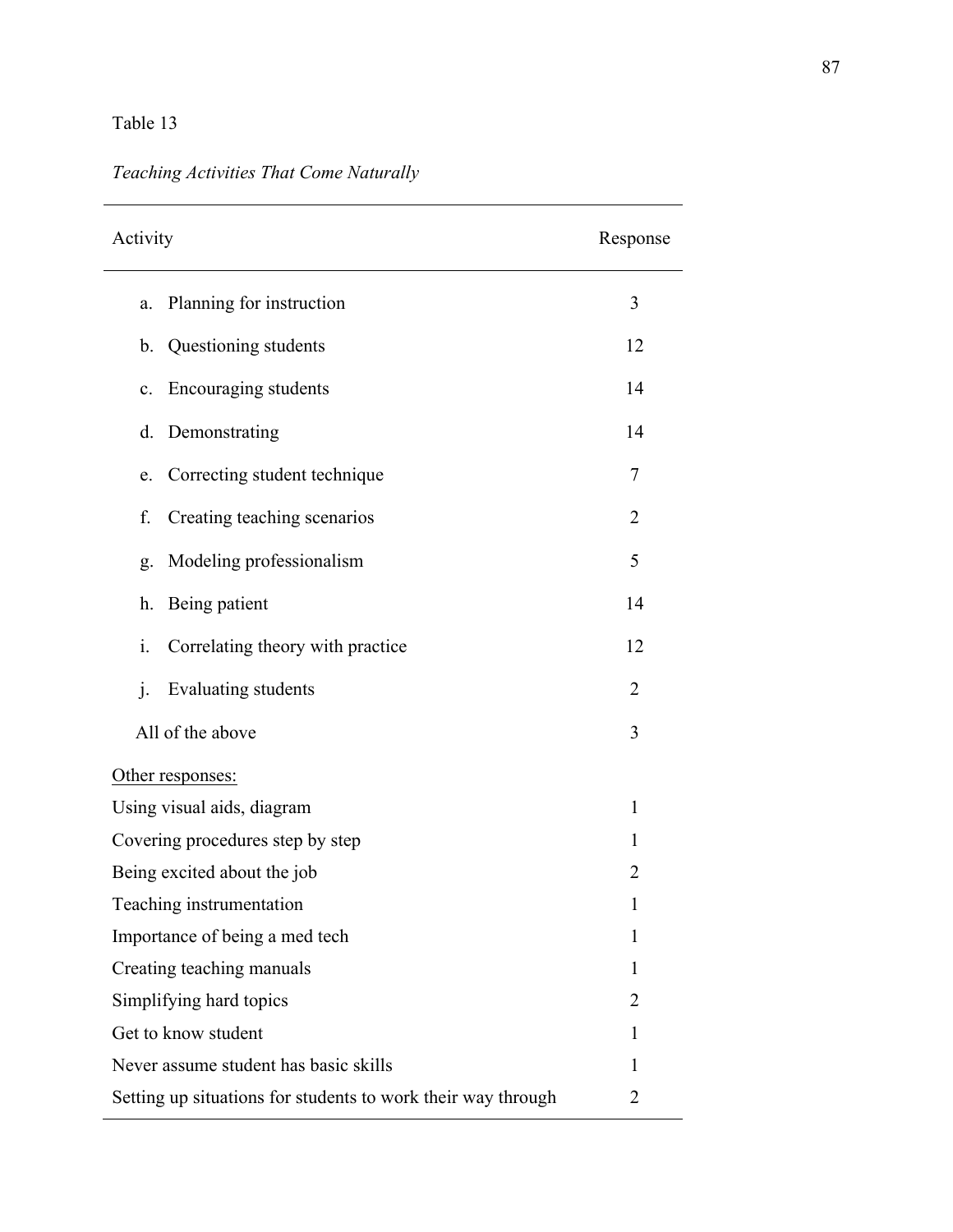#### Table 13 (continued)

#### *Teaching Activities That Come Naturally*

| Using life experiences as examples                      |                       |
|---------------------------------------------------------|-----------------------|
| Changing the order of teaching/making adjustments while | $\mathcal{D}_{\cdot}$ |
| teaching                                                |                       |
| Explaining what I am doing                              | 3                     |
| Build rapport with students                             | 1                     |
| Being organized                                         | 2                     |
| Being enthusiastic, positive                            | 2                     |
| Practical questions                                     | 1                     |
| Teaching techniques                                     |                       |
|                                                         |                       |

For Question 33, over half of the participants (56%) stated that they are evaluated as a clinical instructor. Of these 28 people, 21 were evaluated by the students, 3 were evaluated by a manager or supervisor, and 2 were evaluated by both students and a manager/supervisor (2 did not specify).

**Phase 1 SubquestionTwo.** The second research subquestion is, "What experiences do clinical instructors call upon to help them in learning to be clinical instructors?" Questionnaire items designed to answer this were Questions 14, 15, 16, 20, 21, 27, 29, 30, 31, 34, 35, 36, 37, and 38. Results from Questions 20, 21, 27 were reported under Subquestion One. The results for the remaining questions are given in this section.

For Question 14, 27.5% of the participants had ever taught some of the didactic/lecture part of a university program. Twenty-five percent were clinical instructors in the same university program in which they were student (Question 15). Only five participants answered yes to both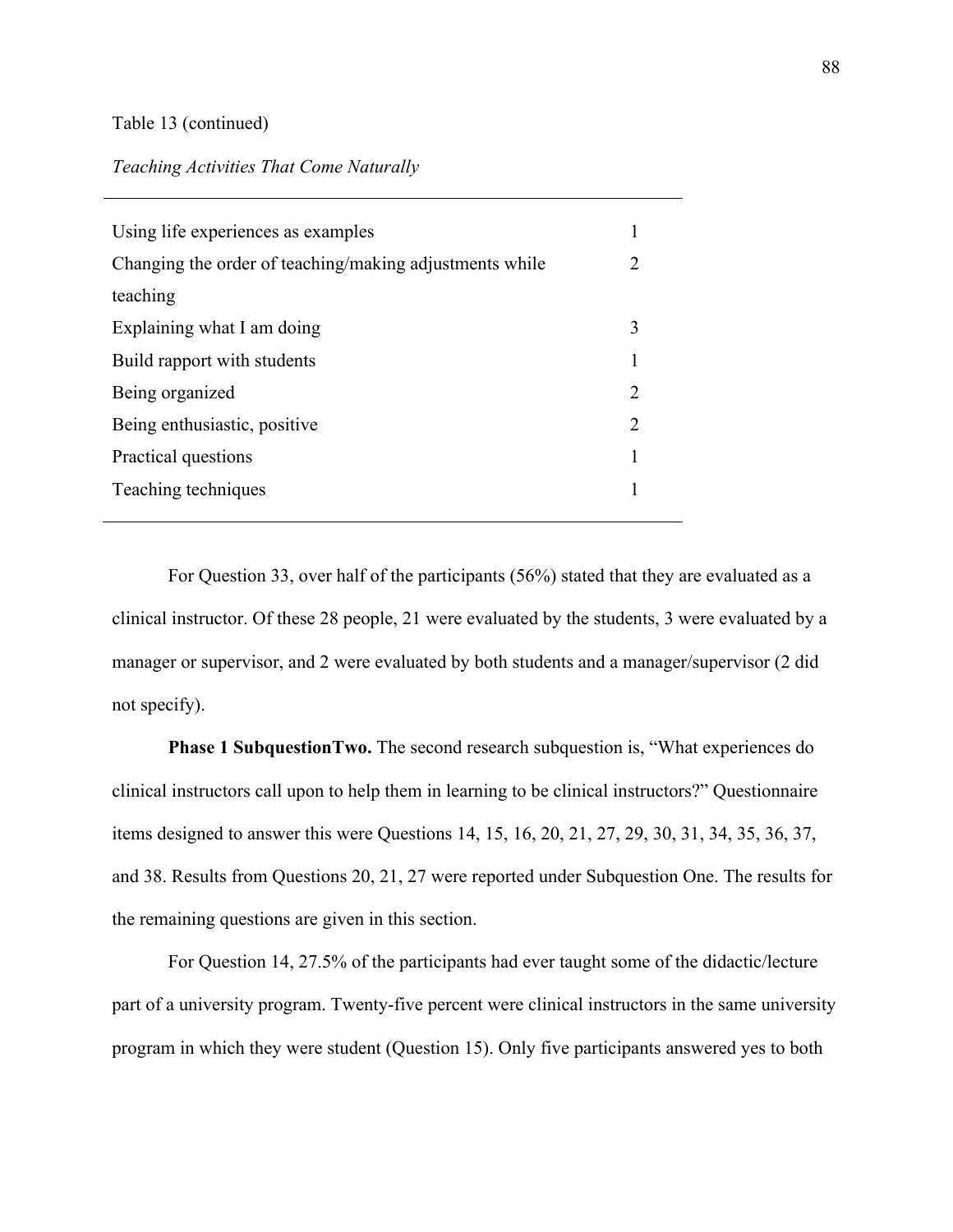of these questions, so most of the participants who lectured in the program were doing so at the same program in which they were a student.

For Question 16, 17.6% of the participants reported that they were relieved of some work responsibilities when they had a student. This study did not address the form of this relief, for example, whether they were assigned a lighter workload or were helped with the work by coworkers. The participants in the interview phase of this research all said that they would like to be relieved of some work when they have a student.

The majority of the 50 people who answered Question 29 "How much do your own experiences as a student affect your instruction?" felt that their own experiences affected their instruction a lot. The average response was 4.1 out of 5; responses ranged from 1 (*Affects none*) to 5 (*Affects a lot*). Only two people said their experiences as a student does not affect their instruction. Data are presented in Figure 5.



How Experiences as a Student Affect Instruction Figure 5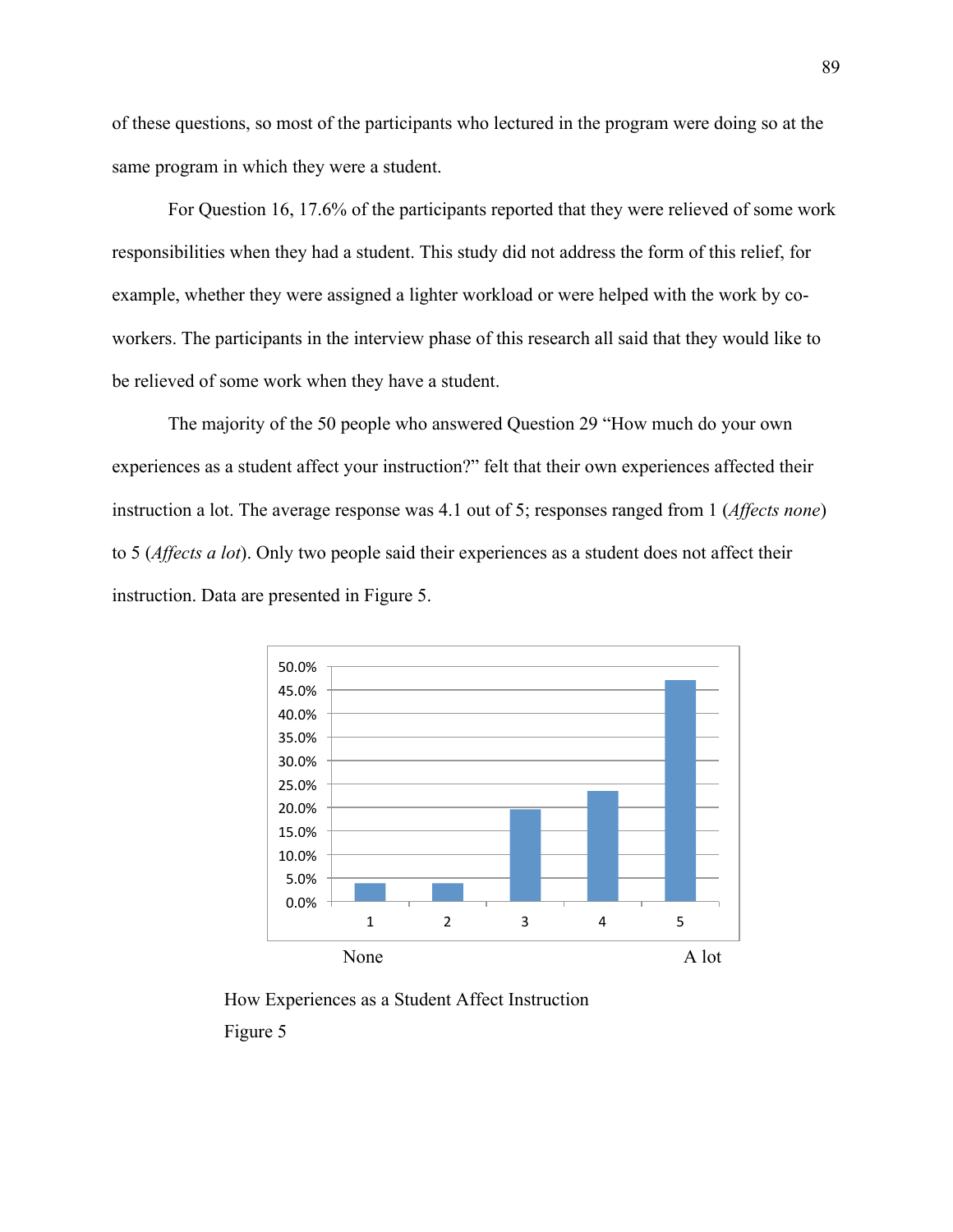Answers to "How much do your own experiences as an instructor affect your instruction?" (Question 30) averaged 3.9, indicating that their own experiences as an instructor very much affect their instruction. Only one person answered "*None*." Data are presented in Figure 6. Two participants did not answer this question.



How Experiences as an Instructor Affect Instruction Figure 6

Most participants stated they did not have much difficulty learning to be a clinical instructor (Question 31). The average was 2.1. With the scale ranging from 1 (*No difficulty*) to 5 (*A lot of difficulty*), 18% of the participants answered 1 (*No difficulty*) and none of the participants answered 5 (*A lot of difficulty*). The results are seen in Figure 7.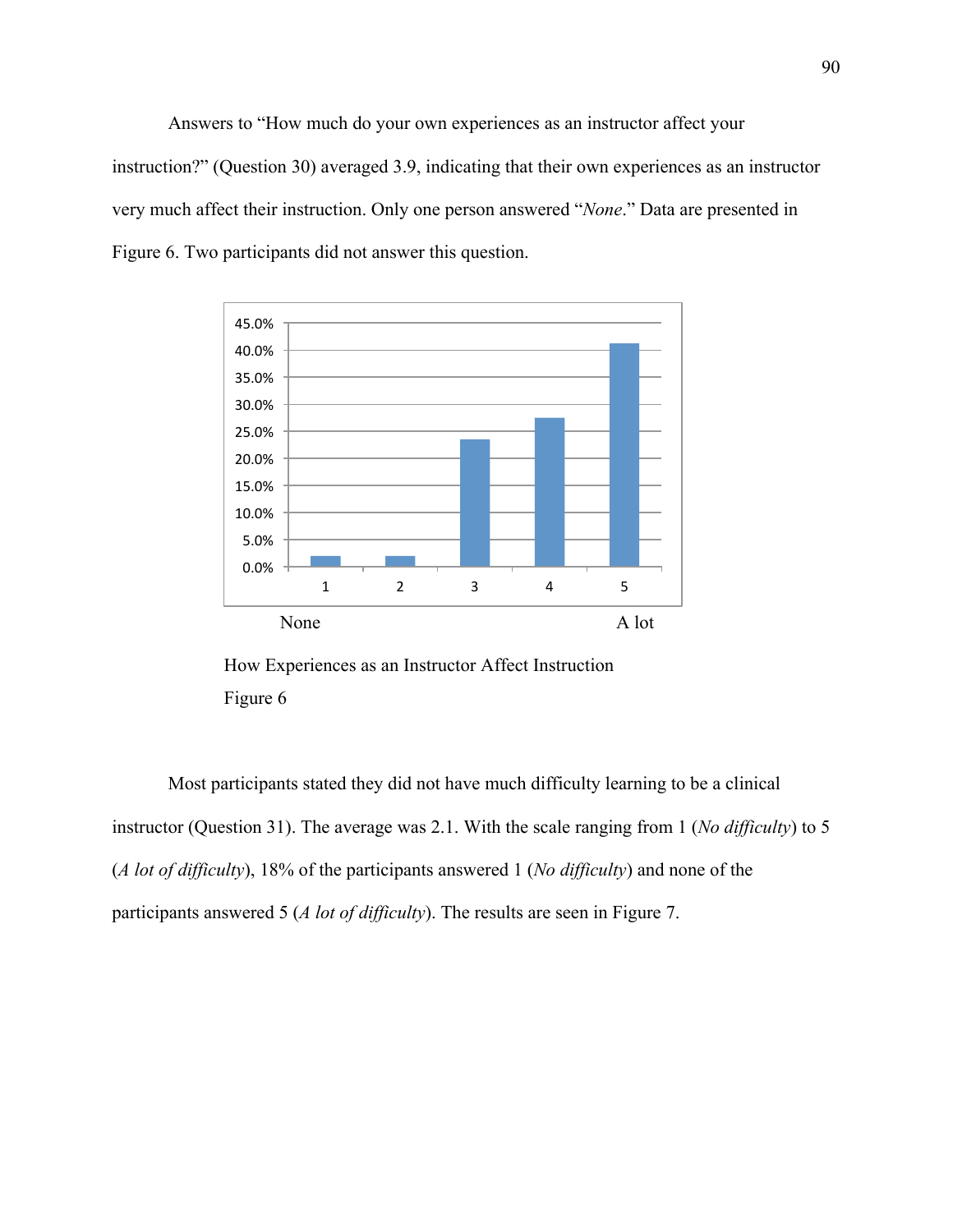

Difficulty Learning to be a Clinical Instructor Figure 7

Question 34 was an open-ended question which asked, "What difficulties have you had in learning to be a clinical instructor or learning to be a better instructor?" Six percent of the participants responded that they had not had any difficulties and one participant responded that he/she "just wings it." Other responses fell into five categories: institutional barriers, lack of teaching skills, difficulty with bench-specific teaching, knowledge, and student language barriers. Subcategories of answers in each category can be seen in Table 14.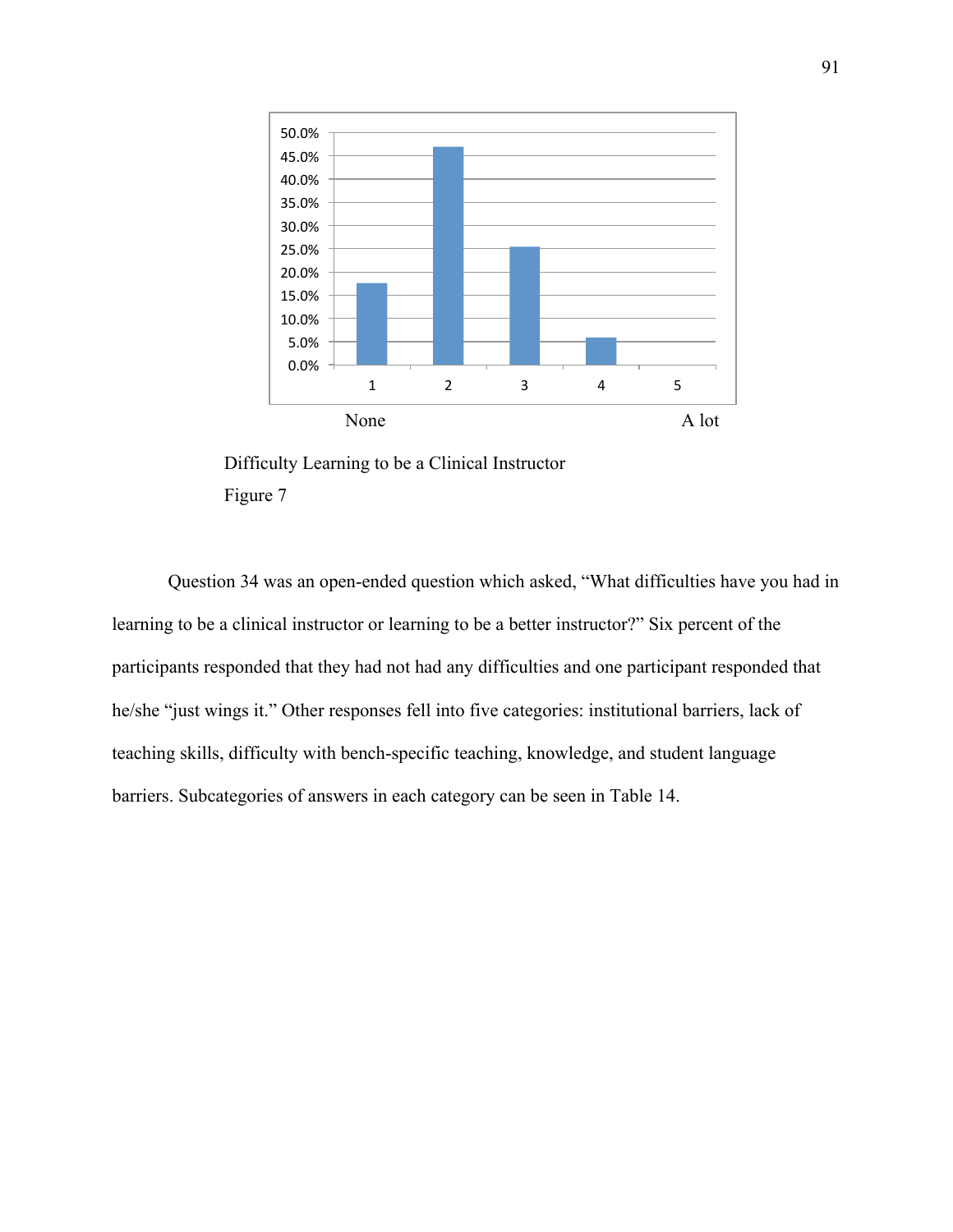Table 14

## *Difficulties Learning Clinical Instruction*

| Response                                                                    | No. of Participants |
|-----------------------------------------------------------------------------|---------------------|
| <b>Institutional barriers</b>                                               | 14                  |
| Time to teach $(12)$                                                        |                     |
| Lack of support for instruction                                             |                     |
| Time to prepare                                                             |                     |
| Lack of teaching skills                                                     | 13                  |
| Condensing (3)                                                              |                     |
| Dealing with hostile/uninterested students (2)                              |                     |
| Being patient                                                               |                     |
| Explaining                                                                  |                     |
| How to reinforce book knowledge                                             |                     |
| Just need more practice                                                     |                     |
| Not comfortable "public speaking" even one-on-one                           |                     |
| Organizing                                                                  |                     |
| Providing visual aids                                                       |                     |
| Slowing down to explain                                                     |                     |
| Difficulty with bench-specific teaching                                     | 3                   |
| Having nothing the student can do to connect it                             |                     |
| Rethinking why I do what I do                                               |                     |
| Try to provide hands-on experience in some settings that aren't as workable |                     |
| Knowledge                                                                   | 3                   |
| Keeping up with new methods/info (2)                                        |                     |
| Knowing the material well enough to explain it                              |                     |
| Student language barriers                                                   | $\mathbf{1}$        |

 $\mathcal{L}_\text{G} = \{ \mathcal{L}_\text{G} \mid \mathcal{L}_\text{G} \text{ and } \mathcal{L}_\text{G} \text{ and } \mathcal{L}_\text{G} \text{ and } \mathcal{L}_\text{G} \text{ and } \mathcal{L}_\text{G} \text{ and } \mathcal{L}_\text{G} \text{ and } \mathcal{L}_\text{G} \text{ and } \mathcal{L}_\text{G} \text{ and } \mathcal{L}_\text{G} \text{ and } \mathcal{L}_\text{G} \text{ and } \mathcal{L}_\text{G} \text{ and } \mathcal{L}_\text{G} \text{ and } \$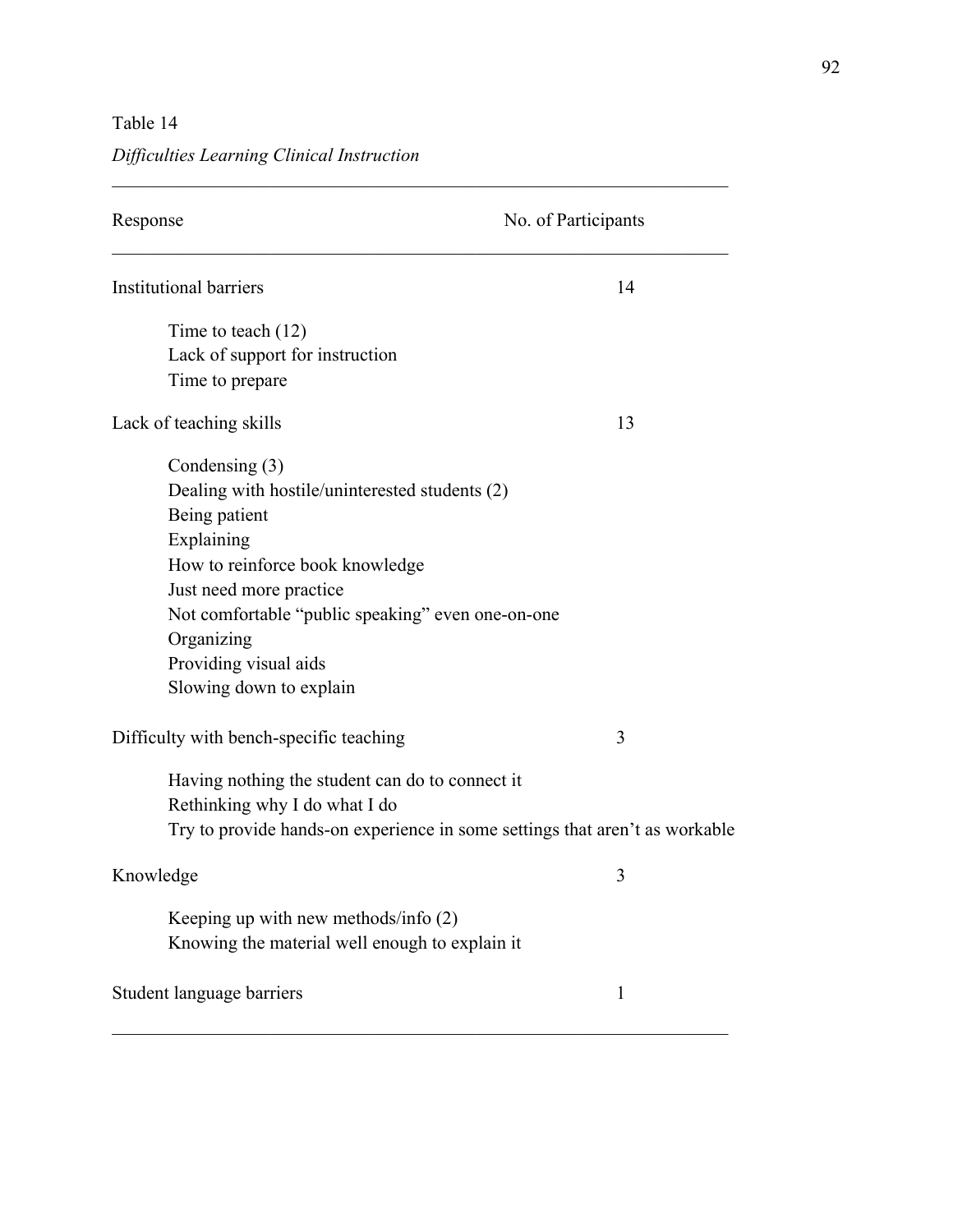A majority of the participants (74%) answered "yes" to Question 35, "Is there anything that you need in order to do a better job of clinical instruction?" The two most frequently cited needs were help with the workload and time to teach. Responses are listed in Table 15. On participant needed a higher workload. I am pretty sure that the participant meant that he/she needed more patient samples or variety of samples so the students see a good representation of material on that bench.

#### Table 15

|                                                    | No. of         |
|----------------------------------------------------|----------------|
| Response                                           | Participants   |
|                                                    |                |
| Help with workload/time off the bench              | 13             |
| Time                                               | 10             |
| Training/class on teaching                         | $\overline{4}$ |
| Educational materials, for example from university | 3              |
| More knowledge/continuing education                | 3              |
| Commitment from admin that training is valuable    | $\overline{2}$ |
| More visual aids                                   | $\mathbf{1}$   |
| Less stress                                        | $\mathbf{1}$   |
| Recognition                                        | $\mathbf{1}$   |
| Better evaluation skills                           | $\mathbf{1}$   |
| Patience                                           | 1              |
| A higher workload                                  | $\mathbf{1}$   |
| No response                                        | 5              |

*What is Needed to Do a Better Job of Clinical Instruction*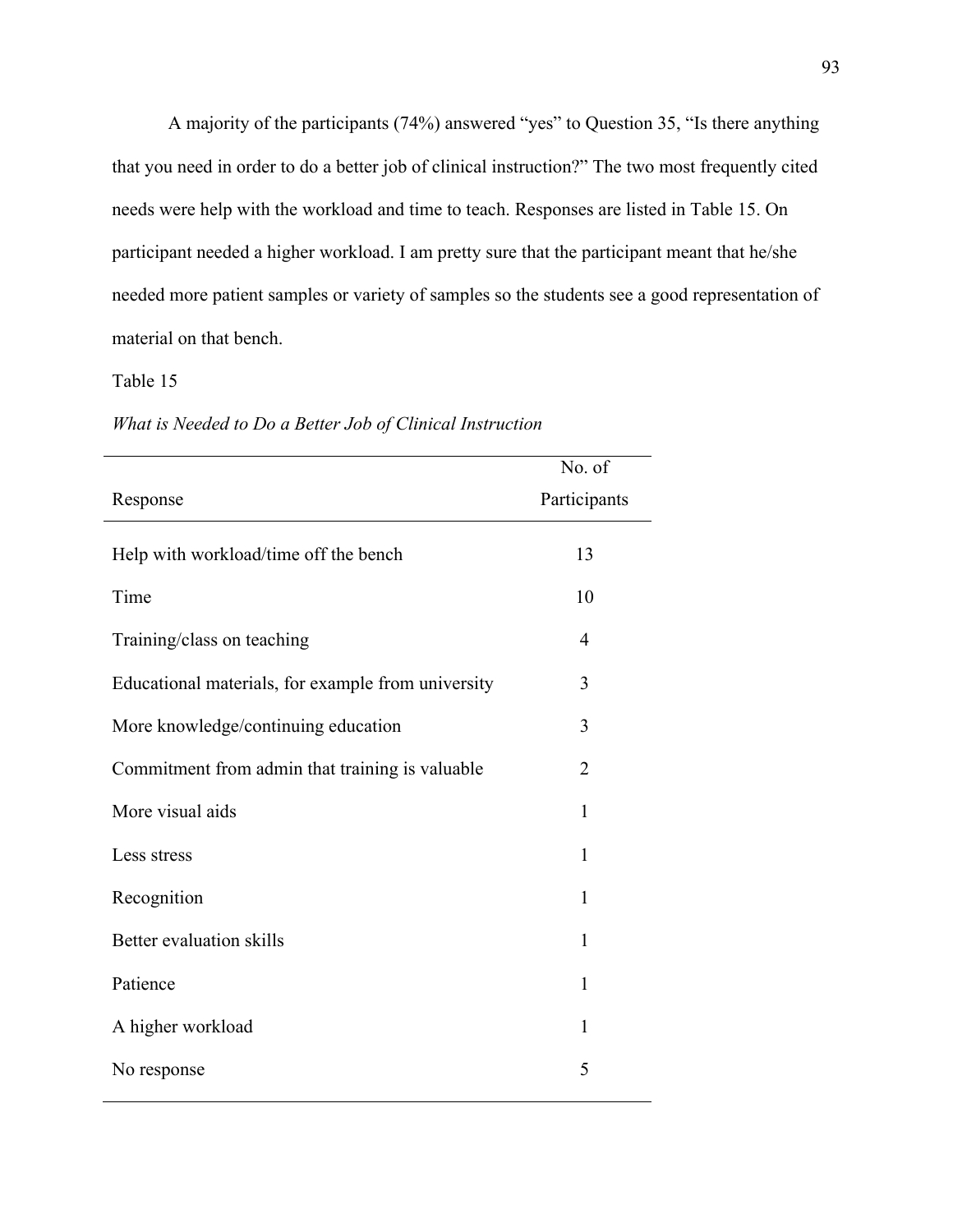Forty-three percent of the clinical instructors participate in the development or revision of the clinical rotation (Question 36). In addition, seven of the participants who are not currently participating in developing or revising the clinical rotation said they would like to be involved in this activity. Their reasons for wanting or not wanting to participate in development or revision of the clinical rotation are listed in Table 16.

Table 16

| Why CI Want To Participate                                                              | Why CI Don't Want To Participate                                                |
|-----------------------------------------------------------------------------------------|---------------------------------------------------------------------------------|
| "That way I could know what to focus on." "I just don't have the time."                 |                                                                                 |
| "My bench-level view of the situation is                                                | "Not sure what it would entail"                                                 |
| not necessarily known by management"                                                    | "Not sure, probably NO because of time"<br>limitations"                         |
| "It would be helpful to know what the<br>university's goals are, as well as their       | "Time constraints"                                                              |
| teaching schedule, so we could coordinate<br>their theory with own practical teaching." | "Because I believe the educational"<br>institution should set their guidelines" |
| "I'm vested and supportive of the clinical<br>science/laboratory future & want to       | "I would not know how to go about                                               |
| support future technologists"                                                           | it"                                                                             |
|                                                                                         | The med tech school adequately sets the clinical<br>rotation for the students." |
|                                                                                         | "Not sure I'd be very much help since I have little<br>experience with it."     |
|                                                                                         | "I only want extra work if it comes with extra pay."                            |

*Participation in Development/Revision of Clinical Rotation*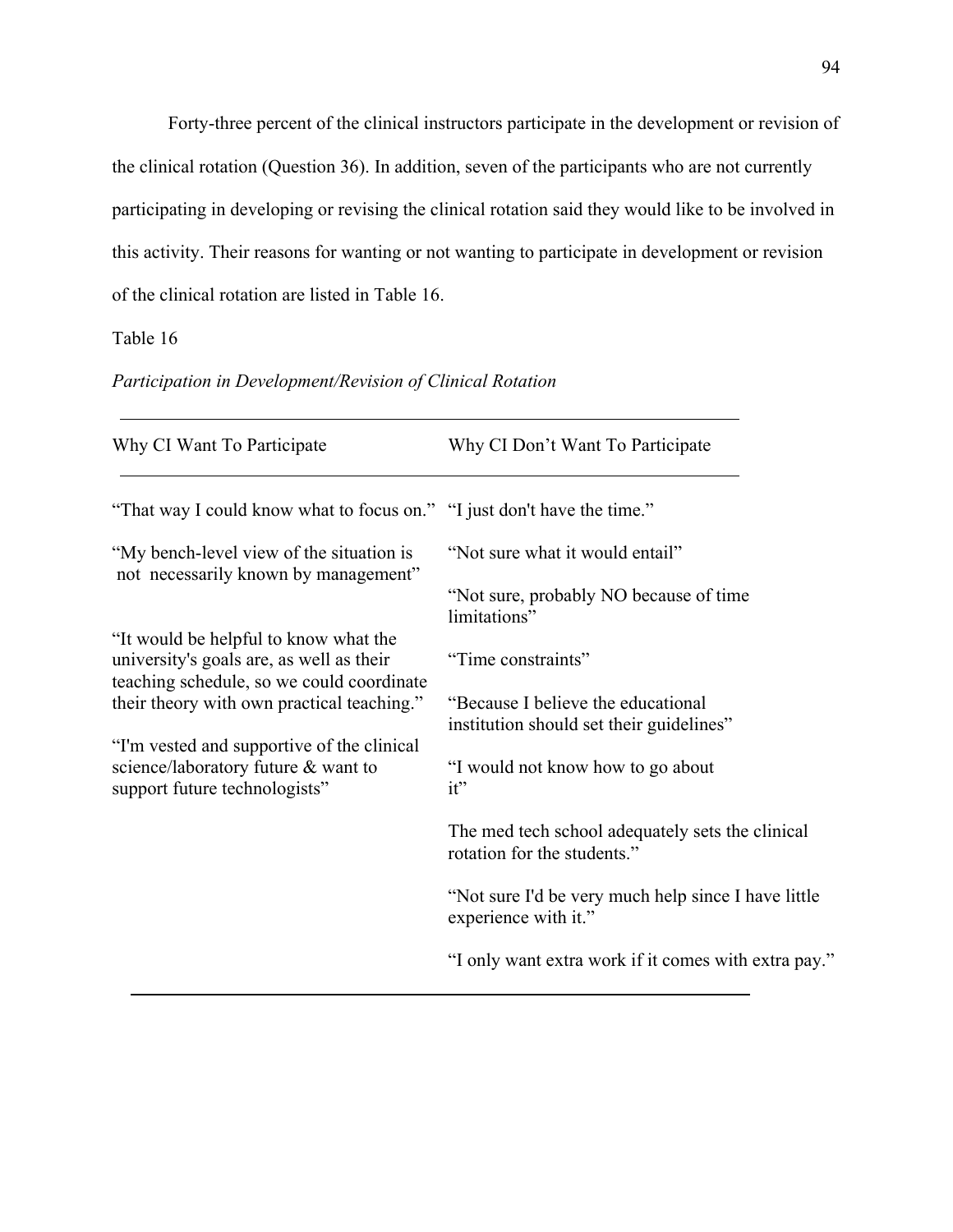Almost two-thirds (63%) of the participants have had experience teaching in another setting such as a classroom, Sunday school, or Scout meeting (Question 37). When asked how much this experience affected their teaching as a clinical instructor, there was a wide range of responses, from 1 (*No effect*) to 5 (*A lot of effect*). The single largest response however was 4. The results are seen in Figure 8.



How Teaching in Another Setting Affects Teaching as a CI Figure 8

In addition, 72.5% of the participants have helped to raise children and 23.5% have not raised children (Question 38). Four percent did not respond. The participants were divided as to how much raising children affects their teaching. Although the average answer was 3.2, the distribution of responses (seen in Figure 9) shows that people felt pretty strongly that raising children either did or did not affect their teaching; there were few responses in the middle.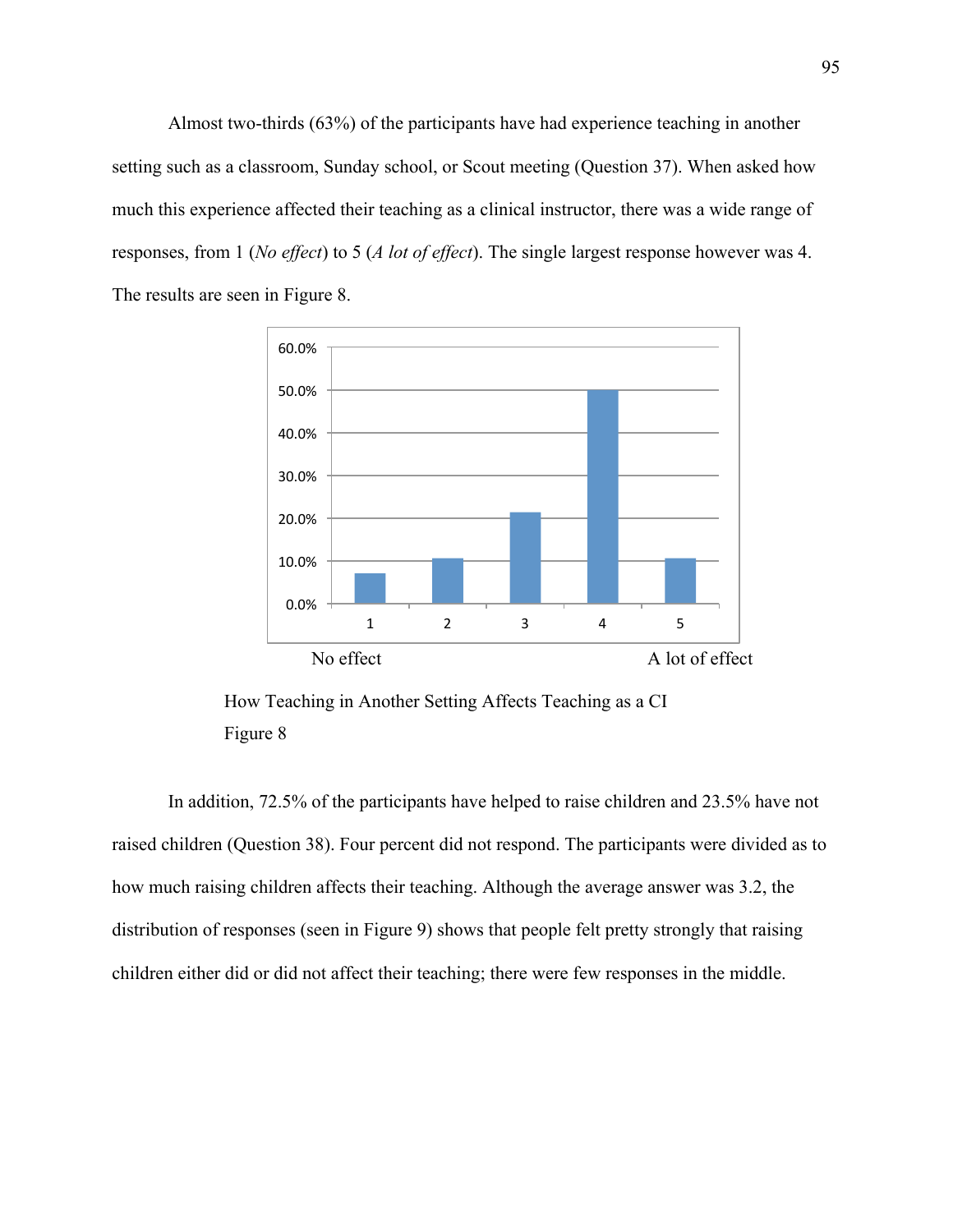

How Raising Children Affects Teaching as a CI Figure 9

**Phase 1 SubquestionThree.** The third research subquestion is, "What, if any, adult learning principles do clinical instructors use in learning to be clinical instructors?" Questionnaire items designed to answer this were Questions 20, 21, 24, 27, 29, 30, 31, 34, 35, and 36. Results from all of these questions were given above under Subquestions One and Two. In Chapter Five, the results for these questions will be discussed as they pertain to this subquestion.

**Phase 1 Statistical Analyses.** In addition to the descriptive statistics discussed above, statistical analyses such as analysis of variance (ANOVA) and chi-square were run on the questionnaire responses to the closed-ended questions. A statistician was hired to perform the statistical analysis using IBM® SPSS® Statistics version 19. The analyses were double checked by the researcher. The analyses performed are listed in Appendix E. Significance for all analyses were determined at  $p = 0.05$ . For chi-square analyses, even if an analysis came out to be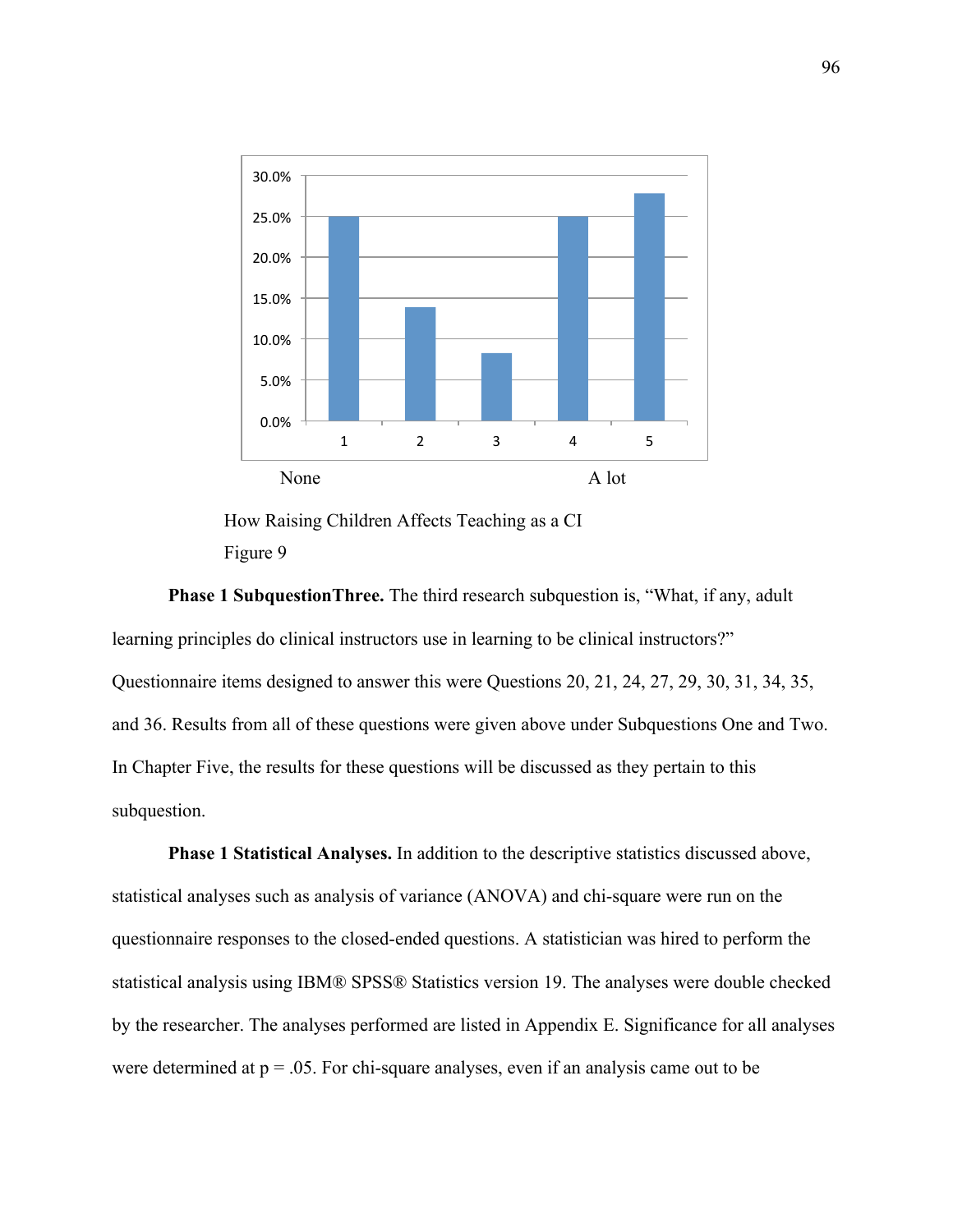significant at  $p = 0.05$ , it was not considered to be significant if the expected cell count was less than five for 50% or more of the cells. Chi-square analyses are not considered to be reliable if the expected cell count in many of the cells is less than five (Gravetter  $&$  Wallnau, 2000).

 The participants' ages were examined against their responses to 13 other questions using multiple single-factor analyses of variance (ANOVA). Older clinical instructors were significantly more likely to think that everyone should be instructors,  $F(1,47) = 4.32$ ,  $p = .043$ . Perhaps out of a sense of fairness they think that if they had to teach, everyone should have to teach. Older clinical instructors were also significantly more likely to have changed teaching techniques,  $F(1,47) = 4.28$ ,  $p = .044$ . Older people have had more time to do trial and error with different techniques, perhaps more exposure to different techniques, and the time and opportunity to change techniques.

Older clinical instructors were less likely to use their own experiences as students,  $F(1,48) = 5.17$ ,  $p = .028$ ,  $t = -2.273$ . As time goes on, their experiences as students fade and they probably rely more on their own experiences teaching. Yet even though older instructors have more experience teaching, they are not more likely to use their own experiences teaching,  $F(1,47) = .579$ ,  $p = .451$ . Perhaps it is not that they do not use their own experiences, but rather that both older and younger clinical instructors learn from their experiences as instructors. In Figure 9 one can see that over 65% put a 4 or 5 (out of 5) as to how much participants used their own experiences as an instructor to help to learn clinical instruction. Also, naturally, older clinical instructors were more likely to have raised children,  $F(1,47) = 6.69$ ,  $p = .013$ .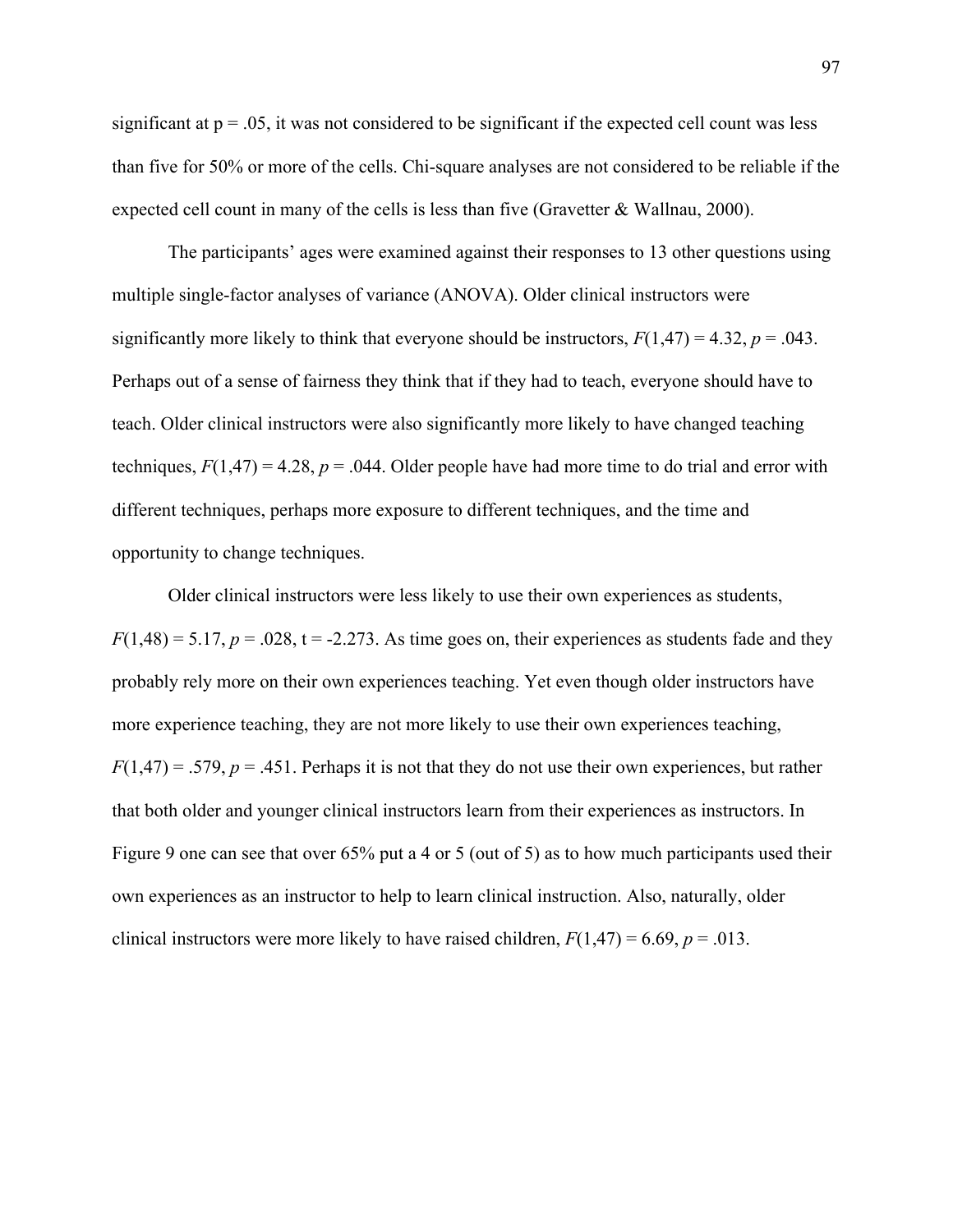As only 10% of the participants were male, the chi-square analyses of gender were discarded as many of the cells had expected counts of less than 5. The chi-square test is too sensitive if cells have expected counts of less than 5. This would potentially lead to a Type I error (Gravetter & Wallnau, 2000).

 Length of time in the profession showed one significant relationship. Not surprisingly, the length of time a person is in the profession is significantly correlated with the length of time they have been a clinical instructor. Once clinical instructors begin to teach, they usually continue.

 The more years in the profession and the longer a person has been a clinical instructor, the less likely clinical instructors are to be teaching in the same program that they were a student,  $F(7,46) = -3.06$ ,  $p = .004$  and  $F(7,45) = -3.04$ ,  $p = .004$ , respectively. After graduation many graduates are employed at the hospital where they trained, so they are likely to teach in the same program that they attended as a student. As time goes on, they are likely to move or change jobs.

Results from two other analyses for years in the profession paralleled the statistically significant results from the analysis of the age variable. Logically, increasing age will correlate with length of time in the profession if most people stay in the profession. As with increasing age, the longer a person is in the profession, the more likely that they think that everyone with their credential should be a clinical instructor,  $F(7,46) = 2.34$ ,  $p = .024$ . As with increasing age, the more years in the profession and the longer a person has been a clinical instructor, the less likely a clinical instructor is to use his/her own experiences as a student,  $F(8,38) = -2.48$ ,  $p =$ .019 and  $F(8,36) = -2.93$ ,  $p = .007$ , respectively.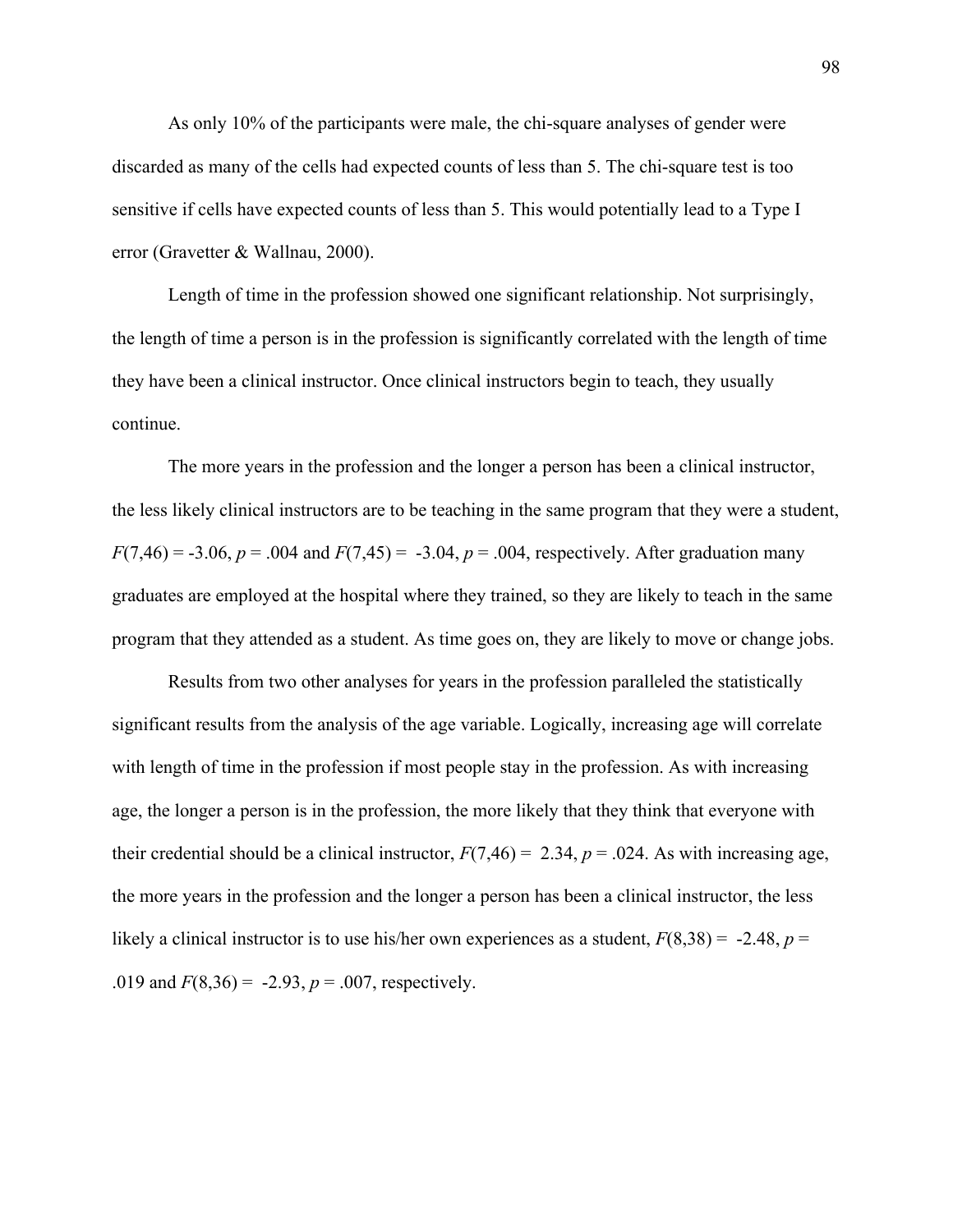The longer a person has been a clinical instructor, the more likely the instructor is to give lectures,  $F(7,45) = 4.13$ ,  $p = .000$ . Laboratorians who are more experienced on the job and more experienced teaching on the bench are likely to be asked to give lectures.

In addition, the longer a person has been a clinical instructor, the instructor is less likely to watch coworkers to learn to be a clinical instructor,  $F(17,45) = -2.49$ ,  $p = .019$ . A novice clinical instructor relies on observation of other instructors as a first step in learning clinical instruction. In Phase 2, even the interviewees who did not observe an experienced instructor said that they would recommend that a new instructor do this observation. As an instructor gets more experience, they rely on techniques that they have adopted from their own experiences.

Chi-square analysis revealed that the association between number of students taught and being relieved of work is statistically significant. Clinical instructors who teach more students at one time are more likely to be relieved of work,  $\chi^2 = 6.18$ ,  $p = .046$ , *df* 2. With more students to teach, they cannot be expected to do their regular workload. Also, the more students a clinical instructor has, the more likely they are to continue to use trial and error as a learning technique, χ  $x^2 = 7.67$ ,  $p = .022$ , *df* 2.

Clinical instructors who are relieved of work when they have a student are more likely to be rewarded by self-satisfaction,  $\chi^2 = 4.57$ ,  $p = .033$ , *df* 1. In addition, clinical instructors who are relieved of work are less likely to say that they get no reward as a clinical instructor,  $\chi^2$  = 5.00, *p* = .025, *df* 1. In fact, none of the 18% who were relieved of work when they had a student selected "No reward"; they all felt they were rewarded, at least rewarded with self-satisfaction. Having help with their work when they have a student allows a clinical instructor to have more time with the student and reduces their stress. If they have some relief, they do not have to worry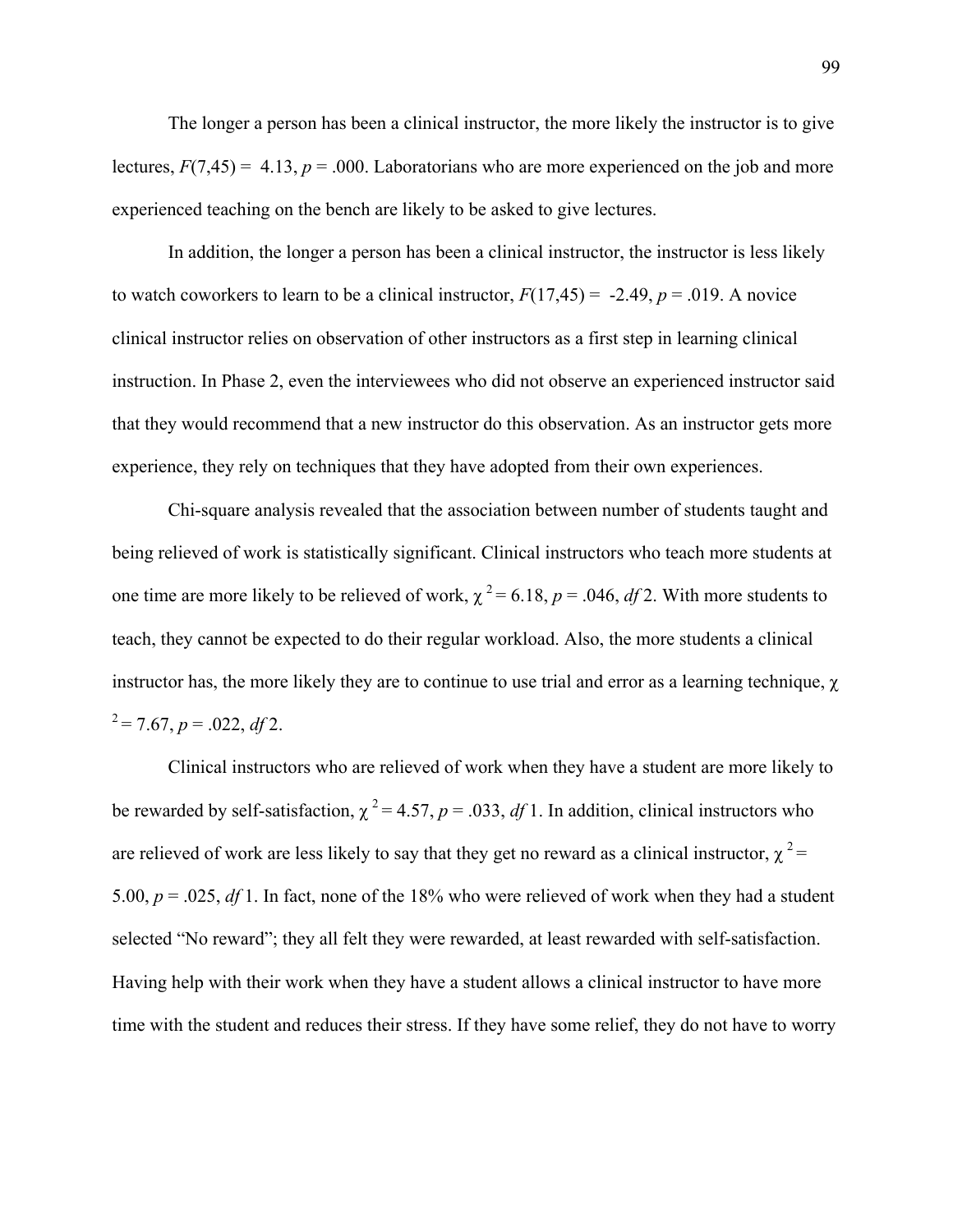as much about handling both their patient work and the student. This might allow them more time to "enjoy" teaching and feel good about themselves for doing it and doing it well.

Clinical instructors in the same program where they were students are more likely to say that they get no reward as a clinical instructor,  $\chi^2 = 4.54$ ,  $p = .033$ , *df* 1. Also, clinical instructors who cited no reward were more likely to have taught in a non-hospital setting,  $\chi^2 = 6.98$ ,  $p =$ .008, *df* 1. Perhaps by staying at the same hospital or a hospital affiliated with the same program they went to as students, a clinical instructor accepts teaching as part of the job and sees no reward for teaching. Likewise, by teaching in another setting, like Girl Scouts or Sunday school, clinical instructors may see their instruction at the job in a similar way –as a volunteer effort for which they expect no reward and do not see any reward. Clinical instructors who taught in another setting (e.g. scouts) were also more likely to have cited self-satisfaction as a reward,  $\chi^2$  = 6.10,  $p = .014$ ,  $df$  1. This confirms that these clinical instructors are not in it for external rewards. These clinical instructors who taught in another setting were also significantly more likely to have read about how to teach,  $\chi^2 = 6.32$ ,  $p = .012$ , *df* 1. All those who used reading had taught in another setting. As self-directed adult learners without any training or guidance in teaching, they sought information about how to teach.

Clinical instructors who lecture for the students (as opposed to just teaching at the bench) are more likely to continue recalling methods used to teach them as students,  $\chi^2 = 4.37$ ,  $p = .037$ , *df* 1. Clinical instructors who lecture are more likely to say that they need something in order to do a better job of instruction,  $\chi^2 = 7.10$ ,  $p = .008$ , *df* 1. Perhaps giving lectures causes those instructors to think more about teaching in general, including methods used by their instructors. They may also recognize that they need more resources or time than they have in order to teach better as a clinical instructor.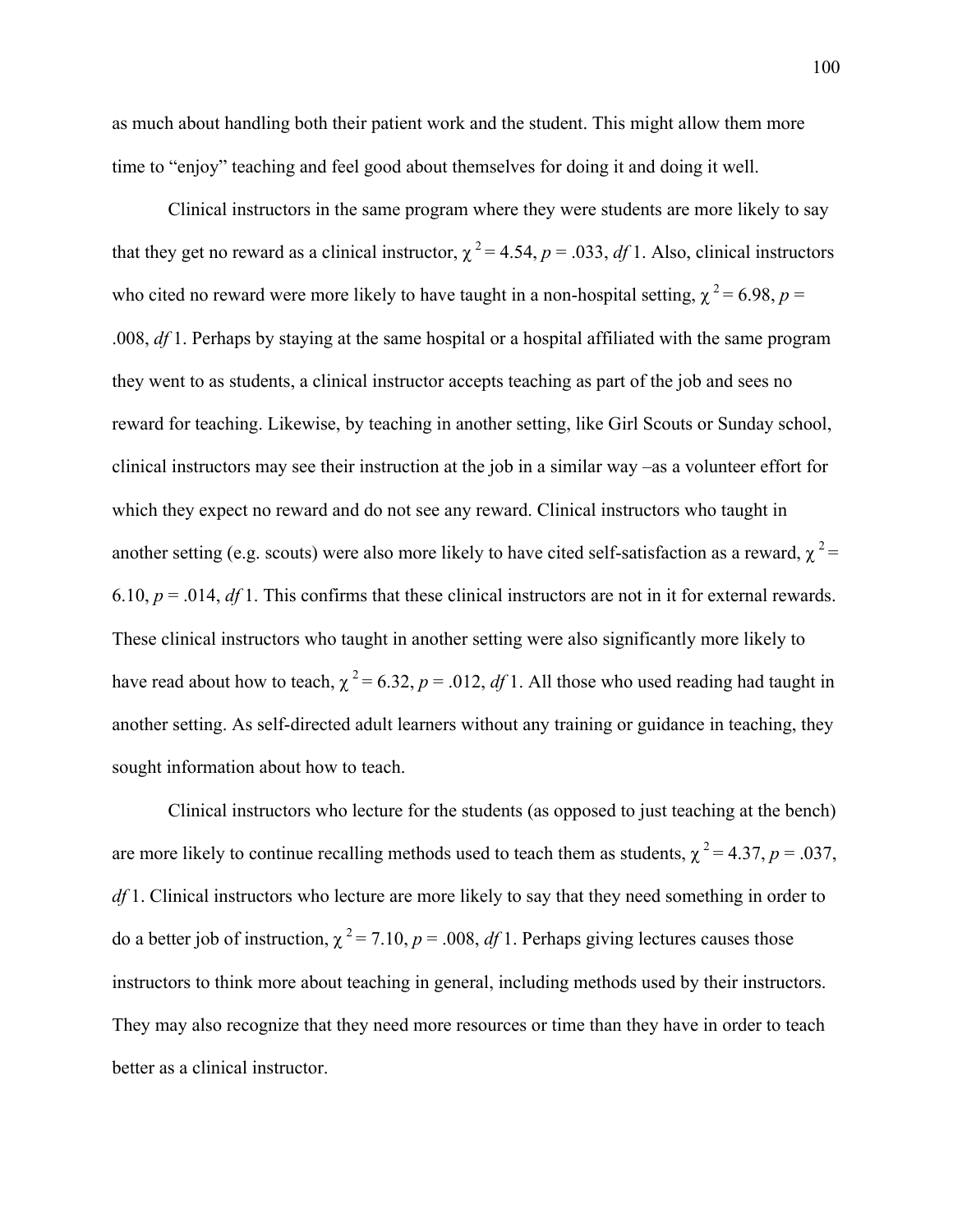Clinical instructors who have raised children are less likely than those who have not raised children to think that anyone with their credentials can be a clinical instructor,  $\chi^2 = 6.94$ , *p* = .008, *df* 1. Of the 37 participants who had raised children, only three thought that everyone should be able to be a clinical instructor. Raising children may result in people being more aware of the importance of having good teachers. In Phase 2, participants emphasized the attribute of patience which was gained from being a parent. Also, clinical instructors who have raised children are less likely to continue to use methods used to teach them as students,  $\gamma^2 = 5.85$ ,  $p =$ .016, *df* 1. So although they may have used experiences as students when they first learned to teach, they do not continue to use them. Perhaps the instructors who raised children have found other methods to use through the child-rearing process.

**Phase 1 Summary.** In this section, the results from the 38-item questionnaire was presented, including the demographic data on the participants, the results of the quantitative questions, a summary of the data from the open-ended questions, and the results of statistical analyses. The participants' ages, years as a clinical instructor, and areas of expertise were well distributed. The majority became clinical instructors by being assigned a student to teach. The majority teaches one student at a time and do not get any relief or help with their work when they have a student. The primary reward that they get for being a clinical instructor is selfsatisfaction.

The majority of participants reported little or no difficulty learning to be a clinical instructor and they felt that what they do as a clinical instructor comes naturally to them, without thinking. The extent to which they think about or reflect on being a clinical instructor varied greatly. Almost all of the participants' instruction are affected by the participants' own experiences as students and experiences as instructors, and the most helpful method used to learn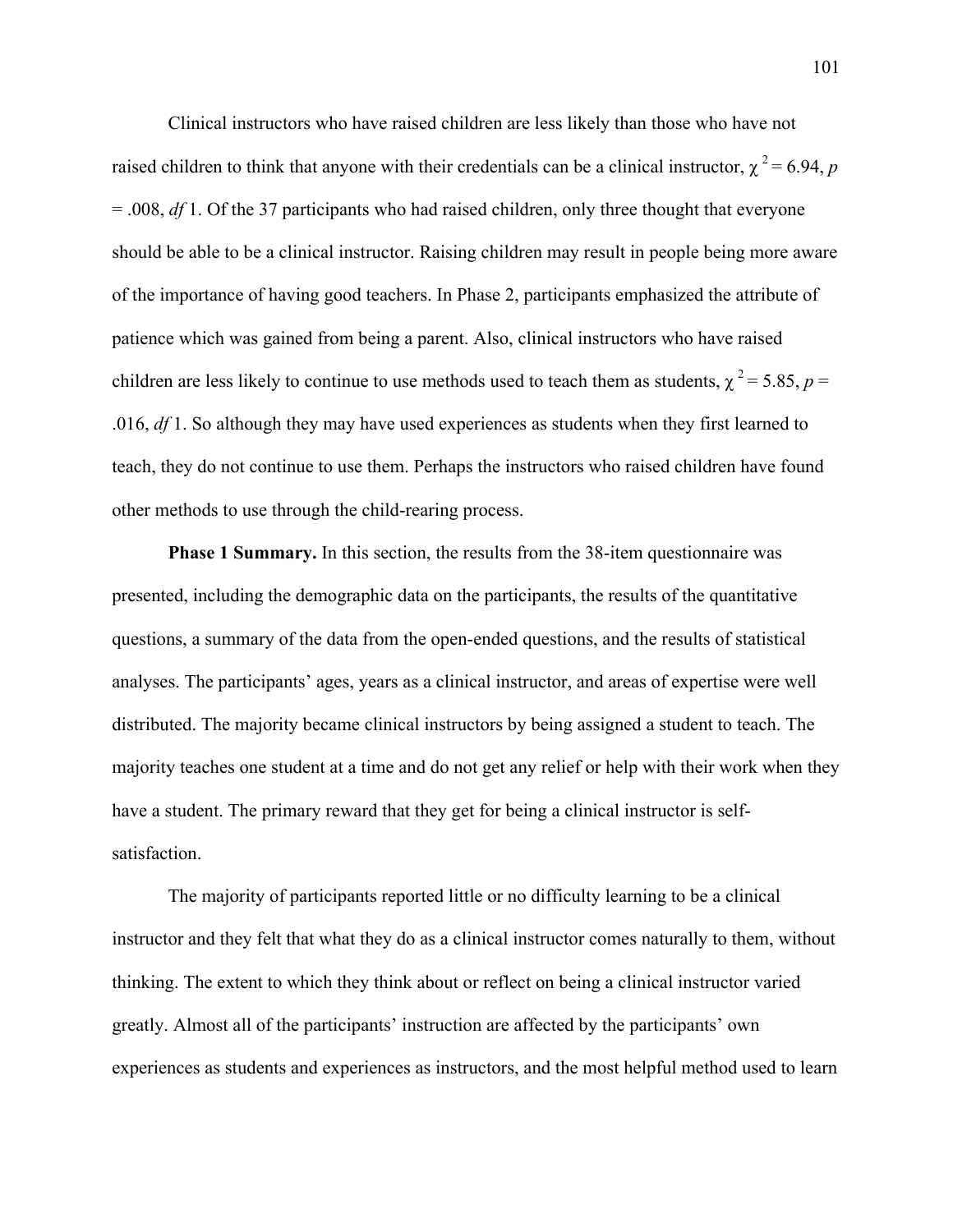how to do clinical instruction is asking the students themselves what works the best. The participants expressed the need for more time in order to do a better job of clinical instruction, more time in general and specifically more time without bench responsibilities.

The ANOVA and chi-square analyses were mostly not statistically significant. However, statistical analyses revealed some statistically significant relationships between responses to the questionnaire items. Many of these relationships are related to age or time. For example, people who have been clinical instructors longer are less apt to use their experiences as a student to inform their teaching.

Many of the Phase 1 results are mirrored in the Phase 2 interviews. The main focus of this research, describing the lived experiences of clinical instructors, was examined through the interview phase. These results will be discussed in the next section.

## **Phase 2 Qualitative Interviews**

 In this section, texts from interviews conducted with six clinical instructors will be used to demonstrate themes discovered through the analysis described in Chapter 3. The interview guide can be found in Appendix D. Alignment of the interview questions with the research subquestions can be found in Appendix H. For the sake of this research, the pseudonyms Amy, Bonnie, Chad, Dana, Eve, and Flo will be used; their corresponding employers will be called AHOSP, BHOSP, and so forth; the universities with which they are affiliated will be called AUNIV, BUNIV, and so forth; and their education coordinators will be called ACOORD, BCOORD, and so forth. There are no correlations of these pseudonyms with the participants first or last names, place or employment, or university affiliation. Following the analysis of the written transcripts, horizonalization of meaning statements, grouping of these statements, and further reflection on the interviews, six major themes emerged. An example of horizonalization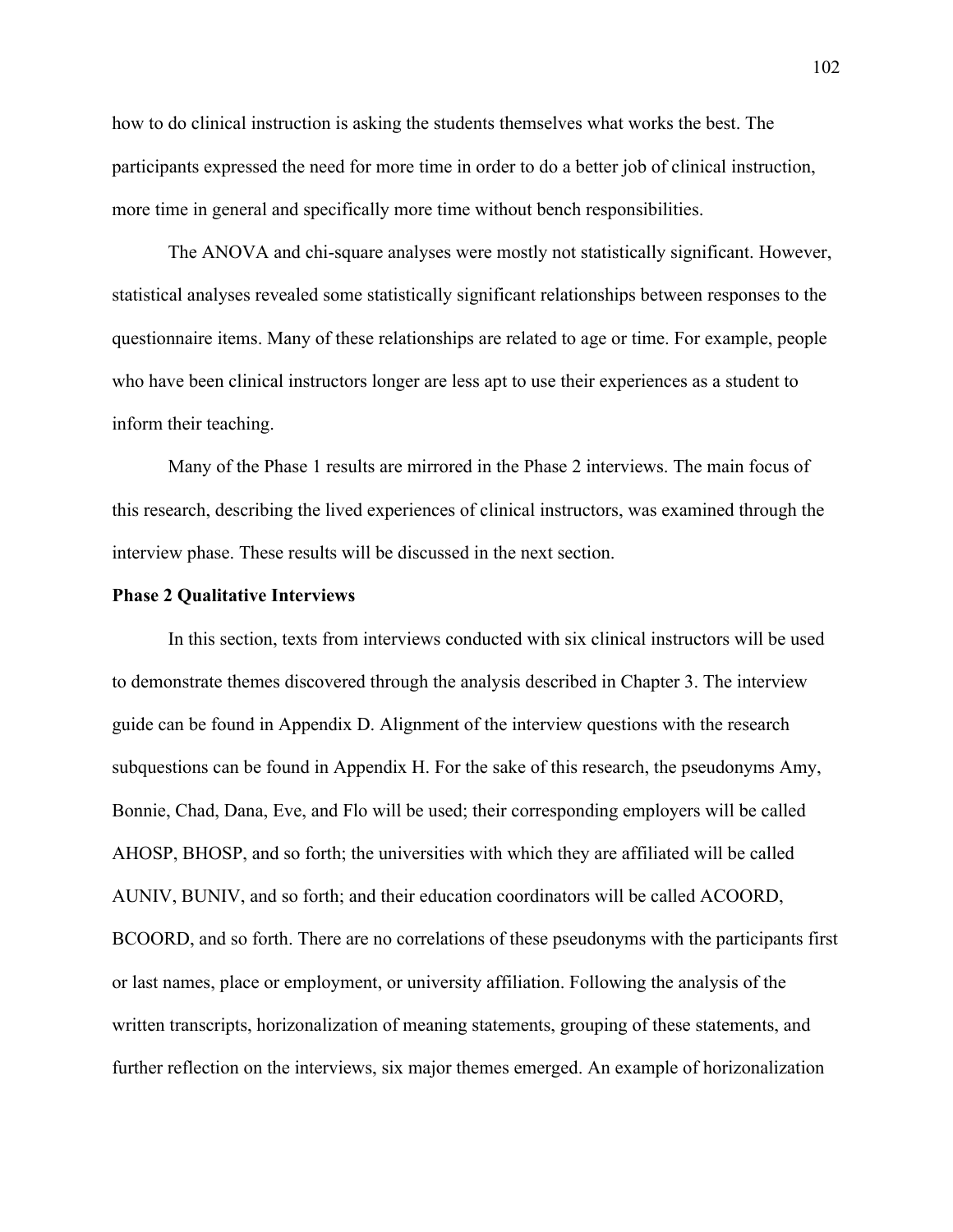can be found in Appendix I, the grouped horizons for the same participant can be found in Appendix J. Combined grouped horizons for all six participants can be found in Appendix K, and meaning units derived from this can be found in Appendix L.

**Phase 2 Emergent Themes.** Analysis of the interviews from the six participants in Phase 2 began as soon as each was transcribed. Each was read in its entirety and a description of each interview was written. This description was sent to the interviewee to check for accuracy. For each transcript, horizonalization was done; that is, statements (horizons) were identified that might be meaningful for the research. An example of horizonalization can be found in Appendix I. The statements/horizons were read and reread and comments were made in the "Comments" column. The statements were categorized according to their applicability to the research subquestions and several other potential themes. An example of this categorization/grouping is seen in Appendix J. Next these individual statements were combined with those of the other interviews. An example of this can be seen in Appendix K. These combined data were then organized into meaning units, preliminary themes which can be seen in Appendix L.

At this point I reread all of the transcripts again and tried to come up with alternate explanations for the data. Finally, the meaning units were analyzed and themes were extracted. The six major themes are, (1) clinical instructors use experience as a learning resource, (2) clinical instructors learn in order to solve a problem, (3) clinical instructors use a variety of methods to learn how to conduct clinical instruction, (4) some clinical instructors have a natural ability for teaching but some do not, (5) clinical instructors must learn to teach with less time, and (6) clinical instructors vary in their self-directedness and internal motivation. Themes and subthemes are found in Table 17.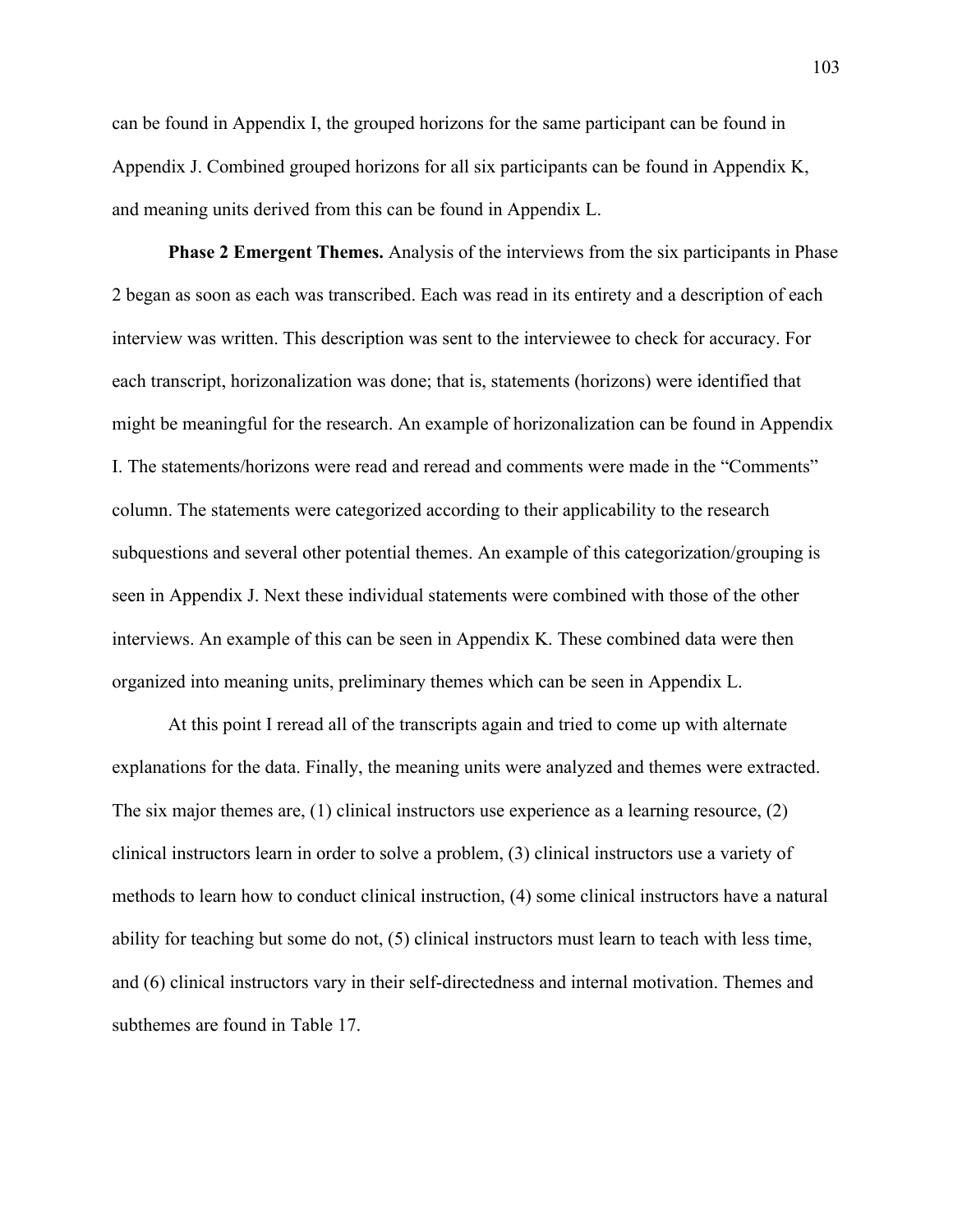# Table 17

 $\_$  ,  $\_$  ,  $\_$  ,  $\_$  ,  $\_$  ,  $\_$  ,  $\_$  ,  $\_$  ,  $\_$  ,  $\_$  ,  $\_$  ,  $\_$  ,  $\_$  ,  $\_$  ,  $\_$  ,  $\_$  ,  $\_$  ,  $\_$  ,  $\_$  ,  $\_$  ,  $\_$  ,  $\_$  ,  $\_$  ,  $\_$  ,  $\_$  ,  $\_$  ,  $\_$  ,  $\_$  ,  $\_$  ,  $\_$  ,  $\_$  ,  $\_$  ,  $\_$  ,  $\_$  ,  $\_$  ,  $\_$  ,  $\_$  ,

\_\_\_\_\_\_\_\_\_\_\_\_\_\_\_\_\_\_\_\_\_\_\_\_\_\_\_\_\_\_\_\_\_\_\_\_\_\_\_\_\_\_\_\_\_\_\_\_\_\_\_\_\_\_\_\_\_\_\_\_\_\_\_\_\_\_\_\_\_\_\_

- 1. Clinical instructors (CI) use experience as a learning resource.
	- a. CI inform their teaching with experiences they had as a student or trainee, good and bad experiences.
	- b. CI learn to teach through life experience and parenting.
	- c. CI learn to teach through job experience.
- 2. CI learn in order to solve problems and they apply their learning for immediate use.
- 3. CI use a variety of methods to learn how to do clinical instruction.
	- a. It would be helpful to observe a good CI at the beginning.
	- b. CI learn to teach through trial and error, e.g. making mistakes.
	- c. CI learn to teach by teaching.
		- i. CI learn to individualize instruction through experience.

 $\mathcal{L}_\text{G}$  , and the contribution of the contribution of the contribution of the contribution of the contribution of the contribution of the contribution of the contribution of the contribution of the contribution of t

- ii. CI learn that students learn better by doing the bench activities for themselves rather than just observing.
- 4. Some CI have a natural ability for teaching but some do not
- 5. CI must learn to teach with less time.
- 6. CI vary in their self-directedness and internal motivation.

 $CI = clinical$  instructors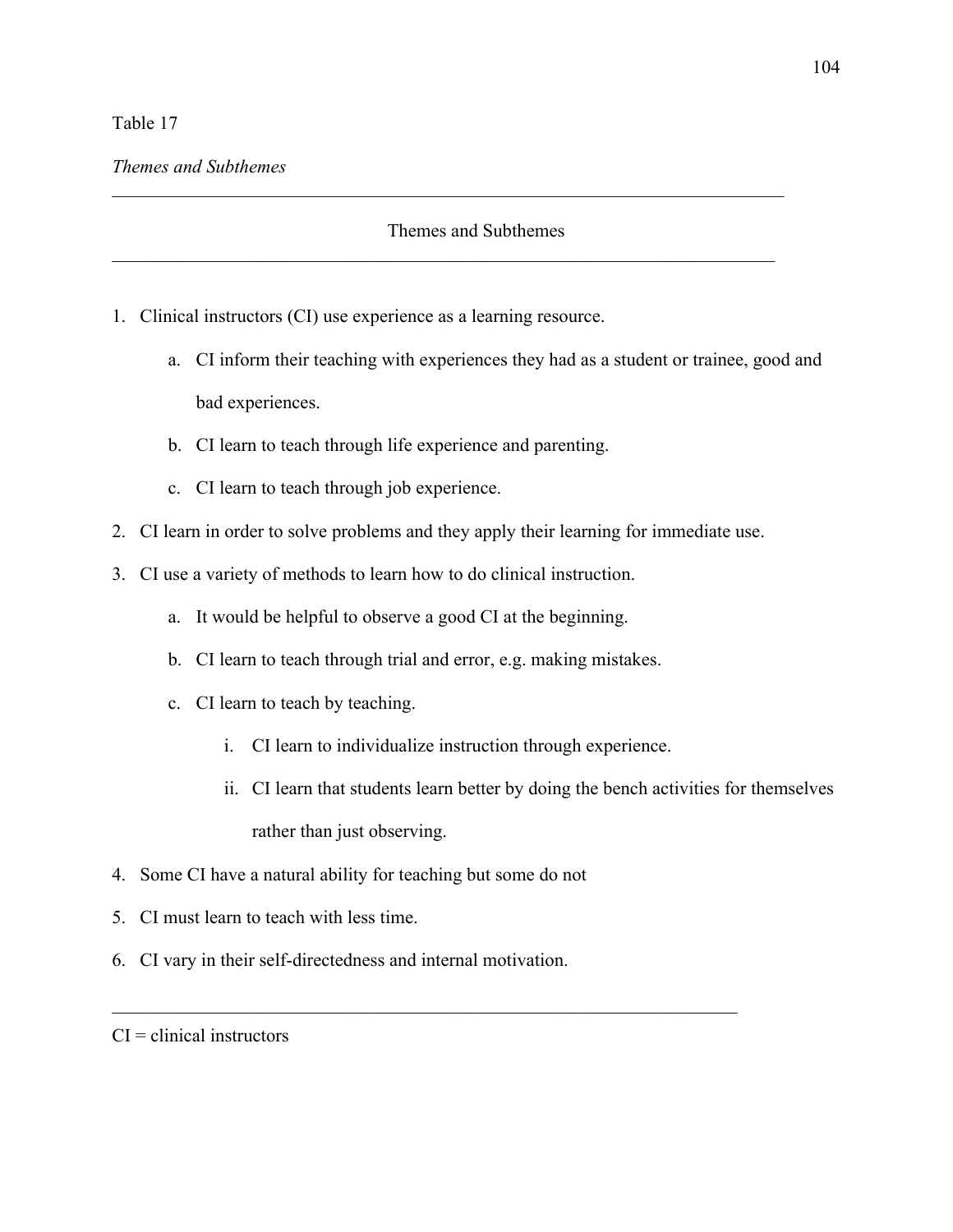Two "group" interviews were done in this research as described in Chapter 3. This resulted in some very good discussions back and forth between the participants. As I had hoped, the interaction of the participants stimulated the thinking and memory of each participant, leading to a more complete picture of their experiences. Some of these give-and-take discussions are included in this chapter to illustrate some invariant themes found in this research.

*Major theme 1: Use experience.* The first theme is that clinical instructors use experience as a learning resource. Participant A, Amy, said it best, "Every student probably teaches you something." Subthemes are (a) experiences clinical instructors had as a student or trainee inform their teaching, (b) clinical instructors learn to teach through life experience and parenting, and (c) clinical instructors learn to teach through job experience. In Chapter 5, I will discuss how this is an assumption of adult learning.

*Experiences as students.* Almost all of the interviewees stated that their instruction was influenced by their own experiences as students, especially their experience as medical laboratory science/medical technology students. The clinical instructors drew on this experience as they learned to conduct clinical instruction themselves. The participants took lessons from their own instructors, both positive lessons and negative lessons. On the positive side, Chad said:

I picked, I guess, the way I was taught, I picked the best ways that I felt I learned by other teachers, instructors and even on the job training. Things that seemed a positive experience for me and how I learned better than from other clinical instructors. I just took those, I guess, qualities and put them in the way I teach.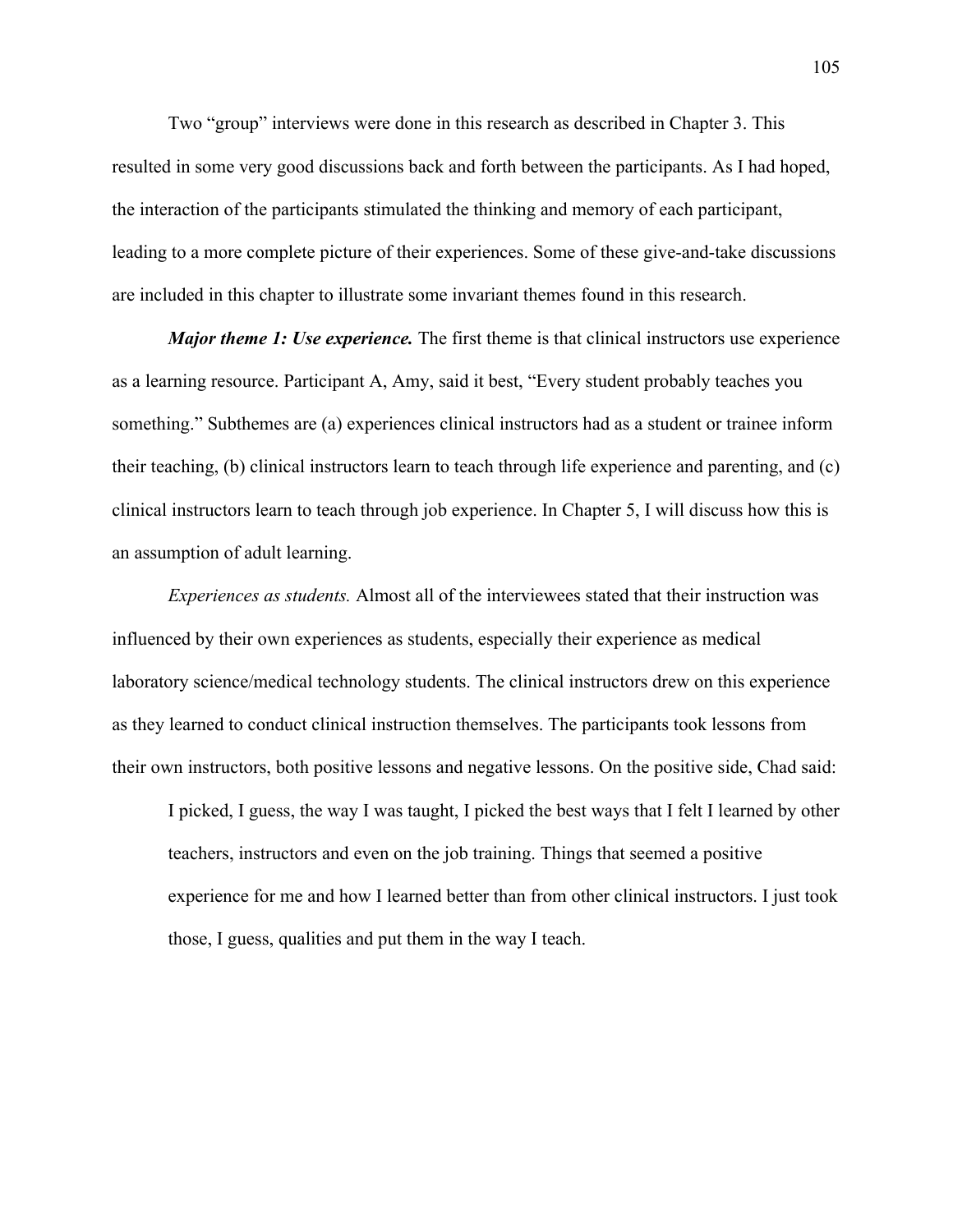Yet, Chad also learned from some poor instructors:

I feel yes that I think from the example of being a student and the different instructors I've had that I just try to pick from my experience as a student what I thought what qualities these instructors had that I felt I might impose and, and, you're right, I've had some bad instructors too that could be intimidating. I think that's the worst thing you can do to a student is to intimidate them or make them feel afraid to ask a question, or afraid that they're going to make a mistake and they're gonna feel major repercussions if they don't do everything perfect. And so I, I try to make them relax and feel like, you know, I'm on their side and, you know, they're probably going to make a mistake and it's not a big deal, you know, it can be fixed. Just try to put them at ease where they feel comfortable, they don't feel intimidated or uncomfortable. And I think that's, that's one of the biggest qualities of being a teacher is the ability to put your student at ease so they feel comfortable.

Dana had good instructors, saying, "I think back to when I was a student and try to go from there." Later she added:

My experience was so good, I was like, this is how I want to train students, you know, I want to share that same experience. Cause for the exact opposite reasons [as Eve], but the same drive cause my experience was so good. I can't say enough-it was really a great experience.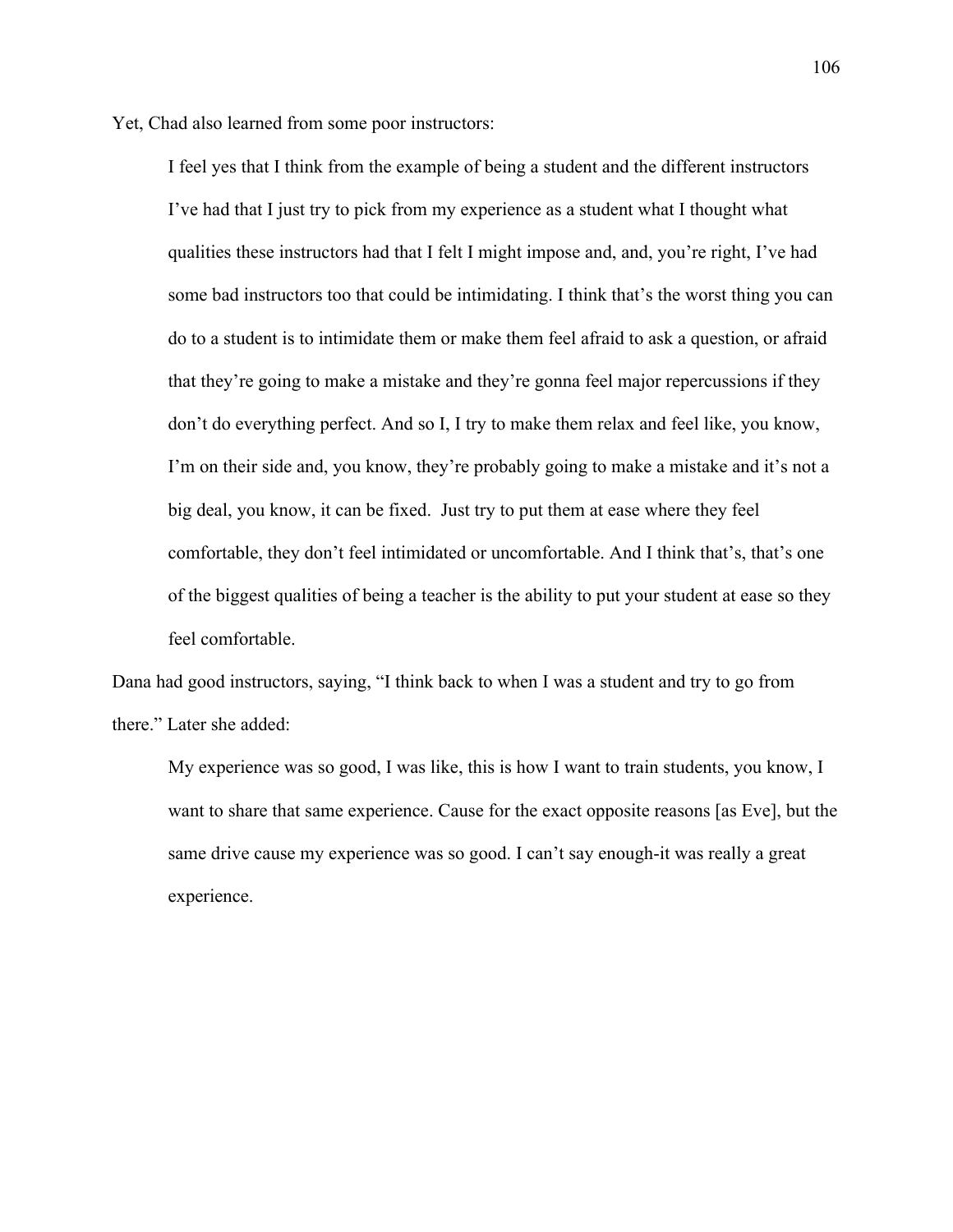Amy, Bonnie, Eve, and Flo all had mostly negative experiences with their clinical instructors and are determined not to be like them. Amy said, "I had one clinical instructor I did not care for. And I've tried not to be like [her]." Bonnie discussed her experiences:

They were in the wings if we needed them, most of them, but after a couple days we were expected to run the bench, and if you didn't, you were made to feel that you were very unsuccessful and you'd better do it and learn it quickly or you would be getting the brow beat and you will be the topic of the lunchtime table and yeah, yeah, I had some instructors that really didn't teach, they just showed you and you did it. So I vowed that if I ever got the opportunity to teach that I would show a little more empathy for my students and I would actually be a little more hands on…. And I believe from my experience as a student, I knew at that point I didn't want to be treated that way, I didn't want to treat anyone that way so therefore I adjusted the way I taught along with the culture.

Eve and Flo had very similar bad experiences as students. They felt that their clinical instructors did not want them around and did not want to teach them. As Eve said:

Very much so [my experience as a student affects my teaching]. I had to kind of get the information out of the techs, you know, felt very unwanted, very not hands on, very left in a corner, kind of feeling when I went to school, so you really had to ask to learn, so very unwanted, I felt very unwanted at the time.

Flo explained:

I did not have good classroom teachers or good bench teachers there. They weren't interested in bothering with students. I didn't want to see myself, so that's a lot the way I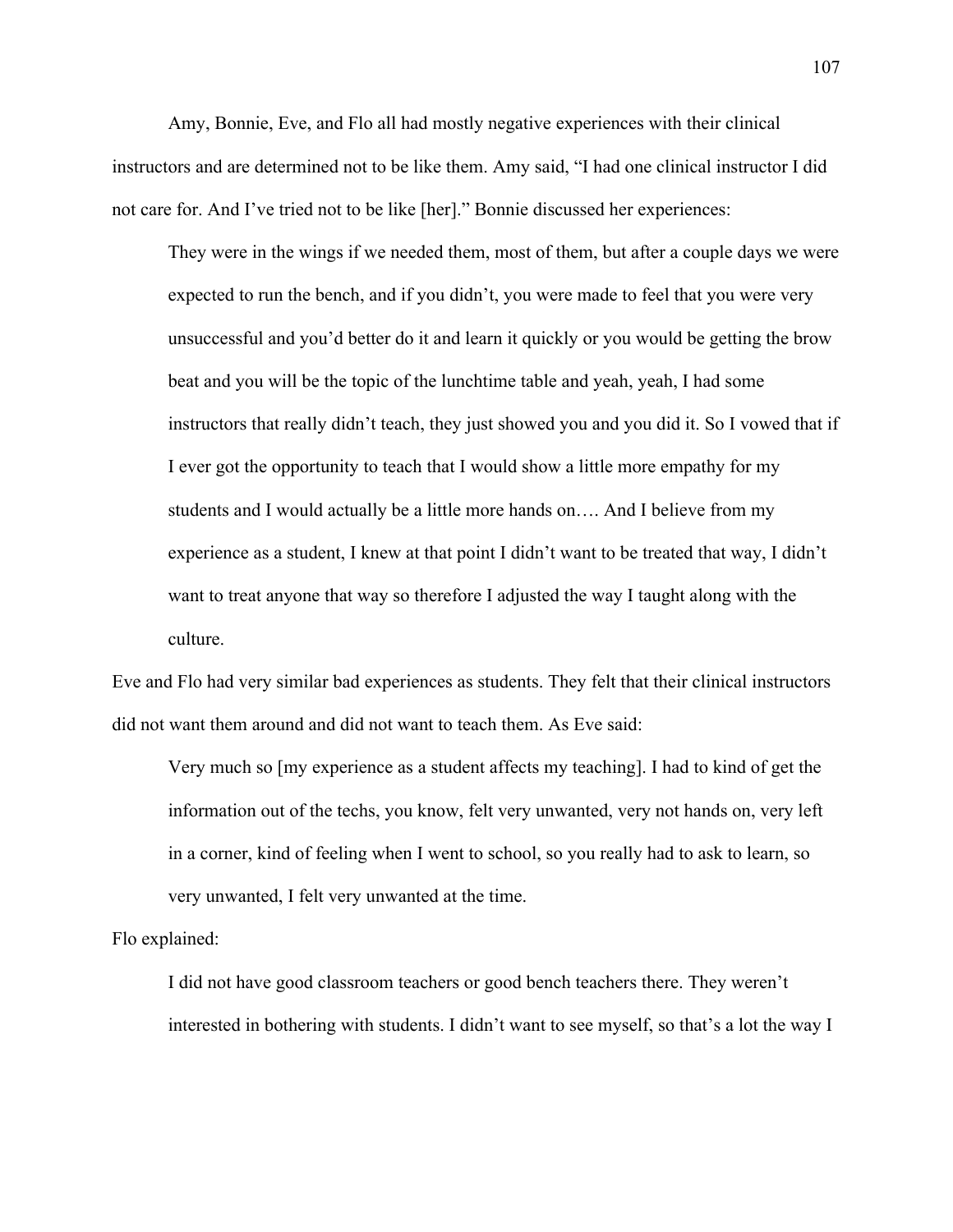feel about teaching." And a little later she added, "So at the time it wasn't a very good experience. Now looking back on it, I can't imagine training students like that.

*Life experience.* The second subtheme where clinical instructors use experiences to learn to conduct clinical instruction is learning to teach through life experience and parenting. Flo explained that life experience makes her teaching better, "Life experience, I think, because it depends on how you feel about you and yourself and what's going on as to what you are going to put into your teaching."

Dana and Eve discussed how they came to know the things that came naturally. Dana said, "Being a mom!" Eve added, "Yeah." Dana continued, "I really do, I think that has a lot to do with it I do. If you have a child or involved with children, age, experience, age and experience." Eve added, "Teaching my own kids." On using life experience and parenting experience, Chad said,

I think in life in general, you're training, you're teaching all the time, I mean especially if you have children, you teach your kids, you know. So I think I've learned, you know, cause I have a daughter, just teaching her how to read and things like that, ride a bike, just explaining everything to your kids, I think you evolve.

*Job experience.* The third subtheme where clinical instructors use experiences to learn to conduct clinical instruction is learning to teach through job experience. Dana said:

I think the more confident you get with your job and the more comfortable where you work, especially if you've been at a hospital for a while just a short while, it's hard for you to feel comfortable as well, especially with different instrumentation. I think just that comfort and that confidence and that patience makes all the difference.

Clinical instructors also learn the content that they need to teach through job experience.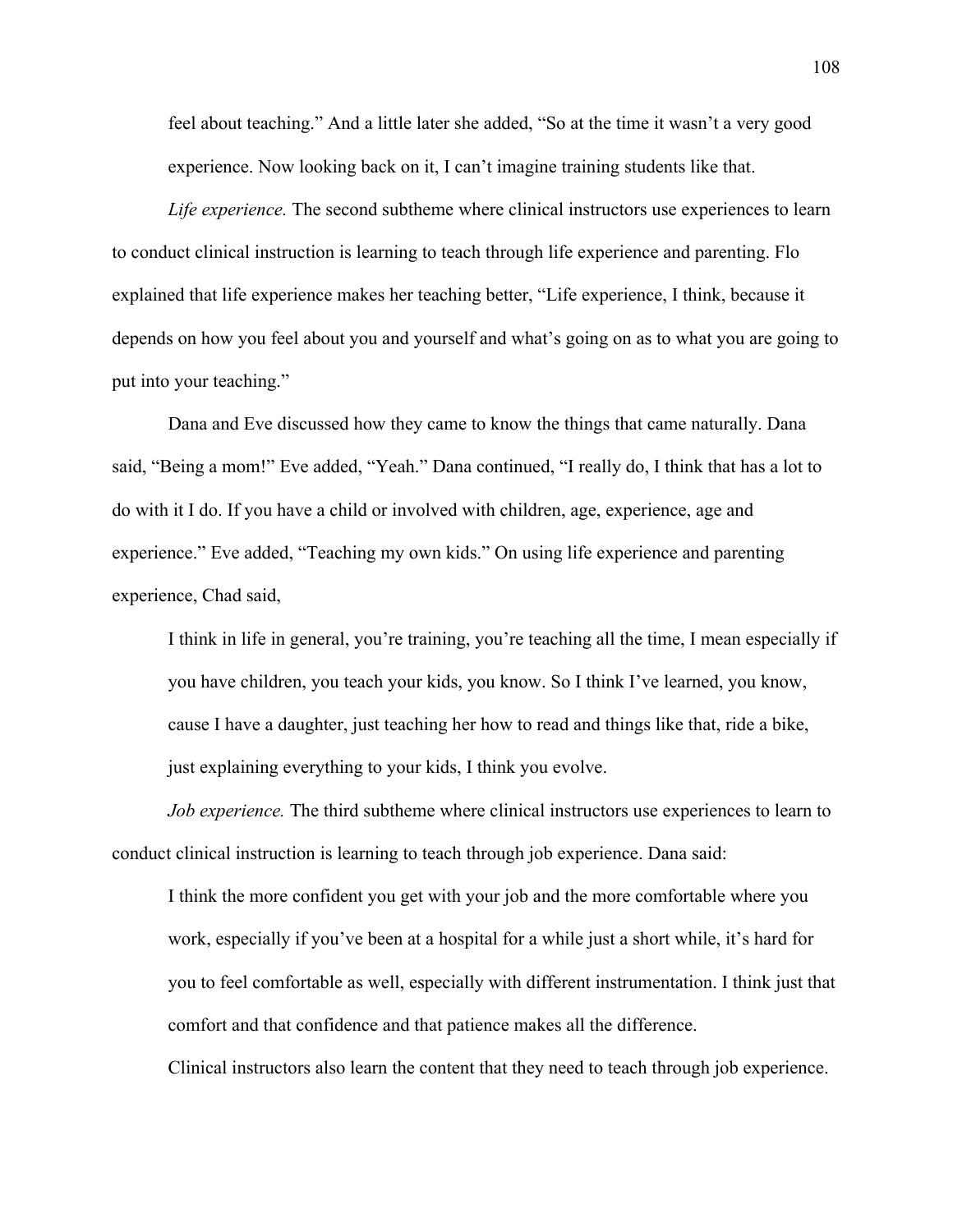As Flo said, "Job experience of course is going to make you a better teacher because then you're gonna have more knowledge to pass on." On the job, they learn more than "book learning," such as setting priorities and the connection of the theory learned at the university with the job. When she started as a clinical instructor, Amy said that she was prepared regarding the knowledge that she needed to teach from experience on the job as well as from knowledge recalled from her time as a student. She said,

Not really prepared in the teaching aspect. Prepared in the knowledge I think, hematology knowledge, because I hadn't been out of school that long. Had learned new things here at AHOSP, so I would say prepared in knowledge, not really prepared in how to go about it. I just started.

*Major theme 2: Learn to solve problems.* The second major theme is that clinical instructors learn in order to solve problems and they apply their learning for immediate use. This is another adult learning assumption that will be discussed in Chapter 5. The participants discussed several ways that they learned in order to solve a problem.

One way to learn to solve a problem was to seek advice from someone. Especially when she was new to teaching, Amy would go to the education coordinator for help. The fact that she doesn't need to seek advice as often now shows that she has learned to cope with these situations herself. Amy said:

When I was having an issue, especially more in younger years, I wouldn't have a clue what to do. And I would say, well once I caught a student cheating and I didn't know what to do really, so I went right to her and told her everything. I guess when I just feel like the student is out of control, either in that type of an instance when there was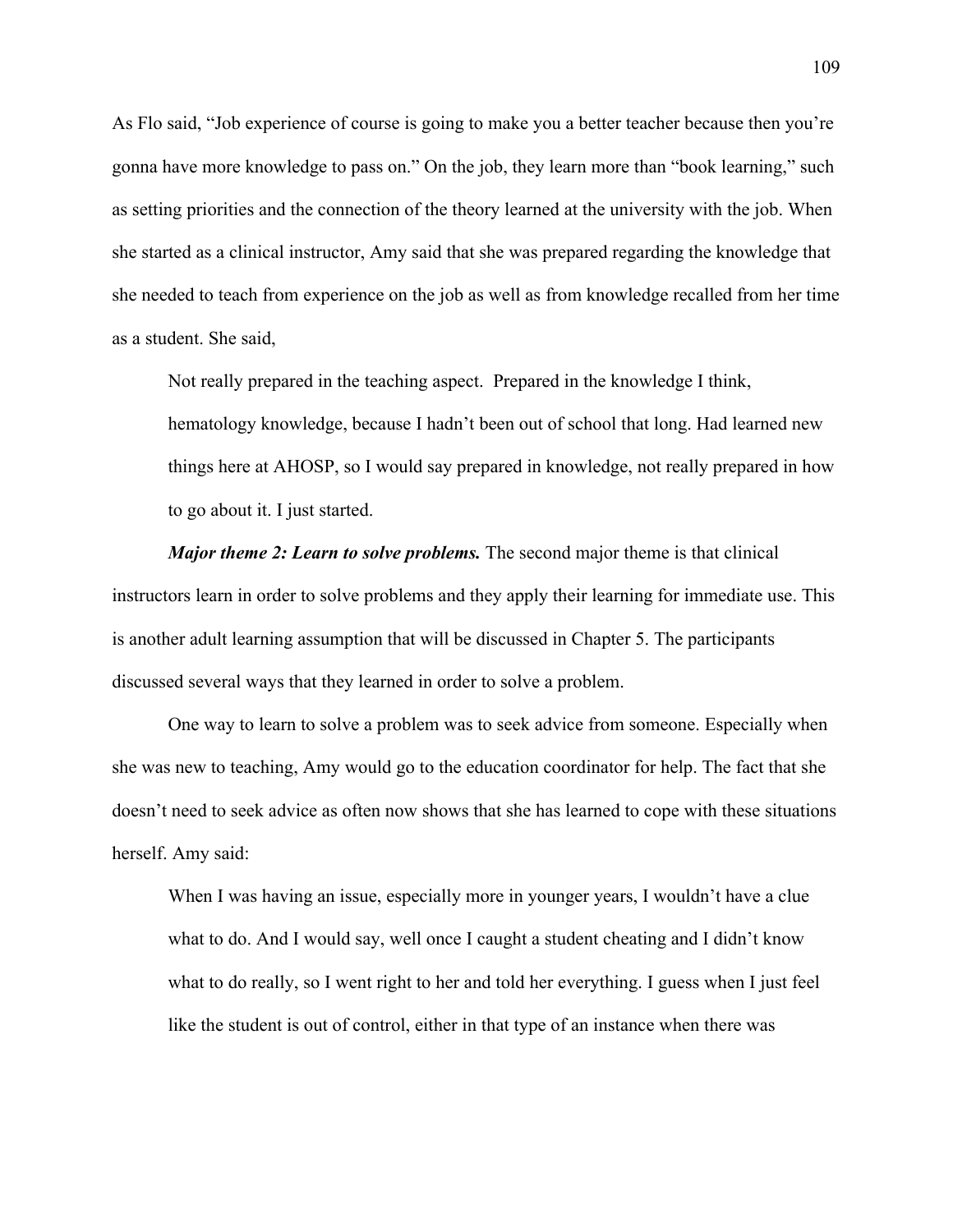cheating or when their grades are poor and I have done all I can and given extra materials, extra slides in the case of hemo, nothing's working.

Dana sought advice with student attitude problems. As she said:

I think the only time I've had that [the need to seek advice] is when I had a student who didn't seem to care. Wasn't a lack of a lack of knowledge or lack of effort, it was just not interested, didn't care. Then I went to somebody I don't know what to do here. How do I get somebody to learn that doesn't want to learn.

Eve said, "If the student's not understanding, you know you can tell if they're not understanding it Then maybe you have to re-explain it to them or word it in a different way, go back over it again." So she has learned to explain things differently.

Early in her teaching career, Flo changed her teaching for practical reasons, to make it better for both herself and the students. In order to solve a situation that was not optimal, she changed her teaching. She did not know how to teach at the beginning, but she realized that what she had could be improved. She said that she changed, "Because I think it was easier for me plus I think some of it worked better for my students."

*Major theme 3: Variety of methods.* The third major theme is that clinical instructors use a variety of methods to learn how to conduct clinical instruction. Subthemes include (a) the helpfulness of observing a good clinical instructor at the beginning of a clinical instructor's career in clinical instruction; (b) learning to teach through trial and error, e.g. by making mistakes; (c) learning to teach by teaching; (d) learning to individualize instruction; and (e) learning that students learn better by doing the bench activities for themselves. One method that was not used by the participants was doing continuing education to improve their teaching, although they all do continuing education in their content area. Also, most participants have not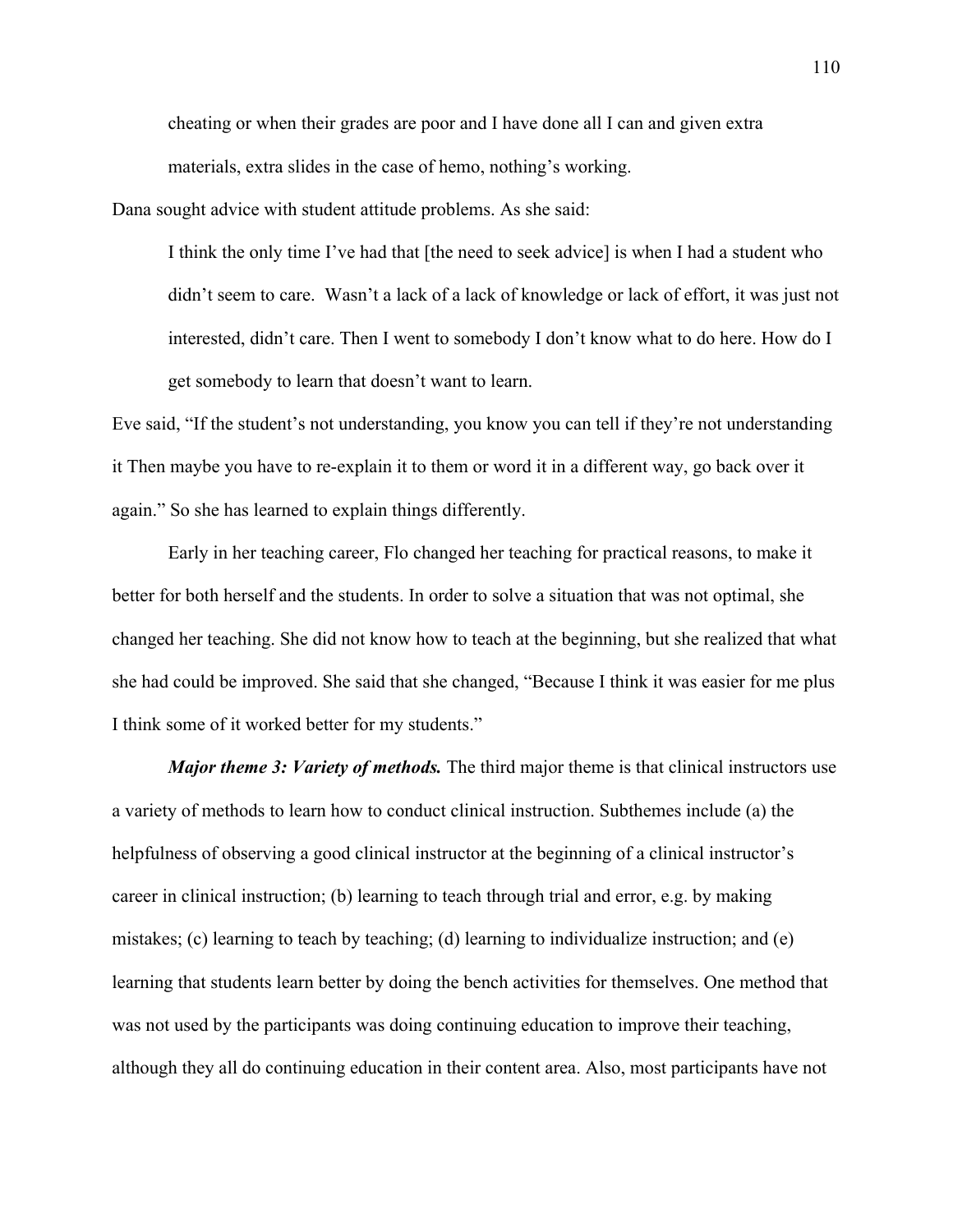taken a formal course or training on teaching or clinical instruction. The variety of methods used to learn clinical instruction was also seen in the responses to Question 23 of the questionnaire. Six participants added "other" methods to the eight choices listed in the question. So, quite a variety of methods are used to learn clinical instruction.

*Observation*. Most of the participants thought it was a good idea to start to learn clinical instruction by observing a clinical instructor in action with a student. Watching a good instructor is helpful, especially if the instructor is teaching the bench that the observer will be teaching. Some of the interviewees had observed a clinical instructor in action (besides the "observation" of clinical instructors that they did as students). Bonnie said, "When I really started teaching is when I observed other teachers and I pulled out the procedure and went step by step through the procedure." And she suggests how to help a new clinical instructor, "I would put them with a good instructor so they could observe the way it's done here on a certain bench, especially if that's a bench they could possibly train on the future." Flo wishes that as a new clinical instructor she could have observed a good instructor in action:

Looking back, I wish now that maybe I could have watched someone in blood bank, you know, what they did in a day, a day here or there. I'm not saying that I would do exactly what they're doing, but you know at that point I had no clue. So it might have been nice to sit in with somebody and say "What are you going to do? What's your plan?" Or "What do you normally do?" That might be nice. Like I said, you might teach totally different than how I teach but yet we might be able to bring some things together in the middle, so you know if you said "on day A, I do blah blah blah" and I might say, "Well what about this?" and then you go from there. But when you don't know what anyone

111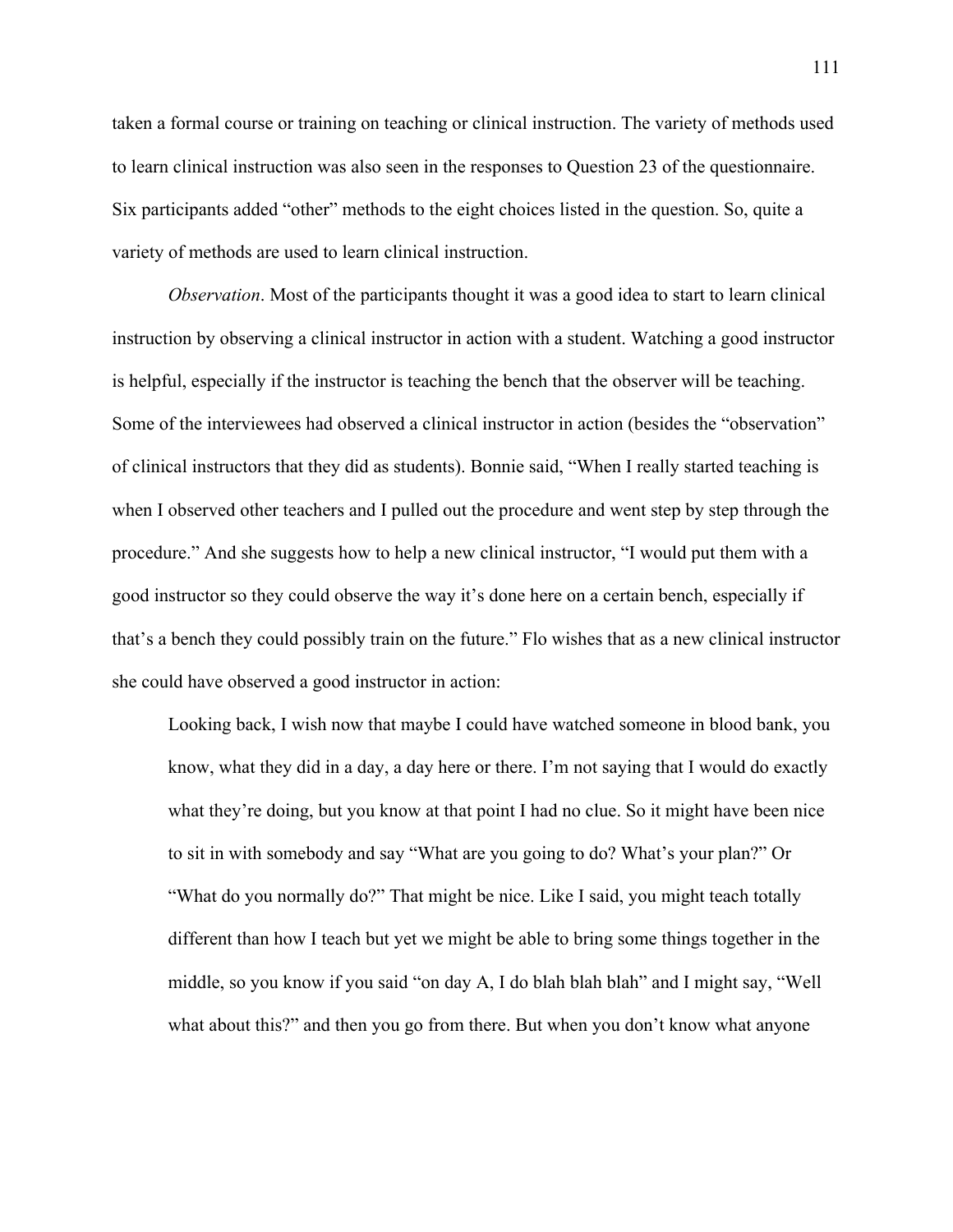else is doing, you are kind of building it on your own. It might have been nice to see what was going on at the time.

For new clinical instructors Dana suggests, "I'd have them job shadow somebody who's a good instructor so they can get an idea of what is a good way to go about it." Amy also suggests observation followed by immersion, "Maybe watching a little how other instructors instruct in this setting and then throw them in."

*Trial and error.* Trial and error is another method that was frequently mentioned or alluded to by the participants as a way they learned to do clinical instruction. As they tried different ways of teaching, they learned what worked best for themselves as instructors. They also learned what worked best for different types of students. Chad said,

I think that, you know, teaching over the years I have evolved and I learned just from trial and error and um how the students respond. I guess because I teach the same bench too, you know, mainly two different benches, so I think that for every student I probably tweak a little bit um just from learning how they catch on. It's like you get more and more experience at it, it helps you become a better teacher.

Bonnie and Chad must have been talking before the interview because Bonnie referred to something Chad had said about riding a bicycle:

I like your analogy with riding a bike. I do, I think it's so true. It's so, so, somebody describes it to you and you just have to hop on and start peddling and the more you do it, by trial and error, the better you are. You learn to weave around the pot holes, and skip the curbs, and you know you just find new ways of making a better experience happen.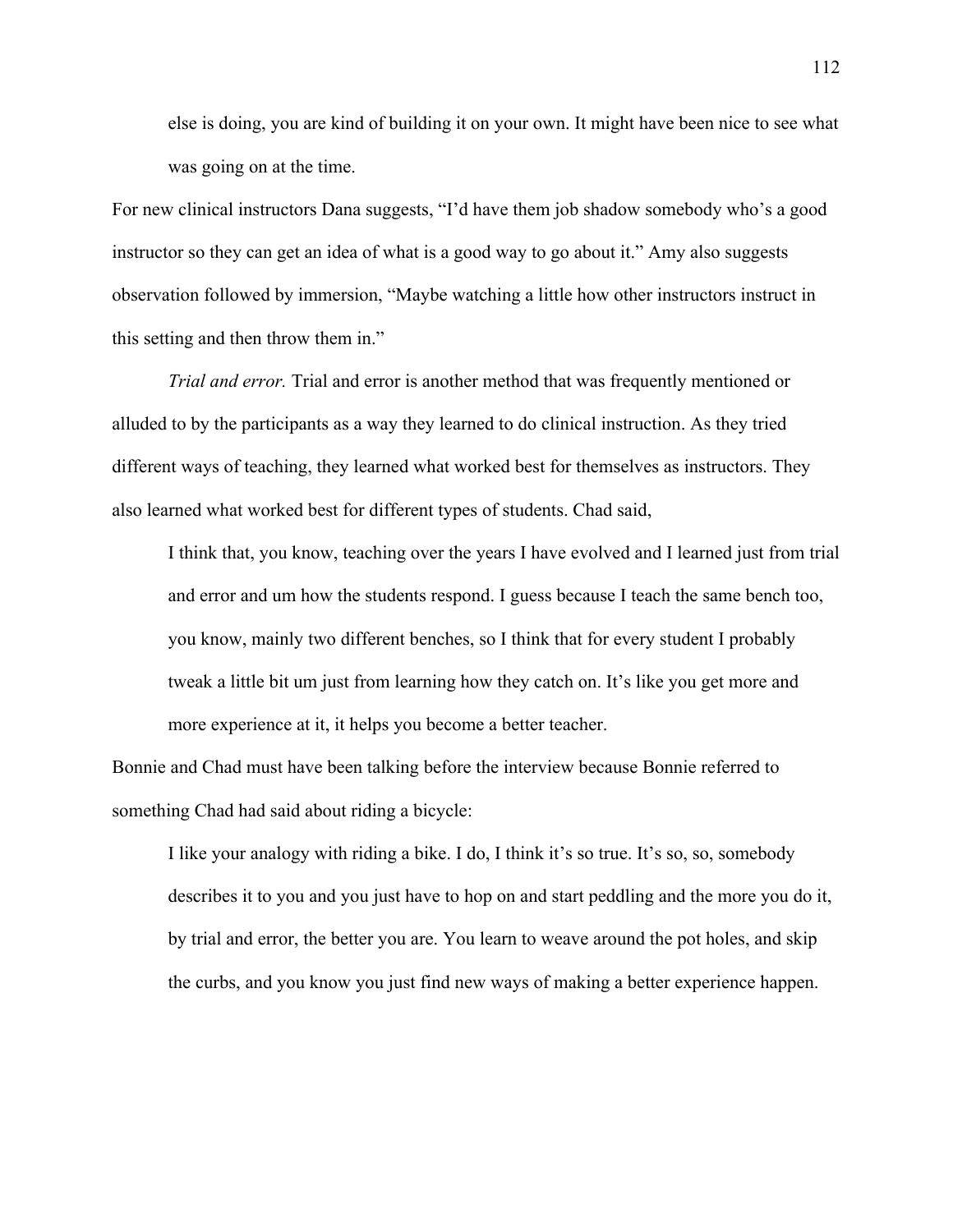Dana said, "I always learn from my mistakes. I try to never make them a second time. I think that's a huge part for anybody learning. That's more of a teaching tool unfortunately than anything else." Flo also explained that she learns from trial and error:

I don't really think about it, but I think sometimes if there's a technique that I've decided hey that really worked with this student, you know what I mean, there's something I showed them or some sort of example or something I've come across, I'll use that the next time.

*Learning to teach by teaching.* Clinical instructors said that they learn by doing; they learn how to conduct clinical instruction by doing clinical instruction. As Chad said, "I think you learn the more students you train. You evolve and you become more comfortable, what to say, what they respond to. So it's a constant learning process. Every student is different and individual." Later he added, "I think that I've evolved; anything you do the longer you do it the better you get at it."

Eve said, "Well I think with anything you improve with time, you know you're gonna improve with time." Dana agreed, "I think you gain confidence in your ability to teach somebody, in the beginning you're like "Oh, where do I start, I don't want you know to go too basic, I don't want to go over their head." Eve responded, "Yeah, I think you get that confidence, you get that pattern."

Amy explained how much she thinks about or reflects on teaching, revealing how she learns from teaching and trial and error:

I could tell if students retained by me questioning them on things they should know. And I would realize the things they did not retain um I needed to make them repeat several times, needed to find a way to make them remember and then after that a way to associate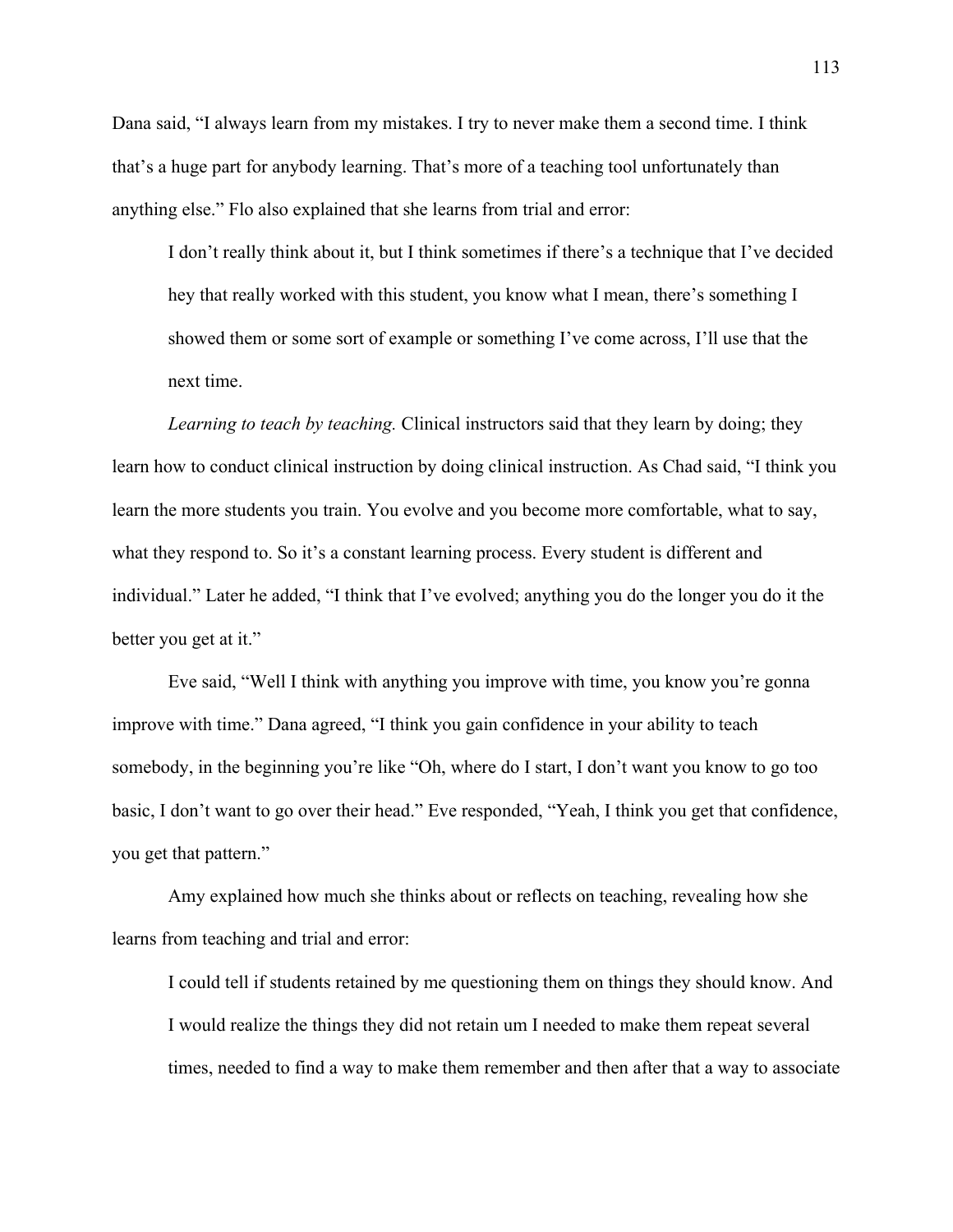what they remembered with what they would see. So it was a trial and error. I would put it in that area. Um, some students always pick things up quickly, but you learn the most on how to teach, I think, from the ones that do not.

Besides showing that Amy learns from teaching and trial and error, this example also shows that she used these experiences to solve an immediate problem: the student was not retaining the instruction. So this example is also an example of the second major theme, clinical instructors learn in order to solve problems.

*Individualizing instruction*. Many of the participants mentioned that they had learned to identify different individual student needs and ways of learning. Having identified each student's needs and way(s) of learning, clinical instructor then knows how to approach instruction for that student. They learned how to do this from the experience of teaching students; what works for some students may not work for others. A discussion between Bonnie and Chad illustrates this subtheme. Chad said, "Every student is different and individual, you know." Bonnie said, "You learn, yeah." Chad continued, "You teach students a little bit differently." Bonnie picked up on this, "After the first couple hours with them, you get the idea, yeah, how to relate to that student, just by asking open-ended questions." Later Chad explained:

You need to be flexible with each student, and some learn quicker than others so if they're catching on quicker you can cover more material than others which are slower so you need to constantly revamp, you know you have a certain time frame, you know, three days, four days on this bench so depending what pace they're progressing, you can give them more information.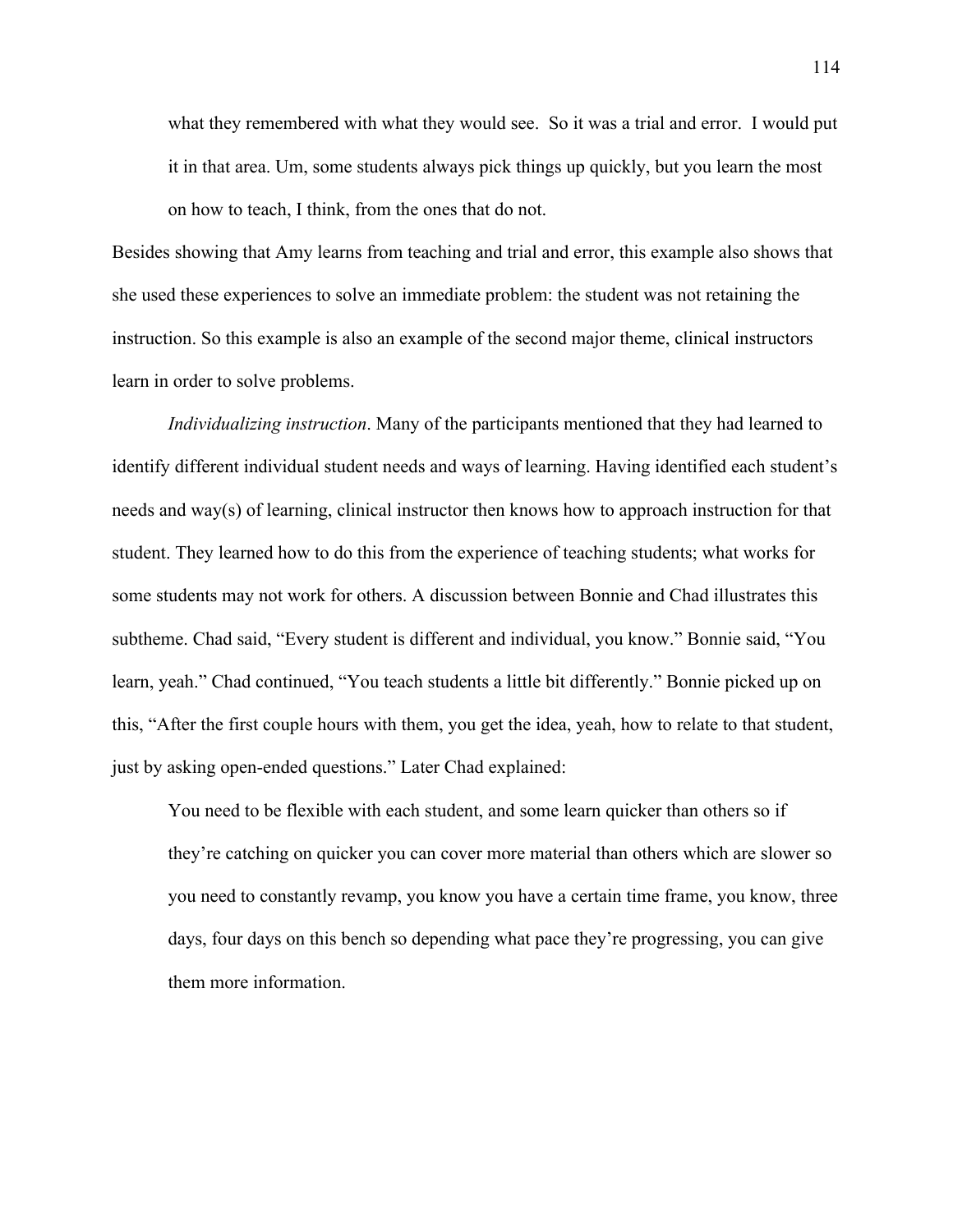Flo explained that she reflects on her teaching in order to optimize instruction for individual students:

It's driven by if I have to work harder with them because that kind of depends on how I you know I like to teach them. You know, are they visual, do they need a lot of practice, do they need more for me to talk them through things, do they need me to hover over them or leave them alone. So sometimes it might take me figure out how to read your student and go from there how I'm gonna teach them. Sometimes it's easy, I teach here and I'm fine and I don't think about it too much, other times I might go home and think "Oh God, what can I do to help them to make them have a better time, where it's gonna be easier for them."

Amy also explained that she gives more material and assignments or less extra stuff depending on how each student is doing. She said, "That's a case by case thing."

*Having students perform bench themselves.* Showing students how to do the job, how to run each bench, each area of the lab, is the major responsibility of clinical instructors. Many clinical instructors do this by first showing the student how it is done and then having the student perform it the next day. Some clinical instructors do not let the students perform it themselves at all because letting them do anything would slow down the process of getting laboratory results to health care providers. However, many of the interview participants in this research firmly believe that letting the students actually perform the laboratory work immediately helps the students learn better. Direct supervision is implied by these participants; they do not let the students just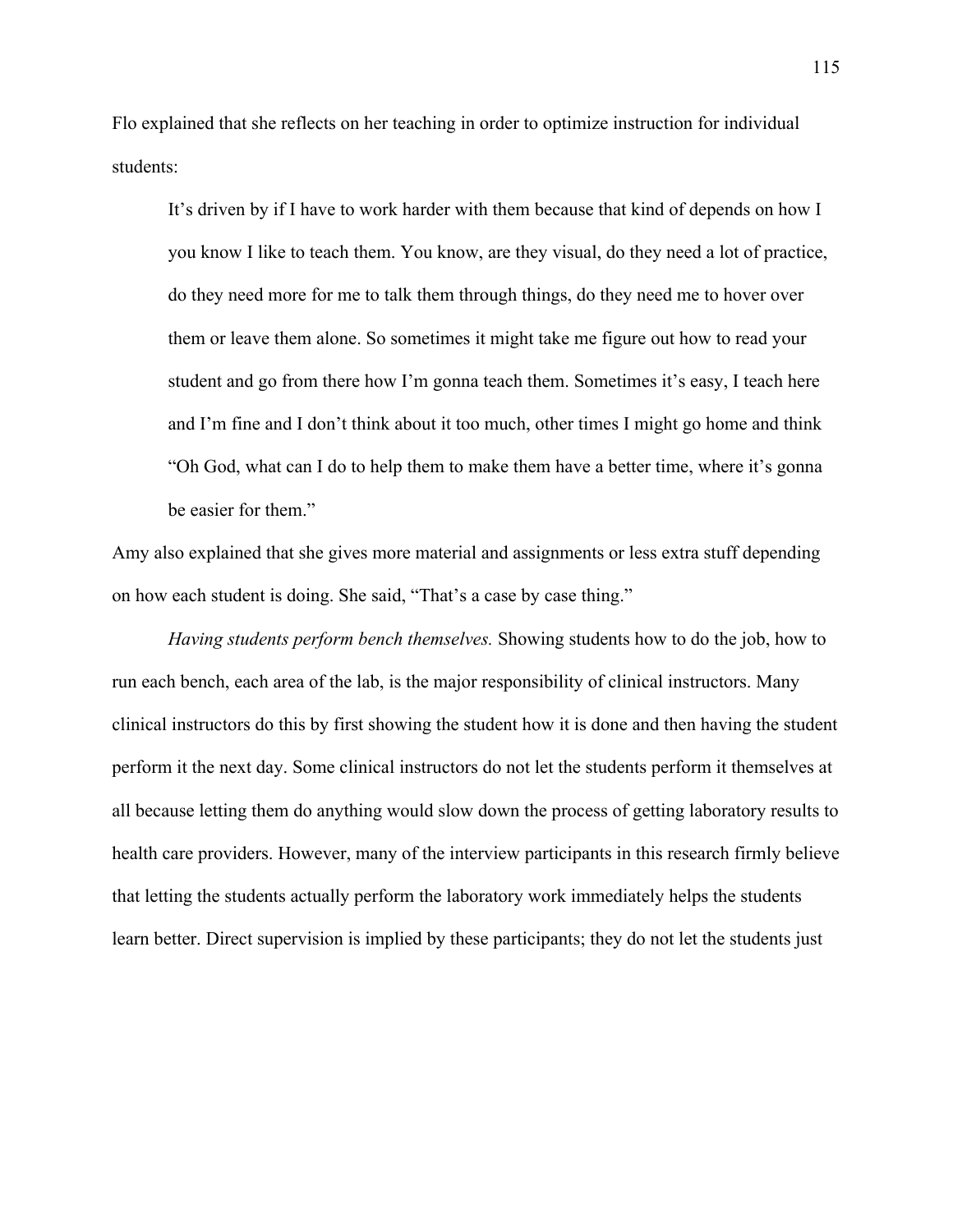go ahead on their own. Many students (and the clinical instructors too) are kinesthetic learners; they learn best by doing. As Chad said:

I've always taught by making the student do everything themselves, or trying to talk them through whatever processes I'm training them on. So I think students learn a lot faster and a lot better when they're hands on rather just observing me all day or sitting there. So I'm very much, like you know I'll say "Press the start button" but I won't I won't press the start button, I'll make them. Every little thing that we have to do, I make them do it. So, because then I think they really have to focus and concentrate on what they're doing, but if they're just watching you do everything, they could, their mind could wander or they start thinking about something else because they're not having to focus as much.

Chad learned some things about teaching from the person who trained him on his first job out of school. He explained:

One thing that she said that always stuck in my mind, she said is to put your hands behind your back, in other words, make them do it. You know, explain it but don't do it for them. And that really stuck in my head. I think you do learn so much faster and better when you actually have to do it.

Dana has also learned that having students jump right in and do the bench is a good way to teach the bench. She said:

They're working alongside you, learning alongside of you, cause I suppose because of my skills as a hands on learner much more than reading a book. So me, I tend to teach that way cause that's what works for me. I think a lot of students appreciate that cause some people, like you can't touch anything for the first so many days, and I think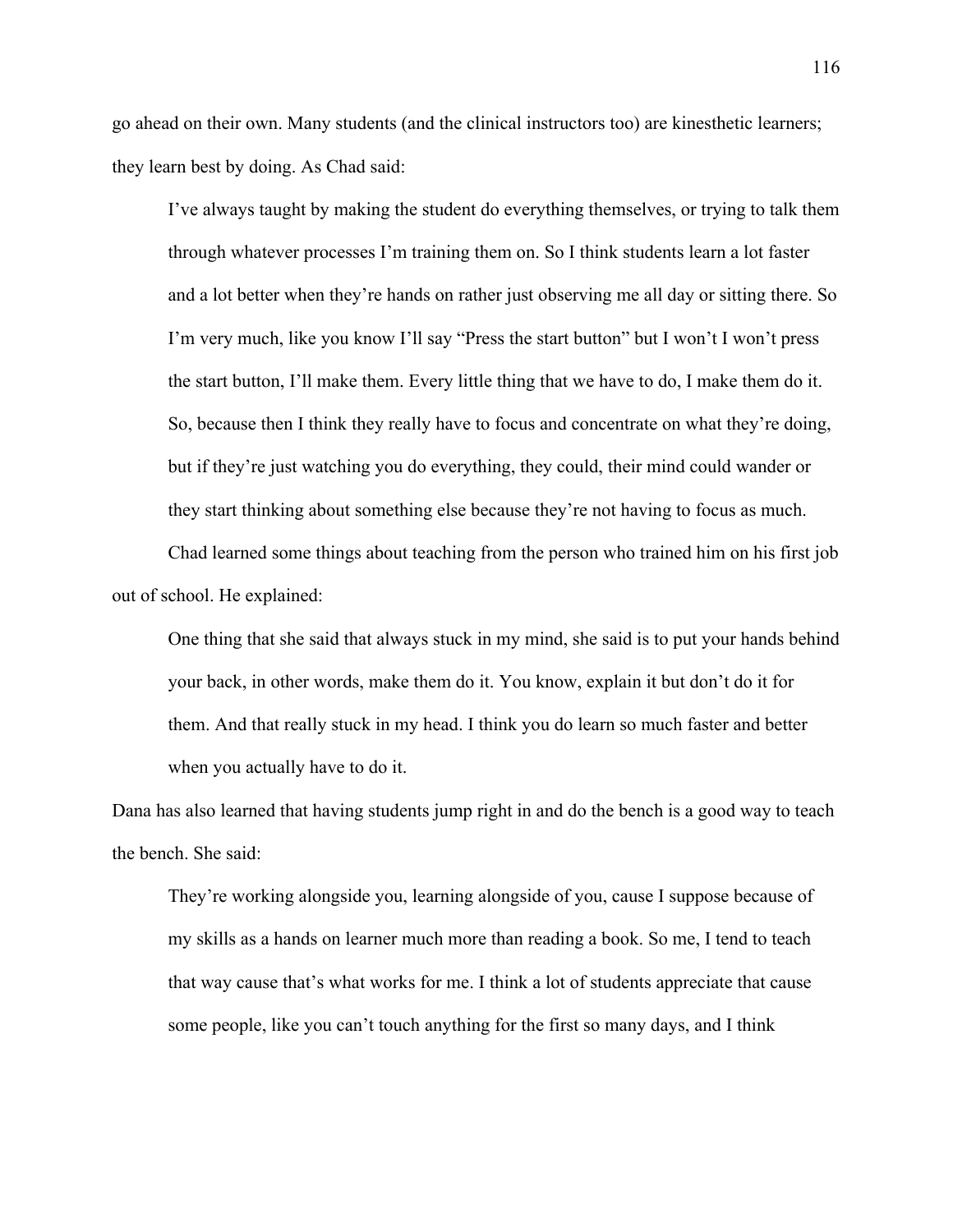"Ahhh", you know, it's hard to gain that interest. I think I've probably changed to more of that, let's just jump in feet first.

*Major theme 4: Natural ability.* The fourth theme is that some clinical instructors have a natural ability for teaching but some do not. There are mixed opinions about whether only the good teachers should teach however. A discussion between Bonnie and Chad illustrates this. They were explaining to me why every tech (laboratorian) does not teach in their hospital. Bonnie said: "Some people just don't have the patience that's required. They're good techs, they're fabulous as techs and they know what they're doing, they just don't have the patience, they don't want to take the time to relearn the theory. I don't know, you talk to them, Chad." Chad picked up on this, "And some people are just not good at teaching or explaining. They're good techs and they know their job very very well but I work with some people that just can't seem to clarify just what they're trying to teach them." "They can't verbalize," added Bonnie. Chad continued, "They make it confusing or you know they confuse the student. So I think it takes a certain personality or an ability to explain. I think it's almost a natural born thing, I think it is." Bonnie agreed, saying:

I think it is. I think you can learn it to a certain extent if you have to but it doesn't mean you're very good at it. I think the better ones just have an innate ability to explain things better, and, um, there are some people that just can't explain it, they can't verbalize, they can't put it into an understandable format.

Bonnie explained that people who cannot teach well know it and don't want to teach:

You know I've had people come to me and say "I don't teach well and I know I don't teach well so please don't give me students." So I kind of think that after you've tried it a few times, you kind of know whether you're a good instructor or not or can handle all the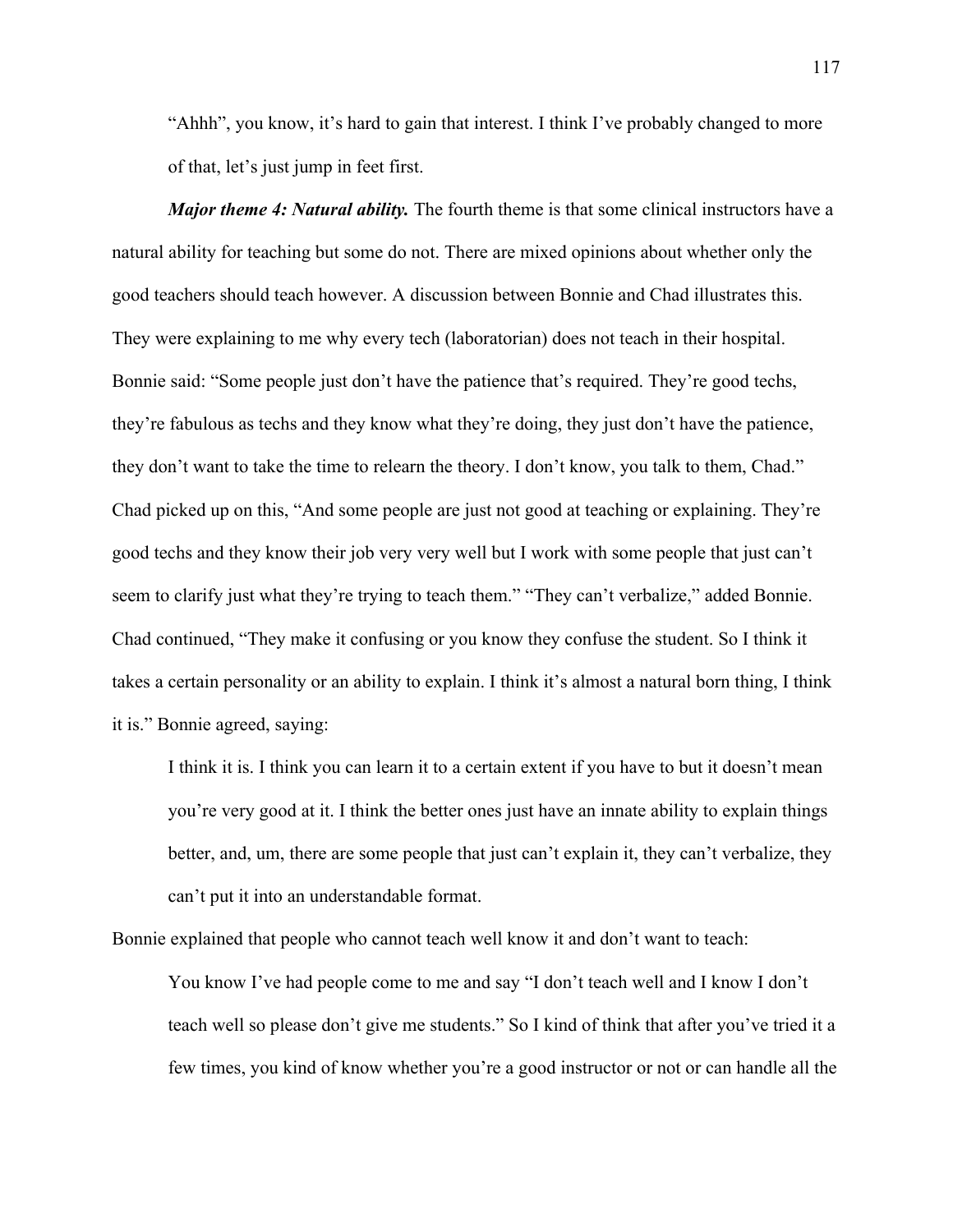facets of it. So, you know, I think you take yourself off that track pretty early in your career unless you're forced to do it like some places force their people to do it."

So, some people cannot teach well. On the other hand, some people, some clinical instructors, have natural teaching ability. Chad said, "I think some people are just natural-born teachers, they explain well, they, they put their student at ease and other people are just bad at it." Eve said, "I think some of us just have a natural talent for it and some don't."

Flo thinks that teaching comes naturally to some people. As she said, "Yes. I do. But I also think there's a lot of techs here that aren't, even though they have the same credentials and could be really good techs aren't very good teachers. Later she added, "Just because you could [teach] doesn't mean you should." But not everything comes naturally, as she said, "Sometimes going over their mistakes and correcting them. Sometimes that's hard." Amy said that teaching comes naturally to her:

It comes fairly naturally to me and I know some of the girls have a very hard time talking through what they are doing. I always felt it was rather natural to talk and show when I have something strange on my scope, I'll say something, student or not.

For Amy, it is natural to show and explain things to anybody, not just students.

*Major theme 5: Less time to teach.* The fifth theme is that clinical instructors must learn to teach with less time. The health care system has been trying to cut costs since the 1980's, and, as a result, health care professionals are pressed for higher and higher productivity. This has left less and less time for health care professionals, including medical laboratorians, to teach students. Amy, who has been teaching for over 20 years, said that what she teaches has not changed that much, but the time that clinical instructors have to teach has changed. Clinical instructors have less time to teach because they are expected to do more bench work on patients.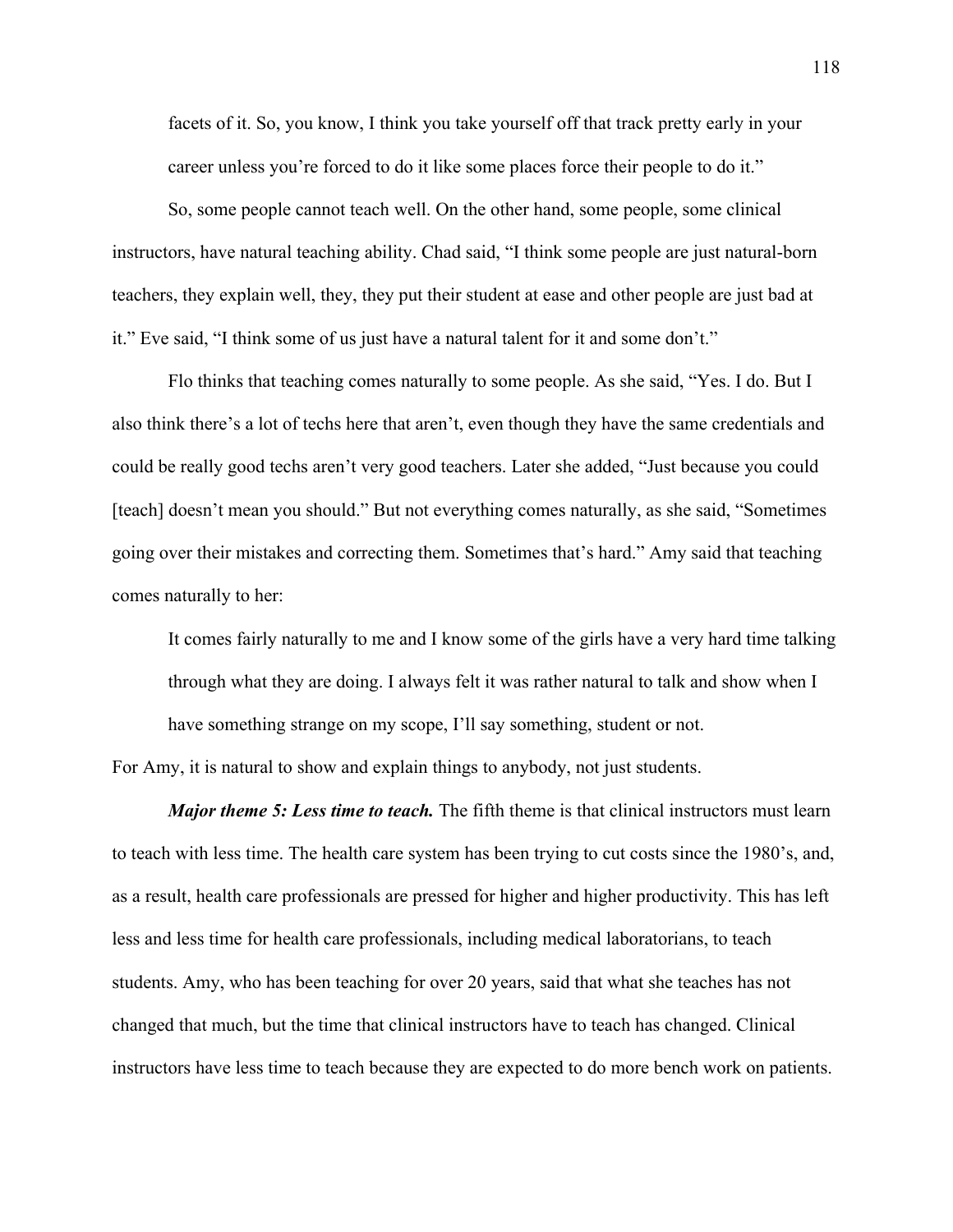Amy said:

[I teach] the same material. The only difference is I think of how to do it while I'm working because we no longer have a lot of time that you're not also working on patients, so you're working and showing at the same time.

Chad explained that trying to do both jobs, the bench and teaching, is difficult:

A lot of employees don't want to be bothered with teaching, and it is more difficult, especially if you're trying to the bench on top, and you know, it slows you down so much to have to explain everything you're doing and answer questions and things rather than just focus on your job. So a lot of people don't want, don't really want, to be bothered with it.

When asked how her teaching technique had changed Bonnie said:

Less reading the procedure [to the students], more having them read it on a side and then you accomplishing some tasks while they're doing that because you know less through the years you have less people to work with you , so you've had to multitask to a certain extent, to the point where in the 80's and 90's it was "see one, do one" for the students. Remember that? And then we got a little beefy in the 90's and the early millennium we got a little beefy so we could be off the benches and have that luxury, I think, of really doing an excellent job of teaching. And then we got streamlined again and so we had to see one, do one. So, you know, it kind of depends on the economy of the hospital and the staffing resources that you have as to how you adapt your teaching, unfortunately, on the bench.

Chad responded:

Yeah, I agree. It's difficult when you have to work the bench and teach at the same time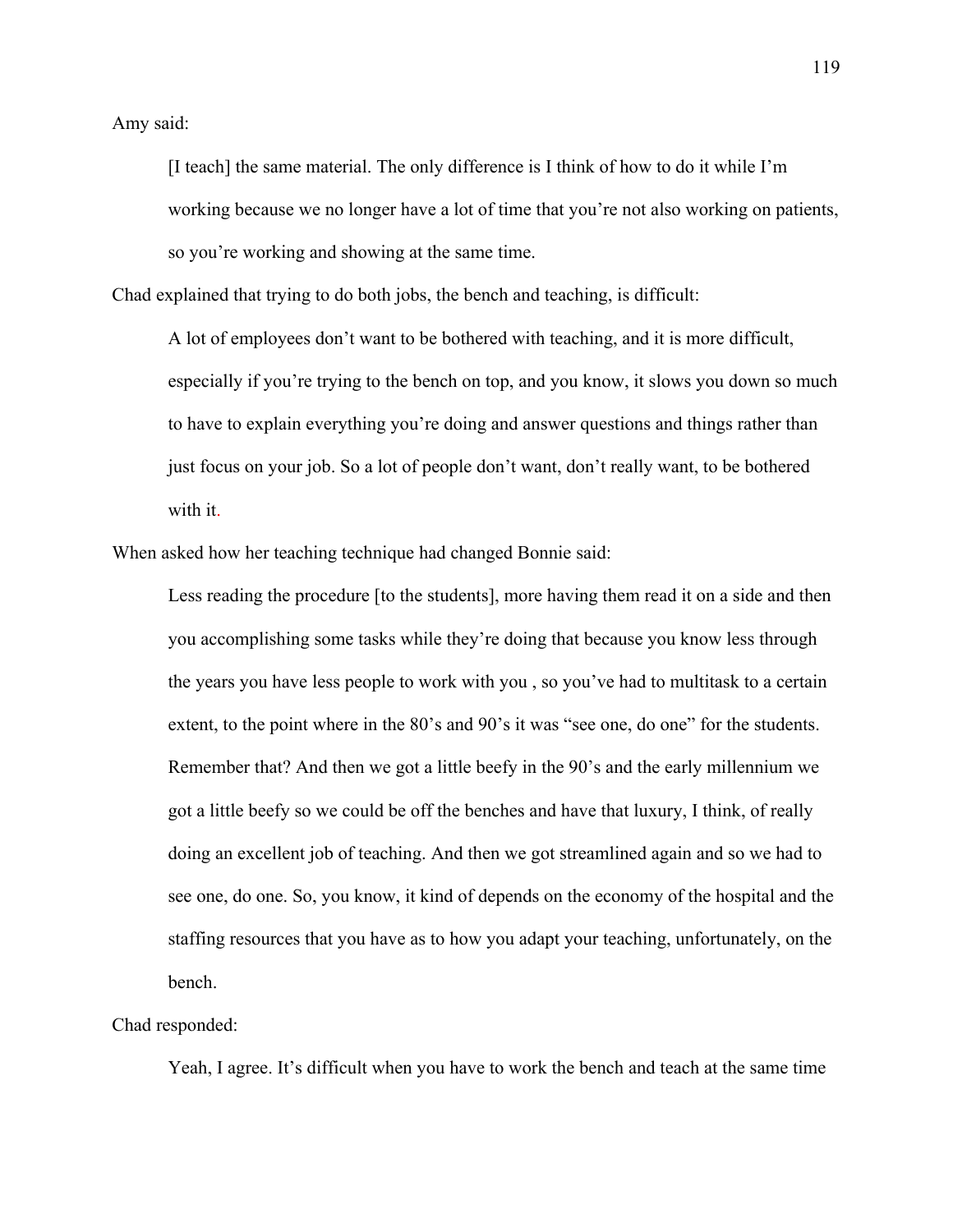and I think the student ultimately suffers because you just don't have the time to explain so you might put them off in a corner and have them work almost by themselves with the procedure and I hate to do that. I like to focus on them and not have to keep up with everything. So it's really beneficial when I have another tech, you know, on my bench that can cover the actual workload so I can pick and choose what I am going to show them and not worry about it.

Flo used a situation from the day that we spoke to explain how difficult it can be to be busy on the bench while you have a student:

Like today I was in blood bank, I was the only tech. If I'd have had a student, they wouldn't have learned a lot. I'm pretty up front about that in my rotations. If we have patient work, you're going to be pushed to the side. I will try to find you something to do but I can't promise if I'm occupied. Um, I wish it could be easier.

She added, "That's how it's going to be, it's not going to change, it's not going to get better." Later she described it further, "Sometimes it's hard when you're busy and you're trying to thin yourself out to everything. You've got to remember to be patient with everyone and try, you know, to teach students plus get your work done." She further explained the consequences of having to choose between doing the bench work and teaching the student:

If you [just] had another person in blood bank, I mean no one's going to be able to fulfill that, but sometimes trying to teach and trying to do your work you are going to short something and you don't want to short the patient.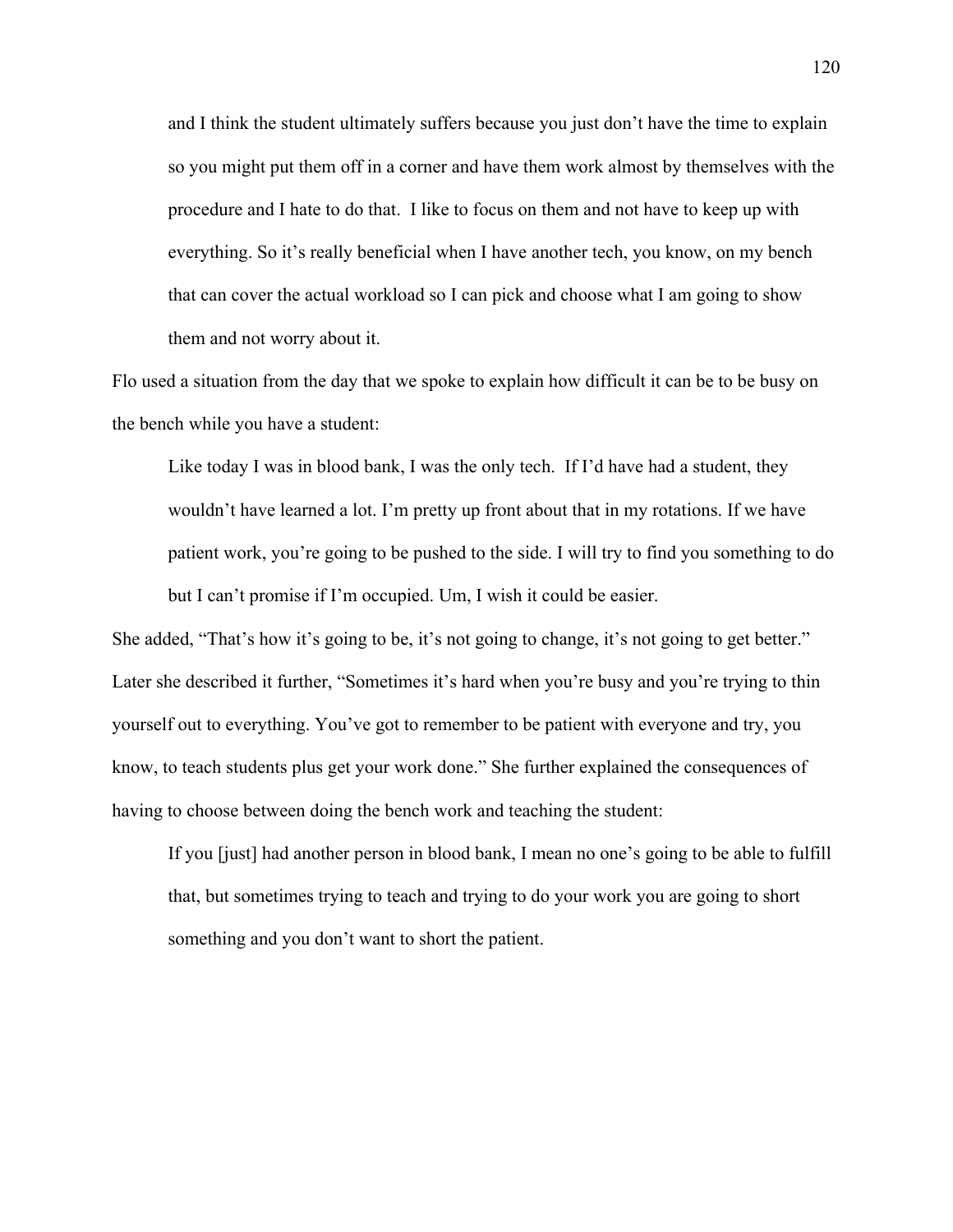*Major theme 6: Self-directedness.* The sixth theme is that clinical instructors vary in their self-directedness and internal motivation, some are very motivated and some are equivocal. In Chapter 5 I will discuss how this is also an assumption of adult learning. Chad said:

I take it very seriously because I feel the students, I mean they're paying good money to come here and train, so I take it very seriously, I think about it a lot. I'm always trying to think of better ways to explain the bench to them."

Bonnie took the initiative to study on her own when she started teaching. She said, "I was intimidated by students' questions as well. Because then that had to draw on my theory bank so I did a lot of self study."

Amy was always interested in teaching and when she ended up at a hospital that had students, she took the initiative to learn how to teach by watching the clinical instructor. She helped teach a little and when the instructor left, she took on the whole responsibility for teaching hematology. As she explains,

I wanted to help teach after I first came here as a tech and I was lucky enough to come to a teaching hospital and in the hematology department. So I watched a girl that taught some and just took part of it from her and started teaching, actually red cell diseases, talking through the disease and showing the slides at the same time. That was my beginning.

Amy has continued to be a self-directed learner. As she said, "If you care, teach, care about what you teach, you'll continue and better yourself."

Explaining how she knows how to teach, Eve said, "And if you really want to do it, too. If you feel inspired to teach." Dana responded, "I agree with that. I think if you don't feel like 'Oh God, this is just another, you know, responsibility now' versus I'm going to help somebody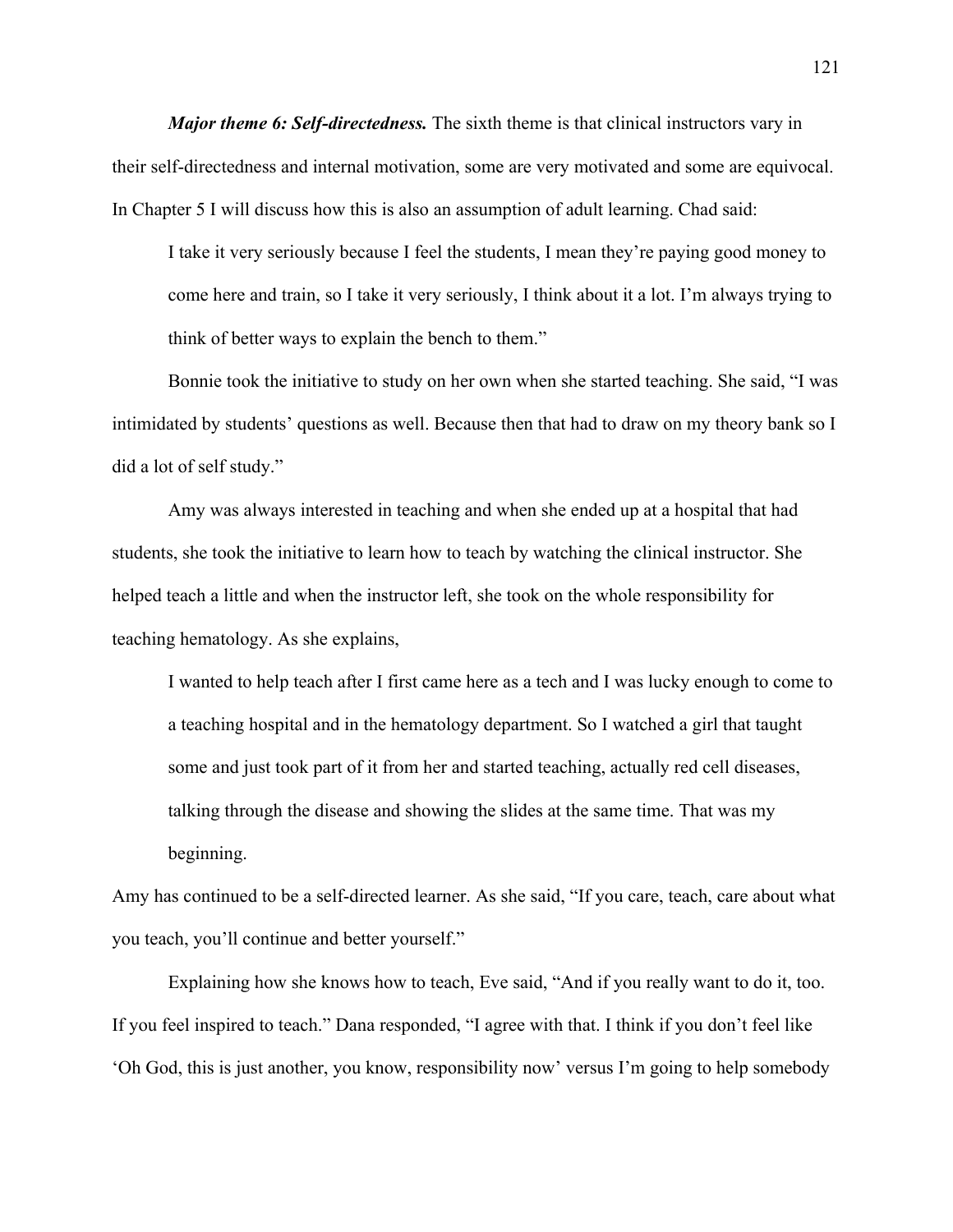get in the field and try to get them excited." Eve responded, "Yeah, and you kind of look forward to sharing that with people."

Flo explained that she did not get any help learning clinical instruction, "So I think I kind of self-taught, in a way, and hopefully worked out from there." Her motivation for teaching is internal, as she said, "You know, yeah, I can put it on my resume and on my evaluation that I teach, but I like teaching."

In spite of these comments which lead you to think that these participants are selfdirected and motivated instructors, several also indicated that they did not do much, if anything, to improve as instructors. Eve said, "I probably don't put a lot of thought or energy into [teaching]. I kind of go with the flow and bring the student with me." Both Amy and Flo denied doing any self-evaluation, even informally. When asked how she becomes a better instructor, Flo said, "I don't really think about it." However, when she was pressed, asked if she did informal evaluation for herself, Amy said, "I think I do. When a student is about done I will usually talk to them and say, 'Is there anything else you need?' "

**Phase 2 Thick rich description**. The end product of the Phase 2 data is a thick rich description of the experience of medical laboratory science clinical instructors learning to conduct clinical instruction. To make it more real, I have named the clinical instructor in the description "Sue." This is not a real person and the experience described is not the experience of a specific person, but rather, it is a compilation of the data, the participants own words, and the insights that I gained through the research process. Of the five participants who read and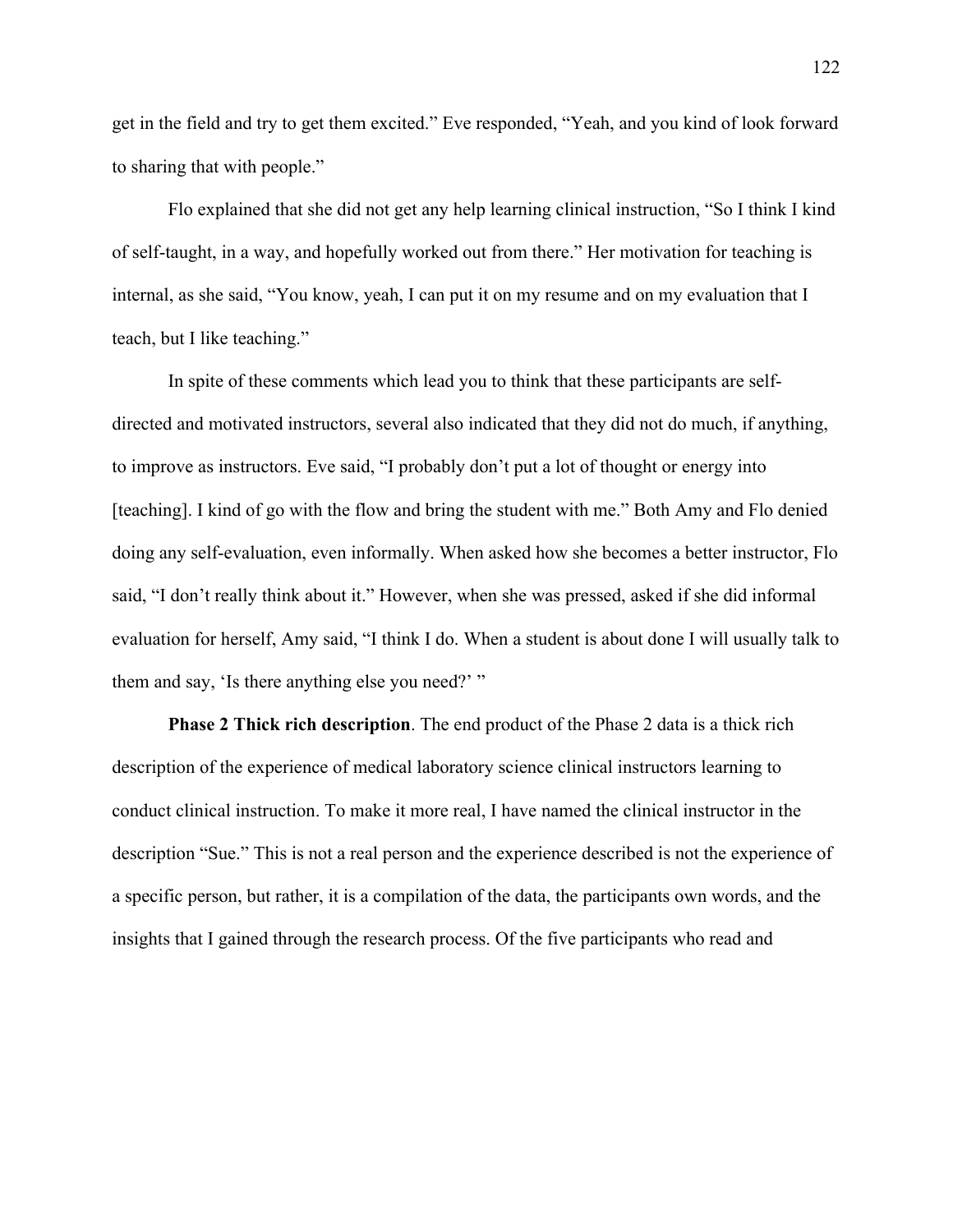critiqued the following thick, rich description, all recognized their own experience in this description, saying, "This could have been me." The thick rich description follows:

Sue graduated from a university program in medical laboratory science and was employed even before she graduated. Her first job was working in a hospital laboratory on the evening shift. Shortly after graduation she took the national American Society for Clinical Pathology examination to become certified as a medical laboratory scientist (MLS). On evening shift, she was a generalist working in most of the departments including clinical chemistry, hematology, and blood bank, but very little microbiology. After four years, she moved to day shift in the hematology department and cross trained in the chemistry department automation section.

 Students rotate through each department on day shift, so Sue had nothing to do with the students until she went to day shift. Even though teaching is in everybody's job description, the students at her hospital are generally placed with techs (laboratorians) who have expressed a willingness to teach and seem to be good at it, in the opinion of the education coordinator and lab manager. However, they are not compensated by the hospital or university for teaching. Sue feels that the only reward she gets from teaching is self-satisfaction. She realizes that with the shortage of laboratorians and upcoming retirements that it is important that they teach students.

 Arriving at 6:30 AM, Sue's day on the bench begins by seeing that the hematology instrument and work station are ready. Blood specimens arrive throughout the day and need to be processed and run so that health care providers get the results as soon as possible, usually within a couple of hours. Periodically "stat" specimens arrive from the emergency department or intensive care. Sue interrupts her highly organized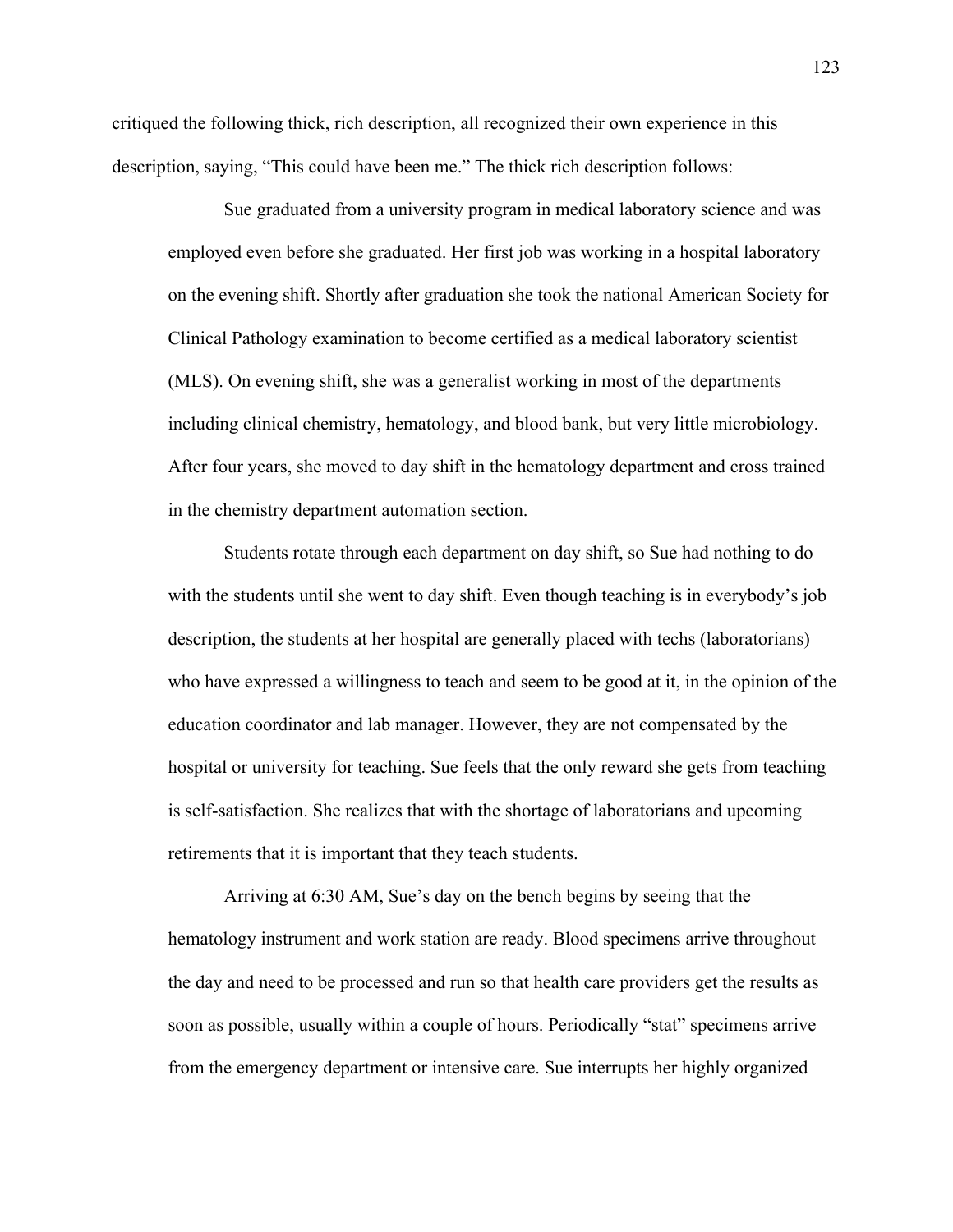work to run these urgent specimens and calls the results to the doctor or nurse's station. During the day, her work gets interrupted by phone calls from health care personnel asking for results or asking other questions. Sue's ability to multitask and her organizational skills help her from being overwhelmed by a workload that has just seemed to increase and increase over the years. Typically she takes a 30-minute lunch break and may or may not get her morning and afternoon breaks. She plans so that at the end of her shift she can be finished with whatever she is working on. Sometimes she hands off some work to the person coming in for the evening shift. All of this day's work is what she will need to learn to teach to a student.

 Having a student or two to this situation adds more stress to an already stressful job. Sue really cares about providing an accurate and meaningful laboratory result to the health care provider so that the provider can make the best decisions possible about the patient's diagnosis, prognosis, and treatment. Patient work is her priority; students are squeezed in around her patient work. She is not relieved of any work when she has students and usually her coworkers are too busy to help her. For some benches, the work itself makes it difficult for someone else to help. Students themselves are little or no help as they are just learning the bench and do not contribute to productivity. A student actually slows down the work because Sue needs to explain what is being done or oversee the student as he does the work. So she needs to learn not only how to teach the student the bench and the job, but she needs to learn how to juggle her bench work and teach the student at the same time.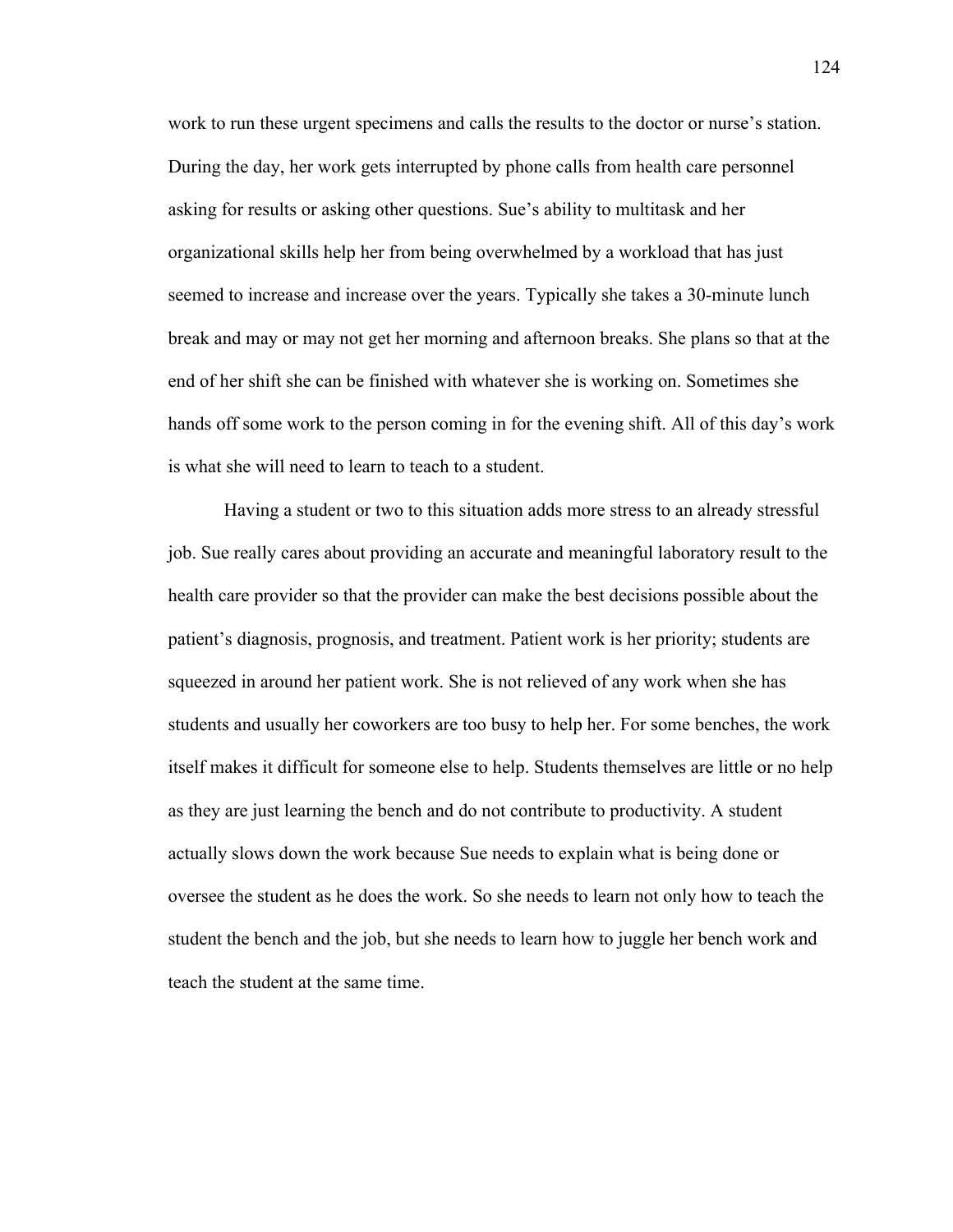Before she teaches, Sue needs to know what she is doing, why she is doing it, and what the results mean in order to teach it to a student. Sue feels comfortable enough doing the bench to teach it. Although she has only worked on day shift for nine months, she has worked in the lab for almost five years. Other than that, she has not done any preparation to be a clinical instructor and no orientation to teaching is provided. There are no formal requirements to be a clinical instructor. In Sue's hospital, most of the clinical instructors are certified MLS but a few veteran laboratory technicians are also clinical instructors.

 The education coordinator, the liaison between the hospital and the university, schedules students to go through all of the benches in the departments. After Sue has been on day shift for about 9 months, she sees on the schedule that a student will be on her bench next month. She has not thought much about teaching until the schedule was posted and now she is a little nervous to get her first student. She begins to observe other clinical instructors as they teach. She knows that she is supposed to show the student the bench were she will be working but she gets more details about what is expected of her by talking with the education coordinator and looking over the university checklists and daily schedule provided by the coordinator. She recalls what her clinical instructors did when she was a student. She will try to be like her good instructors, but she especially will try not to be like her bad clinical instructors who acted as if they resented the students' presence. She remembers feeling frustrated and unwanted and she vows not to have her students feel this way.

 When her first student arrives, Sue welcomes him and shows him where to put his things. Then she dives right in, showing the student what she is doing on the bench and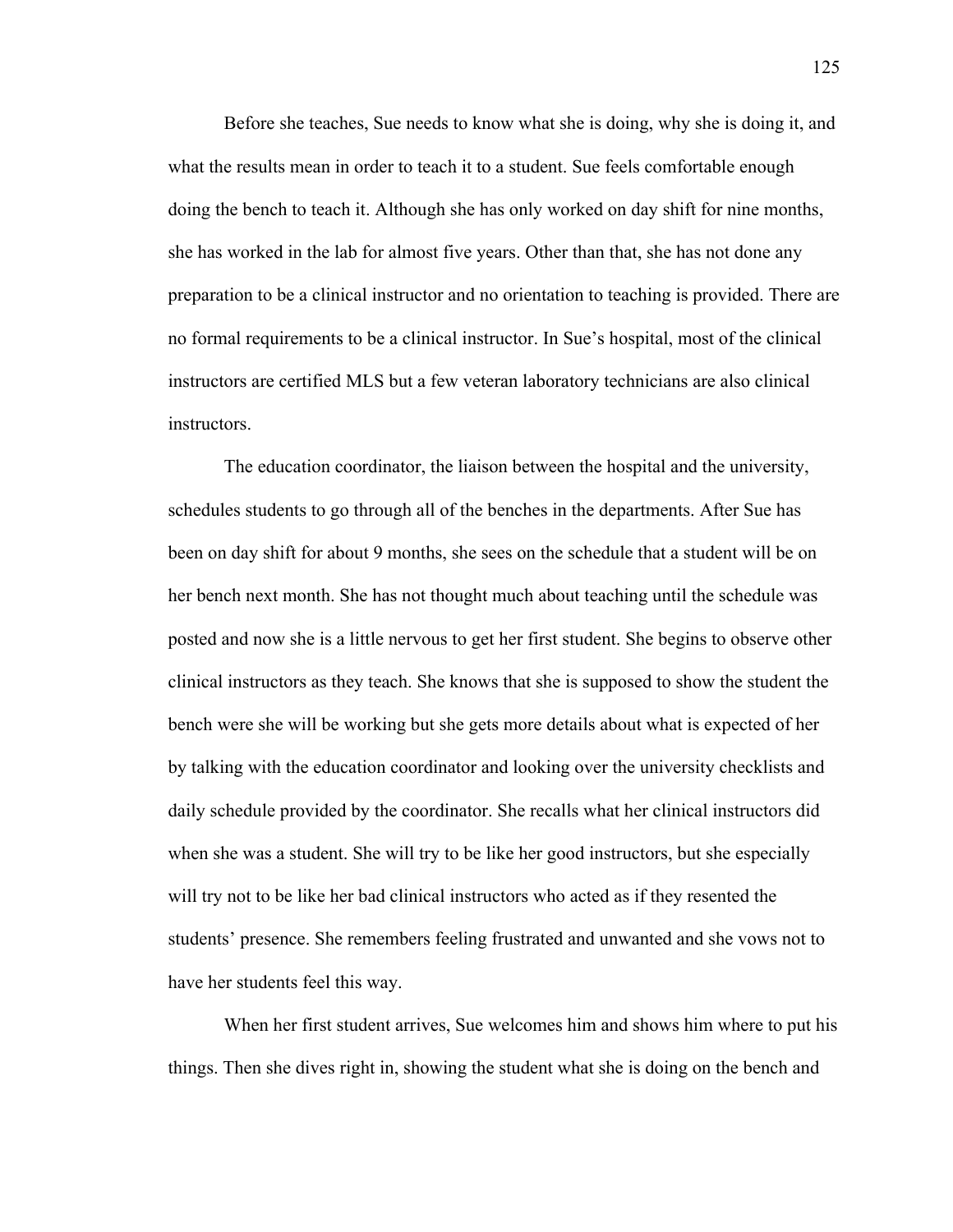how she is doing it. She reminds herself to go slower. At the end of the day she asks, "Do you understand?" The student says, "Yes," but he says to himself, "Yikes, I am completely overwhelmed. Am I expected to remember how to do all that?" That evening before she falls asleep, the clinical instructor thinks, "Did I remember to show him how to print out a result? I should show him the tutorial on the instrument tomorrow."

 As the rotation progresses, Sue follows the teaching schedule and checklist to know what to cover each day. She discovers that explaining things comes naturally to her. If the student has a puzzled look, she is pretty good at rephrasing what she is saying. On day 4, however, a coworker does not come in because of a sick child and Sue needs to perform her own work plus some of the work on another bench. She just does not have time to show the student anything. She explains this to the student when he comes in at 7:30 and sends him to the back room to study. She checks on him around 12:30. He seems really sleepy, so she asks him to cut some Parafilm, a little chore to help them out. A coworker suggests that he go observe in the histology department if he wants to and if they can take him. He comes back half an hour later saying that they are too busy. So Sue tells him he can go home early.

 Sue is scheduled to be off on the student's sixth day in the rotation because she is going to be working the next weekend. She tells the coworker who is going to have the student the next day that she has not done sed rates yet with the student because of the busy day on Day 4. So she asks the coworker to do that with the student even though it is not on the schedule for Day 6.

 In the middle of the rotation the education coordinator reminds Sue that she will need to give the student a practical test. She will also need to fill out an evaluation of the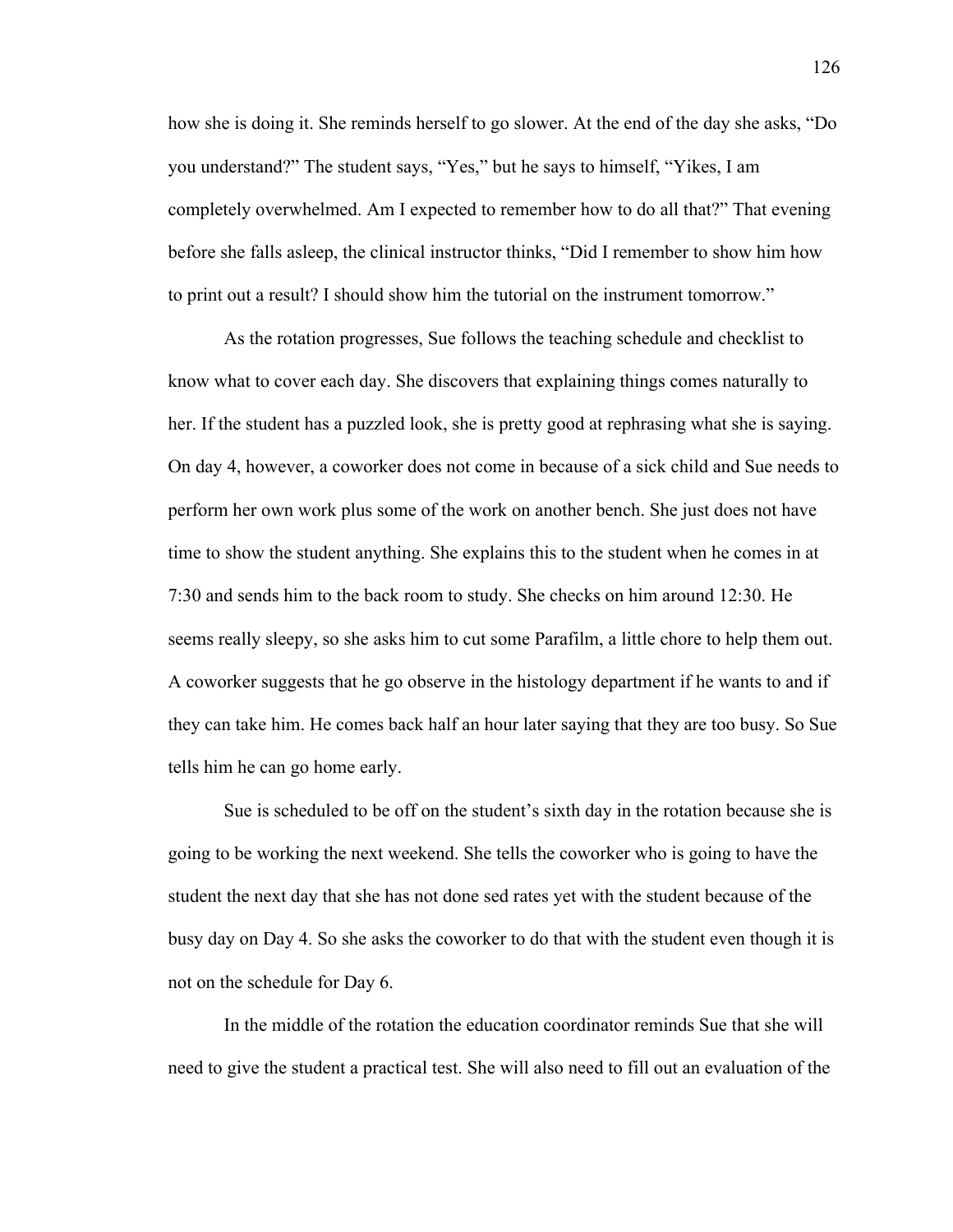student. Sue goes over the guidelines for the practical which involves observing the student run the instrument for a certain period of time, looking for certain things. She is also supposed to select samples with problems that the student should recognize, like hemolysis. This seems fine with Sue until during the practical, the student does something wrong that was not on the evaluation sheet. She notes it and asks a coworker what she should do. The coworker says that this has never happened before. The education coordinator just tells her to use her best judgment. Sue goes back to work and will decide later. By the end of her first student's rotation, both she and the student survive and he has actually learned a lot about how to do her bench and a lot about how the lab works.

As the years go by, Sue continues to learn how to conduct clinical instruction better through experience, especially how to individualize her instruction. Through trial and error, especially in problem situations, she learns different approaches to use for different students. She has collected some articles to give to the students who seem to learn best by reading. She has identified some additional activities for students who are quick learners and have extra time. She has some activities that students can do independently when she is too busy to teach.

She uses open-ended questions more than she used to so students have to explain things back to her so she can see if they understand. She has the students perform the lab work themselves as much as possible; however she occasionally just has the students watch her when she is busy. She pushes reluctant students to jump in and perform the work, reassuring them that she is right there and she won't let them make a mistake. She has learned where students have trouble or where they often forget knowledge from their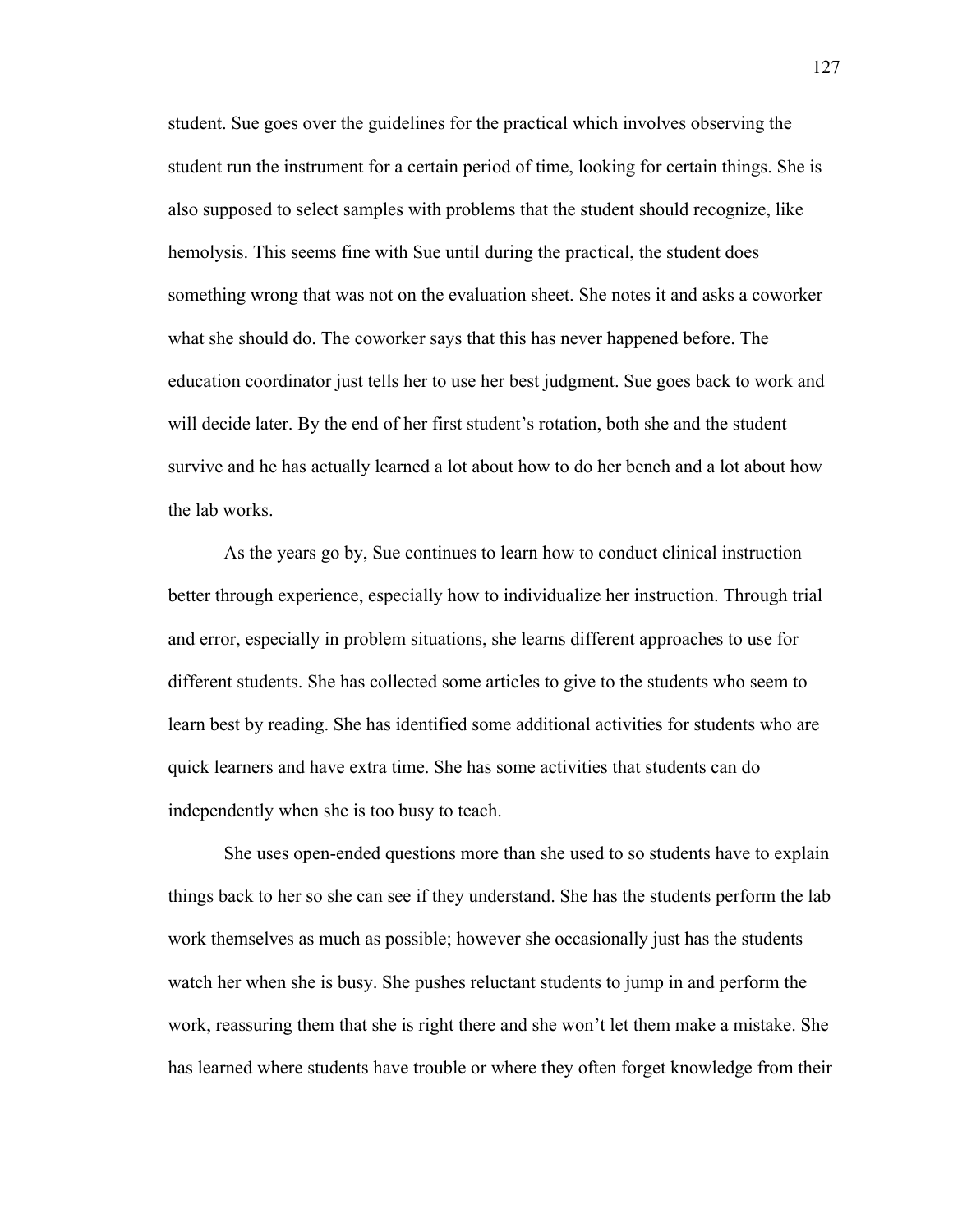university courses, and she has developed a way to deal with these areas. After seeing many students and with increasing maturity in general, she is more patient and less reactive when a student makes a mistake.

She consults the education coordinator only when she has a problem, and she lets the education coordinator deal with students' tardiness or other troubles. She seldom thinks back to her own days as a student any more. The techs in the lab do not talk much about teaching except for occasionally complaining about the problem students. She tries to deal with poorly motivated students by emphasizing how important lab professionals are to health care. She also reminds them that this experience also serves as a job interview for them, so if they want a job or a good reference, they had better come in on time and have a better attitude. The students' behavior and demeanor will then improve for about a day or two.

Sue does continuing education because it is required by the hospital. Almost all of it is in hematology and instrumentation. She does not feel a need to participate in continuing education about teaching because she feels comfortable teaching. At the university the students do evaluations on her teaching or at least on her department's teaching. Since she seldom hears back about her teaching, she assumes that she is doing a good job because she hears that the students are passing the certification exam.

Sue does the best she can under the circumstances. Students will learn the rest when they get a job. She hopes the lab will hire the students when they graduate. She still likes to teach but wishes she had less to do on the bench so she could spend more time with the students and perhaps spend more time going over case studies.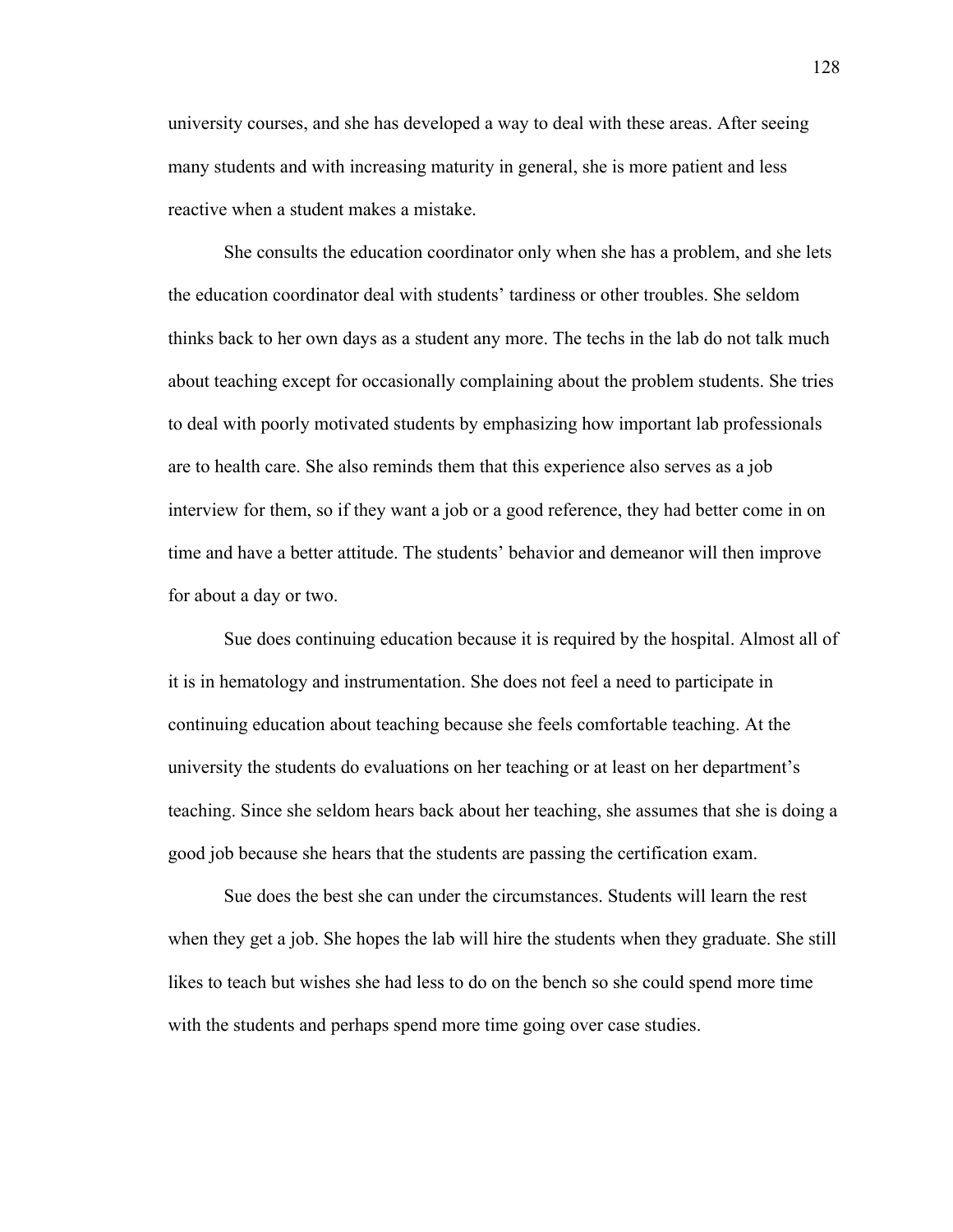## **Comparison of Phase 1 and Phase 2 Results**

Data from the questionnaire participants and the interviewees are very similar for almost all questions. This is not necessarily expected because the interviewees were not selected randomly but purposively. One of the largest differences between the questionnaire participants on the whole and the six interviewees is that 82% of the questionnaire participants have used trial and error as a method of learning to conduct clinical instruction and 100% of the interviewees have used trial and error. Perhaps clinical instructors who are more interested in education, those who volunteered to be interviewed, are more likely to use active learning strategies such as trial and error. The interviewees also used their experience as instructors to learn how to conduct clinical instruction more than the participants as a whole. Susi (2010) found that people who have been doing clinical instruction for a while tend to rely on their own experience teaching and use their experience as students less than novice clinical instructors do. However, even though the interviewees in this research were experienced instructors, their amount of experience did not differ from the participants as a whole. The interviewees did report that they reflected more about being a clinical instructor than the participants as a whole, interviewees averaging 4.0 against the overall average of 3.2 (1 being reflects "never", 5 being reflects "even when I am not teaching").

Another difference is that only 56% of the questionnaire participants reported being evaluated as instructors, whereas on their questionnaire five of the six interviewees reported being evaluated and all six reported being evaluated during the interview. Also, all six interviewees have raised children, whereas only 73% of the overall participants have raised children. It is difficult and inappropriate to do more than speculate about cause and effect from a questionnaire. Although these differences are interesting and may be real, it is in the depth of the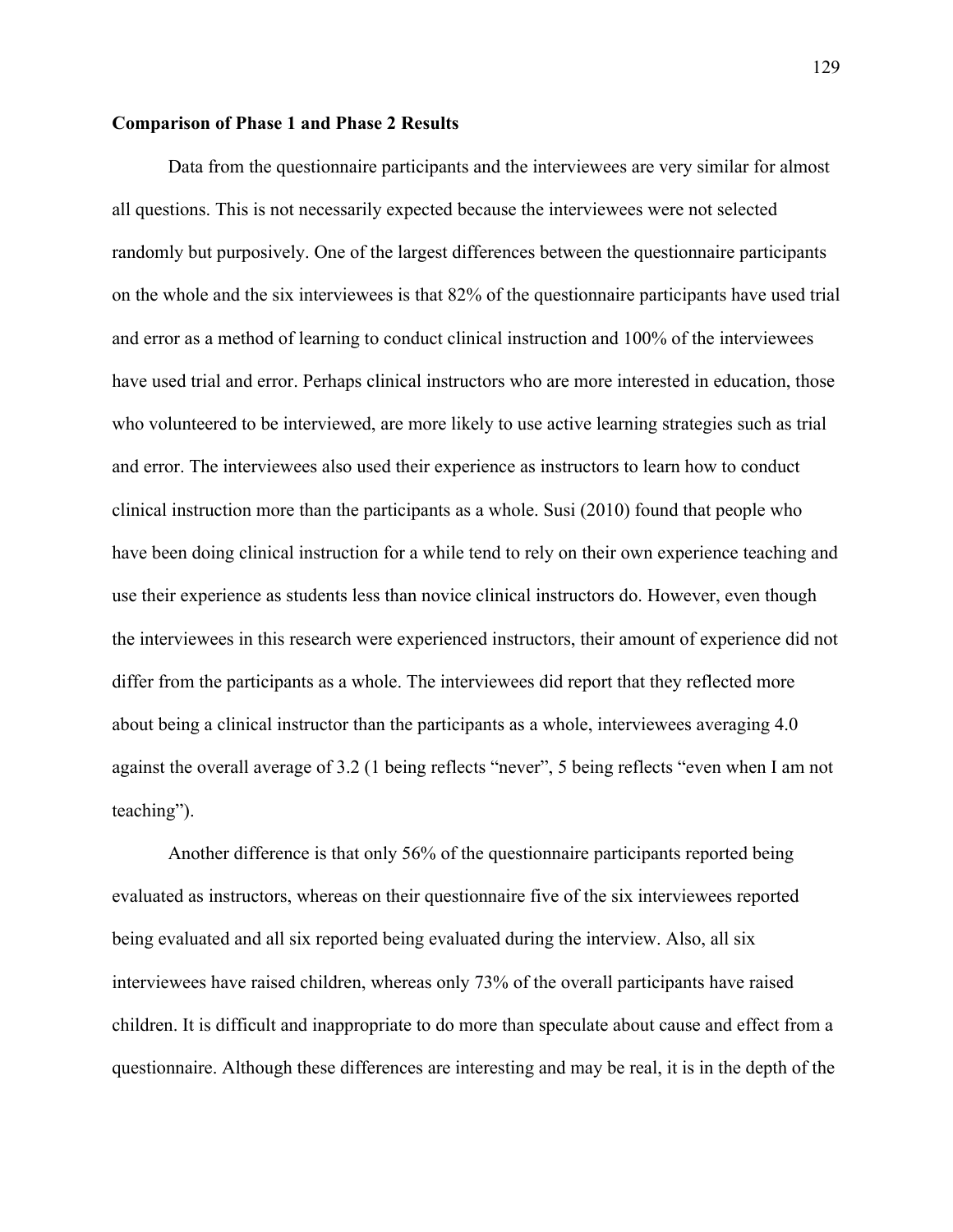interview data where glimpses of real understanding about the learning of clinical instructors are seen.

## **Chapter 4 Summary**

 This chapter presented the results of the quantitative Phase 1 and the qualitative Phase 2. This two-phase research was designed to elucidate the experiences of clinical instructors of medical laboratory science students as the clinical instructors learn to conduct clinical instruction.

 In Phase 1, the results of 51 questionnaires were presented. These results represented the experiences and opinions of clinical instructors from hospital affiliates of six Midwest universities. The majority of participants reported little or no difficulty learning to be a clinical instructor and they felt that what they do as a clinical instructor comes naturally to them, without thinking. The extent to which they think about or reflect on being a clinical instructor varied greatly. Almost all of the participants' instructional efforts are affected by the participants' own experiences as students and experiences as instructors, and the most helpful method used to learn how to conduct clinical instruction is asking the students themselves what works the best. The participants expressed the need for more time in order to do a better job of clinical instruction, more time in general and specifically more time without bench responsibilities.

 In Phase 2, the results of interviews with six clinical instructors from four hospital affiliates of three Midwest universities were presented. Analysis of each transcript was performed, after which the results of all transcript analyses were combined. At each step, the analyses were checked by the participants or professional colleagues to assure validity. Six major themes were identified: clinical instructors use experience as a learning resource, clinical instructors learn in order to solve a problem, clinical instructors use a variety of methods to learn

130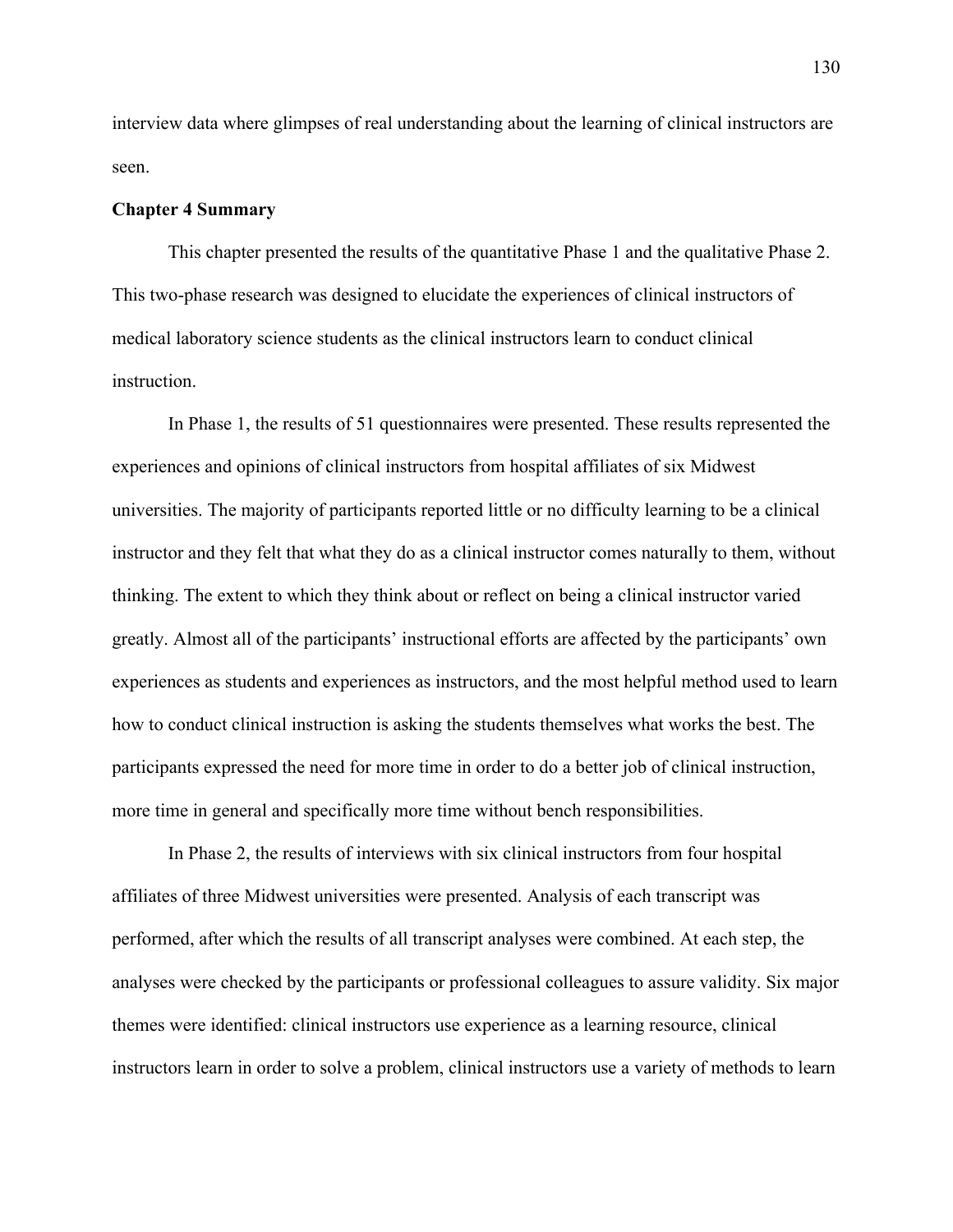how to conduct clinical instruction, some clinical instructors have a natural ability for teaching but some do not, clinical instructors must learn to teach with less time, and clinical instructors vary in their self-directedness and internal motivation.

 In Chapter 5, the answers to the research questions are integrated with the findings of Phase 1 and Phase 2 and the results are interpreted in light of the literature. Implications for the profession and indications for further research are also discussed.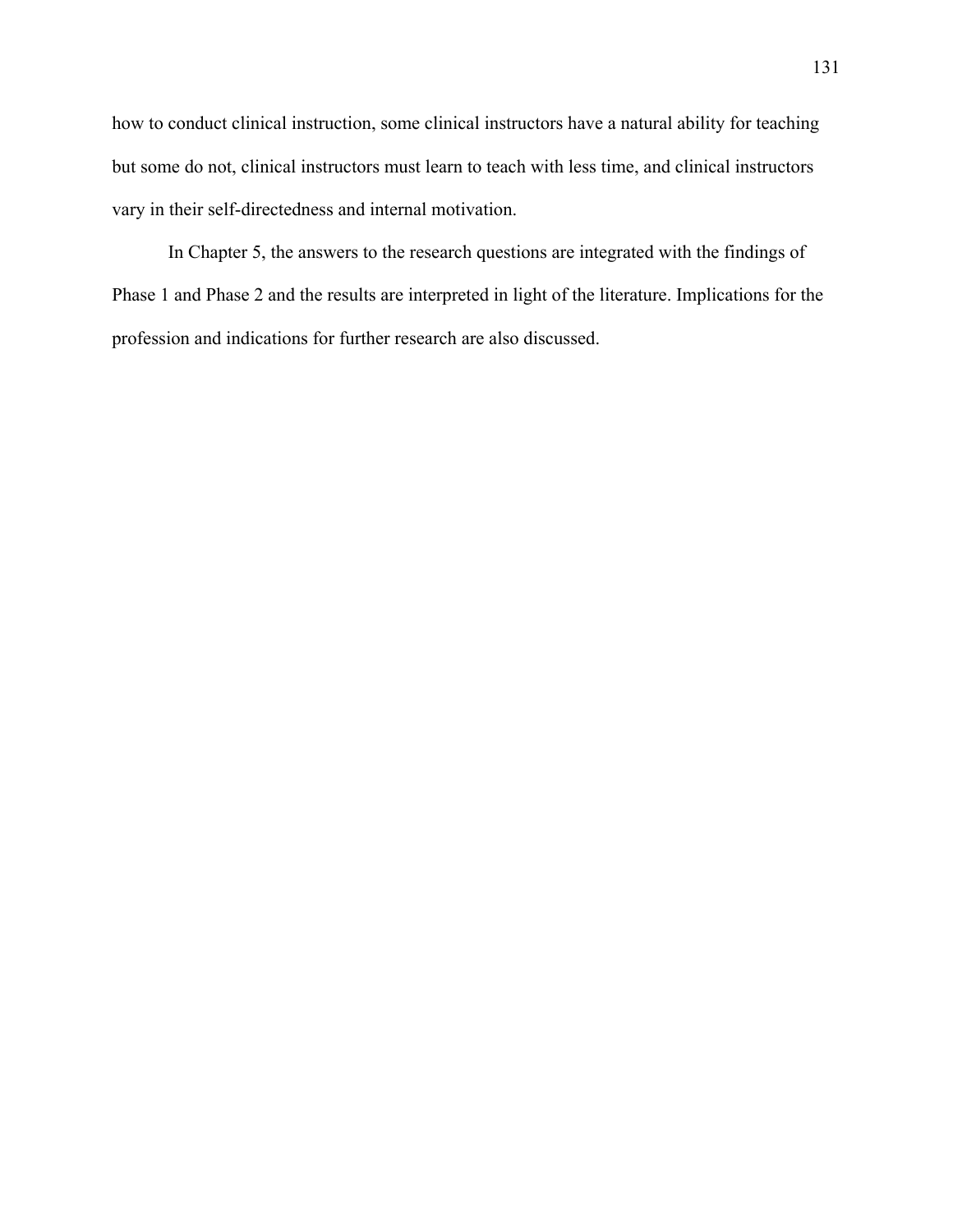#### **Chapter 5**

# **Discussion**

Medical laboratory scientists provide critical information for the diagnosis and follow up of patients. To ensure that these professionals are well educated and competent, students of medical laboratory science first must successfully complete an accredited bachelor-degree program and then pass a certification examination. Part of the accredited program is a series of rotations through hospital laboratory departments where the students are taught by clinical instructors. Clinical instructors in MLS are critical to the success of the students as health care professionals. Since there is little or no training or orientation to teaching, clinical instructors somehow need to learn how to be clinical instructors.

The purpose of this study is to describe the lived experiences of medical laboratory science clinical instructors as adult learners in their role as instructors. The research question of this research is "How do medical laboratory science clinical instructors learn to conduct clinical instruction?" There are three subquestions related to the primary research question, "What does a clinical instructor do to learn clinical instruction?" and "What experiences do clinical instructors call upon to help them in learning to be clinical instructors?" and "What, if any, adult learning principles do clinical instructors use in learning clinical instruction?"

 Chapter one began by explaining the importance of medical laboratory scientists to health care and thus the importance of their being well educated. The critical role of clinical instructor and the lack of understanding of how clinical instructors learn to conduct clinical instruction were discussed.

 In chapter two, the literature relating to clinical instruction and adult learning were presented. Topics reviewed included clinical instructors, adult learning, experiential and situated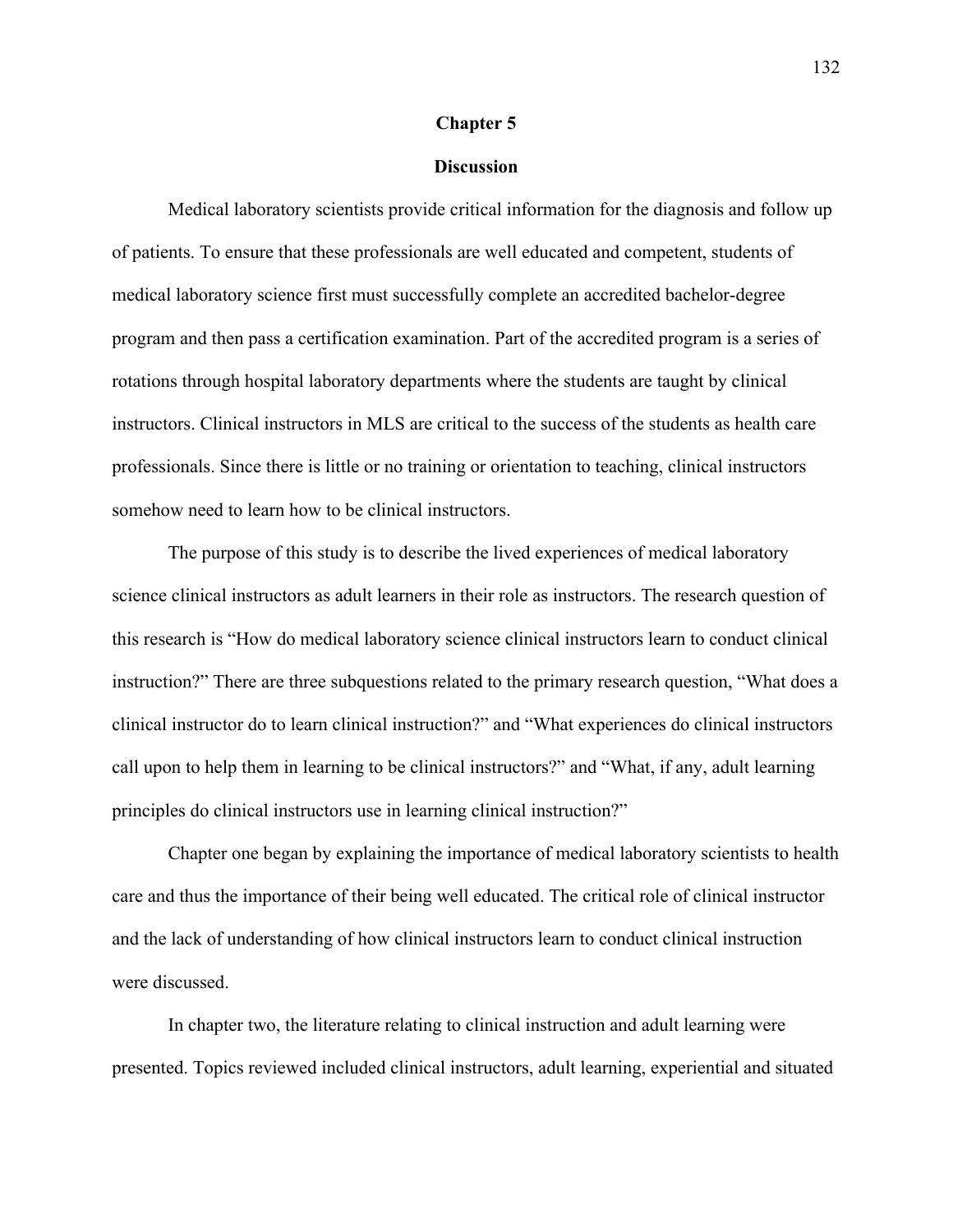learning, and tacit and informal learning. The literature review of each topic provided the understanding and framework from which the results of the research were interpreted.

 In chapter three, the mixed methods approach was described and justified. The research commenced with Phase 1 in which a questionnaire was sent to clinical instructors of six university medical laboratory science programs in the Midwest. The results of the data collected through the questionnaire informed Phase 2, which consisted of qualitative, interpretive interviews. The results of the questionnaire data when compared with the results of the interviews also served as an internal validity check for the research. In Phase 2, six clinical instructors were interviewed in order to hear their personal, in-depth experiences of learning to conduct clinical instruction.

 In chapter four, the results of both phases of the research were presented. Results from Phase 1 included demographic results, results that pertained to each of the research subquestions, and statistical analyses from questionnaire data. Themes from the Phase 2 qualitative interviews emerged as the verbatim transcripts were systematically and repeatedly analyzed. These results were presented as emergent themes and subthemes. The major themes were: using experience to learn clinical instruction, learning in order to solve problems, learning by a variety of methods, natural ability to teach, less time to teach, and self-directedness. The culmination of the research resulted in a thick, rich description of the phenomenon of how medical laboratory scientists learn to conduct clinical instruction.

 This chapter, chapter five, will now provide a discussion of the results presented in chapter four in light of the literature review in chapter two. The results from Phase 1 and Phase 2 will be integrated and used to answer the research question and subquestions. Strengths and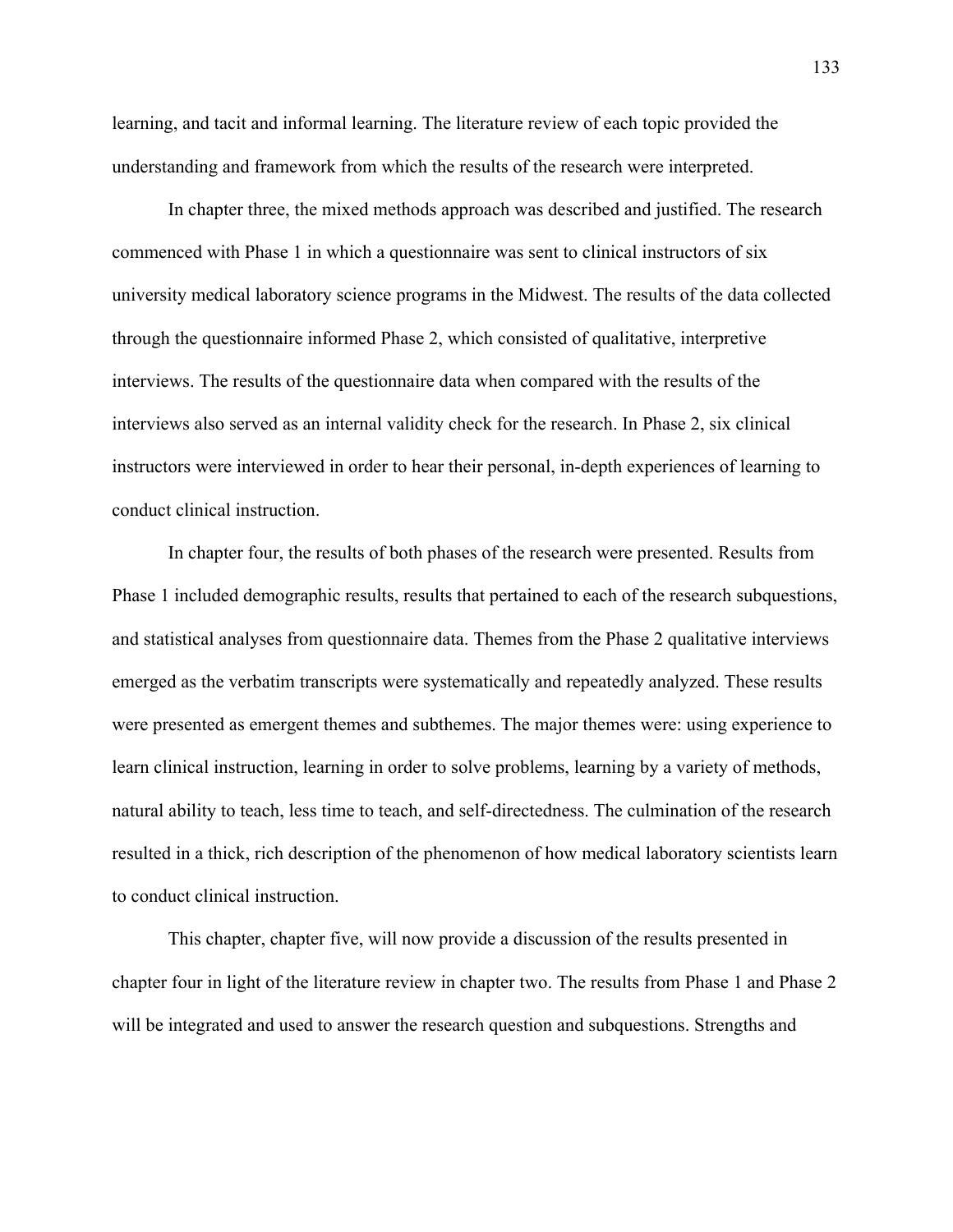limitations of the research will be discussed. Recommendations for the application of this research will be discussed and, finally, recommendations for further research will be made.

# **Significance**

 Our health care is in the hands of the professionals that clinical instructors have instructed in medical laboratory science programs. Although the role of the clinical instructor is essential in the professional education of MLS students, these instructors usually have no educational training. Knowing how these clinical instructors learn to conduct clinical instruction will help identify experiences that enhance their development. The university programs or professional organizations can then use this knowledge to help clinical instructors. Perhaps some learning experiences can be formalized to enhance learning of clinical instruction. Perhaps a way to accelerate the process of learning of instruction can be developed from this research.

 This research will also add to the body of knowledge of adult education regarding informal learning and experiential knowledge in the context of medical laboratory science education. Understanding the learning of clinical instruction from the clinical instructor's point of view will also result in an appreciation by university program administrators and hospital administrators of what is involved as professionals learn to conduct clinical instruction.

#### **Review of Methods**

A mixed methods approach was used in this research. In Phase 1, a questionnaire was sent to some education coordinators of six university medical laboratory science programs in the Midwest. The coordinators then distributed the questionnaire to a total of 293 clinical instructors who return the questionnaires to the coordinators to return to the researcher. Fifty-one questionnaires were returned. The data from the questionnaires were entered into an Excel® spreadsheet. Descriptive statistics were calculated, and ANOVA and chi-square statistics were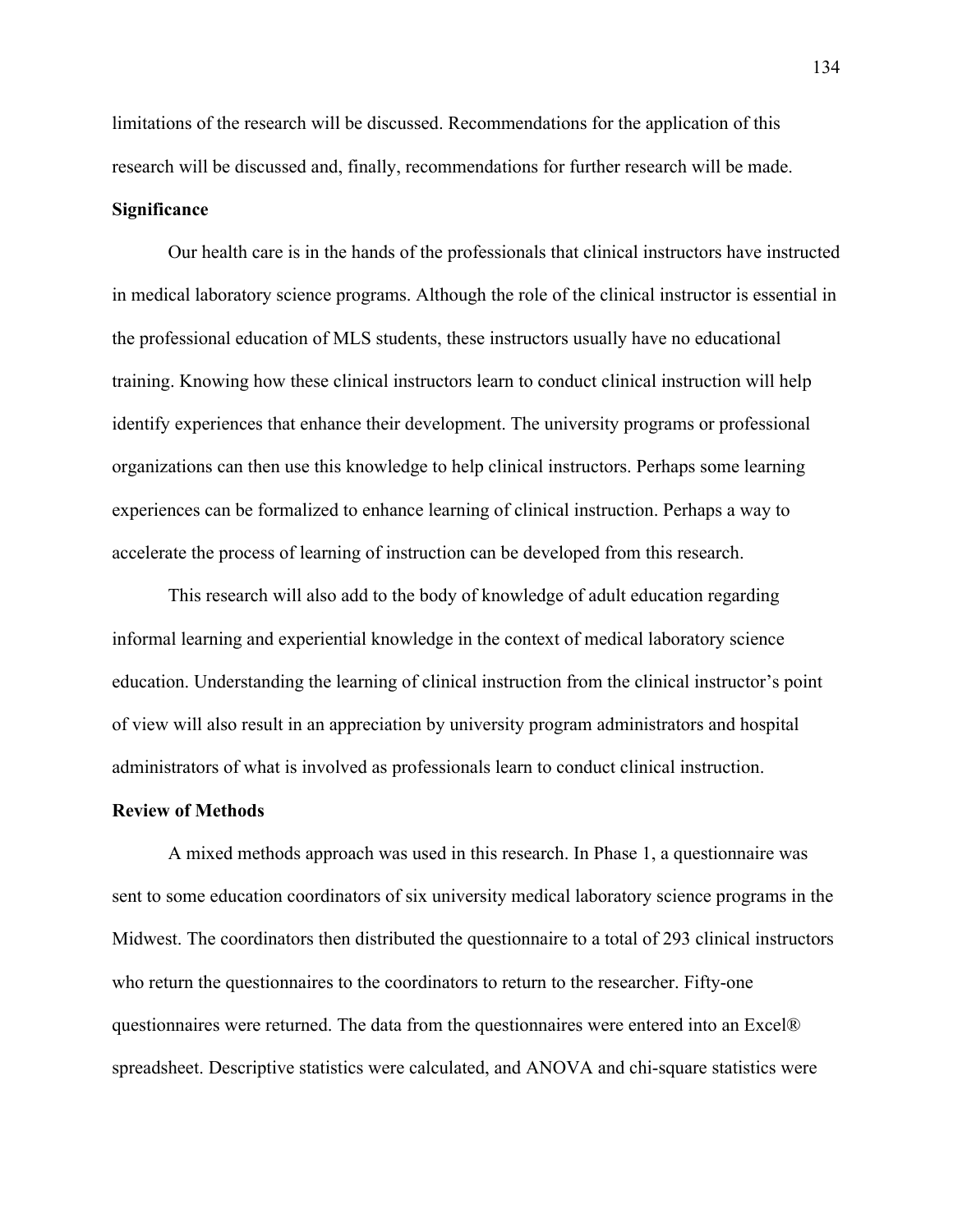run. The answers to open-ended questions were tallied and grouped. The results of the data collected through the questionnaire were studied in order to gain a better understanding of the phenomenon of learning clinical instruction. This understanding then informed Phase 2, the qualitative, interpretive interviews.

In Phase 2, six clinical instructors were interviewed in order to hear their personal, indepth experiences of learning to conduct clinical instruction. Four interviews were individual interviews; two interviews were conducted with pairs of clinical instructors. The interviews were held at the clinical instructors' places of employment immediately after their shifts ended. The clinical instructors were very cooperative and thoughtful. The interviews were transcribed word for word immediately after each interview. The transcripts were read in their entirety upon completion and reread several times throughout the research. The experience learning to conduct clinical instruction was summarized for each participant. Horizons that could potentially be meaningful for answering the research subquestions were identified for each transcript and then grouped. The groups from all participants' transcripts were then combined and meaning statements were identified. From this, themes and subthemes were identified. These themes were double checked against the questionnaire results, especially the open-ended questions. A thick, rich description of the experience of a clinical instructor doing clinical instruction was then composed. This description was also checked with the participants who confirmed that the description did, indeed, describe their process of learning clinical instruction.

# **Discussion of research questions with reference to literature**

The primary question of this research is "How do allied health clinical instructors learn to conduct clinical instruction?" Each of the three subquestions related to the primary research question will be discussed and related to the literature, mostly the literature of other health care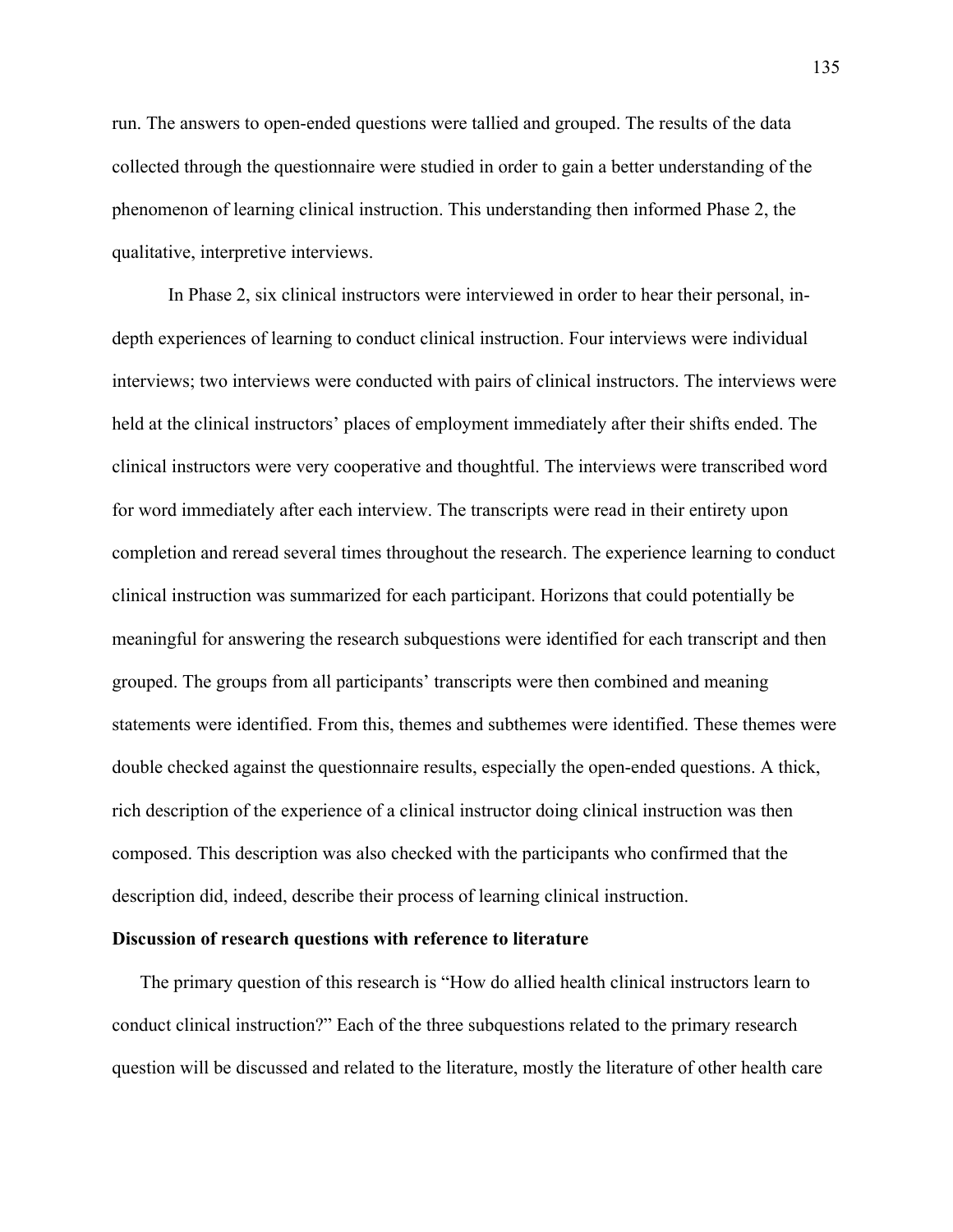professions as MLS literature about clinical instructors as learners is sparse. Figure 10 shows the

relationships of the research subquestions with the themes identified in chapter four. Theme 5,

less time to teach, is an important consideration for all of the subquestions.

Figure 10 Relationships of Subquestions with Themes

Subquestion 1"What does a clinical instructor do to learn clinical instruction?"

Theme 3: CI use a variety of methods to learn how to do clinical instruction

- a. It would be helpful to observe a good CI at the beginning.
- b. CI learn to teach through trial and error, e.g. making mistakes.
- c. CI learn to teach by teaching.
	- i. CI learn to individualize instruction through experience.
	- ii. CI learn that students learn better by doing the bench activities for themselves rather than just observing.

Theme 4: Some CI have a natural ability for teaching but some do not.

Subquestion 2 "What experiences do clinical instructors call upon to help them in

learning to be clinical instructors?"

Theme 1: CI use experience as a learning resource.

- a. CI inform their teaching with experiences they had as a student or trainee, good and bad experiences.
- b. CI learn to teach through life experience and parenting.
- c. CI learn to teach through job experience.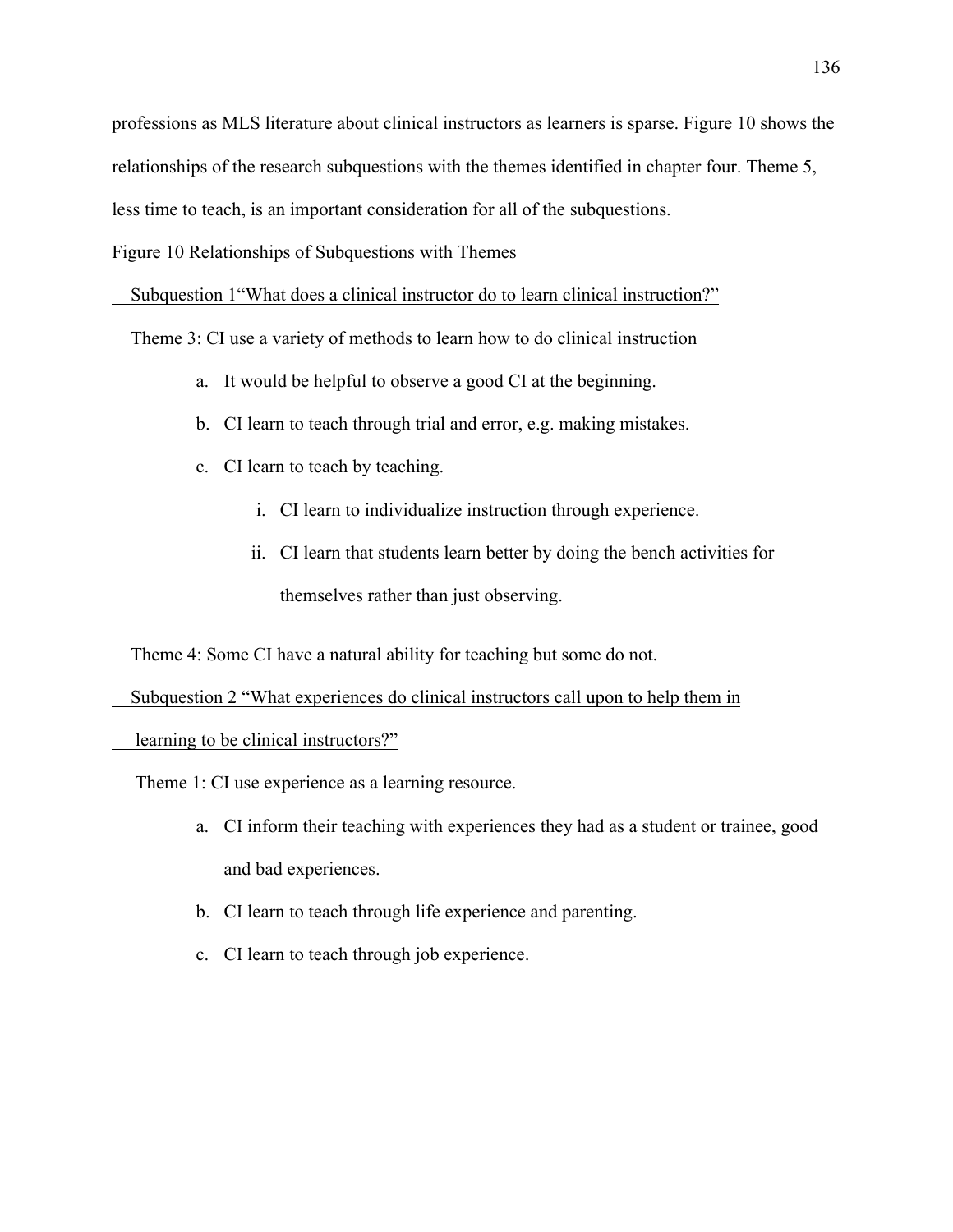Figure 10 (continued)

 Subquestion 3 "What, if any, adult learning principles do clinical instructors use in learning clinical instruction?"

Theme 1: CI use experience as a learning resource.

 Theme 2: CI learn in order to solve problems and they apply their learning for immediate use.

 $\_$ 

Theme 6: CI vary in their self-directedness and internal motivation.

**Subquestion 1.** Subquestion 1 asks, "What does a clinical instructor do to learn clinical instruction?" Theme 3 and Theme 4 answer that question - clinical instructors use a variety of methods to learn how to conduct clinical instruction, and some clinical instructors have a natural ability for teaching and some do not. In this research, in both Phase 1 and Phase 2, clinical instructors identified many different activities and resources that they used to learn how to conduct clinical instruction. The most consistently mentioned methods were observing a good clinical instructor, trial and error, and learning to teach by teaching. On the other hand, clinical instructors do not prepare for this role before taking on clinical instruction.

*Observation.* Many participants (88%) mentioned that they had used or would like to use observation of experienced clinical instructors early in their learning. By watching another clinical instructor, especially a good clinical instructor who is teaching the bench that the observer will be teaching, the observer will pick up subtle ways to interact with students related to the specific skills and content that they will be teaching.

Observing others teach does not mean that the new clinical instructors would just mimic what they see. Participant F, Flo, explained that she would not necessarily teach the same way as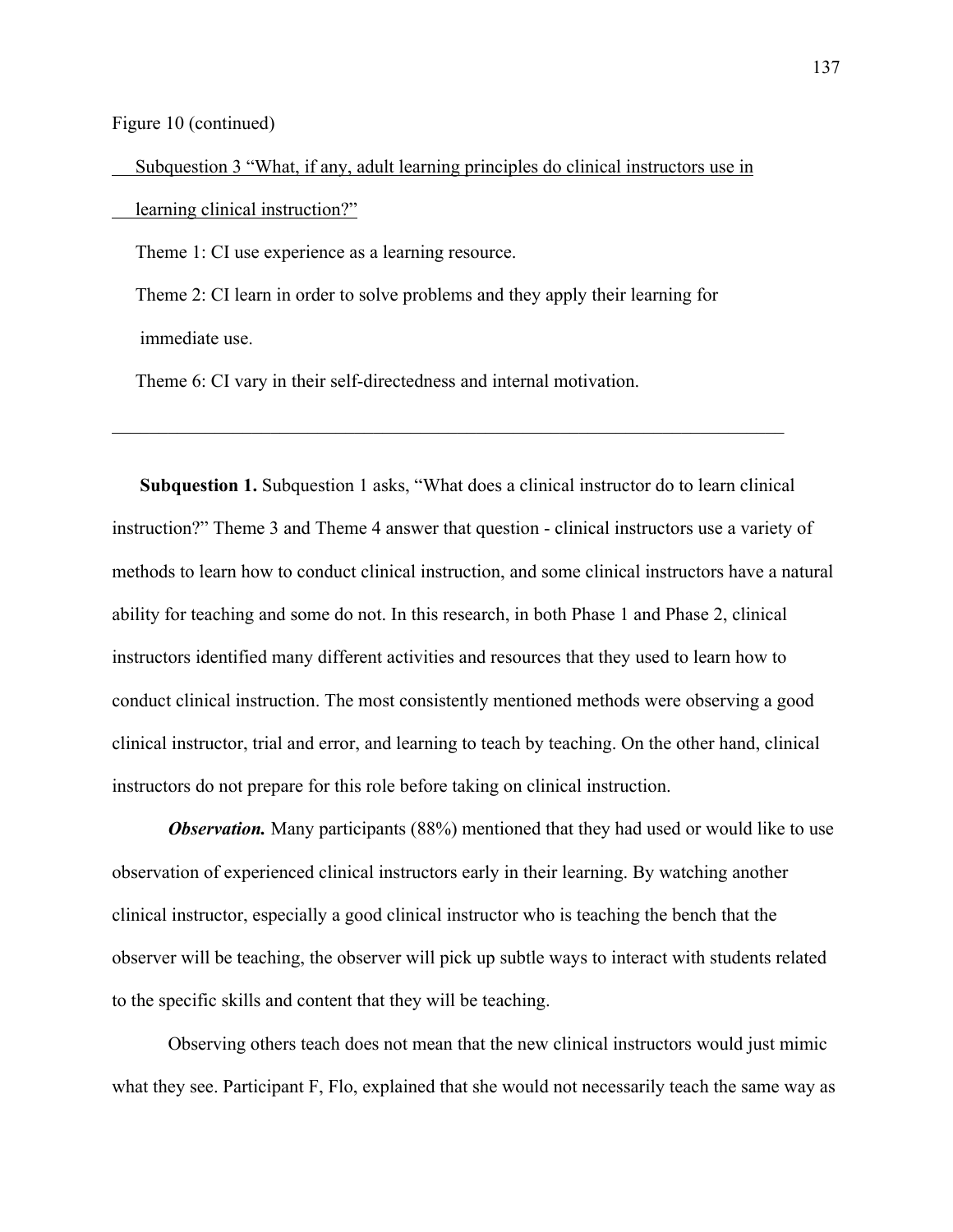the person she would observe. Scanlon (2001) also found that her participants, after watching others teach, "would make judgments about the appropriateness of a particular approach to students and think about whether they would use such an approach" (Experiences As Nurse section, para. 2).

Knowles (1980) and Caffarella (2002) explain that adult learners like to watch other people. "Watching others" for Knowles and Caffarella, however, includes the use of mentors, which few participants in the current research reported having. The participants who did have mentors (only 12%) found their mentors through informal, circumstantial means. There is little formal mentoring of clinical instructors in MLS.

Observing other clinical instructors becomes less important as a clinical instructor continues to develop as an instructor. Statistical analysis confirms that the more years as a clinical instructor, the less a clinical instructor watches other instructors.

*Trial and error.* Many clinical instructors (82%) said that they learned to teach through trial and error; for example, they learned by making mistakes and trying out different techniques and finding ones that work in different situations or with different students. As Participant C, Chad, said, "Teaching over the years, I have evolved and I learned just from trial and error and how the students respond." Scanlon (2001) found that novice nursing clinical teachers used trial and error to solve problems because, like most MLS clinical instructors, they had no orientation. The teachers had to "hypothesize about what might work using familiar experiences as a frame of reference" (Processes Through Which Clinical Teaching is Learned section, para. 2).

*Learn by teaching.* Many clinical instructors also said that they learned to teach by teaching. As Participant C, Chad, said, "I just think that with each student I probably get better at it. Just like the more you do it, you improve." Two specific things that were learned through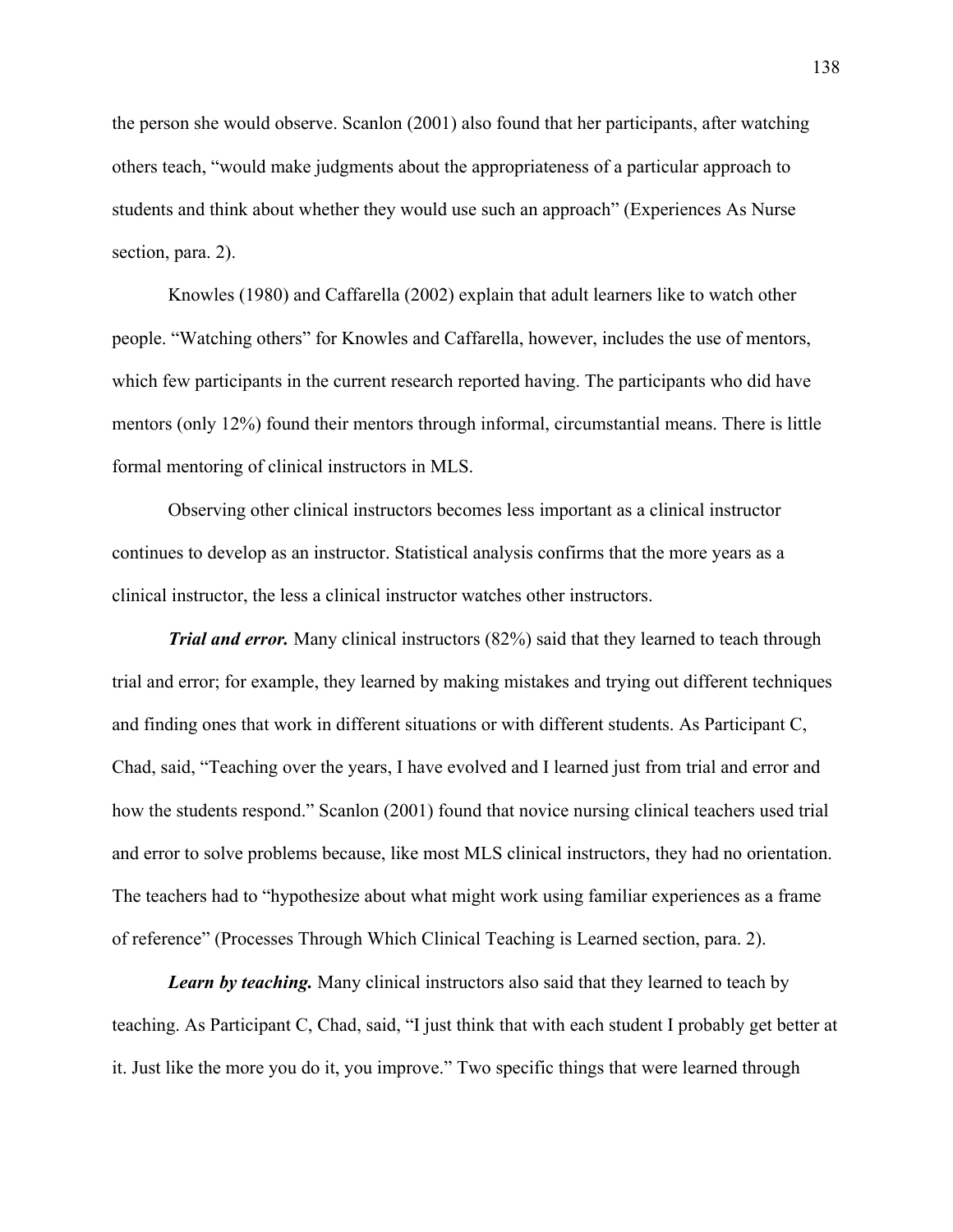teaching experience were identified: how to individualize instruction and that the students learn better by doing the bench activities themselves rather than just observing the instructor doing the activities.

In research about different stages of a clinical instructor's life, Daley (2003) found that expert teachers learn to interact with the student and adjust their teaching to the student and circumstance. Interviewee B, Bonnie, explained that at first she just went through the procedure with the student without varying her approach, but later she learned to "read the student" and adjust her teaching.

In both Phase 1 and Phase 2, several clinical instructors mentioned that they had learned that students learn better by doing the bench activities rather than just observing. Participant C, Chad, particularly emphasized this,

I'll say 'Press the start button" but I won't press the start button, I'll make them. Every little thing that we have to do, I make them do it. So, because then I think they really have to focus and concentrate on what they're doing, but if they're just watching you do everything, their mind could wander or they start thinking about something else because they're not having to focus as much.

If possible, having the student perform the skill from the beginning will intensify the student's attention and motivation. Assuming immediate supervision and guidance from the instructor, the student will be doing the skill correctly from the very beginning and will remember it better by doing it. In many cases, however, it is appropriate to have the student observe the activity first so he/she will not be injured and will not ruin the patient sample or damage the instrument.

Learning is "modification of a behavioral tendency by experience"(Merriam-Webster, 2011, np). A change in behavior, such as a change in teaching technique, is an indication of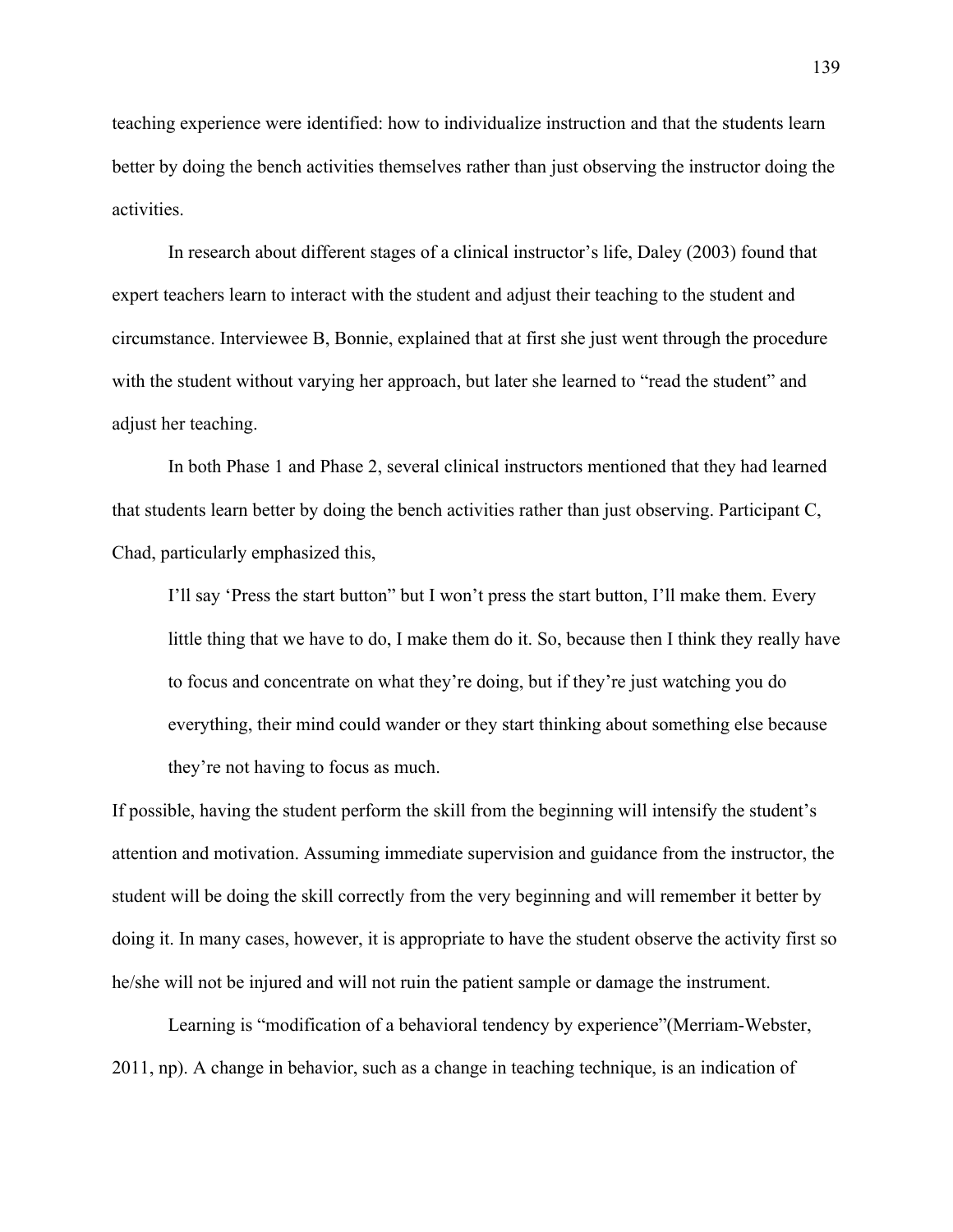growth and learning. On the questionnaire, most participants indicated that they had changed teaching techniques at least a little. Only 16% said that they had not changed techniques at all. When first questioned, some interviewees denied that their teaching techniques had changed. Eve did not think that her teaching technique had changed since she began teaching. Responses to further questions about how and why their teaching techniques did change, showed that they had changed teaching methods, attitude, content, and resources. Eve went on to say that she had learned to adjust, "If [students] are not getting it, you need to rethink how you're doing it." She had learned to use different techniques so she could use them in different circumstances.

Many of the participants in both phases of the research had been teaching for many years and mentioned that they had to change their teaching as a result of new content and skills on the bench. Medical technology and knowledge is expanding at a faster and faster pace and clinical instructors need to incorporate the new knowledge and skills into their teaching. They also changed their teaching as a result of gaining experience teaching, finding what helps the students learn better. A few participants mentioned changing their teaching as a result of advice from the university or managers. It seems, however, that most clinical instructors are functioning pretty much autonomously. Few (10%) get feedback from supervisors or managers. Only 56% of the participants reported being evaluated at all as clinical instructors. In addition, even though most universities have students complete evaluations of their bench rotations, interviewees reported that the clinical instructors may not receive the results of these evaluations.

Knowles (1980) explains that adults will evaluate their own needs for learning, saying, "Adults get evidence for themselves about the progress they are making toward their [learning] goals" (p. 49). Clinical instructors use formal evaluation feedback if it is available, but they also use other mechanisms. Most clinical instructors in the current research used direct student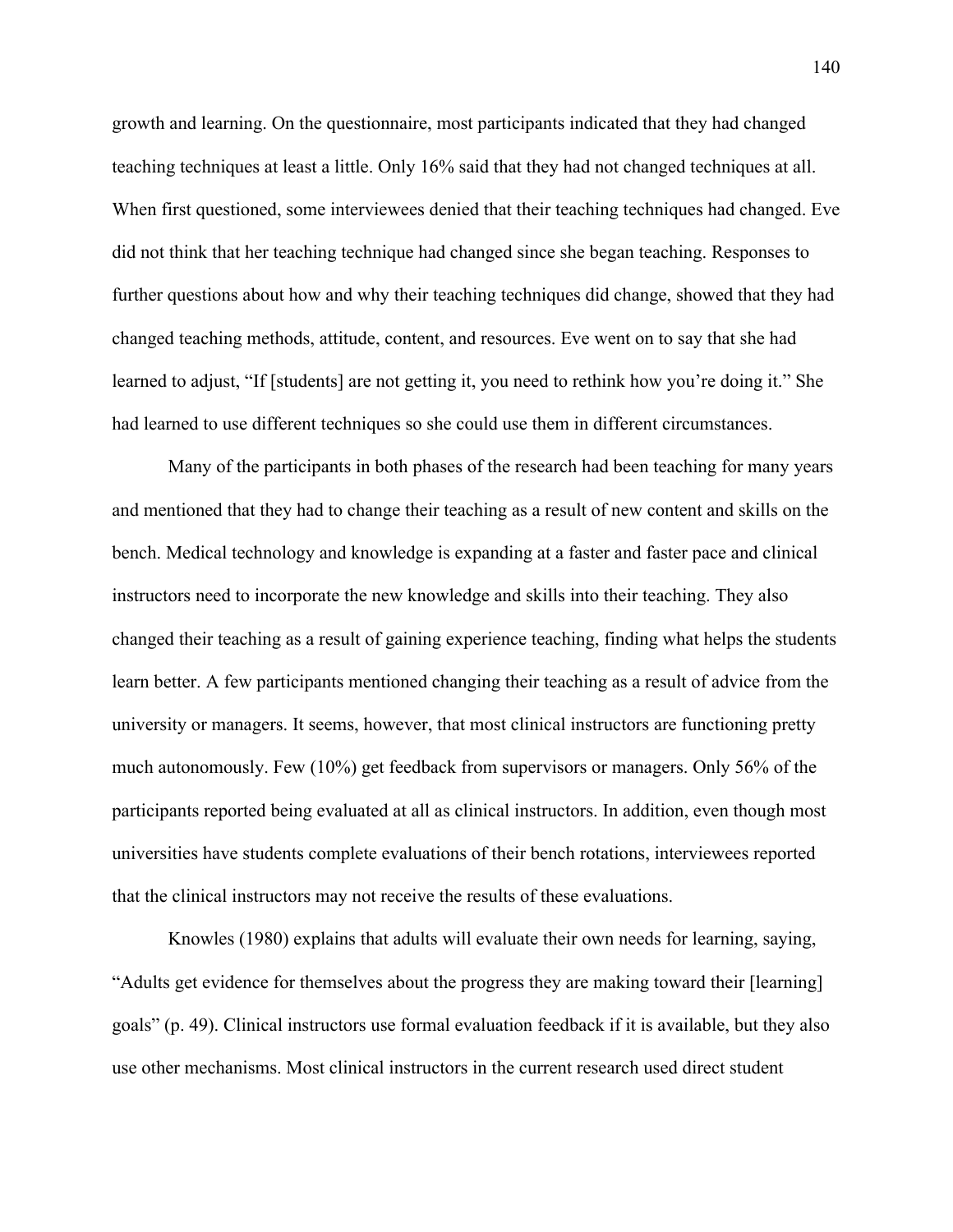feedback such as asking the students what they need, paying attention to the types of questions the students are asking, and using other verbal and nonverbal feedback. For example, Amy explained, "I will usually talk to [students] and say 'Is there anything else you need?' … and then if they need something, I'll give it or talk to them." If students do not understand or other problems arise, the clinical instructors are more likely to try new things or seek advice.

**Lack of preparation.** Unlike physical therapy which has voluntary clinical instructor certification (Wilson, 2002; Wojceichowski, 2007), medical laboratory science does not prepare its clinical instructors. Most of the participants in this research (84%) did not learn how to do clinical instruction before they had their first student. Perhaps preparation does not occur because teaching is not a priority; it is unrewarded and clinical instructors do not get respect from their peers. On the questionnaire, less than 2% of the participants reported extra pay or esteem of peers as rewards for being a clinical instructor.

In a survey of all MLS (not just clinical instructors), Guiles and Ward-Cook (2006) found that 47% of MLS practitioners learned teaching skills on the job. Twenty-five percent of MLS practitioners first learned teaching skills as a student. They also found that 27% never learned teaching skills. Presumably those who never learned teaching skills are not clinical instructors. If it had been a study of all clinical instructors, the percent who learned teaching skills on the job would greatly increase. Nonetheless, like the current research, the largest group did not prepare for the role of clinical instructor.

**Teaching comes naturally.** Some clinical instructors are able to instruct without "doing" much to learn how to do it, that is, it comes naturally to them. Participants reported that much of what they do as clinical instructors comes naturally, without thinking. Only 8% reported that "none" or "almost none" of what they do comes naturally. When asked to discuss this further, the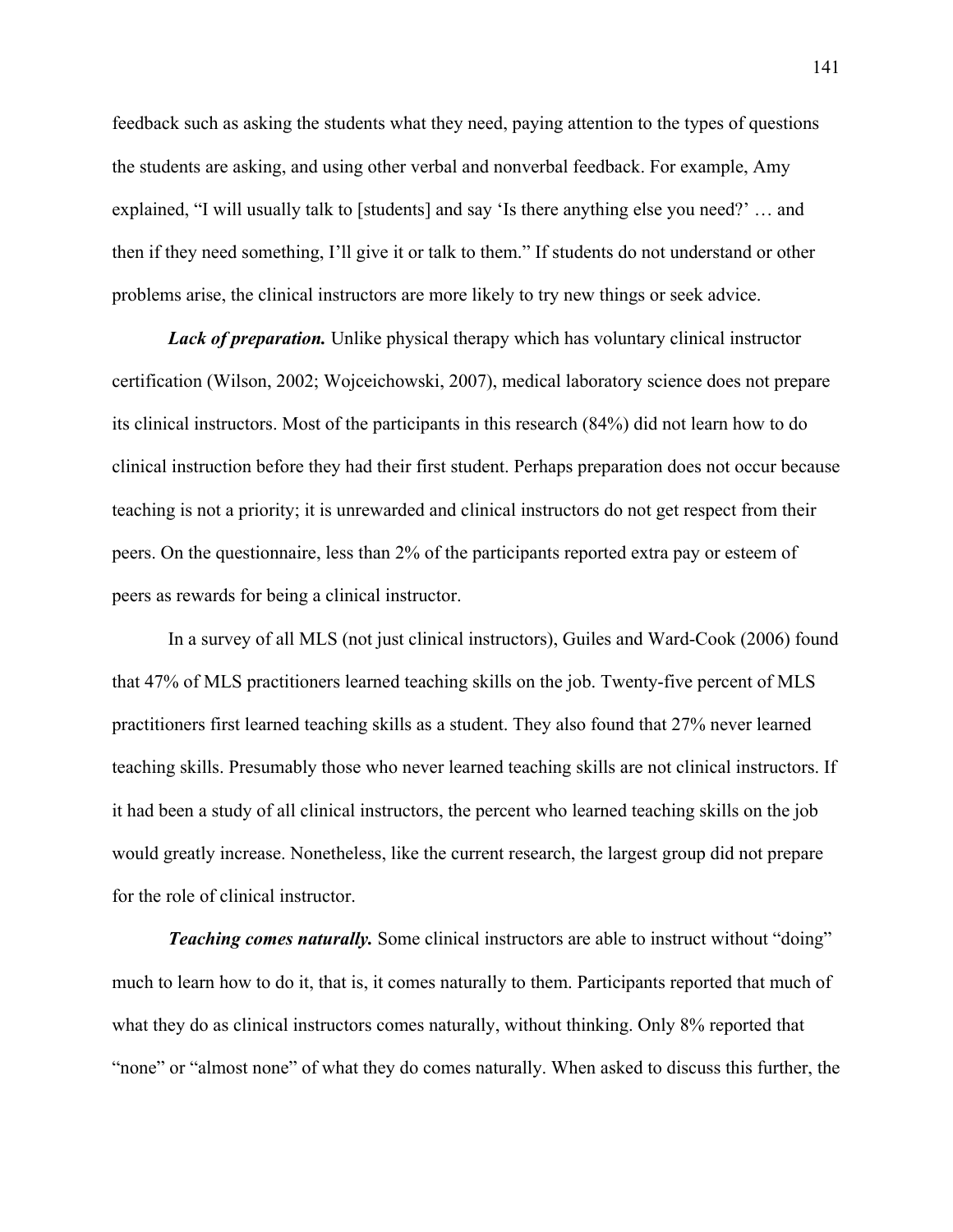interviewees all agreed that some people are natural teachers. They agreed for the most part that not every MLS should be a clinical instructor because not everyone is cut out to be a teacher. As Amy said, "People who are not made to teach will never be a [good] teacher...they do not like it, they do not want to do it." Bonnie said, "Some people don't have the patience to teach. Some people are fabulous techs and they know what they are doing but they are not good teachers." Chad said, "Some techs are just not good at teaching or explaining, they cannot clarify what they are trying to teach." He went on to say that being able to teach well is more important than knowing the content well. Flo said, "I don't think all of them are patient enough or willing to work with the students."

On the other hand, the teacher education literature says that teachers are made, not born. The *International Handbook of Research on Teachers and Teaching* (Saha & Dworkin, 2009) says, "People are made into teachers; they are not born to be teachers" (p. 6). They go on to say, "Teachers are always in a *state of becoming"* (p. 7). The interviewees explained that although people can learn to do clinical instruction, if they are not gifted teachers and do not want to teach, they will not be good teachers. As with any teachers, all MLS can probably learn to be clinical instructors. However if they do not have any natural ability or interest, they may not do a good job. Like all teachers, clinical instructors will continue to learn as they continue to teach.

**Subquestion 2.** This subquestion asks, "What experiences do clinical instructors call upon to help them in learning to be clinical instructors?" As seen in chapter four, Theme 1 confirms that clinical instructors do use experience as a learning resource. Although they used many different types of experience, the participants predominantly used three types of experiences: experiences they had as a student, life experiences, and job experience. We have

142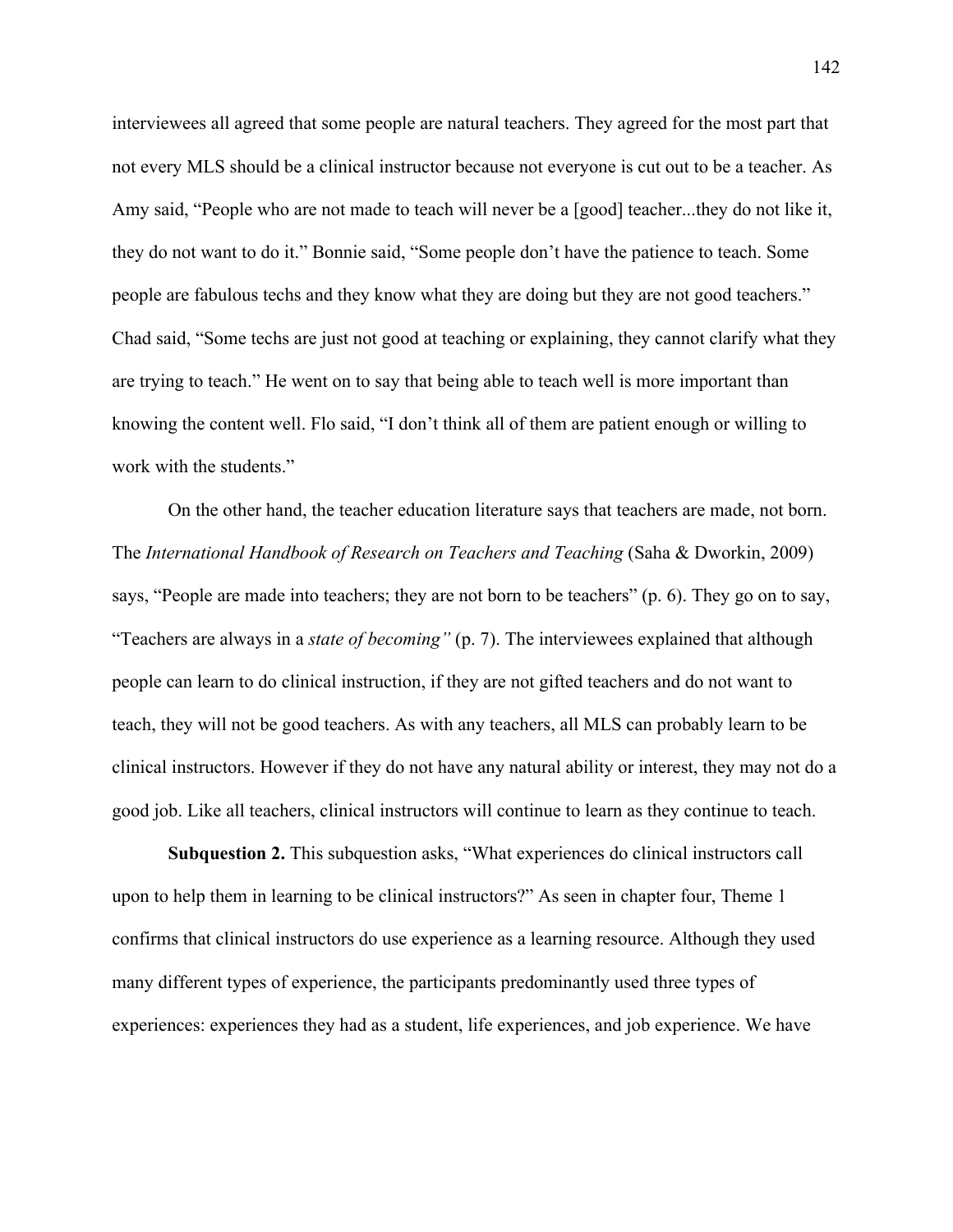also seen that clinical instructors also use their experiences teaching to learn clinical instruction; they learn by doing.

The participants in this study confirmed what the literature says, that experiences as students are used to shape the way instructors teach. In her article about clinical teachers of nurses, Scanlon (2001) says, "Clinical teachers use their own experiences and the way they were taught to shape their teaching practices" (para. 1). Daley (1999) says that novices, in particular, teach in the manner that they themselves were taught. Participants Bonnie and Flo mentioned bad experiences as students, feeling unwanted and in the way of their clinical instructors. They each teach with this experience in mind, not wanting their own students to feel this way. The effect of strong emotion on learning from experience is described by Dirkx and Lavin (1991). In their discussion of their FOURthought model of experiential learning, they explain that learning from experience often results from emotional, affective, aspects of experience.

In addition, statistical analyses in the current research show that experiences as a student are less likely to affect older clinical instructors, those with more years in the profession, and those with more years as clinical instructors, and those who have raised children. Of course, all of these are related to age. On the other hand, clinical instructors who have given some lectures in their program are more likely to refer back to their student experiences. Guiles and Ward-Cook (2006) found that 25% of all practitioners (not just clinical instructors) first learned teaching skills as a student. For the practitioners who learned teaching skills as a student it was unclear whether they learned these skills by watching their clinical instructors, as suggested by the current study, or as part of the curriculum. The accrediting agency for MLS programs, the National Accrediting Agency for Clinical Laboratory Science, requires that every program address the Standard 22 B7: "The curriculum must include education techniques and terminology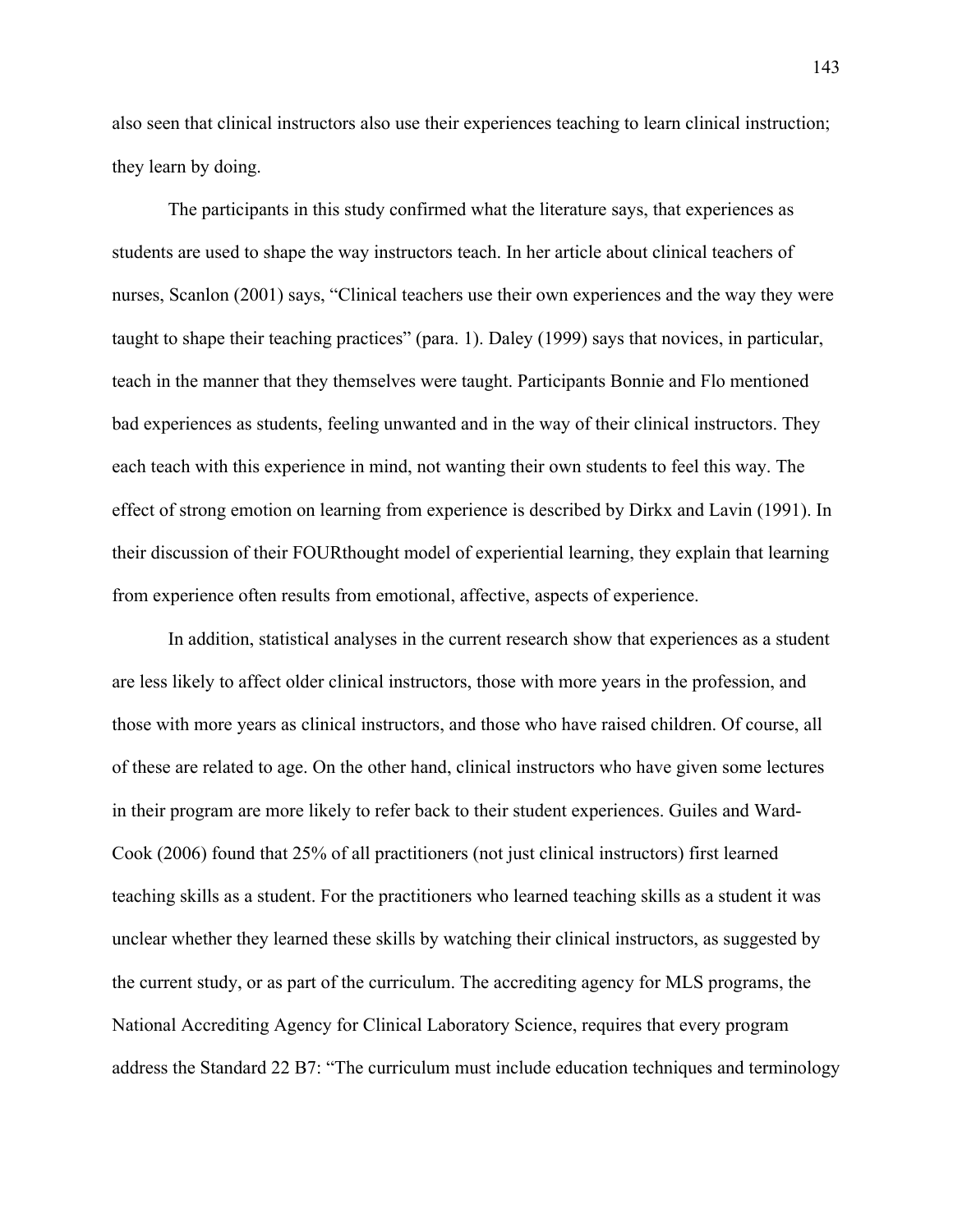sufficient to train/educate users and providers of laboratory services." (2011, n.p.) This standard, however, does not require education techniques and terminology to train students. Some participants in Guiles and Ward-Cook's study may have been referring to the educational component when they said that they learned how to teach as students. However, many current clinical instructors went through programs before this was required. Only Participant D, Dawn, mentioned having a course in education during her bachelor's degree program, but she said that there were very few transferable skills to clinical instruction. However, she did feel that the course may have helped her communication skills and ability to organize her instruction.

 Lawler commented that adults have more experiences to use as resources as they age, "As we grow older we have more and more experiences that influence our lives and our thinking" (p. 16). However, the literature in nursing and allied health professions has little to say about how clinical instructors learn to teach from life experiences such as parenting. It is clear in the current research, nevertheless, that life experiences play a role in learning how to conduct clinical instruction. When asked if life experience helped her learn to do clinical instruction, Flo emphatically responded, "Definitely." As Eve said, "I was a scout leader and, you know, I taught. I was a scout leader and a den mother. You get experience teaching there." On the questionnaire, participants were asked about experiences teaching in other settings, such as Sunday school. Many people did teach in other settings and most of them, but not all, reported that such experiences affected their clinical instruction. Participants were also asked how much raising children affected their teaching. Interestingly, the responses were contrasting, with many saying that it did affect their teaching, but an almost equal number saying that it did not affect their teaching (see Figure 9 in chapter four). The participants who were interviewed all said that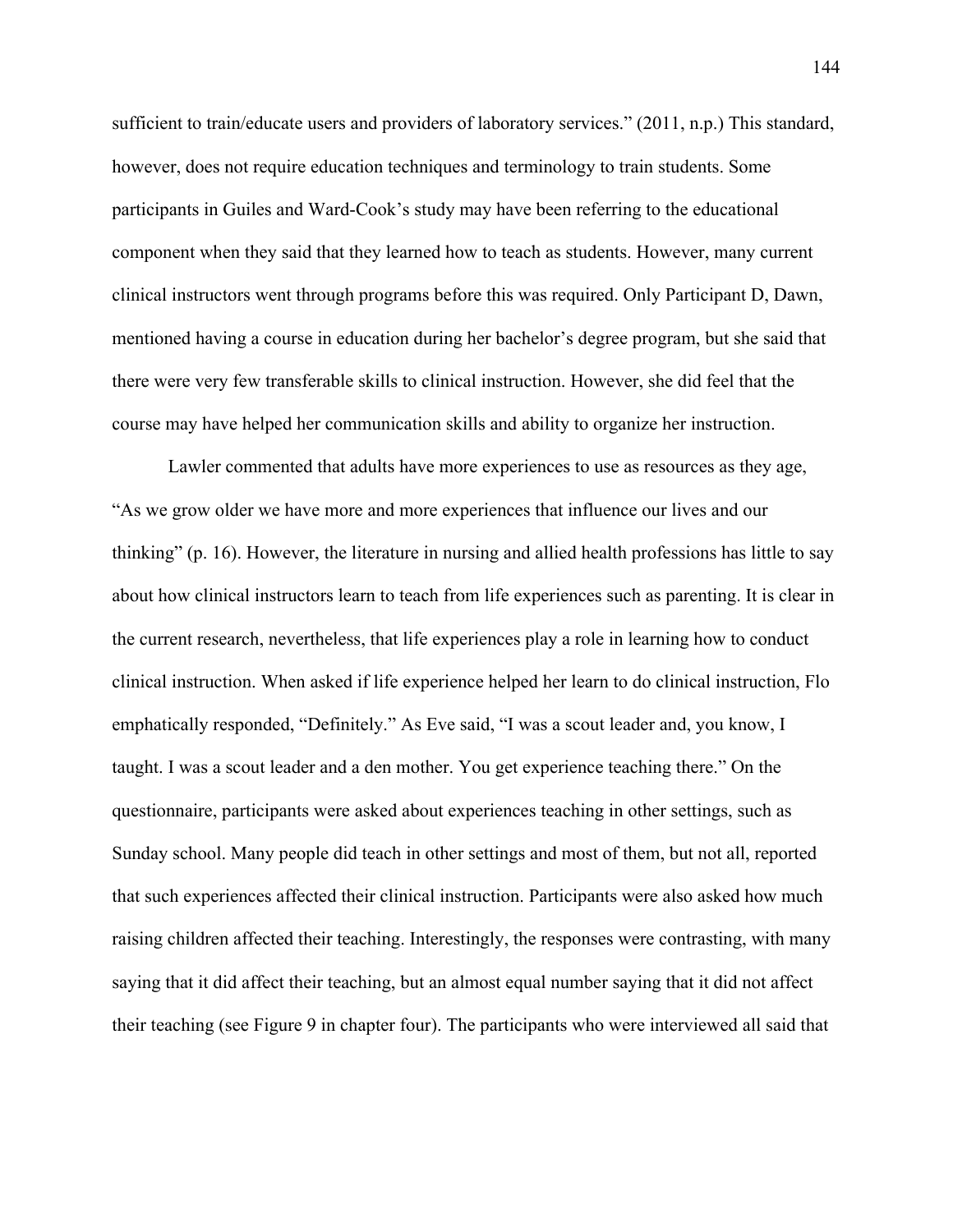parenting did affect their teaching. They mentioned patience as an important quality gained from parenting, a characteristic that is also helpful in clinical instruction.

The interviewees also explained that job experience was also crucial in learning how to conduct clinical instruction. For example, by knowing their jobs intimately, they learned how to sequence their instruction for the students. By working on the bench they also learned what to teach, although Bonnie and Chad commented that they needed to remember that students do not need to know everything that they have learned about the job over the years.

**Subquestion 3**. This subquestion asks, "What, if any, adult learning principles do clinical instructors use in learning clinical instruction?" One of the key principles of adult learning is that adults have experience to draw upon, to use as a resource, as they learn. As Knowles (1980) said, "Adults have a [rich] foundation of experience to which to relate new experiences (and new learnings tend to take on meaning as we are able to relate them to our past experience)" (p. 50). This research found that clinical instructors definitely use experience as a learning resource, as the preceding discussion on Theme 1 in the Subquestion 2 section indicates.

In chapter four, Theme 2 states that clinical instructors learn in order to solve problems and they apply their learning for immediate use. These are two of the six assumptions about adult learners identified by Knowles (Knowles, 1995; Cooper & Henschke, 2002). Many clinical instructors act as adult learners in that they learn in order to solve problems and they apply their learning for immediate use. The interviewees indicated that they may reflect on their teaching and ask for advice when they had a problem such as a student who just does not "get it." The interviewees reported that they reviewed and used feedback from student evaluations. However, they want to see the evaluations in a timelier manner (more immediate feedback). Several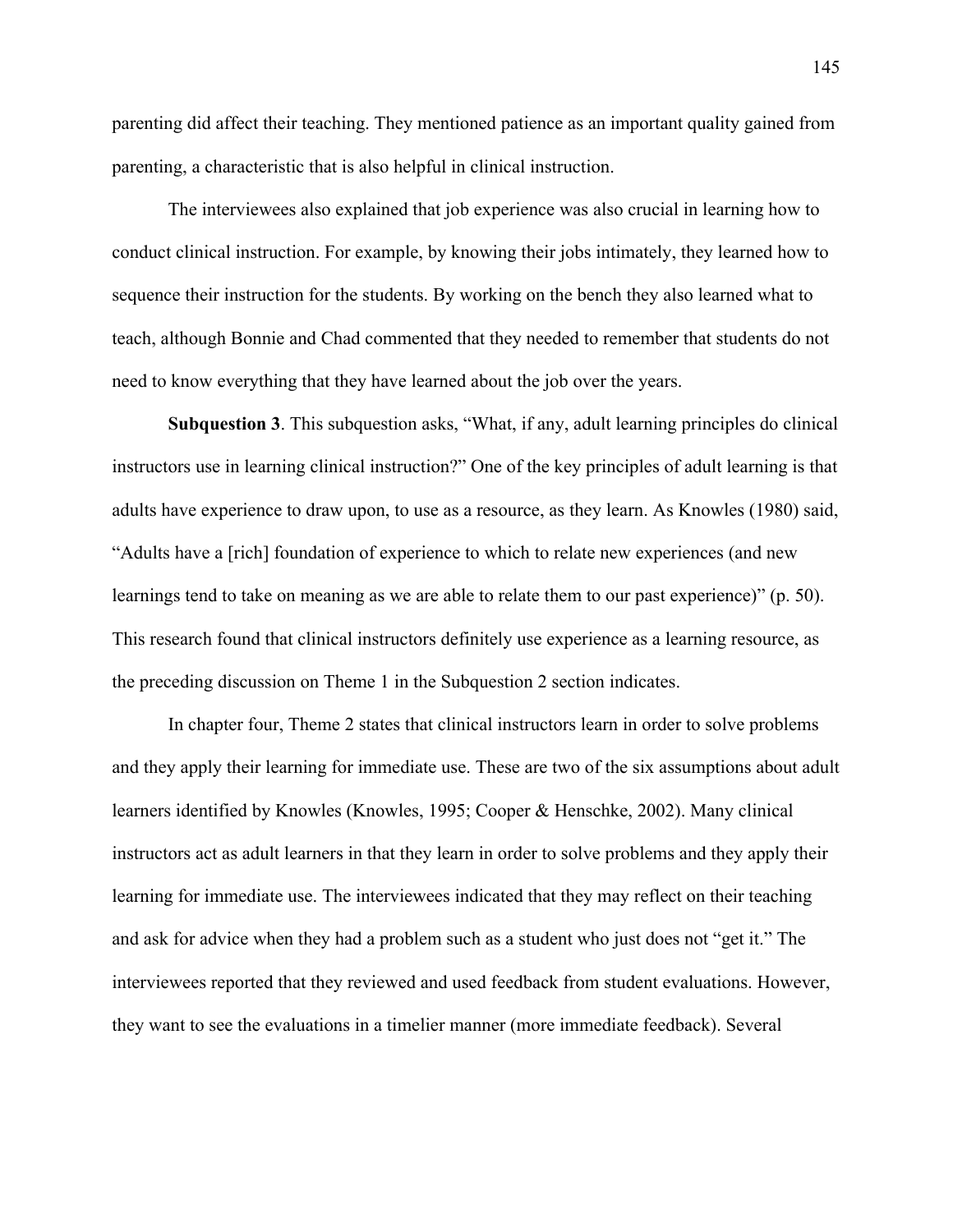mentioned that they seldom, if ever, see the evaluations. The universities collect the evaluations and may not get them back to the clinical sites.

Self-directedness is another key assumption of adult learning. Theme 6 of this research is that clinical instructors vary in their self-directedness and internal motivation. Some are very self-directed and motivated and some are not. Brookfield (1992) explained that "Some adults are self-directed, or critical, and others aren't" (p.14). He went on to say that their self-directedness depends on the context. Perhaps the contexts of clinical instruction, including the stress and lack of time, provide a disincentive for self-directedness in clinical instructors. Given more time, clinical instructors might be more self-directed and intentional about learning how to be better clinical instructors.

The interviewees also mentioned that having students while trying to do patient work could distract a clinical instructor so that he/she might make a mistake or would not catch a mistake that the student makes that could affect a patient's health care. As Chad explained,

I have in the past been distracted, someone's talking to me or whatever, and then [the student is] verifying something they shouldn't be but it's on my tech code and I'm called into the office the next day and so you know that's certainly not an incentive if anything, it's kind of a burden. I've had that happen a few times.

This concern about making an error on patient samples could motivate them to concentrate less on their teaching role. Lawler (2003) commented that some situations can lead a lead a teacher to resist learning, "Teachers of adults may also face challenges…that seem to turn them off instead of motivating them for growth, learning, and change" (p. 15).

**Concepts not supported by this research.** Two concepts that I originally thought might play a larger role in clinical instructors learning to conduct clinical instruction were situated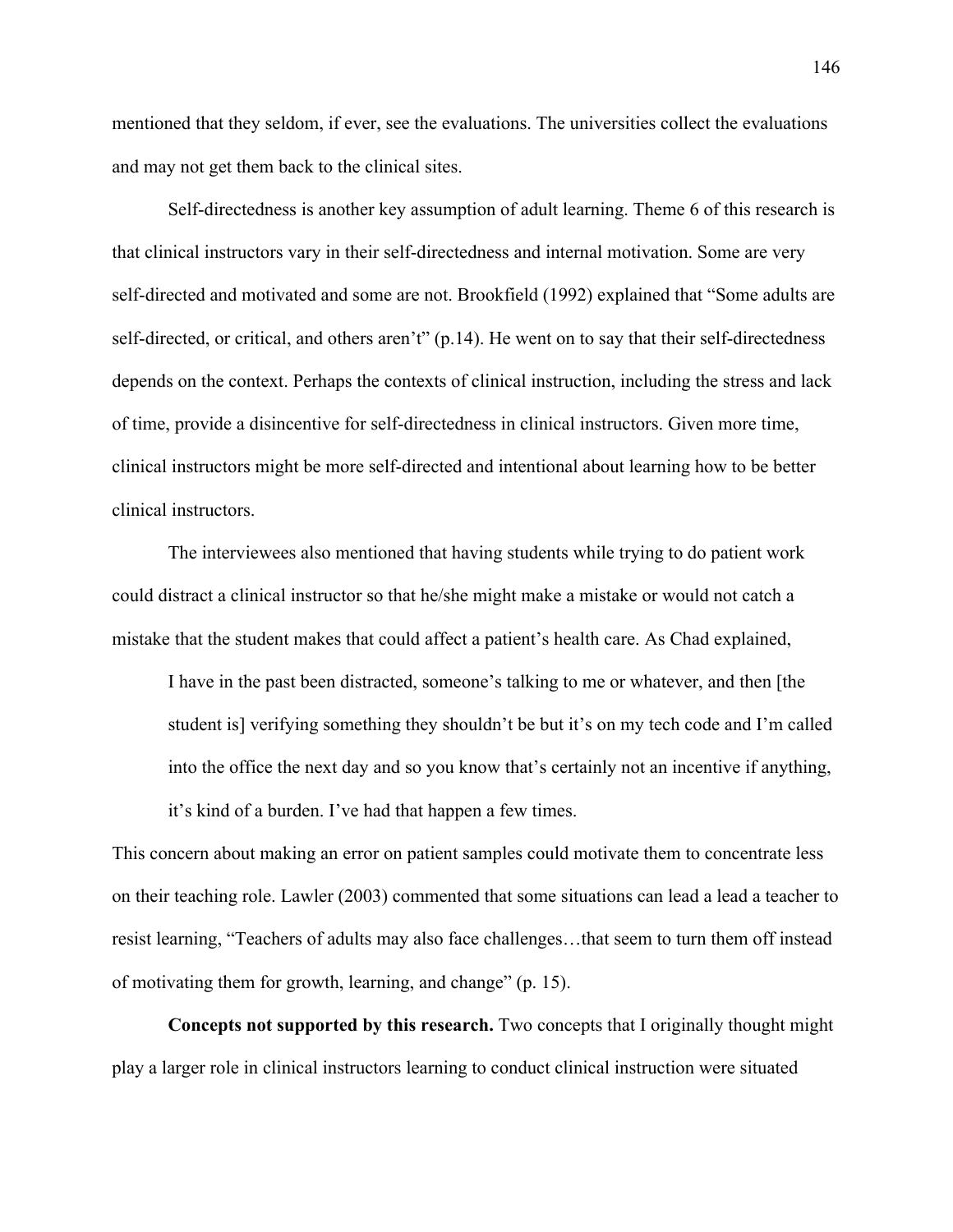learning and tacit learning. Situated learning, where learning is shaped by and framed by the social and cultural context, does not seem to be a large part of the learning process of MLS clinical instructors. Hansman (2001) explained that, "The core idea in situated cognition is that learning is inherently social in nature" (p. 45). This means that people learn as they participate intimately with a community or culture of learning, learning and accepting the community's assumptions and roles. Clinical instructors function within a community of medical laboratory scientists, but they do not seem to have a community of clinical instructors. Clinical instructors do not feel rewarded within the community of practice and there is no esteem associated with the role (see chapter four discussion of questionnaire question 12). In addition, the community does not provide preparation for medical laboratory scientists to be clinical instructors. Neither the formal work community (place of employment) nor the informal communities (the laboratorians or other instructors or even the professional organization) provide much preparation, socialization, or support for clinical instructors. Interviewees mentioned that the laboratorians on the job rarely talk about teaching. Clinical instruction appears to be tacked onto the profession as opposed to being an integral part of it. Almost all of the learning by clinical instructors involves informal learning as opposed to formal learning. Most clinical instructors do not go to classes on how to teach. Even if they do, most of what they learn is learned informally through trial and error and other experiences.

I expected that the participants would have difficulty explaining how they learned how to conduct clinical instruction because I expected that a lot of what they learned was implicit, tacit knowledge. Scanlon (2001) found that ways of learning for nursing clinical teachers were frequently implicit and intangible. However, without exception, the participants in the current research attributed most of their knowledge about clinical instruction to experiential learning.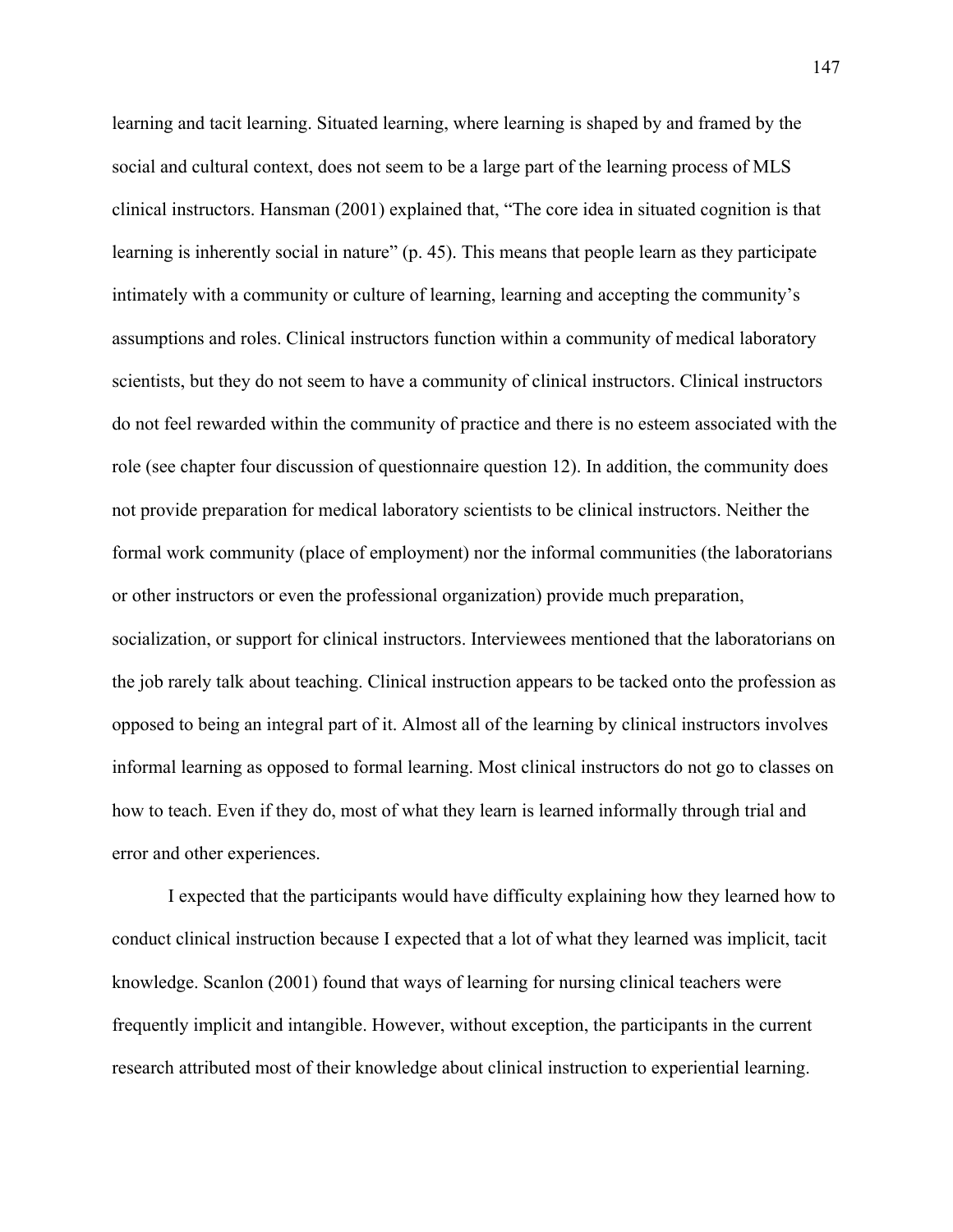They were able to verbalize what they learned and how they learned it (mostly by experience). In remembering their experiences learning to do clinical instruction, the instructors seemed to be "seeing" their own instruction and remembering specific techniques that their instructors used. In tacit learning, they would be remembering vague general recollections that they could not describe.

Experiential learning could consist of tacit knowledge, although this was not evident in this research. Through better probing questions, the researcher perhaps could have drawn this out of the participants. As Eraut (1994) points out, "People do not know what they know" (p. 15). How they know is even more problematic.

Jarvis (1992) posited that tacit knowledge is developed within practitioners as a result of consciously monitoring the situation (in this case the teaching-learning interactions at the bench) and reflecting on their actions and adjustments to the situation. Jarvis explains that the process of acquiring tacit knowledge is based on two assumptions: that practitioners monitor their practice and that they adapt their practice to different situations. MLS clinical instructors, however, do not spend a lot of time thinking about clinical instruction. Some participants in the current research do not reflect at all on teaching (12% said never and an addition 16% said almost never). Clinical instructors who are less interested in teaching or have less time, such as those who did not participate in this research, probably reflect about their clinical instruction even less than the participants in this study. The participants in the current research, however, definitely did report adapting their teaching to different situations, and thus may acquire tacit knowledge through this adaptation process.

Participants who do reflect said that they reflect when they encounter a problem situation. Scanlon (2001) found that situational reflection is a characteristic of novice clinical teachers.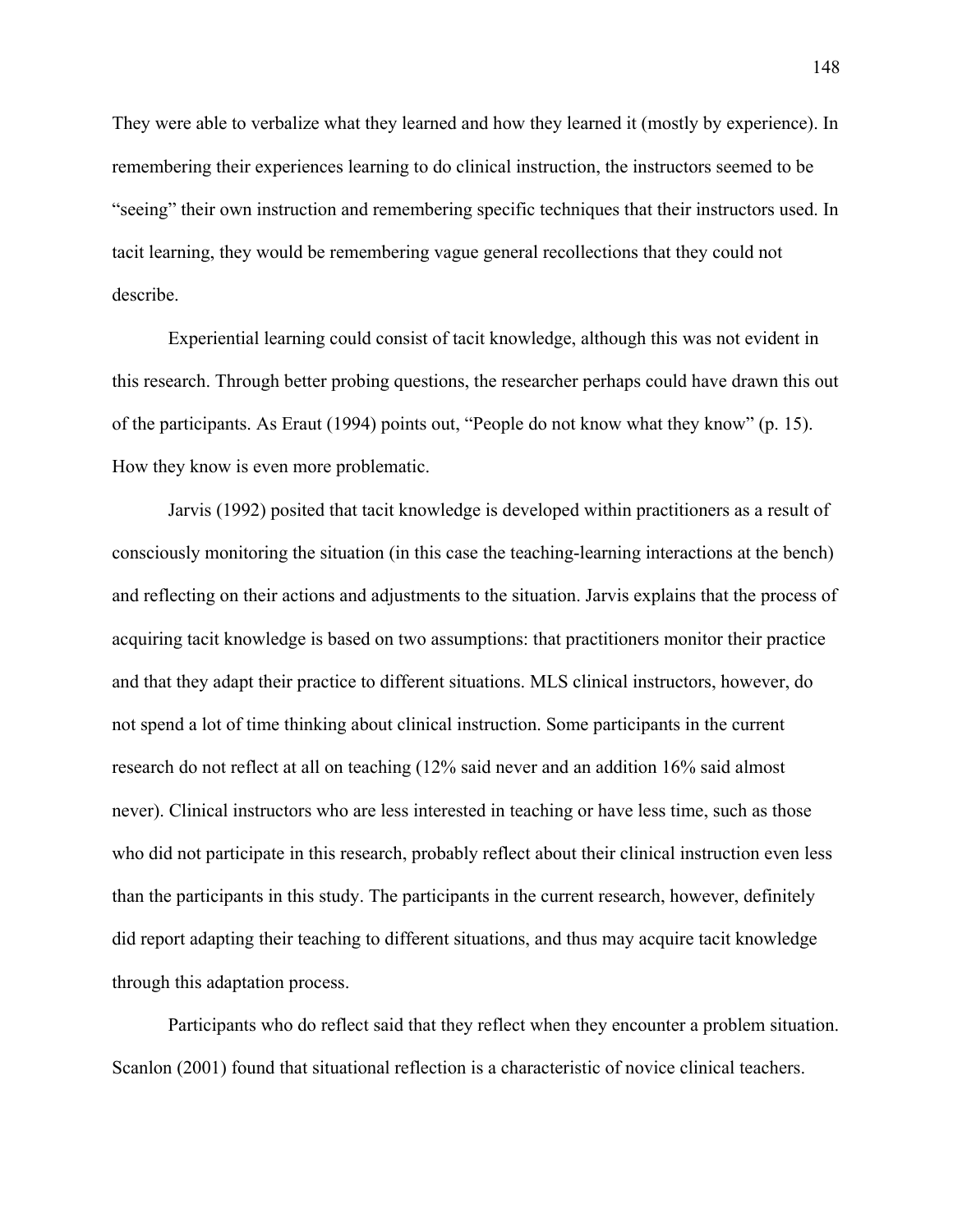Scanlon found that novice clinical teachers did not like to reflect on their teaching, whereas expert clinical teachers recognized how reflection facilitated their learning as teachers. Novices were preoccupied with managing specific teaching situations so they did not have perspective about the meaning of their actions. Mezirow (1991) says that, "Reflection is the central dynamic involved in problem solving, problem posing, and transformation of meaning schemes and meaning perspectives" (p. 116). Since the current research indicates that some MLS clinical instructors do not reflect a lot on their teaching and that they focus on specific problem situations, perhaps these MLS clinical instructors function at the "novice" level of clinical teaching.

Those MLS clinical instructors who do not reflect on their clinical instruction may delay their progress in learning to be better clinical instructors; however, there are several explanations for their lack of reflection. First, teaching is not their job or profession. In this research, 59% of the participants said that they had no say in whether they became a clinical instructor, they were assigned to be an instructor. Second, MLS clinical instructors do not have the time or energy to reflect on their teaching. This research points out that clinical instructors have time constraints that they feel affects their ability to teach as well as they would like. Most clinical instructors are expected to teach students (and learn how to teach) while the instructors are responsible for the same amount of laboratory work as if they did not have students. Flo proposed that she could perform both her bench work and teaching if she had a clone of herself.

Interpretation of questionnaire data and the interview data in this research must include consideration of this time challenge. The lack of time is a serious issue that threatens the quality of laboratory results, the quality of instruction, and the willingness of laboratorians to teach. A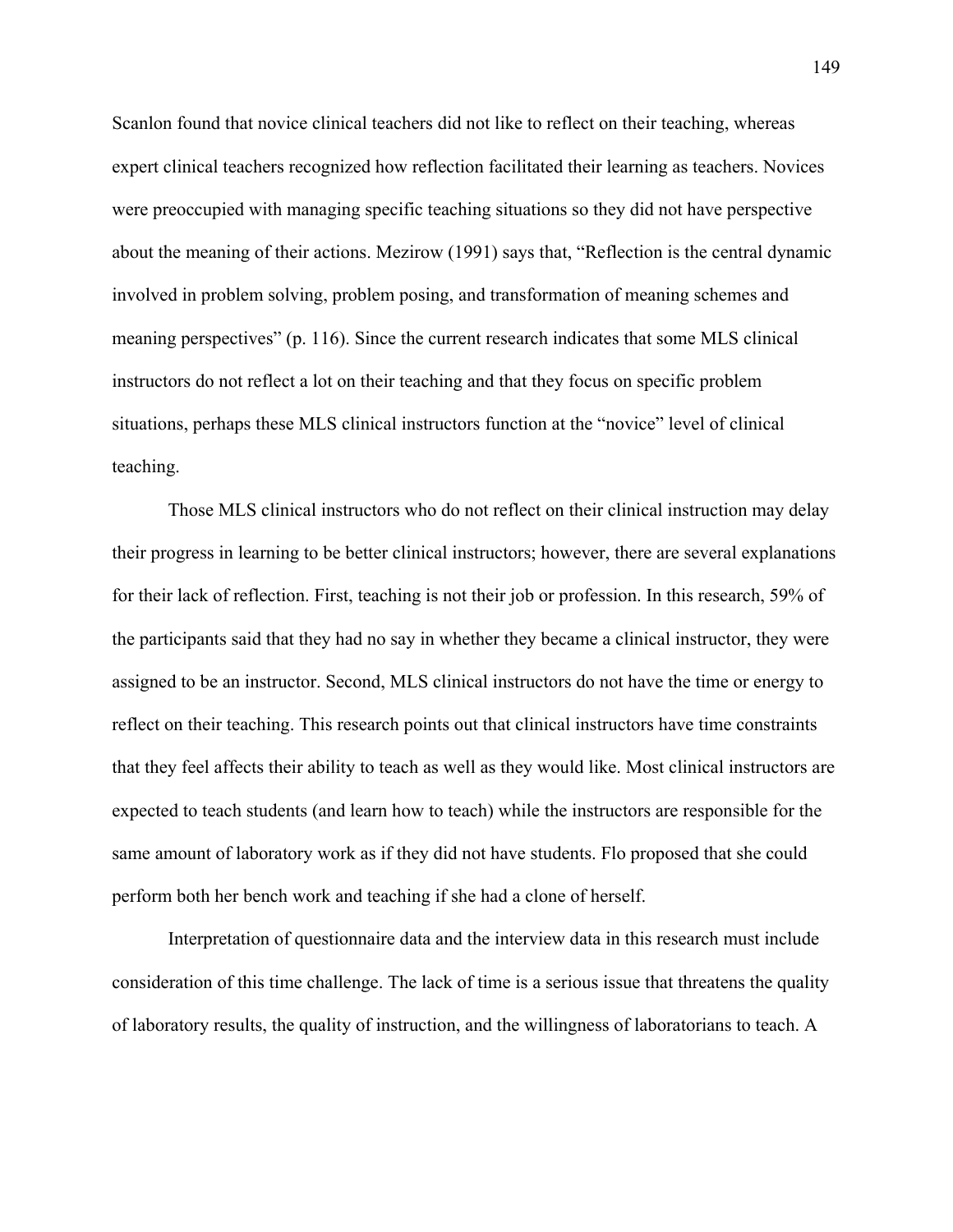laboratorian told me recently, "I know I am being selfish in not teaching, letting others do it when we need new techs so desperately, but we just don't have the time [to teach]."

In addition, the nature of the bench work itself does not provide a very reflective atmosphere. Medical laboratory science work is highly technical and the workload is heavy. Most results on patient specimens are expected to be reported within a couple of hours. Medical laboratory scientists must make quick decisions and move on. At the end of their shift, someone else takes over. They go home and seldom think about it until the next day. Twelve percent of the clinical instructors in the current research never think about their teaching. On the other hand, some clinical instructors do think about teaching even when they are not teaching. Bonnie made a point of saying that she thinks about teaching when she goes home.

Eraut (1994) explains that school teachers also must make quick decisions under stressful conditions. Teachers do not have the luxury of time to deliberate before making a decision and so decisions must be largely intuitive, based on tacit knowledge. So practical knowledge and experiential learning can involve tacit knowledge. Marsick and Watkins (2001) say that "It is clear to us that [incidental learning] is always occurring, with or without our conscious awareness" (p. 29). Clinical instructors in the laboratory may indeed be using tacit knowledge as they learn to conduct clinical instruction, but this was not evident in this research.

### **Strengths and limitations**

**Strengths.** Interest in clinical instructors in allied health professions has increased as evidenced by the number of dissertations on the topic in the past ten years. In MLS, at least one other dissertation about clinical instructors is being defended in 2011 (W. Miller, personal communication) and clinical instructors will be the topic of a session in 2012 at the Clinical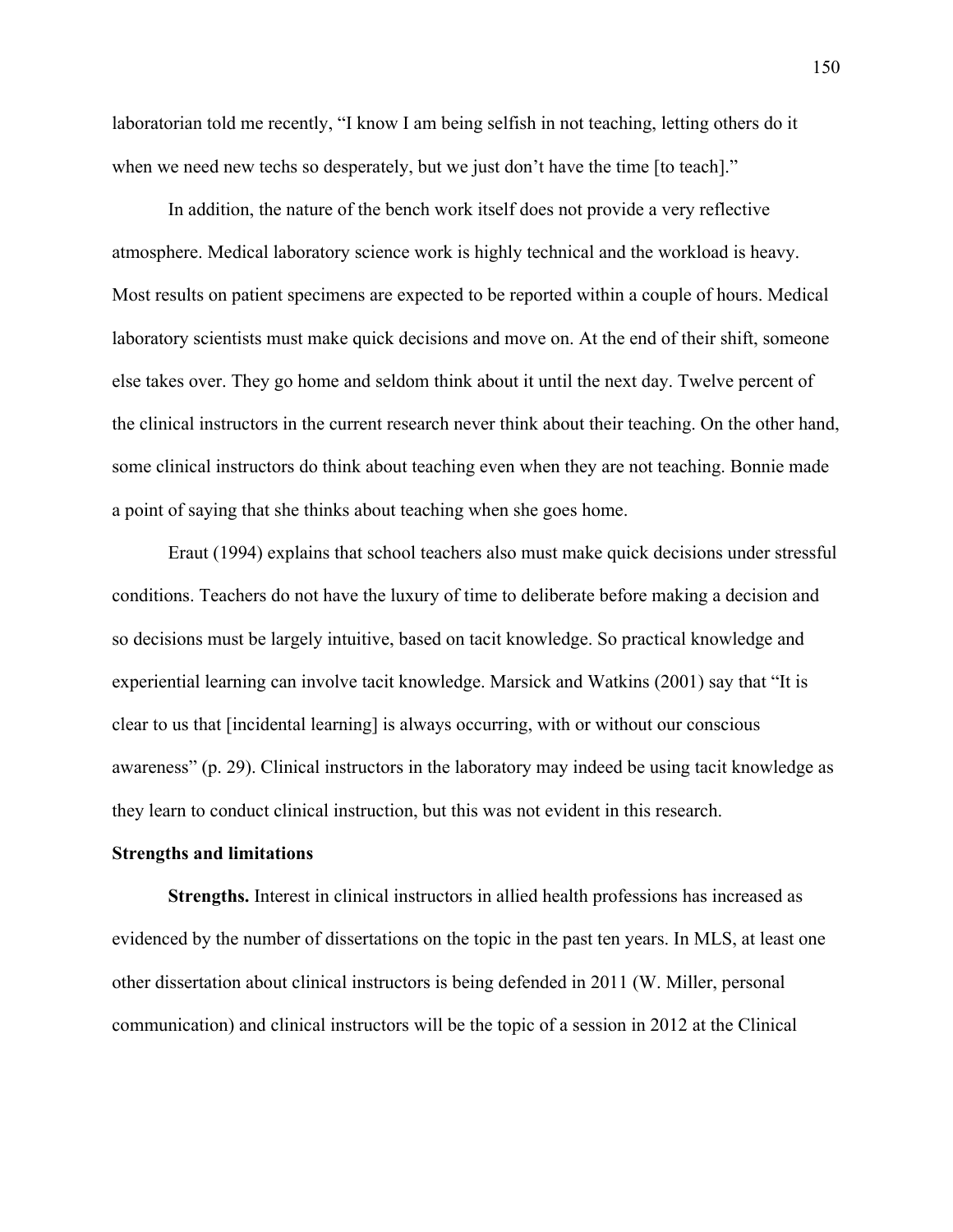Laboratory Educators' Conference (Y. Simonian, personal communication). So the relevance and currency of the topic of this research is one of its strengths.

The design of the research is also a strength of the research. Because the Phase 2 participants had participated in the Phase 1 questionnaire, they were familiar with the research question. They had time to think about the subject and this undoubtedly led to more thoughtful responses. Also, interviews were conducted until the saturation point, until no new data was being seen, until nothing new was being said.

Triangulation, collecting and analyzing data in multiple ways, helps assure that the research will have internal validity. Phase 1 and Phase 2 data were analyzed, compared, and merged to bring about an accurate, rich description of the phenomenon of learning to conduct clinical instruction. Interviewees performed member checks, checking the summaries of their individual experiences and also critiquing the thick, rich description. A colleague checked the accuracy of the horizonalization of two interviewees' transcripts and also critiqued the preliminary emerging themes. She commented that the analysis was, "Very thorough."

Another strength is the researcher's familiarity with other health care professions. This helped in applying the literature of other professions to this research in medical laboratory science.

I was also happy with the completion of the questionnaires in Phase 1. The questionnaire was lengthy and I expected that many clinical instructors would just complete the questions with Likert-like scales. I was pleasantly surprised to find that all of those people who took the time to take the questionnaire completed almost every open-ended question. As a result, I collected some rich data.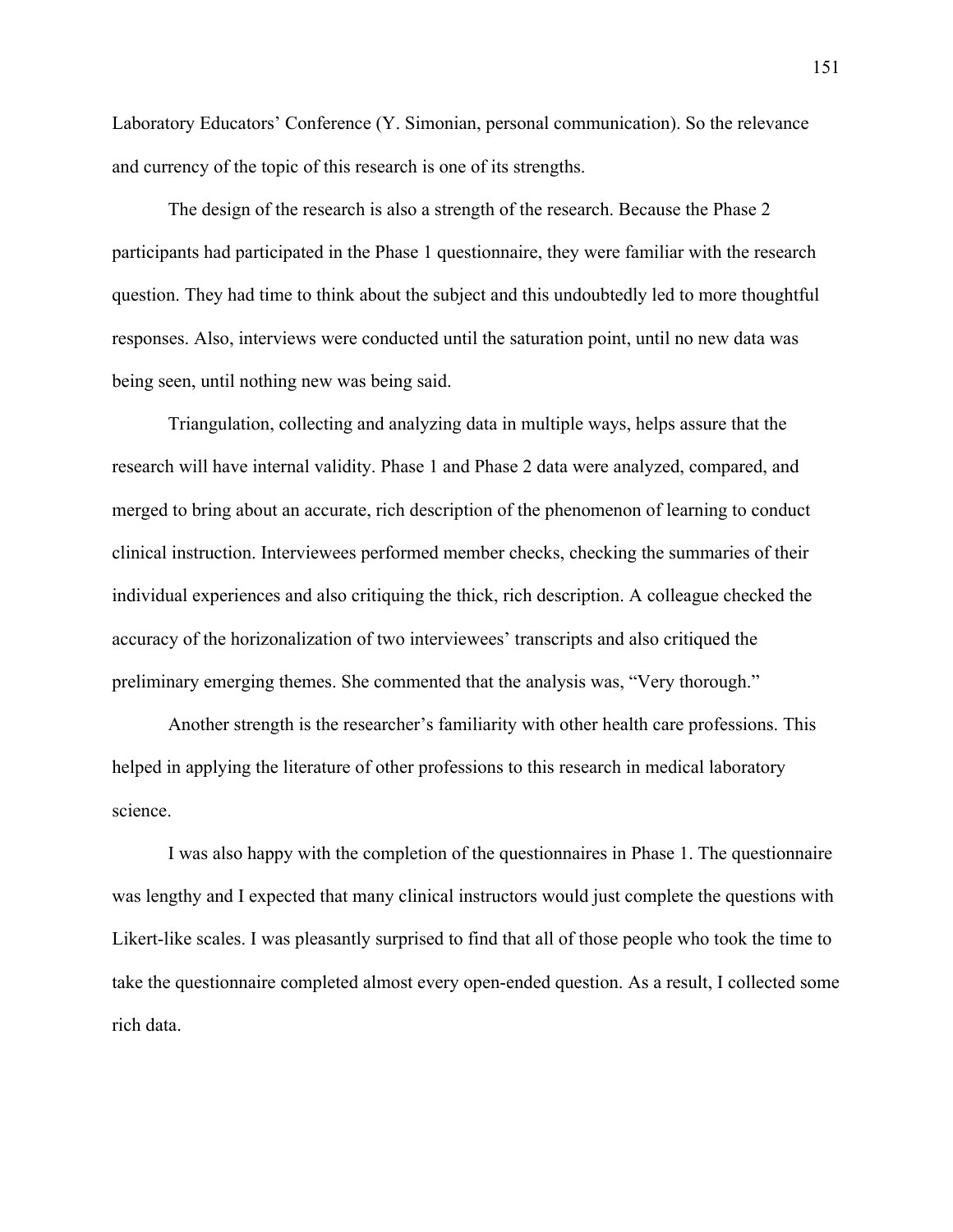**Limitations.** One potential limitation of Phase 1 is the small sample size (51). It was cumbersome having to go through the program directors or education coordinators who then gave me the names of contacts at their affiliated hospital laboratories; however, there was no other way to do it. I am grateful to the hospital contacts who then distributed, collected, and returned the questionnaires for me. I sent multiple reminders by email and/or telephone and still ended up with questionnaires being returned months later and many not being returned at all. In addition, I was unable to see if there were differences between university programs. There were not enough participants from each program and a few participants taught students from more than one program.

There were a limited number of male participants. Data for gender were not able to be analyzed because of so few males, about ten percent of the participants. However, the number in this research reflects the gender distribution of the profession of medical laboratory science which has predominantly female professionals. In Phase 2, I selected five females and one male, roughly keeping the same percentage. However that only gives the perspective of one male. This is a potential limitation, although I did not notice any differences in his answers that would be gender related.

Since the participants in Phase 2 did complete the questionnaire in Phase 1, it is possible that they might have been influenced by the questions. However, the participants seemed very open about disagreeing with some questions. For example, Amy thoroughly disagreed with my contention that clinical instructors who are supervisors may have learned to do evaluation by being a supervisor. She thought that evaluation as a supervisor and evaluation as an instructor are not related.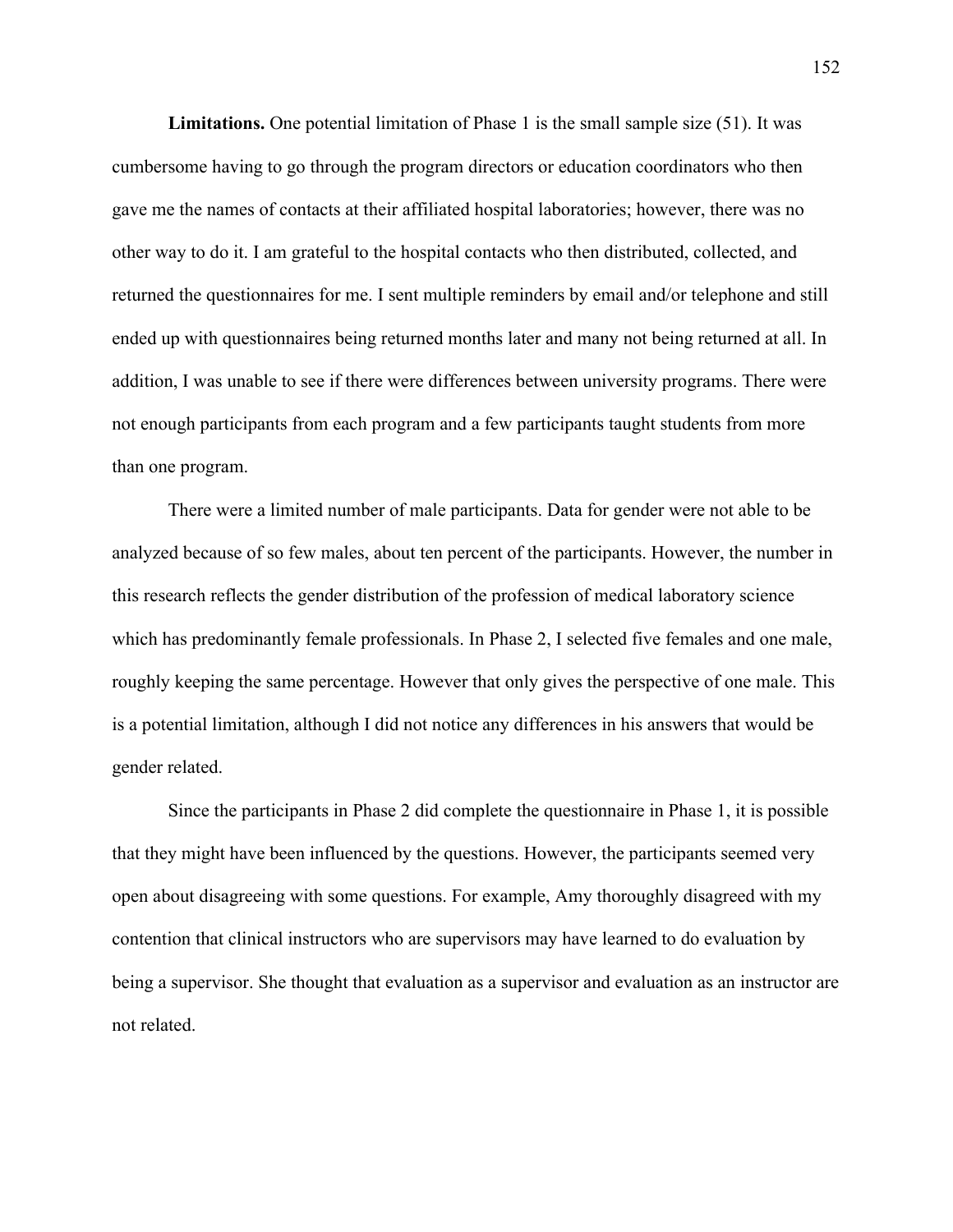I intended to conduct a couple of focus groups in this research. In the past, I have had good success, collecting rich data in focus groups. One participant will mention something that leads another participant to an idea or memory that they had not thought of and then the discussion snowballs. I did not conduct true focus groups of five to ten participants, but I did conduct two interviews of two participants each. Potential limitations are that one participant may dominate the conversation or that one participant may lead or influence the other participant. I did not find this to be the case, however. With Bonnie and Chad, I hardly had to ask the questions. One would almost finish the other person's sentences. With Dana and Eve, the dynamic was completely different, but in a good way. Eve was reluctant to speak at first and she opened up as we went along. I think she felt more secure having a coworker participating. I do not think she would have contributed as much if I had interviewed her separately. As we proceeded she did not always echo or agree with Dana and she contributed good data for the research.

Other potential limitations are the interviewing skill and biases of the researcher. Although I have done two qualitative research projects now, I am still learning how to ask follow up probes that will elicit deep thoughtful answers. Questions about experiential and tacit learning are especially problematic as participants find it difficult to put these types of learning into words. In order to recognize and minimize my bias in this research, I completed both the questionnaire and the interview questions. By recognizing my own experiences and opinions, I could make sure that the data from the participants spoke for itself.

As with all qualitative studies, the conclusions cannot be generalized to a larger population. However, readers can apply the conclusions of this research to their own situations by reflecting on the data and analysis in their own contexts. The research was also limited in that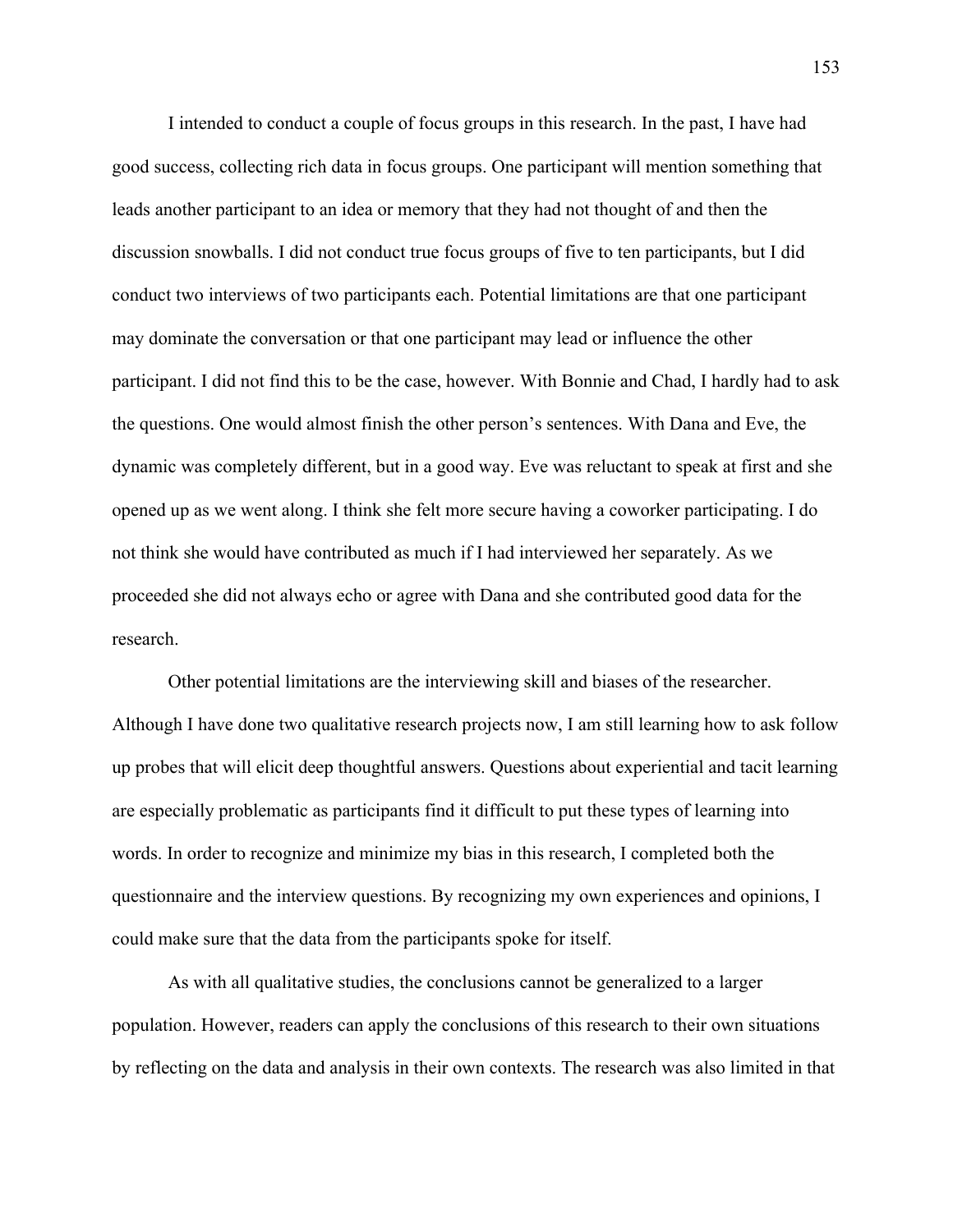the participants in this research were only from the Midwest region of the United States and were only from hospital affiliates of university programs (not hospital-based programs). The Phase 1 sampling was not random and the Phase 2 sampling was a convenience sample of volunteer, highly interested, motivated participants. The thick, rich description of how clinical instructors in medical laboratory science learn to conduct clinical instruction is not meant to describe all clinical instructors; it only describes the participants in this research.

Lastly, medical laboratory scientists who are clinical instructors are now teaching, an activity that involves insight into human behavior, something they are not used to and do not have experience doing. This is a big change from what they normally do in the laboratory, which could explain why some medical laboratory scientists are not "natural" at instruction. Many medical laboratory scientists went into laboratory work because they preferred bench work to working with patients. This should be considered when applying this research to other professions.

#### **Implications for the field**

All of the participants felt unprepared to do clinical instruction, to teach MLS students at the bench. I suggest, as some of the participants suggested, that clinical instructors be provided an orientation to clinical instruction that includes observation of an experienced "good" clinical instructor. A guide of what to look for during the observation could also be helpful.

Quite a few participants wished that they had taken a course on teaching. However, I am not endorsing training courses on how to teach. Although they might be somewhat helpful, this research found that much of the learning of clinical instructors occurs through experience. This is appropriate for adult learners as they will learn better from immediately applicable learning and from experiences such as problem situations rather than from formal courses, especially lecture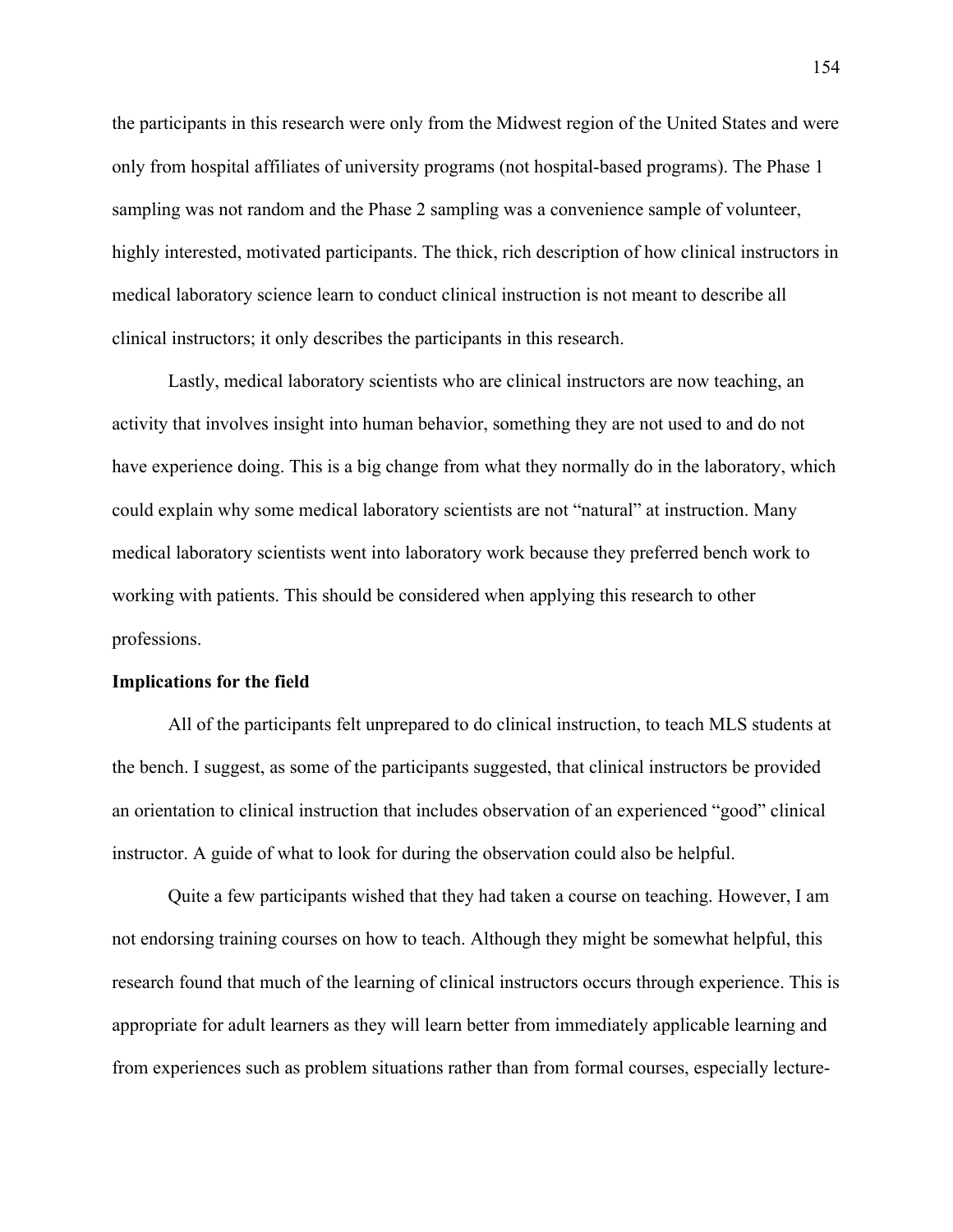style courses. An alternate (or supplement) to a course in teaching is a clinical instructor blog or similar activity. Using a blog, the clinical instructors could compare successes and challenges with each other, and it would provide a forum for reflection and support. This assumes that they can find the time to participate in a blog or similar activity.

I highly recommend that clinical instructors get formal feedback as well as informal feedback from the students. Perhaps clinical sites can use their own feedback forms if the university does not return them or does not return them in a timely manner. Although clinical instructors do seek direct feedback from the students, this feedback is usually verbal or nonverbal feedback about a specific concept or task. Such direct feedback might be recognition of a puzzled look or something like, "What did I say was the most important step?" A formal evaluation gives the students a chance to give feedback on larger issues such as the quality of explanation and the sufficiency of practice at the bench. A formal evaluation is also anonymous, so the students may be more willing to give critical feedback on a formal evaluation as opposed to a direct, face-to-face informal evaluation.

Almost all participants agreed that not everyone working in the laboratory should teach MLS students. So I think it is best to have a process by which clinical instructors are selected. This should be accompanied by recognition and esteem for clinical instructors. This will take a change in the culture of many laboratories, which will be difficult to accomplish. In Dana and Eve's hospital, for example, all laboratorians are expected to teach regardless of how well each one teaches. To make only a few people teach would be unfair because it would be punishing the good people with extra work. This leads to my next point, teaching should not be "extra" work.

The lack of time for teaching needs to be addressed. Almost all clinical instructors reported that they did not have enough time to perform their bench responsibilities and teach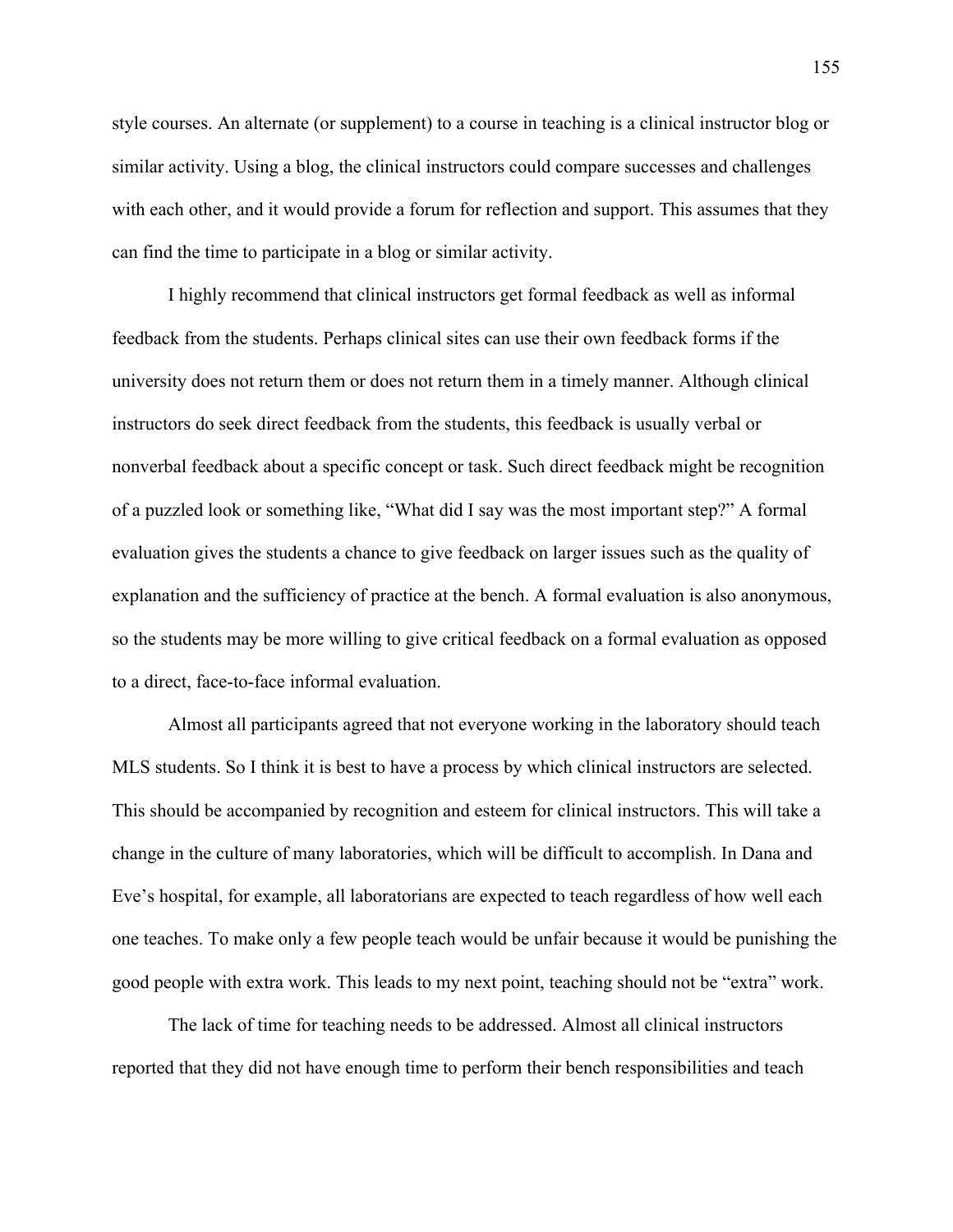students and do both well. In an ideal world, administration would provide more staffing, but this is unlikely to happen. Perhaps some sort of support system for clinical instructors can be provided, a blog, online resources from the universities, or back rubs, for example. Both university program officials and hospital administrators understand the need for the instruction of students at the bench and how critical this is for a student's education. I encourage both parties to come up with creative ways of providing this experience for the students.

# **Summary**

The findings of this research illuminate the ways in which clinical instructors of medical laboratory science students learn to conduct clinical instruction. The research question, "How do medical laboratory science clinical instructors learn to conduct clinical instruction?" has been answered through a mixed methods approach. Results were obtained by analysis of the Phase 1questionnaire responses from 51 clinical instructors and interviews of six clinical instructors. The research resulted in a thick, rich description of the experience of a MLS clinical instructor learning to conduct clinical instruction

MLS clinical instructors learn to conduct clinical instruction by a variety of means, primarily through experience, as adult learners. They learn through their experiences as students, experiences as instructors, life experiences, and job experiences. As adult learners, they learn in order to solve problems and they apply their learning for immediate use. Clinical instructors vary in their natural ability to teach. They also vary in their self-directedness.

Clinical instructors of medical laboratory science students have a critical role to play in the education and development of their students. They have little or no formal preparation for their teaching roles, little support for teaching, and not enough time to both perform their work with patient samples and clinical instruction. In these times of health care belt-tightening, these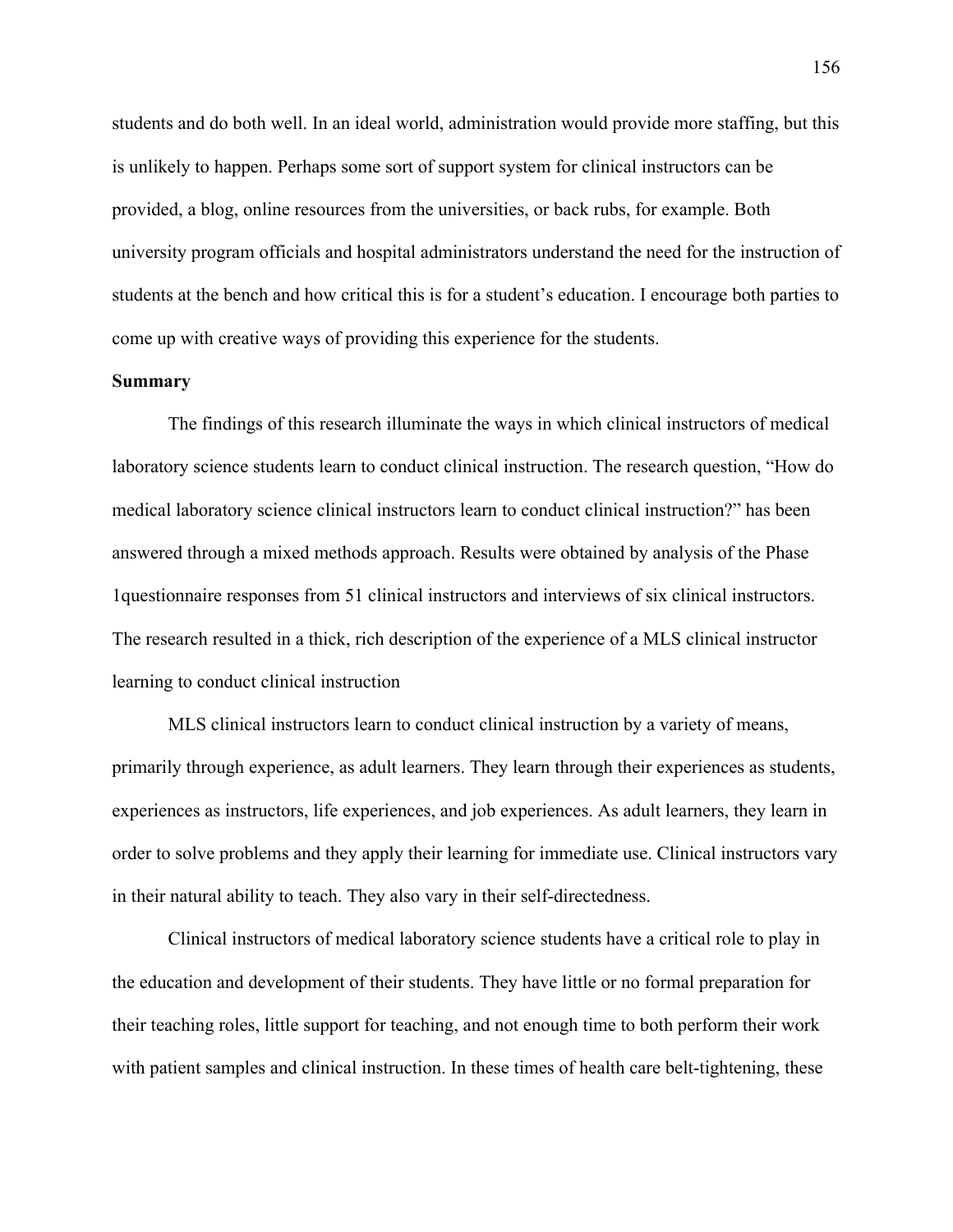clinical instructors must learn to conduct clinical instruction with less time and more stress. By understanding how clinical instructors learn, hospital management and university MLS programs will be better prepared to support new clinical instructors in their initial learning and experienced clinical instructors in their lifelong learning. The quality of instruction of our medical laboratory science students depends on how well clinical instructors learn how to be clinical instructors.

# **Suggestions for further research**

Although the purposes of research are to answer questions and add knowledge to the field, usually more questions arise. The current research is no exception.

Future research could investigate the types of orientation and training that would improve clinical instruction, make clinical instructors feel better prepared, and/or provide a head start to their learning of clinical instruction. A checklist could be developed for orientation or training, for example, a list of what to look for when observing an expert instructor, or what to look for in a student's behavior when evaluating them.

Medical laboratory science would benefit from research about what other health care professions do to prepare their clinical instructors. It would also be instructive to learn how other health professions cope with the time stress of doing the job and teaching. Knowledge about how other professions reward their clinical instructors and recognize them would also be beneficial.

On a more theoretical note, further research into the relationships between experiential learning, transformational learning, and tacit knowledge are needed in areas other than business. For example, further research could explore how experiential learning becomes automatic, implicit.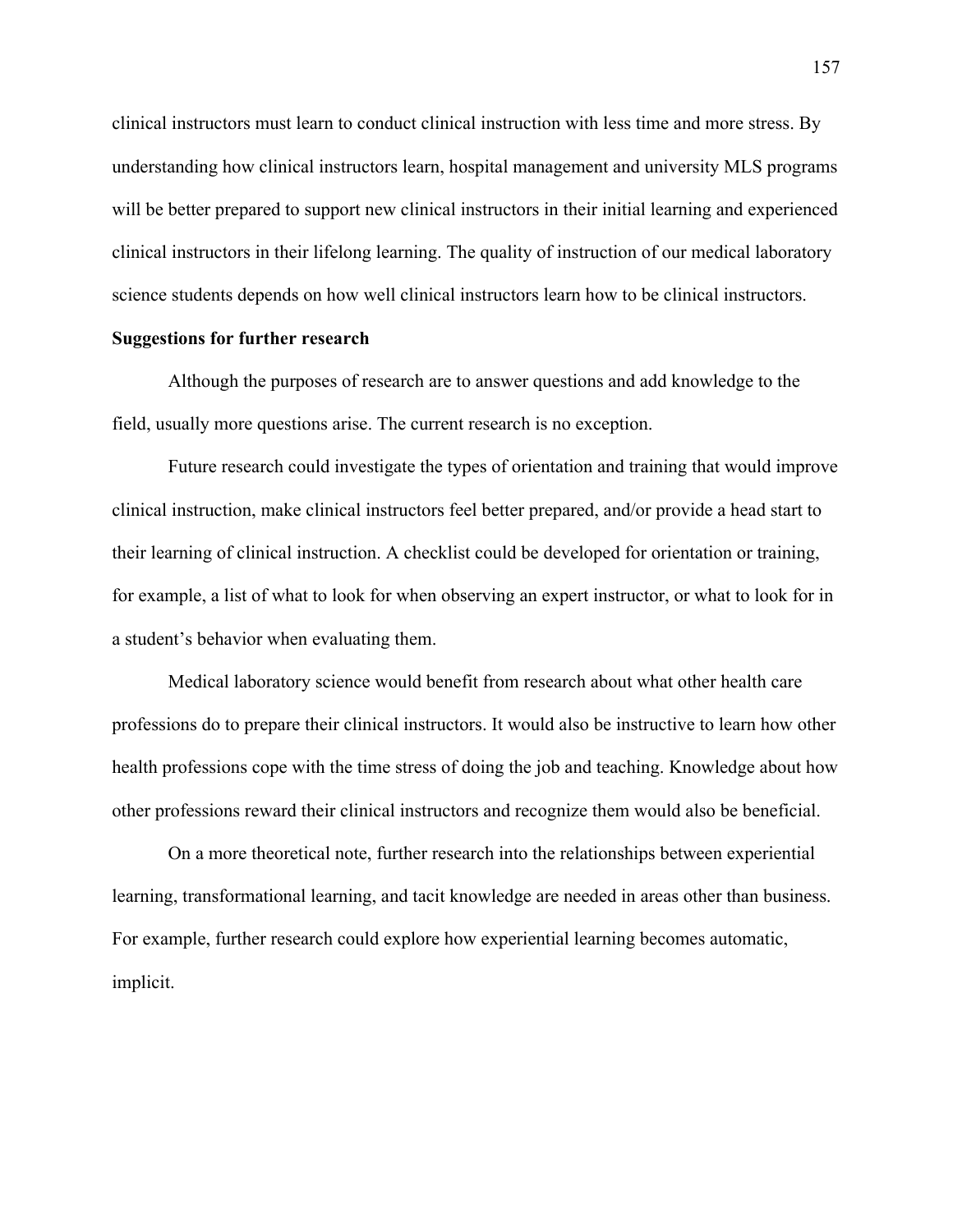### **References**

- Allen, M. J., & Yen, W. M. (2002). *Introduction to measurement theory*. Chicago: Waveland.
- American Physical Therapy Association. (n.d.). Clinical Instructor Education and Credentialing Program. Retrieved from http://www.apta.org/AdvancedCIECP/
- American Society for Clinical Laboratory Science. (2008). The laboratory personnel shortage. Retrieved from http://www.ascls.org/conferences/2008nmlw/AHRA.pdf
- American Society for Clinical Pathology. The BOR certification process. Retrieved from www.ascp.org/bor.
- Association of Schools of Allied Health Professions (n.d.). Homepage. Retrieved from http://www.asahp.org/definition.htm.
- Baker, A. C., Jensen, P. J., & Kolb, D. A. (2002). *Conversational learning: An experiential approach to knowledge creation.* Westport, CT: Quorum.
- Bain, L. (1996). Preceptorship: A review of the literature. *Journal of Advanced Nursing, 24*: 104- 107.
- Baldry Currens, J. A., & Bithell, C. P. (2000). Clinical education: Listening to different perspectives. *Physiotherapy, 86*(12): 645-653.
- Baltimore, J. (2004). The hospital clinical preceptor: Essential preparation for success. *Journal of Continuing Education in Nursing, 35*(3): 133-140.

Baskett, H. K., Marsick, V. J., & Cervero, R. M. (1992). Putting theory to practice and practice to theory. In R. G. Brockett & A. B. Knox (Series Eds.) & H. K. Baskett & V. J. Marsick (Vol. Eds.), *New Directions for Adult and Continuing Education Vol 55. Professionals' Ways of Knowing: New Findings on How to Improve Professional Education.* (pp. 109-117). San Francisco: Jossey-Bass.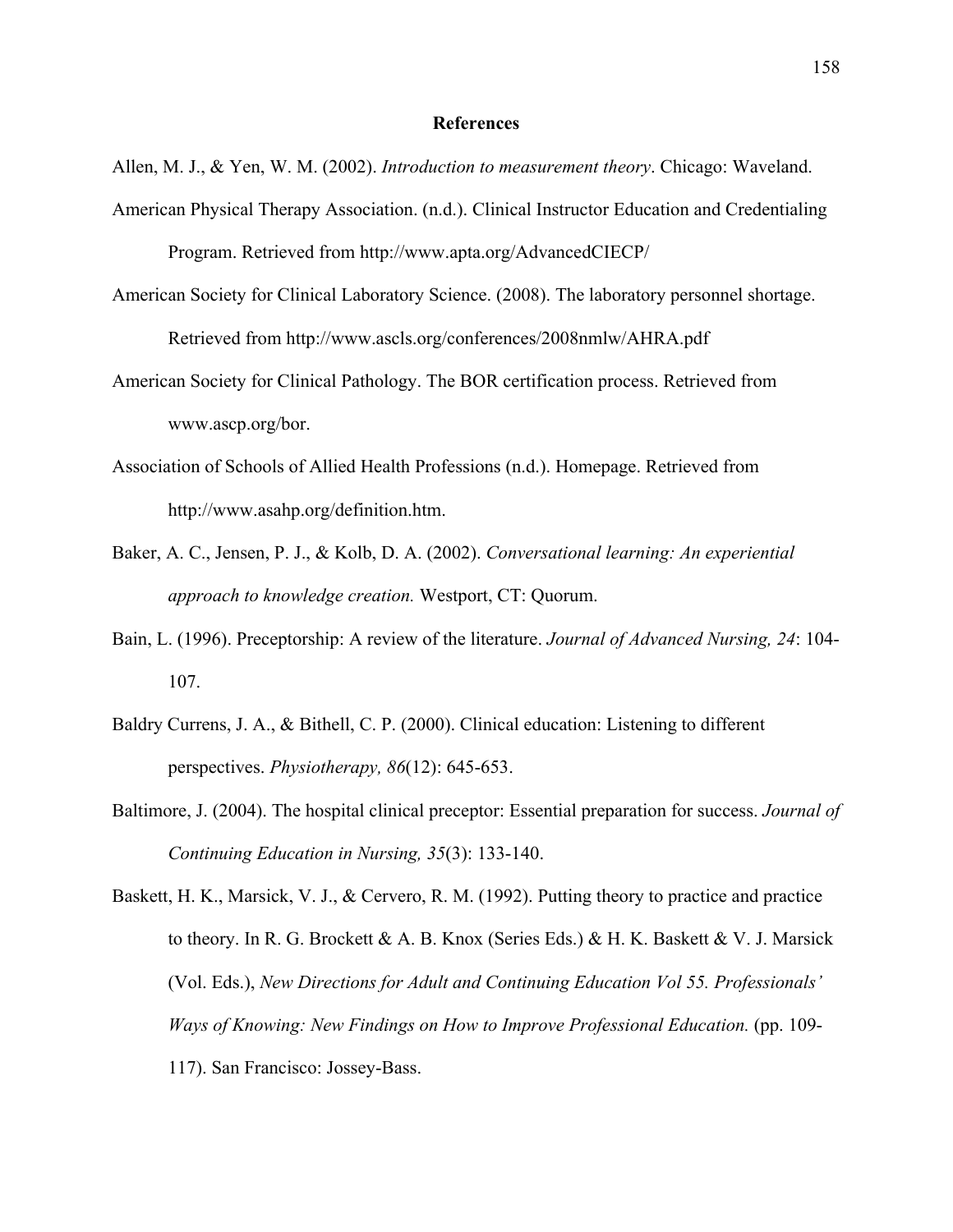- Beck, S. J., & LeGrys, V. A. (1988). *Clinical laboratory education*. Norwalk, CT: Appleton-Lange.
- Beck, S. J. & Stritter, F. A. (1988). Implementation and evaluation of a new approach to clinical instruction. *Journal of Allied Health, 17*(4): 331-340.
- Bell-Scriber, M. J., & Morton, A. M. (2009). Clinical instruction: Train the trainer. *Nurse Educator, 34*(2): 84-87.
- Benner, P. (1984). *From novice to expert: Excellence and power in clinical nursing practice*. Reading, MA: Addison-Wesley.
- Billay, D. B., & Yonge, O. (2004). Contributing to the theory development of preceptorship. *Nurse Education Today, 24*(7): 566-574.
- Blazey, M. E. (1995). *An interpretative analysis of the teaching and learning aspects of the practice of precepting* (Doctoral dissertation). Available from ProQuest Dissertations and Theses database. (UMI No. 9607338)
- Board of Certification [for the Athletic Trainer]. Exam eligibility. Retrieved from http://www.bocatc.org/index.php?option=com\_content& task=view&id=39&Itemid=41
- Boud, D., & Walker, D. (1991). *Experience and learning: Reflection at work.* Geelong, Victoria, Australia: Deakin University Press.
- Boud, D., & Solomon, N. (2001). *Work-Based Learning: A New Higher Education?*Society for Research into Higher Education and Open University Press. Available through Taylor & Francis Inc., 7625 Empire Drive, Florence, KY 41042.
- Brookfield, S. (1992). Why can't I get this right? Myths and realities in facilitating adult learning. *Adult Learning, 3*(6), 12-15.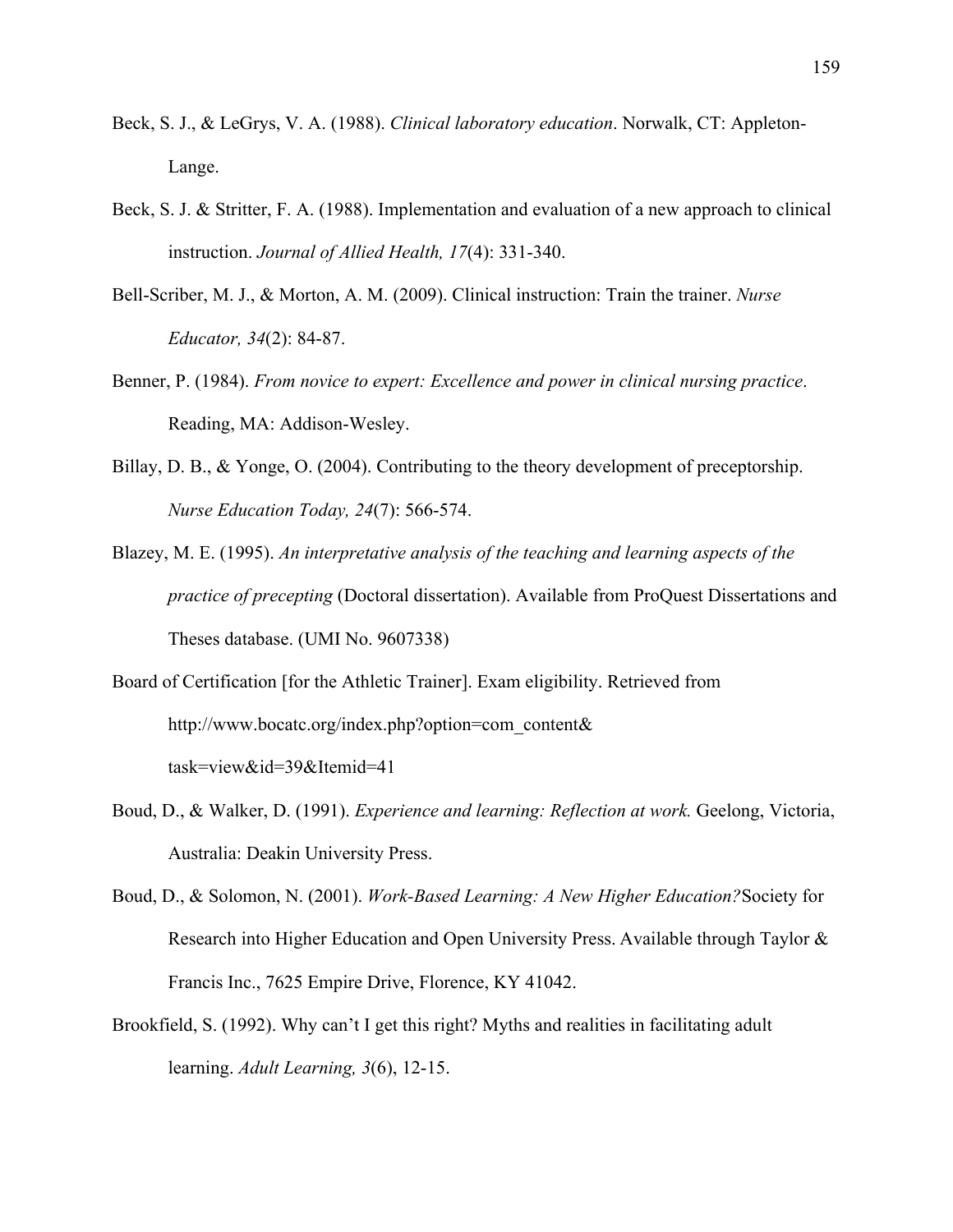- Buccieri, K. M., Schultze, K., Dungey, J., Kolodziej, T., Marocco, S., Michaels, J. A., & Stolove, R. (2006). Self-reported characteristics of physical therapy clinical instructors: A comparison to the American Physical Therapy Association's Guidelines and Self-Assessments for Clinical Education. *Journal of Physical Therapy Education, 20*(1), 47- 55.
- Caffarella, R. S. (2002). *Planning programs for adult learners: A practical guide for educators, trainers, and staff developers* (2nd ed.). San Francisco: Jossey-Bass.
- Caplan, R. M. (1983). Continuing education and professional accountability. In C. H. McGuire, R. P. Foley, A. Gorr, R. W. Richards, & Associates (Eds.), *Handbook of health professions education (pp.319-350)*. San Francisco: Jossey-Bass.
- Cervero, R. M. (1988). *Effective continuing education for the professions*. San Francisco: Jossey-Bass.
- Clay, M. C., Lilley, S. H., Borre, K., & Harris, J. R. (1999). Applying adult education principles to the design of a preceptor development program. *Journal of Interprofessional Care, 13*(4): 405-415.
- Coordinating Council on the Clinical Laboratory Workforce. Homepage. Retrieved from http://ccclw.org/default.aspx
- Craig, D. I. (2002). *Athletic training instructors: A needs assessment of teaching methodology knowledge and self-perceived competence*. (Doctoral dissertation). Available from ProQuest Dissertations and Theses database. (UMI No. 3075348)
- Creswell, J. W. (1998**).** *Qualitative inquiry and research design: Choosing among five traditions*. Thousand Oaks, CA: Sage.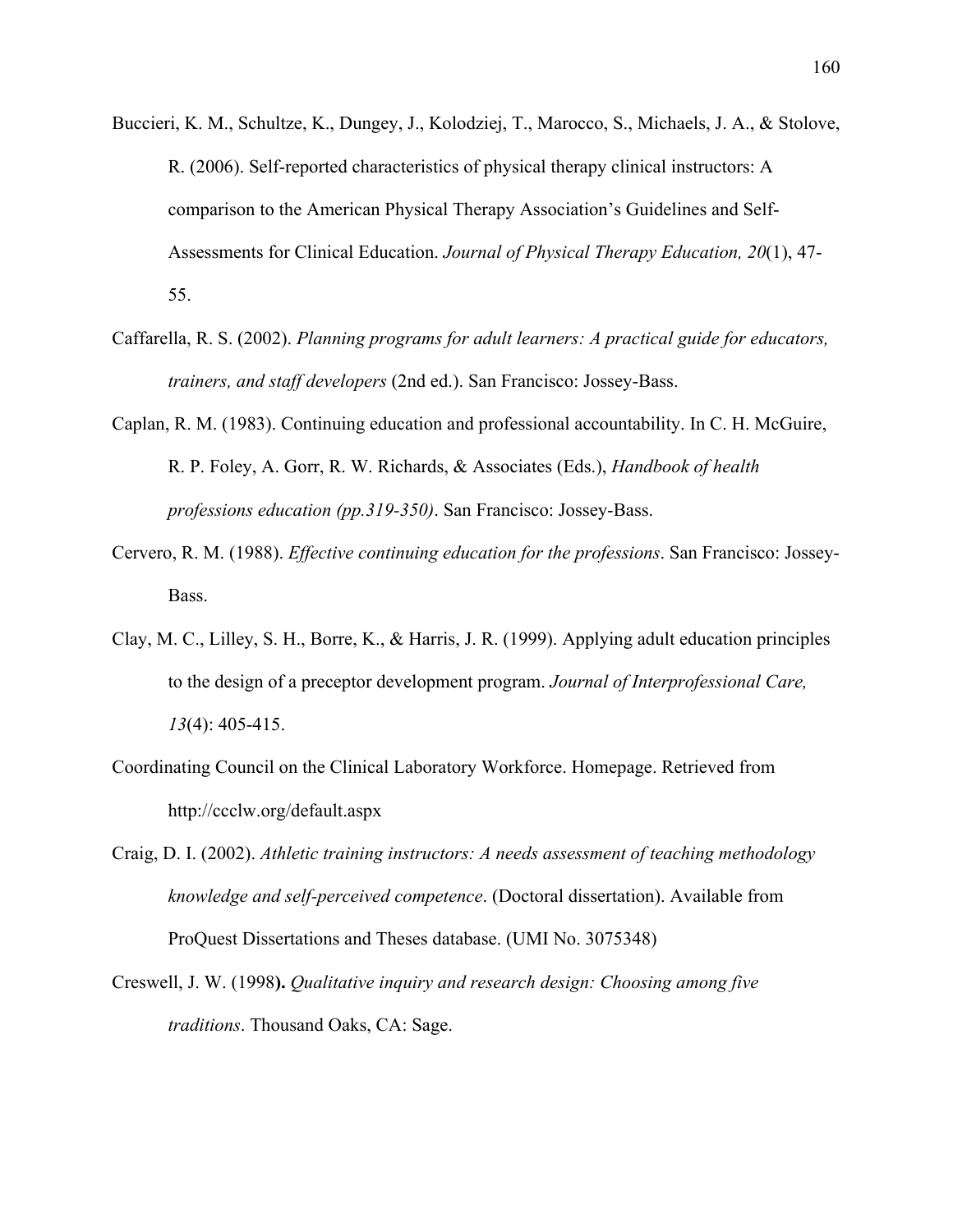- Creswell, J. W. (2003). *Research design: Qualitative, quantitative, and mixed methods approaches* (2nd ed.). Thousand Oaks, CA: Sage.
- Coombs, P. H., & Ahmed, M. (1974). Building new educational strategies to serve rural children and youth. Report for UNICEF prepared by the International Council for Educational Development, Essex, CT. (ERIC Document Reproductive Service No. ED 154 942).
- Cooper, M. K., & Henschke, J. A. (2002). Andragogy: The foundation for its theory, research and practice linkage. *Proceedings of the Commission of Professors of Adult Education Annual Conference.* Baltimore, MD.
- Cumulative Index to Nursing & Allied Health Literature. (n.d.). Database. Retrieved from http://www.umsl.edu:2054/gw2/ovidweb.cgi
- Daley, B. J. (1999). Novice to expert: An exploration of how professionals learn. *Adult Education Quarterly, 49*(4), 133-147.
- Daley, B. J. (2003). A case for learner-centered teaching and learning. In S. Imel, S. & J. M. Ross-Gordon (Series Eds.) & K. P. King & P. A. Lawler (Vol. Eds.), *New directions for adult and continuing education. No. 98. New perspectives on designing and implements professional development of teachers of adults. (*pp. 23-30). San Francisco: Jossey-Bass.
- Daloz, L. A. (1986). *Effective teaching and mentoring: Realizing the transformational power of adult learning experiences*. San Francisco: Jossey-Bass.
- Daloz, L. A. (1999). *Mentor: Guiding the journey of adult learners* (2nd ed.). San Francisco: Jossey-Bass.
- Davenport, Joseph III. (1987). Is there a way out of the andragogy morass? *Lifelong Learning, 11*(3), 17-20.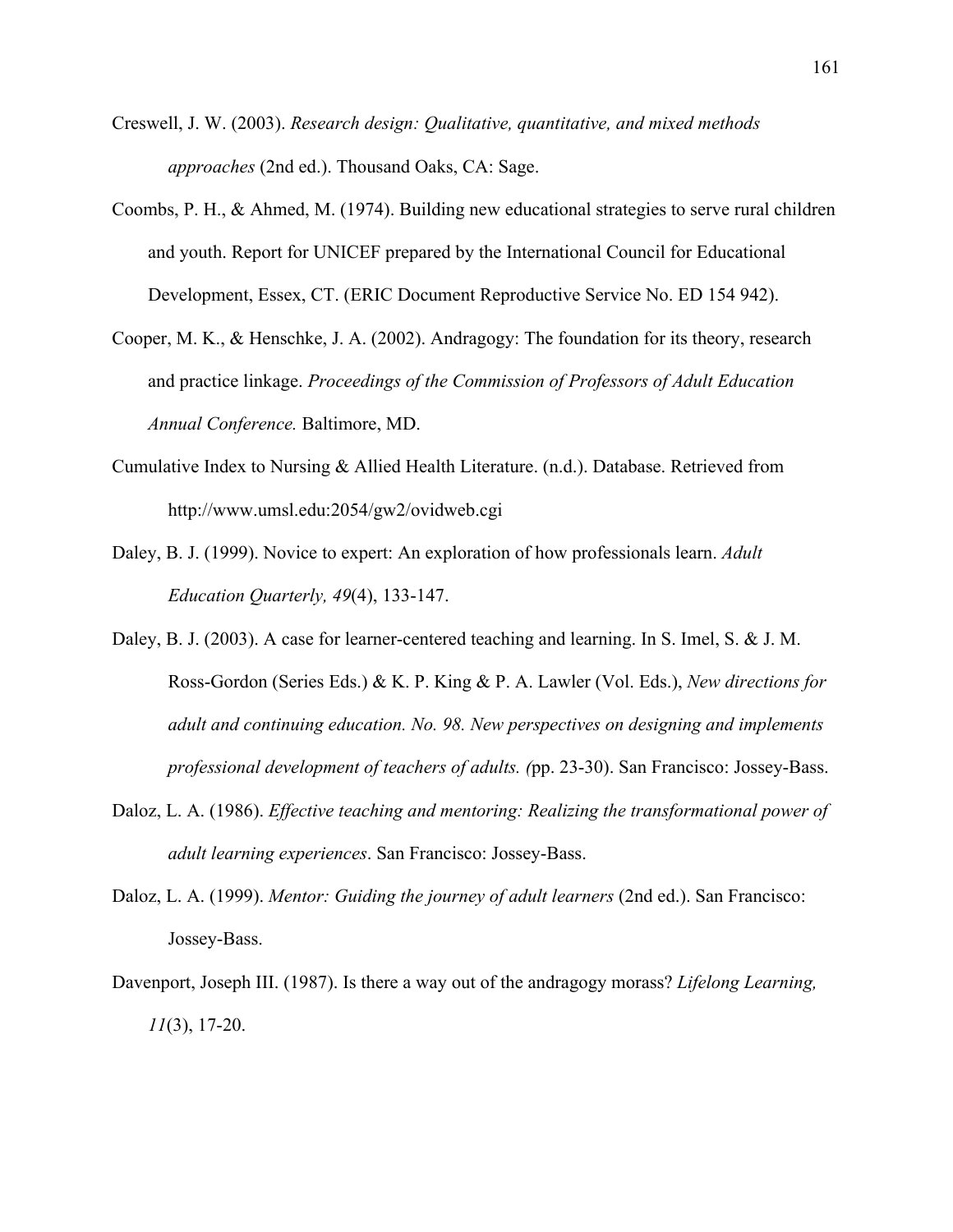- Dehoney, J. (1999) *Experiential training as quasi apprenticeship: Case studies of precepting in community pharmacies*. (Doctoral dissertation). Available from ProQuest Dissertations and Theses database. (UMI No. 9928918)
- Denzin, N. K., & Lincoln, Y. S. (2005).The discipline and practice of qualitative research. In N. K. Denzin, & Y. S. Lincoln (Eds.), *The SAGE handbook of qualitative research* (3rd ed.) (pp. 1-32). Thousand Oaks, CA: Sage.
- Department of Labor (2008) Health Care-Allied Health. Retrieved from http://www.careervoyages.gov/healthcare-medicallab.cfm
- Dirkx, J. M. & Lavin, R. (1991). Understanding and facilitating experience-based learning in adult education: The FOURthought model, In C. Bruning & L. R. Sandmann (Eds.), *Proceedings of the Midwest Research-to-Practice Conference in Adult, Continuing, and Community Education* (pp. 50-57). Minneapolis, MN: University of Minnesota.
- Dondanville, R. A. (2005). *Assessing effective teacher behaviors in athletic training clinical education.* (Doctoral dissertation). Available from ProQuest Dissertations and Theses database. (UMI No. 3185997)
- Dunlevy, C. L., & Wolf, K. N. (1992). Perceived differences in the importance and frequency of practice of clinical teaching behaviors. *Journal of Allied Health, 21*: 175-183.
- Edwards, H. (2006). Critical thinking and the role of the clinical ultrasound tutor. *Radiography, 12*(3): 209-214.
- Elisha, S. (2008). An educational curriculum used to improve the knowledge and the perceptions of certified registered nurse anesthetist clinical educators. *Journal of the American Association of Nurse Anesthetists, 76*(4): 287-292.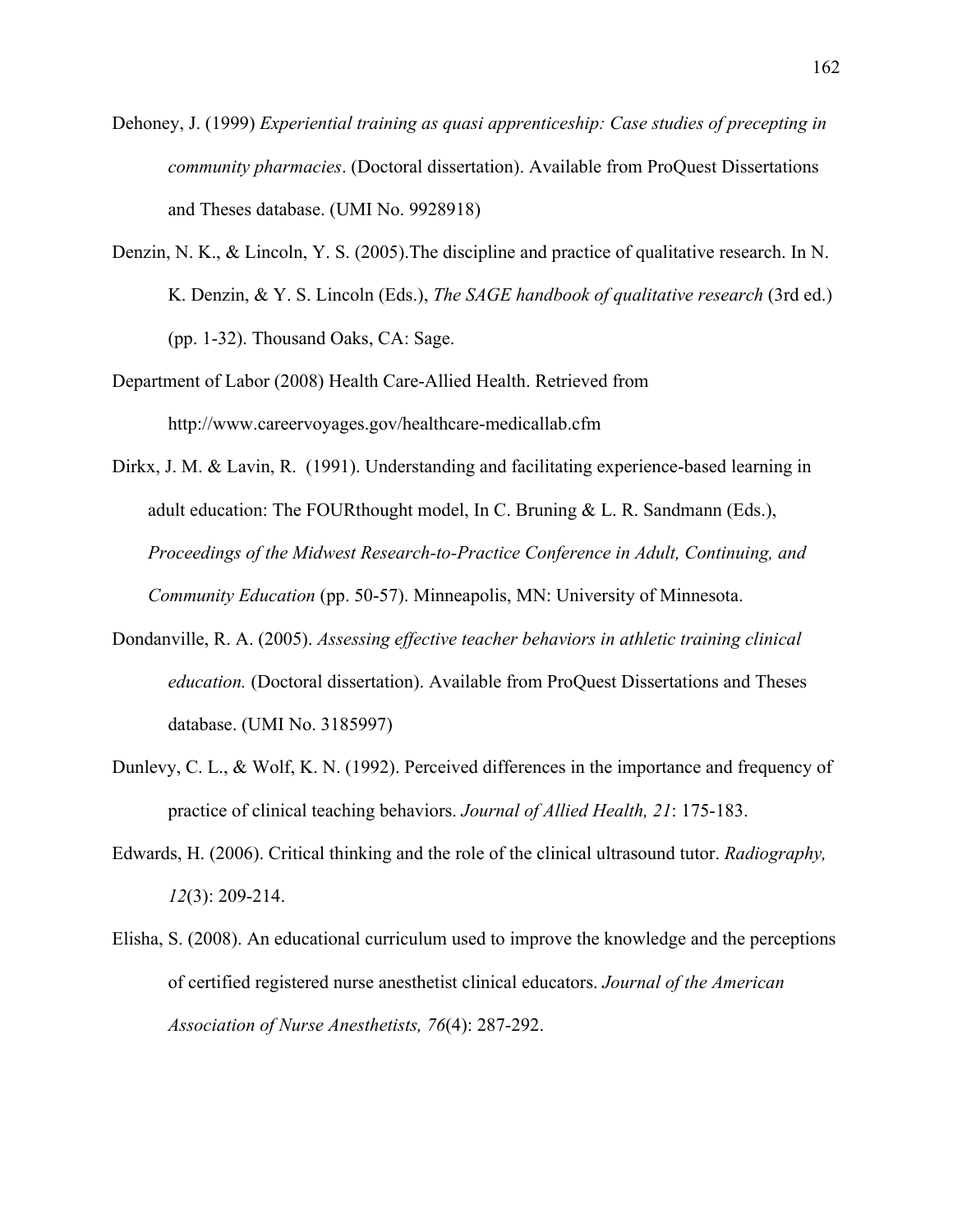Enrado, P. (2009). Closure of clinical lab sciences programs threatens healthcare industry. *Healthcare Finance News* [Online]. May 13, 2009 edition. Retrieved from http://www.healthcarefinancenews.com/news/closure-clinical-lab-sciences-programsthreatens-healthcare-industry

- Eraut, M. (1994). *Developing professional knowledge and competence*. London: RoutledgeFalmer.
- Ferguson, L. (1994). Faculty support for preceptor nurses, *Journal of Nursing Education, 19* (6): 100-100.
- Ferris, L. (1988). Continuing education module for developing staff skills in precepting and staff development. *The Journal of Continuing Education in Nursing, 10*: 245-249.
- Flick, U. (2002). *An introduction to qualitative research* (2nd ed.). London: Sage.
- Forsman, R.W. (1996). Why is the laboratory an afterthought for managed care organizations? *Clinical Chemistry, 42*:813-816.).
- Fowler, F. J. (1995). *Improving survey questions: design and evaluation*. Beverly Hills, CA: Sage.
- Fowler, F. J. (2002). *Survey research methods* (3rd ed.). Thousand Oaks, CA: Sage.
- Gay, L. R., & Airasian, P. (2000). *Educational research: Competencies for analysis and application* (6th ed.). Upper Saddle River, NJ: Prentice-Hall.
- Giles, S, Wetherbee, E, Johnson, S. (2003). Qualifications and credentials of clinical instructors supervising physical therapist students. *Journal of Physical Therapy Education*, *17*(2), 50-55.
- Giordano, S. (2008). Improving clinical instruction: Comparison of literature. *Radiologic Technology, 79*(4): 289-296.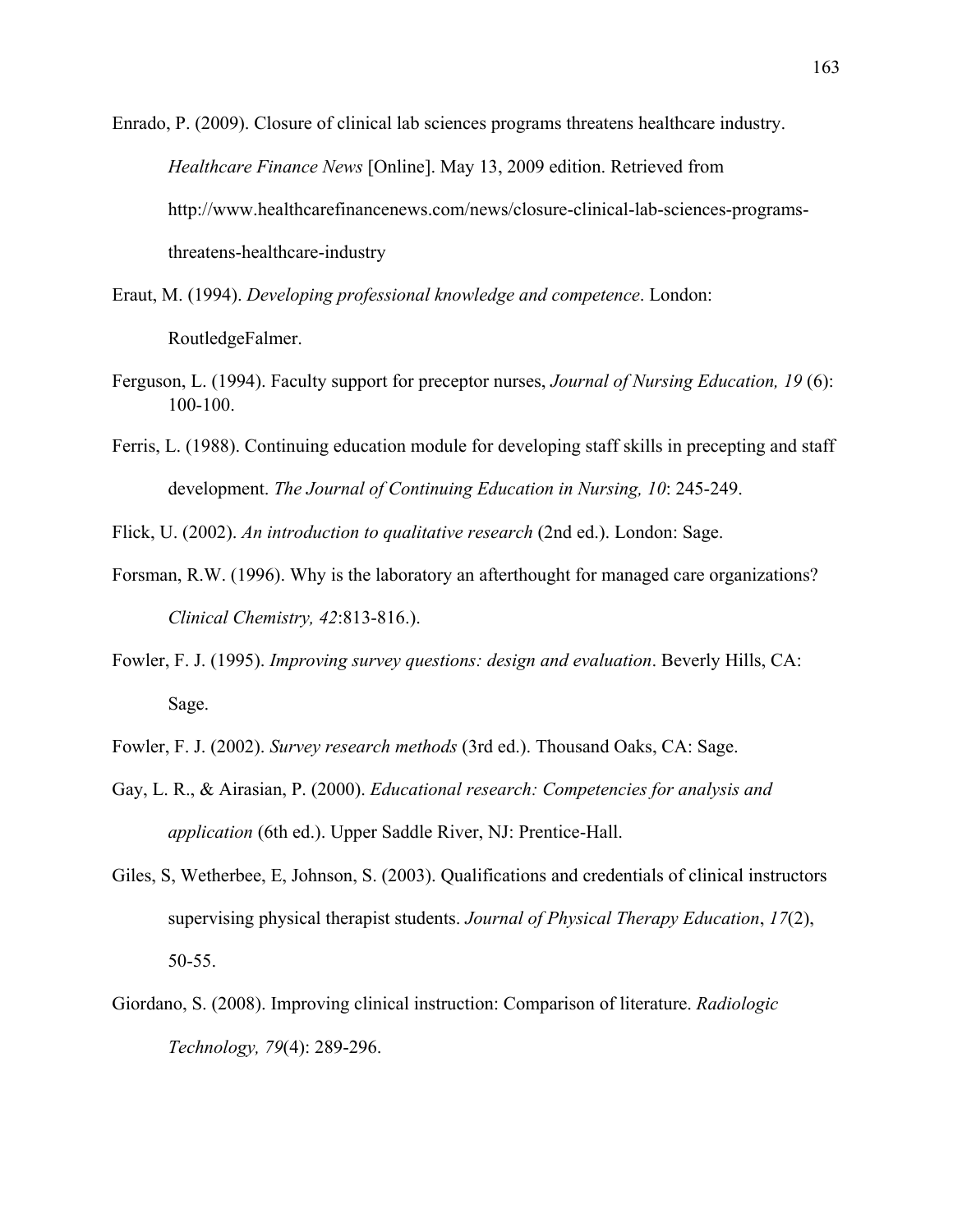- Gravetter, F. J., & Wallnau, L. B. (2000). *Statistics for the behavioral sciences*. Belmont, CA: Wadsworth/Thomson Learning.
- Gould, Mary Kathryn (2007) *Perceptions of preceptor training in the dietetic supervised practice experience*. (Doctoral dissertation). Available from ProQuest Dissertations and Theses database. (UMI No. 3278568)
- Guiles, H. J., & Ward-Cook, K. (2006). Learning and utilization of generic skills by practitioners in the field of clinical laboratory science/medical technology. *Clinical Laboratory Science, 19*(2): 104-110.
- Hair, J. F., Anderson, R. E., Tatham, R. L., & Black, W. C. (1998). *Multivariate data analysis* (5th ed.). Upper Saddle River, NJ: Prentice Hall.
- Hansman, C. A. (2001). Context-based adult learning. In Merriam, S. B. (Ed.). *The new update on adult learning theory, 89*: 43-51. San Francisco: Jossey-Bass.
- Hansman, C. A., & Wilson, A. L. (2002, May). Situating cognition: Knowledge and power in context. Paper presented at the 43rd Annual Meeting of the Adult Education Research Conference, Raleigh, NC. (ERIC Document Reproduction Service No. ED 478 969)
- Hasseberg, C.A. (2003). *Dietetic preceptor educational needs from preceptor, student and faculty perspectives.* (Doctoral dissertation). Available from ProQuest Dissertations and Theses database. (UMI No. 3082871)
- Henderson, A., Fox, R., & Malko-Nyhan, K. (2006). An evaluation of preceptors' perceptions of educational preparation and organizational support for their role. *Journal of Continuing Education in Nursing, 37*(3): 130-136.
- Higgs, J. (1992). Managing clinical education: The educator-manager and the self-directed learner. *Physiotherapy, 78*(11): 822-828.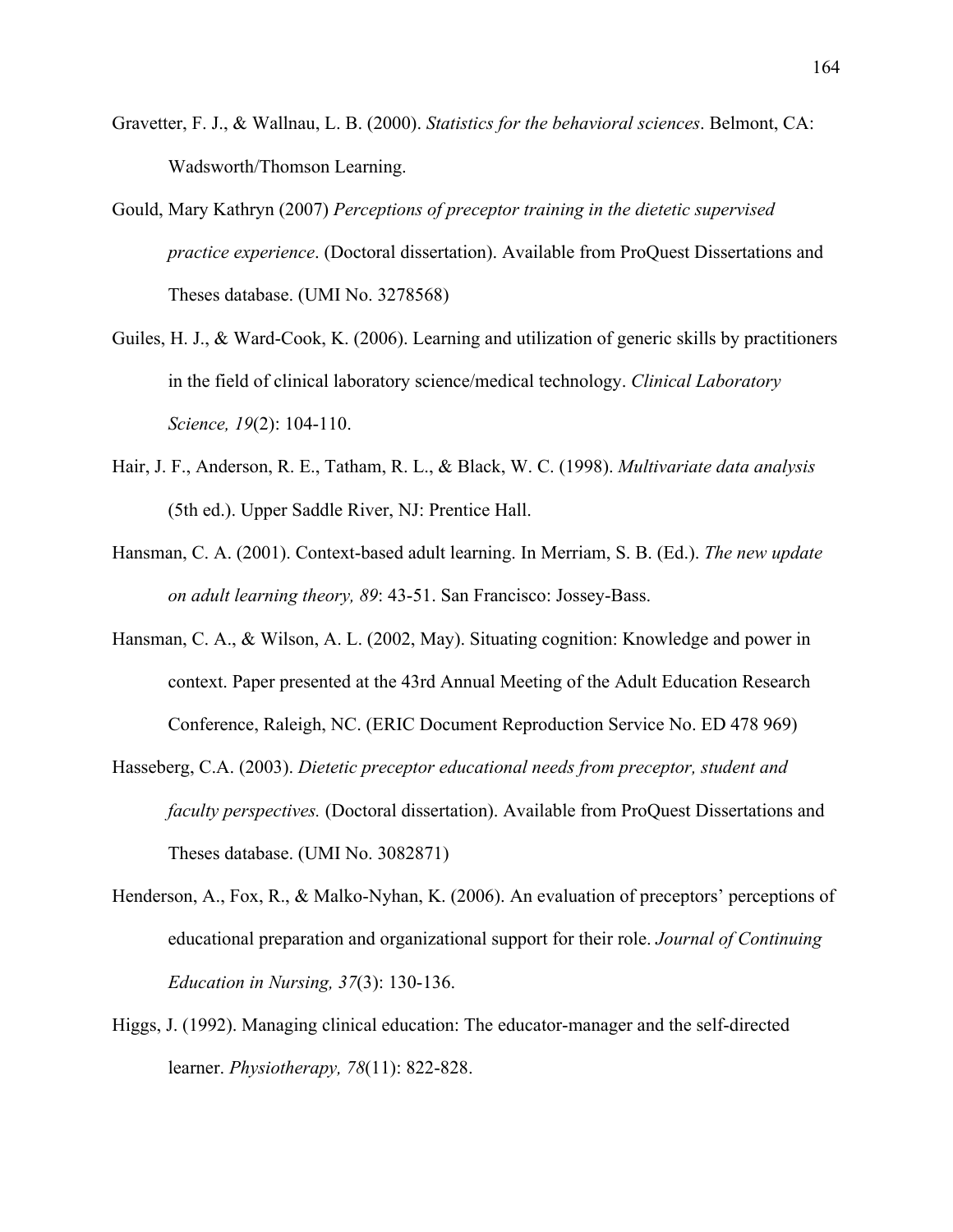Higgs, J. and McAllister, L. (2007). Being a clinical educator. *Advances in health sciences education, 12:* 187-199.

Hilborne, L. H. (2008). President's perspective. *Critical Values, 1*(4): 7-9.

- Hooper, B (2007). Shortening the distance between the "I" and the "It": A transformative approach to improving teaching. *Occupational Therapy in Health Care, 21*(1/2) .
- Housel, N., & Gandy, J. (2008). Clinical instructor credentialing and its effect on student clinical performance outcomes. *Journal of Physical Therapy Education, 22*(3): 43-51.
- Jarski, R. W. , Kulig, K., & Olson, R. E. (1989). Allied health perceptions of effective clinical instruction. *Journal of Allied Health, 18*(5): 469-78.
- Jarski, R. W., Kulig, K., & Olson, R. E. (1990). Clinical teaching in physical therapy: Student and teacher perceptions. *Physical Therapy, 70*(3), 173-178
- Jarvis, P. (1992). Learning practical knowledge. In R. G. Brockett & A. B. Knox (Series Eds.) & H. K. Baskett & V. J. Marsick (Vol. Eds.), *New Directions for Adult and Continuing Education. Vol. 55. Professionals' Ways of Knowing: New Findings on How to Improve Professional Education*.(pp. 89-97). San Francisco: Jossey-Bass.
- Kaufman, N. S. (2011). Changing economics in an era of healthcare reform. *Journal of Healthcare Management, 56*(1), 9-13.
- Kaviani, N., & Stillwell, Y. (2000). An evaluative study of clinical preceptorship. *Nurse Education Today, 20*(3): 218-226.
- Kelly, S. (2007). The exemplary clinical instructor: A qualitative case study. *Journal of Physical Therapy Education, 21*(1), 63-69.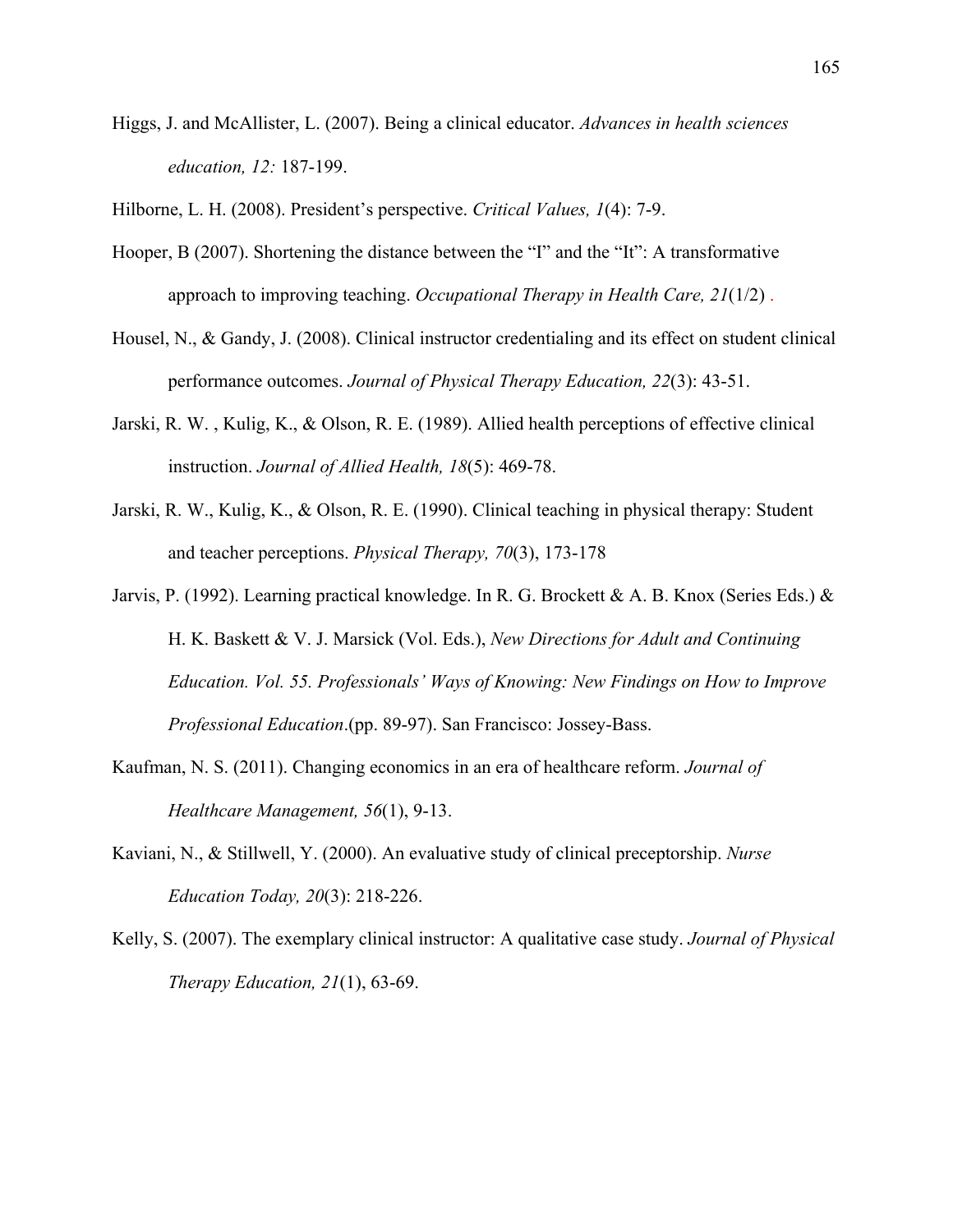- Kelly, S. P. (2008). *Clinical instruction in physical therapy: Novice and expert approaches to instructional reasoning*. (Doctoral dissertation). Available from ProQuest Dissertations and Theses database. (UMI No. 3341077).
- Knowles, M. S. (1973). *The adult learner: A neglected species*. Houston, TX: Gulf Publishing.
- Knowles, M. S. (1980). *The modern practice of adult education: From pedagogy to andragogy* (Revised and Updated.). Englewood Cliffs, NJ: Cambridge.
- Knowles, M. S. (1995). *Designs for adult learning: Practical resources, exercises, and course outlines from the father of adult learning*. Alexandria, VA: American Society for Training and Development.
- Knowles, M. S., Holton, E. F., III; Swanson, R. A. (2005). *The adult learner: The definitive classic in adult education and human resource development* (6th ed.). Burlington, MA: Elsevier.
- Kolb, D. A. (1984). *Experiential learning: Experience as the source of learning and development*. Englewood Cliffs, NJ: Prentice Hall.
- Krueger, R. A., & Casey, M. A. (2000). *Focus groups: A practical guide for applied research* (3rd ed.). Thousand Oaks, CA: Sage.
- Lafloret-Fliesser, Y., Ward-Griffin, C., & Beynon, C. (1999). Self-efficacy of preceptors in the community: A partnership between service and education. *Journal of Professional Nursing, 18*(3), 176-181.
- Lawler, P. A. (2003). Teachers as adult learners: A new perspective. In S. Imel, S. & J. M. Ross-Gordon (Series Eds.) & K. P. King & P. A. Lawler (Vol. Eds.), *New directions for adult and continuing education. No. 98. New perspectives on designing and implements professional development of teachers of adults. (pp.* 15-22). San Francisco: Jossey-Bass.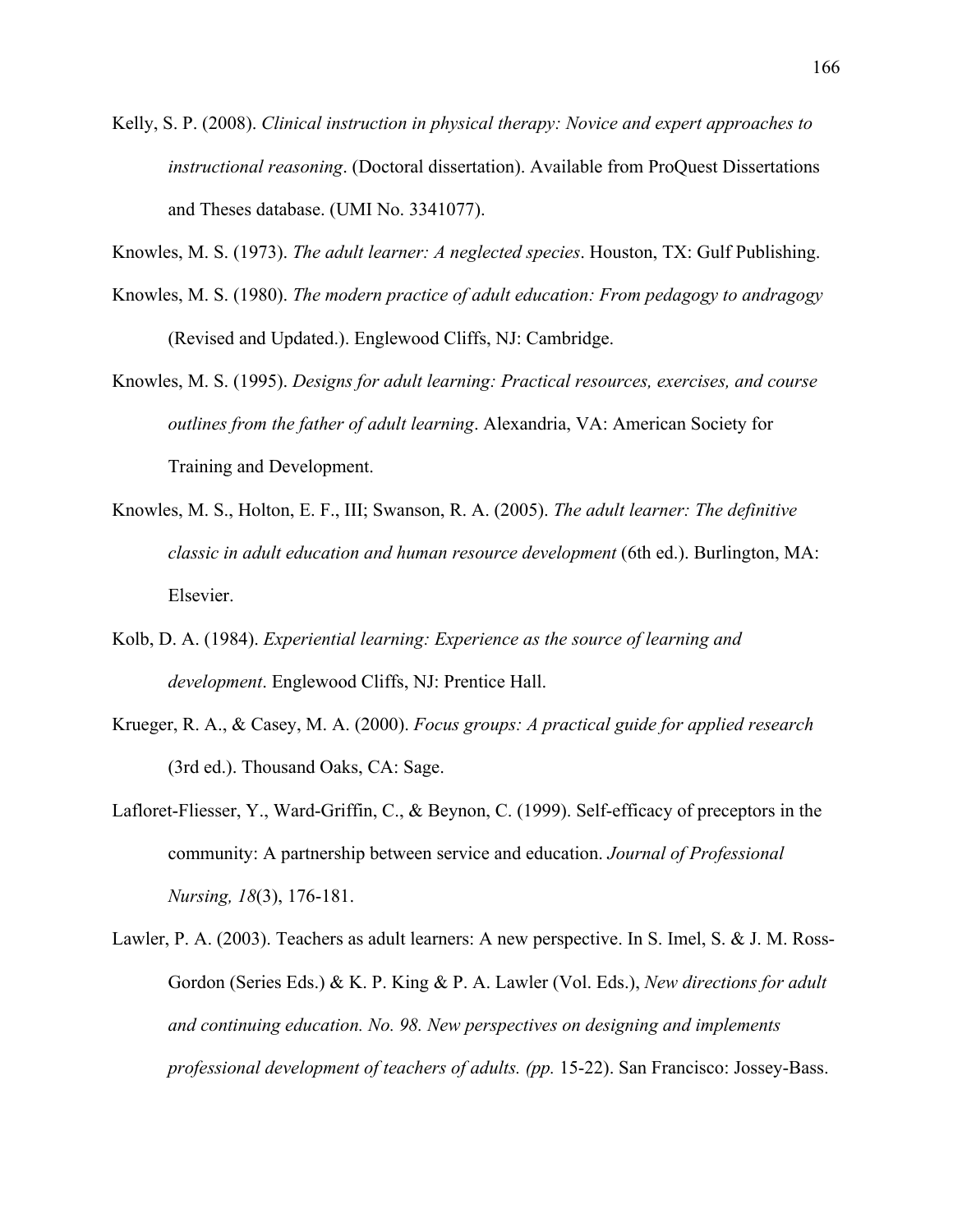- Laurent, T., & Weidner, T. G. (2001). Clinical-instructors' and student athletic trainers' perceptions of helpful clinical instructor characteristics. *Journal of Athletic Training, 36*(1): 58-61.
- LeCompte, M. D. (2009). Trends in Research on Teaching: an Historical and Critical Overview. In Saha, L. J., & Dworkin, A. G. (Eds.). International Handbook of Research on Teachers and Teaching. Springer International Handbooks of Education, Volume 21. doi: 10.1007/978-0-387-73317-3
- Lenburg, C. B. (1979). *The clinical performance examination: development and implementation.* New York: Appleton-Century Crofts.
- Lincoln, Y. S., & Guba, E. G. (1985). *Naturalistic inquiry*. Beverly Hills, CA: Sage.
- Long, H. B. (2004). Understanding adult learners. In M. W. Galbraith (Ed.), *Adult learning methods: A guide for effective instruction* (3rd ed., pp. 23-38). Malabar, FL: Krieger.
- Lynch, L., Happell, B., & Sharrock, J. (2008) Clinical Supervision: An exploration of its origin and definitions. *International Journal of Psychiatric Nursing Research* 13(2): np.
- Marsick, V. J. (2003). Invited reaction: Informal learning and the transfer of learning--How managers develop proficiency. *Human Resource Development Quarterly* 14(4): 389-395.
- Marsick, V. J., & Watkins, K. E. (2001). Informal and incidental learning. In Merriam, S. B. (Ed.). *New Directions for Adult and Continuing Education, 89*: 25-34.
- Marsick, V. J., Watkins, K. E., Callahan, M. W., & Wilson, M. (February, 2006). Learning. Reviewing Theory and Research on Informal and Incidental Learning. Paper presented at the Academy of Human Resource Development International Conference (AHRD), Columbus, Ohio. pp. 794-800. (ERIC Document Reproduction Service No. ED 492 754).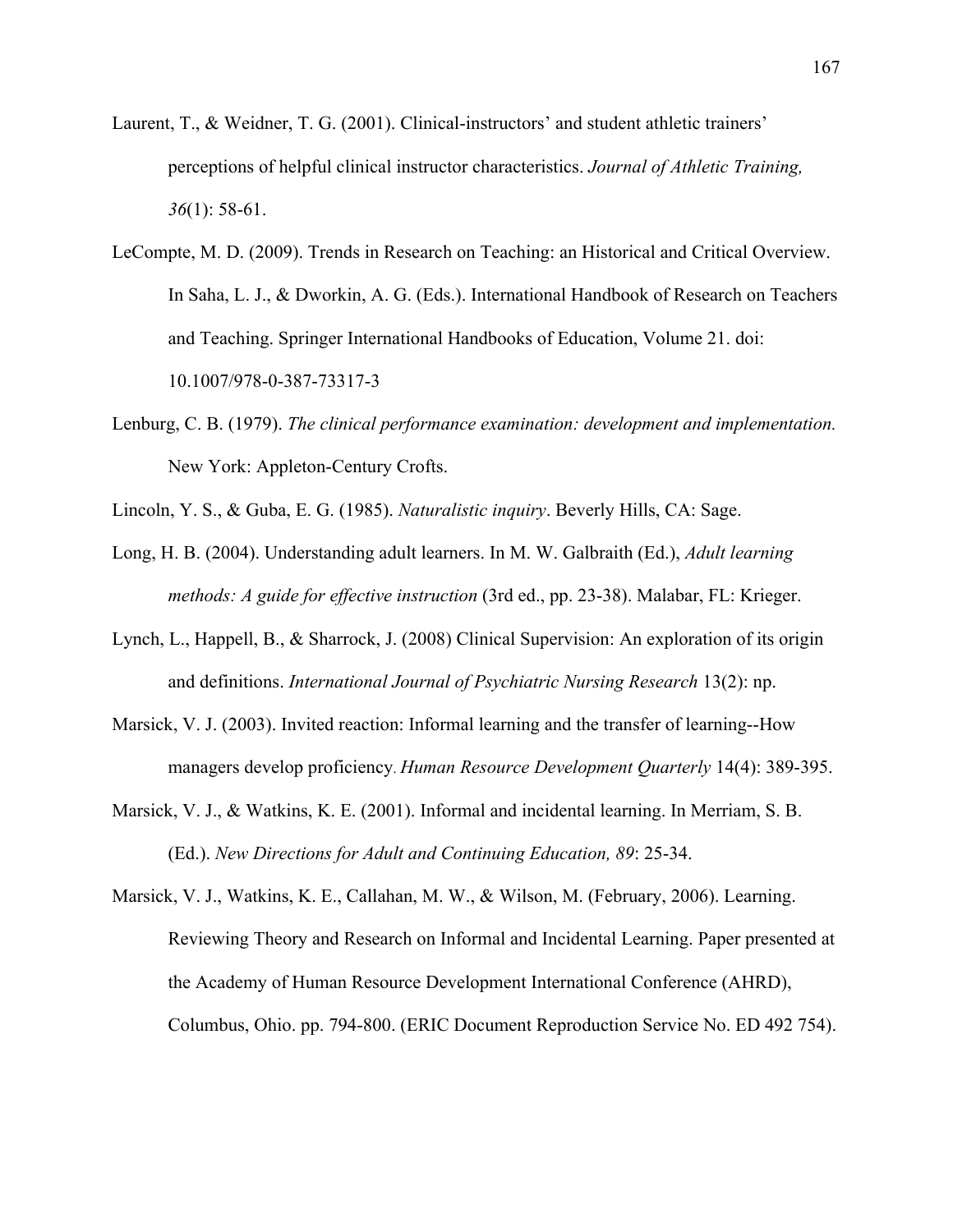- McCown, L. J. (March, 2004). A Description of the Essence of Evaluation of Clinical Performance by Healthcare Instructors. Paper presented at the 4th Annual Qualitative Research Conference, St. Louis, Missouri.
- McWilliam, C. L. (2007). Continuing education at the cutting edge: Promoting transformative knowledge translation. *Journal of Continuing Education in the Health Professions, 27*(2): 72-79.
- Merriam, S.B. (2001). Andragogy and self-directed learning: Pillars of adult learning theory. *New Directions for Adult & Continuing Education*, *89*: 3-13.
- Merriam, S. B. (2009). *Qualitative research: A guide to design and implementation*. San Francisco: Jossey-Bass.
- Merriam, S.B., & Brockett, R. G. (1997). *The profession and practice of adult education*. San Francisco: Jossey-Bass.
- Merriam, S. B., Caffarella, R. S., & Baumgartner, L. M. (2007). *Learning in adulthood: A comprehensive guide* (3rd ed.). San Francisco: Jossey-Bass.
- Merriam-Webster. (2011). Learning. Retrieved from http://www.merriamwebster.com/dictionary/learning?show=0&t=1314292939
- Mezirow, J. (1991). *Transformative dimensions of adult learning*. San Francisco: Jossey-Bass.
- Mezirow, J. (2000). Learning to think like an adult: Core concepts of transformation theory. In J. Mezirow & Associates (Eds.). *Learning as transformation: Critical perspectives on a theory in progress* (pp. 3-33). San Francisco: Jossey-Bass.

Moustakas, C. E. (1994). *Phenomenological research methods*. Thousand Oaks, CA: Sage.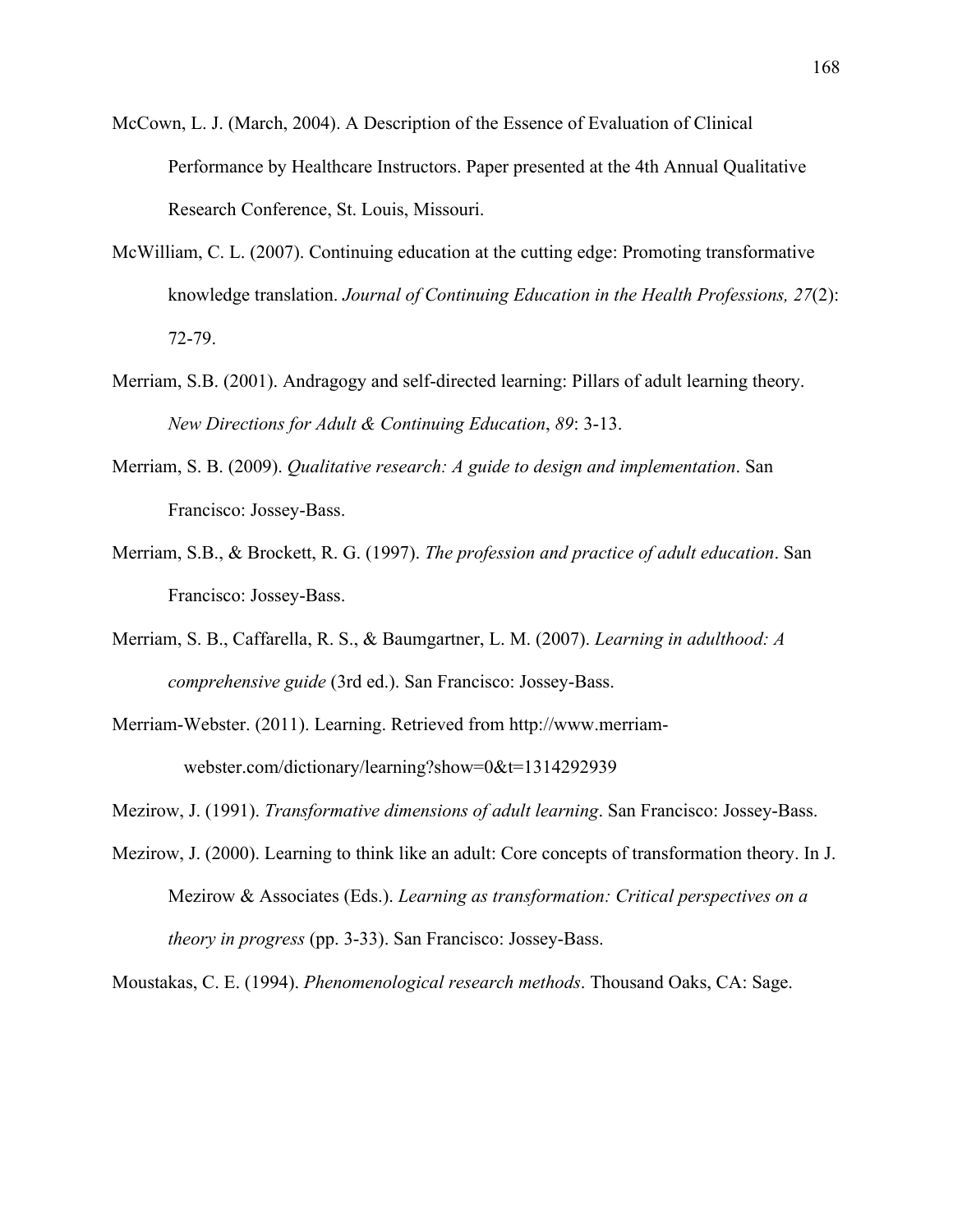- Nehls, N., Rather, M., & Guyette, M. (1997). The preceptor model of clinical instruction: The lived experiences of students, preceptors, and faculty-of-record. *Journal of Nursing Education, 36*(5): 220-227.
- Neville, S., & French, S. (1991). Clinical education: Students' and clinical tutors' views. *Physiotherapy,* 77(5): 351-354.
- Nonanka, I., & Takeuchi, H. (1995). *The knowledge-creating company: How Japanese companies create the dynamics of innovation*. New York: Oxford University.
- O'Connor, A. B. (2001). *Clinical instruction and evaluation: A teaching resource*. Sudbury, MA: Jones and Bartlett and National League for Nursing.
- Öhlring, K., & Hallberg, I. R. (2000).A nurses' lived experience of being a preceptor. *Journal of the American Association of Colleges of Nursing, 16*(4): 228-239.
- Öhlring, K., & Hallberg, I. R. (2001). The meaning of preceptorship: Nurses' lived experience of being a preceptor. *Journal of Advanced Nursing, 33*(4): 530-540.
- Orton, V. M. (2007). Nurses as clinical teachers: Variables affecting teaching comfort and selfefficacy. (Doctoral dissertation). Available from ProQuest Dissertations and Theses database. (UMI No. 3261793)
- Page, C. G., & Ross, I. A. (2004). Instructor strategies utilized by physical therapist clinical instructors: An exploratory study. *Journal of Physical Therapy Education, 18*(1): 43-49.
- Parsons, R. (2006). *Improving preceptor self-efficacy using an on-line educational program*. (Doctoral dissertation). Available from ProQuest Dissertations and Theses database. (UMI No. 3225762)
- Paton, B. (2007). Knowing within: Practice wisdom of clinical nurse educators. *Journal of Nursing Education, 46*(11): 488-495).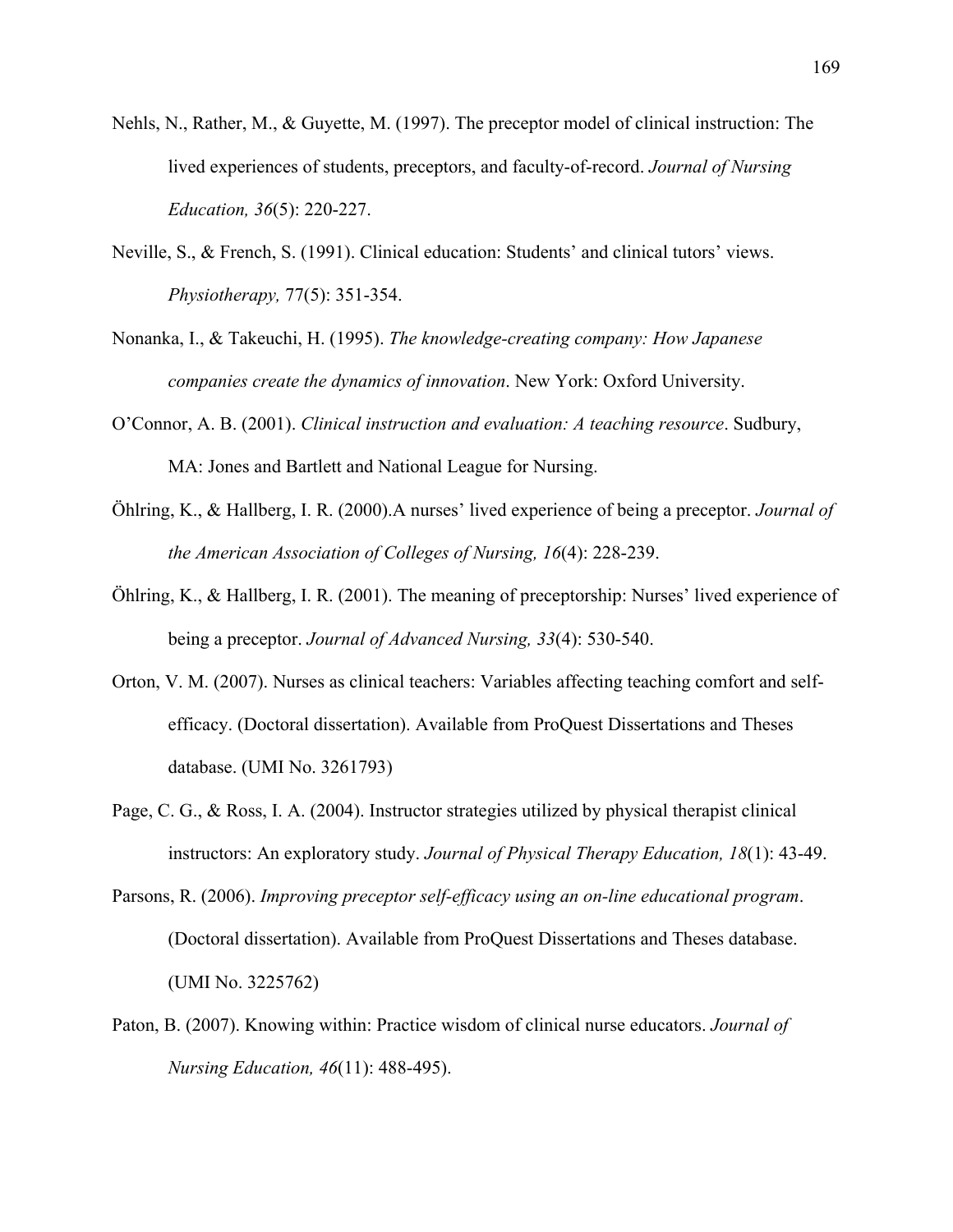- Paton, B., Thompson-Isherwood, R., & Thirsk, L. (2009). Preceptors matter: An evolving framework. *Journal of Nursing Education, 48*(4): 213-216.
- Pircher, C. M. (2008) *Perceived preparedness of graduate assistant novice approved clinical instructors for supervision of undergraduate athletic training students. (*Master's thesis). Available from ProQuest Dissertations and Theses database. (UMI No. 1458761)

Polanyi, M. (1967). *The tacit dimension*. Garden City, NY: Anchor Books.

- Rachal, J. (2002). Andragogy's detectives: A critique of the present and a proposal for the future. *Adult Education Quarterly, 22*(3), 210-227.
- Reese, C. G. (1994). *The meaning and learning of great-grandmothering*. (Doctoral dissertation). Available from ProQuest Dissertations and Theses database. (UMI No. 9422797)
- Richardson, L., & St. Pierre, E. A. (2005). Writing: A method of inquiry. In N. K. Denzin & Y. S. Lincoln (Eds.). *The SAGE handbook of qualitative research* (3rd ed.). Thousand Oaks, CA: Sage.
- Rogers, J. L., Dunn, L. R., & Lautar, C. J. (2008). Training health care providers to be educators. *The Health Care Manager*, *27*(1), 40-44.
- Romberg, E., & Metzger, C. (1984). The underlying components of clinical teaching. Department of Dental Hygiene Report. University of Maryland. (ERIC Document Reproduction Service No. ED 255 115).
- Rose, M., & Best, D. (Eds). (2005). *Transforming practice through clinical education professional supervision and mentoring.* Sydney: Elsevier Churchill Livingstone.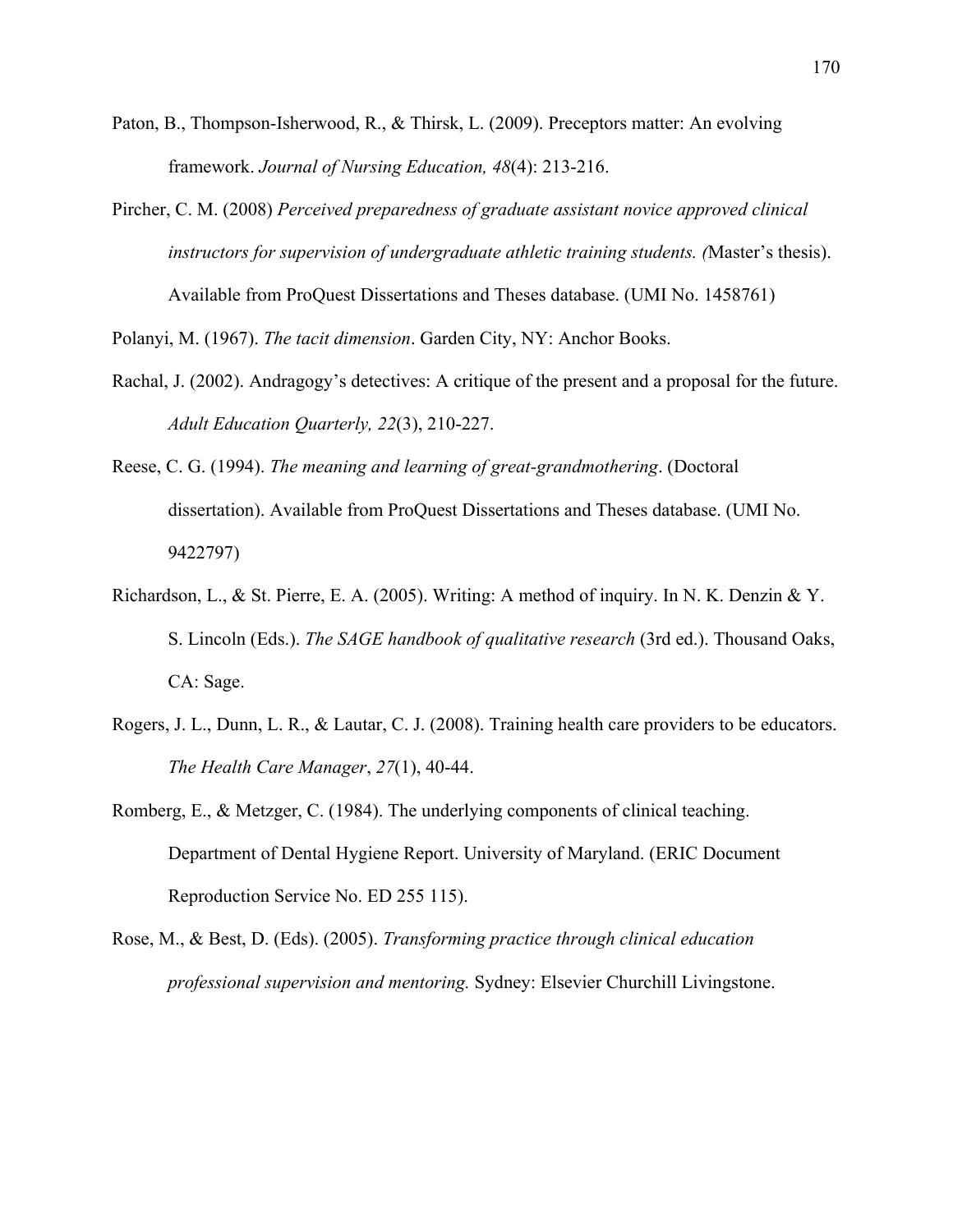- Saha, L. J., & Dworkin, A. G. (2009). Introduction: New perspectives on teachers and teaching. In A. Editor (Ed.). International Handbook of Research on Teachers and Teaching. Springer International Handbooks of Education. Volume 21. doi: 10.1007/978-0-387- 73317-3.
- Scanlon, J. M. (2001). Learning clinical teaching: It is magic? *Nursing and Health Care Perspectives, 22*(5): 240-250.
- Schön, D. A. (1983). *The reflective practitioner: How professionals think in action*. New York: Basic Books.
- Schön, D. A. (1987). *Educating the reflective practitioner: Toward a new design for teaching and learning in the professions*. San Francisco: Jossey-Bass.
- Schultz, K. K. (2002) *What do master clinical (experiential) teachers do when teaching clinically?* (Doctoral dissertation). Available from ProQuest Dissertations and Theses database. (UMI No. 3047992)
- Schultz, M. J. (2004). *Assessment of the adult learning practices of clinical nursing instructors for an associate degree nursing program*. (Doctoral dissertation). Available from ProQuest Dissertations and Theses database. (UMI No. 3136048)
- Schwabbauer, M., Parlette, G. N., Weinholtz, D., & Branson, R. M. (1985). Medical technologist thinking styles. *Journal of Medical Technology 2*(8): 517-520.

Shea, M. L. (1985a). *Characteristics and roles of the clinical instructor. Health occupations clinical teacher education series for secondary and post-secondary educators.*  Springfield, IL: Illinois State Board of Education, Department of Adult, Vocational and Technical Education.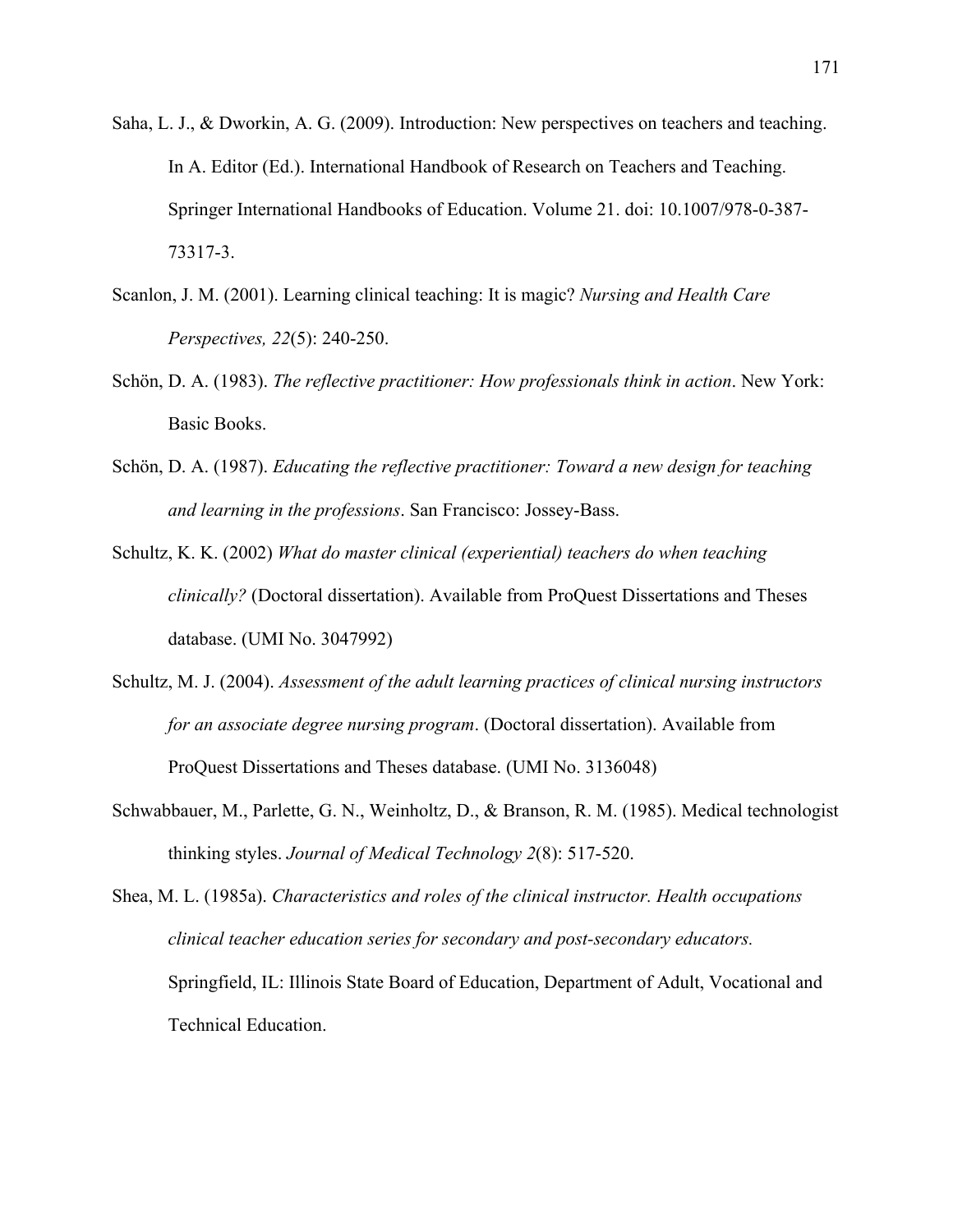- Shea, M. L. (1985b). *Health occupations clinical teacher education series for secondary and post-secondary educators. A leader's guide.* Springfield, IL: Illinois State Board of Education, Department of Adult, Vocational and Technical Education.
- Sheets, I. (2008). *First-year learning of novice emergency-hire clinical nursing faculty: A qualitative study*. (Doctoral dissertation). Available from ProQuest Dissertations and Theses database. (UMI No. 3317685)
- Solomon, N., Boud, D., & Rooney, D. (2006).The in-between: Exposing everyday learning at work. *International Journal of Lifelong Education, 25*(1): 3-13.
- Stake, R. E. (1995). *The art of case study research*. Thousand Oaks, CA: Sage.
- Strauss, A. L., & Corbin, J. (1990). *Basics of qualitative research: Grounded theory procedures and techniques.* Newbury Park, CA: Sage.
- Summers, S. H., Blau, G., & Ward-Cook, K. (2000). Professional development activities of medical technologists: Management implications for allied health. *Journal of Allied Health, 29*(4): 214-219.
- Susi, J. D. (2010). *Professional socialization in athletic training education and its impact on the development of excellent clinical instructors*. (Doctoral dissertation). Available from ProQuest Dissertations and Theses database. (UMI No. 3435103).
- Taylor, K., Marienau, C., & Fiddler, M. (2000). *Developing adult learners: Strategies for teachers and trainers*. San Francisco: Jossey-Bass.
- Tesch, R. (1988). *The contribution of a qualitative method: Phenomenological research*. Paper presented at the annual meeting of the American Educational Research Association, New Orleans.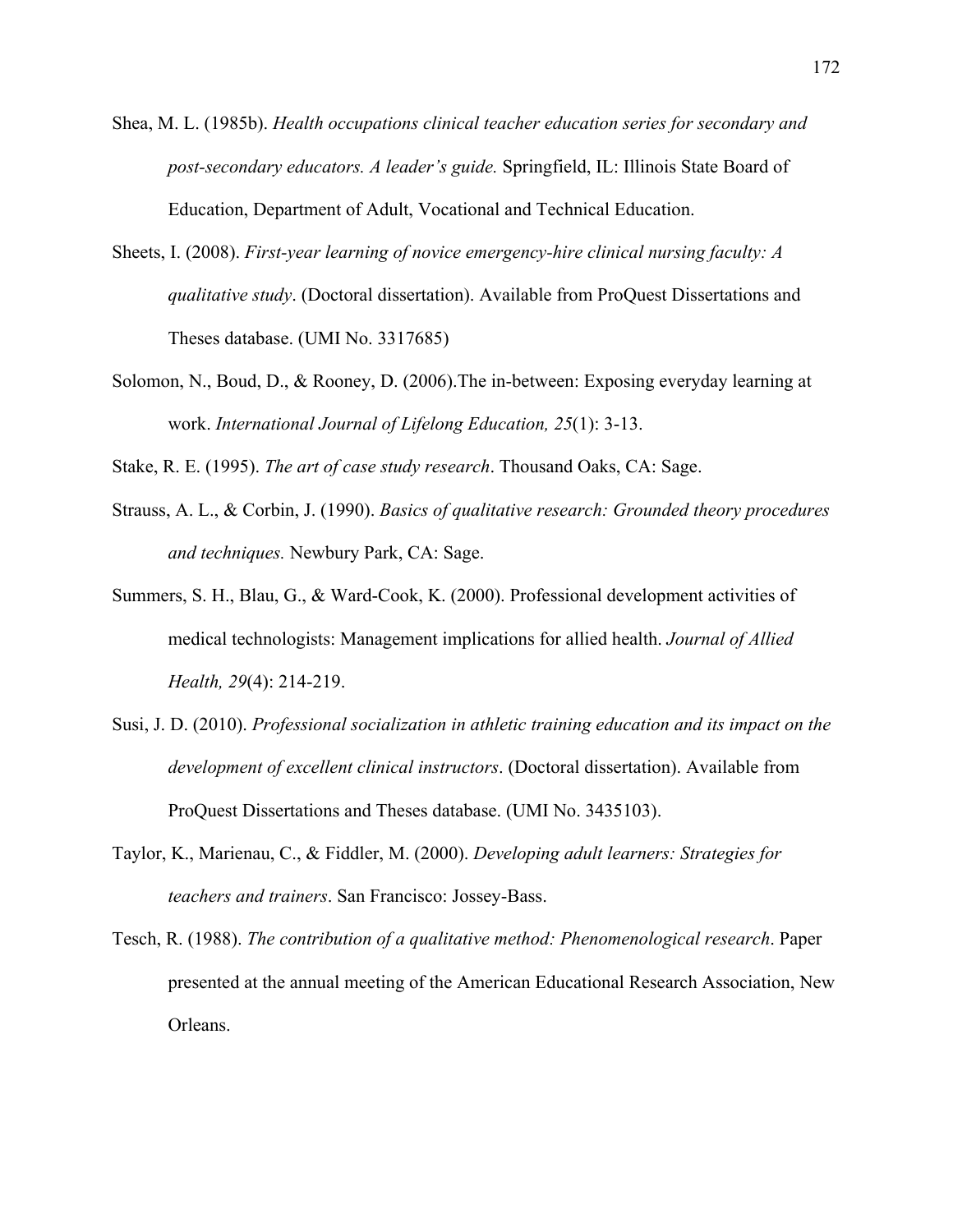Tight, M. (2002). *Key concepts in adult education and training* (2nd ed.). London: Routledge.

- Totin Meyer, M. A. T. (2002). *The use of the Principles of Adult Learning Scale to assess the instructional practices of clinical instructors/preceptors for graduate nurse practitioner students in North Carolina*. (Doctoral dissertation). Available from ProQuest Dissertations and Theses database. (UMI No. 3031775).
- Tough, A. (1979). *The adult's learning projects* (2nd ed.). Toronto: The Ontario Institute for Studies in Education.
- Vanguri, P. R., & Konin, J. (2008). The acquisition of instructional strategies through a foursession athletic trainer clinical instructor workshop. *Internet Journal of Allied Health Sciences & Practice, 6*(1). Retrieved from

http://ijahsp.nova.edu/articles/vol6num1/vanguri.htm

- Walters, F. (1999). Clinical instructor educators course under development by committees. National Association of Athletic Trainers. Retrieved from www.nata.org/education/educouncil/documents/print22.pdf
- Ward-Cook, K. (2002). Medical laboratory workforce trends and projections: What is past is prologue. *Clinical Leadership & Management Review, 16*(6), 364-369.
- Ward-Cook, K., & Daniels, M. G., & Gueroguieva, J. (2002). Special report. ASCP Board of Registry's 2001 annual survey of medical laboratory science programs. *Laboratory Medicine, 33*(11), 831-836.
- Weidner, T. G., & Henning, J. M. (2005). Importance and applicability of approved clinical instructor standards and criteria to certified athletic trainers in different education settings. *Journal of Athletic Training, 40*(4): 326-332.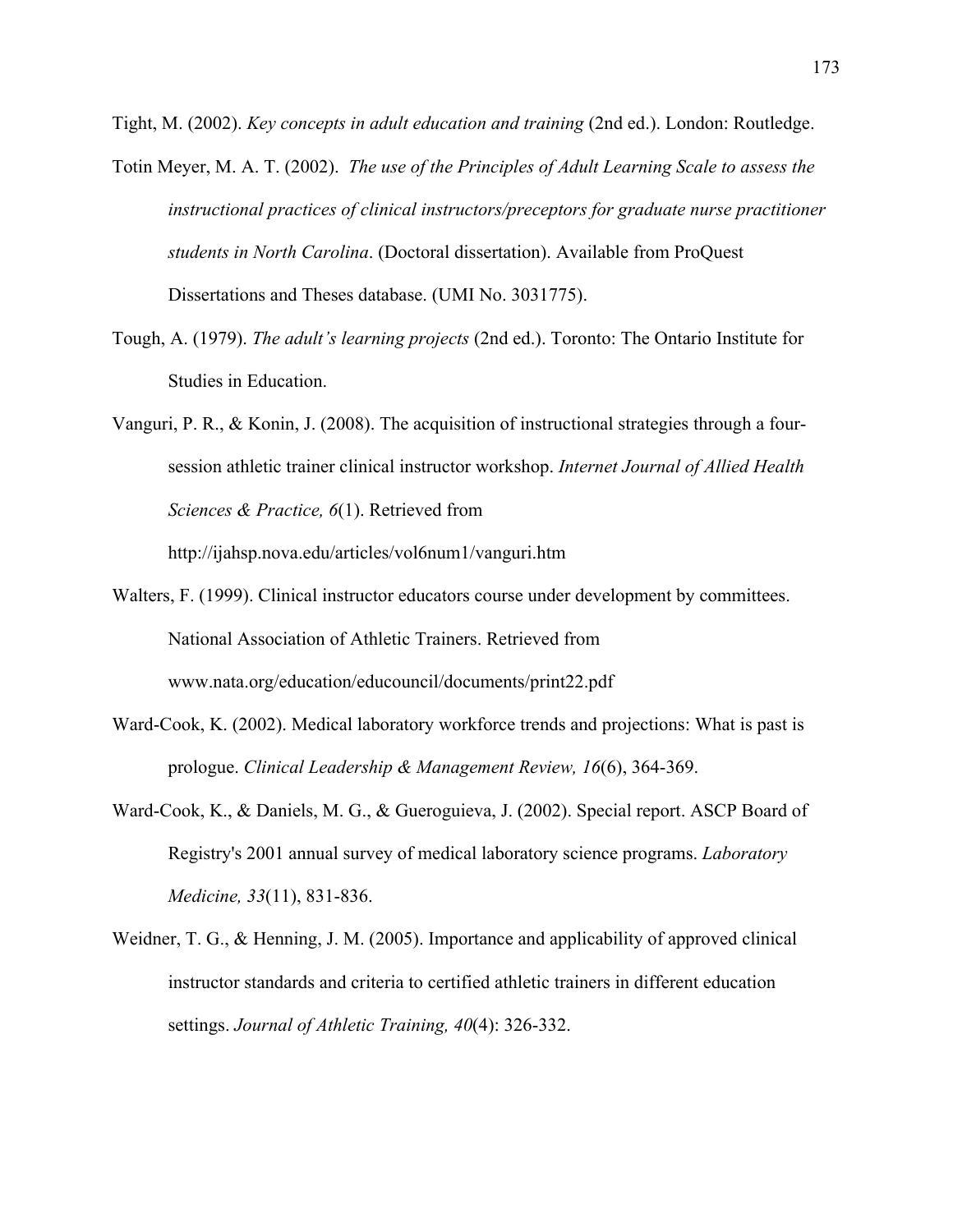- Wetherbee, Nordrum, & Giles. (2008). Effective teaching behaviors of APTA-credentialed versus noncredentialed clinical instructors. *Journal of Physical Therapy Education, 22*(1) 65-74.
- Wilson, M. A. (1999) *Role perceptions of dietetic preceptors participating in supervised practice settings.* (Doctoral dissertation). Available from ProQuest Dissertations and Theses database. (UMI No. 9942652).
- Wilson, M. A. (2002). Clinical educators: Convinced about credentialing. Physical Therapy Magazine (January edition): 42-46.
- Wojciechowski, M. (2007). Clinical instructor education and credentialing program: A decade later. *Physical Therapy Magazine,* February 2007:70-74.

Wright, L. K. (2009). *Approved clinical instructor preparation in relation to the quality of clinical education experiences in athletic training programs*. (Doctoral dissertation). Available from ProQuest Dissertations and Theses database. (UMI No. 3351899)

- Yonge, O., Ferguson, L, & Myrick, F, et al, (2003). Faculty preparation for the preceptorship experience: The forgotten link. *Nurse Educator 28*(5): 210-211.
- Yonge, O., Krohn, H., Trojan, L., Reid, D., & Haase, M. (2002). Being a preceptor is stressful! *Journal for Nurses in Staff Development, 18*(1): 22-27.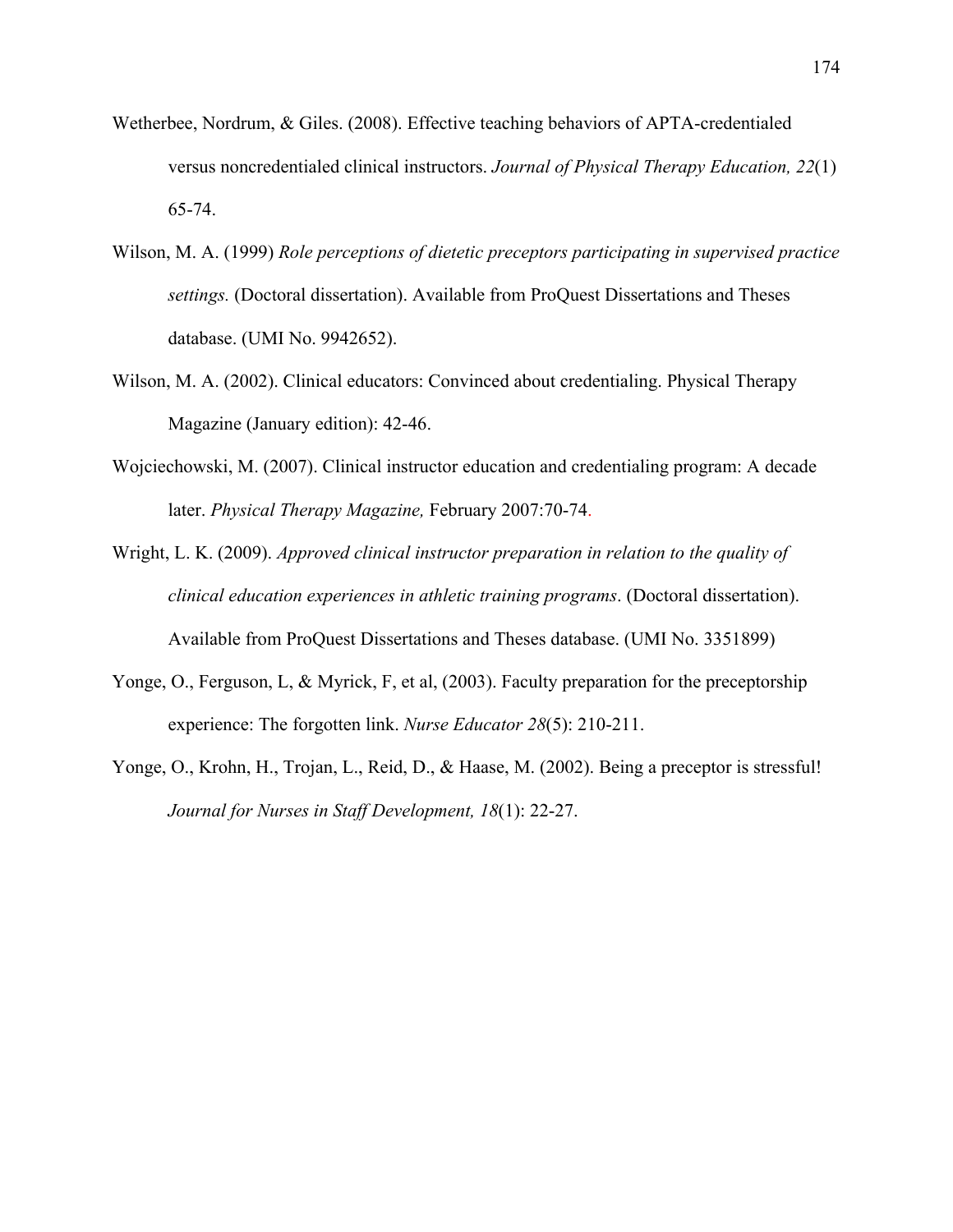#### Appendix A

### CLINICAL INSTRUCTOR QUESTIONNAIRE COVER LETTER

Thank you for agreeing to complete this questionnaire. It should take about 20-30 minutes. This research is part of a PhD dissertation in adult education at the University of Missouri-St. Louis (UMSL). The purpose of the research is to describe the experiences of medical laboratory science (clinical laboratory science/medical technology) clinical instructors related to learning how to be a clinical instructor (learning how to teach in the clinical setting). This survey is about YOUR learning, not the student's learning.

For the purposes of this research, "clinical instructor" means a bench instructor, an instructor employed by the healthcare facility who teaches clinical skills to undergraduate CLS/MT students at the healthcare facility after the students have had introductory courses and labs at the university.

By completing this questionnaire, you are agreeing to participate in this research. This research has been approved by the Institutional Review Board (IRB) of UMSL. You are encouraged to answer every question, but you may leave questions unanswered and you may stop or withdraw from the study at any time without retribution. You may write on the back if you need more room. The questionnaires will be seen only by the researcher and statistician and will be kept in a locked filing cabinet and will be destroyed after five years.

There is no reward for participating in this research. Risk of participation is no greater than that of daily life. Discomfort is unlikely but possibly embarrassment or reliving of bad memories could occur. Benefits include deeper reflection about your teaching and contribution to research about clinical education.

On the last page is a place for you to provide your name and contact information ONLY if you would like to participate in an interview to follow up on this topic. The interview will be held at your convenience in the next few months. Otherwise, you do NOT need to include your name.

Return: Please give your completed survey to the person at your facility who is coordinating this for me. They can return the survey by scan/email, Fax, or mail (let me know if you need a postage paid envelope). You can also request an electronic copy or return your survey directly to me if you like. Thanks!

If you have any questions or concerns about this research or if you would like a copy of the results of the questionnaire, contact me, the Principle Investigator, Linda McCown, at  $maxxx(\partial \text{concat.net or } 314$ -288-xxxx (cell).

UMSL Human Subjects Committee Protocol No. 090811M

You may tear off this page and keep it for future reference.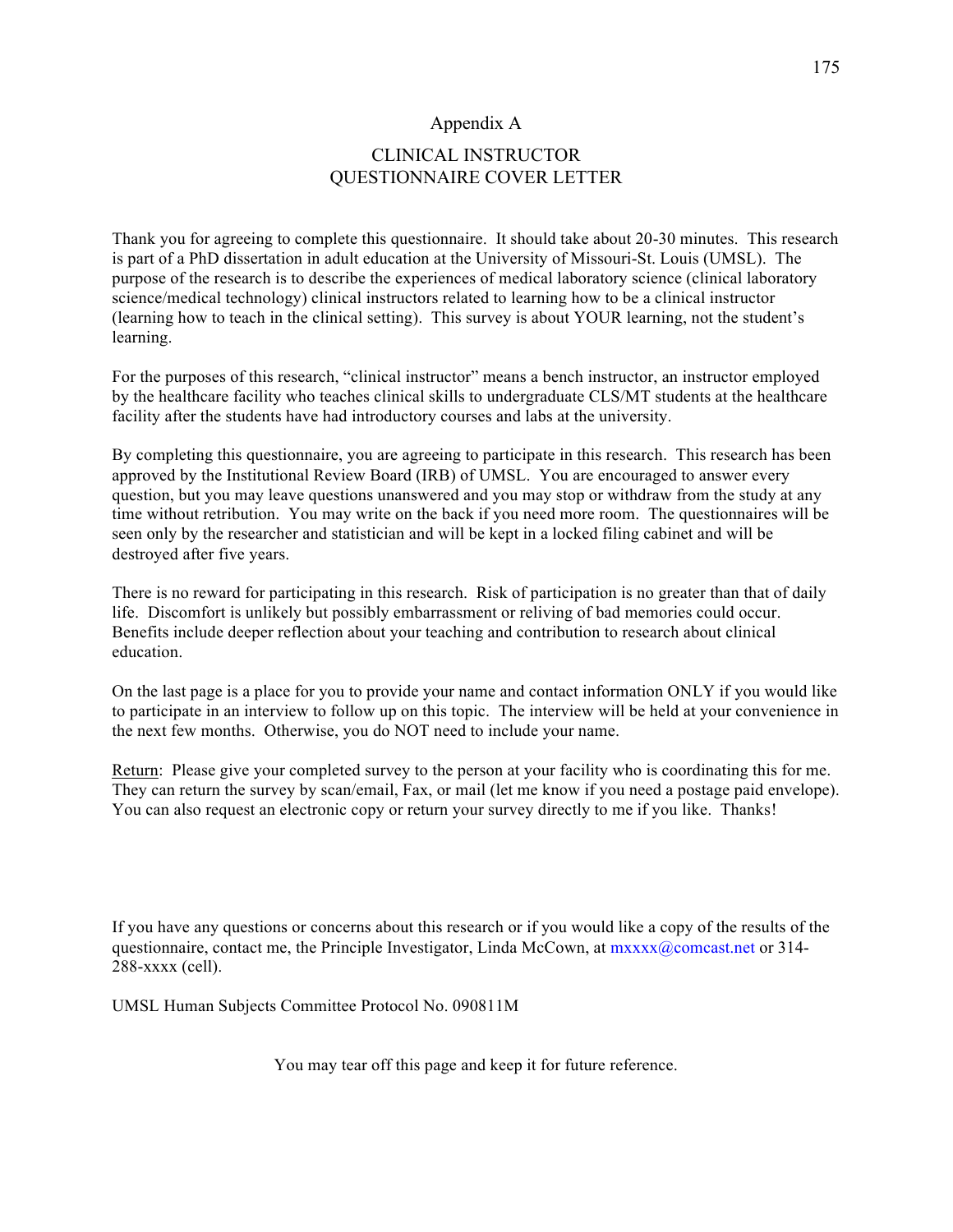## CLINICAL INSTRUCTOR QUESTIONNAIRE

| 1.  | What is your age (years)? 2. What is your gender? Female Male                                                                                                                                                                                                                                                                                                  |
|-----|----------------------------------------------------------------------------------------------------------------------------------------------------------------------------------------------------------------------------------------------------------------------------------------------------------------------------------------------------------------|
| 3.  | How long have been in the laboratory profession (years)?                                                                                                                                                                                                                                                                                                       |
| 4.  | Are you a supervisor or manager? Yes No                                                                                                                                                                                                                                                                                                                        |
| 5.  | What type(s) of certification, if any, do you have (MLS/MT, MLT, HEW, etc)?                                                                                                                                                                                                                                                                                    |
| 6.  | Do you have certification in a specialty area? Yes No<br>If yes, what type of specialty?                                                                                                                                                                                                                                                                       |
| 7.  | What university(s) do your students come from?                                                                                                                                                                                                                                                                                                                 |
|     | In what department is your primary responsibility for teaching?<br>blood bank<br>chemistry<br>$\frac{1}{2}$<br>hematology, coagulation, flow cytometry<br>microbiology<br>other, please specify:                                                                                                                                                               |
| 8.  | How long have you been instructing students in the clinical setting (years)?                                                                                                                                                                                                                                                                                   |
| 9.  | How many students do you usually teach at the same time? $\frac{1}{\sqrt{2}}$ up to 2 $\frac{1}{\sqrt{2}}$ over 2                                                                                                                                                                                                                                              |
| 10. | About how many students have you taught in the last year? in the last 3 years?                                                                                                                                                                                                                                                                                 |
|     | 11. How did you become a clinical<br>12. What rewards do you get for being a<br>instructor?<br>clinical instructor?<br>went through an application process<br>___ extra pay<br>esteem of my peers<br>asked or volunteered<br>get to put it on my resume<br>was assigned<br>__ self-satisfaction<br>other, please specify:<br>no rewards<br>other, please list: |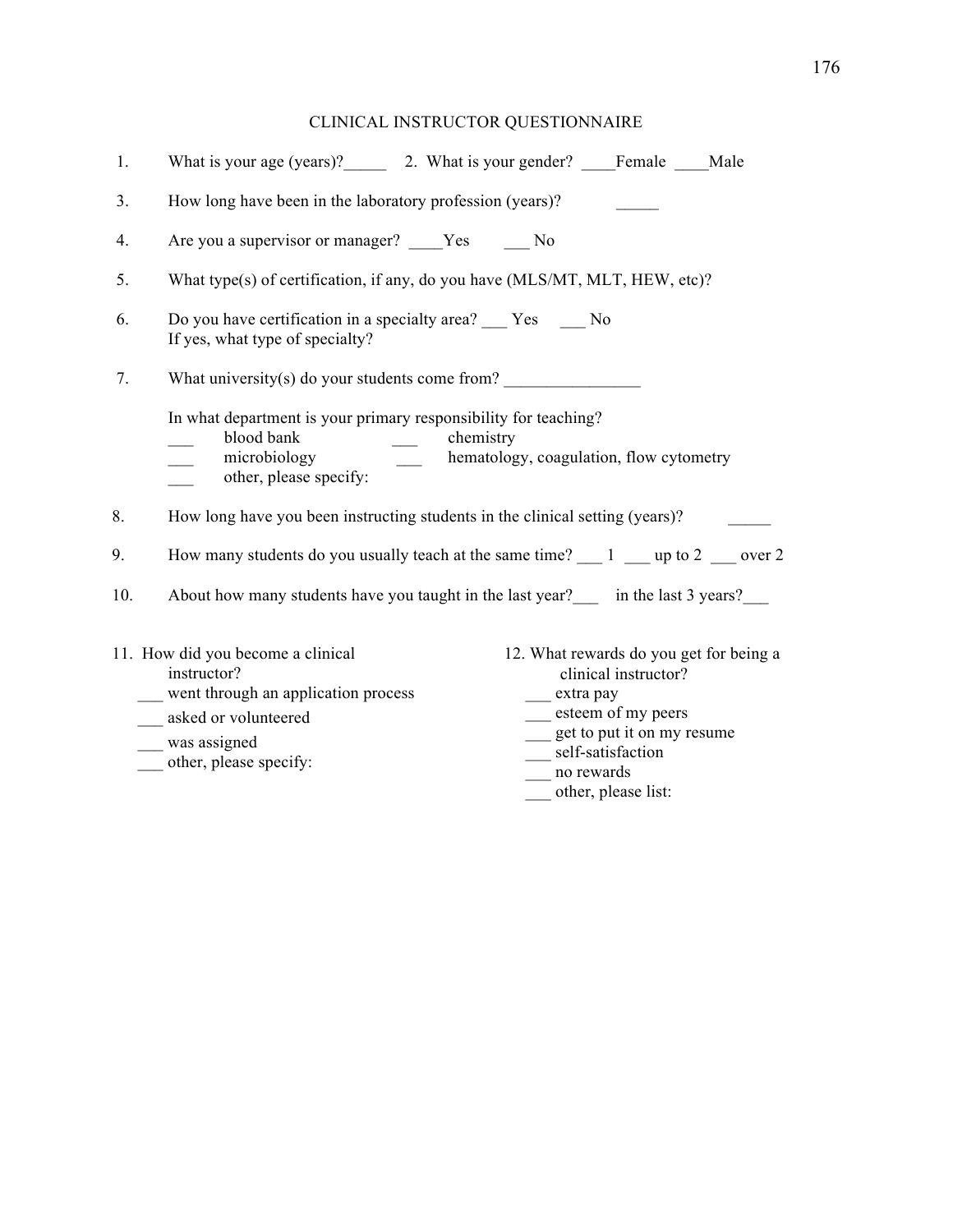13. How do you know how to be a clinical instructor in the clinical setting?

#### Mark an X in the space that represents your answer

| <b>Statement</b>                                                                                                                                 | Yes | $\bf N_0$ |
|--------------------------------------------------------------------------------------------------------------------------------------------------|-----|-----------|
| 14. Have you ever taught any of the didactic/lecture part of this university's<br>program or any other program?                                  |     |           |
| 15. Are you a clinical instructor in the same university program in which you<br>were a student?                                                 |     |           |
| 16. Are you relieved of some work responsibilities when you have a student?<br>How?                                                              |     |           |
| 17. Do you think that everyone with your credentials can be a clinical<br>instructor?<br>What credentials/experience should be required, if any? |     |           |
| 18. Do you think that everyone with your credential should be a clinical<br>instructor?<br>Why or why not?                                       |     |           |

19. How much do you think about or reflect on being a clinical instructor (how you teach in the clinical setting)?<br>Never 1 2 3 4 5 Even when I am not teaching

20. How much has your teaching technique changed since you became a clinical instructor?<br>None 1 2 3 4 5 A lot None 1

If so, why did your teaching techniques change?

How did your teaching techniques change?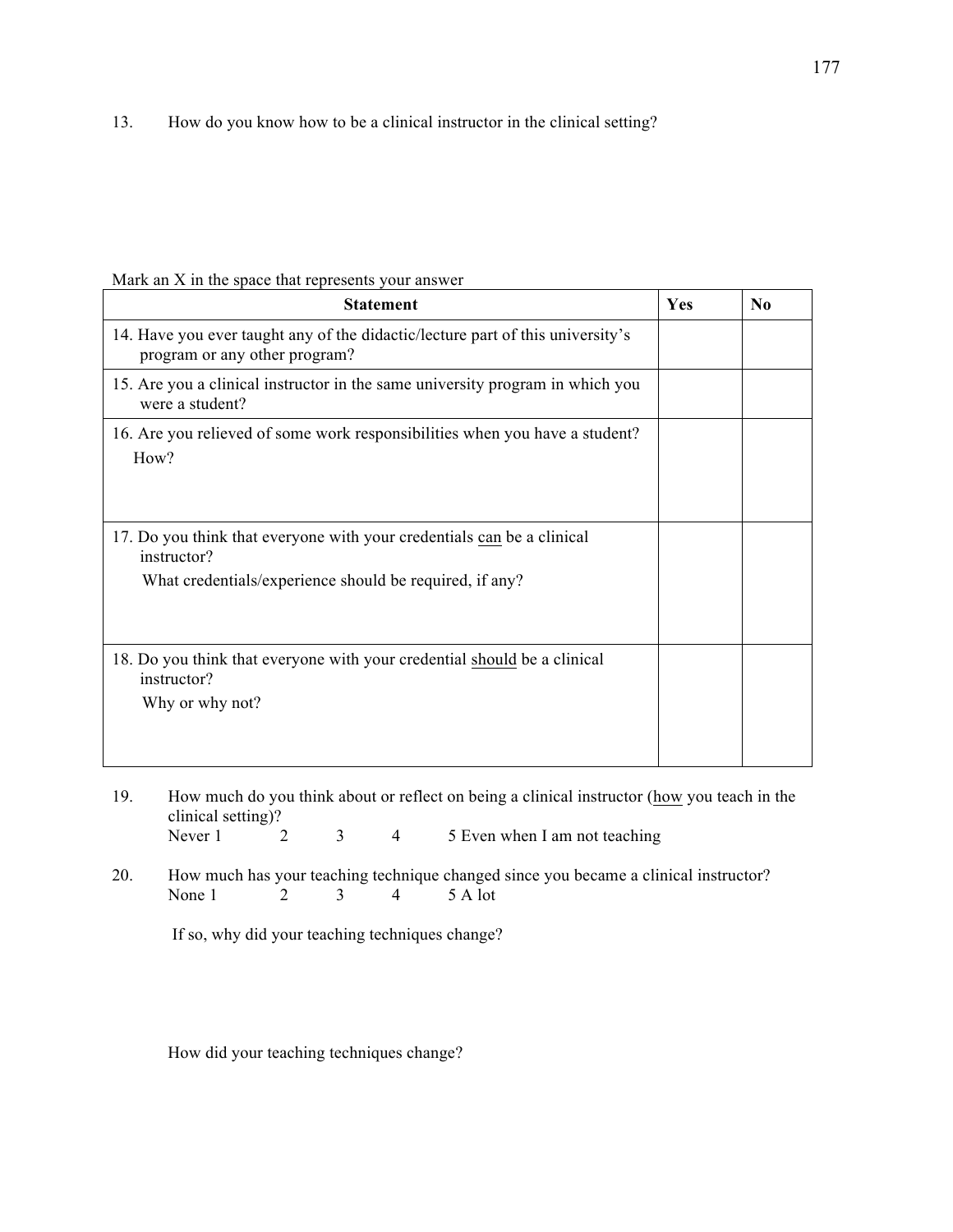- 21. How do you determine if you need to improve or change your instructional technique(s)?
- 22. If you had/have a mentor, was/is it a formal relationship, an informal relationship \_\_ no mentor

If you have had a mentor, how did you get a mentor?

23. What methods did you use to learn how to do clinical instruction (teach students in the clinical setting)? Mark all of the methods that you have used in the first column. Mark all of the methods that were required of you by an employer or university program in the second column.

In the third column, mark methods that you continue to use .

In the last column, mark the two methods that you found to be the most helpful.

| I have | This was | Continue | Most    |                                                    |
|--------|----------|----------|---------|----------------------------------------------------|
| used   | required | To use   | Helpful |                                                    |
|        |          |          |         | Watching coworkers                                 |
|        |          |          |         | Being mentored                                     |
|        |          |          |         | Recalling methods used when you were a student     |
|        |          |          |         | Going through an instructor's orientation/training |
|        |          |          |         | Going to a formal class/symposium on teaching      |
|        |          |          |         | Reading about how to teach                         |
|        |          |          |         | Trial and error                                    |
|        |          |          |         | Asking students what works the best                |
|        |          |          |         | Other method, please list:                         |
|        |          |          |         |                                                    |
|        |          |          |         | Other method, please list:                         |

- 24. When did you first use the methods listed in the table above?
	- \_\_\_ Before I knew that I was going to be a clinical instructor
	- \_\_\_ When I found out that I was going to have a student
	- $\frac{1}{\sqrt{2}}$  While I had my first student(s) to instruct
	- \_\_\_ During the first year
	- \_\_\_ When I first had a problem with a student
	- \_\_\_ After I received negative feedback about my clinical instruction
	- All clinical instructors at my facility/program had to do it
	- \_\_\_ Other, please explain:
- 25. List methods in the table above or other methods you would like to use but have not had the opportunity to use, if any: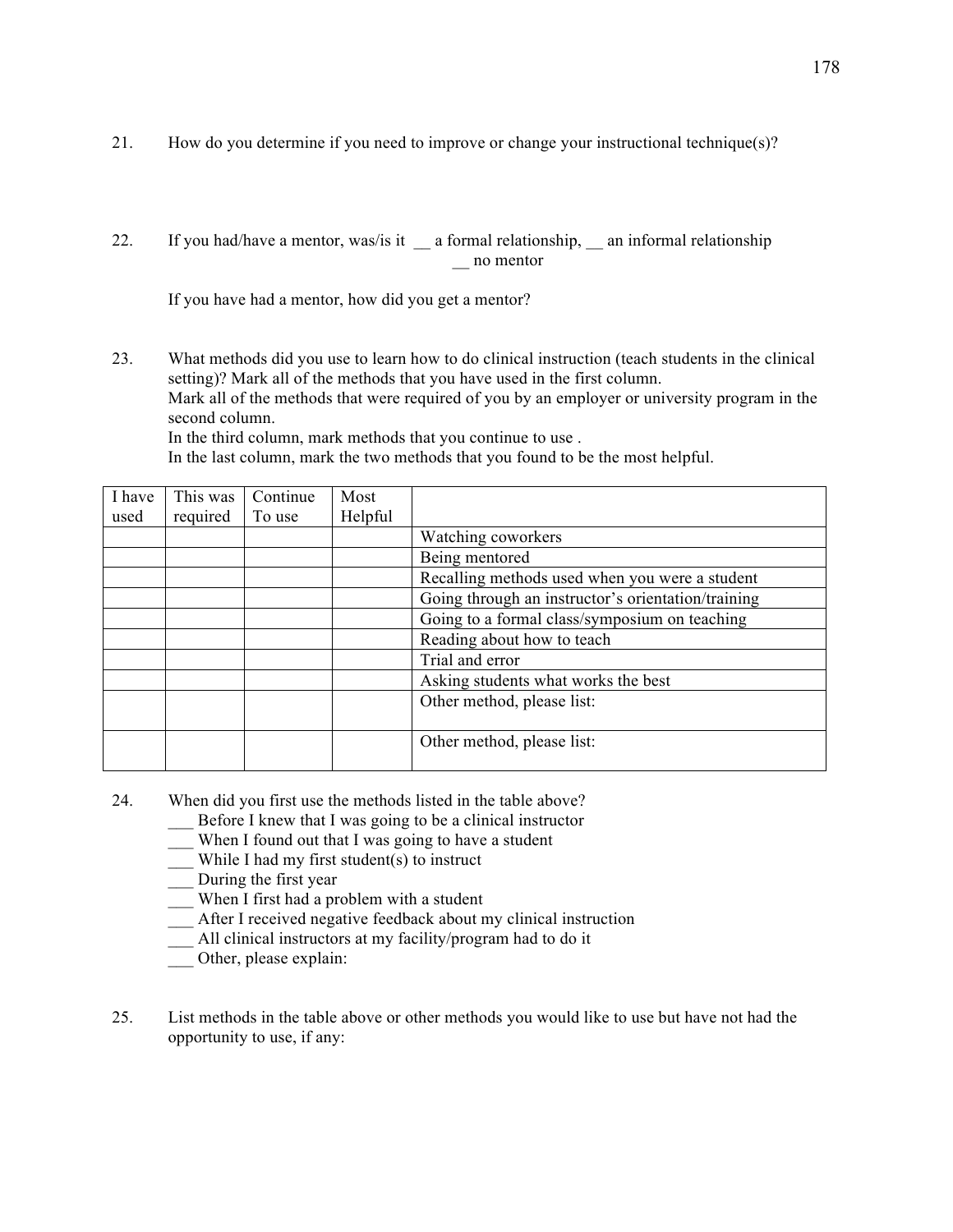- 26. If you went through an instructors' orientation or training so, how long was it?
- 27. How do you decide when you need some help or advice on teaching or being a clinical instructor?
- 28. If you have read about how to teach better or be a better clinical instructor, which of the following did you read?
	- \_\_\_ online materials
	- \_\_\_ materials from a library (book, journal, online or hard copy)
	- $\equiv$  materials provided by my employer
	- \_\_\_ materials provided by the university program
	- $\equiv$  materials I bought myself
	- other materials, please list:

| <b>Statement</b>                                                                                                                                                                                                                                                  | 1<br>None | $\mathbf{2}$ | 3 | 4 | 5<br>A lot |
|-------------------------------------------------------------------------------------------------------------------------------------------------------------------------------------------------------------------------------------------------------------------|-----------|--------------|---|---|------------|
| 29. How much do your own experiences as a student affect your<br>instruction?                                                                                                                                                                                     |           |              |   |   |            |
| 30. How much do your own experiences as an instructor affect your<br>instruction?                                                                                                                                                                                 |           |              |   |   |            |
| 31. How much difficulty have you had in learning to be a clinical<br>instructor?                                                                                                                                                                                  |           |              |   |   |            |
| 32. How much of what you do as an instructor comes "naturally," without<br>thinking?<br>List some examples of what comes naturally for you, if anything (such                                                                                                     |           |              |   |   |            |
| as planning for instruction, questioning students, encouraging students,<br>demonstrating, correcting student technique, creating teaching scenarios,<br>modeling professionalism, being patient, correlating theory with practice,<br>evaluating students, etc.) |           |              |   |   |            |
|                                                                                                                                                                                                                                                                   |           |              |   |   |            |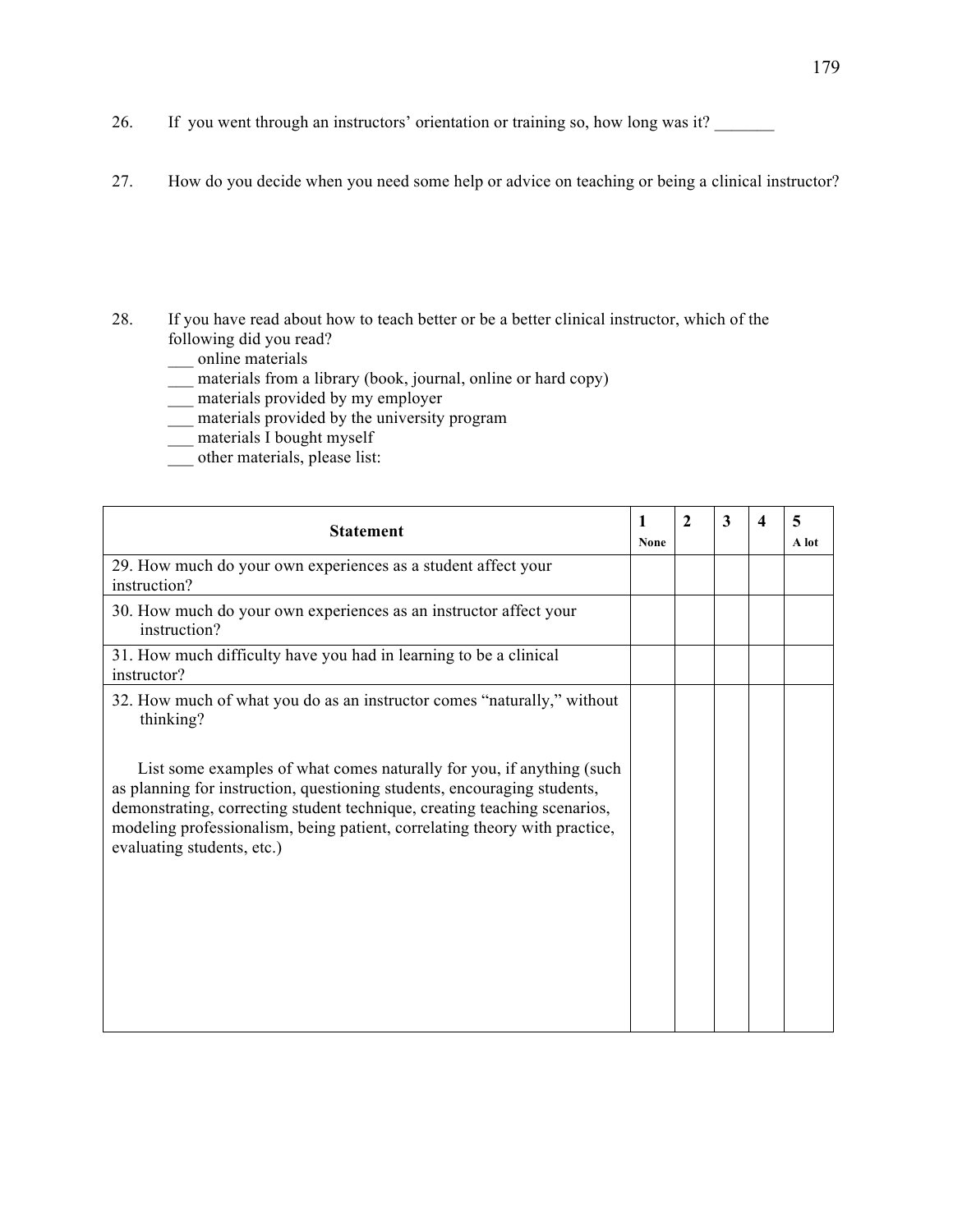- 33. Are you evaluated as a clinical instructor?  $\qquad \qquad \text{Yes} \qquad \text{No}$ If so, who does the evaluation of you?
- 34. What difficulties have you had in learning to be a clinical instructor or learning to be a better instructor?

- 35. Is there anything that you need in order to do a better job of clinical instruction? \_\_ Yes \_\_ No If so, what?
- 36. Do you participate in the development/revision of the clinical rotation? \_\_\_ Yes \_\_\_ No If not, would you want to be involved with this? \_\_\_ Yes \_\_\_ No Why or why not?
- 37. Have you had experience teaching in another setting, such as a classroom, Sunday school, or Scout meeting? \_\_\_ Yes \_\_\_ No

Has this affected your teaching as a clinical instructor? None 1 2 3 4 5 A lot

If so, how has it affected your teaching?

38. Have you helped to raise any children? Yes No

If you have helped to raise children, has this affected your teaching as a clinical instructor? None 1 2 3 4 5 A lot

If so, how has it affected your teaching?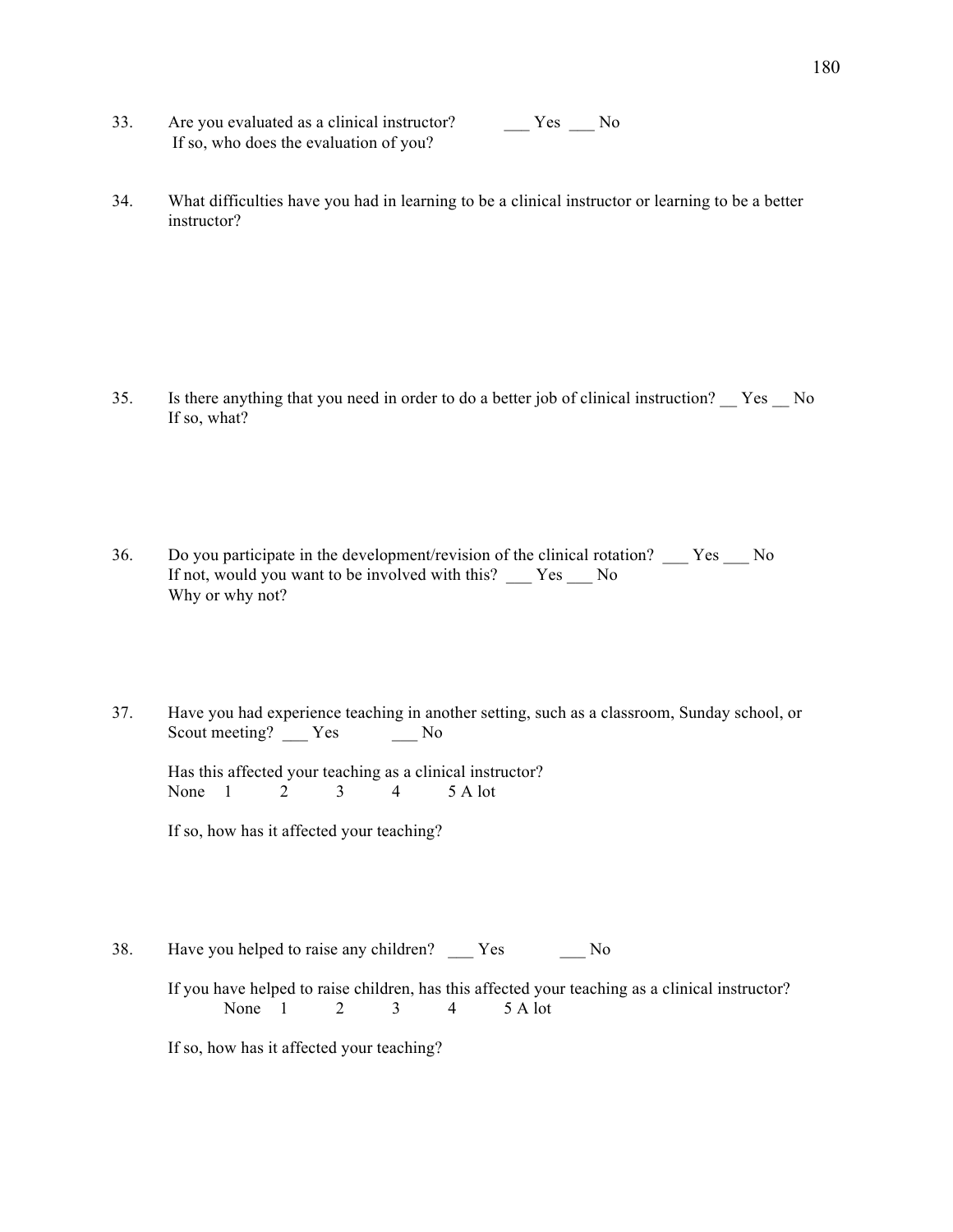#### CLINICAL INSTRUCTOR FOLLOW UP INTERVIEW (OPTIONAL)

Are you willing to be interviewed as part of the follow-up for this study? If so, please include your name and email address and/or phone number. The interview will take place at a time and location that we agree upon, probably at your place of work. The interview will be audio taped; however, no names of individual people or institutions will be used in the study.

Name:

Email address:

Phone number:

Best time to call:

Thank you so much!

Results of this research will be included in a doctoral dissertation at the University of Missouri-St. Louis. If you would like a copy of the results of this research, please indicate this here: The results will be available in about 12-18 months and will be emailed to you.

If you have any questions or concerns about this research, contact the Principle Investigator, Linda McCown, at  $\max_{x} \sqrt{a}$  comcast.net or 314-288-xxxx (cell) OR contact the faculty sponsor, Dr. John Henschke at hxxxx@missouri.edu or 314-516-xxxx

.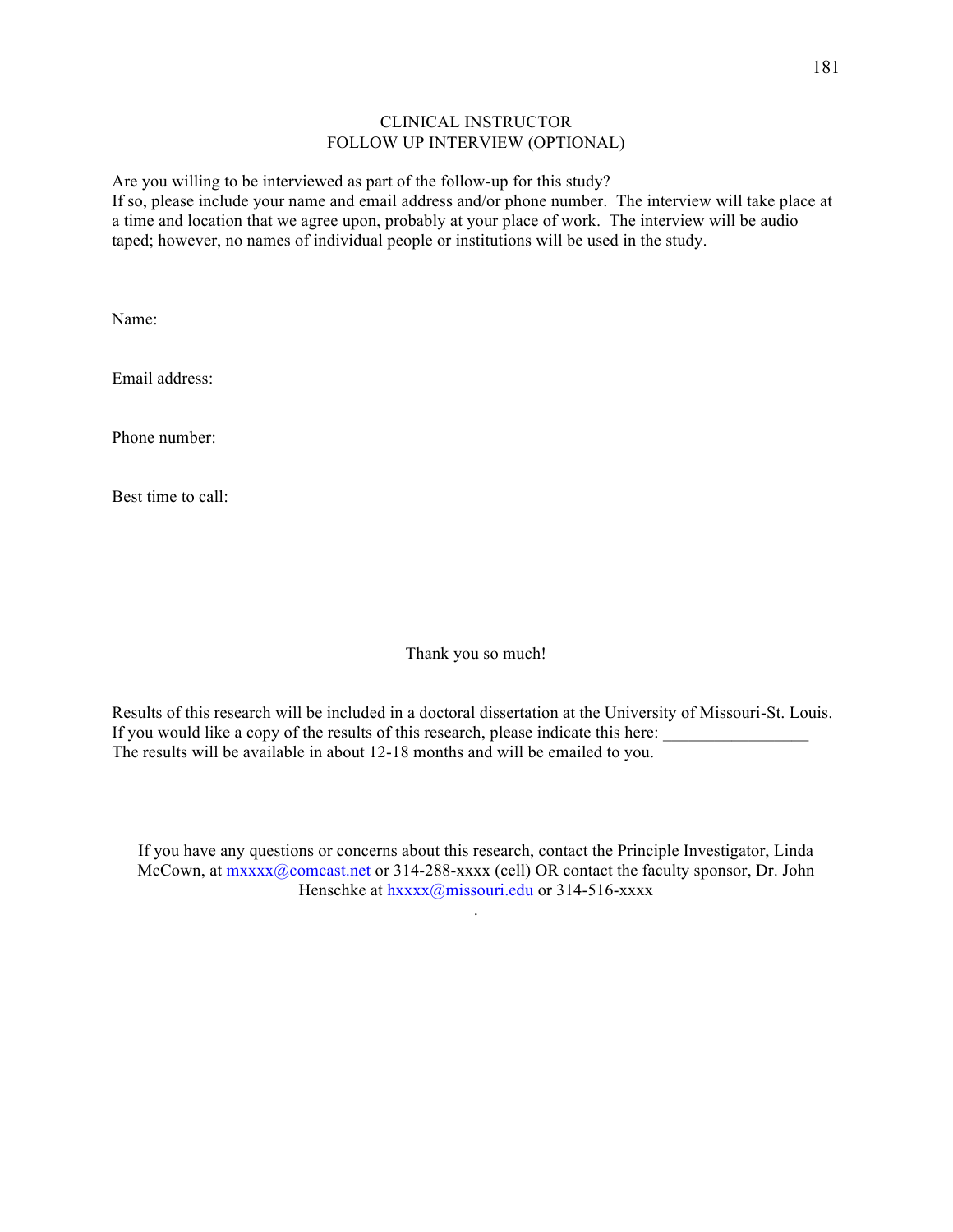Appendix B

## **Division of Education Leadership & Policy Studies**



One University Blvd. St. Louis, Missouri 63121-4499 Telephone: 314-516-5944 Fax: 314-516-5942 E-mail: luckeye@umsl.edu

# **Informed Consent for Participation in Research Activities**

**"**Lived Experiences of Clinical Instructors of Clinical Laboratory Science as Adult Learners**"** 

| Participant                         | HSC Approval Number 090811M    |
|-------------------------------------|--------------------------------|
| Principal Investigator Linda McCown | PI's Phone Number 217-206-xxxx |

- 1. You are invited to participate in a research study conducted by Linda J. McCown (Dr. John A. Henschke, faculty advisor). The purpose of this research is to describe the lived experiences of clinical instructors in clinical laboratory science. This research asks, "How do clinical instructors learn to do clinical instruction? How do they know how to teach in the clinical setting?"
- 2. a) Your participation will involve completing a **survey**. At the end of the survey, you will be asked if you are willing to continue in the research and be interviewed individually or as part of a focus group. If selected, you will participate in an **interview** where notes and audiorecordings will be taken. After the researcher has transcribed and analyzed the interview, the participant will be asked to verify that the interpretation is correct. The participant can clarify anything, if necessary.

Approximately 600 people will be involved with this research survey at hospital affiliates of six university-based clinical laboratory science programs. Eight people will be involved with the interviews.

b) The amount of time involved in your participation will be approximately 20-30 minutes for the questionnaire. If you participate in the interview, about 45-60 minutes will be involved. At a later date you will be asked to review the written transcript of your interview.

- 3. There are certain risks and discomforts that may be associated with this research, such as such as embarrassment from being audiotaped, lack of recall, or the inability to express yourself. It is possible that questions during the research may trigger bad memories. There is little probability of harm or discomfort which is greater than that ordinarily encountered in daily life.
- 4. There are no direct benefits for you participating in this study. However, your participation will contribute to the knowledge about allied health education by providing insight into how clinical instructors learn to teach.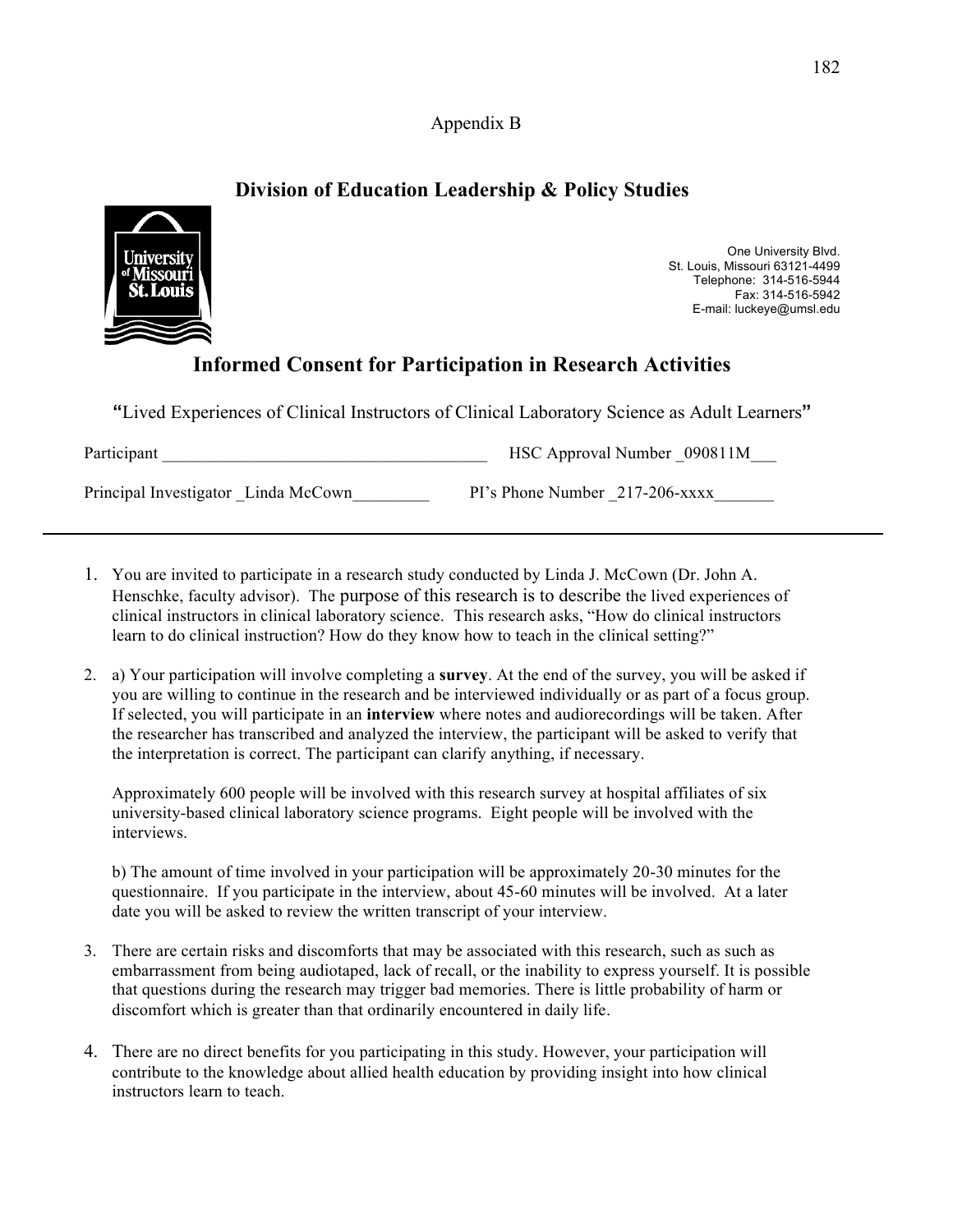- 5. Your participation is voluntary and you may choose not to participate in this research study or to withdraw your consent at any time. You may choose not to answer any questions that you do not want to answer. You will NOT be penalized in any way should you choose not to participate or to withdraw.
- 6. We will do everything we can to protect your privacy. As part of this effort, your identity will not be revealed in any publication or presentation that may result from this study. In rare instances, a researcher's study must undergo an audit or program evaluation by an oversight agency (such as the Office for Human Research Protection). That agency would be required to maintain the confidentiality of your data.
- 7. If you have any questions or concerns regarding this study, or if any problems arise, you may call the Investigator, Linda McCown at 314-288-xxxx (xxxx@comcast.net), or the Faculty Advisor, Dr. John Henschke at 314-516-xxxx.
- **I have read this consent form and have been given the opportunity to ask questions. I will also be given a copy of this consent form for my records. I consent to my participation in the research described above**.

| Participant's Signature               | Date | Participant's Printed Name         |
|---------------------------------------|------|------------------------------------|
| Signature of Investigator or Designee | Date | Investigator/Designee Printed Name |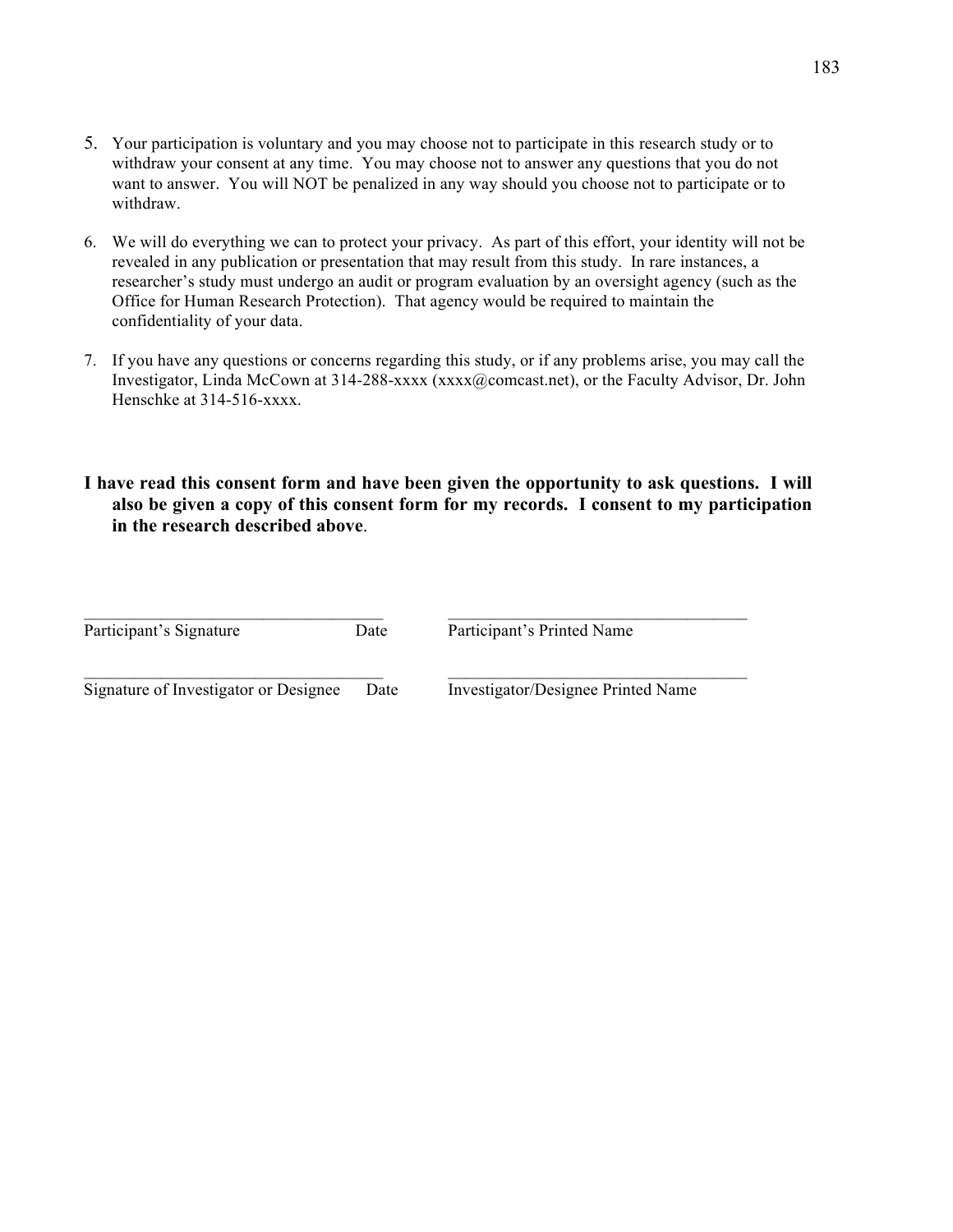# Appendix C

# Aligning Questionnaire Questions with Research Sub-Questions

| What does a clinical instructor | What experiences do clinical      | What, if any, adult learning   |
|---------------------------------|-----------------------------------|--------------------------------|
| do to learn clinical            | instructors call upon to help     | principles do clinical         |
| instruction?                    | them in learning to be clinical   | instructors use in learning to |
|                                 | instructors?                      | be clinical instructors?       |
| Questionnaire Questions:        |                                   |                                |
| 13. How do you know how to      | 14. Have you ever taught any of   | 20. How much has your          |
| be a clinical instructor?       | the didactic/lecture part of this | teaching technique changed     |
|                                 | university's program or any       | since you became a clinical    |
|                                 | other program?                    | instructor? If so, why did     |
|                                 |                                   | your teaching techniques       |
|                                 |                                   | change?                        |
| 17. Do you think that           | 15. Are you a clinical instructor | 21. How do you determine if    |
| everyone with your              | in the same university program    | you need to improve or         |
| credentials can be a            | in which you were a student?      | change your instructional      |
| clinical instructor? What       |                                   | technique(s)?                  |
| credentials/experience          |                                   |                                |
| should be required, if any?     |                                   |                                |
| 18. Do you think that           | 16. Are you relieved of some      | 24. When did you first use     |
| everyone with your              | work responsibilities when        | the methods listed in the      |
| credential should be a          | you have a student? How?          | table above?                   |
| clinical instructor? Why or     |                                   |                                |
| why not?                        |                                   |                                |
| 19. How much do you think       | 20. How much has your             | 27. How do you decide when     |
| about or reflect on being a     | teaching technique changed        | you need some help or          |
| clinical instructor (how you    | since you became a clinical       | advice on teaching or being a  |
| teach in the clinical setting)? | instructor? If so, why did your   | clinical instructor?           |
|                                 | teaching techniques change?       |                                |
| 20. How much has your           | 21. How do you determine if       | 29. How much do your own       |
| teaching technique changed      | you need to improve or change     | experiences as a student       |
| since you became a clinical     | your instructional technique(s)?  | affect your instruction?       |
| instructor? If so, why did your |                                   |                                |
| teaching techniques change?     |                                   |                                |
| 21. How do you determine if     | 27. How do you decide when        | 30. How much do your own       |
| you need to improve or          | you need some help or advice      | experiences as an instructor   |
| change your instructional       | on teaching or being a clinical   | affect your instruction?       |
| technique(s)?                   | instructor?                       |                                |
| 22. If you had/have a mentor,   | 29. How much do your own          | 31. How much difficulty        |
| was/is it<br>a formal           | experiences as a student affect   | have you had in learning to    |
| relationship, an informal       | your instruction?                 | be a clinical instructor?      |
| relationship;<br>no mentor?     |                                   |                                |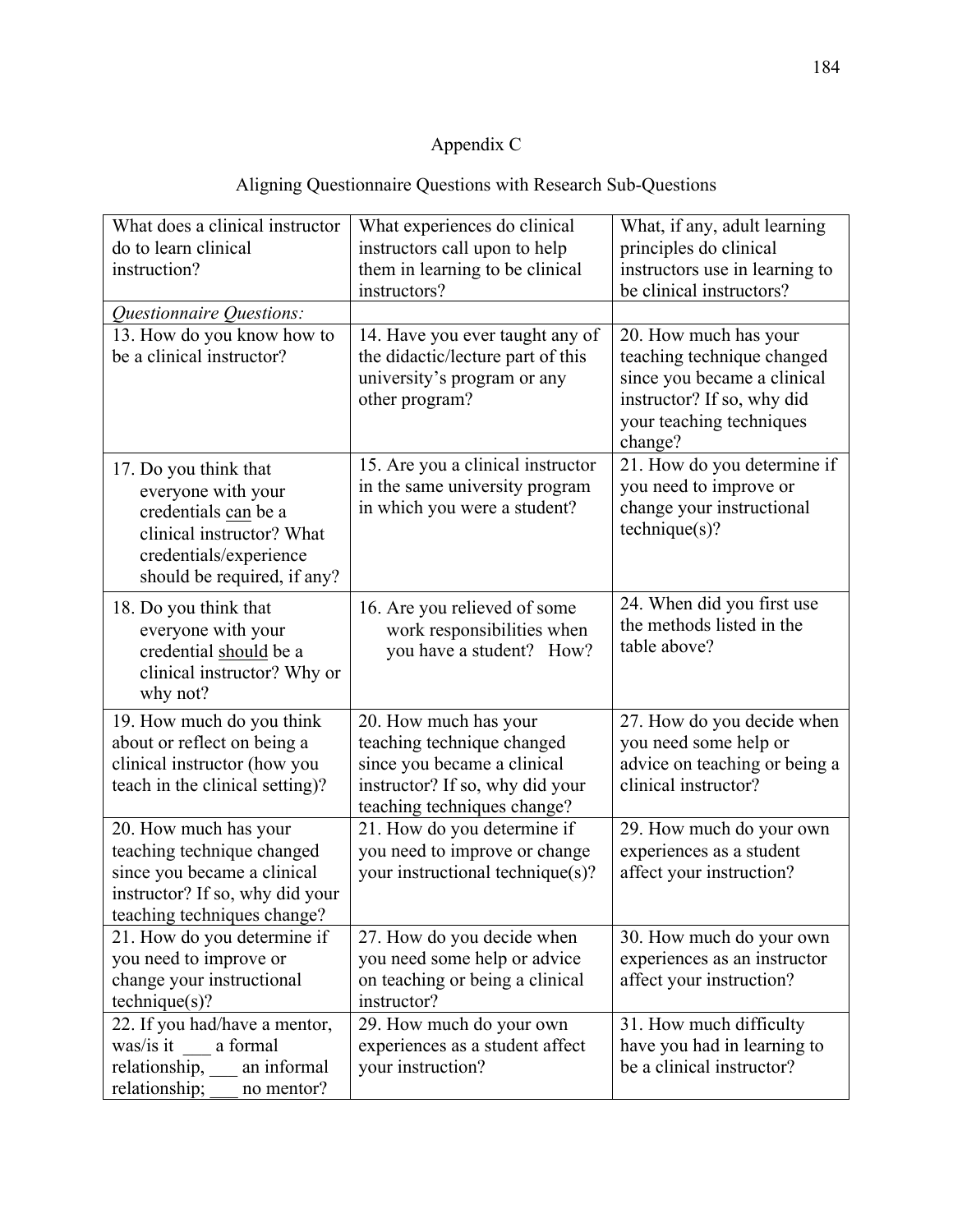| 23. What methods did you use    | 30. How much do your own           | 34. What difficulties have        |
|---------------------------------|------------------------------------|-----------------------------------|
| to learn how to do clinical     | experiences as an instructor       | you had in learning to be a       |
| instruction (teach students in  | affect your instruction?           | clinical instructor or learning   |
| the clinical setting)?          |                                    | to be a better instructor?        |
| 25. List methods in the table   | 31. How much difficulty have       | 35. Is there anything that you r  |
| above or other methods you      | you had in learning to be a        | in order to do a better job of cl |
| would like to use but have not  | clinical instructor?               | instruction? If so, what?         |
| had the opportunity to use, if  |                                    |                                   |
| any:                            |                                    |                                   |
| 26. If you went through an      | 34. What difficulties have you     | 36. Do you participate in the     |
| instructors' orientation or     | had in learning to be a clinical   | development/revision of the       |
| training so, how long was it?   | instructor or learning to be a     | clinical rotation? If not,        |
|                                 | better instructor?                 | would you want to be              |
|                                 |                                    | involved with this? Why or        |
|                                 |                                    | why not?                          |
| 27. How do you decide when      | 35. Is there anything that you     |                                   |
| you need some help or advice    | need in order to do a better job   |                                   |
| on teaching or being a clinical | of clinical instruction? If so,    |                                   |
| instructor?                     | what?                              |                                   |
| 28. If you have read about      | 36. Do you participate in the      |                                   |
| how to teach better or be a     | development/revision of the        |                                   |
| better clinical instructor,     | clinical rotation? If not, would   |                                   |
| which of the following did      | you want to be involved with       |                                   |
| you read?                       | this? Why or why not?              |                                   |
| 32. How much of what you do     | 37. Have you had experience        |                                   |
| as an instructor comes          | teaching in another setting, such  |                                   |
| "naturally," without thinking?  | as a classroom, Sunday school,     |                                   |
|                                 | or Scout meeting? Has this         |                                   |
|                                 | affected your teaching as a        |                                   |
|                                 | clinical instructor? If so, how    |                                   |
|                                 | has it affected your teaching?     |                                   |
| 33. Are you evaluated as a      | 38.<br>Have you helped to raise    |                                   |
| clinical instructor? If so, who | any children? If you have          |                                   |
| does the evaluation of you?     | helped to raise children, has this |                                   |
|                                 | affected your teaching as a        |                                   |
|                                 | clinical instructor? If so, how    |                                   |
|                                 | has it affected your teaching?     |                                   |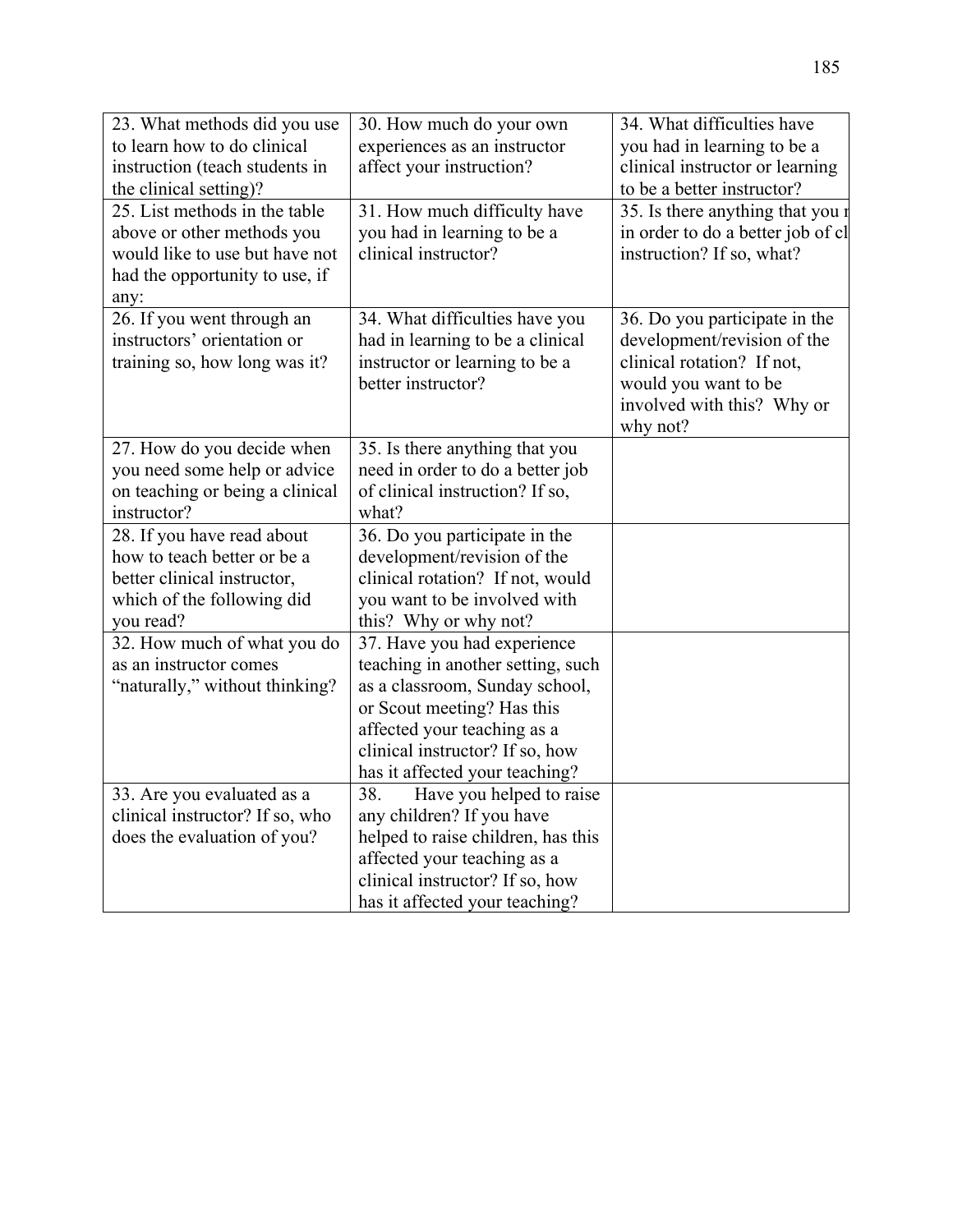### Appendix D McCown Clinical Instructor Research Interview Guide

Name of interviewee(s):

Date, Time, Place

Introduction about the purpose of the research, definition of clinical instructor.

Obtain consent. Discuss confidentiality.

#### QUESTIONS:

- 1. How did you become a clinical instructor?
- 2. How much do you think about or reflect on how you teach in the clinical setting?
	- a. Do you think about teaching more or less than you did when you started teaching at the bench?
	- b. Do you think about different things now than you did when you started?
- 3. How do you know how to teach on the bench?
- 4. When you began as a clinical instructor, how prepared were you?
- 5. How much has your teaching technique changed since you began teaching?
	- a. How do you determine if you need to improve or change your instructional technique(s)? How do you decide when you need some help or advice on teaching?
	- b. What have you changed in your teaching?

How/why did you change your teaching?

- 6. What, if anything, were you required to do in order to teach on the bench?
	- a. Did you go through an instructors' orientation or training? Was it required? how long was it? Did it help?
	- b. Was any other preparation required?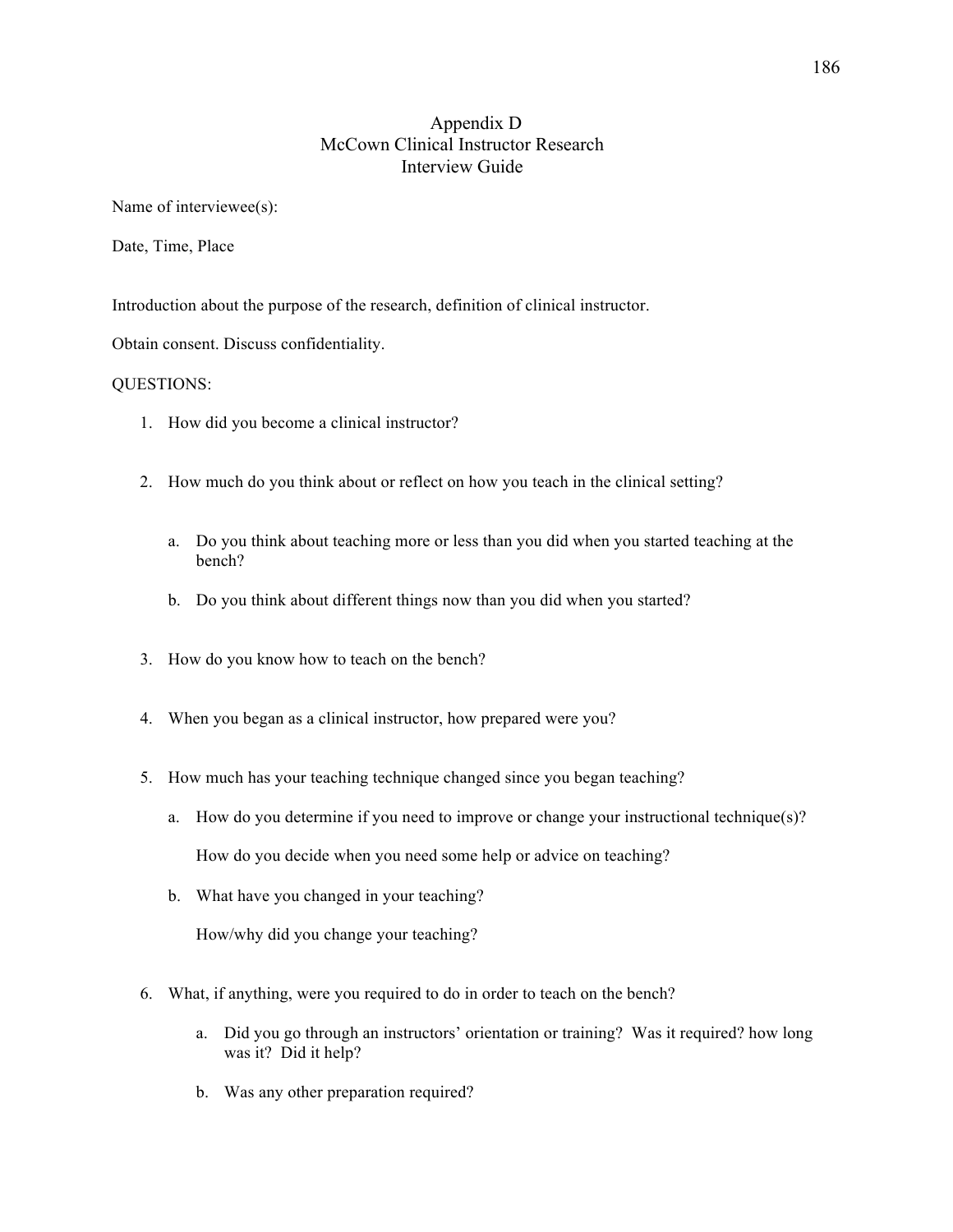- c. Was there anything else that you did to prepare to teach?
- 7. What are you required to do now that you are a clinical instructor? a. Continuing education in teaching, participate in planning the rotation
- 8. What methods have you used on your own to learn how to teach students in the clinical setting?
	- a. What resources have you used, if any, on how to teach better?
- 9. If you had/have a mentor, is it a formal or informal relationship? [Tell me more about it.]
- 10. How do your own experiences as a student affect your instruction?
- 11. How do your own experiences as an instructor affect your instruction?
	- a. Have you learned from your mistakes? Can you give me an example?
- 12. How do you become a better bench instructor or do you even think about it? [Do you think you are better now than when you started?]
	- a. When you try to learn to be a better CI, what methods do you use?
	- b. How do you assess whether you've really improved?
	- c. Have you tried anything where you just didn't learn anything about teaching better?
- 13. How are you evaluated as a clinical instructor?
	- a. What feedback do you get from the evaluation? How do you use the feedback?
	- b. Do you do self-evaluation, formal or informal?
- 14. What difficulties, if any, have you had in learning to be a bench instructor or learn to be a better instructor?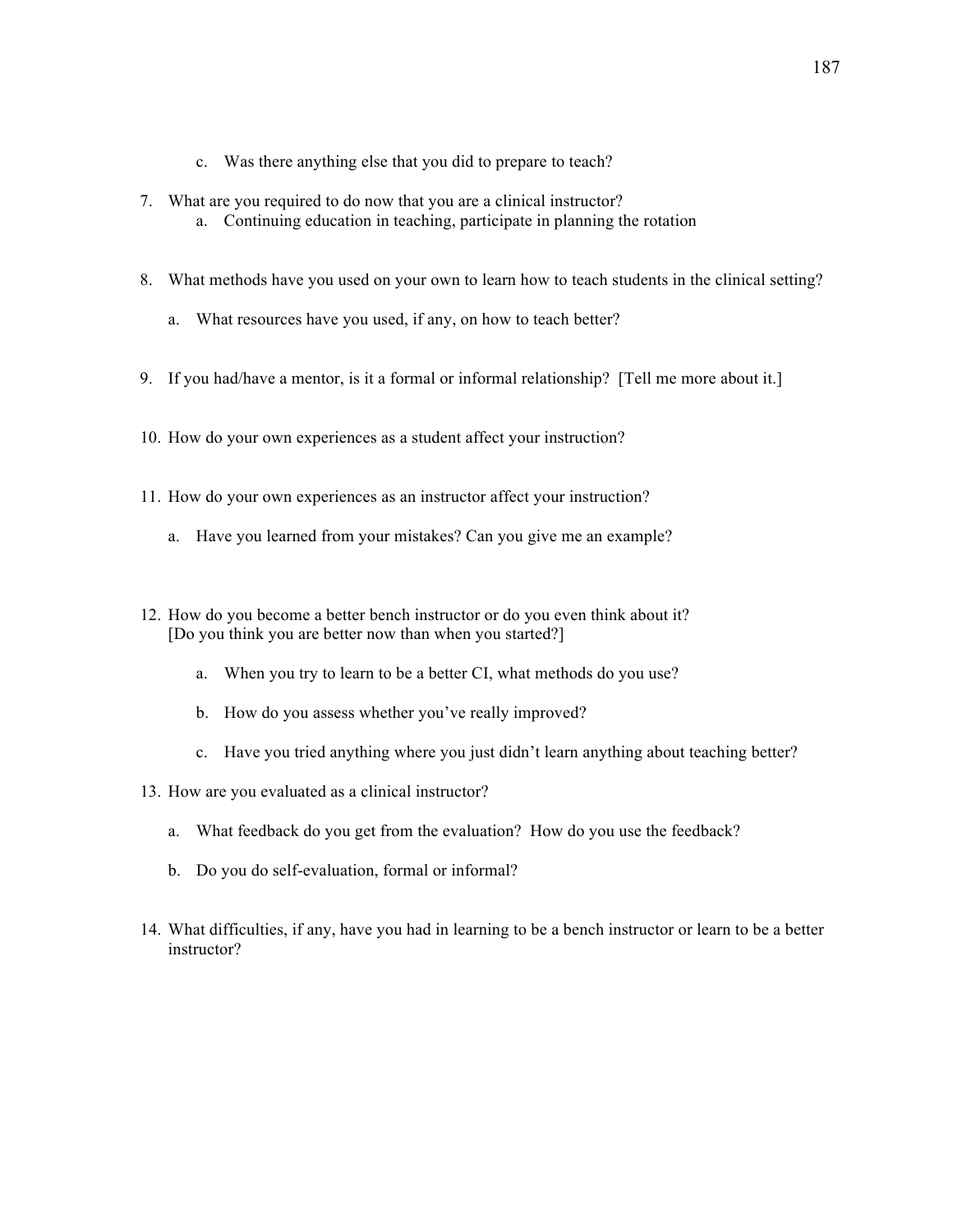- 15. How much of what you do as an instructor comes "naturally," without thinking? [things that you might not realize until you think about it later]
	- a. List some examples of what comes naturally for you. How do you think you came to know how to do these things?
	- b. What does NOT come naturally?
	- c. Do you think anybody can be a bench instructor?
	- d. Do you think your teaching gets better with experience, either job experience or life experience? [How is it better?]
- 16. Is there anything that you need in order to do a better job of clinical instruction? If so, what?
- 17. How does the atmosphere of the lab affect how you learn to teach or teach better?
	- a. How much do you talk with each other about teaching?
	- b. How much is teaching valued?
	- c. How much is learning to be a better teacher valued?
- 18. If you had a new clinical instructor under you, what would you do with them so they learn to be a good clinical instructor? (What would you have them do?)
- 19. If I was going to write a description of what it is like to develop as a CI/bench instructor, is there something else I should know besides what we have already discussed?

Please let me know if you think of anything else. I'd like you to read through my description of your experience learning to be a clinical instructor.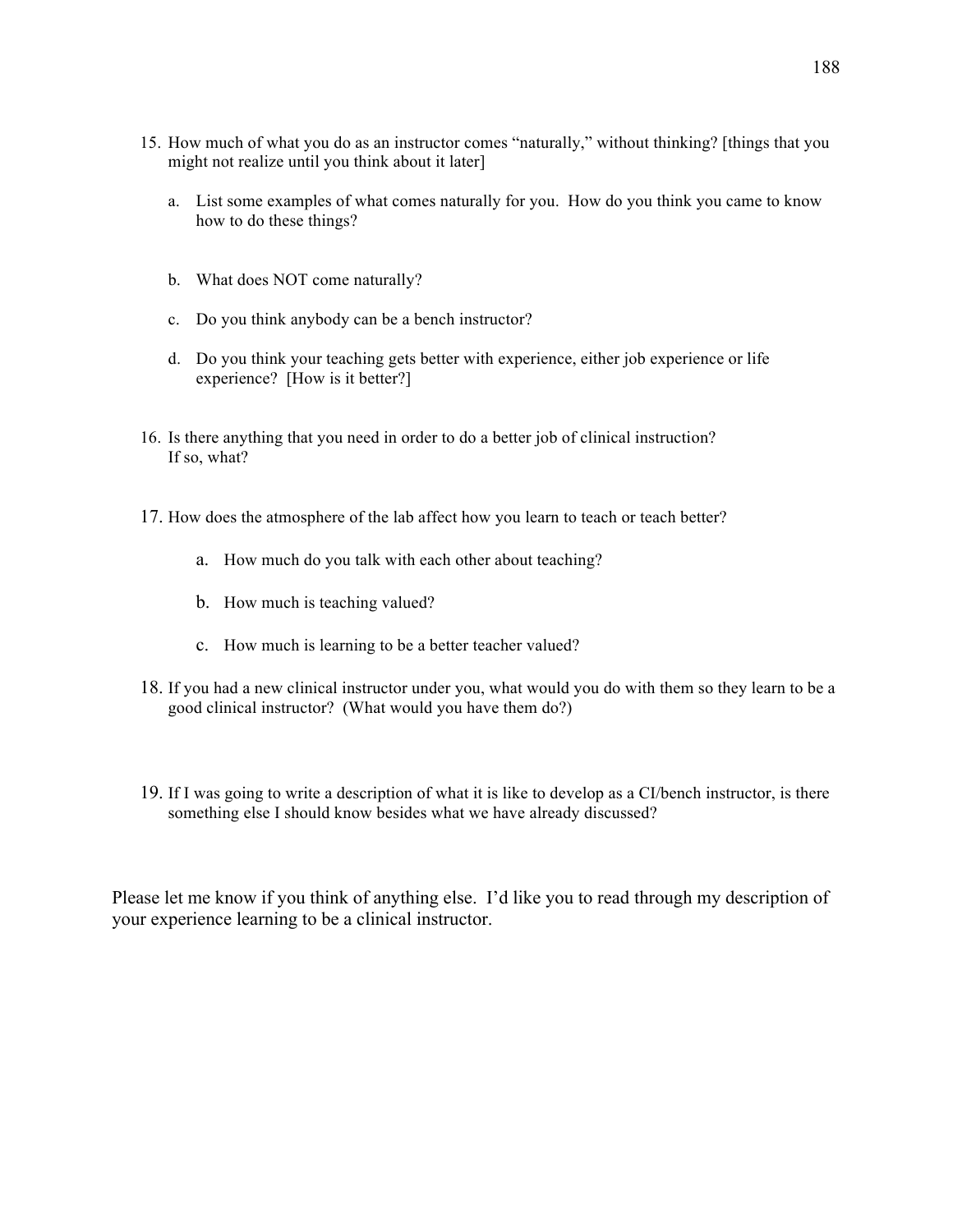## APPENDIX E

# Statistical Analyses Performed on Questionnaire Data

| $\underline{\mathbf{IV}}$ | DV                                                                       | Method       |        |
|---------------------------|--------------------------------------------------------------------------|--------------|--------|
| 1Age                      | 17, 18, 19, 20, 22, 29, 30, 31, 32, 35, 36.1, 37.1, 38.1                 | <b>ANOVA</b> |        |
| 2Gender                   | Chi-sq - NOT USED, too few males                                         |              |        |
| 3                         | 8                                                                        | Correlation  |        |
|                           | 12.1, 12.2, 12.3, 12.4                                                   | <b>ANOVA</b> |        |
|                           | 14, 15, 16, 17, 18, 19, 20                                               | <b>ANOVA</b> |        |
|                           | 22, 23, 1, 23.3                                                          | <b>ANOVA</b> |        |
|                           | 28, 28.3                                                                 | <b>ANOVA</b> |        |
|                           | 29, 30, 31, 32, 35, 36.1, 37.1, 38.1                                     | <b>ANOVA</b> |        |
| 8                         | 14, 15, 16, 17, 18, 19, 20                                               | <b>ANOVA</b> |        |
|                           | 22, 23, 1, 23. 3                                                         | <b>ANOVA</b> |        |
|                           | 28                                                                       | <b>ANOVA</b> |        |
|                           | 29, 30, 31, 32, 35, 36.1, 37.1, 38.1                                     | <b>ANOVA</b> |        |
| 9                         | 16, 23.1a, 23.1g, 23.3a, 23.3g, 28, 29, 30, 31, 32, 35, 36.1, 37.1, 38.1 |              | Chi sq |
| 11                        | 14, 15, 16, 17, 18, 19, 20, 22, 23.1, 23.3, 28, 29, 30, 31, 32, 35, 36.1 |              | Chi sq |
| 12.5                      | 15                                                                       |              | Chi sq |
| 12.4                      | 16                                                                       |              | Chi sq |
| 12.5                      | 16                                                                       |              | Chi sq |
| 12.3                      | 23.1d                                                                    |              | Chi sq |
| 12                        | 14, 17, 18, 19, 20, 22, 23, 1, 23. 3, 28, 29, 30, 31, 32, 35, 36. 1      |              | Chi sq |
| 14                        | 15, 16, 17, 18, 19, 20, 22, 23, 1, 23. 3, 28, 29, 30, 31, 32, 35, 36. 1  |              | Chi sq |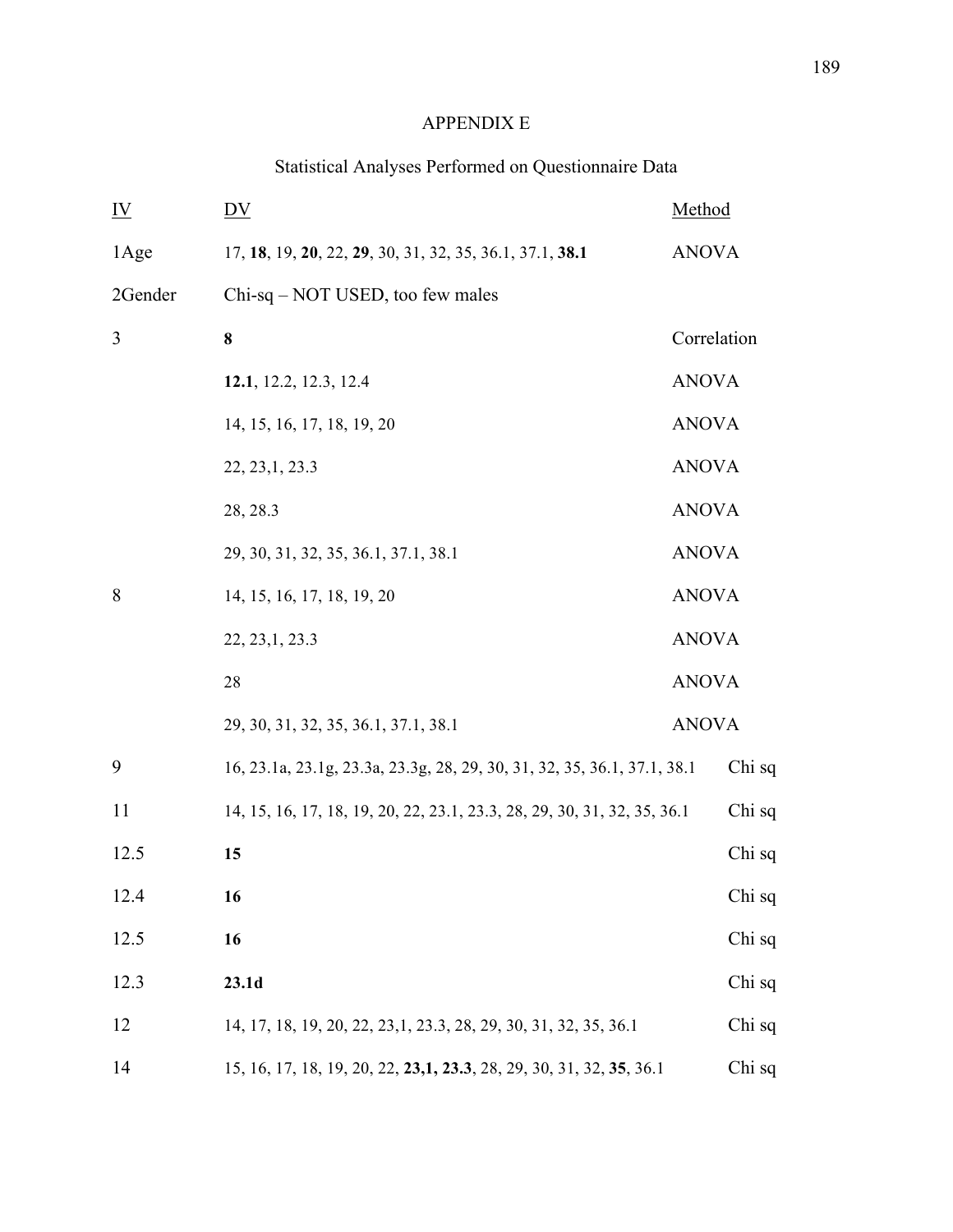| 16   | 17, 18, 19, 20, 22, 23, 1, 23. 3, 28, 29, 30, 31, 32, 35, 36. 1                                            | Chi sq |
|------|------------------------------------------------------------------------------------------------------------|--------|
| 18   | 19, 20, 22, 23, 1, 23. 3, 28, 29, 30, 31, 32, 35, 36. 1                                                    | Chi sq |
| 19   | 20, 22, 23, 1, 23. 3, 28, 29, 30, 31, 32, 35, 36. 1                                                        | Chi sq |
| 20   | 22, 23.1e, 23.3, 28, 29, 30, 31, 32, 35, 36.1                                                              | Chi sq |
| 22   | Not run (too few had a mentor)                                                                             |        |
| 29   | 23.1g, 23.3, 28                                                                                            | Chi sq |
| 30   | $23.1h$ , $23.3, 28$                                                                                       | Chi sq |
| 31   | 23.1e, 23.3, 28                                                                                            | Chi sq |
| 32   | 17, 18, 19, 20, 23.1, 23.3, 28                                                                             | Chi sq |
| 37.1 | 11, <b>12.4</b> , <b>12.5</b> , 14, 15, 17, 18, 19, 20, 22, <b>23.1f</b> , <b>23.1g</b> , 23.3, 28, 30, 32 | Chi sq |
| 38.1 | 11, 12, 14, 15, 17, 18, 19, 20, 22, 23.1, 23.3c, 28, 30, 32                                                | Chi sq |
|      |                                                                                                            |        |

Numbers relate to questions on the questionnaire

**Bold** = statistically significant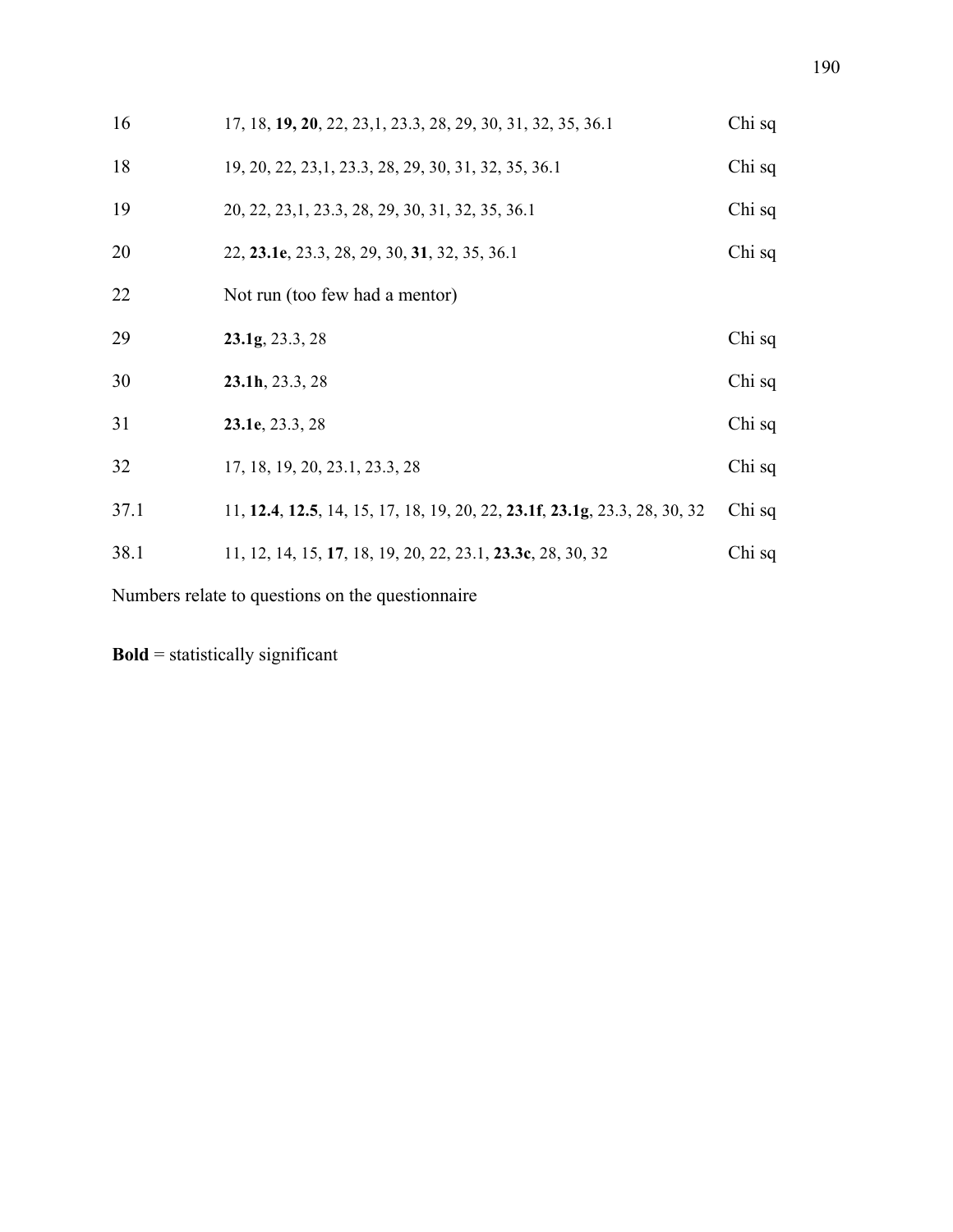## Appendix F

## Open-Ended Question Responses

Q13 How do you know how to be a clinical instructor?

- By knowing how to do my job and by being able to communicate that knowledge to new students. I remember my own clinical experience as a student.
- Review of training checklists and observation of others.
- Self taught? Instruction from SLU very helpful
- St. Louis University supplies student objectives as guidelines
- Although I've never had any formal training in the educational arena, I feel I am a good instructor. I try to put myself in the shoes of my students and make them feel like they are not an after thought. I have 24 years experience in Toxicology so I definitely "know" the material. I've always trained new hires in my department. We also do a lot of manual testing of "hands-on" chemistry/extractions. Theory is something we are aware of on a daily basis.
- Workshop (ICARE). Learning from coworkers while they instruct students
- I draw upon my experiences as an intern myself. Also I use the experiences with instructors at NIU and the teaching class we had taken as part of the curriculum.
- No training
- Remembering how I was taught and trained on how instrumentation, observing others
- I just teach what to do every day. With students it's very much the basics, and techniques.
- Training, competencies, observing other teachs
- By drawing on previous experience + knowledge you can instruct using a combination of academic + practical information. Being asked questions that I don't know the answer to makes me do research, so both student + teacher learn.
- I also teach microbiology at a community college (CLT program)
- 36 years of experience, observation of others teaching, we have criteria which we teach, demonstrate, then observe the student. Students need procedures - answer questions - we discuss
- Just teach what I know and try to incorporate classroom instruction to workplace
- Given a set of objectives from the school instructors From that I set up guidelines for other techs to follow. I am in charge of the rotations.
- Study the topic, teach it to a basic level (if needed)
- O.J.T., practice, eliminate what doesn't work
- By watching others teach. By reading a provided outline
- Practice makes perfect
- Guidelines that we follow. Specific checklists to cover all items that need to be taught.
- I believe teaching in something you can or can't do. I'm always enjoyed it and have a real knack for explaining my job in a way that people can understand it no matter what background they have before I teach them. I guess I really enjoy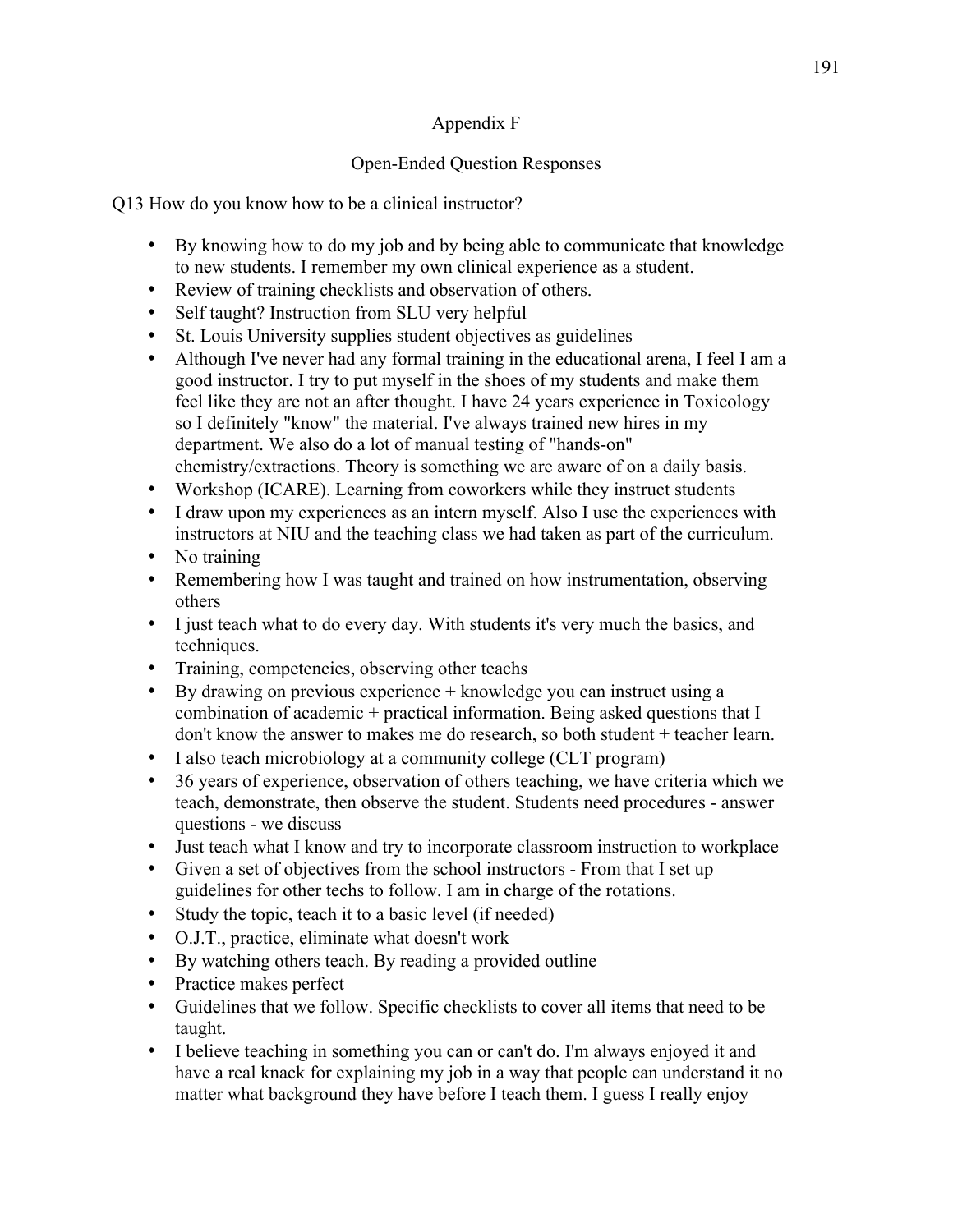showing people what I do and how to do it.

- Through experience in various areas as well as a requirement in a supervisory setting.
- Teaching biology, chemistry and physical science to high schoolers. Teaching assistant in animal physiology to college students
- Comes naturally. Likes to teach
- I'm just using my experience as a mid tech and remembering what helped me when I was a student.
- Through observation of peers and from my clinical instructors.

Q17 What credentials/experience should be required, if any?

- Over-regulation will make it harder to get teachers.
- MT (ASCP) credentials and ability to be patient with students
- MT (ASCP), CLS, or enough experience
- 2-3 years experience in my field
- More clinical experience
- Training or special class
- Should have to have interest in teaching experience in program other team one trained in
- $\bullet$  Must be able to speak English + Explain things! Must have some experience doing whatever they will be teaching
- We all have 4 year degrees so we all are equally qualified to teach.
- At least BS in CLS and 5 yrs experience first
- Degree, Certification, 1 year experience in area of instruction
- I think instructors should have a four your degree and 3 years experience in a clinical setting.
- Naturally, a clinical lab science degree plus several years of clinical experience. After all, the goal of clinical rotations is to teach real life situations the book doesn't
- Good communication skills, organization + social skills
- I don't think it's a bad idea to provide a lecture series for those instructing students.
- The instructor should have at least an MLT to be training MLT/MT
- They should want to do this, and not be forced to teach
- Ability to teach and willingness to teach. Some techs feel they have to put of their job description
- MT (ASCP) or equivalent
- A bachelor's degree in sciences with at least 1-2 years of experience in clinical laboratory
- A few years experience in area of instructing
- Knowledge of the subject
- To be able to bring the material to a basic level (if needed)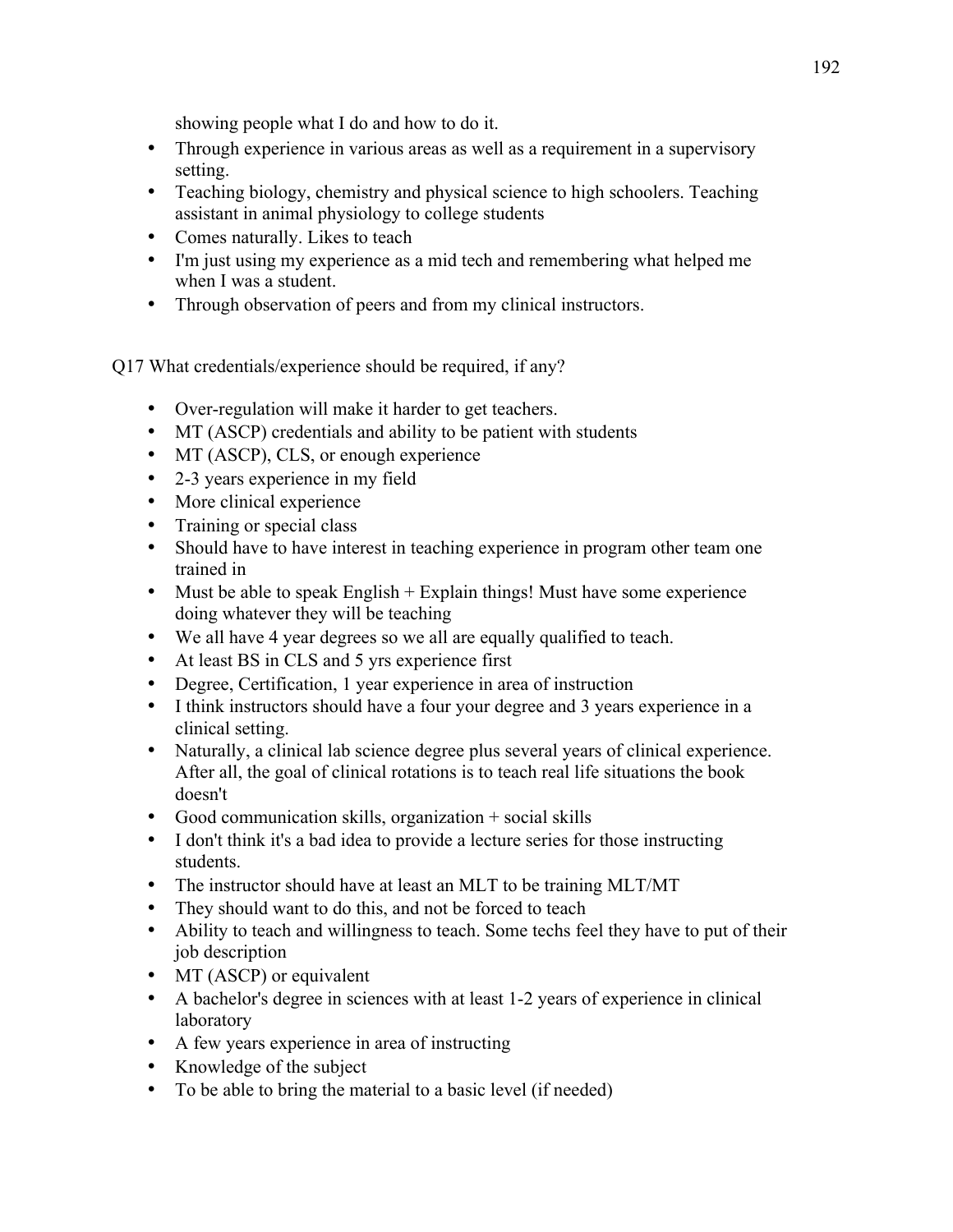- Need to be knowledgeable/ + people person
- Need to be very experienced and confident in area you are teaching
- Degree in US
- You should be a clinical laboratory scientist but you should love the desire to do it as well.
- Direct clinical laboratory experience!
- 2 years experience at the bench and above average evaluations.
- Any medical technologist should be able to teach students

Q20 Why did your teaching techniques change?

- I learned to make sure to document.
- University standardized the exams
- I don't spend as much time on the mechanics of the analyzer the students became bored.
- Things change, technology changes, students are "different" these days! (LOL!) Very "test" grade oriented.
- With experience, I learned more about initiating constructive conversation and how to bring out thought processes so the student could think through a subject and not just memorize end results
- Workload has increased must do work + teach at same time. No prep time given to prepare to teach.
- I gaining more confidence the more I taught and the longer I worked here the more experience I gained as well.
- I've learned best ways of teaching and training so that the student is able to learn. I think I learned how to do a better job with changing your teaching techniques
- Methodologies become obsolete + replaced
- NIU workshop
- Because teaching a clinical subject and explaining it as you perform a test makes you more aware of techniques and knowledge of the task.
- I realized that students learn by doing. In this field hands-on is crucial.
- Lack of time and support.
- Advice from SLU
- Extra instruction from St. Louis University
- I started thinking about it from the students' perspectives. I now take morning/lunch breaks with them and put more effort into it.
- I had to become a little more flexible.
- My technique changed after working in this field for a year or so. My confidence level increased and felt that I had gained enough experience to thoroughly explain our testing methods.
- Over time you learn what works better with people
- I had to change depending on the student. Some students understand and follow instructions whereas someone slower to understand and follow.
- Feedback from students  $+$  co-workers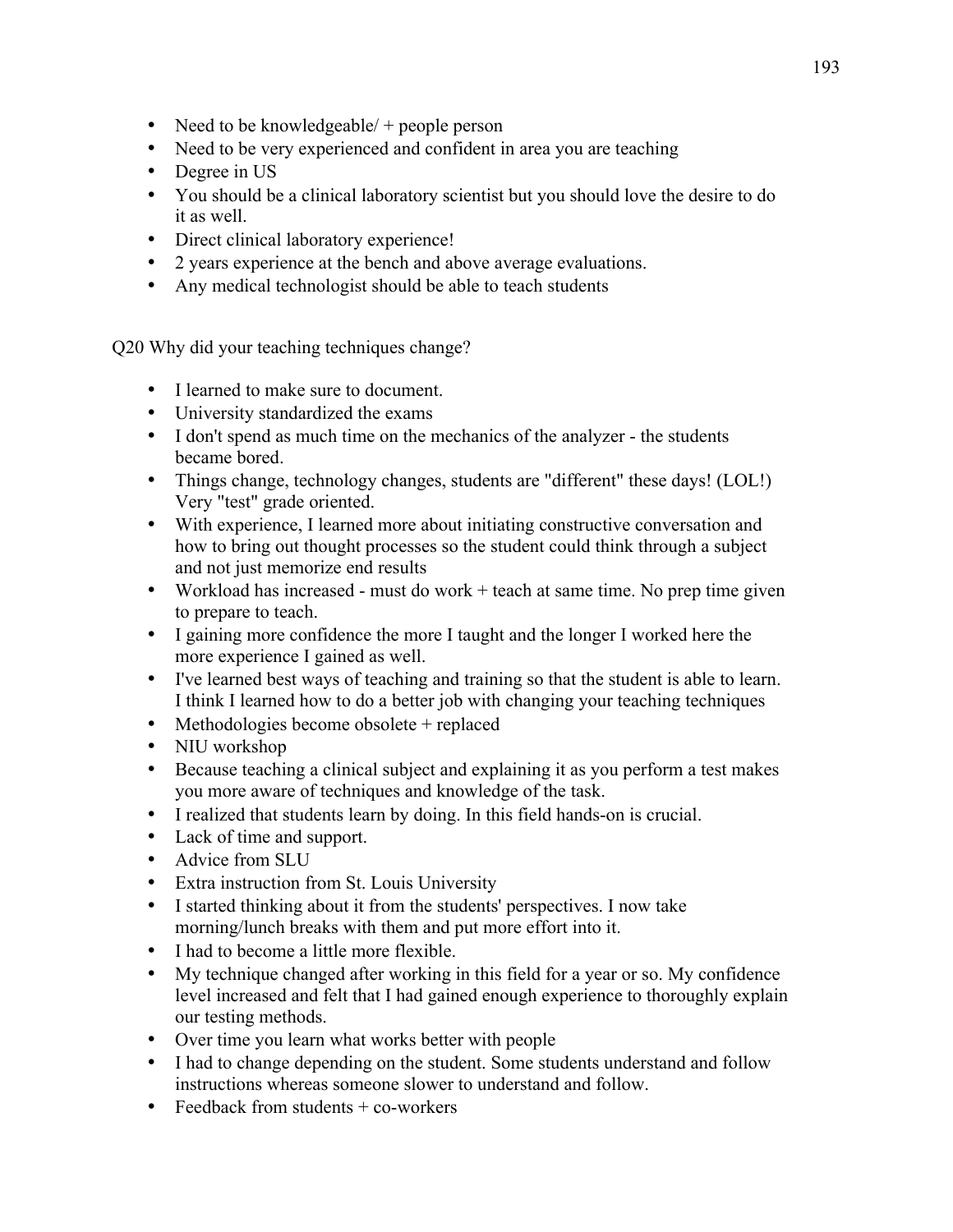- Being a clinical instructor, you have more exposure on the practical application of what you teach.
- With experience, you learn which techniques work.<br>• We used to have more time for 1 on 1 teaching as w
- We used to have more time for 1 on 1 teaching as we have gotten busier in the department, students have had to work a bit more on their own. WE no longer allow students to turn out results while an instructor observes, so we give students more samples that have already been completed for them to work on more independently.
- Work load increased. I have added hematology case studies for independent study.
- Yes. Try to improve continually
- Experience taught me what to cover what not to cover
- I felt more confident in my knowledge  $+$  could work while speaking with the students
- $\bullet$  I reflect more on the students questions  $+$  make sure I have the answer
- More experience; more practical knowledge picked up
- Always looking for improvement. Feedback from previous students
- Through trial and error

Q20 How did your teaching techniques change?

- Added extra problems to practical exams, gave more on handouts.
- Less lecture and theory
- Now more time on case studies and observing the analyzer in real time.
- Organized, added computer based sites, lectures/info for reviews. Flashcards for terms.
- More patience; better listening. Learning to wait for an answer (accepting silence) instead of continuing on and giving the student the answer
- Just do the best you can now depends on the day now. Much time you can spend with a student
- They changed with the more experience (gained)
- This is difficult to answer. I seemed to learn what worked and what didn't and tried to teach using what I learned from experience.
- Dry old information + include the newest information.
- More styles of teaching available, depending on your students learning style. More theory materials given. Schedule made for rotation.
- I had to realize that students have little knowledge of clinical tests and basic info needs to be given to them before they understand to true outcome. Basically slowing down and just be more thorough.
- More about me than the students I learned that I need to step back and let them do it.
- Less review of theory and clinical information on patient.
- Better introduction/orientation on 1st day
- Became more compassionate to the students circumstances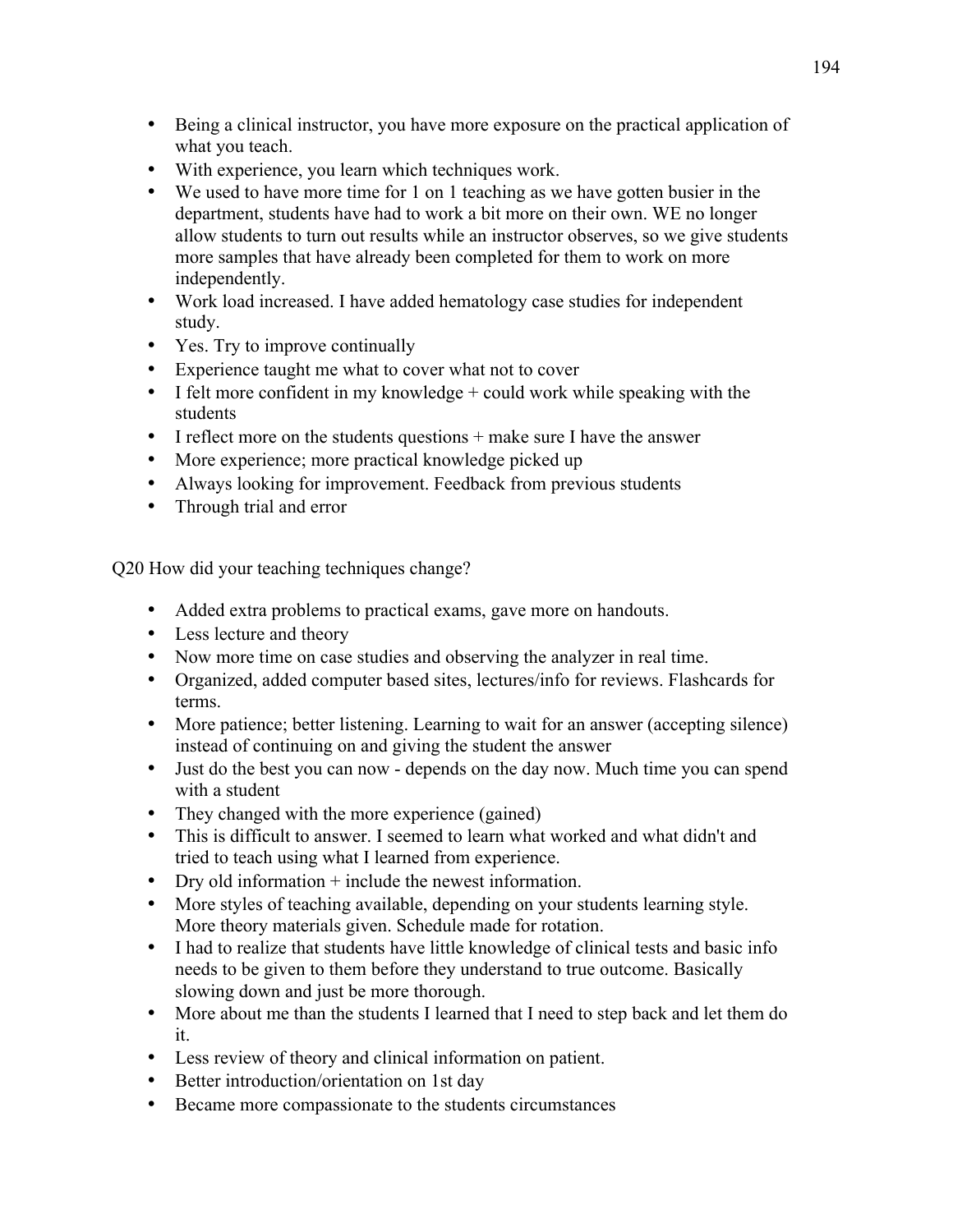- It has helped tremendously to have their homework assignments provided to me. I make sure I have those answered if they need help or at least am able to provide them with the reference material to find it on their own.
- To improve my outcome for the students sakes
- I was more thorough with my explanations and I "tested" the interns instead of just telling them everything I was doing.
- How to be clearer in what you explain
- I paced myself with the student as not to overwhelm them.
- More hands on
- I have a better way of expressing myself and easier ways of explaining the theoretical part if I don't get an interaction from my students
- Try to involve the student in the learning process (active learning)
- I've tried to let the students have more responsibility for learning the theory on their own and just teach procedures
- I've added manual testing ie urines, Retic etc for the students.
- Using different visual methods, to bring the point across
- I've tried to improve, but I'm not comfortable with the teaching, but do best I can because it's part of the job
- $\bullet$  I became faster + more to the point
- More patient and listen
- Little more organized; work off the students, see how they are following the teaching.
- More individualized focus in an interpersonal setting.
- I've had to simplify tasks and teach less detail

Q21 How do you determine if you need to improve or change your instructional technique(s)?

- Feedback from employers, past + current students, co-workers of grads, performance on certification exam + exams during the school year.
- Student comments, test grades, certification exam scores<br>• Test results If students can answer questions. Their feed
- Test results. If students can answer questions. Their feedback at the end of the year. Test results.
- The amount of yawning and the number of questions asked.
- If students can't pass a test then I didn't show them what was needed.
- Feedback from student
- 1. Student interest level 2. Technology change 3. Hear or see something interesting to try
- Student feedback, Student grades
- If some new info or if can see student not grasping how you're explaining.
- Feedback from students, fellow employees, university staff
- If I knew something was working with how I'm trying to explain it I would find a better way to explain it by reading more about the subject or confer with my colleagues.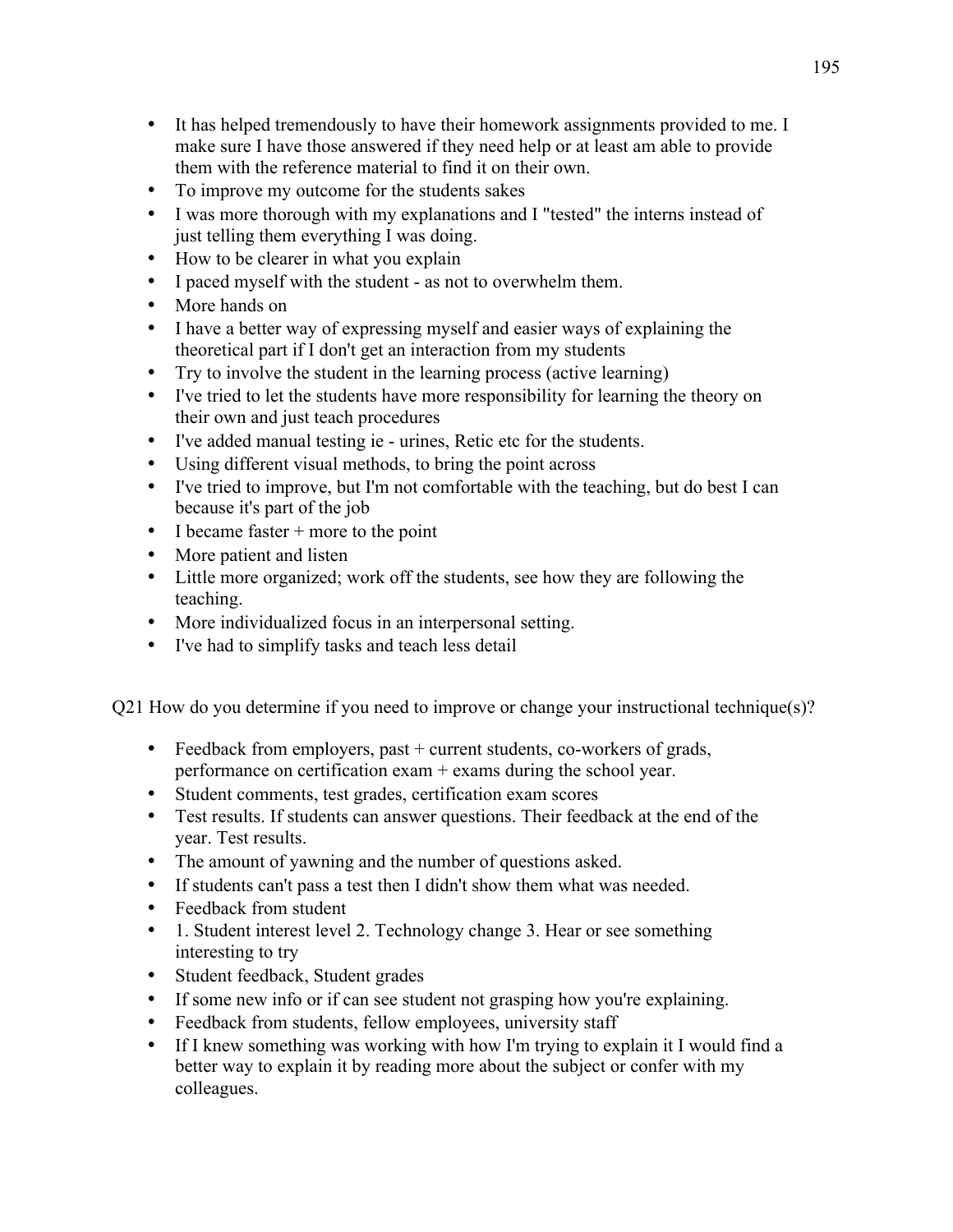- Questioning students and using their feedback, how well they did on exams. Primarily feedback from students and how well they did on the exam.
- Student feedback, exam performance
- Based on feedback from student
- Feedback from the students. Some are more interested than others so they are easier to show abnormals to
- If the student does not appear to understand what I am saying, I change my style
- When a student needs to keep asking the same question or when they are quizzed on a subject and they are missing the basic theory of a subject.
- I try to reflect on whether my students were allowed and able to successfully perform the duties assigned to them.
- No assessment
- By the look on the students face and that student's confidence level as we work specimens. I also ask the students what they think and if it makes sense to them as we go along.
- Blank stares or lack of answering questions correctly. Also if they cannot perform the required tasks on the bench.
- Evaluation from students. Advice from co-workers
- Review of student evaluations
- I try to quiz them along the way if they aren't able to answer my questions I know I've lost them somewhere.
- $\bullet$  I base it on the student's reaction & learning.
- Feedback from the interns is my best way of telling if I am getting through to them. I ask if there are any questions or if there is something that is confused them.
- Based on comments that the students give their feedback.
- If student seems confused then I ask what would help them more.
- I observe the student and assess them comfort level. E.e. are they able to make dilutions and figure out how to  $+$  how much to make, etc.
- Feedback from students  $+$  co-workers
- I base it on how well students understand theory and can apply it to actual practice. If by the end of the course they can think on their feet and function well in the clinical lab
- If I don't any interaction from my students
- If the student is confused, try a new tactic.
- If a student is having more difficulty, or has a better knowledge or understands more quickly than most - some students need more repetition - I try to vary with the individual student in mind. My co-workers and I may discuss ways that we can help a student.
- If the student doesn't understand, I try a different approach.
- Self analysis of performance of my perception of students comprehension + level of interest
- If students aren't grasping our area I try to be creative with projects.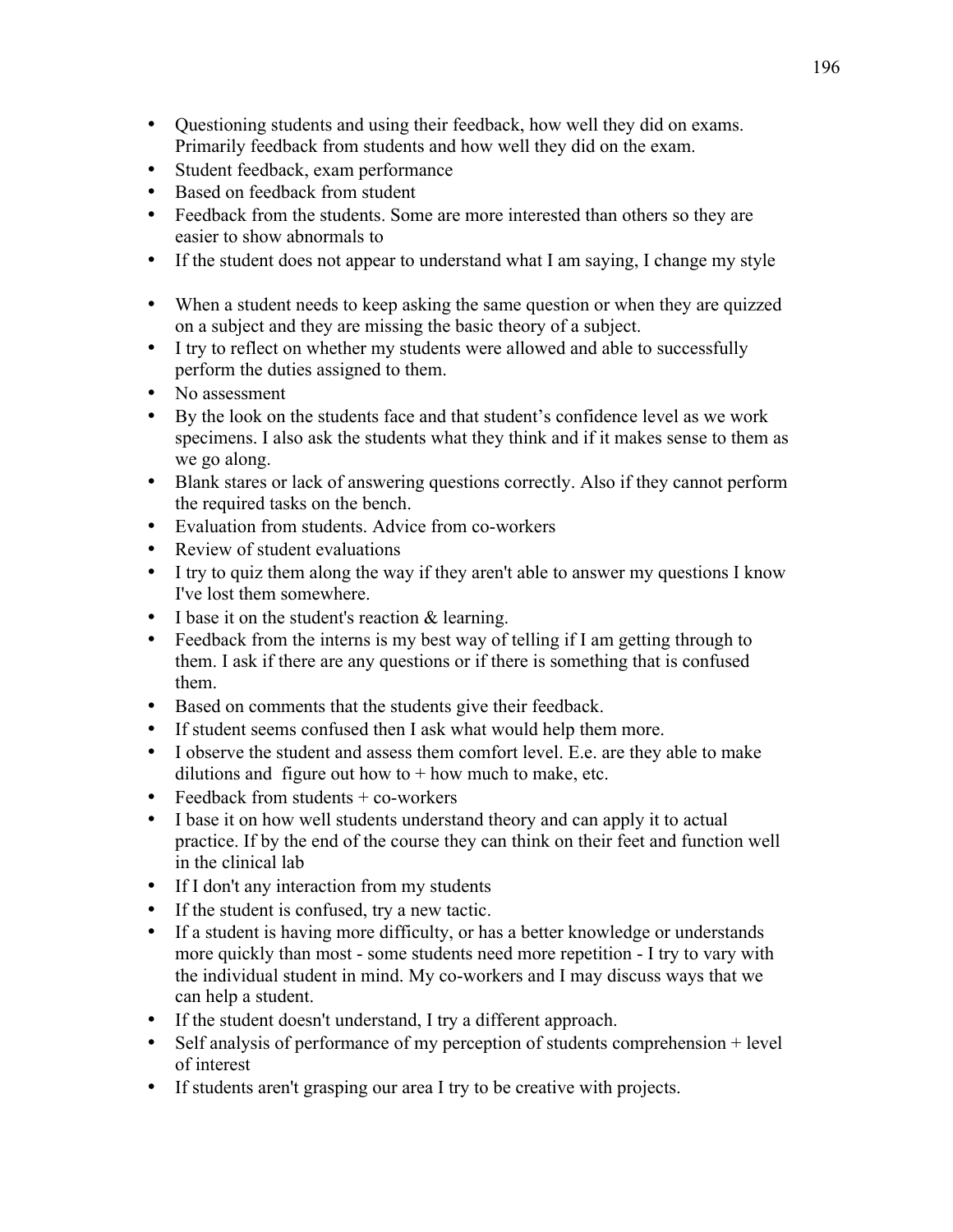- Degree of difficulty of the topic. Audience level. Learning response
- If the students seem confused or ask questions that indicate they aren't understanding the concept.
- We are reviewed by each + everyone of the students we teach
- Just came with experience
- If I feel the students mostly are not understand how I'm doing/or explaining something
- By observing the students; do they maintain interest/eye contact; Are logical/intuitive questions being asked?
- I always ask my students if they learned anything new that they didn't know before and were they satisfied with the instruction I gave them.
- Using both positive/negative feedback. Observing results from previous students.
- Feedback
- When students don't understand what you are saying or trying to get at
- I will use feedback from my students
- Trial and error

Q22 If you have a mentor, how did you get a mentor?

- Previous Supervisor
- Assigned
- By admiring her work and watching her
- Most of my mentors were either techs that I admired or supervisor.
- It was one of my trainers
- She was my supervisor at my first med. Tech. position
- Friend
- Supervisor + techs who have taught more, helped me learn how to be a better teacher.
- By working alongside my co-workers
- She was my boss/supervisor.
- Through my job training for a position she already had.

### Q23 Other method used to learn

- Advice from educators outside the lab who teach college students
- Reviewing pertinent material
- University student expectation list
- Just forcing myself to do it
- Taught phlebotomy at community college
- Visual presentation
- Going over materials on my own so I don't say the wrong thing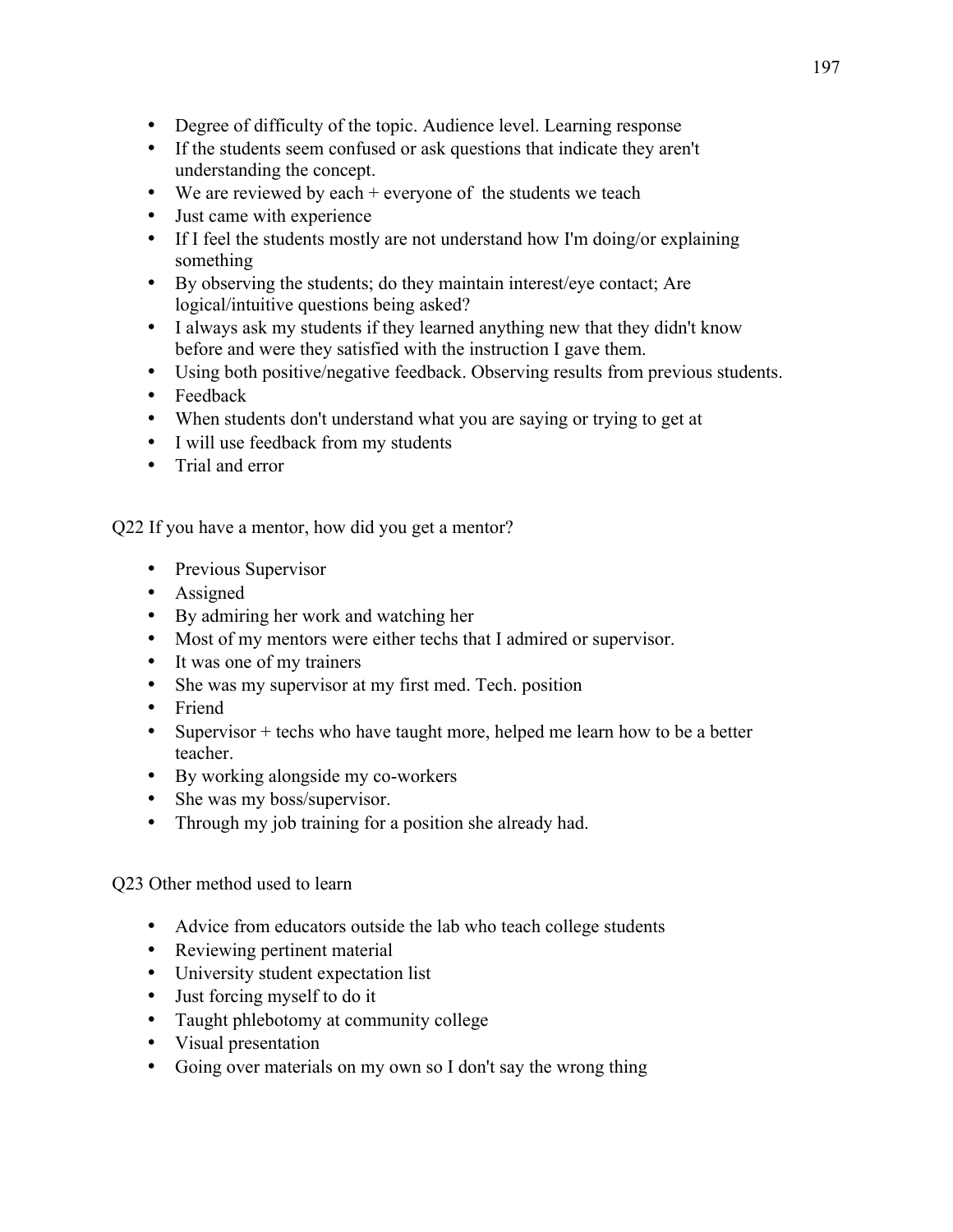Q25 List methods in the table above or other methods you would like to use but have not had the opportunity to use, if any.

- Going through instructors' training. Going to class/symposium on teaching.
- Going through an instructor's orientation/training. Going to a formal class/symposium on teaching
- Instructors orientation. Class/symposium on teaching
- Instructor's training
- Going to a formal class on teaching.
- Reading about how to teach
- Instructor orientation/training
- What about some sort of on-line teaching symposium?
- Reading materials which I had not thought of instructors' orientation/training
- Tools on student instruction. Visual means for instruction
- An orientation would not be bad It would only improve teaching methods
- Instructor orientation
- I would like to have more formal training in teaching provided by my instructor or at least attend a workshop on the topic.
- Going to a class on teaching

Q27 How do you decide when you need some help or advice on teaching or being a clinical instructor?

- As situation arises
- When information retention is poor for more than one student.
- Haven't had many problems teaching
- When they ask a question I cannot answer.
- Talk to the education supervisor (Nancy)
- Had a "difficult" student issue. Saw that we just could not teach like "before" with the time constraints/manpower issues of todays lab
- If the student is having trouble  $+$  I've tried everything I can think of
- I took over the teaching responsibilities when the person who did the teaching retired.
- When I don't know what I'm doing or have to ask
- Negative feedback from student appraisals
- I was new to this and wanted more guidance. (so was our facility)
- When a student is just not "getting it"
- When I don't feel the confidence I would like to have or when a student stares blankly like they have no idea what I'm talking about, (thankfully that hasn't happened often, but most embarrassing is when they ask questions and I don't know the answer
- Don't
- When a student is having problems learning.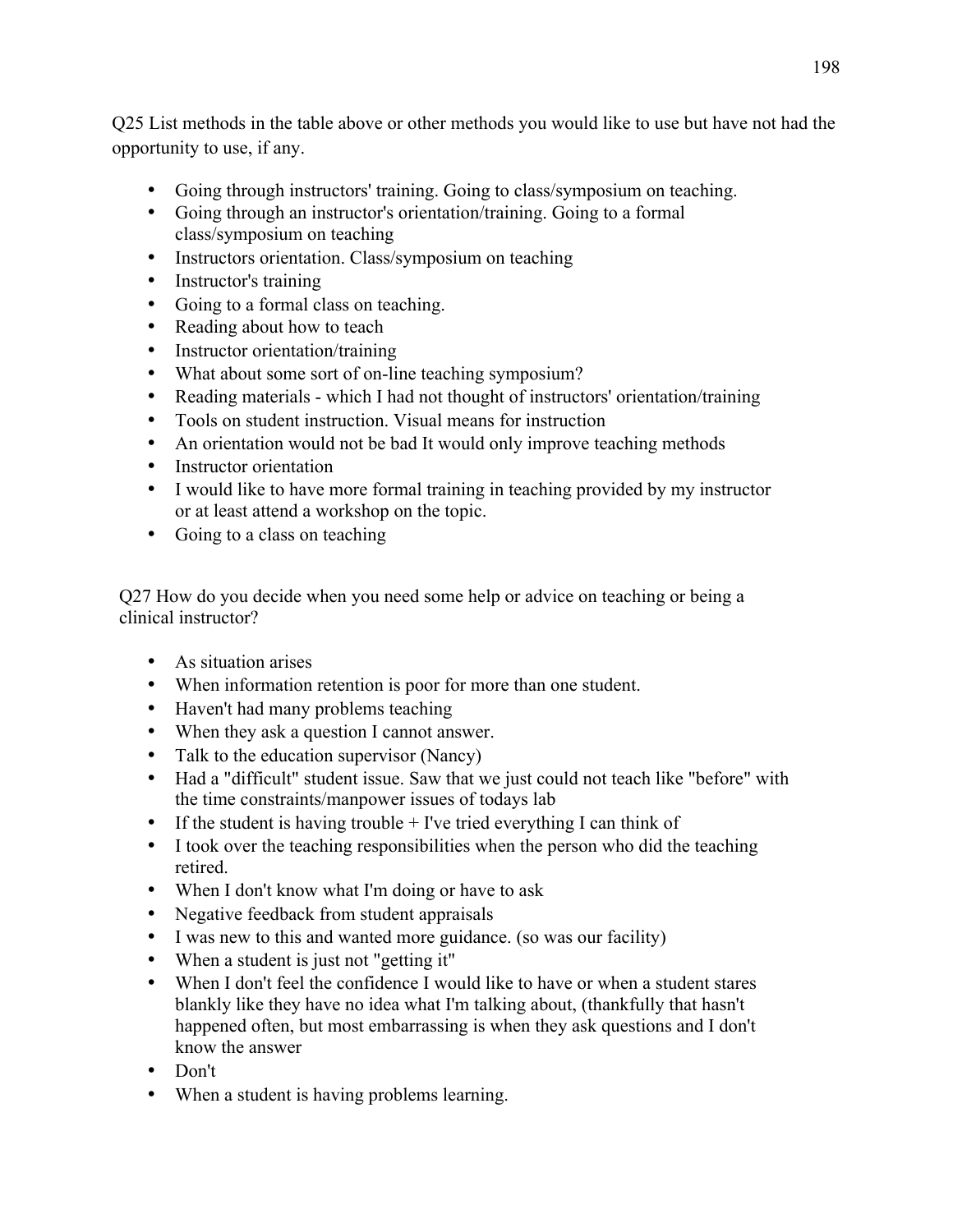- When the student asks a question that I cannot answer.
- When student is struggling
- Self-evaluation
- I think you know if you are a good teacher or if you are not by reading the students. Also, you need to figure out how your student learns best.
- I base that on my students' success in understanding the material
- When I find out that my student was confused or unclear about a subject or task.
- If I have any questions
- Ask co-workers
- When students do not understand what I am teaching
- If student appears to be struggling under my teaching, (not understanding how to apply basic principles, not grasping basic theory, etc…)
- After teaching the same class from quite some time (like 2 months or so) if I don't get a good interaction from the students ( 90% of them didn't do well on the tests)
- Problems with the student learning a task.
- When I am teaching something new, when we have gotten students from a different school with different requirements.
- Ask other techs
- When a question is asked by a student I have not thought of or don't know the answer to - then I ask my pathologist
- If the students are understanding what I'm showing or explaining to them.
- When students look consistently bored or confused.
- I will ask a coworker their approach and incorporate it into my own.
- Result evaluation
- When the student has a hard time learning or catching on to SOP methods
- If a student doesn't seem to be "getting it"

Q32 List some examples of what comes naturally for you, if anything

- Using visual aids-graph, diagram
- Covering procedures in step by step method.
- Being excited about my job
- Teaching instruments
- I am an organized person and enthusiastic. I have had years of experience with students +new hires + developed a sense of what works+ what doesn't. I like to make "Lab" interesting + use" teachable moments" even when they might not be in "the plan" for the day.
- My best skills are in encouragement and the importance of being a med tech. Correlating theory with practice is a valuable skill to enable students to know why they needed to learn everything even though a lot of the testing is now automated!
- Encouraging students, demonstrating, creating teaching scenarios, being patient, correlating theory with practice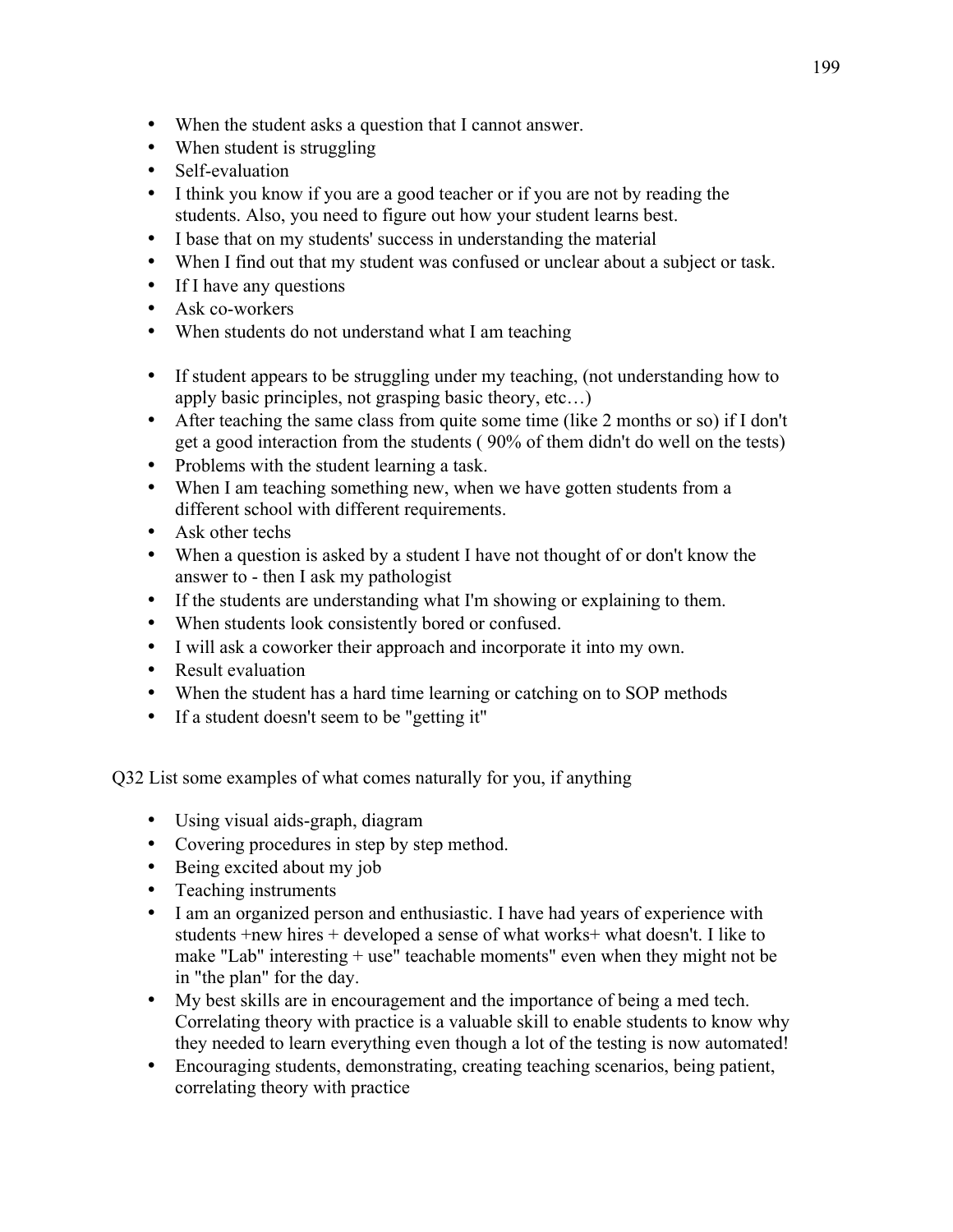- Demonstrating, Correcting student technique
- I created 3 student teaching manuals and revised our master teaching manuals
- Encouraging students, patience, modeling professionalism
- Demonstrating, correlating theory with practice
- Questioning, encouragement, being patient
- "Dumbing down" hard topics
- Simplifying a difficult task to make it work better & technique.
- Demonstrating everyday techniques and procedures
- Demonstrating + explaining tasks. Questioning + encouraging students. Organization + prioritizing. Being positive.
- Review the checklists first, get to know the student a little, follow the procedure with them following it with a paper copy. Explaining as you go why you are performing the tasks and how to properly perform all aspects of the procedure. Review the normal ranges and abnormal results, what to do with them and how to report. Then go into why the test possibly is being ordered and the diagnoses that can be expected. I have the student repeat a mock test scenario in most cases and see if they remember the procedure. Also, asking what a result could possibly mean to the doctor in terms of a diagnosis or prognosis is a good tactic.
- Mother of 2 grown children
- All of the above! I also believe you should never assume a student has laboratory skills (eg. Pipetting)
- Ouestioning, encouraging, demos, correlating theory  $\&$  practice, practical questions
- Demonstrating, being patient, correlating theory with practice, questioning students
- Encouraging students, demonstrating, modeling professionalism, being patient
- Questioning students for comprehension, Encouraging students to practice good techniques. I've been told by the students that I teach well.
- Setting up situations for student to work their way through. Examine their "problem solving" ability, Being patient, Intermingling theory with practice
- Questioning students, correcting student technique, correlating theory with practice, being patient.
- Patience, demonstrating, instructing techniques
- Planning for instruction, questioning students, encouraging students, demonstrating, correcting student technique, modeling professionalism, being patient.
- Questioning students, encouraging students, demonstrating, modeling professionalism, being patient, correlating theory with practice, evaluating students
- Being patient, Correlations theory with practice, encouraging students, questioning students, creating teaching scenarios, life's experiences - ie - past phlebotomy, experience + patient contact
- Planning for instruction, questioning students, encouraging students, demonstrating, modeling professionalism, being patient, correlating theory with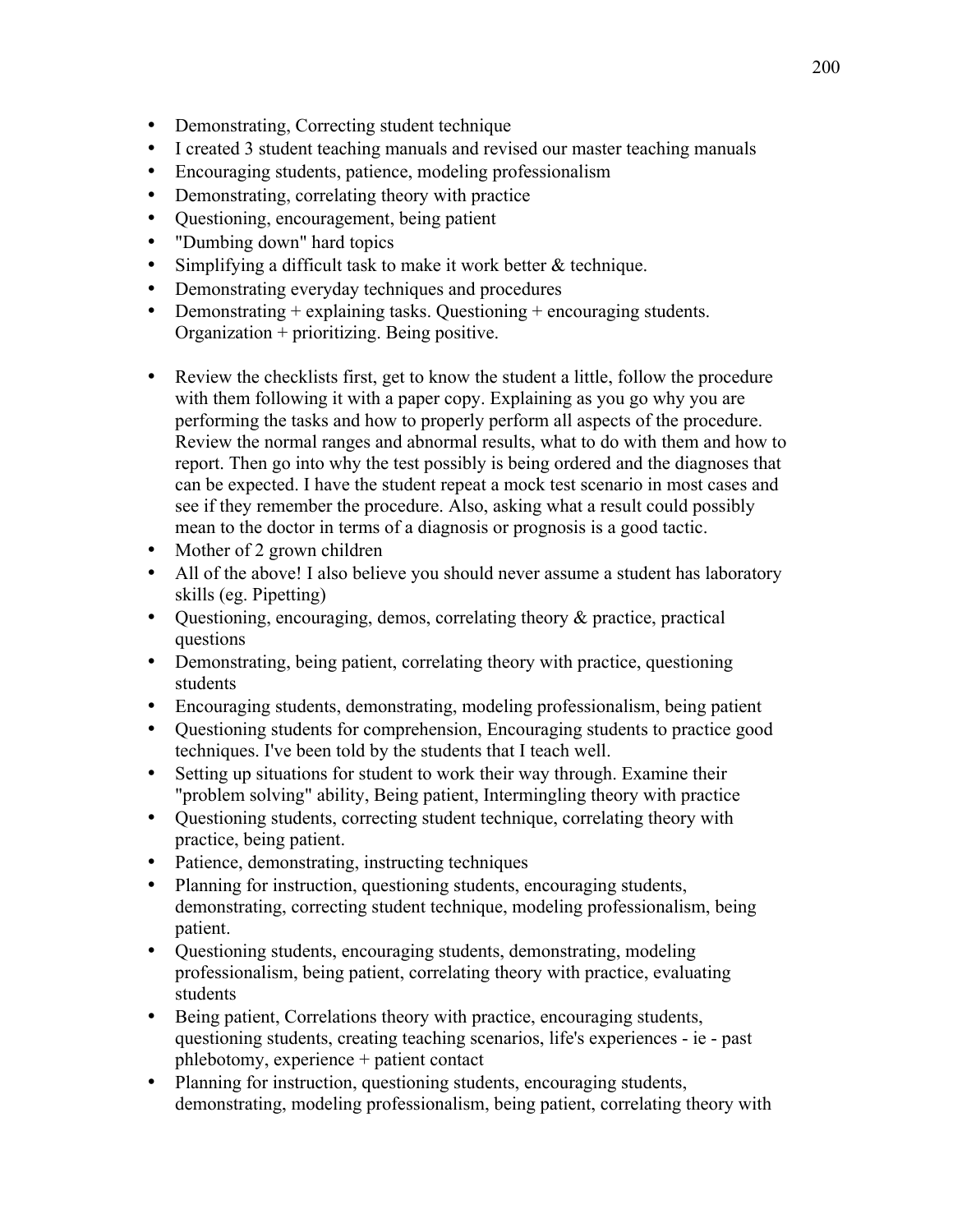practice, evaluating students, etc.

- Planning job + teach time, encouraging students, demonstration, correction (positive!), on own do scenarios, all the hands on stuff is great, safety!, patients stronger every time I teach when it comes to theory
- Daily practices, Very familiar with component preparation/Everyday work situations and preparations.
- Changing the order of teaching; Asking questions to keep students awake/interested
- I'm just really good at explaining what I'm doing and make sure the students are absorbing what I'm saying by having them do observed tests for me.
- I use all of the above examples.
- I have used most of the examples you have listed. My ability to build a rapport with the student has been invaluable.
- Encouraging students, being patient, correlating theory with practice
- Encouraging students, questioning students, modeling professionalism, being patient
- Questioning students, encouraging students, demonstrating, correcting student technique, theory with practice

Q34 What difficulties have you had in learning to be a clinical instructor or learning to be a better instructor?

- None
- Dealing with uninterested or hostile students
- Have to keep patience
- Updating my own education
- No difficulties other than the time factor
- I had to learn to organize and condense my lecture material.
- Time available to prepare and teach students without being dragged into daily or bench work
- With ever increasing workload + decreasing staffing getting a "pared" down plan + yet feeling we adequately cover topics has been a challenge. Also, getting staff to "buy into" a "simplified" plan has been a challenge.
- No time
- Communication being able to explain something that is understandable to the student.
- Trying to explain something to a student. i.e. getting a concept in terms they can understand. Confidence in myself. Learning the difference between what they actually need to know. I'm inclined to give the students way too much.
- Time to do so
- We make up the teaching supplies here. It would be better to have packets supplied to us to know what exactly we need to go over to enforce the book knowledge of the individual student.
- Slowing down my work flow, patients, and explanation of testing.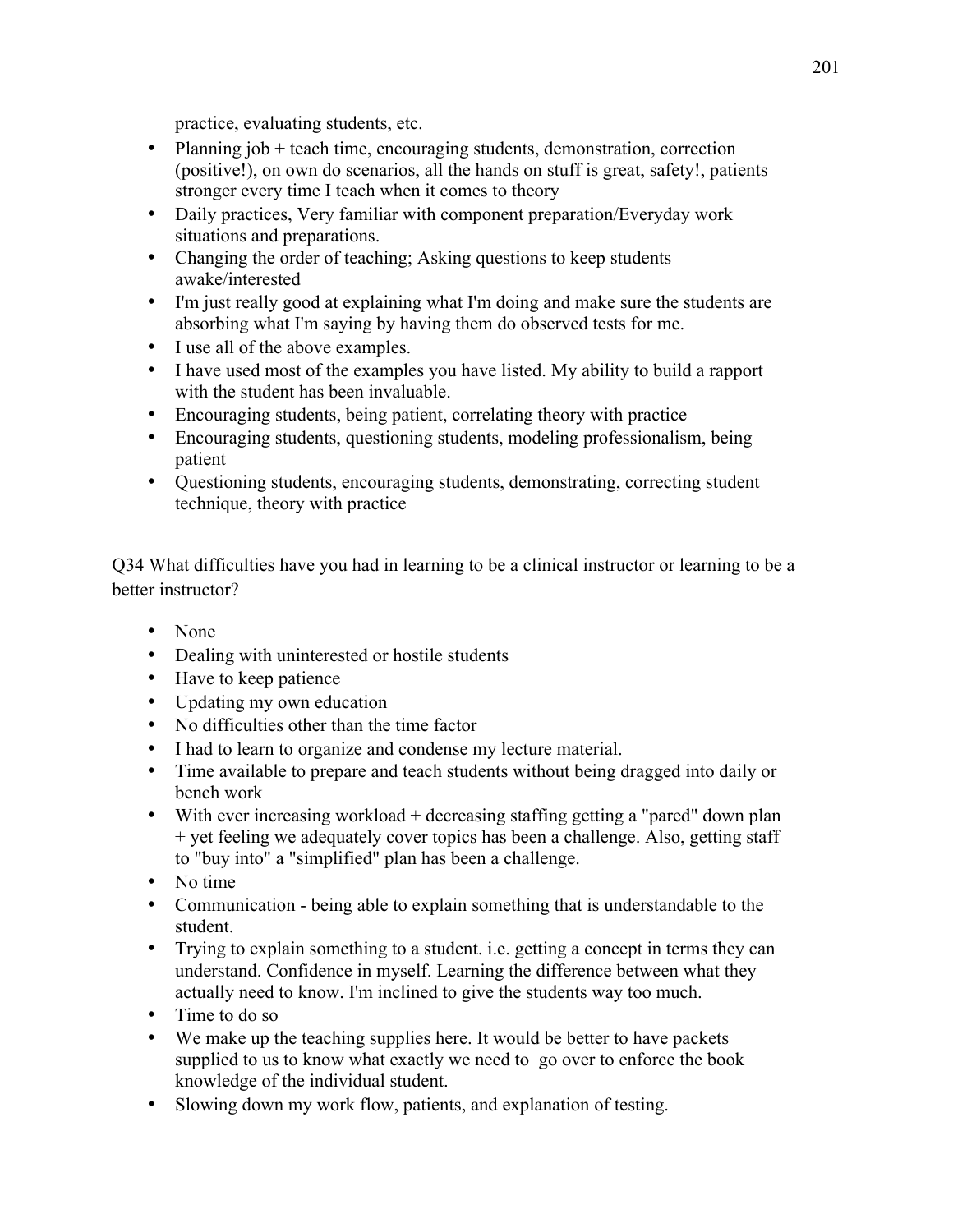- Keeping up with new methods
- Just trying to get through all the material and keep up with workload at the same time.
- Time to do a good job, especially in the more manual areas
- There is little support from laboratory management to make clinical instruction important
- Time management has been the biggest problem. We are a small department and the work volume does not slow down just because I have a student!
- At my present job, it is hard to allow enough time to teach when our workload is very heavy. I feel that often we have to give the student a project to work on separately so that we can get our work done.
- None
- The biggest difficulty is in keeping up with all the benchwork and teaching at the same time. Although if one of us is teaching, others try to help with the workload.
- It is hard to do your normal duties of work and teach students. In my work, many times the students take the back seat. I regret this because it is not fair to the student. I personally had great instructions and a great experience as a student and I know my student is not receiving the same benefits.
- Some student's language barriers
- Not enough time to plan or stick to an orderly schedule when teaching is mixed with doing routine work in a busy blood bank.
- Having a few students that's somewhat difficult to handle the first time I took this responsibility
- Trying to do my regular tech work as well as being an instructor
- Knowing the material well enough to explain it.
- having to turn out work in timely fashion while teaching.
- On occasion we have a student who thinks they know more than you do. A student who uses this field as a stepping stone to medical school etc. can be difficult at times.
- Providing visual aid
- I'm not a natural "teacher". Public speaking scares me. So I am better on the benches that teach "how-to" instead of just relaying information
- Just multitasking or explaining + having nothing the students can do to connect it.
- Just rethinking why I do what I do
- No formal training, usually just 'wing it'
- I've had to try to incorporate hands-on experiences in some settings that aren't as workable as others.
- I'm still pretty new at it. I think I just need more practice.
- Sometimes too much detailed information is taught. I have had difficulties in simplifying things.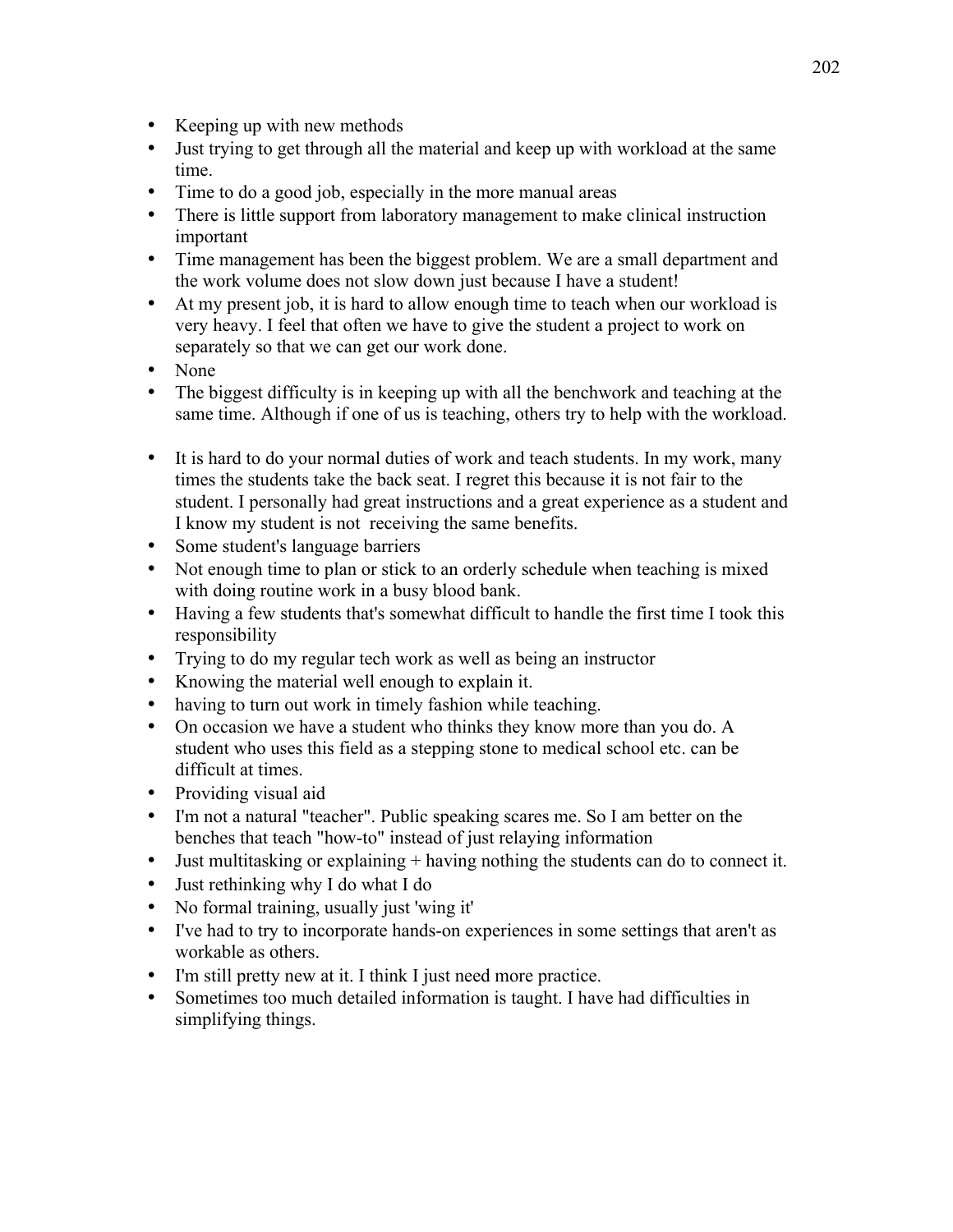Q35 What do you need in order to do a better job of clinical instruction?

- Time
- Help when workload is too heavy to give the student the necessary attention
- Relief from some work responsibilities as teaching disrupts the work flow.
- More time, less stress
- A feeling or commitment from administration that what we do to train the students in valuable + "in the plan"/vision " of our institution - not just another thing/task to do on daily basis. There's no recognition mention, from manager or admin.
- Better skills to do a more accurate evaluation
- Not have to cover bench(s) same time as teaching
- Training, More time
- Patience
- Time, educational materials
- Off-bench time
- More time
- We make up the teaching supplies here. It would be better to have packets supplied to us to know what exactly we need to go over to enforce the book knowledge of the individual student.
- More time when I am not also trying to complete my own benchwork besides teaching
- More time
- Support and instruction  $&$  training from lab management
- I would love a weekend seminar on "teaching" in general.
- Time away from clinical work
- More "quality-time" with the student so that we can properly instruct and also allow the student to perform the tasks.
- Written material from university about what they want us to teach and what we should be doing with the students.
- Off-bench time
- More time only with the student without bench duties.
- A higher workload
- More knowledge will always improve your ability as an instructor. More time to plan an orderly schedule
- I need to attend seminars or continuing education classes of sort (?), more often.
- Tools for teaching. Internet site for teaching tools.
- More time to explain, less work to perform in the clinical lab (less stress)
- More help at certain times (work vs teaching)
- I am blessed with great teachers who do a good prep job before the students arrive
- More visual aids
- Workload plays a large part in how well I teach. If I'm stressed about what is piling up while teaching, I do a poor job of teaching.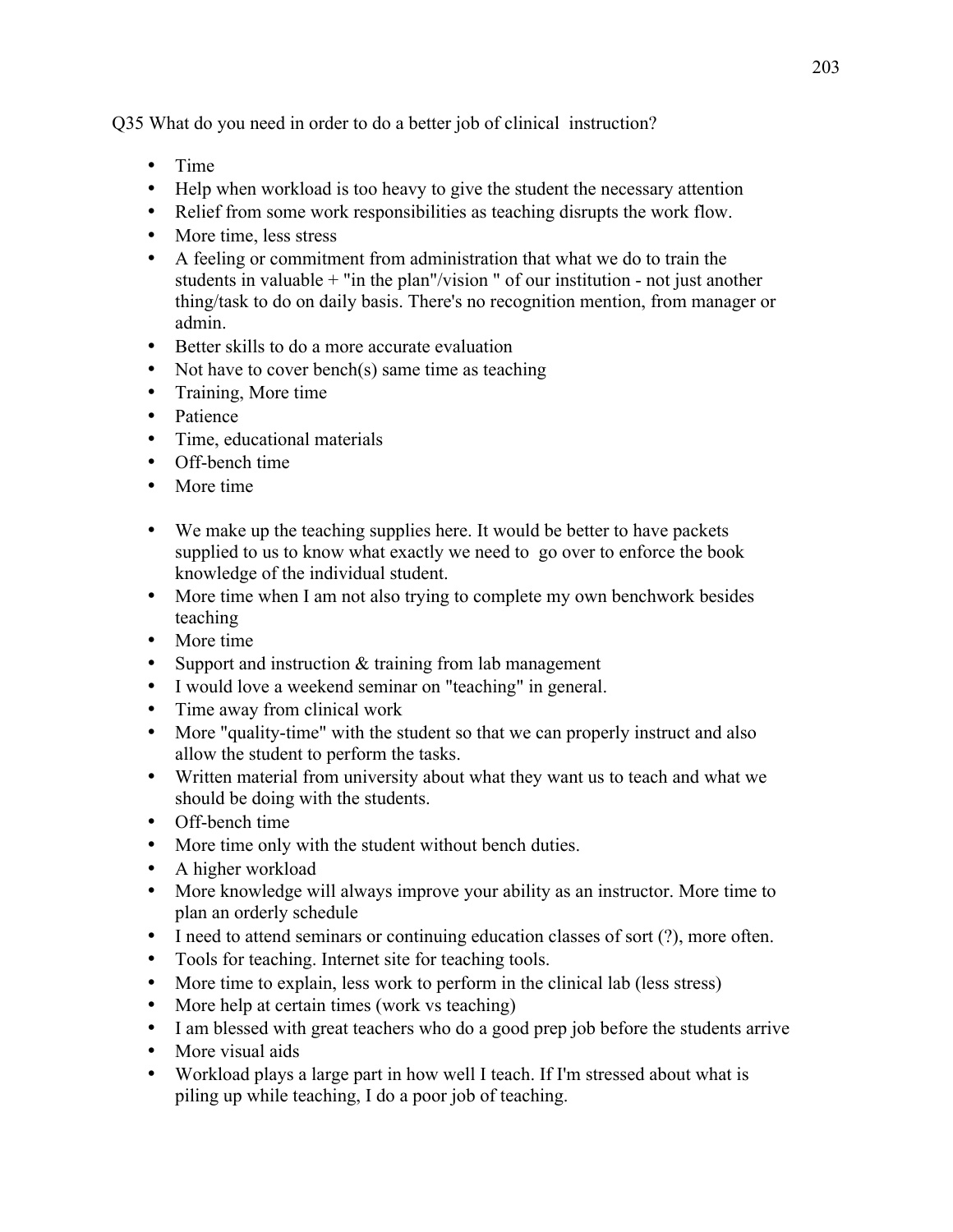- If we had an entire day with students + didn't have to worry about patients we could go through + let then actually do the tests for more experience.
- Enough support staff with me in component prep., so I can teach the student without area getting to busy and I can't explain everything in detail like I would like to.
- More time to prepare for students
- I think I have the tools I need
- Keeping current with new instrumentation and testing
- Perhaps a class or formal training

Q36 Why or why not would you want to participate in the development/revision of the clinical rotation?

- I just don't have the time.
- Not sure what it would entail
- Not sure, probably NO because of time limitations.
- Time constraints
- That way I could know what to focus on.
- This is a small hospital with great staff. Any suggestions are easy to talk about.
- Because I believe the educational institution should set there guidelines
- My bench-level view of the situation is not necessarily known by management
- I would not know how to go about it
- I would be helpful to know what the university's goals are, as well as their teaching schedule, so we could coordinate their theory with own practical teaching.
- As a group we talk about what works or changes to make
- I'm vested and supportive of the clinical science/laboratory future & want to support future technologists
- The med tech school adequately sets the clinical rotation for the students.
- Not sure I'd be very much help since I have little experience with it.
- I only want extra work if it comes with extra pay.

Q37 How has teaching in another setting, such as a classroom, Sunday school, or Scout meeting affected your teaching?

- Not much in common with kindergarteners.
- Different types of teaching experience
- All are teaching opportunities. The main thing is to learn patience and understanding of different people's learning styles.
- Flexibility! Organization + realization it is a TEAM effort, not just the instructions.
- Being able to be versatile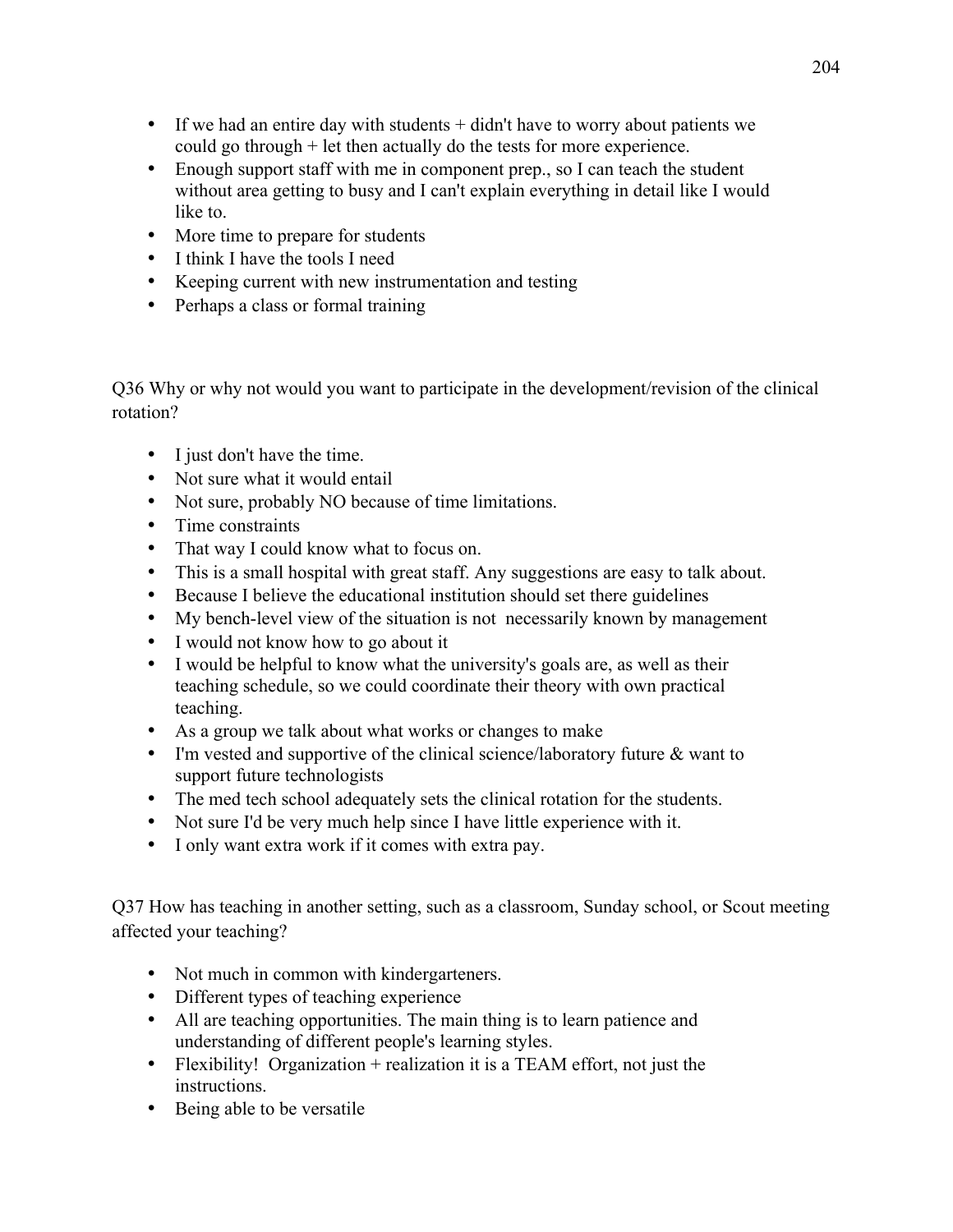- I suppose you learn if your method of instruction has sunk in by seeing the students projects + reading their faces.
- Confidence. Patience
- I drew on my experiences from teaching a dog education course and applied it to clinical lab demonstrations.
- It has given me practice in teaching students.
- Positively
- Feel more comfortable due to experience in a teacher/student situation
- Patience, Work areas to stress, teamwork
- To find which student need more attention, or who is struggling
- Taught same age as students, helps relate
- Just more comfort in front of people
- Helped me figure out the most effective way to teach and being time efficient at the same time.
- Learn to work with a variety of personality and age groups
- In a positive way, I know how to hold individual attention due to these experiences
- In a classroom setting, you learn to have much more patience in most instances as well as to individualize your approach to students
- My previous teaching experience allows me to make students comfortable enough to ask questions about the material being presented.
- Experience
- I will better plan next time. I can set up practice activities.

Q38 How has raising children affected your teaching?

- I gained insight into motivation, study habits, grade stress. I'm probably more patient.
- I realize I'm not their peer. I do not try to be a buddy so they like me.
- You have to have patience.
- All are teaching opportunities. The main thing is to learn patience and understanding of different people's learning styles.
- Flexibility + organization again. Lab folk, by their nature are task oriented and sometimes cannot see the BIG picture. We get caught up in trivial issues. With raising kids 2 have learned you cannot control all aspects of time. You teach basics, give responsibility  $+$  hold accountability on tasks given
- Can relate to someone of similar age as child
- Patience asking questions to see if they understand. Being a role model.
- I am more patient with people.
- Being more patient and realizing that for most students this is the first time they have been in a clinical setting and know nothing about the clinical happenings.
- I had never thought of it that way, but I don't generally talk down to either my children or my students
- Helping me to have patience and to approach things from more than one angle.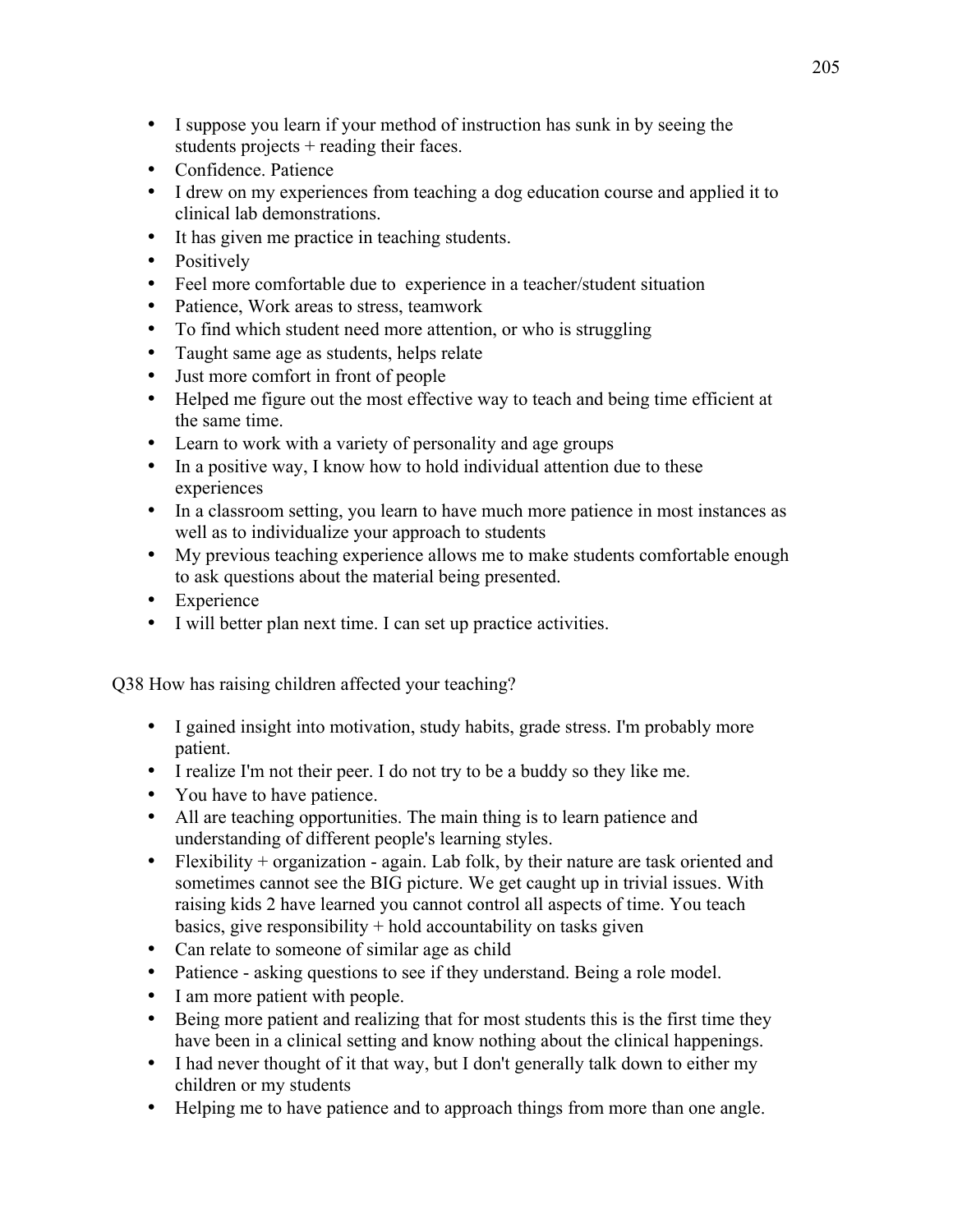- I suppose raising children is similar! You are their teacher.
- Better understanding of different learning styles and meds (2 children with ADD)
- Developing patience
- Much more patient after I had my children.
- It gave me more teaching experience, especially with teenagers/young adults
- Patience, thinking how to explain things
- $Yes patience$
- To be compassionate
- Filter out the unnecessary information, better "step-by-step" teaching
- Being patient
- More patience
- Patience and the ability to break things down into something simpler
- My children are older, but you never stops trying to give them tools to succeed.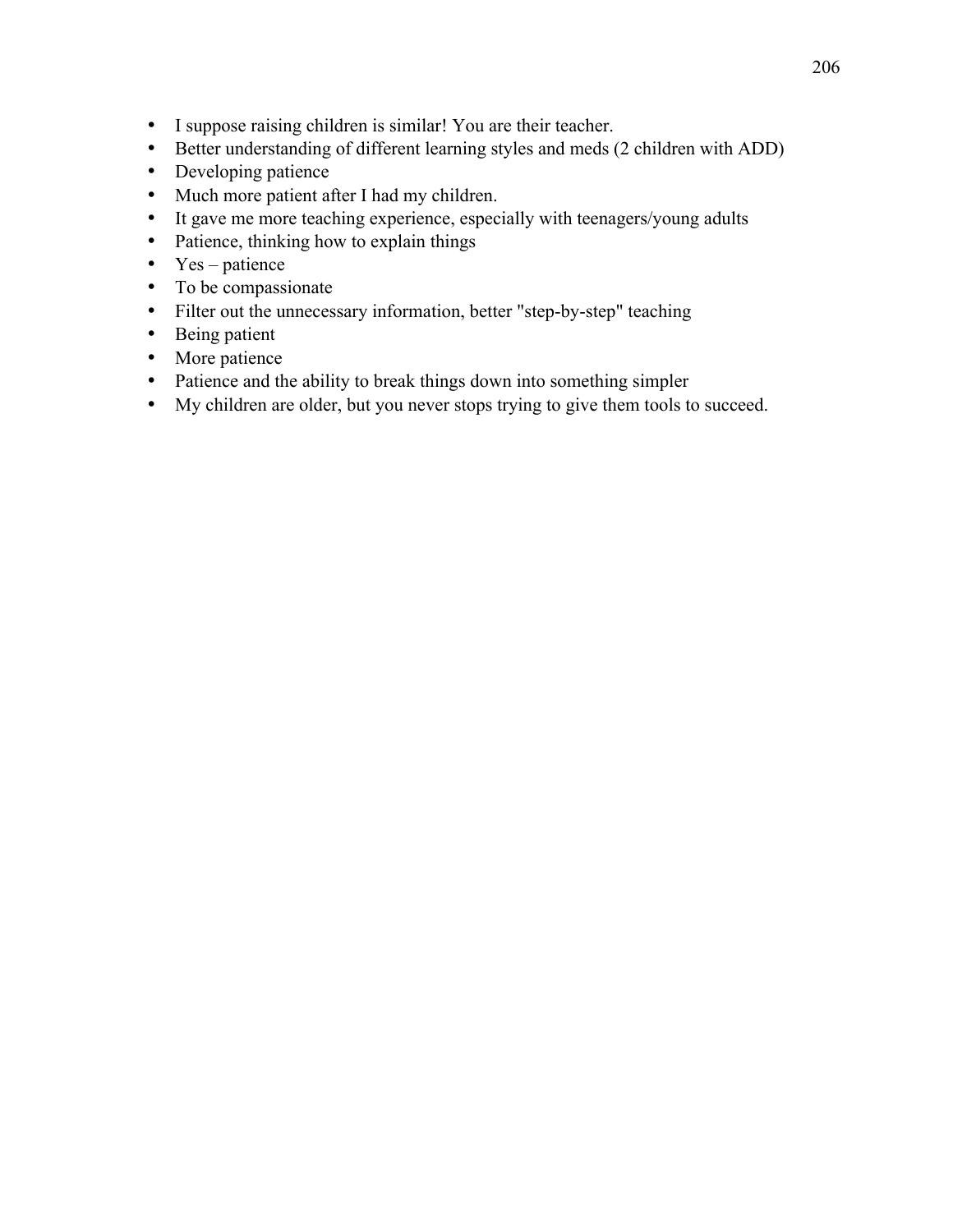# Appendix G

# Questionnaire Open-Ended Question Responses Tally GROUPED

| #13 How do you know how to teach?                                                                                                                                                                                                                                  |                |
|--------------------------------------------------------------------------------------------------------------------------------------------------------------------------------------------------------------------------------------------------------------------|----------------|
| I do not know how to teach                                                                                                                                                                                                                                         | 3              |
| Experience from teaching or training<br>Experience from teaching<br>- 6<br>Training new techs or as if they were new techs<br>$\overline{2}$<br>Teaching elsewhere<br>$\overline{2}$<br>Being asked questions 1<br>Input from teachers who trained elsewhere<br>-1 | 11             |
| Experience as student                                                                                                                                                                                                                                              | 8              |
| Observing                                                                                                                                                                                                                                                          | 8              |
| Follow checklists/teaching guide                                                                                                                                                                                                                                   | 7              |
| Work experience<br>Understand the work completely<br>$\overline{4}$<br>Do the job and explain it<br>3                                                                                                                                                              | 7              |
| Common sense, comes naturally                                                                                                                                                                                                                                      | 4              |
| Workshop or course<br>Workshop or course 3<br>A teaching course during undergrad program<br>1                                                                                                                                                                      | 4              |
| Internet reading                                                                                                                                                                                                                                                   | $\overline{2}$ |
| Life experience                                                                                                                                                                                                                                                    | 1              |
| Consulting with the university                                                                                                                                                                                                                                     | 1              |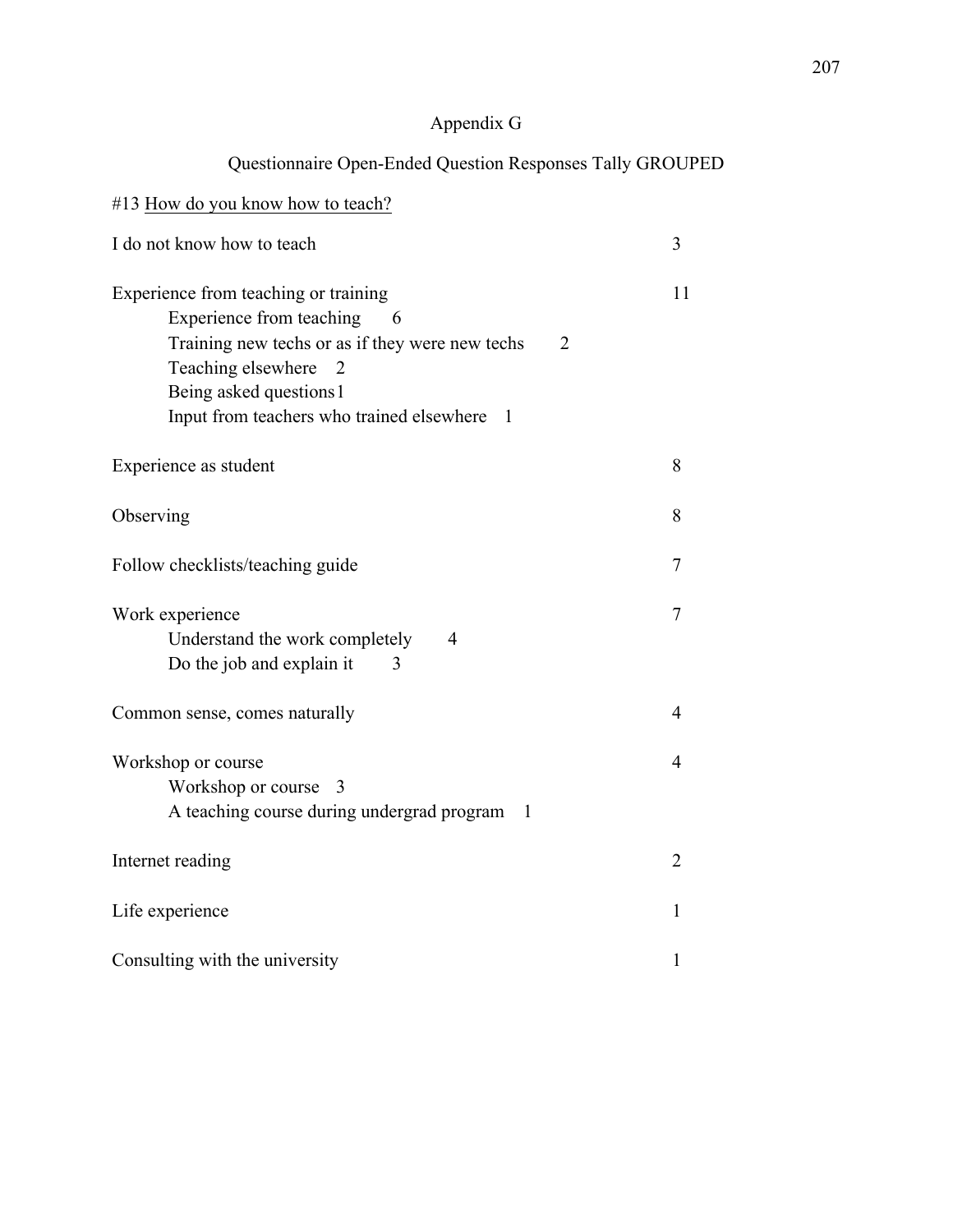| #20 Why change |  |  |
|----------------|--|--|
|----------------|--|--|

| Gained experience                                     | 9                        |
|-------------------------------------------------------|--------------------------|
| Gained experience 5                                   |                          |
| Developed confidence 3                                |                          |
| Realized what not to cover                            |                          |
| Things changed                                        | 10                       |
| Lack of time, increased workload 4                    |                          |
| Technology changed 2                                  |                          |
| University standardized the exams                     |                          |
| Had to become more flexible                           |                          |
| Need to document                                      |                          |
| Students change                                       |                          |
| So students will learn better                         | 7                        |
| Had to adjust to different students                   |                          |
| So student will learn better 2                        |                          |
| Students were bored with mechanisms of analyzer       |                          |
| Had to cope with students who are test-grade oriented |                          |
| To help students think through things                 |                          |
| Started thinking about it from students' perspectives |                          |
| Feedback from students                                | $\overline{2}$           |
| Advice from others                                    | $\overline{\mathcal{A}}$ |
| Advice from course or university 3                    |                          |
| Feedback from coworkers                               |                          |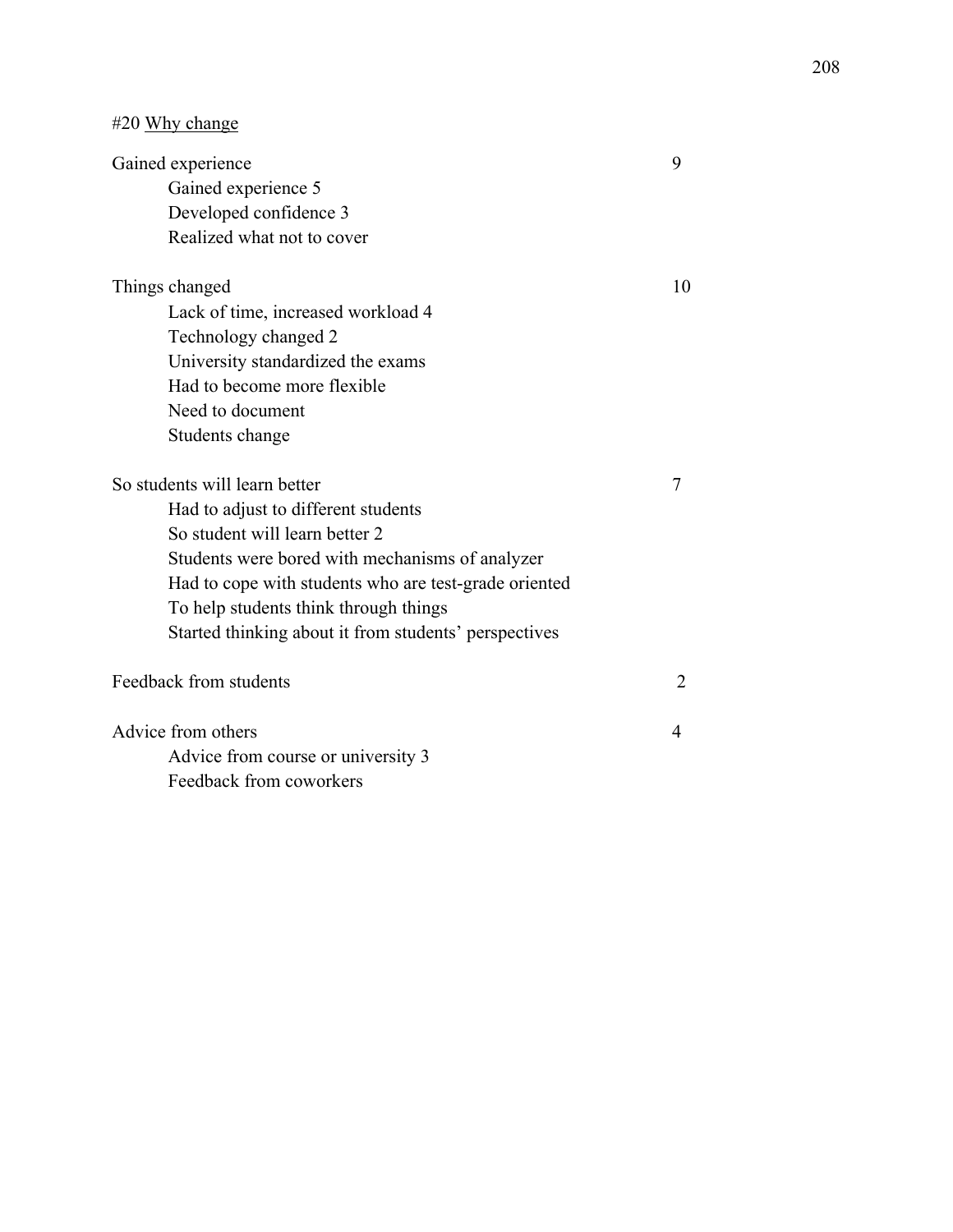#### #20 How changed

### Resources used

Give more handouts Give more case studies Added Internet sites Added flashcards Use of visual methods

#### Method of teaching

Step back and let student do it, real time instrumentation 4 Added independent learning activities 3 Slow down my instruction, don't overwhelm them 3 Individual instruction for different students 3 Added problems to practicals Made schedule for rotation Better intro/orientation the first day Don't give students the answer right away More clear explanations Better getting quiet students to talk Became faster and more to the point More organized

### Content changed

Teach less theory 3 Include new information Less clinical information on the patients Simplified, less detail Added manual tests

### Attitude changed

More patience 2 Better listening 2 Make sure to have answers 2 Be more thorough 2 Spend as much time as I can with student More compassionate to student Ask instead of tell Reflect more on students' questions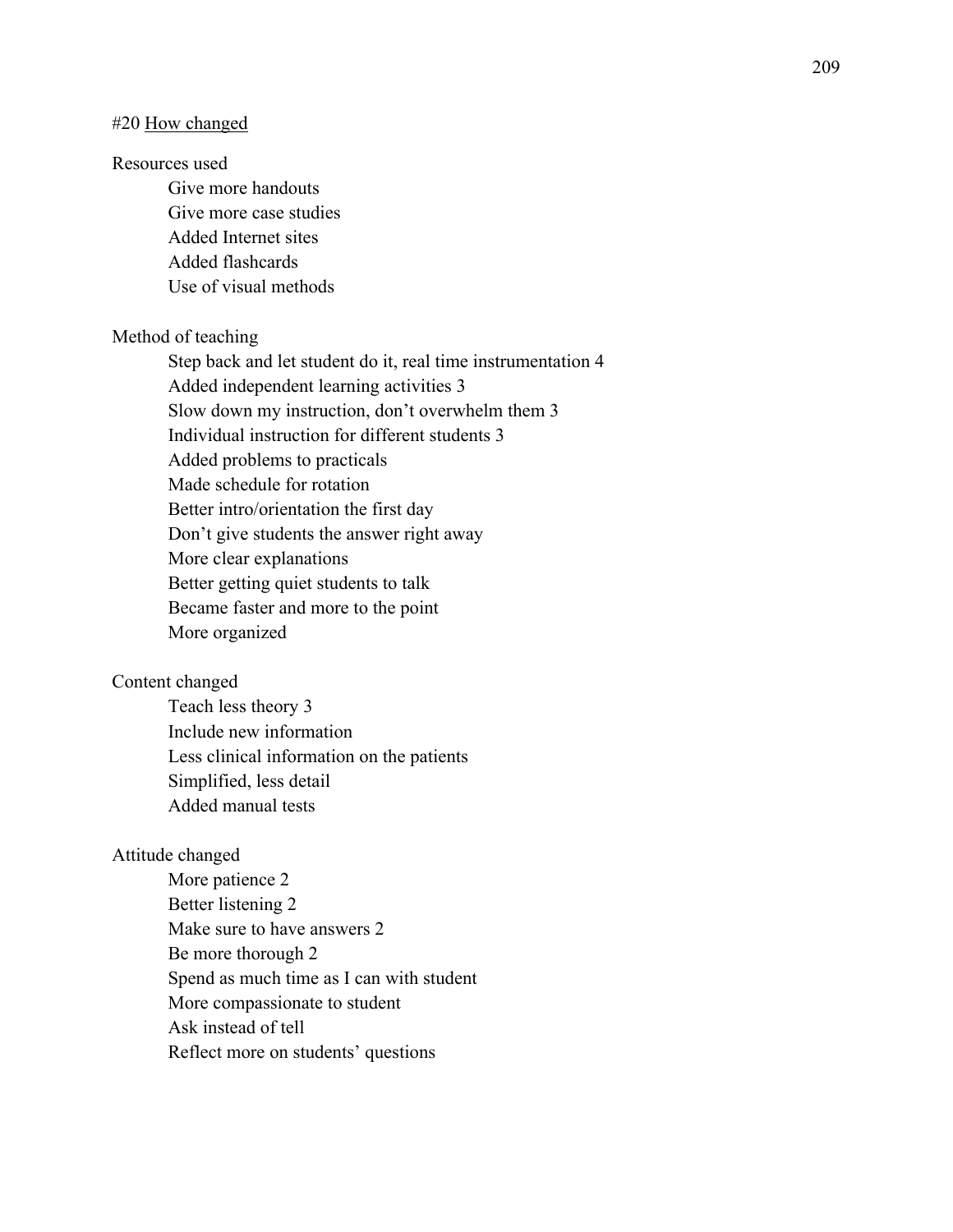# #21 How determine if you need to improve/change instructional techniques

| Direct feedback from students                                      |  |
|--------------------------------------------------------------------|--|
| If student can't answer questions, doesn't understand, can't do 24 |  |
| Student interest level, yawns 3                                    |  |
| Indirect feedback from students                                    |  |
| Feedback from students and student evaluations<br>20               |  |
| Exam scores, certification exam scores<br>9                        |  |
| Feedback from others                                               |  |
| Feedback from fellow employees<br>4                                |  |
| Feedback from employers/coworkers of graduates 2                   |  |
| Feedback from the university 1                                     |  |
| Changes in field or teaching                                       |  |
| New information, technology changes<br>$\mathcal{D}$               |  |
| Hear of something new to try 1                                     |  |
|                                                                    |  |

# #27 How do you decide when you need help or advice

| Haven't needed help or advice<br>$\mathcal{L}$                   |    |
|------------------------------------------------------------------|----|
| Direct feedback from students                                    |    |
| Student is not getting it, not retaining it<br>15                |    |
| Indirect feedback from students                                  |    |
| Negative student appraisals 2                                    |    |
| Self-evaluation                                                  |    |
| Feedback from others                                             |    |
| Ask coworkers                                                    |    |
| Going to a class on teaching 2                                   |    |
| Go to the education coordinator                                  |    |
| Need to solve a problem                                          |    |
| Students ask questions I can't answer<br>4                       |    |
| Difficult student issue/situation<br>$\mathcal{D}_{\mathcal{L}}$ |    |
| Couldn't teach like before due to manpower issues                | -1 |
| Getting students from a different school                         |    |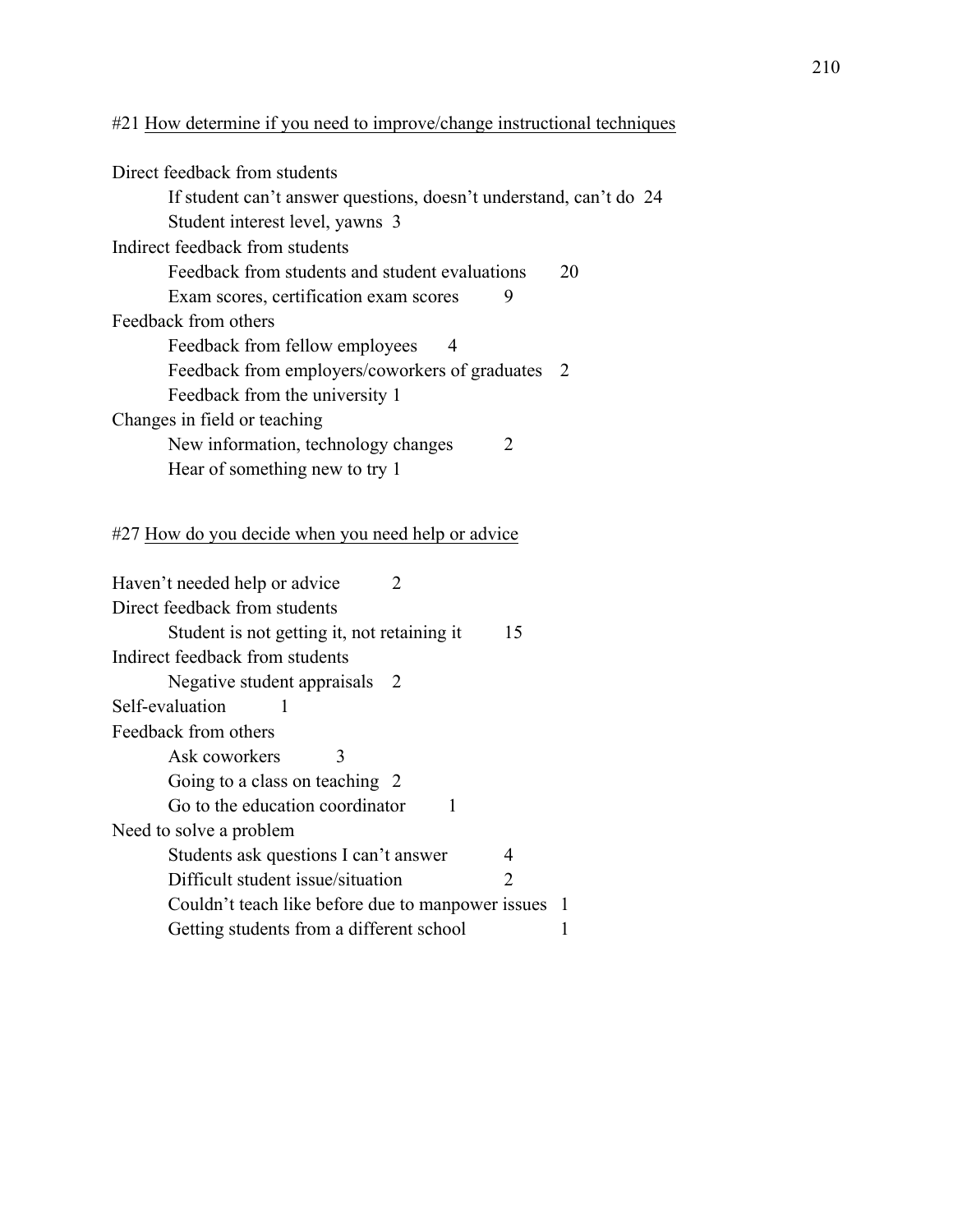### #34 What difficulties learning [what do they need to learn]

None 3 Just wing it Institutional barriers Time to teach 12 Time to prepare Lack of support for instruction Lack of teaching skills Condensing 3 Dealing with hostile/uninterested students 2 Being patient **Organizing** Explaining How to reinforce book knowledge Slowing down to explain Just need more practice Providing visual aids Not comfortable "public speaking" even one-on-one Difficulty with bench-specific teaching Rethinking why I do what I do Having nothing the student can do to connect it Try to provide hands-on experience in some settings that aren't as workable Knowledge Knowing the material well enough to explain it Keeping up with new methods/info 2 Student language barriers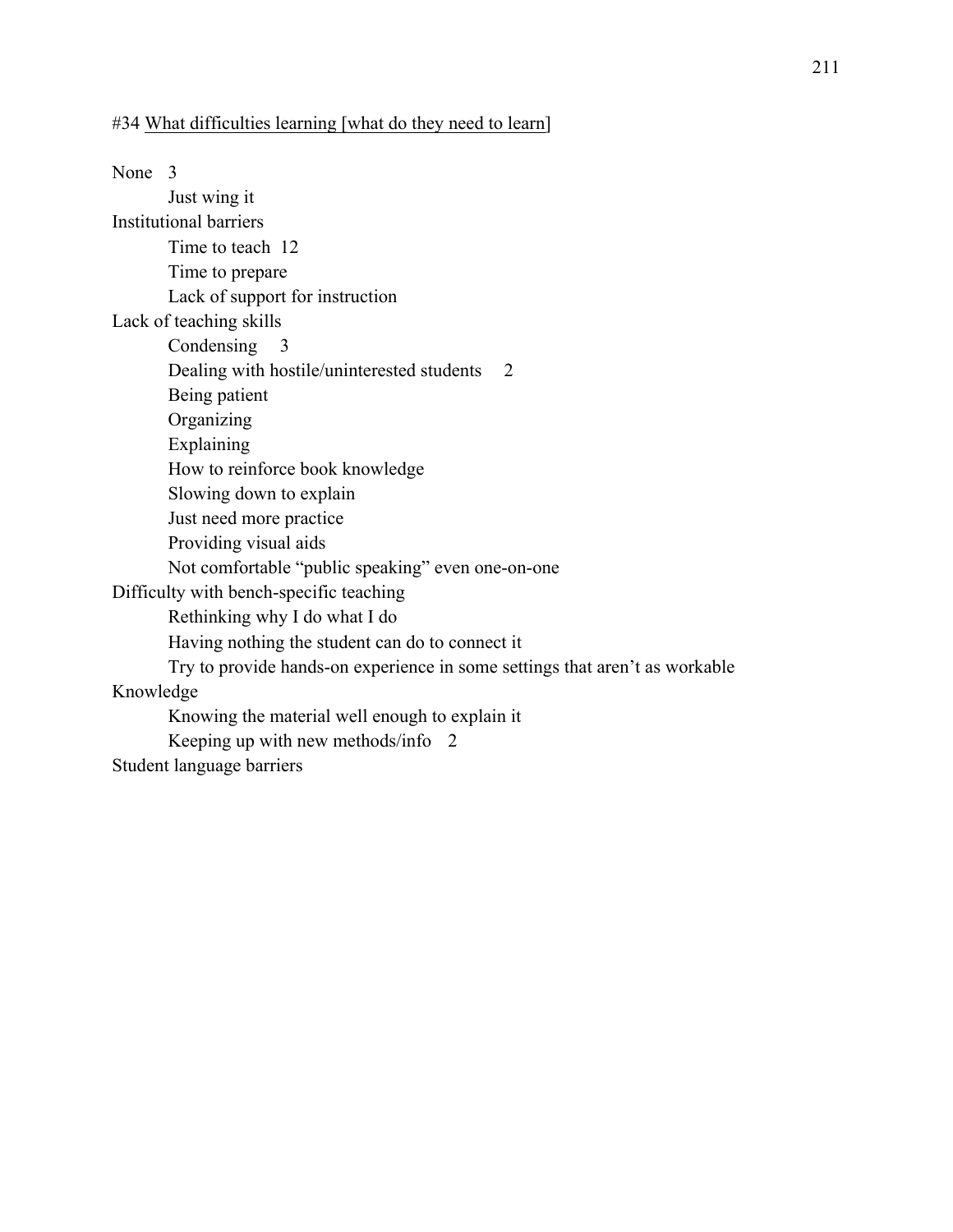# Appendix H

| What does a clinical<br>instructor do to learn clinical<br>instruction? | What experiences do clinical<br>instructors call upon to help<br>them in learning to be clinical<br>instructors? | What, if any, adult learning<br>principles do clinical<br>instructors use in learning to<br>be clinical instructors? |
|-------------------------------------------------------------------------|------------------------------------------------------------------------------------------------------------------|----------------------------------------------------------------------------------------------------------------------|
| Interview Questions:                                                    |                                                                                                                  |                                                                                                                      |
| 1. How did you become a                                                 | 3. How do you know how to                                                                                        | 1. How did you become a                                                                                              |
| clinical instructor?                                                    | teach on the bench?                                                                                              | clinical instructor?                                                                                                 |
| 2. How much do you think                                                | 4. When you began as a clinical                                                                                  | 2. How much do you think                                                                                             |
| about or reflect on how you                                             | instructor, how prepared were                                                                                    | about or reflect on how you                                                                                          |
| teach in the clinical setting?                                          | you?                                                                                                             | teach in the clinical setting?                                                                                       |
| 3. How do you know how to                                               | 5. How much has your teaching                                                                                    | 3. How do you know how to                                                                                            |
| teach on the bench?                                                     | technique changed since you                                                                                      | teach on the bench?                                                                                                  |
|                                                                         | began teaching?                                                                                                  |                                                                                                                      |
| 4. When you began as a                                                  | 10. How do your own                                                                                              | 4. When you began as a                                                                                               |
| clinical instructor, how                                                | experiences as a student affect                                                                                  | clinical instructor, how                                                                                             |
| prepared were you?                                                      | your instruction?                                                                                                | prepared were you?                                                                                                   |
| 5. How much has your                                                    | 11. How do your own                                                                                              | 5. How much has your                                                                                                 |
| teaching technique changed                                              | experiences as an instructor                                                                                     | teaching technique changed                                                                                           |
| since you began teaching?                                               | affect your instruction?                                                                                         | since you began teaching?                                                                                            |
| 6. What, if anything, were                                              | 12. How do you become a better                                                                                   | 6. What, if anything, were                                                                                           |
| you required to do in order                                             | bench instructor or do you even                                                                                  | you required to do in order to                                                                                       |
| to teach on the bench?                                                  | think about it?                                                                                                  | teach on the bench?                                                                                                  |
| 7. What are you required to                                             | 13. How are you evaluated as a                                                                                   | 8. What methods have you                                                                                             |
| do now that you are a                                                   | clinical instructor?                                                                                             | used on your own to learn                                                                                            |
| clinical instructor?                                                    |                                                                                                                  | how to teach students in the                                                                                         |
|                                                                         |                                                                                                                  | clinical setting?                                                                                                    |
| 8. What methods have you                                                | 15. How much of what you do as                                                                                   | 12. How do you become a                                                                                              |
| used on your own to learn                                               | an instructor comes "naturally,"                                                                                 | better bench instructor or do                                                                                        |
| how to teach students in the                                            | without thinking?                                                                                                | you even think about it?                                                                                             |
| clinical setting?                                                       |                                                                                                                  |                                                                                                                      |
| 9. If you had/have a mentor,                                            | 17. How does the atmosphere of                                                                                   | 13. How are you evaluated as                                                                                         |
| is it a formal or informal                                              | the lab affect how you learn to                                                                                  | a clinical instructor?                                                                                               |
| relationship? Tell me more                                              | teach or teach better?                                                                                           |                                                                                                                      |
| about it.                                                               |                                                                                                                  |                                                                                                                      |
| 12. How do you become a                                                 | 18. If you had a new clinical                                                                                    | 14. What difficulties, if any,                                                                                       |
| better bench instructor or do                                           | instructor under you, what would                                                                                 | have you had in learning to be                                                                                       |
| you even think about it?                                                | you do with them so they learn                                                                                   | a bench instructor or learn to                                                                                       |
|                                                                         | to be a good clinical instructor?                                                                                | be a better instructor?                                                                                              |

# Aligning Interview Questions with Research Sub-Questions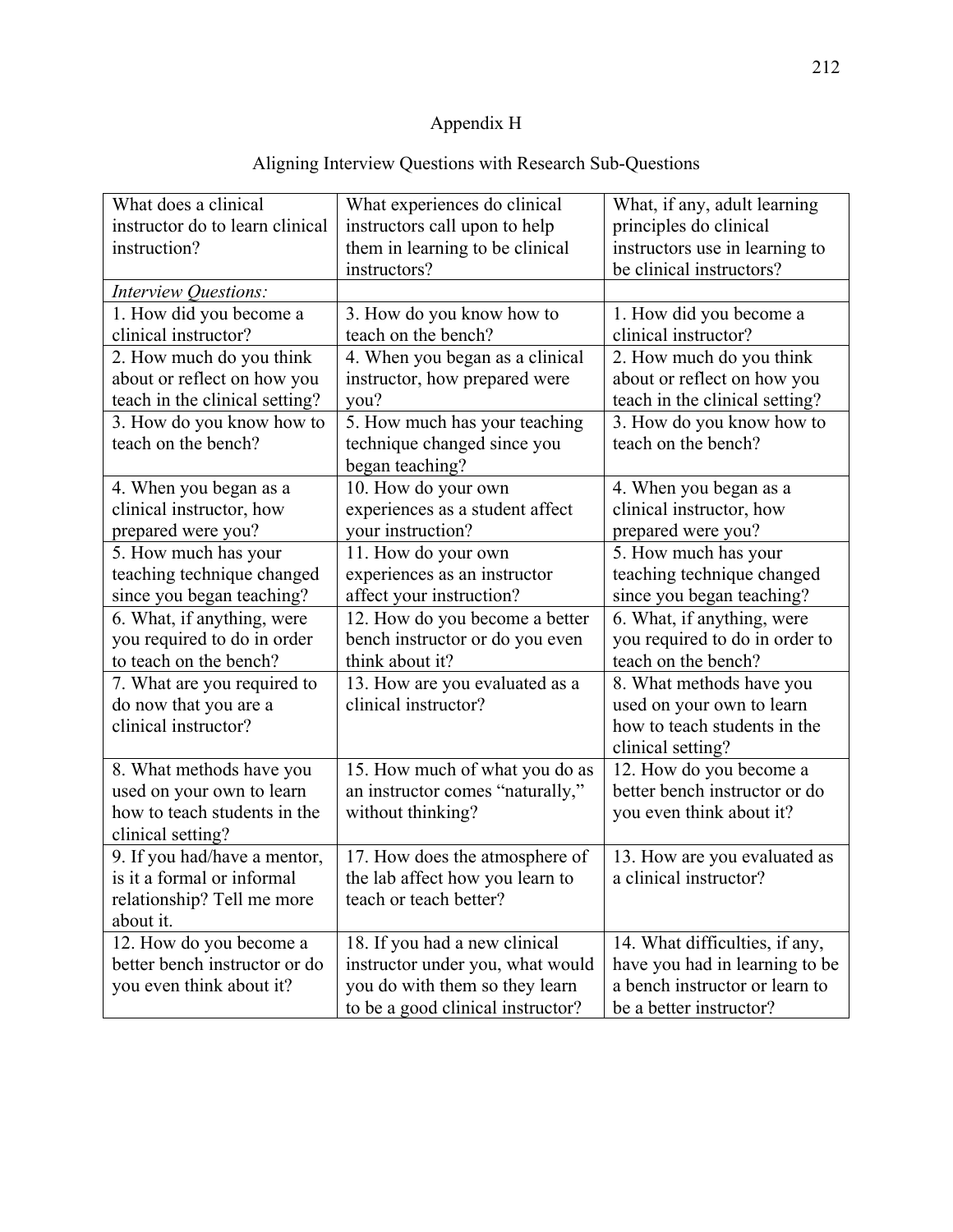| 13. How are you evaluated as<br>a clinical instructor?             | 19. If I was going to write a<br>description of what it is like to<br>develop as a CI/bench<br>instructor, is there something<br>else I should know besides<br>what we have already<br>discussed? | 15. How much of what you do<br>as an instructor comes<br>"naturally," without thinking? |
|--------------------------------------------------------------------|---------------------------------------------------------------------------------------------------------------------------------------------------------------------------------------------------|-----------------------------------------------------------------------------------------|
| 16. Is there anything that you<br>need in order to do a better job |                                                                                                                                                                                                   | 16. Is there anything that you<br>need in order to do a better job                      |
| of clinical instruction? If so,                                    |                                                                                                                                                                                                   | of clinical instruction? If so,                                                         |
| what?                                                              |                                                                                                                                                                                                   | what?                                                                                   |
| 17. How does the atmosphere                                        |                                                                                                                                                                                                   | 17. How does the atmosphere                                                             |
| of the lab affect how you learn                                    |                                                                                                                                                                                                   | of the lab affect how you learn                                                         |
| to teach or teach better?                                          |                                                                                                                                                                                                   | to teach or teach better?                                                               |
| 18. If you had a new clinical                                      |                                                                                                                                                                                                   | 18. If you had a new clinical                                                           |
| instructor under you, what                                         |                                                                                                                                                                                                   | instructor under you, what                                                              |
| would you do with them so                                          |                                                                                                                                                                                                   | would you do with them so                                                               |
| they learn to be a good clinical                                   |                                                                                                                                                                                                   | they learn to be a good clinical                                                        |
| instructor?                                                        |                                                                                                                                                                                                   | instructor?                                                                             |
| 19. If I was going to write a                                      |                                                                                                                                                                                                   | 19. If I was going to write a                                                           |
| description of what it is like to                                  |                                                                                                                                                                                                   | description of what it is like to                                                       |
| develop as a CI/bench                                              |                                                                                                                                                                                                   | develop as a CI/bench                                                                   |
| instructor, is there something                                     |                                                                                                                                                                                                   | instructor, is there something                                                          |
| else I should know besides                                         |                                                                                                                                                                                                   | else I should know besides                                                              |
| what we have already                                               |                                                                                                                                                                                                   | what we have already                                                                    |
| discussed?                                                         |                                                                                                                                                                                                   | discussed?                                                                              |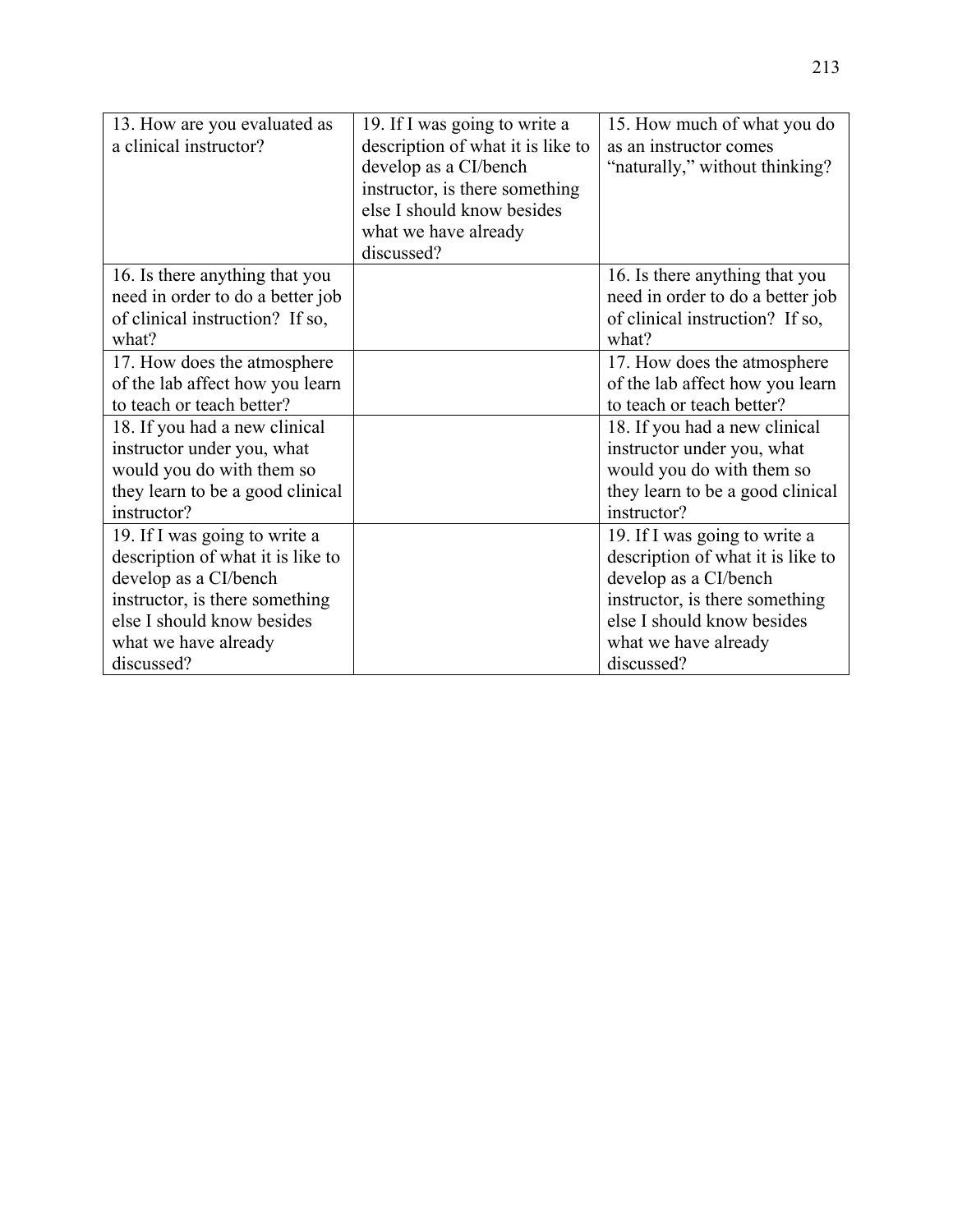| Appendix I                           |
|--------------------------------------|
| Horizonalization of Flo's Transcript |

| Horizons/Statements: (with transcript lines)             | Comments:          |
|----------------------------------------------------------|--------------------|
| 18, 487 Was told teaching was part of job as assistant   |                    |
| supervisor                                               |                    |
| 27 Most techs do not teach                               |                    |
| 30-33Thinks about/reflects when she needs to come up     |                    |
| with a plan for an individual student                    |                    |
| 31At home thinks about ways to teach some students       |                    |
| 35Examples of individualization                          |                    |
| 46 Learning to read the students is a natural thing, you |                    |
| get a sense                                              |                    |
| 53Learning to read the students is a natural thing that  |                    |
| came on the more I had students                          |                    |
| 55 Some of them I've found a language barrier            | Relevance to       |
|                                                          | learning to teach? |
| 57-60Let's students determine what they will do, even to |                    |
| their detriment                                          |                    |
| 63Thinks about teaching less now than when she started   | Novice/expert?     |
| because she's more used to it                            |                    |
| 66 3-4 students back to back burnt her out               |                    |
| 68Doesn't think about teaching cause I do mostly the     |                    |
| same things                                              |                    |
| 69Thinks about it, goes to bag of tricks, if student is  |                    |
| different                                                |                    |
| 76Thinks about changes she needs to make to content      |                    |
| because of new things                                    |                    |
| 79She knows how to teach by how the student is doing     | ??                 |
| 80I did not have a mentor. I didn't really have someone  |                    |
| to show me.                                              |                    |
| 82,92At first she had some books and materials on        |                    |
| subject matter (not teaching) and some study questions   |                    |
| 84She revamped the study questions as they were old      |                    |
| fashioned                                                |                    |
| 87She is self-taught                                     |                    |
| 96She was given a checklist of what to cover which was   |                    |
| developed by previous clinical instructors               |                    |
| 105FHOSP had a hospital-based MLS program of their       |                    |
| own before Flo worked there                              |                    |
| 116She was not very prepared at all when she began       |                    |
| teaching. Her first students were nerve wracking.        |                    |
| 117If her students don't flunk, then she has taught them | Low expectations?  |
| something.                                               |                    |
| 121 Thinks her teaching technique has changed a lot now  |                    |
| that she is used to what she is going to teach           |                    |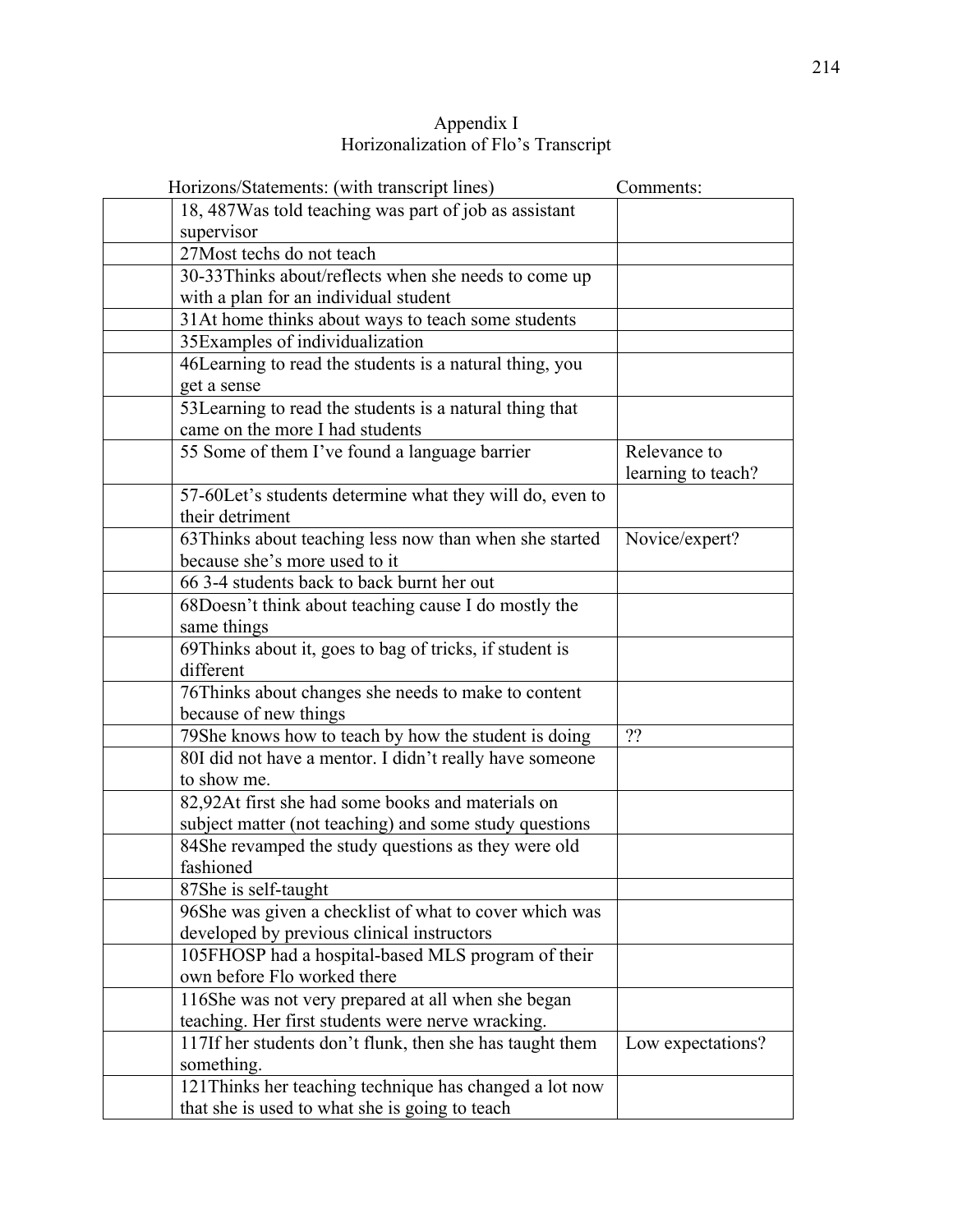| 123She's looser now (more flexible)                        |                       |
|------------------------------------------------------------|-----------------------|
| 130She determines if she needs to improve or change        | But does she seek a   |
| instruction based on how she reads the student. If they    | NEW technique?        |
| are having trouble she changes techniques                  |                       |
| 139If the student is having a lot of trouble, you want to  |                       |
| work on them with that and see what they're lacking or     |                       |
| what they're not getting                                   |                       |
| 153Gets advice or help only with content                   |                       |
| 146Gets help on content from a very knowledgeable          |                       |
| coworker                                                   |                       |
| 165She has changed content to include new information      |                       |
| 168,180She used a variety of teaching tools, handouts,     |                       |
| historical patient data, things that students may not see  |                       |
| elsewhere                                                  |                       |
| 183Changed her teaching materials to make it easier for    |                       |
| herself and so it works better for the students and        |                       |
| because the materials were outdated                        |                       |
| 187Likes that the university gives the students and the    |                       |
| hospitals the study questions so she can go over things    |                       |
| the students have questions about                          |                       |
| 199Was not required to do anything to be a clinical        |                       |
| instructor, it was part of the job as assistant supervisor |                       |
| 209At the beginning, she was given a packet of material    | duplicate             |
| (content related) 82,92 duplicate                          |                       |
| 207At the beginning, she boned up on content               |                       |
| 220At the beginning, she had no preparation to teach       |                       |
| 229She does continuing education but nothing related to    |                       |
| teaching                                                   |                       |
| 233She has helped plan the blood bank rotation and feels   |                       |
| that this helps her as she is also the one who teaches     |                       |
| 237On her own, she has used trial and error to             |                       |
| individualize her instruction                              |                       |
| 241 She has not taken any courses or read any              | Her survey said she   |
| information on teaching because she hasn't felt a need to  | did read              |
| 254As a student her clinical instructors were paid extra   | C said that CI should |
| to teach and were just teaching to get the money           | get incentive         |
| 264,276 When she was a student, the clinical instructors   |                       |
| were not interested in bothering with students and she     |                       |
| did not want to see herself doing the same                 |                       |
| 266I can put it on my resume and on my evaluation that I   |                       |
| teach, but really I like to teach                          |                       |
| 270Not wanting to bother with students bothers her         |                       |
| because these students are people we are going to hire,    |                       |
| hopefully                                                  |                       |
| 284Her own experiences as an instructor hopefully has      |                       |
| made her teaching better                                   |                       |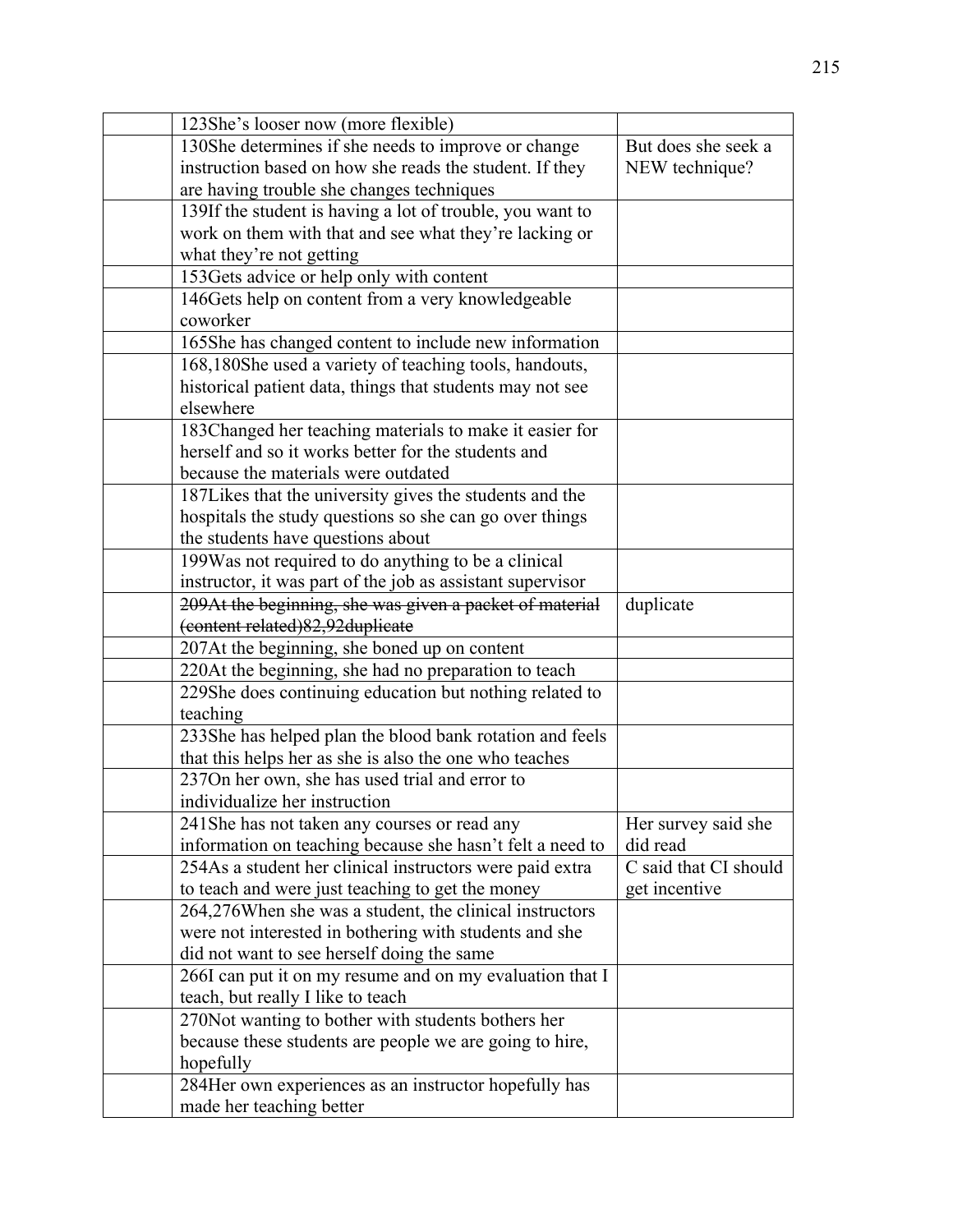| 288If she has patient work, the student will be pushed      |              |
|-------------------------------------------------------------|--------------|
| aside. She will try to find something for the student to do |              |
| but she can't promise                                       |              |
| 291She wishes that she had a clone in order to cover the    |              |
| bench and teaching                                          |              |
| 293 Even when you are busy the student can learn from       |              |
| just watching, what's going to happen, you need to be       |              |
| organized, you need to pay attention                        |              |
| 296To teach better she needs less work and/or more time     |              |
| 301 This lack of time/conflict of bench work and            |              |
| teaching is not going to get better                         |              |
| 303Some techs are going to ask why they should be           |              |
| bothered with students, 569                                 |              |
| 304We need students because we are going to need them       |              |
| to be techs later on                                        |              |
| 311She feels that sometimes she is too soft, that students  |              |
| take advantage of her. She takes students' excuses at       |              |
| face value. In the end it affects the student's             |              |
| performance.                                                |              |
| 325Attendance is her biggest problem. She has not had       |              |
| problems with cheating.                                     |              |
| 334Sometimes students argue for points and she doesn't      |              |
| know if they are looking at the big picture, really         |              |
| learning something, or if they are just out for a grade.    |              |
| 337Some instructors will be battered down and give the      |              |
| better grade                                                |              |
| 338Student may not be really learning if they are just      |              |
| spewing information back at you. This can't help them       |              |
| in the end.                                                 |              |
| 347She does not really think about becoming a better        | Thinks about |
| bench instructor                                            | students     |
| 350If she comes across something that works or a good       |              |
| example, she'll keep that in her bag of tricks.             |              |
| 356 When she tries to learn to be a better clinical         |              |
| instructor, she goes online to find out more information    |              |
| or more about a blood bank technique.                       |              |
| 362She finds it hard to assess whether she has improved     |              |
| as an instructor because, although students fill out        |              |
| evaluations for the university, she rarely sees them.       |              |
| 365She must be at least staying the same or improving       |              |
| because nobody has come to her and said that her            |              |
| students aren't passing or other issues.                    |              |
| 383When she does see the evaluations, she remembers         |              |
| the things that they mention as being helpful.              |              |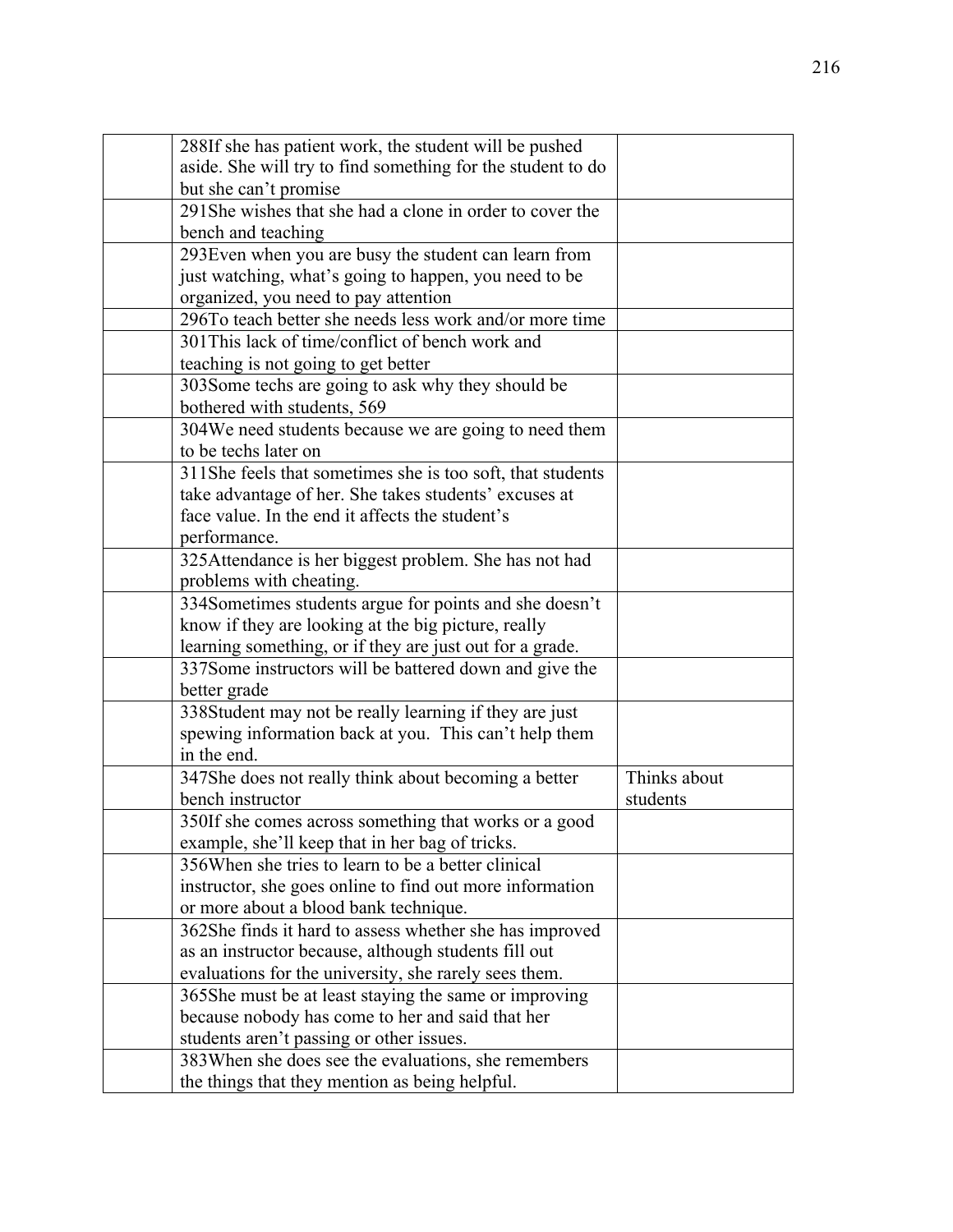| 389When teaching blood bank, you can't duplicate some       |                      |
|-------------------------------------------------------------|----------------------|
| of the things that would be good for the students to see    |                      |
| because it might not come in while the student is in the    |                      |
| department.                                                 |                      |
| 391 When she has something that the student should see,     |                      |
| she offers to show it to the student even if the student is |                      |
| in a different department.                                  |                      |
| 401She does not do self-evaluation                          | Doesn't realize that |
|                                                             | she is?              |
| 405A difficulty that she has had in learning to be a better |                      |
| bench instructor is being patient with everyone while       |                      |
| teaching students and getting her work done.                |                      |
| 417,428Teaching comes more natural now                      |                      |
| 418Being organized, multitasking come naturally to her      |                      |
| 421 Teaching is like public speaking, at first it's kind of |                      |
| unnerving.                                                  |                      |
| 423Now it's a lot easier because she has a spiel            |                      |
| 429She feels like she is a leader and can give students     |                      |
| direction, like to organize them                            |                      |
| 437Teaching comes naturally to some people                  |                      |
| 438Some people can be really good techs, have the same      |                      |
| credentials but aren't very good teachers                   |                      |
| 439,446Some techs who are really good teachers don't        |                      |
| like to teach. They say that they don't think they are      |                      |
| good teachers and are not interested.                       |                      |
| 453Going over students' mistakes and correcting them        |                      |
| does NOT come naturally. Their reactions are hard to        |                      |
| deal with.                                                  |                      |
| 466Not everyone should be a clinical instructor because     |                      |
| they are not patient enough or willing to work with the     |                      |
| students                                                    |                      |
| 469Some techs shouldn't teach because they need to          |                      |
| focus and having students would be a distraction            |                      |
| 473She thinks people can learn to teach but they            |                      |
| shouldn't if they don't want to teach. Students will pick   |                      |
| up on that.                                                 |                      |
| 477Just because you could teach doesn't mean you            |                      |
| should                                                      |                      |
| 499Invite techs to teach but no one has volunteered in      |                      |
| the last while                                              |                      |
| 514Job experience is going to make you a better teacher     |                      |
| because then you're going to have more knowledge to         |                      |
| pass on                                                     |                      |
| 516Life experience helps because it depends on how you      |                      |
| feel about you and yourself and what's going on as to       |                      |
| what you are going to put into your teaching                |                      |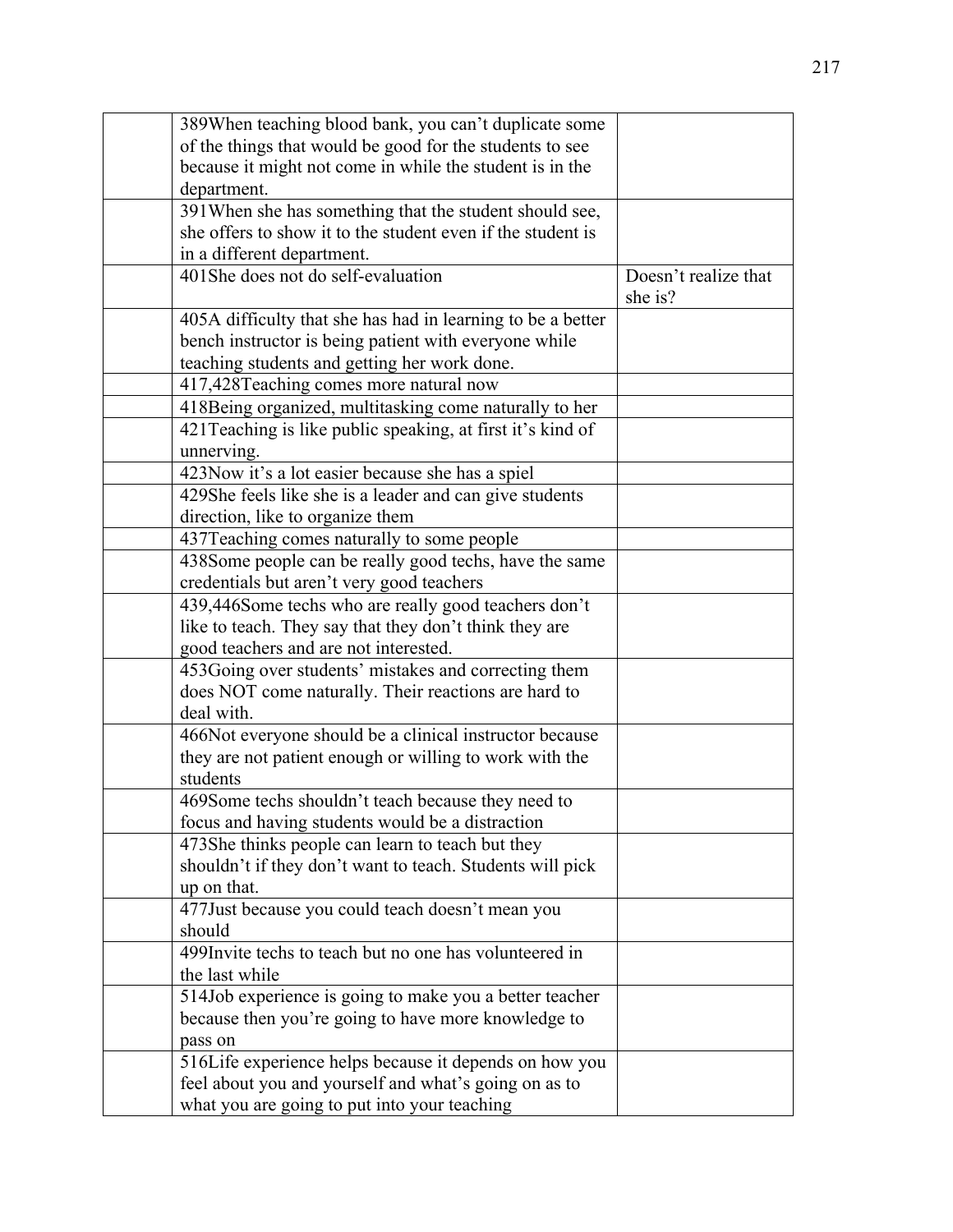| 525In order to do a better job teaching, she'd like an     |  |
|------------------------------------------------------------|--|
| assistant                                                  |  |
| 528Sometimes trying to teach and trying to do your         |  |
| work you are going to short something and you don't        |  |
| want to short the patient.                                 |  |
| 539They have a lot of people getting ready to retire and   |  |
| that affects the atmosphere negatively.                    |  |
| 541She tries not to pass on negativity to the students but |  |
| they hear it from other techs                              |  |
| 549Hopefully as long as it's not too negative it's gonna   |  |
| pass along something to them later on when they're out     |  |
| in the real world and working. Hopefully they'll learn     |  |
| from it.                                                   |  |
| 563If you have a negative environment, occasionally it's   |  |
| going to affect you and it probably is going to affect me  |  |
| negatively toward my student                               |  |
| 569Teaching is not valued because students have not        |  |
| stayed on as employees. Techs are saying "why are we       |  |
| bothering" SEE 303                                         |  |
| 587When she is off, she communicates what the student      |  |
| should be doing and who will be in charge. For the most    |  |
| part everybody's aware of the student. We don't let them   |  |
| drift                                                      |  |
| 592For a new clinical instructor, she would give them all  |  |
| her information                                            |  |
| 594For a new CI, see what kind of teaching skills they     |  |
| have or would like to use to see if you can mesh it        |  |
| together with what you have already started.               |  |
| 604 Wishes she could have observed someone teaching        |  |
| blood bank, not that she would do exactly what they did    |  |
| 614When you don't know what anyone else is doing,          |  |
| you are kind of building it on your own                    |  |
| 621All she had to refer to was her negative experience as  |  |
| a student                                                  |  |
| 628All the CI did when she was a student was to read off   |  |
| their notes and tell them what to do                       |  |
| 630She thinks a CI should personalize the instruction      |  |
| and make it more fun and more exciting                     |  |
| 637As a clinical instructor you should be yourself         |  |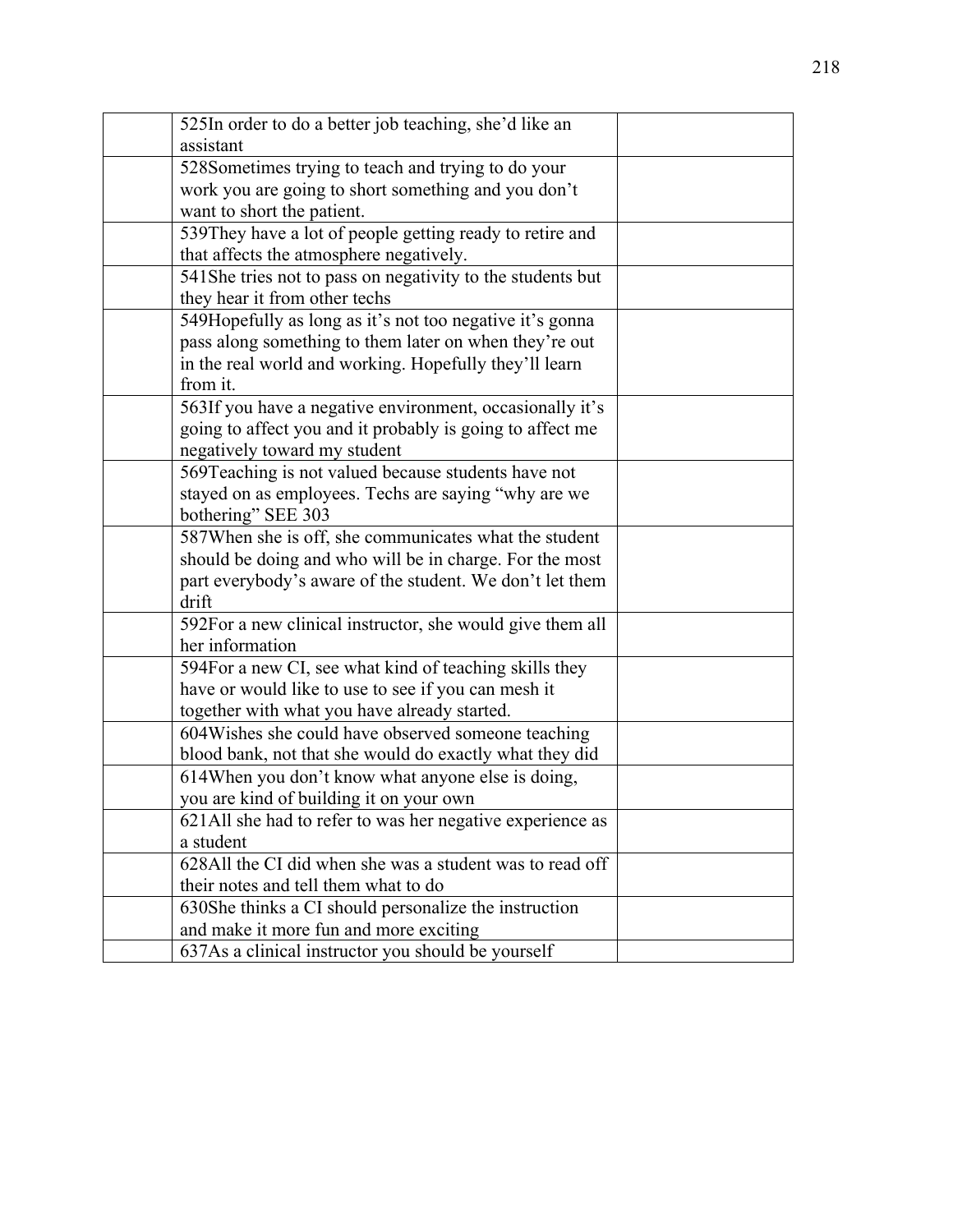### Appendix J Horizonalization Statements for Flo By Research Question or Topic

After horizonalization statements (horizons) were identified for individual transcripts, as demonstrated in Appendix I for participant Flo, potential themes were identified (A, B, C, D, E, O). Prethemes A, B, C (with their subheadings) came from the research subquestions. Categories D, E, O were added as potential preliminary themes.

The primary research question is "How do allied health clinical instructors learn to conduct clinical instruction?" There are three subquestions related to the primary research question,

A"What does a clinical instructor do to learn clinical instruction?"

Aa what do they actually do/don't do

Ab what do they want to do or suggest doing

Ac teaching comes naturally [don't "do" anything]

B"What experiences do clinical instructors call upon to help them in learning to be clinical instructors?"

Bs experience as a student

Bx trial and error

C "What, if any, adult learning principles do clinical instructors use in learning clinical instruction?" Knowles assumptions about adult learners include: (Cooper & Henschke, 2002, p. 5)

- 1) They are self-directed
- 2) Their experience is a learning resource (see B)
- 3) Their learning needs are focused on their social roles
- 4) Their time perspective is one of immediate application
- 5) They are intrinsically motivated
- 6) They want to solve problems
- 7) They want to know why they need to know something.

D Things have changed

E Should everyone teach?

O obstacle/hindrance to learning to do CI

### Related research question(s) or topic/Transcript line  $\&$  statement/comments

|           | related research question by or topic. Franscript line ex statement, comments |                            |
|-----------|-------------------------------------------------------------------------------|----------------------------|
| E         | 18, 487 Was told teaching was part of job as                                  |                            |
|           | assistant supervisor                                                          |                            |
| E         | 27 Most techs do not teach                                                    |                            |
| Aa $C4,6$ | 30-33Thinks about/reflects when she needs to                                  |                            |
|           | come up with a plan for an individual student                                 |                            |
| Aa        | 31At home thinks about ways to teach some                                     |                            |
|           | students                                                                      |                            |
|           | 35 Examples of individualization                                              |                            |
| Ac        | 46Learning to read the students is a natural                                  | She "reads" students in    |
|           | thing, you get a sense                                                        | order to individualize her |
|           |                                                                               | instruction                |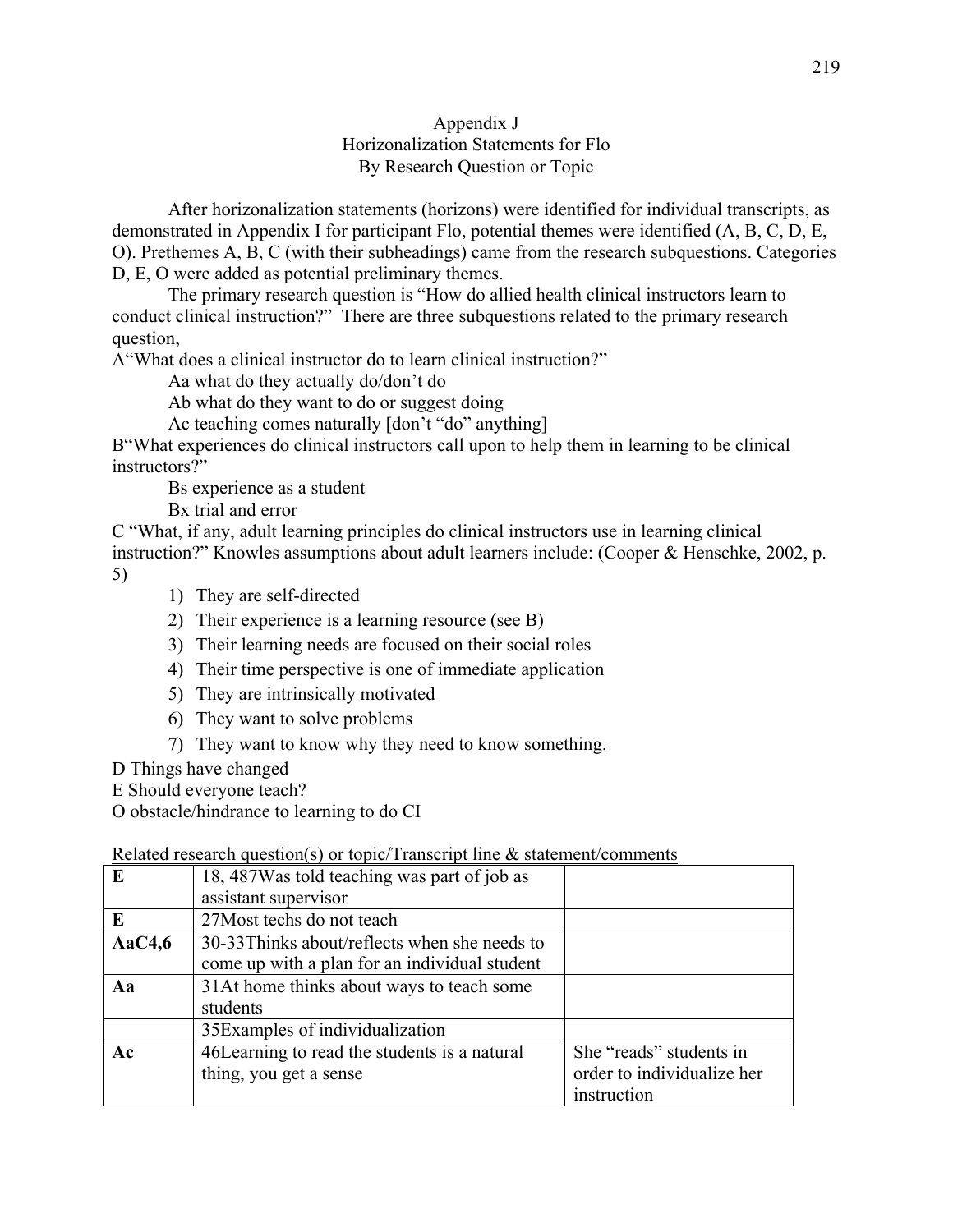| B            | 53Learning to read the students is a natural                                             |                          |
|--------------|------------------------------------------------------------------------------------------|--------------------------|
|              | thing that came on the more I had students                                               |                          |
| $\mathbf 0$  | 55 Some of them I've found a language barrier                                            | Relevance?               |
|              | 57-60Let's students determine what they will                                             |                          |
|              | do, even to their detriment                                                              |                          |
| AaB          | 63Thinks about teaching less now than when                                               | Novice/expert?           |
|              | she started because she's more used to it                                                |                          |
| $\mathbf 0$  | 66 3-4 students back to back burnt her out                                               |                          |
| Aa           | 68Doesn't think about teaching cause she does                                            |                          |
|              | mostly the same things                                                                   |                          |
| <b>BC</b>    | 69Thinks about it, goes to bag of tricks, if                                             |                          |
|              | student is different                                                                     |                          |
| Aa           | 76Thinks about changes she needs to make to                                              |                          |
|              | content because of new things                                                            |                          |
| B            | 79She knows how to teach by how the student                                              | What responsibility does |
|              | is doing                                                                                 | student have for doing   |
|              |                                                                                          | well?                    |
| Aa           | 80I did not have a mentor. I didn't really have                                          |                          |
|              | someone to show me.                                                                      |                          |
| Aa           | 82,92At first she had some books and materials                                           |                          |
|              | on subject matter (not teaching) and some                                                |                          |
|              | study questions                                                                          |                          |
| C5,6         | 84She revamped the study questions as they                                               |                          |
|              | were old fashioned                                                                       |                          |
| <b>BC1,5</b> | 87She is self-taught                                                                     |                          |
| Aa           | 96She was given a checklist of what to cover<br>which was developed by previous clinical |                          |
|              | instructors                                                                              |                          |
|              | 105FHOSP had a hospital-based MLS program                                                |                          |
|              | of their own before Flo worked there                                                     |                          |
| B            | 116She was not very prepared at all when she                                             |                          |
|              | began teaching. Her first students were nerve                                            |                          |
|              | wracking.                                                                                |                          |
| B            | 117If her students don't flunk, then she has                                             |                          |
|              | taught them something.                                                                   |                          |
| B            | 121 Thinks her teaching technique has changed                                            |                          |
|              | a lot now that she is used to what she is going                                          |                          |
|              | to teach                                                                                 |                          |
| B            | 123She's looser now (more flexible)                                                      |                          |
| AaC6         | 130She determines if she needs to improve or                                             | But does she seek a NEW  |
|              | change instruction based on how she reads the                                            | technique?               |
|              | student. If they are having trouble she changes                                          |                          |
|              | techniques                                                                               |                          |
|              | 139If the student is having a lot of trouble, you                                        |                          |
|              | want to work on them with that and see what                                              |                          |
|              | they're lacking or what they're not getting                                              |                          |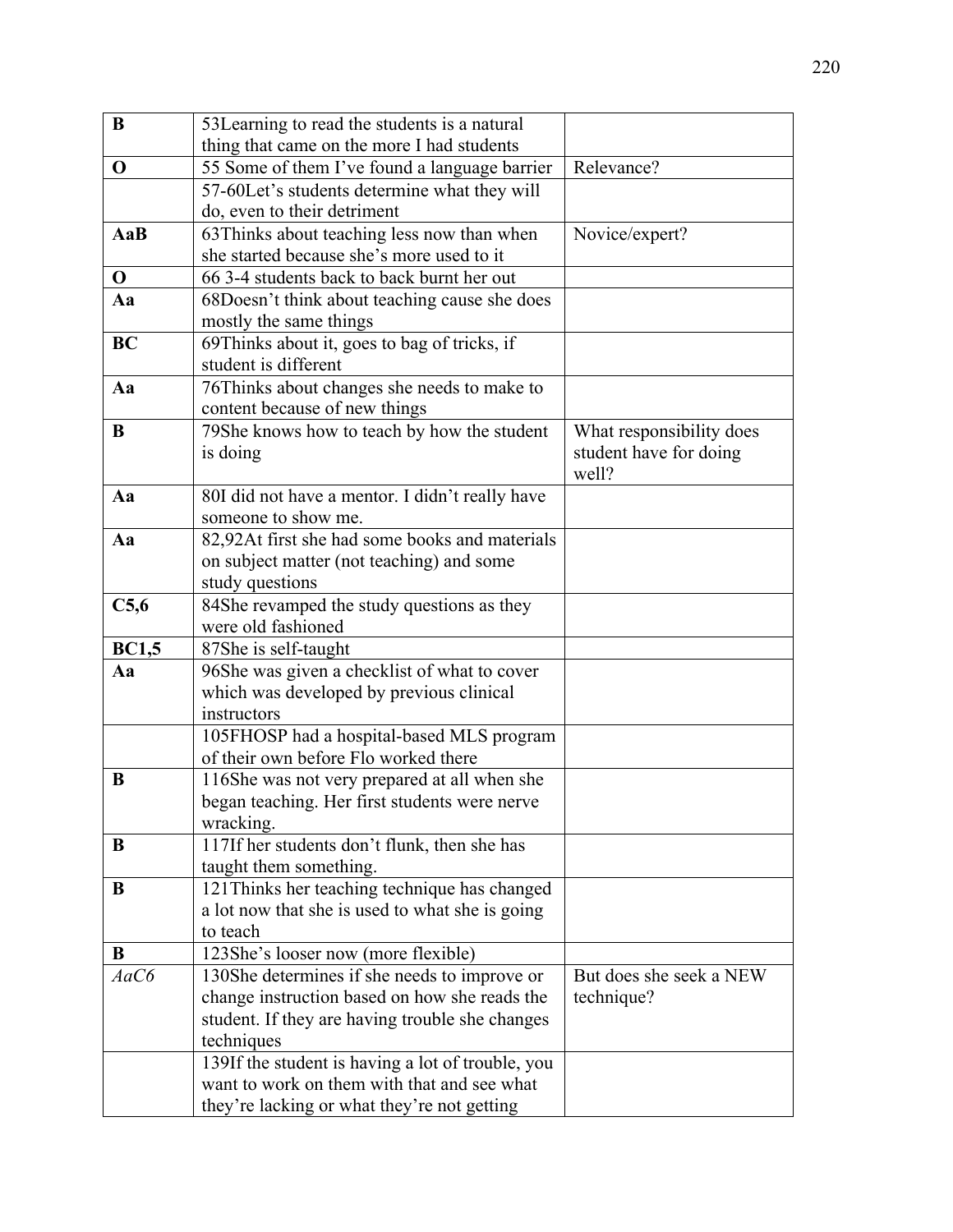| Aa             | 153 Gets advice or help only with content           | No advice on teaching     |
|----------------|-----------------------------------------------------|---------------------------|
| C6             | 146 Gets help on content from a very                |                           |
|                | knowledgeable coworker                              |                           |
|                | 165She has changed content to include new           |                           |
|                | information                                         |                           |
|                | 168,180She used a variety of teaching tools,        |                           |
|                | handouts, historical patient data, things that      |                           |
|                | students may not see elsewhere                      |                           |
| C6             | 183Changed her teaching materials to make it        |                           |
|                | easier for herself and so it works better for the   |                           |
|                | students and because the materials were             |                           |
|                | outdated                                            |                           |
|                | 187 Likes that the university gives the students    |                           |
|                | and the hospitals the study questions so she can    |                           |
|                | go over things the students have questions          |                           |
|                | about                                               |                           |
| Aa             | 199Was not required to do anything to be a          |                           |
|                | clinical instructor, it was part of the job as      |                           |
|                | assistant supervisor                                |                           |
|                | 209At the beginning, she was given a packet of      | repeat                    |
|                | material (content related) 82,92 duplicate          |                           |
| C6             | 207At the beginning, she boned up on content        |                           |
|                | 220At the beginning, she had no preparation to      |                           |
|                | teach                                               |                           |
| Aa             | 229She does continuing education but nothing        |                           |
|                | related to teaching                                 |                           |
| Aa             | 233She has helped plan the blood bank               |                           |
|                | rotation and feels that this helps her as she is    |                           |
|                | also the one who teaches                            |                           |
| AaBx           | 237On her own, she has used trial and error to      |                           |
|                | individualize her instruction                       |                           |
| Aa             | 241 She has not taken any courses or read any       | Her survey said she did   |
|                | information on teaching because she hasn't felt     | read                      |
|                | a need to                                           |                           |
| B <sub>S</sub> | 254As a student her clinical instructors were       | C said that CI should get |
|                | paid extra to teach and were just teaching to       | incentive                 |
|                | get the money                                       |                           |
| B <sub>S</sub> | 264,276When she was a student, the clinical         |                           |
|                | instructors were not interested in bothering        |                           |
|                | with students and she did not want to see           |                           |
|                | herself doing the same                              |                           |
| Cl             | 266I can put it on my resume and on my              |                           |
|                | evaluation that I teach, but really I like to teach |                           |
| B <sub>S</sub> | 270 Not wanting to bother with students             |                           |
|                | bothers her because these students are people       |                           |
|                | we are going to hire, hopefully                     |                           |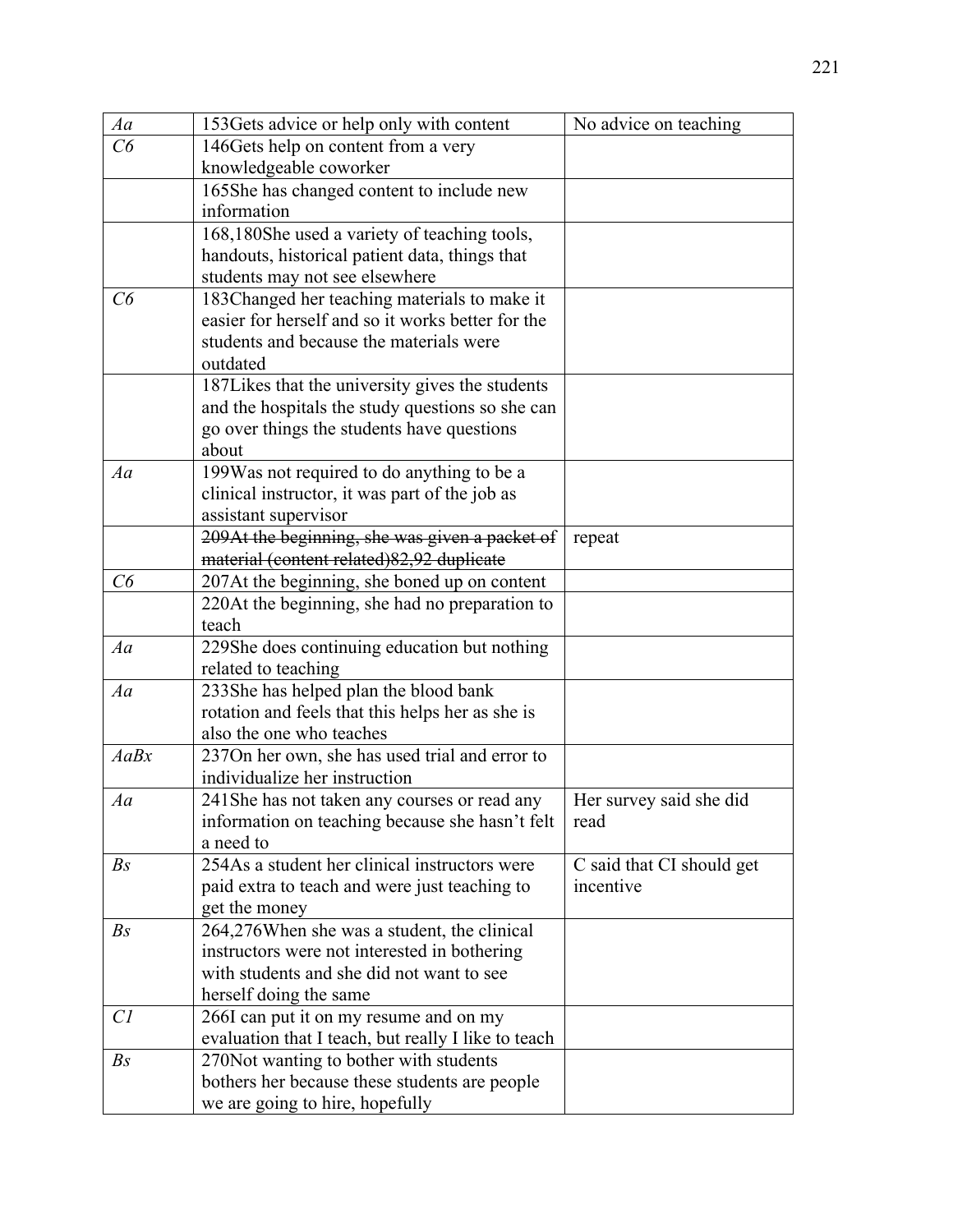| $\boldsymbol{B}$ | 284Her own experiences as an instructor                                       |                        |
|------------------|-------------------------------------------------------------------------------|------------------------|
|                  | hopefully has made her teaching better                                        |                        |
| $\overline{O}$   | 288If she has patient work, the student will be                               |                        |
|                  | pushed aside. She will try to find something                                  |                        |
|                  | for the student to do but she can't promise                                   |                        |
| $\overline{O}$   | 291 She wishes that she had a clone in order to                               |                        |
|                  | cover the bench and teaching                                                  |                        |
| $\overline{O}$   | 293 Even when you are busy the student can                                    |                        |
|                  | learn from just watching, what's going to                                     |                        |
|                  | happen, you need to be organized, you need to                                 |                        |
|                  | pay attention                                                                 |                        |
| $\Omega$         | 296To teach better she needs less work and/or                                 |                        |
|                  | more time                                                                     |                        |
| $\overline{O}$   | 301 This lack of time/conflict of bench work                                  |                        |
|                  | and teaching is not going to get better                                       |                        |
| $\Omega$         | 303 Some techs are going to ask why they                                      |                        |
|                  | should be bothered with students, 569                                         |                        |
|                  | 304We need students because we are going to                                   |                        |
|                  | need them to be techs later on                                                |                        |
| B                | 311She feels that sometimes she is too soft,                                  | Something she has not  |
|                  | that students take advantage of her. She takes                                | learned yet            |
|                  | students' excuses at face value. In the end it                                |                        |
|                  | affects the student's performance.                                            |                        |
|                  | 325Attendance is her biggest problem. She has                                 |                        |
| B                | not had problems with cheating.<br>334Sometimes students argue for points and |                        |
|                  | she doesn't know if they are looking at the big                               |                        |
|                  | picture, really learning something, or if they                                |                        |
|                  | are just out for a grade.                                                     |                        |
|                  | 337Some instructors will be battered down and                                 |                        |
|                  | give the better grade                                                         |                        |
|                  | 338Student may not be really learning if they                                 | Has learned this about |
|                  | are just spewing information back at you. This                                | student learning       |
|                  | can't help them in the end.                                                   |                        |
| Aa               | 347She does not really think about becoming a                                 |                        |
|                  | better bench instructor                                                       |                        |
| B                | 350If she comes across something that works                                   |                        |
|                  | or a good example, she'll keep that in her bag                                |                        |
|                  | of tricks.                                                                    |                        |
| Aa               | 356When she tries to learn to be a better                                     |                        |
|                  | clinical instructor, she goes online to find out                              |                        |
|                  | more information or more about a blood bank                                   |                        |
|                  | technique.                                                                    |                        |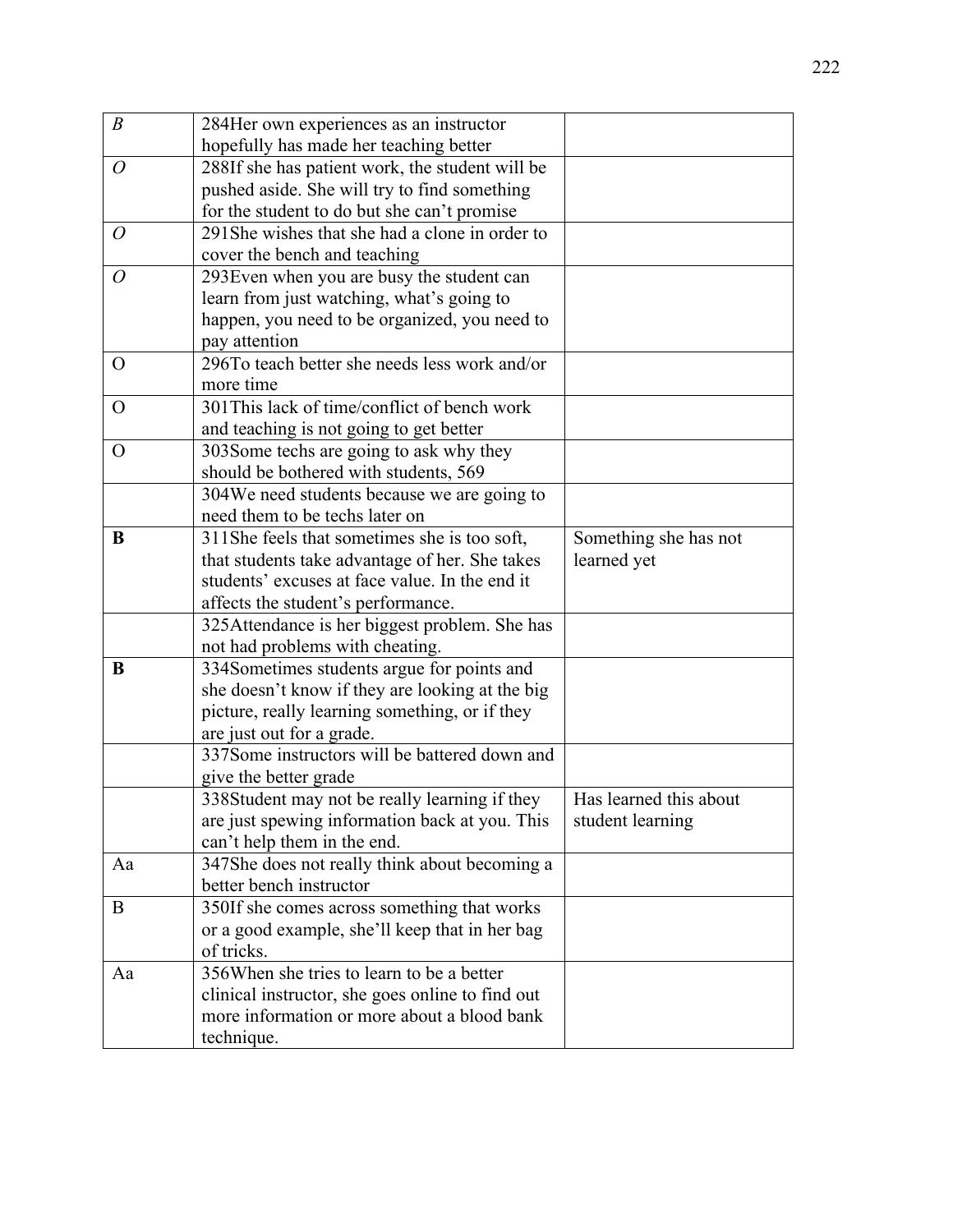| Aa             | 362She finds it hard to assess whether she has    |                           |
|----------------|---------------------------------------------------|---------------------------|
|                | improved as an instructor because, although       |                           |
|                | students fill out evaluations for the university, |                           |
|                | she rarely sees them.                             |                           |
| Aa             | 365She must be at least staying the same or       |                           |
|                | improving because nobody has come to her          |                           |
|                | and said that her students aren't passing or      |                           |
|                | other issues.                                     |                           |
| AaAb           | 383 When she does see the evaluations, she        |                           |
|                | remembers the things that they mention as         |                           |
|                | being helpful.                                    |                           |
| $\Omega$       | 389When teaching blood bank, you can't            |                           |
|                | duplicate some of the things that would be        |                           |
|                | good for the students to see because it might     |                           |
|                | not come in while the student is in the           |                           |
|                | department.                                       |                           |
|                | 391 When she has something that the student       |                           |
|                | should see, she offers to show it to the student  |                           |
|                | even if the student is in a different department. |                           |
| Aa             | 401She does not do self-evaluation                | Or doesn't recognize that |
|                |                                                   | she does it?              |
| $\overline{O}$ | 405A difficulty that she has had in learning to   |                           |
|                | be a better bench instructor is being patient     |                           |
|                | with everyone while teaching students and         |                           |
|                | getting her work done.                            |                           |
| AcB            | 417,428Teaching comes more natural now            |                           |
| Ac             | 418 Being organized, multitasking come            |                           |
|                | naturally to her                                  |                           |
| B              | 421 Teaching is like public speaking, at first    |                           |
|                | it's kind of unnerving.                           |                           |
| B              | 423Now it's a lot easier because she has a spiel  |                           |
| Ac             | 429She feels like she is a leader and can give    |                           |
|                | students direction, like to organize them         |                           |
| AcE            | 437 Teaching comes naturally to some people       |                           |
| E              | 438Some people can be really good techs, have     |                           |
|                | the same credentials but aren't very good         |                           |
|                | teachers                                          |                           |
| E              | 439,446Some techs who are really good             |                           |
|                | teachers don't like to teach. They say that they  |                           |
|                | don't think they are good teachers and are not    |                           |
|                | interested.                                       |                           |
| Ac             | 453Going over students' mistakes and              |                           |
|                | correcting them does NOT come naturally.          |                           |
|                | Their reactions are hard to deal with.            |                           |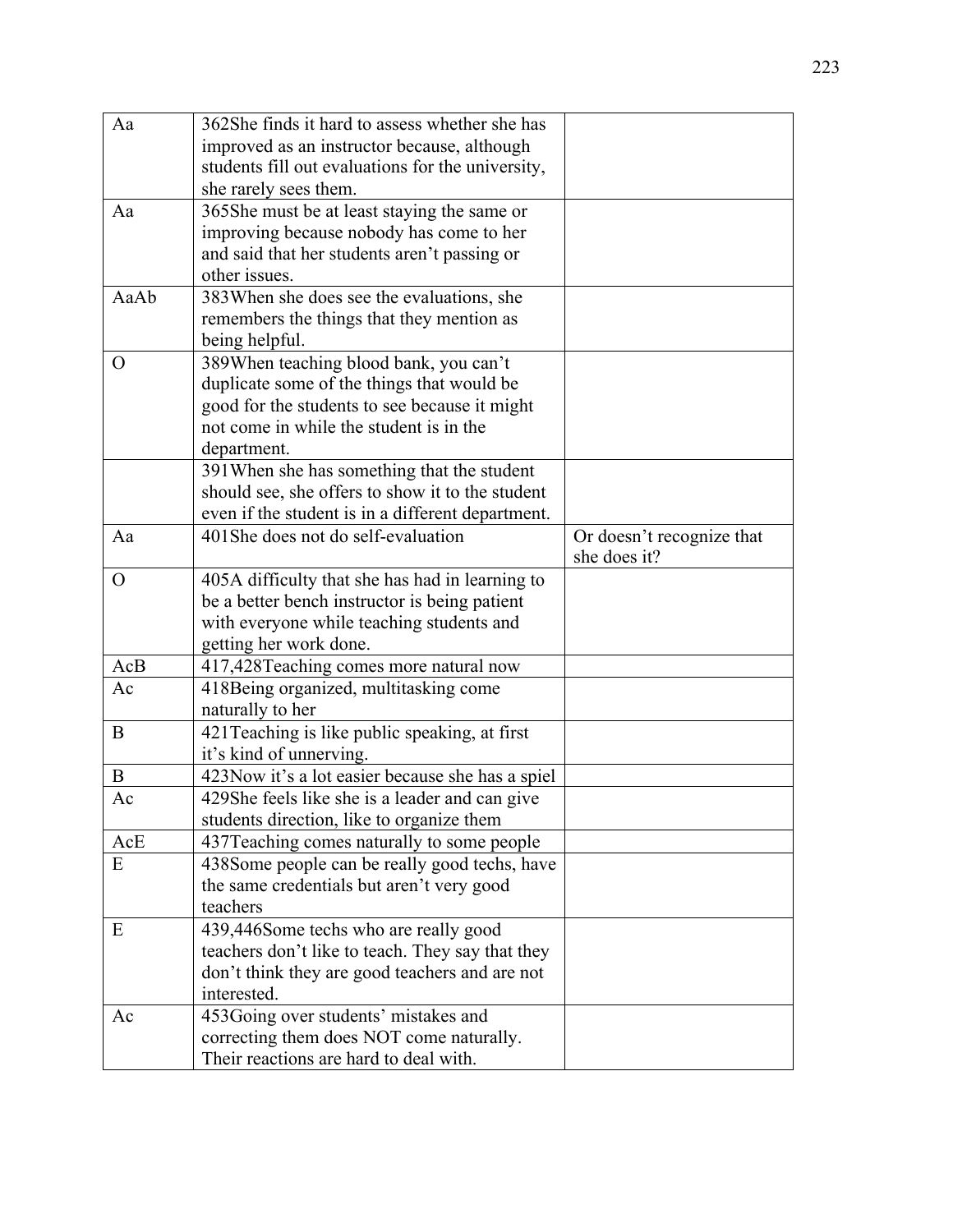| E            | 466Not everyone should be a clinical instructor                                            |            |
|--------------|--------------------------------------------------------------------------------------------|------------|
|              | because they are not patient enough or willing                                             |            |
|              | to work with the students                                                                  |            |
| E            | 469Some techs shouldn't teach because they                                                 |            |
|              | need to focus and having students would be a                                               |            |
|              | distraction                                                                                |            |
| E            | 473She thinks people can learn to teach but                                                |            |
|              | they shouldn't if they don't want to teach.                                                |            |
|              | Students will pick up on that.                                                             |            |
| E            | 477 Just because you could teach doesn't mean                                              |            |
|              | you should                                                                                 |            |
|              | 499 Invite techs to teach but no one has                                                   |            |
|              | volunteered in the last while                                                              |            |
| B            | 514Job experience is going to make you a                                                   |            |
|              | better teacher because then you're going to                                                |            |
|              | have more knowledge to pass on                                                             |            |
| B            | 516Life experience helps because it depends                                                |            |
|              | on how you feel about you and yourself and                                                 |            |
|              | what's going on as to what you are going to                                                |            |
|              | put into your teaching                                                                     |            |
| $\Omega$     | 525In order to do a better job teaching, she'd                                             |            |
|              | like an assistant                                                                          |            |
| $\mathbf{O}$ | 528Sometimes trying to teach and trying to do                                              |            |
|              | your work you are going to short something                                                 |            |
|              | and you don't want to short the patient.                                                   |            |
|              | 539They have a lot of people getting ready to                                              |            |
|              | retire and that affects the atmosphere                                                     |            |
|              | negatively.                                                                                | Relevance? |
|              | 541She tries not to pass on negativity to the                                              |            |
|              | students but they hear it from other techs                                                 |            |
|              | 549 Hopefully as long as it's not too negative                                             |            |
|              | it's gonna pass along something to them later<br>on when they're out in the real world and |            |
|              | working. Hopefully they'll learn from it.                                                  |            |
| $\mathbf{O}$ | 563If you have a negative environment,                                                     |            |
|              | occasionally it's going to affect you and it                                               |            |
|              | probably is going to affect me negatively                                                  |            |
|              | toward my student                                                                          |            |
| O            | 569Teaching is not valued because students                                                 |            |
|              | have not stayed on as employees. Techs are                                                 |            |
|              | saying "why are we bothering" SEE 303                                                      |            |
|              | 587 When she is off, she communicates what                                                 |            |
|              | the student should be doing and who will be in                                             |            |
|              | charge. For the most part everybody's aware of                                             |            |
|              | the student. We don't let them drift                                                       |            |
|              |                                                                                            |            |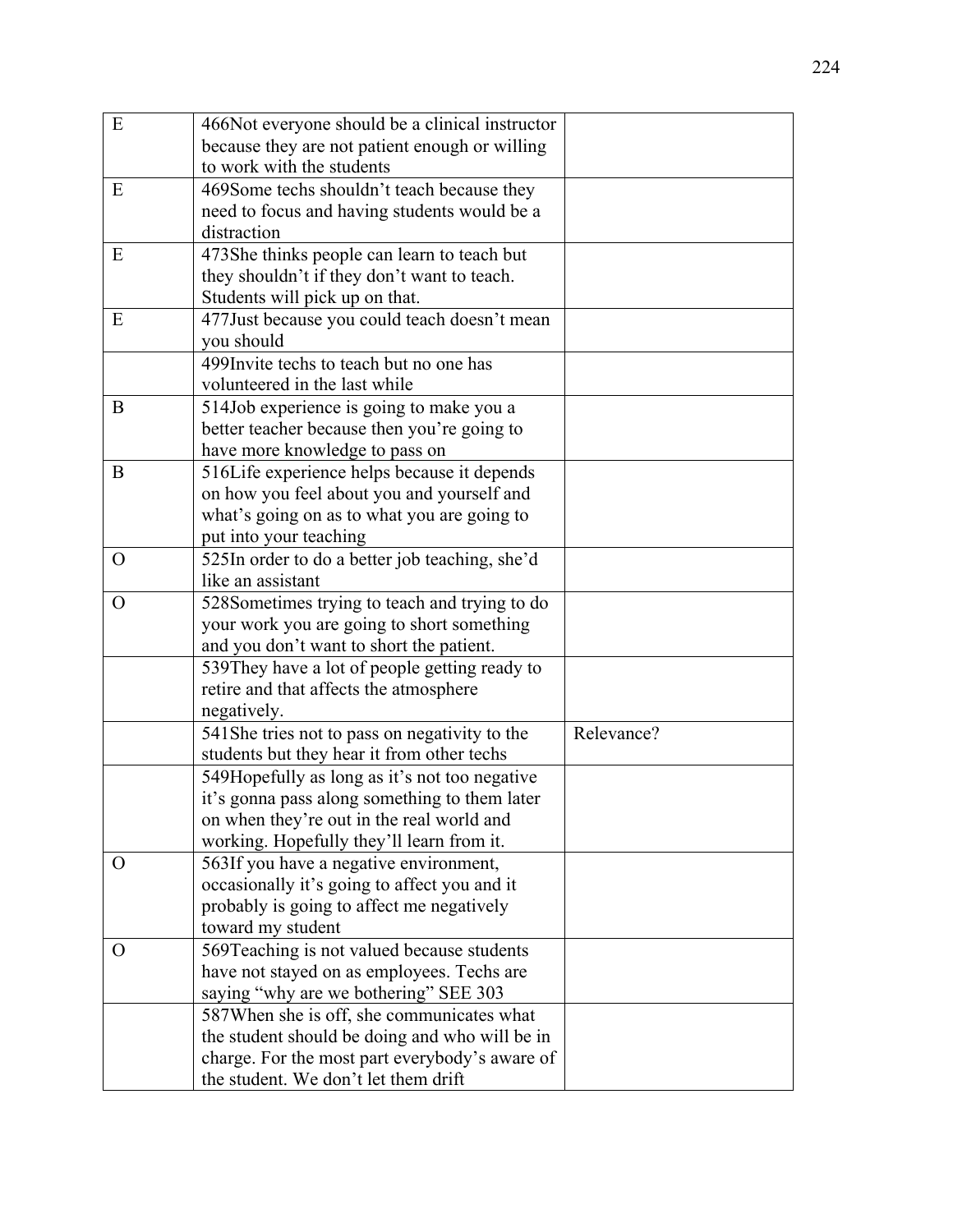| Ab        | 592For a new clinical instructor, she would      |  |
|-----------|--------------------------------------------------|--|
|           | give them all her information                    |  |
| Ab        | 594For a new CI, see what kind of teaching       |  |
|           | skills they have or would like to use to see if  |  |
|           | you can mesh it together with what you have      |  |
|           | already started.                                 |  |
| Ab        | 604 Wishes she could have observed someone       |  |
|           | teaching blood bank, not that she would do       |  |
|           | exactly what they did                            |  |
| AbB       | 614When you don't know what anyone else is       |  |
|           | doing, you are kind of building it on your own   |  |
| <b>Bs</b> | 621All she had to refer to was her negative      |  |
|           | experience as a student                          |  |
| <b>Bs</b> | 628All the CI did when she was a student was     |  |
|           | to read off their notes and tell them what to do |  |
| B         | 630She thinks a CI should personalize the        |  |
|           | instruction and make it more fun and more        |  |
|           | exciting                                         |  |
|           | 637As a clinical instructor you should be        |  |
|           | yourself                                         |  |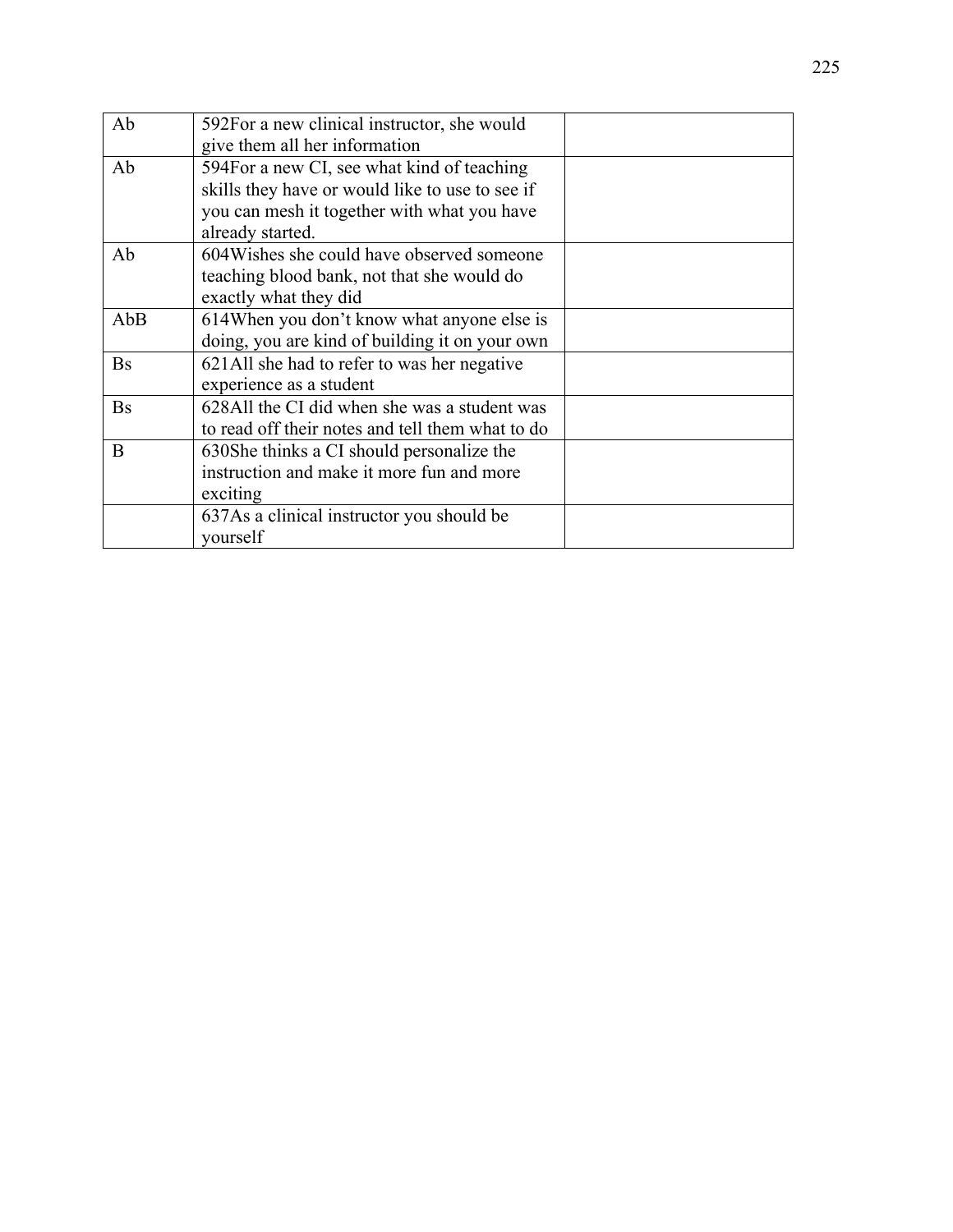### Appendix K Composite Horizonalization Statements All Participants (ABCDEF)

After horizonalization statements (horizons) were identified for individual transcripts, they were combined as shown in this appendix into potential themes (A, B, C, D, E, O). Prethemes A, B, C (with their subheadings) came from the research subquestions. Categories D, E, O were added as potential preliminary themes.

 The primary research question is "How do allied health clinical instructors learn to conduct clinical instruction?" There are three subquestions related to the primary research question,

A"What does a clinical instructor do to learn clinical instruction?"

Aa what do they actually do/don't do

Ab what do they want to do or suggest doing

Ac teaching comes naturally [don't "do" anything]

B"What experiences do clinical instructors call upon to help them in learning to be clinical instructors?"

Bs experience as a student

Bx trial and error

C "What, if any, adult learning principles do clinical instructors use in learning clinical instruction?" Knowles assumptions about adult learners include: (Cooper & Henschke, 2002, p. 5)

- 1) They are self-directed
- 2) Their experience is a learning resource (see B)
- 3) Their learning needs are focused on their social roles
- 4) Their time perspective is one of immediate application
- 5) They are intrinsically motivated
- 6) They want to solve problems
- 7) They want to know why they need to know something.
- D Things have changed

E Should everyone teach?

O obstacle/hindrance to learning to do CI

PARTICIPANT KEY

White = A,  $\textbf{pink} = \textbf{B} \& \textbf{C}$ ,  $\textbf{gray} = \textbf{D} \& \textbf{E}$ ,  $\textbf{green} = \textbf{F}$ 

| Aa   | 16First observed a CI and then started teach     | observation   |
|------|--------------------------------------------------|---------------|
|      | some of that topic                               |               |
| Aa   | 32Reflected more on how she teaches at start     | reflection    |
| AaBx | 37At start used trial and error to help students | Trial & error |
|      | learn/remember                                   |               |
| Aa   | 75She has the same basic sense about whether     | Basic sense   |
| notB | the students have gotten the basics              | How?          |

#### Related question(s)/Approx Transcript line/ statement/comments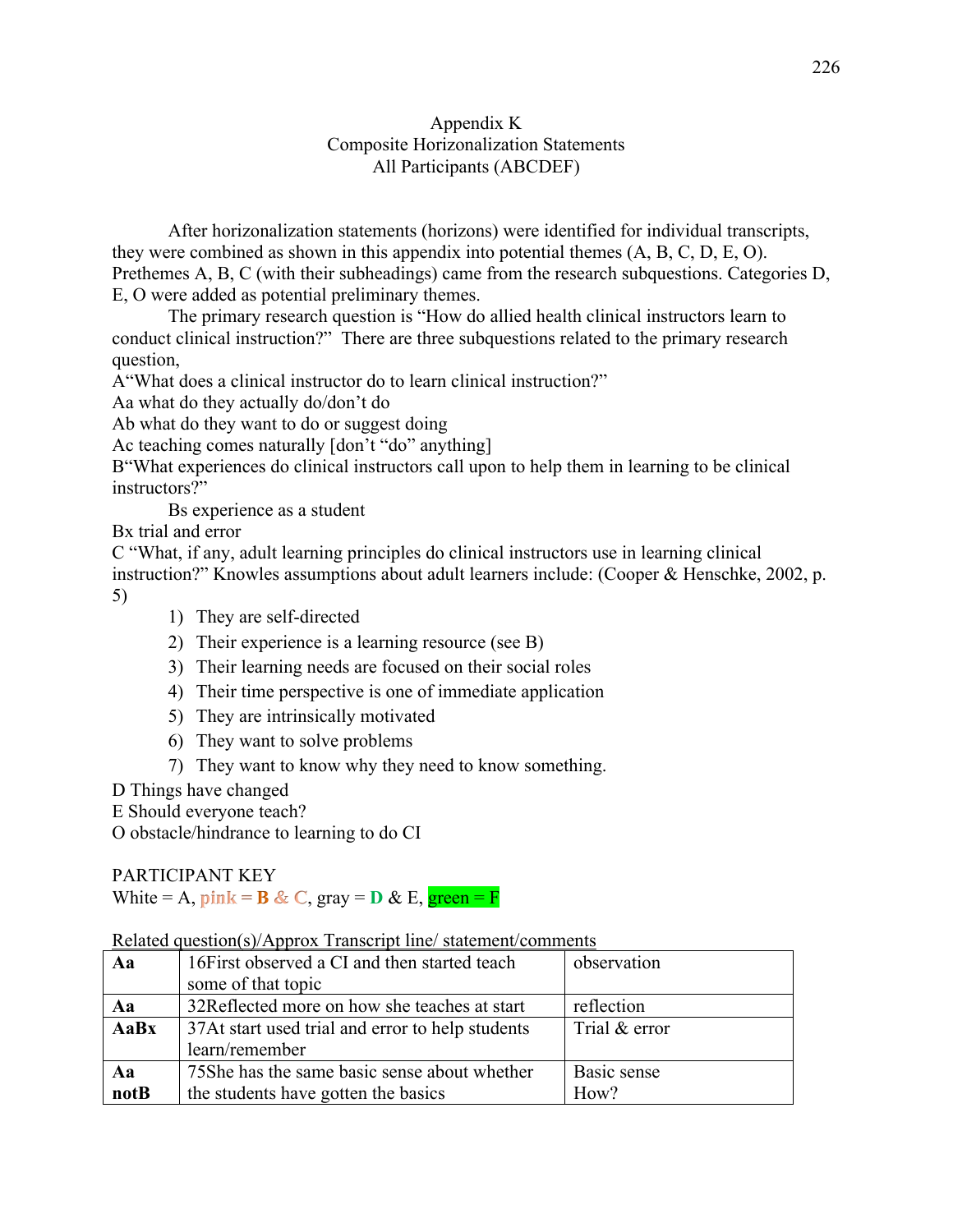| <b>AaBBs</b> | 63At start was not prepared to teach but knew                                             |                             |
|--------------|-------------------------------------------------------------------------------------------|-----------------------------|
|              | content from school and job experience                                                    |                             |
| Aa           | 80 Determines whether she needs to improve or                                             | Student feedback, direct    |
|              | change teaching technique through student                                                 |                             |
|              | feedback                                                                                  |                             |
| Aa           | 84Changes teaching methods as a result of                                                 | Student feedback, written   |
|              | written student evaluations                                                               |                             |
| AaBC         | 94After she's tried things herself, has sought                                            | Sought help from others     |
|              | help from others regarding problems with                                                  | What others?                |
|              | students such as cheating or poor grades                                                  |                             |
| Aa           | 105In handling situations with students, she                                              | Consult with educ coord     |
|              | consults with coordinator about the student's                                             |                             |
|              | previous performance                                                                      |                             |
| Aa           | 145Does not do any continuing education in                                                | No CE in teaching           |
|              | teaching but in area she teaches                                                          |                             |
| Aa           | 156Uses written student evaluations to improve                                            |                             |
|              | herself 84                                                                                |                             |
| Aa           | 157Discounts negative evaluations from students                                           | Does not use negative evals |
|              | who she failed/made to repeat                                                             | from students who failed    |
| Aa           | 169Has read a little on how to improve student                                            | Reading                     |
|              | learning/memory                                                                           |                             |
| Aa           | 170Has read articles in lab journals about                                                | Reading                     |
|              | teaching                                                                                  |                             |
| Aa           | 174Although she learned by watching someone,                                              | Observing others            |
| Aa           | she does not really consider her a mentor<br>274The education coordinator tells the CI of | Student complaints via      |
|              | student complaints                                                                        | educ coor                   |
| AaC          | 278She denies doing formal or informal self-                                              | Does not do self-eval       |
|              | evaluation regarding her teaching                                                         | Student feedback, direct    |
| Aa           | 23 Learns from talking to other CI                                                        | Talking to other CI         |
| Aa           | 30I am always trying to think of better ways to                                           | Reflect?                    |
|              | explain the bench to them                                                                 |                             |
| AaB          | 63 At first information is fresh from school                                              | Recall info as student      |
| AaB          | 130As a result of the bad training experience,                                            | Exper as student            |
|              | she tried to have close rapport with the                                                  |                             |
|              | [university] faculty, to find out their                                                   |                             |
|              | expectations, their checklists                                                            |                             |
| Aa           | 1530bserved other trainers and tried to                                                   | Observed other CI           |
|              | emulate the ones who were more successful                                                 |                             |
| Aa           | 233Has not asked for advice about teaching                                                | Has not asked for advice    |
| Aa           | 234 Gets feedback from coworkers who                                                      | Feedback from coworkers     |
|              | overhear his teaching                                                                     |                             |
| Aa?D?        | 281Probably have not changed my technique                                                 | Has not changed technique   |
|              | of training over the years very much at all                                               | Then what has he learned?   |
| Aa           | 30I think about it a lot                                                                  | Thinks about it Reflects(?) |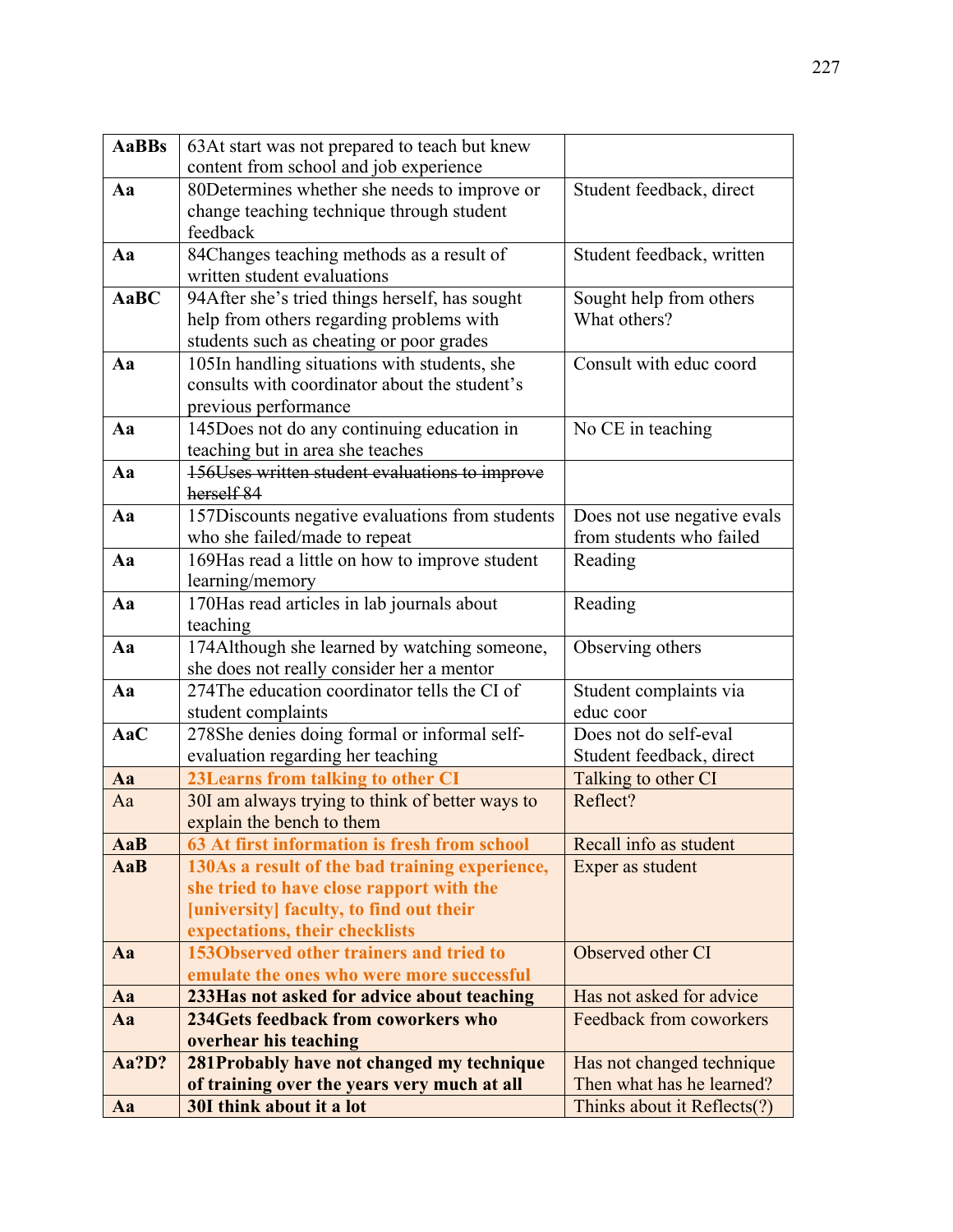| Aa         | 315New CI are given a little booklet with all                                                | Checklists                      |
|------------|----------------------------------------------------------------------------------------------|---------------------------------|
|            | of the checklists                                                                            |                                 |
| Aa         | 317In the past, CI have had an inservice                                                     | In-service on teaching          |
| Aa         | 330The training policy [handbook] gives a lot                                                | CI handbook                     |
|            | of tips on how to train students and new                                                     | mandatory                       |
|            | employees; it includes the checklists, it is a                                               |                                 |
|            | formal policy guide for the trainers to follow,                                              |                                 |
|            | CI must review it every year (mandatory)                                                     |                                 |
| Aa         | 341 Continuing education that techs do is not                                                | No CE on teaching               |
|            | specific to training                                                                         |                                 |
| Aa         | <b>398Instruments themselves have training</b><br>software on them, even videos              | Manufacturers training?         |
| Aa         | <b>404A mentor emphasized drawing</b>                                                        | Mentor                          |
|            | hematologic cells                                                                            |                                 |
| <b>AaB</b> | 415Learned from the first person to train him                                                | Other tech                      |
|            | as a tech – learned that students will learn                                                 | Exp as "student"                |
|            | faster and better by doing things themselves                                                 |                                 |
| AaB        | 426Learned from first person to train him to                                                 | Other tech                      |
|            | be very patient and don't go too fast                                                        | Exp as "student"                |
| Aa         | 486 When she first started as a facilitator she                                              | Class on teaching               |
|            | went to a teaching preparedness class, TIPS,                                                 |                                 |
|            | on how to use overheads, how to give a                                                       |                                 |
|            | presentation.                                                                                |                                 |
| Aa*        | 496Even though the course addressed formal                                                   | $\gamma$                        |
|            | teaching it helped her do bench teaching by now                                              |                                 |
|            | being intimidated by really bright students                                                  |                                 |
| Aa         | 505He feels that a speech class in college                                                   | Draws on learning from          |
|            | helped build confidence in getting in front of a<br>group of people – one on one teaching is | college speech class            |
|            | nothing after that                                                                           |                                 |
| Aa         | <b>544Supervisors evaluate instructors by</b>                                                | Supervisor evaluation           |
|            | observing and listening                                                                      |                                 |
| Aa         | <b>547CI</b> are formally evaluated by students and                                          | Student feedback, written       |
|            | coworkers in writing and verbally.                                                           | Coworker evals, written,        |
|            |                                                                                              | oral                            |
| Aa         | 560University sends the site the student                                                     | Student feedback, written       |
|            | evaluations of the instruction which are                                                     | (anonymous)                     |
|            | posted (without names)                                                                       |                                 |
| Aa         | <b>582CI</b> subconsciously evaluate what they're                                            | Subconscious evaluate self      |
|            | doing, always trying to be better                                                            |                                 |
| AaC        | 41Don't put a lot of thought or energy into it                                               | No perceived problem            |
| Aa         | 45Do not reflect on how they teach                                                           | Do not reflect                  |
| Aa         | 62,66Only get general criteria from university                                               | <b>Material from university</b> |
|            | on what to cover                                                                             | - but mostly what to teach      |
| AaC        | 97At first took time in morning to prepare                                                   | Spends extra time to            |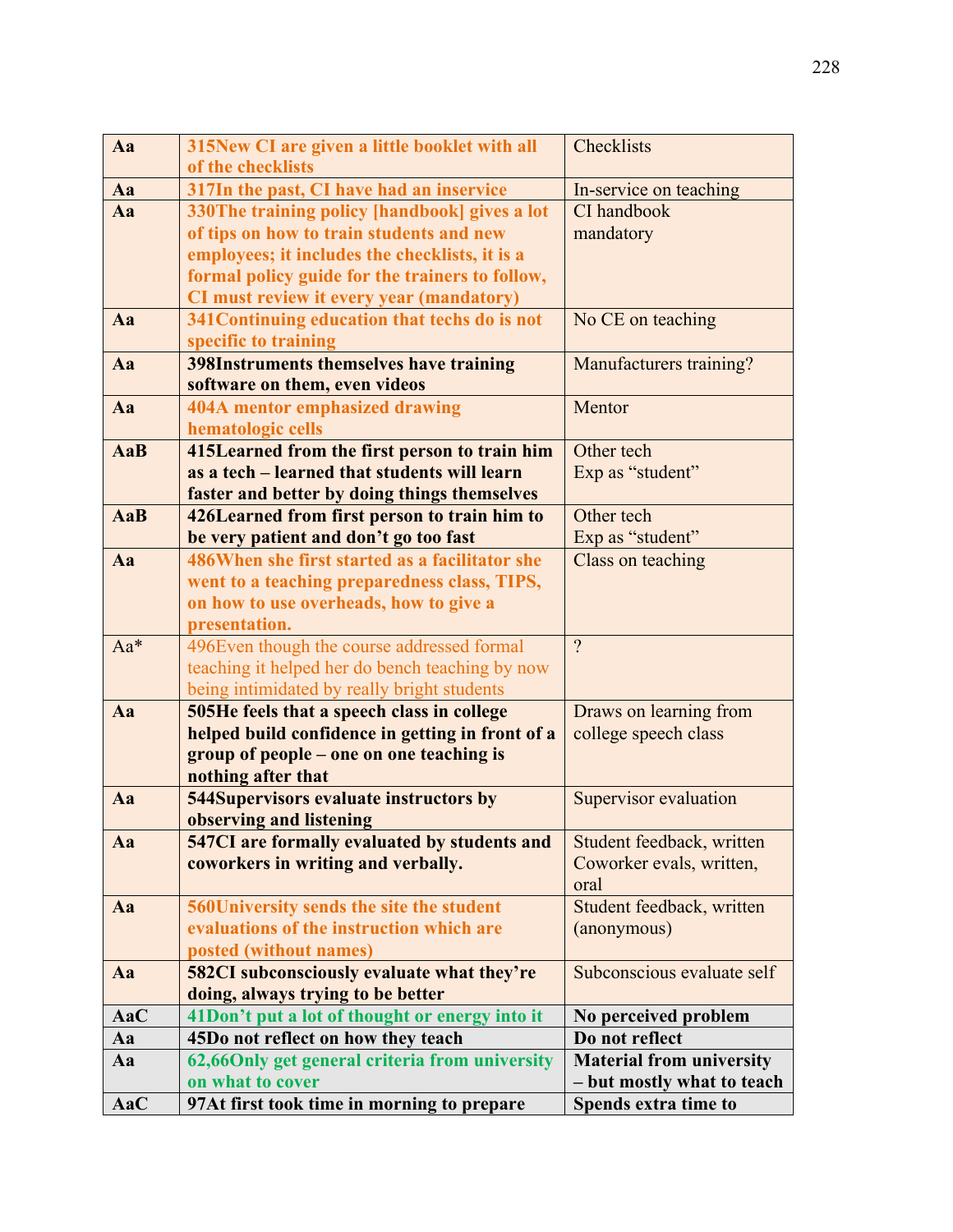|           | how to teach, what to teach, what to say        | prepare                    |
|-----------|-------------------------------------------------|----------------------------|
| AaAb?     | 148There is not very much instruction on how    | Such as courses,           |
|           | to teach                                        | orientation? Want more?    |
| Aa        | 198Does not seek help about teaching            |                            |
| Aa        | 200Asked for help with a student who did not    | <b>Seeks help</b>          |
|           | care (did have knowledge and effort)            | From whom?                 |
| Aa        | 221 There's no orientation or training for      | No orientation or training |
|           | teaching                                        |                            |
| Aa        | 260Hospital is cutting back on sending people   |                            |
|           | for CE                                          |                            |
| Aa        | 290-291Do not use other techs as resources for  | Do no use other techs      |
|           | teaching                                        |                            |
| Aa        | 305Had 2 role models but not a mentor           | Do not use "mentors"       |
| AaC       | <b>407Gets feedback directly from students</b>  | Student feedback, direct   |
|           | regarding their comfort and their               |                            |
|           | understanding                                   |                            |
| Aa        | 660Techs do not talk among selves about         | Do not talk with peers     |
|           | teaching                                        |                            |
| Aa        | <b>632Needs candid feedback from the</b>        | Do they get it? If not, do |
|           | university, student, and boss                   | they seek it?              |
| Aa        | 31At home thinks about ways to teach some       |                            |
|           | students                                        |                            |
| AaC $4,6$ | 30-33Thinks about/reflects when she needs to    |                            |
|           | come up with a plan for an individual student   |                            |
| AaB       | 63Thinks about teaching less now than when she  |                            |
|           | started because she's more used to it           |                            |
| Aa        | 68Doesn't think about teaching cause I do       |                            |
|           | mostly the same things                          |                            |
| Aa        | 76Thinks about changes she needs to make to     |                            |
|           | content because of new things                   |                            |
| Aa        | 80I did not have a mentor. I didn't really have |                            |
|           | someone to show me.                             |                            |
| Aa        | 82,92At first she had some books and materials  |                            |
|           | on subject matter (not teaching) and some study |                            |
|           | questions                                       |                            |
| Aa        | 96She was given a checklist of what to cover    |                            |
|           | which was developed by previous clinical        |                            |
|           | instructors                                     |                            |
| AaC6      | 130She determines if she needs to improve or    | But does she seek a NEW    |
|           | change instruction based on how she reads the   | technique?                 |
|           | student. If they are having trouble she changes |                            |
|           | techniques                                      |                            |
| Aa        | 153Gets advice or help only with content        |                            |
| Aa        | 199Was not required to do anything to be a      |                            |
|           | clinical instructor, it was part of the job as  |                            |
|           | assistant supervisor                            |                            |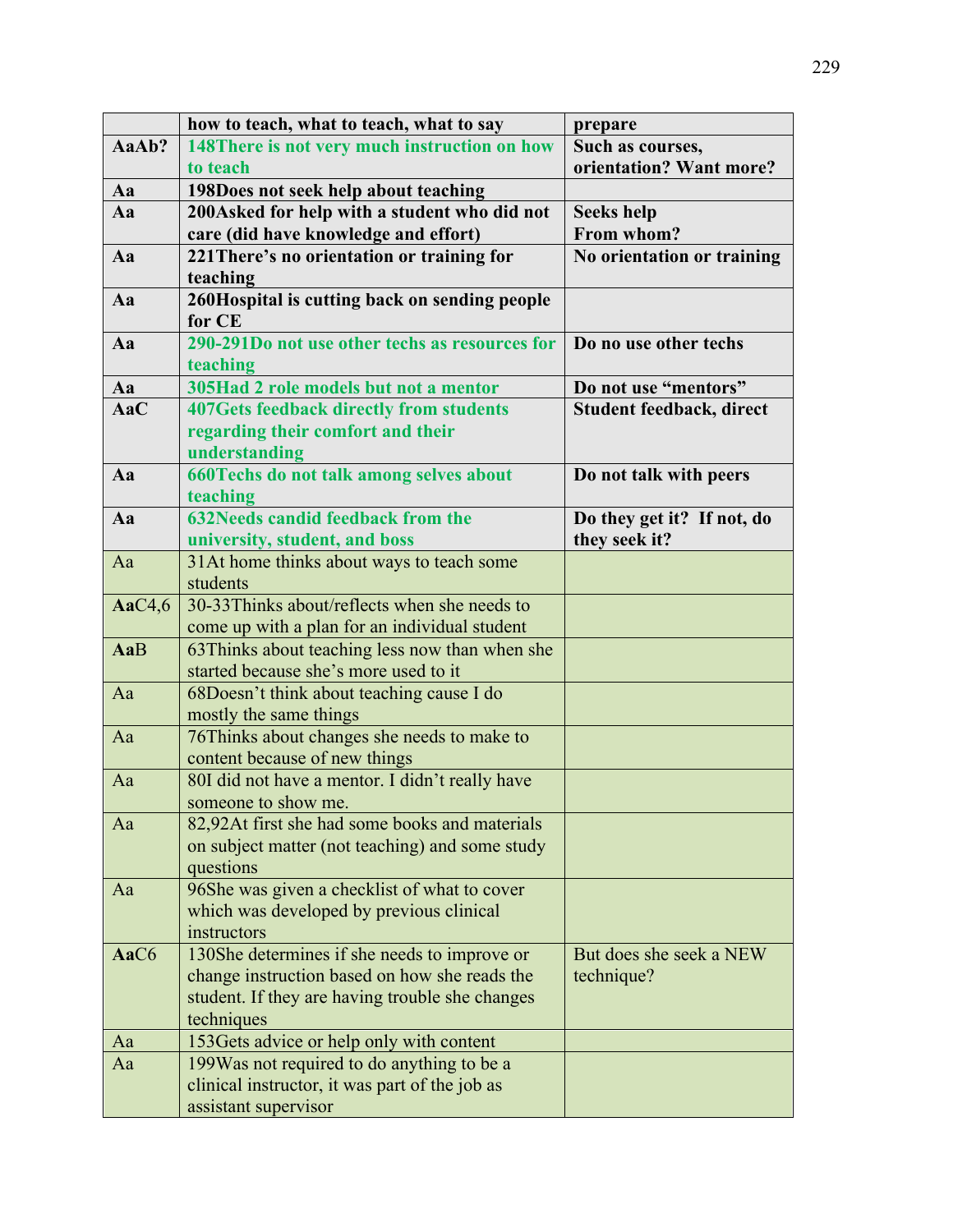| Aa   | 229She does continuing education but nothing                                   |                         |
|------|--------------------------------------------------------------------------------|-------------------------|
|      | related to teaching                                                            |                         |
| Aa   | 233She has helped plan the blood bank rotation                                 |                         |
|      | and feels that this helps her as she is also the one                           |                         |
|      | who teaches                                                                    |                         |
| AaBx | 237On her own, she has used trial and error to                                 |                         |
|      | individualize her instruction                                                  |                         |
| Aa   | 241 She has not taken any courses or read any                                  | Her survey said she did |
|      | information on teaching because she hasn't felt a                              | read                    |
|      | need to                                                                        |                         |
| AaC  | 347She does not really think about becoming a                                  |                         |
| Aa   | better bench instructor<br>356 When she tries to learn to be a better clinical |                         |
|      | instructor, she goes online to find out more                                   |                         |
|      | information or more about a blood bank                                         |                         |
|      | technique.                                                                     |                         |
| AaC  | 401She does not do self-evaluation                                             |                         |
| AaAb | 383 When she does see the evaluations, she                                     |                         |
|      | remembers the things that they mention as being                                |                         |
|      | helpful.                                                                       |                         |
| Ab   | 48-52 Feels as if she cannot teach because she did                             |                         |
|      | not have formal training in teaching                                           |                         |
| Ab   | 57Formal training might have been useful at one                                |                         |
|      | time                                                                           |                         |
| Ab   | 440A course on teaching would not help much.                                   |                         |
| Ab   | 445A course on teaching could help those with                                  | quote                   |
|      | some natural talent for teaching but basically                                 |                         |
|      | they just need to be thrown into teaching, sink or<br>swim.                    |                         |
| Ab   | 452She suggests that CIs do as she did, watch a                                |                         |
|      | little and then throw them in, plus having                                     |                         |
|      | someone available to help/consult.                                             |                         |
| Ab   | 346Maybe we should include a few questions                                     |                         |
|      | on training on the annual competency                                           |                         |
|      | assessment test for those people who are                                       |                         |
|      | trainers                                                                       |                         |
| Ab   | Need checklists                                                                | To teach. To learn?     |
| Ab   | 790A new CI needs to have someone review                                       |                         |
|      | the training policy manual with them.                                          |                         |
| Ab   | 792A new CI should observe a good CI                                           |                         |
|      | teaching the bench that they will be teaching                                  |                         |
| Ab   | 806A new CI should be given a written outline                                  |                         |
|      | and a progression of how they should explain                                   |                         |
|      | the training process (so there is consistency                                  |                         |
|      | between teaching techs)                                                        |                         |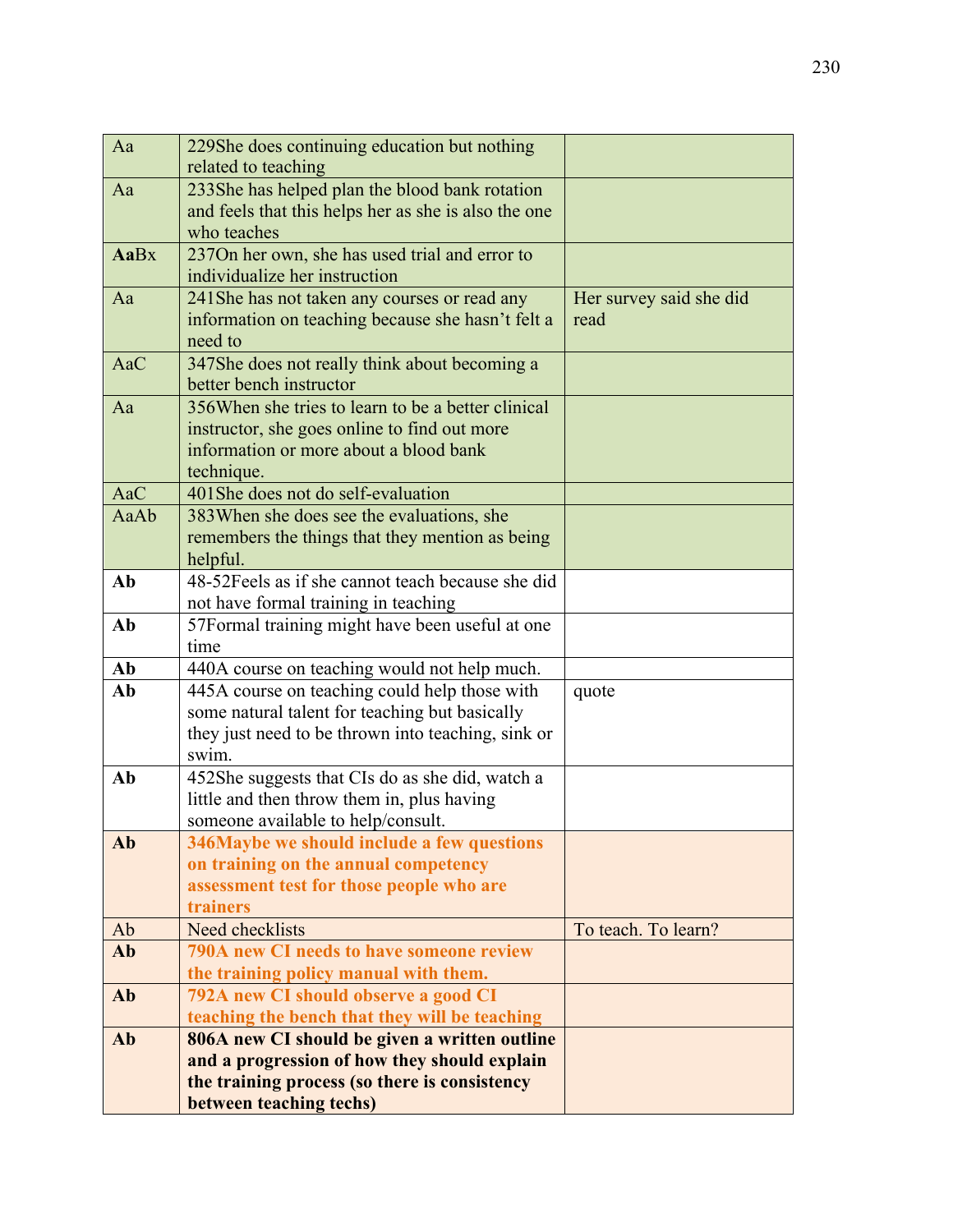| Ab          | 156A formal course may have helped how to                   | C but they did not seek it |
|-------------|-------------------------------------------------------------|----------------------------|
|             | approach & talk to students                                 | out                        |
|             |                                                             | I developed UA guide for   |
|             |                                                             | Ci as CI                   |
| Ab          | 165A formal course may have helped to                       |                            |
|             | organize so you can communicate it                          |                            |
| Ab          | 168Shadowing a teaching tech [watching them                 |                            |
|             | teach] for a day or two would be good                       |                            |
| Ab          | 353-356Wish they had more feedback from                     |                            |
|             | students on how they teach                                  |                            |
| Ab          | <b>626At start needed to job shadow</b>                     |                            |
| Ab          | 627At start needed formal instruction as to                 |                            |
|             | how to handle students                                      |                            |
| Ab          | 639Needs computer training, i.e. word                       |                            |
|             | processing, to do department coordinator                    |                            |
|             | stuff                                                       |                            |
| Ab          | 714A teaching course for new CI could be                    |                            |
|             | online, offered by CAP, incorporated into MT                |                            |
|             | programs                                                    |                            |
| Ab          | 718To learn how to teach, CI could teach                    |                            |
|             | seminars and get CEUs for it                                |                            |
| <b>AaAb</b> | 383When she does see the evaluations, she                   |                            |
|             | remembers the things that they mention as being             |                            |
|             | helpful.                                                    |                            |
| Ab          | 592For a new clinical instructor, she would give            |                            |
|             | them all her information                                    |                            |
| Ab          | 594For a new CI, see what kind of teaching                  |                            |
|             | skills they have or would like to use to see if you         |                            |
|             | can mesh it together with what you have already<br>started. |                            |
| Ab          | 604 Wishes she could have observed someone                  |                            |
|             | teaching blood bank, not that she would do                  |                            |
|             | exactly what they did                                       |                            |
| AbB         | 614When you don't know what anyone else is                  |                            |
|             | doing, you are kind of building it on your own              |                            |
| Ac          | 297She changes her approach for each student,               | individualizes             |
|             | this comes naturally                                        |                            |
| Ac          | 320She states that for her it being a CI comes              |                            |
|             | fairly naturally                                            |                            |
| Ac          | 320Some CI's have a hard time talking through               |                            |
|             | what they are doing on the bench                            |                            |
| Ac?         | 57If someone enjoys teaching it comes                       |                            |
|             | through to the students                                     |                            |
| Ac          | 90It takes a certain, natural born, personality             |                            |
|             | or ability to explain things clearly                        |                            |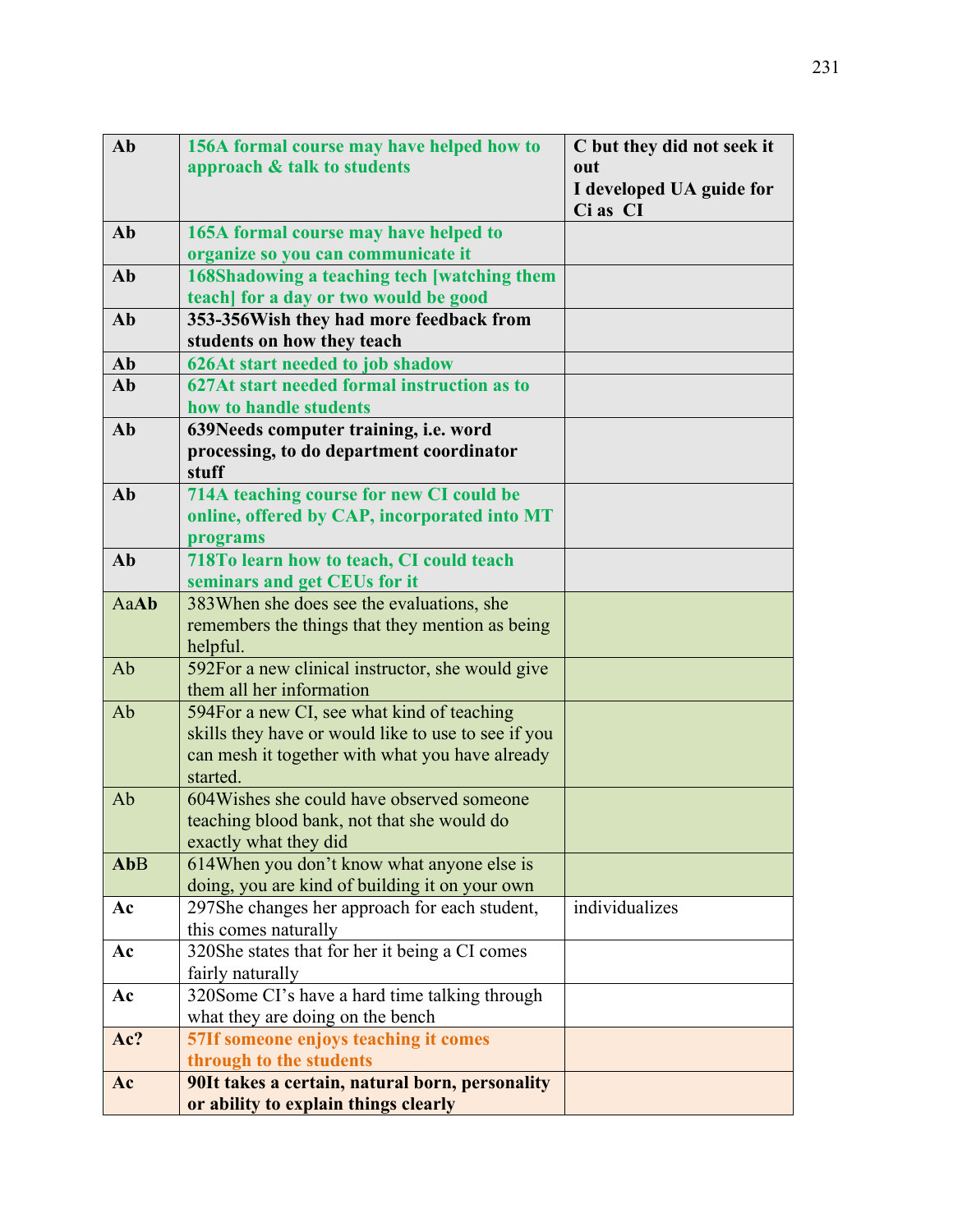| Ac         | 92Someone can learn to teach to a certain       |                          |
|------------|-------------------------------------------------|--------------------------|
|            | extent but that does not mean they'll be very   |                          |
|            | good at it                                      |                          |
| Ac         | 94Better instructors have an innate ability to  |                          |
|            | explain things better                           |                          |
| Ac         | 637A lot of teaching comes naturally-to         |                          |
|            | natural born teachers who can explain well      |                          |
|            | and put students at ease                        |                          |
| Ac         | 665 Having empathy is a personality trait that  |                          |
|            | you are born with                               |                          |
| Ac         | 801 They choose trainers using certain criteria |                          |
|            | such as being observant, caring, detail-        |                          |
|            | oriented, multitaskers, able to articulate what |                          |
|            | they are doing                                  |                          |
| Ac         | 872People know whether they are not good        |                          |
|            | instructors and will ask to not teach           |                          |
| Ac         | 881Sometimes you are not in the mood to         |                          |
|            | have a student                                  |                          |
| Ac         | 939You are born with the personality trait to   |                          |
|            | be organized                                    |                          |
| Ac         | 930People who are difficult to follow           | Techs don't change their |
|            | [disorganized] are consistently difficult to    | work habits              |
|            | follow                                          |                          |
| Ac?        | 891 After working together for years we all     |                          |
|            | know who is good at teaching and who is not     |                          |
| Ac         | 136Some people have natural talent for          |                          |
|            | teaching                                        |                          |
| Ac         | 46Learning to read the students is a natural    |                          |
|            | thing, you get a sense                          |                          |
| <b>AcB</b> | 417,428Teaching comes more natural now          |                          |
| Ac         | 418 Being organized, multitasking come          |                          |
|            | naturally to her                                |                          |
| Ac         | 429She feels like she is a leader and can give  |                          |
|            | students direction, like to organize them       |                          |
| AcE        | 437 Teaching comes naturally to some people     |                          |
| Ac         | 453Going over students' mistakes and            |                          |
|            | correcting them does NOT come naturally. Their  |                          |
|            | reactions are hard to deal with.                |                          |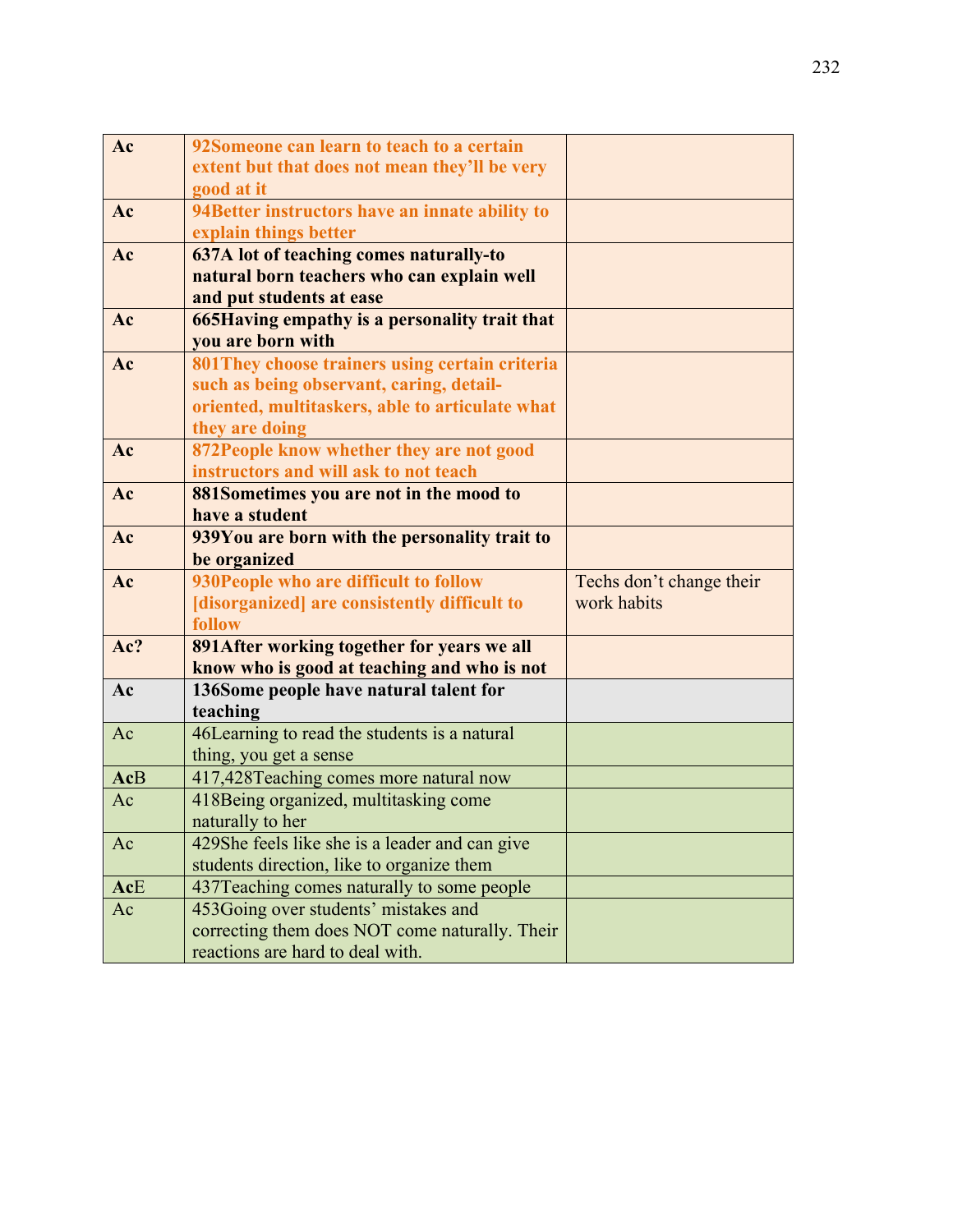| $\boldsymbol{B}$             | 39You learn the most on how to teach from the students                                                                                                                                             |                       |
|------------------------------|----------------------------------------------------------------------------------------------------------------------------------------------------------------------------------------------------|-----------------------|
|                              | who have more trouble (who cannot answer questions,                                                                                                                                                |                       |
|                              | who do not pick things up quickly)                                                                                                                                                                 |                       |
| $\boldsymbol{B}$             | 26, 64People forget subject knowledge over time                                                                                                                                                    |                       |
| $\boldsymbol{B}$             | 65New things are learned on the job                                                                                                                                                                |                       |
| $Aa$ <b>B</b> B <sub>s</sub> | 63At start was not prepared to teach but knew content<br>from school and job experience                                                                                                            |                       |
| $\boldsymbol{B}$             | 86Changes teaching methods according to individual<br>student                                                                                                                                      | Theme<br>How learned? |
| $\boldsymbol{B}$             | 86Changes teaching methods to find what works for the<br>student to be interested, to learn, and to be involved                                                                                    |                       |
| $\boldsymbol{B}$             | 91 Does not know how she learned to individualize<br>instruction just came to her                                                                                                                  | Tacit                 |
| $\boldsymbol{B}$             | 97In younger years was less confident in handling<br>situations with students on her own now                                                                                                       |                       |
| $Aa$ <b>B</b> $C$            | 94After she's tried things herself, has sought help from<br>others regarding problems with students such as cheating<br>or poor grades                                                             |                       |
| BC                           | 112As department coordinator, if a tech is not getting<br>along very well with the student, she will sometimes<br>assign the student to a different tech but still involves<br>every tech a little |                       |
| $\boldsymbol{B}$             | 187Now uses online photos to help teach which allows<br>students to learn more on their own                                                                                                        |                       |
| $\boldsymbol{B}$             | 200CI need to ask or encourage communication because<br>when students are on their own, CI can't see if they<br>understand                                                                         |                       |
| $\mathbb{B}S$                | 214Her own experiences as a student only influenced her<br>at the start                                                                                                                            |                       |
| $\mathit{Bs}$                | 221Her own experiences as a student motivated her to try<br>not to like an instructor that she did not care for                                                                                    |                       |
| $\boldsymbol{B}$             | 233 With experience, she has learned to read whether the<br>student understands and then tries another technique.                                                                                  |                       |
| $\boldsymbol{B}$             | 243She has definitely learned from mistakes she's made                                                                                                                                             |                       |
| $\overline{B}$               | 252She used to be surprised by what students did but<br>nothing would surprise her now                                                                                                             |                       |
| BC                           | 329 Will say just about anything to students if she thinks<br>they need to hear it                                                                                                                 |                       |
| $\boldsymbol{B}$             | 332With experience, it is easier to give negative                                                                                                                                                  |                       |
|                              | feedback                                                                                                                                                                                           |                       |
| $\boldsymbol{B}$             | 330At first she went through the education coordinator to<br>pass on negative feedback to the students                                                                                             | Why?                  |
| $\boldsymbol{B}$             | 411"Every student probably teaches you something"                                                                                                                                                  |                       |
| $\boldsymbol{B}$             | 367Overall experience helps teaching                                                                                                                                                               |                       |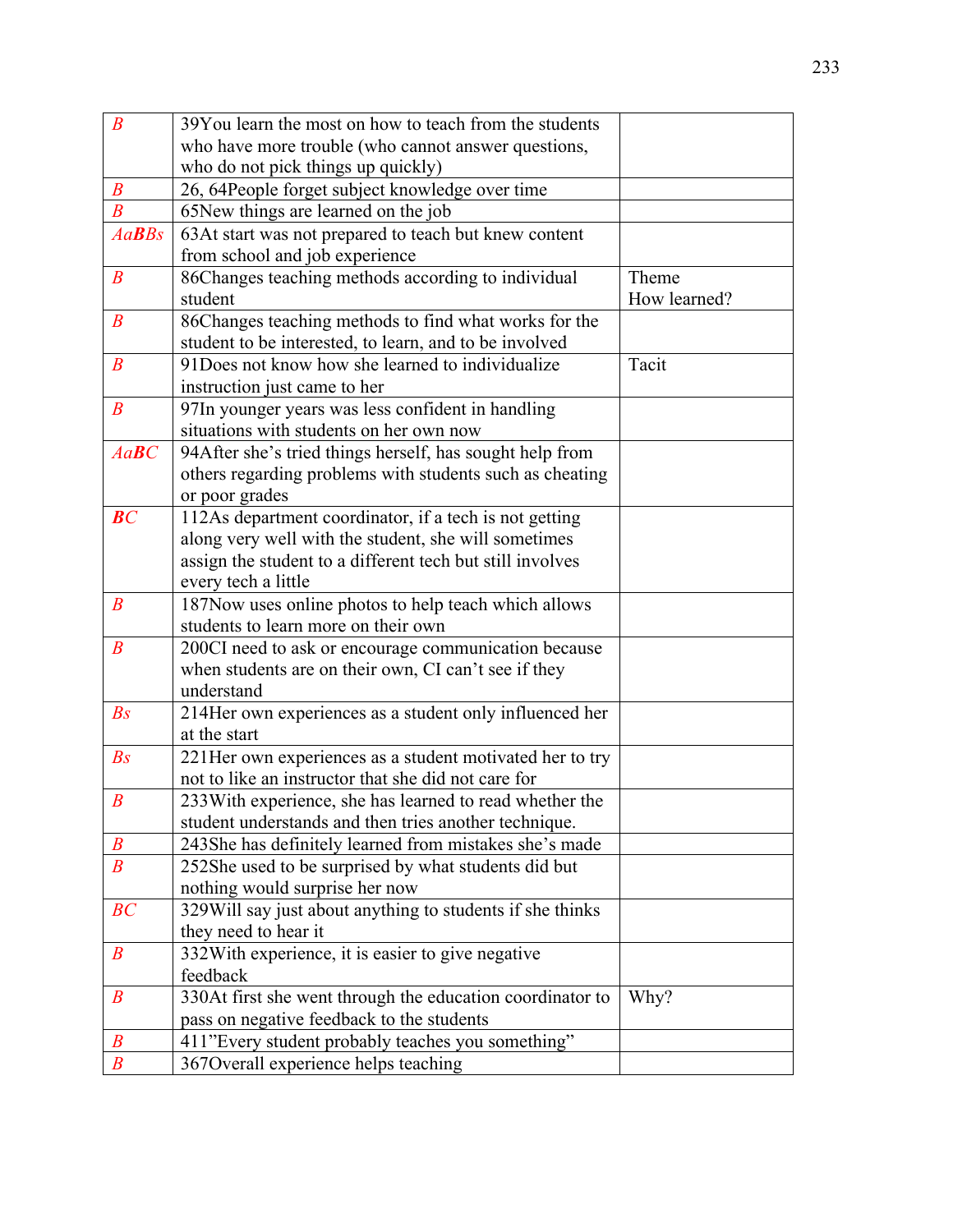| $\boldsymbol{B}$ | 424-429Clinical (bench) instruction differs from                                                     | Teaching experience                          |
|------------------|------------------------------------------------------------------------------------------------------|----------------------------------------------|
|                  | classroom instruction because of the different                                                       | does not translate                           |
| $\boldsymbol{B}$ | environment and atmosphere.                                                                          |                                              |
|                  | 438Clinical (bench) instruction differs from classroom<br>instruction because it is "learn by doing" | Teaching experience<br>does not translate of |
|                  |                                                                                                      | the different                                |
|                  |                                                                                                      | teaching techniques                          |
| $\boldsymbol{B}$ | 22Learns mostly from mistakes                                                                        |                                              |
| $\boldsymbol{B}$ | 23 Learns from student input                                                                         |                                              |
| $B^*$            | 48Teaching slows you down because you have to                                                        | Answer to 42, 43                             |
|                  | explain everything you are doing and answer questions                                                |                                              |
|                  | and things rather than just focus on your job                                                        |                                              |
| $\boldsymbol{B}$ | 66You learn the more students you train                                                              |                                              |
| $\boldsymbol{B}$ | 67You evolve and become more comfortable                                                             |                                              |
| $\boldsymbol{B}$ | 67You learn what to say and what the students respond                                                |                                              |
|                  | to                                                                                                   |                                              |
| $\boldsymbol{B}$ | 68, 70 Every student is different and individual and you                                             |                                              |
|                  | need to teach them differently                                                                       |                                              |
| $\boldsymbol{B}$ | 72After the first couple hours with a student, by asking                                             |                                              |
|                  | open ended questions, you find out how to relate to the                                              |                                              |
|                  | student                                                                                              |                                              |
| $\boldsymbol{B}$ | 97CI should not go too fast                                                                          |                                              |
| $\overline{B}$   | 99Students learn faster and better when the students do                                              | [so good CI do this]                         |
|                  | everything for themselves rather than observing                                                      |                                              |
| $\boldsymbol{B}$ | 105 When students have to do the work themselves they                                                |                                              |
|                  | have to focus and concentrate on what they are doing                                                 |                                              |
| $\boldsymbol{B}$ | 115Remembers better experiences and better students                                                  |                                              |
|                  | she had as a student, how they guided her, counseled                                                 |                                              |
|                  | her, made her feel included, didn't alienate her, didn't<br>make her feel like a bother              |                                              |
| $\boldsymbol{B}$ | 119Remembers bad experience being trained as a new                                                   |                                              |
|                  | tech and just being handed the package insert, it was                                                |                                              |
|                  | pretty much by the seat of your pants                                                                |                                              |
| AaB              | 130As a result of the bad training experience, she tried                                             | Exper as student                             |
|                  | to have close rapport with the [university] faculty, to                                              |                                              |
|                  | find out their expectations, their checklists                                                        |                                              |
| $\boldsymbol{B}$ | 136Standardized checklists make it very easy to flow                                                 |                                              |
|                  | from one student to the next and all work together                                                   |                                              |
| $\boldsymbol{B}$ | 141He picked up best ways that he himself learned,                                                   |                                              |
|                  | from school as a child through job training.                                                         |                                              |
| $\boldsymbol{B}$ | 160At first read the procedure and did it step by step as                                            |                                              |
|                  | the student watched and then had the student do it [now                                              |                                              |
|                  | has the student do it first]                                                                         |                                              |
| $\boldsymbol{B}$ | 171 Checklists help CI remember everything to teach                                                  |                                              |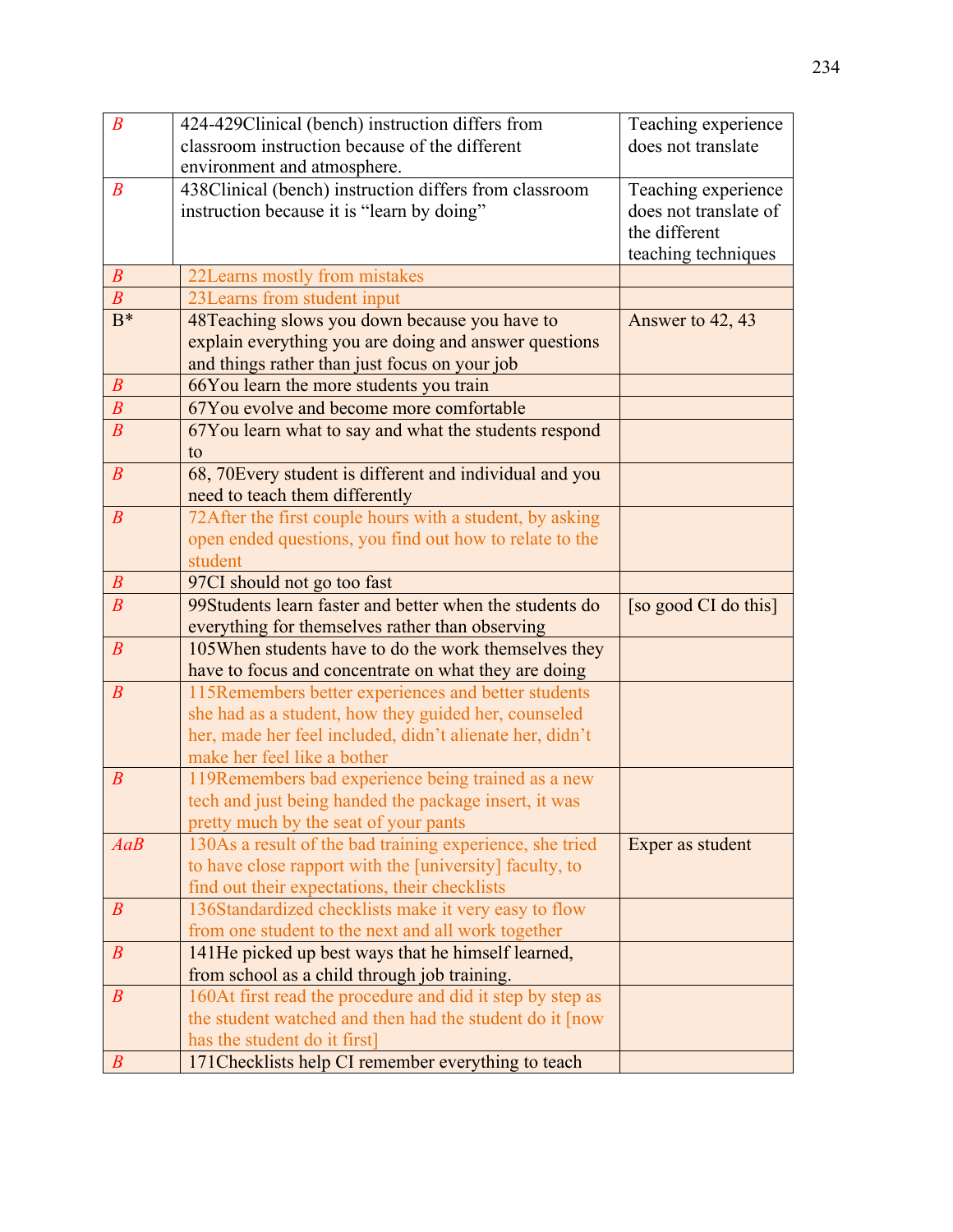| $\boldsymbol{B}$ | 181"See one, do one" is not the best teaching strategy                                                 | Really? Isn't that                |
|------------------|--------------------------------------------------------------------------------------------------------|-----------------------------------|
|                  |                                                                                                        | exactly what we do?               |
|                  |                                                                                                        | How did they learn                |
|                  |                                                                                                        | this?                             |
| $\boldsymbol{B}$ | 185"See one, do one" is necessary now with reduced                                                     | Why? This saves                   |
|                  | staffing                                                                                               | time? What is the                 |
|                  |                                                                                                        | better alternative?               |
| $\boldsymbol{B}$ | 192When you do not have enough time the student may                                                    | Learned this coping               |
|                  | be put off in a corner to work almost by themselves                                                    | technique                         |
| $\boldsymbol{B}$ | 194It is beneficial to have another tech cover the                                                     | Have to learn to                  |
|                  | workload so CI can teach and not worry about the work                                                  | cooperate?                        |
| $\boldsymbol{B}$ | 202 Give a pretest on the more subjective material to see                                              |                                   |
|                  | what they need to emphasize or not spend as much time                                                  |                                   |
|                  | on for each student                                                                                    |                                   |
| $\boldsymbol{B}$ | 209CI show students how to cover the workload, how to                                                  | Learned to teach                  |
|                  | operate the instrument, and what it is going to be like                                                | things besides                    |
|                  | for the student once they get a job                                                                    | immediate chore?                  |
| $B$ ?            | 218Organizational skills are very important to teach                                                   |                                   |
| $\boldsymbol{B}$ | 217 Teach troubleshooting if it arises and if you have                                                 | So if not, it isn't               |
|                  | help                                                                                                   | taught?                           |
| $\boldsymbol{B}$ | 225It is easy to get confused if you are not organized                                                 | Who, tech or                      |
|                  |                                                                                                        | teacher?                          |
| $\boldsymbol{B}$ | 226If you teach students different ways of doing things,                                               |                                   |
|                  | it confuses them                                                                                       |                                   |
| $\boldsymbol{B}$ | 243Teaching is a team effort, if a student needs more                                                  | Gave example of                   |
|                  | time in one area, the other areas need to adapt to teach                                               | phlebotomy taking                 |
|                  | the rest in the time remaining                                                                         | so long that the rest             |
|                  |                                                                                                        | had to be shortened               |
| $\boldsymbol{B}$ | 261 The team needs to decide what to cover in the time                                                 | Learn to adjust to                |
|                  | allotted                                                                                               | student's needs<br>$\overline{c}$ |
| $\boldsymbol{B}$ | 261 Some material may not be covered and the student                                                   |                                   |
|                  | will need to learn it on the job after they get a job                                                  | $\epsilon$                        |
| $\boldsymbol{B}$ | 268Time spent on certain skills will vary from student                                                 |                                   |
| $\boldsymbol{B}$ | to student, some catch on quicker than others<br>270CI can cover more material with students who catch | cc                                |
|                  | on quicker                                                                                             |                                   |
| $\boldsymbol{B}$ | 279The longer you do CI the better you get at it                                                       |                                   |
| BC               | 282You learn to train through life in general, you teach                                               |                                   |
|                  | vour kids                                                                                              |                                   |
| $\boldsymbol{B}$ | 287I have learned to ask more follow up questions,                                                     | How/why did they                  |
|                  | open ended questions, to see if the student understands                                                | learn this?                       |
| $\boldsymbol{B}$ | 298 Make the students explain it to you                                                                |                                   |
| $\boldsymbol{B}$ | 303At the beginning you do more talking but in the end                                                 | $\epsilon$                        |
|                  | you have them talk more and you start quizzing them                                                    |                                   |
| $\boldsymbol{B}$ | 308I learned to change my approach a little bit,                                                       | cc                                |
|                  | 299Don't do all the talking                                                                            |                                   |
|                  |                                                                                                        |                                   |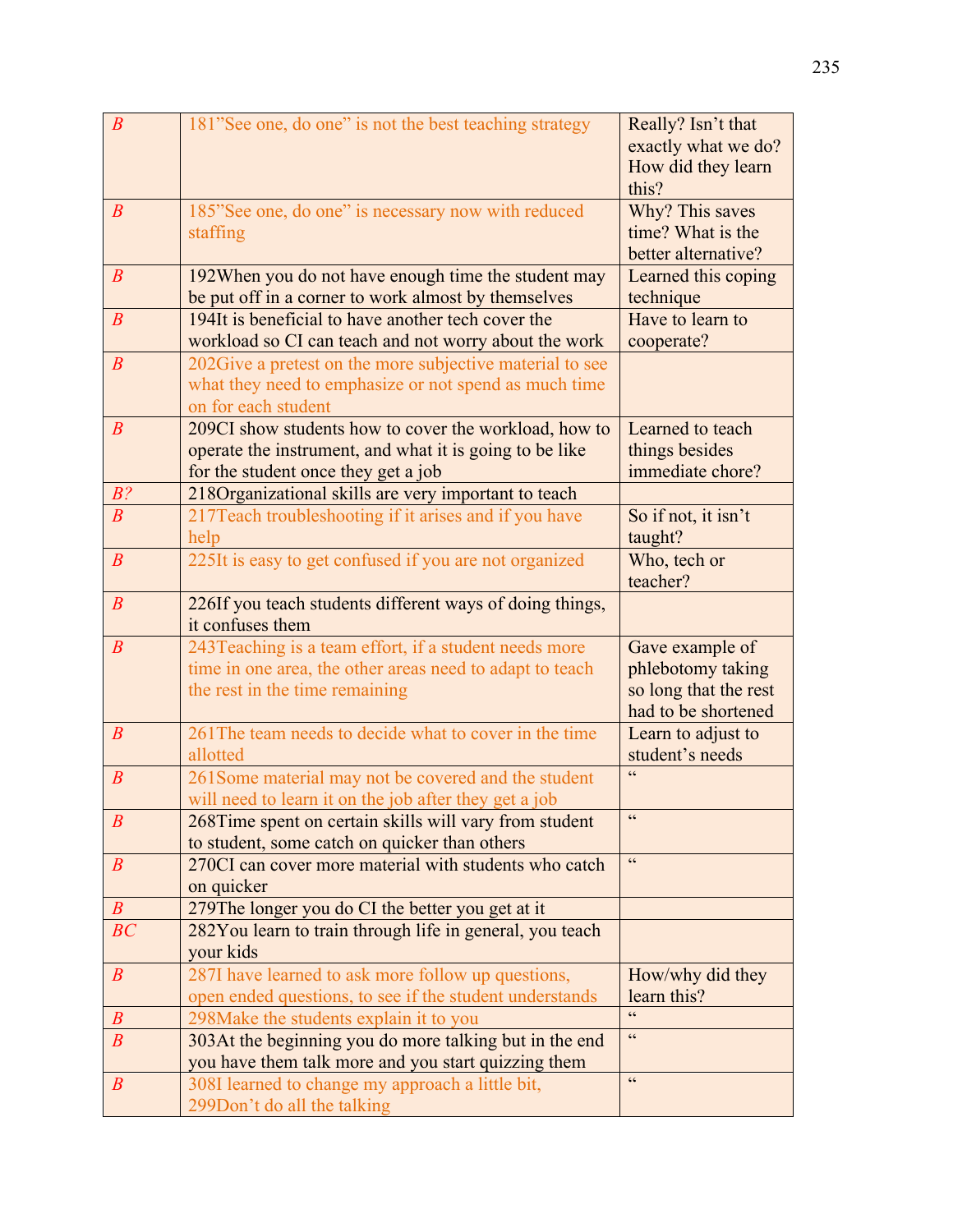| $\boldsymbol{B}$ | 310You learn to teach by trial and error                                                     |                                             |
|------------------|----------------------------------------------------------------------------------------------|---------------------------------------------|
| $\boldsymbol{B}$ | 322Training new employees is different                                                       |                                             |
| $\boldsymbol{B}$ | 326When sent for training on an analyzer, they are                                           |                                             |
|                  | taught how to train it when they get back home                                               |                                             |
| $\boldsymbol{B}$ | 378Now uses images from the Internet to help teach and                                       |                                             |
|                  | images from atlases, and DVDs392                                                             |                                             |
| $\boldsymbol{B}$ | 382Uses checklists to help teach                                                             |                                             |
| AaB              | 415Learned from the first person to train him as a tech –                                    | Other tech                                  |
|                  | learned that students will learn faster and better by                                        | Exp as "student"                            |
|                  | doing things themselves                                                                      |                                             |
| AaB              | 426Learned from first person to train him to be very                                         | Other tech                                  |
|                  | patient and don't go too fast                                                                | Exp as "student"                            |
| $\boldsymbol{B}$ | 431As students they felt like free help, they did the                                        |                                             |
|                  | benches                                                                                      |                                             |
| $\mathbb{B}S$    | 440Vowed that she would have empathy for students                                            |                                             |
|                  | and be a little more hands on after her bad experiences                                      |                                             |
|                  | as a student                                                                                 |                                             |
| $\boldsymbol{B}$ | 455Picked up qualities from instructors that he had                                          |                                             |
| $\boldsymbol{B}$ | 456From bad instructors he learned that the worst thing                                      |                                             |
|                  | you can do to a student is to intimidate them or make                                        |                                             |
|                  | them afraid of making a mistake.                                                             |                                             |
| $\boldsymbol{B}$ | 459So he tries to make them relax, supporting them.                                          |                                             |
|                  | The biggest quality of a teacher is to put the student at                                    |                                             |
|                  | ease so they feel comfortable.                                                               |                                             |
| $\boldsymbol{B}$ | 467As an instructor she's caught herself going too fast                                      |                                             |
|                  | and remember that they are just learning it                                                  |                                             |
| Bx               | 4740 ver the years he has evolved through trial and error                                    |                                             |
|                  | and learning to adjust his teaching depending on how                                         |                                             |
|                  | the students respond, how they catch on, if they are                                         |                                             |
|                  | where they should be at a certain point                                                      |                                             |
| $\boldsymbol{B}$ | 526At first it was evident from student questions that he                                    |                                             |
| $\boldsymbol{B}$ | didn't explain things well.                                                                  |                                             |
|                  | 535At first she was too regimented, following a rigid<br>schedule and discouraging questions | How did she figure<br>out that this was not |
|                  |                                                                                              | good?                                       |
| $\boldsymbol{B}$ | 539At first she was not engaging the students in the                                         |                                             |
|                  | experience                                                                                   |                                             |
| $\boldsymbol{B}$ | 572CI ask students how they did in previous rotations in                                     | Individualize                               |
|                  | order to get clues on how to teach them and relate to                                        | instruction                                 |
|                  | them                                                                                         |                                             |
| B                | 612I struggled teaching in the beginning like probably                                       |                                             |
|                  | anyone would too                                                                             |                                             |
| $\boldsymbol{B}$ | 615At first he struggled with how to express himself                                         |                                             |
|                  | and clearly explain the process [procedure]                                                  |                                             |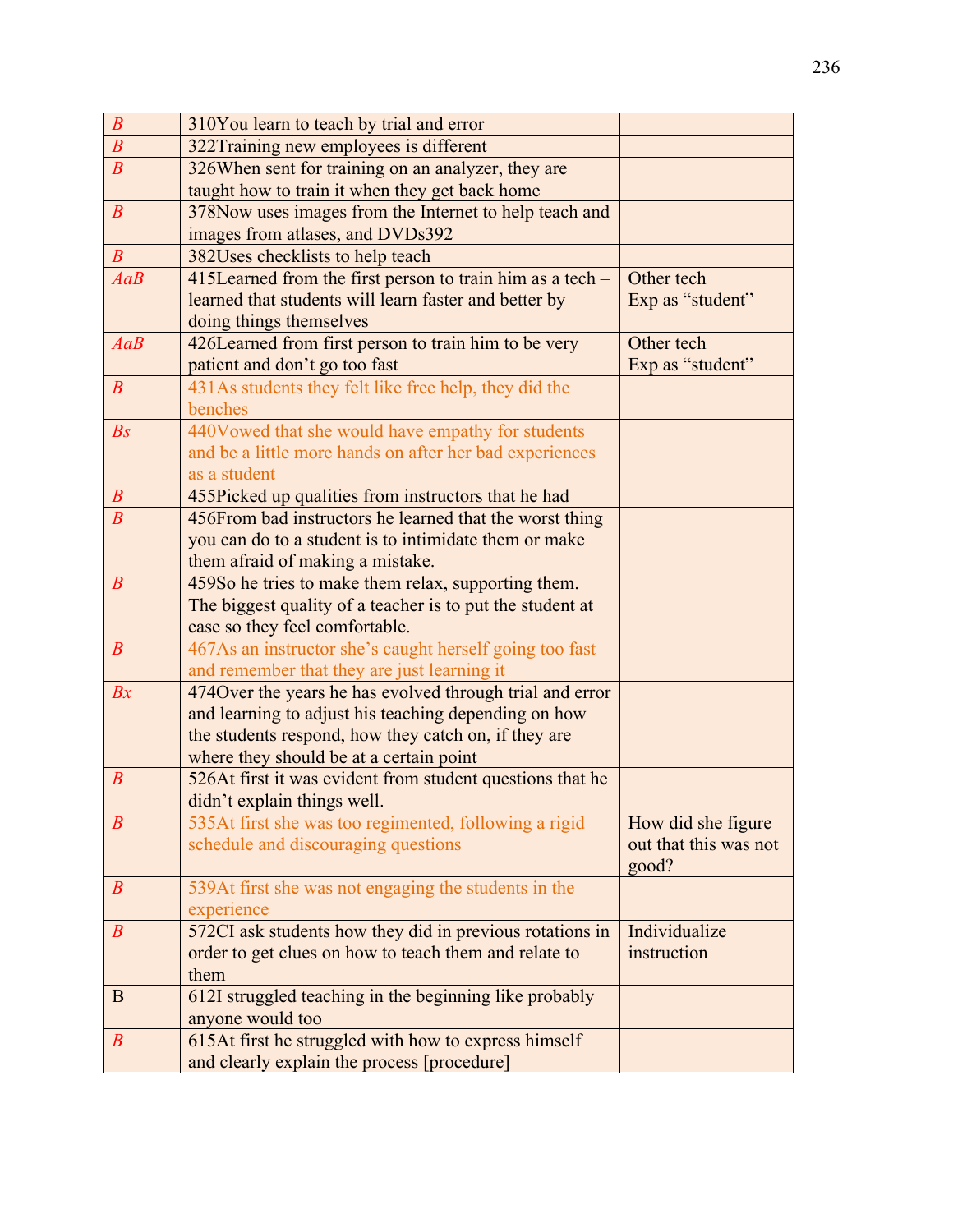| BC               | 629He has collected written information to give to the                                            |                                                    |
|------------------|---------------------------------------------------------------------------------------------------|----------------------------------------------------|
|                  | students because you lose the theory over the years if                                            |                                                    |
|                  | you never use it or teach it                                                                      |                                                    |
| $\boldsymbol{B}$ | 642CI need a general respect for sharing of information                                           | How did they learn                                 |
|                  | and general tolerance for students.                                                               | this?                                              |
| $\boldsymbol{B}$ | 643CI need to have an attitude that there is no silly                                             | $\epsilon$                                         |
|                  | question                                                                                          |                                                    |
| $\boldsymbol{B}$ | 644CI need to understand the anxiousness of students                                              | $\zeta \, \zeta$                                   |
| $\overline{B}$   | 645CI need to have patience                                                                       | cc                                                 |
| $\overline{B}$   | 647CI need to have high tolerance                                                                 | "tolerance for<br>what? Mistakes?<br>Bad behavior? |
| $\boldsymbol{B}$ | 661CI need to have empathy                                                                        |                                                    |
| $\overline{B}$   | 663You need to be able to switch gears if the student<br>needs it                                 |                                                    |
| $\boldsymbol{B}$ | 670 Teaching gets better with job experience                                                      |                                                    |
| $\boldsymbol{B}$ | 670 Teaching gets better with life experience                                                     |                                                    |
| $\boldsymbol{B}$ | 672It takes older students longer to catch on                                                     | So they've learned                                 |
|                  |                                                                                                   | to be more patient?                                |
| B?               | 684Older students are not going to give up until they get                                         |                                                    |
|                  | it and will work hard to get it, they are more mature695                                          |                                                    |
| $\boldsymbol{B}$ | 821 From experience you know where the students trip                                              |                                                    |
|                  | up so you pay attention to that                                                                   |                                                    |
| $\boldsymbol{B}$ | 836He has to keep in mind that he is left handed and he                                           |                                                    |
|                  | may be teaching a right handed student from a left                                                |                                                    |
|                  | handed perspective                                                                                |                                                    |
| Bx               | 861Learning to be a CI is like riding a bike. Somebody                                            |                                                    |
|                  | describes it to you but you just have to hop on and start                                         |                                                    |
|                  | peddling and the more you do it by trial and error the                                            |                                                    |
|                  | better you are. You weave around potholes and just find                                           |                                                    |
|                  | new ways of making a better experience happen for the                                             |                                                    |
|                  | students                                                                                          |                                                    |
| Bx               | 866You learn from your mistakes and your                                                          |                                                    |
|                  | accomplishments                                                                                   |                                                    |
| $\boldsymbol{B}$ | 895You have to be organized, neat, and uncluttered on                                             |                                                    |
| $\boldsymbol{B}$ | the bench to teach well 214, 920, 933                                                             |                                                    |
|                  | 906You have to be able to organize your time between<br>your student and your work                |                                                    |
| $\boldsymbol{B}$ | 946The ability to find things in multiple ways, to come                                           |                                                    |
|                  |                                                                                                   |                                                    |
|                  | up with another way to approach the subject is helpful<br>for instructor955                       |                                                    |
| $\boldsymbol{B}$ | 958You don't want to give too much information the                                                |                                                    |
|                  | first day                                                                                         |                                                    |
| $\boldsymbol{B}$ |                                                                                                   |                                                    |
|                  |                                                                                                   |                                                    |
|                  | 963You don't want to teach them everything you know                                               |                                                    |
|                  | through many years of experience or you will<br>overwhelm them and their eyes start to glaze over |                                                    |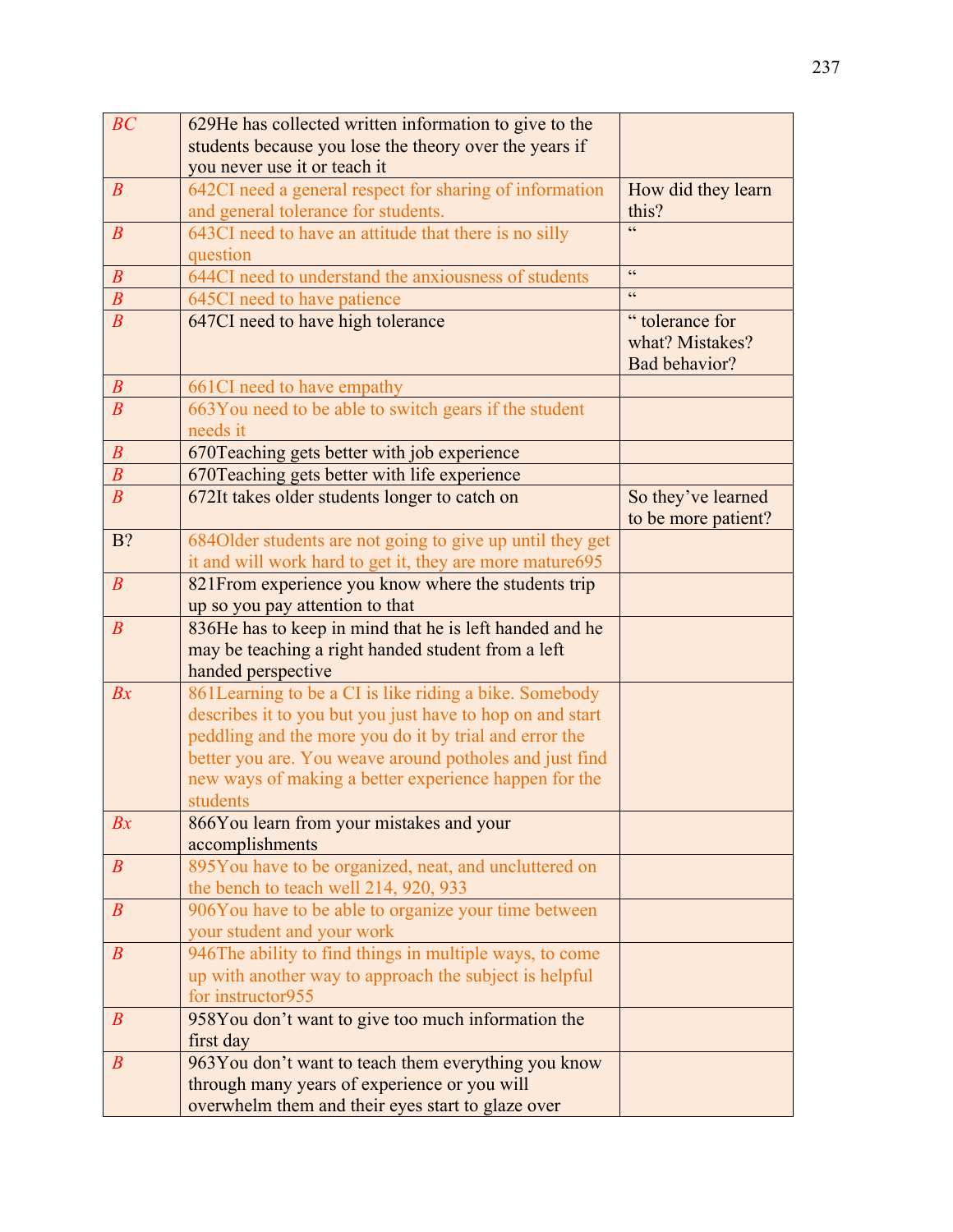| $\boldsymbol{B}$ | 39Do work a little slower to explain it [the job]                                            |                                                                                           |
|------------------|----------------------------------------------------------------------------------------------|-------------------------------------------------------------------------------------------|
| $\overline{B}$   | $42G$ o with the flow and bring the student with me $\sqrt{a}$                               |                                                                                           |
|                  | the job]                                                                                     |                                                                                           |
|                  | 85Still concentrates on covering everything                                                  |                                                                                           |
| B                | 104At first just covered what was assigned                                                   |                                                                                           |
| $\boldsymbol{B}$ | 86Teaches how a lab operates                                                                 | Learned to cover<br>more than just her<br>bench?                                          |
| $\boldsymbol{B}$ | 86Teaches what they need to survive                                                          | more than just the<br>bench?                                                              |
| $\boldsymbol{B}$ | 98Doesn't need this reflection any more                                                      |                                                                                           |
| $\overline{B}$   | 106Now adds topics/skills                                                                    | Learned to enrich<br>teaching?<br>Individualize?                                          |
| $\boldsymbol{B}$ | <b>111Learned that students are flexible</b>                                                 |                                                                                           |
| $\boldsymbol{B}$ | 112Learned that students want to learn more                                                  |                                                                                           |
| $\overline{B}$   | 116Doesn't think about different things now e.g. same<br>as at beginning                     | Doesn't realize it?                                                                       |
| $\mathbb{B}S$    | 124Tries to think as a student                                                               |                                                                                           |
| $\overline{B}$   | 127Thinks back to own days as a student                                                      |                                                                                           |
| $\boldsymbol{B}$ | 135You know how to teach by doing it so long (she'd<br>taught $3-4$ yr)                      |                                                                                           |
| $\boldsymbol{B}$ | 149There is no help in teaching, no mentoring                                                |                                                                                           |
| $\boldsymbol{B}$ | 153At first you just wing it                                                                 | No experience yet                                                                         |
| $\overline{B}$   | 167At first was not prepared to teach                                                        |                                                                                           |
| $\overline{B}$   | 172With experience now acts less as a teacher and<br>more as a coworker                      |                                                                                           |
| $\boldsymbol{B}$ | 174Teaches as if student is a new employee but adds<br>questions                             |                                                                                           |
| $\boldsymbol{B}$ | 180Teaching technique has not changed with<br>experience                                     | I do not recognize<br>what $I$ am doing<br>differently but my<br>evals are much<br>better |
| $\boldsymbol{B}$ | 184Adjusts teaching or re-explains if student doesn't<br>understand                          | How learned to do<br>this?                                                                |
| $\boldsymbol{B}$ | 189Adjusts pace to student's understanding                                                   |                                                                                           |
| $\boldsymbol{B}$ | 192Adjusts pace/teaching if student is not happy                                             |                                                                                           |
| $\boldsymbol{B}$ | 211,214Uses hands on teaching technique because she<br>learns best that way                  |                                                                                           |
| $\boldsymbol{B}$ | 218With teaching experience now has students just<br>jump in feet first [doing the lab work] |                                                                                           |
| BsC              | 300Uses negative experience as student to motivate her<br>to make students feel wanted       |                                                                                           |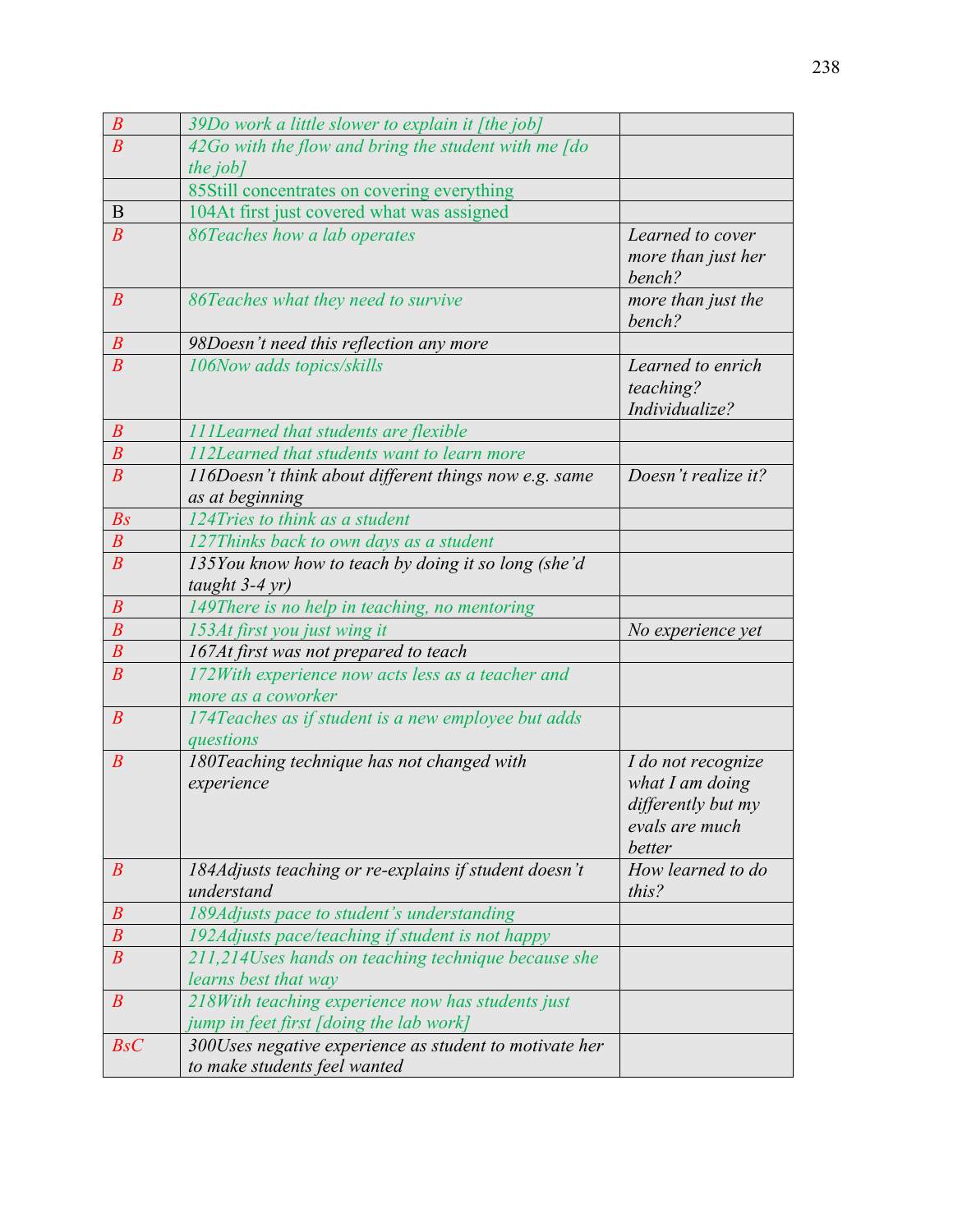| $\mathbb{B}S$    | 326Experiences as student very much affects how she      |                     |
|------------------|----------------------------------------------------------|---------------------|
|                  | teaches, to share same good experience                   |                     |
| $\mathbb{B}S$    | 319Experiences as student very much affects how she      |                     |
|                  | teaches, to do it differently                            |                     |
| $\boldsymbol{B}$ | 335With anything, you improve with time                  |                     |
| $\boldsymbol{B}$ | 338You gain confidence with experience                   |                     |
| $\overline{B}$   | 341You "get that pattern" with experience?               | What pattern?       |
| Bx               | 344Learning from mistakes is a huge part for             |                     |
|                  | anybody learning                                         |                     |
|                  | 385-392Continuity is challenging with many part-         |                     |
|                  | time techs/instructors                                   |                     |
| $\boldsymbol{B}$ | 385 Careful scheduling is necessary so they don't        | Learn to work with  |
|                  | miss something                                           | other instructors?  |
| $\boldsymbol{B}$ | 440Feels more comfortable teaching an area that she      |                     |
|                  | knows, has worked in                                     |                     |
| $\boldsymbol{B}$ | 478Learn to teach by being a mom                         |                     |
| $\overline{B}$   | 479Learn to teach with age                               | Life experience     |
| $\overline{B}$   | 480Learn to teach with experience                        | Job or teaching     |
|                  |                                                          | experience?         |
| $\boldsymbol{B}$ | 481Learn to teach by being a scout leader and den        |                     |
|                  | mother                                                   |                     |
| $\boldsymbol{B}$ | 484Learn to teach by being a tutor                       |                     |
| $\boldsymbol{B}$ | 614 615 Teaching gets better with life experience        |                     |
| $\overline{B}$   | 614 615 Teaching gets better with job experience         |                     |
| $\overline{B}$   | 617Age brings patience [which helps teaching]            |                     |
| $\boldsymbol{B}$ | 617Motherhood brings patience ["                         |                     |
| $\boldsymbol{B}$ | 619Confidence with the job helps teaching                |                     |
| $\overline{B}$   | 620Comfort where you work (e.g. comfort with the         |                     |
|                  | instrumentation) helps teaching                          |                     |
| team             | 661 There is little communication between techs          | Should there be?    |
|                  | about what the student is doing/has done                 |                     |
| $\boldsymbol{B}$ | 730-736A CI's experience differs depending on the        |                     |
|                  | program                                                  |                     |
| $\boldsymbol{B}$ | 731A CI's experience differs depending on different      |                     |
|                  | students.                                                |                     |
| $\boldsymbol{B}$ | 738Where the students come from, their background,       |                     |
|                  | and what the CI is expected to do changes the CI's       |                     |
|                  | teaching.                                                |                     |
| BC               | 772The field/job is ever changing and techs never        | Never stop learning |
|                  | stop learning                                            | how to teach better |
|                  |                                                          | also?               |
| AaB              | 63 Thinks about teaching less now than when she          |                     |
|                  | started because she's more used to it                    |                     |
| B                | 53 Learning to read the students is a natural thing that |                     |
|                  | came on the more I had students                          |                     |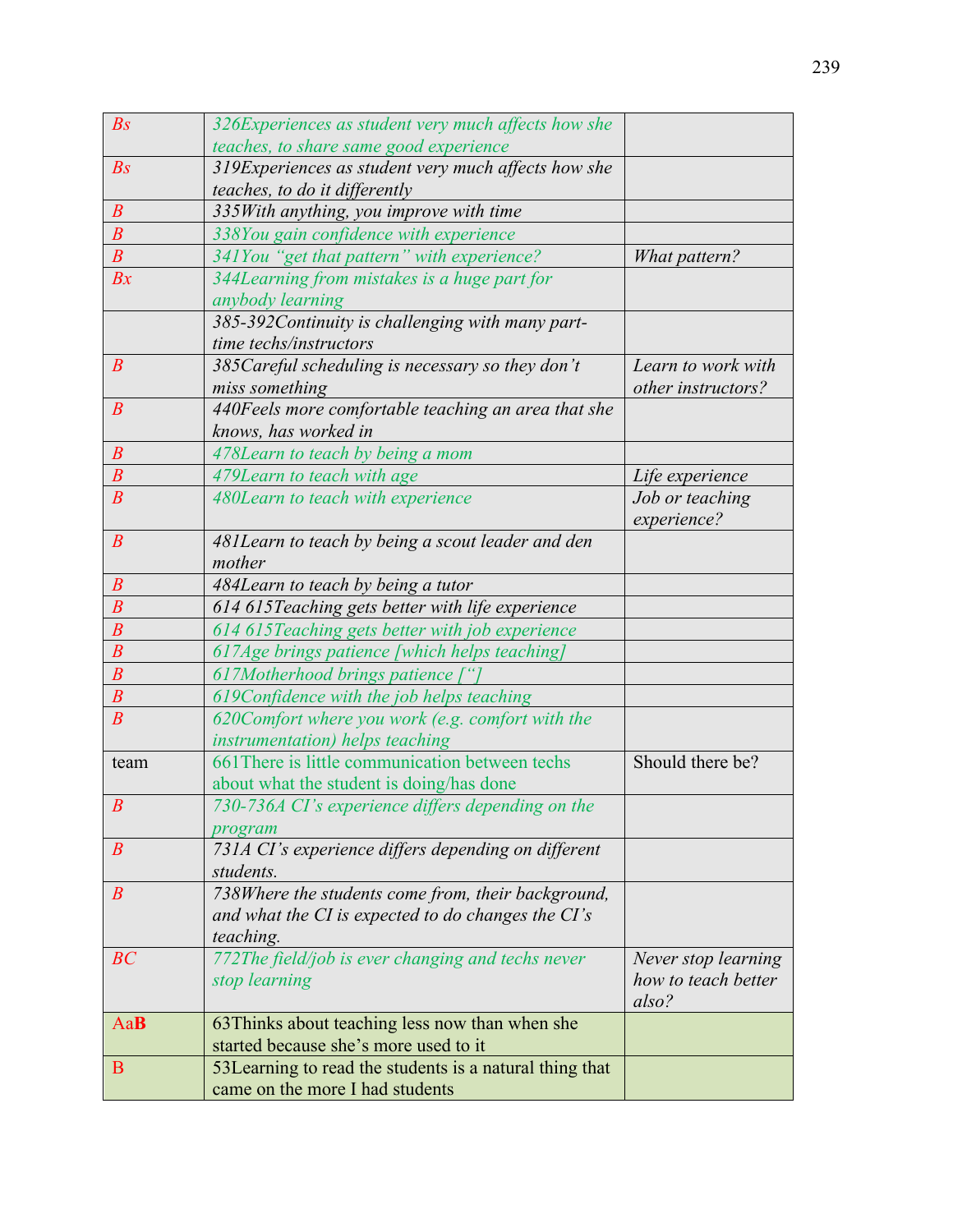| <b>BC</b>     | 69Thinks about it, goes to bag of tricks, if student is                                          |    |
|---------------|--------------------------------------------------------------------------------------------------|----|
|               | different                                                                                        |    |
| $\mathbf{B}$  | 79She knows how to teach by how the student is                                                   | ?? |
|               | doing                                                                                            |    |
| <b>BC1,5</b>  | 87She is self-taught                                                                             |    |
| B             | 116She was not very prepared at all when she began                                               |    |
|               | teaching. Her first students were nerve wracking.                                                |    |
| B             | 117If her students don't flunk, then she has taught                                              |    |
|               | them something.                                                                                  |    |
| B             | 121 Thinks her teaching technique has changed a lot                                              |    |
|               | now that she is used to what she is going to teach                                               |    |
| B             | 123She's looser now (more flexible)                                                              |    |
| <b>AaBx</b>   | 237On her own, she has used trial and error to                                                   |    |
|               | individualize her instruction                                                                    |    |
| B             | 284Her own experiences as an instructor hopefully                                                |    |
|               | has made her teaching better                                                                     |    |
| B             | 311She feels that sometimes she is too soft, that                                                |    |
|               | students take advantage of her. She takes students'                                              |    |
|               | excuses at face value. In the end it affects the                                                 |    |
|               | student's performance.                                                                           |    |
| B             | 334Sometimes students argue for points and she                                                   |    |
|               | doesn't know if they are looking at the big picture,                                             |    |
|               | really learning something, or if they are just out for a                                         |    |
|               | grade.                                                                                           |    |
| $\mathbf B$   | 350If she comes across something that works or a                                                 |    |
|               | good example, she'll keep that in her bag of tricks.                                             |    |
| B             | 362She finds it hard to assess whether she has                                                   |    |
| <b>ASSESS</b> | improved as an instructor because, although students                                             |    |
|               | fill out evaluations for the university, she rarely sees                                         |    |
| B             | them.                                                                                            |    |
| <b>ASSESS</b> | 365She must be at least staying the same or<br>improving because nobody has come to her and said |    |
|               | that her students aren't passing or other issues.                                                |    |
| <b>AcB</b>    | 417,428Teaching comes more natural now                                                           |    |
| B             | 421 Teaching is like public speaking, at first it's kind                                         |    |
|               | of unnerving.                                                                                    |    |
| $\mathbf{B}$  | 423Now it's a lot easier because she has a spiel                                                 |    |
| B             | 514Job experience is going to make you a better                                                  |    |
|               | teacher because then you're going to have more                                                   |    |
|               | knowledge to pass on                                                                             |    |
| B             | 516Life experience helps because it depends on how                                               |    |
|               | you feel about you and yourself and what's going on                                              |    |
|               | as to what you are going to put into your teaching                                               |    |
| AbB           | 614When you don't know what anyone else is doing,                                                |    |
|               | you are kind of building it on your own                                                          |    |
| B             | 630She thinks a CI should personalize the instruction                                            |    |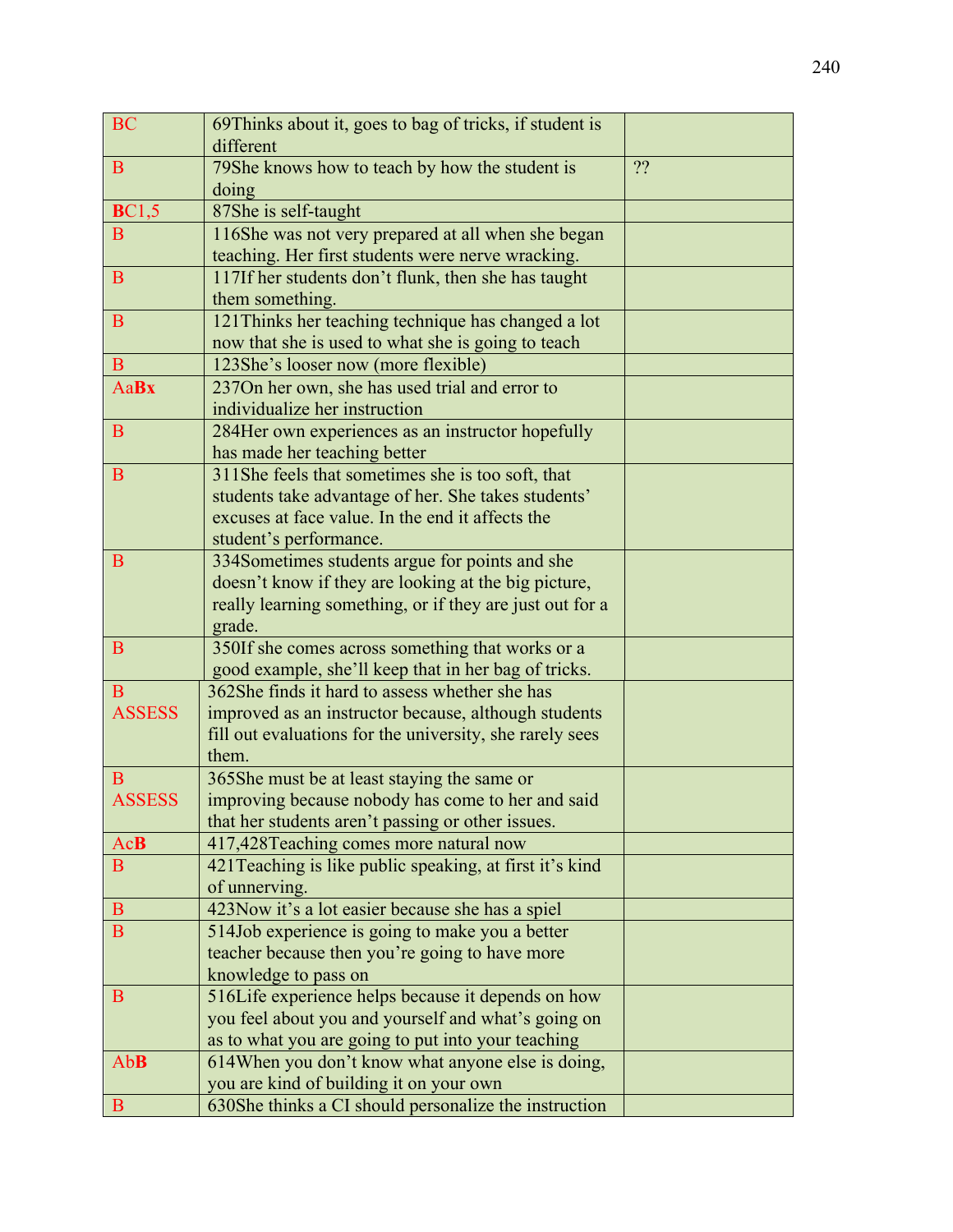|           | and make it more fun and more exciting                 |                      |
|-----------|--------------------------------------------------------|----------------------|
| <b>Bs</b> | 621All she had to refer to was her negative experience |                      |
|           | as a student                                           |                      |
| <b>Bs</b> | 628All the CI did when she was a student was to read   |                      |
|           | off their notes and tell them what to do               |                      |
| <b>Bs</b> | 254As a student her clinical instructors were paid     | C said that CI       |
|           | extra to teach and were just teaching to get the money | should get incentive |
| <b>Bs</b> | 264,276When she was a student, the clinical            |                      |
|           | instructors were not interested in bothering with      |                      |
|           | students and she did not want to see herself doing the |                      |
|           | same                                                   |                      |
| <b>Bs</b> | 270 Not wanting to bother with students bothers her    |                      |
|           | because these students are people we are going to      |                      |
|           | hire, hopefully                                        |                      |

| C?             | 14Wanted to help teach and volunteered to teach     |                             |
|----------------|-----------------------------------------------------|-----------------------------|
| $\mathcal{C}$  | 58If you care about your teaching, you will better  |                             |
|                | yourself                                            |                             |
| C?             | 69Teaching technique has not changed a lot          | Theme                       |
|                |                                                     | "technique" has not change  |
|                |                                                     | but how they use it has, eg |
|                |                                                     | better questioning          |
| AaBC           | 94After she's tried things herself, has sought help |                             |
|                | from others regarding problems with students        |                             |
|                | such as cheating or poor grades                     |                             |
| <b>BC</b>      | 112As department coordinator, if a tech is not      |                             |
|                | getting along very well with the student, she will  |                             |
|                | sometimes assign the student to a different tech    |                             |
|                | but still involves every tech a little              |                             |
| AaC            | 278She denies doing formal or informal self-        | Does not do self-eval       |
|                | evaluation regarding her teaching                   |                             |
| $\mathcal{C}$  | 404She feels that she still has more to learn about | Is she doing anything about |
|                | teaching                                            | it actively?                |
|                | 22Constantly learning about how to teach            |                             |
| $\overline{C}$ | 24Constantly striving to come up with different     |                             |
|                | ways to teach (audio, video, questionnaires)        |                             |
|                | 31He takes teaching very seriously                  |                             |
|                | 29Students pay good money to train at hospital      |                             |
|                | [pay tuition to their university]                   |                             |
| $\overline{C}$ | 34Thinks about teaching more now because she        |                             |
|                | is the department coordinator; it's her job 21      |                             |
| $\mathcal{C}$  | 43CI can get tired of it and burned out             | cc                          |
|                | 54Student praise on the evaluations is a reward     |                             |
|                | 62 At first, CI are not comfortable or "fluid" with |                             |
|                | teaching                                            |                             |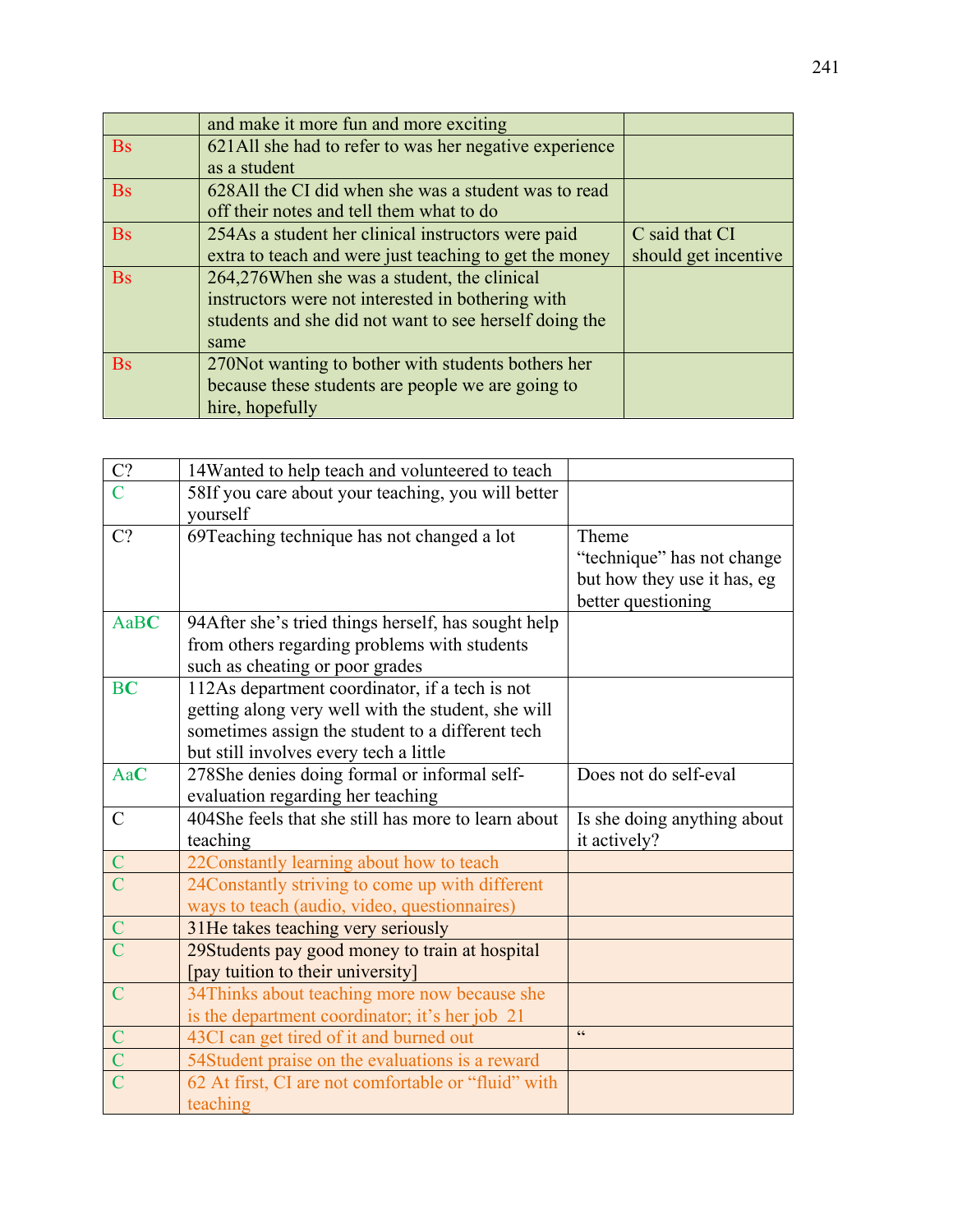| $\overline{C}$ | 148Was not prepared to be a CI at the beginning.                                             | So how did she cope with<br>this? |
|----------------|----------------------------------------------------------------------------------------------|-----------------------------------|
| $\mathbf C$    | 159 Was not comfortable at first                                                             |                                   |
| $\overline{C}$ | 321 The inservice was not required                                                           |                                   |
| $\overline{C}$ | 396CI need to evolve with the teaching                                                       |                                   |
|                | technology                                                                                   |                                   |
| $\mathbf C$    | 591At first she had anxiety about teaching, about                                            |                                   |
|                | getting it all done in a short period of time                                                |                                   |
| $\mathcal{C}$  | 591At first she has anxiety because she did not                                              |                                   |
|                | have any instructional background                                                            |                                   |
| $\overline{C}$ | 619At first she was intimidated by student's                                                 |                                   |
|                | questions, afraid that she had forgotten the                                                 |                                   |
|                | theory, so she studies on her own                                                            |                                   |
| $\overline{C}$ | 627He learns [theory] from teaching, from                                                    |                                   |
|                | looking up answers to students' questions                                                    |                                   |
| <b>BC</b>      | 629He has collected written information to give                                              |                                   |
|                | to the students because you lose the theory over                                             |                                   |
|                | the years if you never use it or teach it                                                    |                                   |
| $\mathcal{C}$  | 725 Having to work the bench and teach at the                                                | Answer to 43                      |
|                | same time burns out the training technologists                                               |                                   |
| $\mathbf C$    | 728An incentive to teach would make it easier to                                             |                                   |
|                | find techs to teach, free tuition, slight pay                                                |                                   |
|                | increase                                                                                     |                                   |
| $\mathsf{C}$   | 745Having to work the bench and teach at the                                                 |                                   |
|                | same time makes it more likely to make a                                                     |                                   |
|                | mistake on the bench and mistakes are made                                                   |                                   |
| $\mathbf C$    | 754Being distracted could lead to a student                                                  |                                   |
| $\overline{C}$ | making a mistake that you wouldn't catch<br>759It is a joy to teach and to hire students you |                                   |
|                | have taught because you won't have to train them                                             |                                   |
|                | as much                                                                                      |                                   |
| $\overline{C}$ | 766Bench techs, unlike managers, don't see the                                               |                                   |
|                | value in training new techs to replace the aging                                             |                                   |
|                | workforce                                                                                    |                                   |
| C              | 770Aging techs are not as focused as they used to                                            | Learned about self, mature        |
|                | be and eventually will become worse of an                                                    | to admit this                     |
|                | instructor 778                                                                               |                                   |
| $\mathsf{C}$   | 775Students are paying good money and this is                                                |                                   |
|                | going to be their career, so they deserve the best                                           |                                   |
|                | possible training                                                                            |                                   |
| AaC            | 41Don't put a lot of thought or energy into it                                               | No perceived problem              |
| $C$ ?          | 72At first worried about covering everything on                                              | How did they cope with            |
|                | schedule [bench]                                                                             | this?                             |
| AaC            | 97At first took time in morning to prepare how to                                            |                                   |
|                | teach, what to teach, what to say                                                            |                                   |
| <b>BsC</b>     | 300Uses negative experience as student to                                                    |                                   |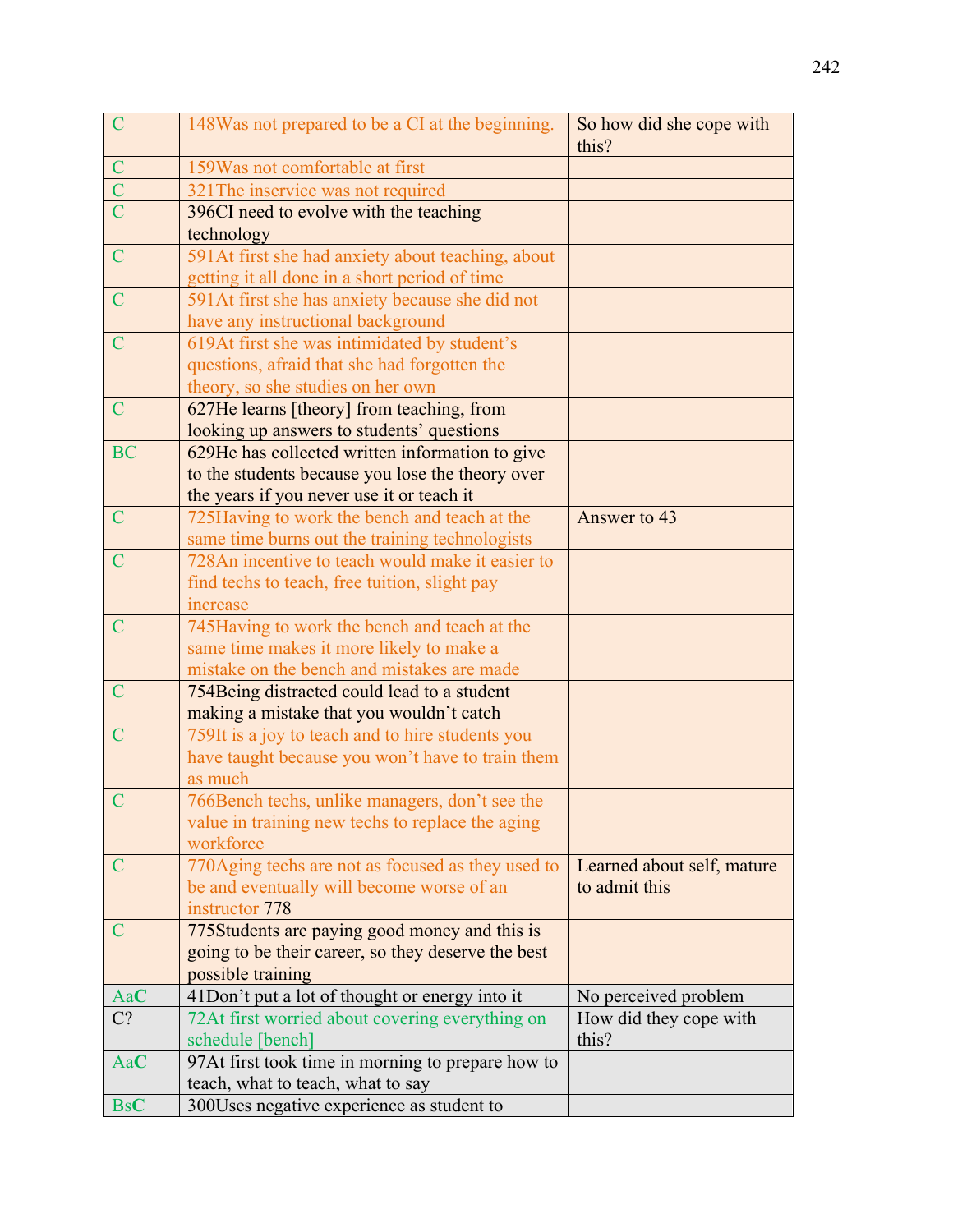| 407Gets feedback directly from students<br>AaC<br>regarding their comfort and their understanding<br>772The field/job is ever changing and techs<br><b>BC</b><br>Never stop learning how to |  |
|---------------------------------------------------------------------------------------------------------------------------------------------------------------------------------------------|--|
|                                                                                                                                                                                             |  |
|                                                                                                                                                                                             |  |
|                                                                                                                                                                                             |  |
| never stop learning<br>teach better also?                                                                                                                                                   |  |
| $\mathbf C$<br>137If you really want to do it, you will learn to<br>[well?]                                                                                                                 |  |
| teach                                                                                                                                                                                       |  |
| 139Motivated to teach by wanting to help<br>[do a good job teaching?]<br>$\mathcal{C}$                                                                                                      |  |
| somebody                                                                                                                                                                                    |  |
| 140Motivated to teach by wanting to get the<br>$\mathcal{C}$                                                                                                                                |  |
| students excited about the field/job                                                                                                                                                        |  |
| $\mathcal{C}$<br>142Motivated to teach when realizing that                                                                                                                                  |  |
| students will be your fellow employees                                                                                                                                                      |  |
| $\mathsf{C}$<br>421As a new department coordinator, she is                                                                                                                                  |  |
| researching more now [about bench instruction]                                                                                                                                              |  |
| 497Teaching comes naturally/is not difficult if<br>$\mathcal{C}$                                                                                                                            |  |
| you enjoy your job and want to share it                                                                                                                                                     |  |
| 497Some people see teaching as a burden<br>And therefore do a bad<br>$\mathcal{C}$                                                                                                          |  |
| job?                                                                                                                                                                                        |  |
| $\overline{C}$<br>500Want to treat student well because they might<br>Motiv                                                                                                                 |  |
| be doing your lab work in the future                                                                                                                                                        |  |
| 504 Want to make sure student is competent<br>Motiv<br>$\mathcal{C}$                                                                                                                        |  |
| because they might be doing your family                                                                                                                                                     |  |
| member's lab work in the future                                                                                                                                                             |  |
| $C$ ?<br>546, 573It would be very difficult to give<br>Avoidance, didn't learn                                                                                                              |  |
| constructive criticism<br>this                                                                                                                                                              |  |
| 548Leaves criticism/negative feedback to the                                                                                                                                                |  |
| liaison/coordinator<br>EC<br>Motiv                                                                                                                                                          |  |
| 603Poor teachers should not teach because you<br>want students to get a good education                                                                                                      |  |
| Motiv<br>$\overline{C}$                                                                                                                                                                     |  |
| 611Students are paying to be taught<br>668Teaching is not a top priority in this lab                                                                                                        |  |
| 30-33Thinks about/reflects when she needs to<br>Aa $C4,6$                                                                                                                                   |  |
|                                                                                                                                                                                             |  |
| come up with a plan for an individual student<br>AaC6<br>130She determines if she needs to improve or<br>But does she seek a NEW                                                            |  |
| change instruction based on how she reads the<br>technique?                                                                                                                                 |  |
| student. If they are having trouble she changes                                                                                                                                             |  |
| techniques                                                                                                                                                                                  |  |
| <b>BC6</b><br>69Thinks about it, goes to bag of tricks, if student                                                                                                                          |  |
| is different                                                                                                                                                                                |  |
| C5,6<br>84She revamped the study questions as they were                                                                                                                                     |  |
| old fashioned                                                                                                                                                                               |  |
| <b>BC1,5</b><br>87She is self-taught                                                                                                                                                        |  |
| C6<br>146Gets help on content from a very                                                                                                                                                   |  |
| knowledgeable coworker                                                                                                                                                                      |  |
| 183Changed her teaching materials to make it<br>C6                                                                                                                                          |  |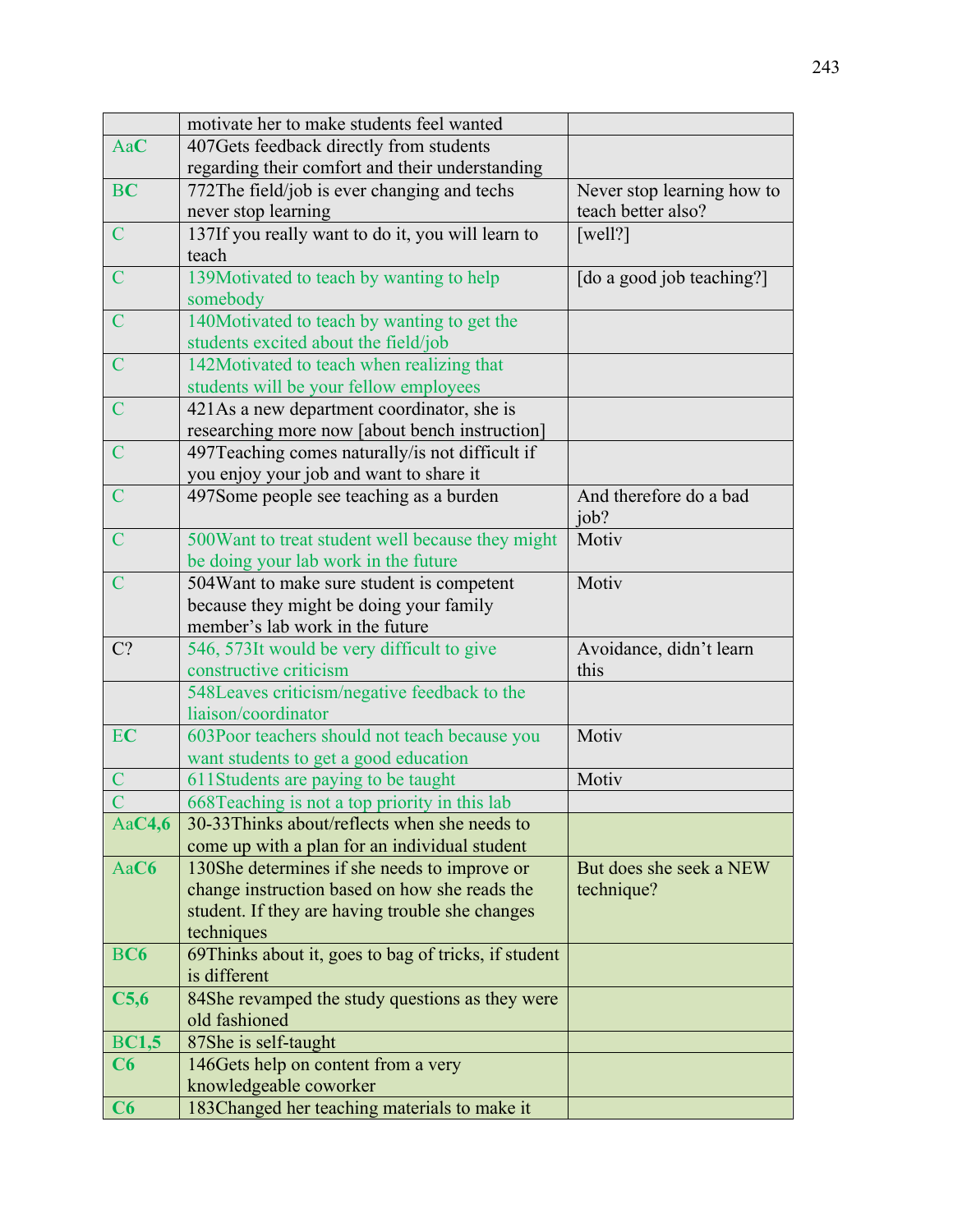|                 | easier for herself and so it works better for the   |  |
|-----------------|-----------------------------------------------------|--|
|                 | students and because the materials were outdated    |  |
| C6              | 207At the beginning, she boned up on content        |  |
| $\overline{C1}$ | 266I can put it on my resume and on my              |  |
|                 | evaluation that I teach, but really I like to teach |  |
| <b>AaC</b>      | 347She does not really think about becoming a       |  |
|                 | better bench instructor                             |  |
| <b>AaC</b>      | 401She does not do self-evaluation                  |  |

| D               | 43 Now have to think about teaching while working        |                             |
|-----------------|----------------------------------------------------------|-----------------------------|
|                 | because it is busier on the bench now, there's less time |                             |
| D               | 46It is the extra stuff that has changed                 |                             |
| D               | 162-3Used to spend half a day with students and now      |                             |
|                 | maybe spend half an hour                                 |                             |
| $\overline{D?}$ | 263She is not quite as picky but she is still hard       | Why not?                    |
| D?              | 304She is probably less patient now than earlier but     |                             |
|                 | she does not know how or why she has changed             |                             |
| D               | 179Because there are fewer staff, CI need to multitask   | Theme?: things have changed |
|                 | [teach and work bench]                                   |                             |
| TD?             | 184CI can do an excellent job of teaching if they have   | Learning?                   |
|                 | time off the bench as happened in the early millennium   |                             |
| D               | 187CI have to adapt their teaching to the economic       | $\gamma$                    |
|                 | situation                                                |                             |
| $\ast$          | 189When you have to work the bench and teach at the      | $\gamma$                    |
|                 | same time, the student ultimately suffers because you    |                             |
|                 | don't have time to explain                               |                             |
| D               | 199Things have changed because universities are          |                             |
|                 | doing a better job of educating students before they     |                             |
|                 | come to the clinical site, so CI don't have to spend as  |                             |
|                 | much time on it [theory]                                 |                             |
| D               | 660When she was a student, students were made to be      |                             |
|                 | fearful and not expected to show stress because in       |                             |
|                 | order to be good techs they need to be able to handle    |                             |
|                 | stress                                                   |                             |
| D               | 724Scheduling the CI off the bench for the first couple  |                             |
|                 | of days is happening less and less because hospitals     |                             |
|                 | are hurting                                              |                             |
| D               | 744Older techs (CIs) say, "That's not the way we were    |                             |
|                 | taught long ago."                                        |                             |
| $D$ ?           | 740Students come to the CI already having the            |                             |
|                 | textbook knowledge; they just need to learn how to be    |                             |
|                 | a tech.                                                  |                             |
| D               | 747There's a lot more information now than when          |                             |
|                 | older techs went to school                               |                             |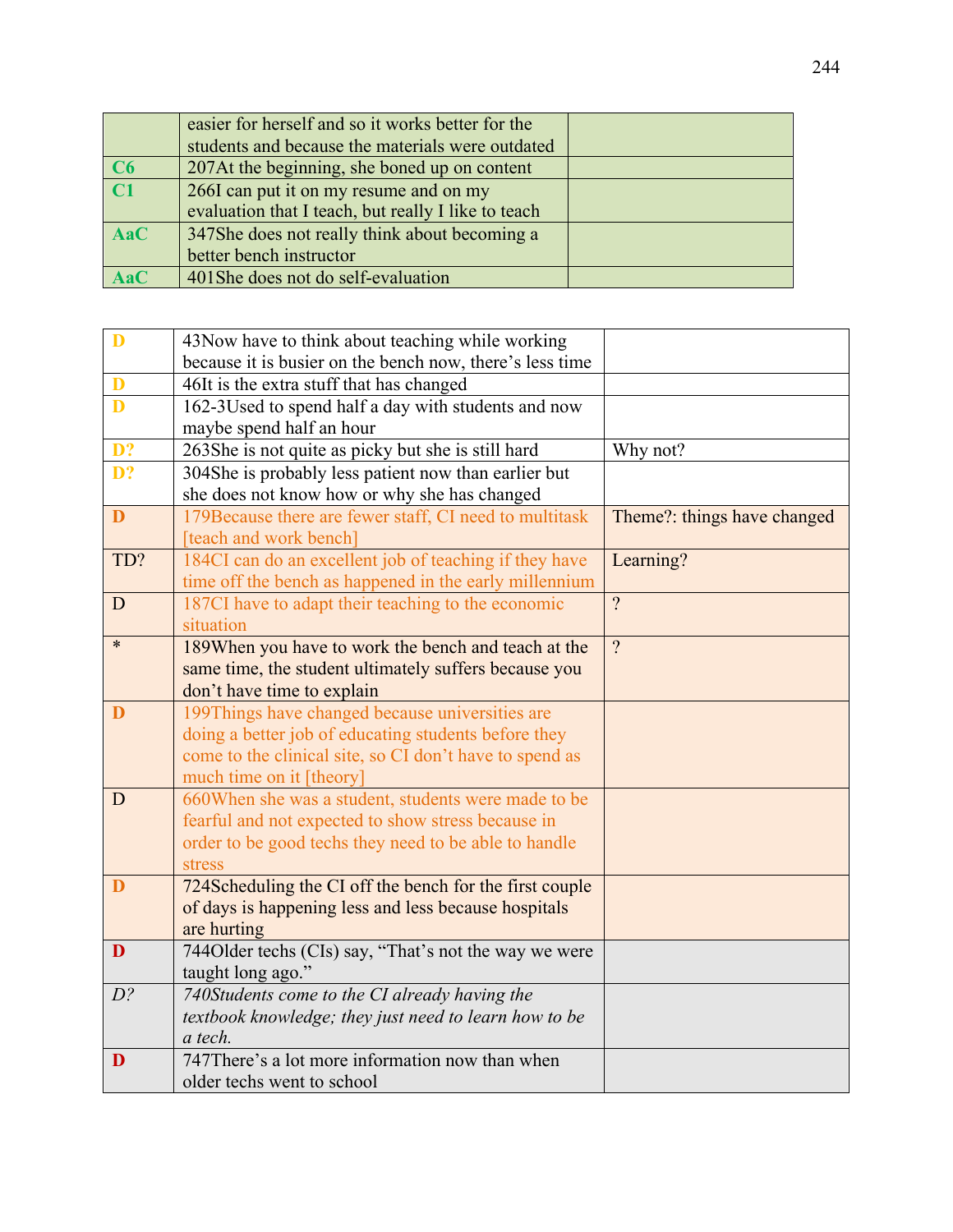| E         | 60People who are not made to teach will never be   |                             |
|-----------|----------------------------------------------------|-----------------------------|
|           | a [good] teacher                                   |                             |
| E         | 63 was not prepared to teach but was prepared in   |                             |
|           | knowledge                                          |                             |
|           | 80[direct] feedback from students is huge          |                             |
|           | Some people just are not made to teach, they do    |                             |
|           | not like it, they do not want to do it             |                             |
| E         | 12Techs take turns training students               |                             |
| ${\bf E}$ | 7Started training because she was on the bench     |                             |
|           | that they happened to need training                |                             |
| ${\bf E}$ | 79 Some people don't have the patience to teach    |                             |
| E         | 80Some people are fabulous techs and they know     |                             |
|           | what they are doing but they are not good teachers |                             |
| E         | 81 Some techs do not want to take the time to      |                             |
|           | relearn the theory                                 |                             |
| E         | 84Some techs are just not good at teaching or      |                             |
|           | explaining, they cannot clarify what they are      |                             |
|           | trying to teach                                    |                             |
| ${\bf E}$ | 89Some techs confuse the students                  |                             |
| E         | 149Was thrown into teaching                        | Aa?                         |
| E         | 640Some people are just bad at teaching, they      |                             |
|           | don't want to do it, they don't care about it      |                             |
| E         | 33Teach if student is assigned to your bench       |                             |
| E         | 224All bench techs teach                           |                             |
| E         | 240From a couple days to a couple weeks' notice    |                             |
|           | that you will be teaching a student                |                             |
| E         | 26Only qualification for teaching is being on day  |                             |
|           | shift                                              |                             |
| E         | 445Some people who know the content cannot         |                             |
|           | teach                                              |                             |
| E         | 450People who teach well do not necessarily need   |                             |
|           | to know the content well                           |                             |
| E         | 455, 471 Explaining what you are doing comes       | Ac                          |
|           | naturally                                          |                             |
| E         | 585Even though not everybody can teach [well],     |                             |
|           | all should teach in order to be fair               |                             |
| E         | 587To exempt someone from teaching would be        | it is a burden to teach?    |
|           | showing favoritism                                 | People don't want to teach? |
| E         | 602Teaching is a p art of everyone's job           |                             |
| EC        | 603Poor teachers should not teach because you      | Motiv                       |
|           | want students to get a good education              |                             |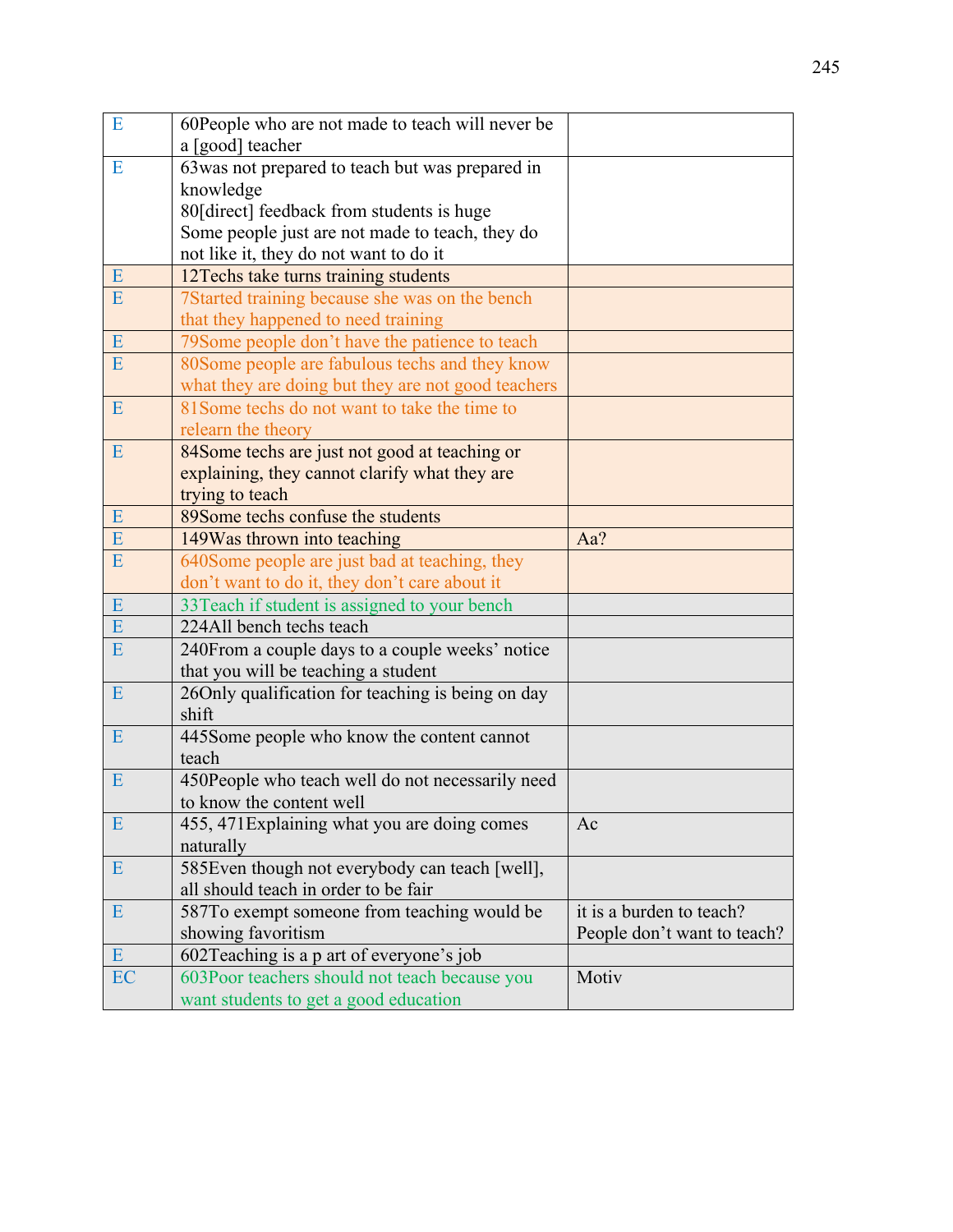| E          | 18, 487 Was told teaching was part of job as         |  |
|------------|------------------------------------------------------|--|
|            | assistant supervisor                                 |  |
| E          | 27 Most techs do not teach                           |  |
| <b>AcE</b> | 437 Teaching comes naturally to some people          |  |
| E          | 438Some people can be really good techs, have        |  |
|            | the same credentials but aren't very good teachers   |  |
| E          | 439,446Some techs who are really good teachers       |  |
|            | don't like to teach. They say that they don't think  |  |
|            | they are good teachers and are not interested.       |  |
| E          | 466Not everyone should be a clinical instructor      |  |
|            | because they are not patient enough or willing to    |  |
|            | work with the students                               |  |
| E          | 469Some techs shouldn't teach because they need      |  |
|            | to focus and having students would be a              |  |
|            | distraction                                          |  |
| E          | 473She thinks people can learn to teach but they     |  |
|            | shouldn't if they don't want to teach. Students will |  |
|            | pick up on that.                                     |  |
| E          | 477 Just because you could teach doesn't mean        |  |
|            | you should                                           |  |

|                | 165It is a very hard balance to find time to       |                            |
|----------------|----------------------------------------------------|----------------------------|
|                | spend with the student [and get the work done]     |                            |
| $\Omega$       | 373To do a better job teaching she needs time      |                            |
|                | away from bench work and paper work                |                            |
|                | 378Difficulties teaching include old               |                            |
|                | microscopes, noise, and more work [less time to    |                            |
|                | teach]                                             |                            |
| $\overline{O}$ | 410She could learn more from the students if       |                            |
|                | she had more time for discussion with them         |                            |
| $\mathbf{0}$   | 41 Teaching is not appealing to certain people     | Learning?                  |
|                | especially if you are short staffed                |                            |
| $\mathbf 0$    | 42 Teaching can be a burden, a chore               | How? Why? Does this affect |
|                |                                                    | learning how to teach?     |
| $\mathbf 0$    | 47 Teaching is more difficult if you are trying to | Relation to learning?      |
|                | do the bench on top of teaching                    |                            |
| $\mathbf 0$    | 15Difficult to teach while doing bench work        | How does this affect       |
|                |                                                    | learning to teach?         |
|                |                                                    | No recognized need for CI  |
|                |                                                    | preparation/expertise      |
| $\mathbf 0$    | 395Students won't initiate plan for own            |                            |
|                | learning                                           |                            |
|                |                                                    |                            |
|                | 55 Some of them I've found a language barrier      |                            |
|                | 66 3-4 students back to back burnt her out         |                            |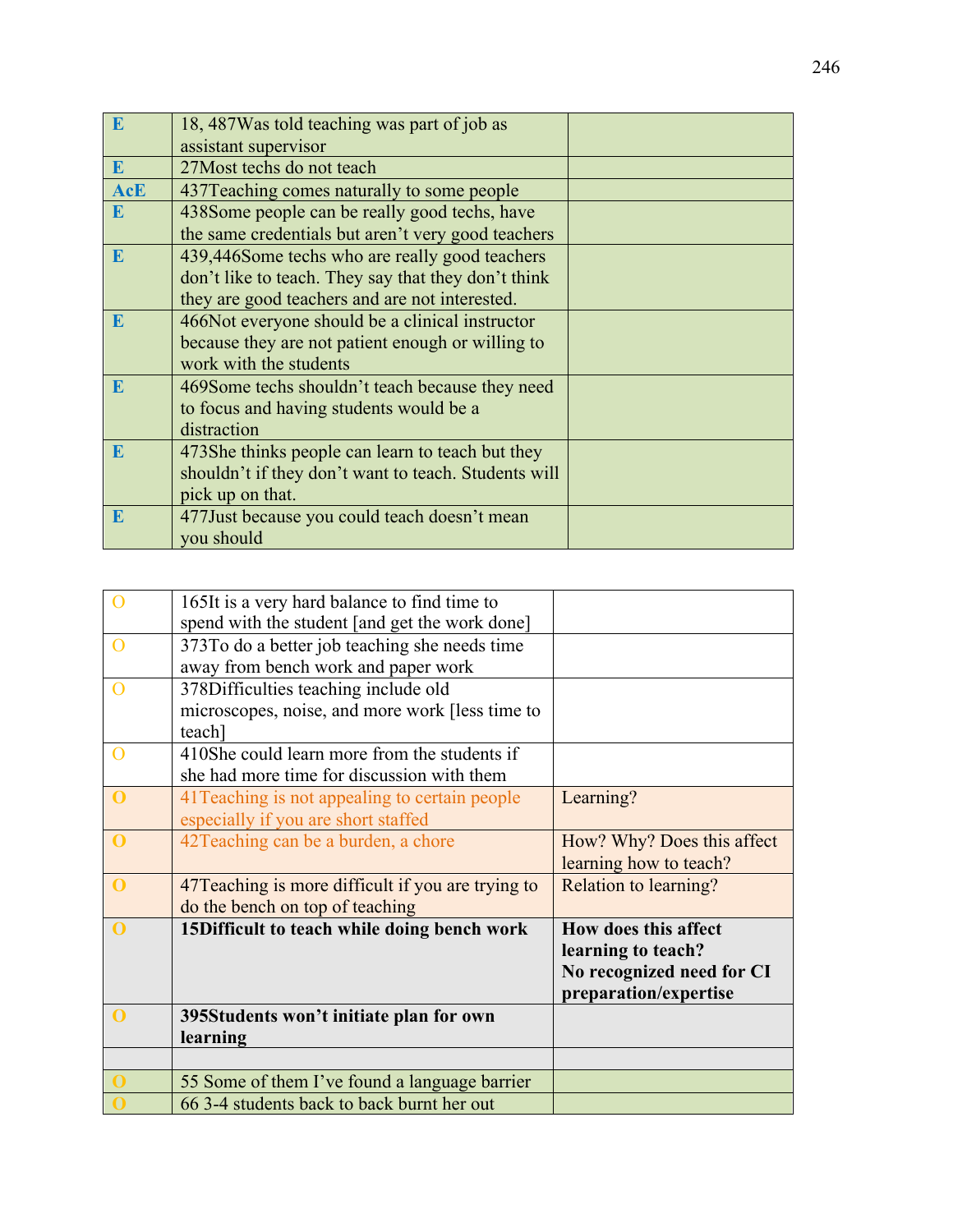| $\bf{0}$       | 288If she has patient work, the student will be    |  |
|----------------|----------------------------------------------------|--|
|                | pushed aside. She will try to find something for   |  |
|                | the student to do but she can't promise            |  |
| $\mathbf{O}$   | 291 She wishes that she had a clone in order to    |  |
|                | cover the bench and teaching                       |  |
| $\mathbf 0$    | 293Even when you are busy the student can          |  |
|                | learn from just watching, what's going to          |  |
|                | happen, you need to be organized, you need to      |  |
|                | pay attention                                      |  |
| $\mathbf{0}$   | 296To teach better she needs less work and/or      |  |
|                | more time                                          |  |
| $\bf{O}$       | 301 This lack of time/conflict of bench work and   |  |
|                | teaching is not going to get better                |  |
| $\bf{0}$       | 303Some techs are going to ask why they            |  |
|                | should be bothered with students, 569              |  |
| $\bf{0}$       | 389When teaching blood bank, you can't             |  |
|                | duplicate some of the things that would be good    |  |
|                | for the students to see because it might not come  |  |
|                | in while the student is in the department.         |  |
| $\overline{0}$ | 405A difficulty that she has had in learning to    |  |
|                | be a better bench instructor is being patient with |  |
|                | everyone while teaching students and getting       |  |
|                | her work done.                                     |  |
| $\bf{0}$       | 525In order to do a better job teaching, she'd     |  |
|                | like an assistant                                  |  |
| $\mathbf{O}$   | 528Sometimes trying to teach and trying to do      |  |
|                | your work you are going to short something and     |  |
|                | you don't want to short the patient.               |  |
| $\bf{O}$       | 563If you have a negative environment,             |  |
|                | occasionally it's going to affect you and it       |  |
|                | probably is going to affect me negatively toward   |  |
|                | my student                                         |  |
| $\bf{0}$       | 569Teaching is not valued because students         |  |
|                | have not stayed on as employees. Techs are         |  |
|                | saying "why are we bothering" SEE 303              |  |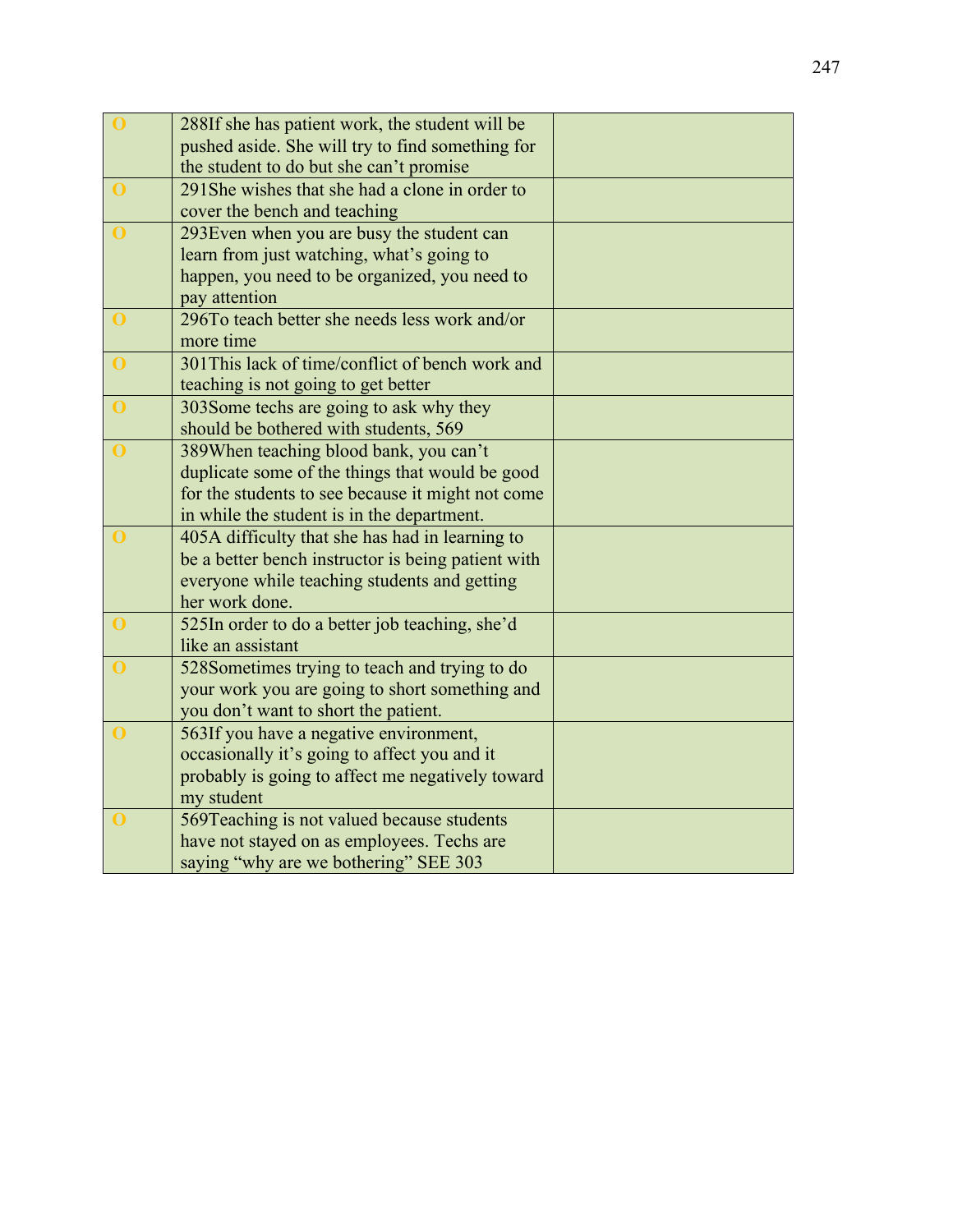| UNCLASSIFIED STATEMENTS                                    |                            |
|------------------------------------------------------------|----------------------------|
| 14Wanted to help teach and volunteered to teach            |                            |
| 22Took total responsibility for the department all         |                            |
| at once                                                    |                            |
| 42Thinks about same things now as at start                 |                            |
| 64School teaches subject knowledge                         |                            |
| 69Teaching technique has not changed a lot                 | theme                      |
| 74Some students go further than others                     | How does this affect       |
|                                                            | teaching? Learning to      |
|                                                            | teach?                     |
| 145Does continuing education related to the                |                            |
| content that she is teaching                               |                            |
| 150Directors, managers review student                      |                            |
| evaluations of the CIs                                     |                            |
| 271 Directors, managers are probably more aware            |                            |
| of how much a person teaches than how well they            |                            |
| teach                                                      |                            |
| 161As department coordinator, she uses student             |                            |
| evaluations of other CIs to prompt them to spend           |                            |
| more time with students                                    |                            |
| 174By watching her predecessor she learned to              |                            |
| talk with students instead of at them.                     |                            |
| 239She does not move on until the student gets it          |                            |
| 244She has regretted giving up on an irritating<br>student |                            |
| 255She has second thoughts about dismissing a              |                            |
| student for cheating                                       |                            |
| 263She used to be more picky                               |                            |
| 280 When pressed she says that she does ask                |                            |
| students directly if they need anything else               |                            |
| 290She will give students extra stuff on a case by         | individualize              |
| case basis                                                 |                            |
| 350Being a supervisor (she used to be one) is              | Theme $-$ educ supr thinks |
| quite different from being a CI. CI work with              | diff                       |
| students whereas supervisors need to be firm and           |                            |
| exert authority over people                                |                            |
| 349Being a supervisor did not help her teach               |                            |
| (although she taught before she was a supervisor)          |                            |
| 363 They tend to give good affective evaluations           |                            |
| 404She feels that she still has more to learn about        |                            |
| teaching                                                   |                            |
| 416It feels good when a student says that you              |                            |
| opened the door for them                                   |                            |
| 30I am always trying to think of better ways to            |                            |
| explain the bench to them                                  |                            |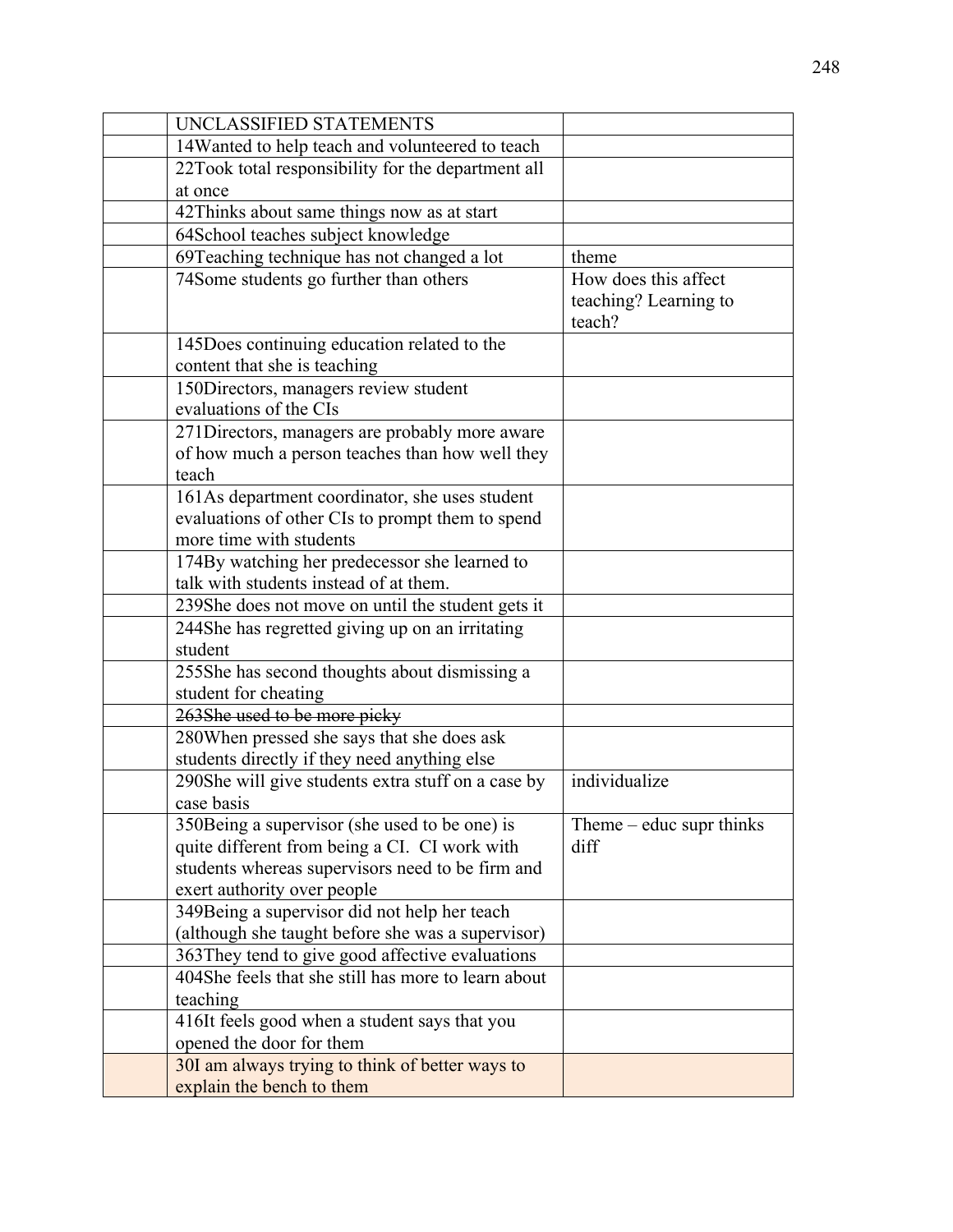|          | 40In order to get more trainers, she has to think of |                                  |
|----------|------------------------------------------------------|----------------------------------|
|          | how to recruit, how to make teaching exciting,       |                                  |
|          | appealing                                            |                                  |
|          | 48 Teaching slows you down because you have to       | Answer to 42, 43                 |
|          | explain everything you are doing and answer          |                                  |
|          | questions and things rather than just focus on your  |                                  |
|          | job                                                  |                                  |
|          | 60[Good] teachers make it interesting                |                                  |
|          | 60[Good] teachers correlate results with diseases    |                                  |
|          |                                                      |                                  |
|          | Need checklists                                      | To teach. To learn?              |
| $\gamma$ | 184CI can do an excellent job of teaching if they    | Learning?                        |
|          | have time off the bench as happened in the early     |                                  |
|          | millennium                                           |                                  |
|          | 187CI have to adapt their teaching to the            | $\overline{?}$                   |
|          | economic situation                                   |                                  |
|          | 189When you have to work the bench and teach at      | $\overline{?}$                   |
|          | the same time, the student ultimately suffers        |                                  |
|          | because you don't have time to explain               |                                  |
|          | 385A double head teaching microscope is nice to      |                                  |
|          | have to teach hematology                             |                                  |
|          | 356If clinical instructors took the student exams    | <b>Implications?</b> Should they |
|          | they would fail them big time                        | know more? Do students           |
|          |                                                      | really to know it if techs       |
|          |                                                      | don't need to know it?           |
|          | 496Even though the course addressed formal           | $\gamma$                         |
|          | teaching it helped her do bench teaching by now      |                                  |
|          | being intimidated by really bright students          |                                  |
|          | 612I struggled teaching in the beginning like        |                                  |
|          | probably anyone would too                            |                                  |
|          | 649You can't live for the moment                     | What??                           |
|          | 660 When she was a student, students were made       |                                  |
|          | to be fearful and not expected to show stress        |                                  |
|          | because in order to be good techs they need to be    |                                  |
|          | able to handle stress                                |                                  |
|          | 684 Older students are not going to give up until    |                                  |
|          | they get it and will work hard to get it, they are   |                                  |
|          | more mature695                                       |                                  |
|          | 686Younger students leave as soon as they can,       |                                  |
|          | they've got their lives to live you know             |                                  |
|          | 704The college years are a big growth stage in       |                                  |
|          | maturity, their priorities switch (for some of them) |                                  |
|          | 712Need more staffing to try to schedule the CI      |                                  |
|          | off the bench for the first couple of days 194       |                                  |
|          | 68Do not teach textbook stuff, that's taught at      | Not that helpful                 |
|          | university                                           |                                  |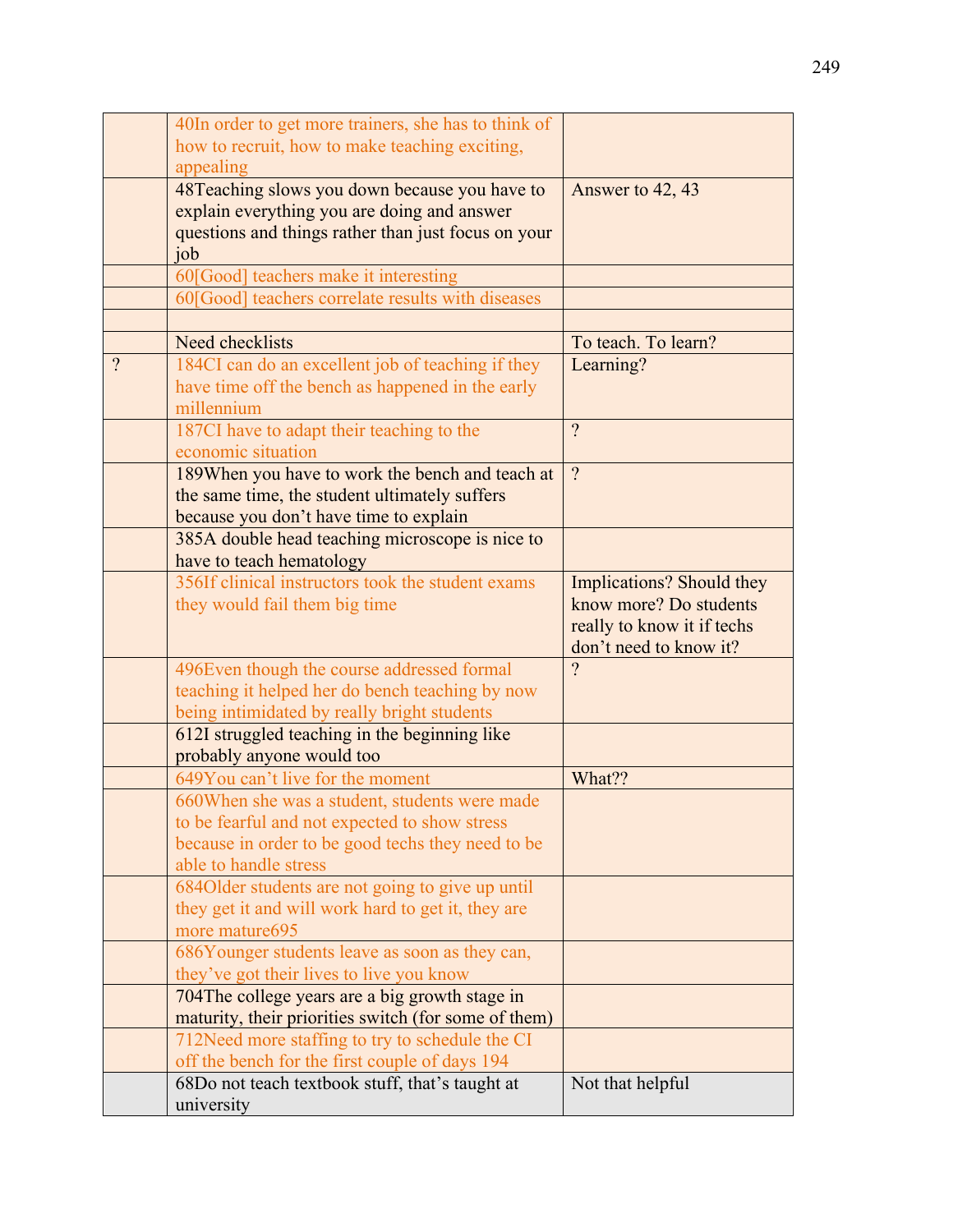| 72At first worried about covering everything on<br>schedule [bench]                            | How did they cope with<br>this?                                                                   |
|------------------------------------------------------------------------------------------------|---------------------------------------------------------------------------------------------------|
| 85Still concentrates on covering everything                                                    |                                                                                                   |
| 104At first just covered what was assigned                                                     |                                                                                                   |
| 395Students can't initiate plan for own learning                                               |                                                                                                   |
| because they don't know what they should be                                                    |                                                                                                   |
| learning                                                                                       |                                                                                                   |
| 446Teaching is an art in itself                                                                | Different from tech wk                                                                            |
| 464CI don't teach theory because there's too                                                   |                                                                                                   |
| much                                                                                           |                                                                                                   |
| 529, 530Doesn't assess/judge student except for<br>filling out general form at end of rotation | Why not? Don't understand<br>that they are assessing as<br>they go, don't care, don't<br>know how |
| 546, 573It would be very difficult to give<br>constructive criticism                           | Avoidance, didn't learn this                                                                      |
| 548Leaves criticism/negative feedback to the                                                   |                                                                                                   |
| liaison/coordinator                                                                            |                                                                                                   |
| 559The education coordinator has a big role with                                               |                                                                                                   |
| the students, orientation, scheduling, liaison with                                            |                                                                                                   |
| university, problem solving, giving criticism to                                               |                                                                                                   |
| students                                                                                       |                                                                                                   |
| 636Needs more time off the bench to do                                                         |                                                                                                   |
| department coordinator stuff                                                                   |                                                                                                   |
| 661 There is little communication between techs                                                | Should there be?                                                                                  |
| about what the student is doing/has done                                                       |                                                                                                   |
| 691 Having students from 2 different university                                                |                                                                                                   |
| programs is not a problem as they rotate through                                               |                                                                                                   |
| different departments                                                                          |                                                                                                   |
| 740Students come to the CI already having the                                                  |                                                                                                   |
| textbook knowledge; they just need to learn how                                                |                                                                                                   |
| to be a tech.                                                                                  |                                                                                                   |
| 742 Would be nice if they could incorporate more                                               |                                                                                                   |
| theory<br>754It would be nice to have students $\overline{d}$ a rotation                       |                                                                                                   |
| on an off shift because most students will not                                                 |                                                                                                   |
| going to be working day shift when they graduate                                               |                                                                                                   |
| 761It would be hard to have students rotate on an                                              |                                                                                                   |
| off shift, most hospitals don't                                                                |                                                                                                   |
| 768You learn to really be a tech during the first                                              |                                                                                                   |
| year on the job                                                                                |                                                                                                   |
| 774Students do not make the decisions on the job                                               |                                                                                                   |
| that techs do                                                                                  |                                                                                                   |
| 779It would be nice for students to experience that                                            |                                                                                                   |
| decision-making but they cannot be on their own                                                |                                                                                                   |
| 35Examples of individualization                                                                |                                                                                                   |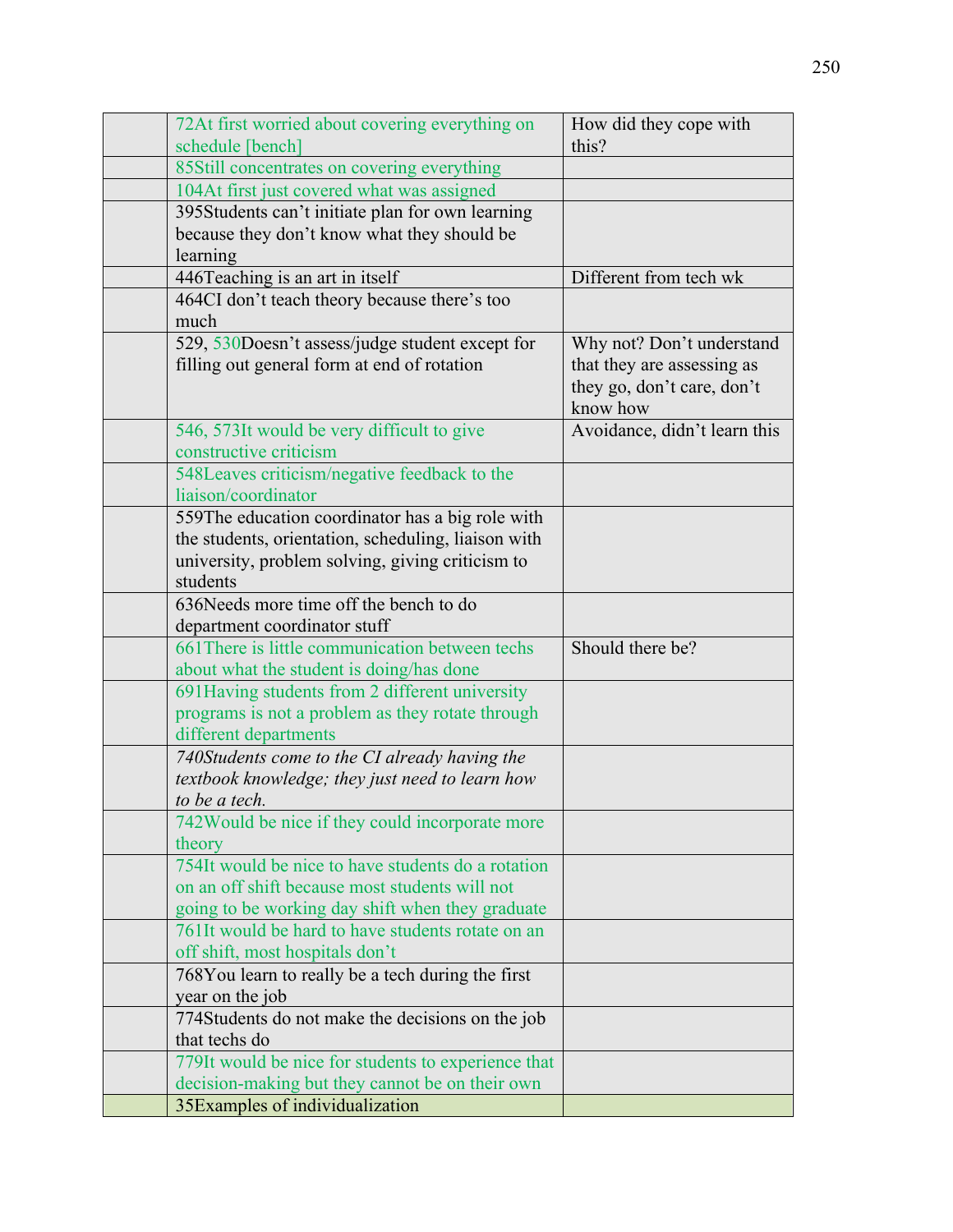| 57-60Let's students determine what they will do,                                                |           |
|-------------------------------------------------------------------------------------------------|-----------|
| even to their detriment                                                                         |           |
| 105FHOSP had a hospital-based MLS program of                                                    |           |
| their own before Flo worked there                                                               |           |
| 139If the student is having a lot of trouble, you                                               |           |
| want to work on them with that and see what                                                     |           |
| they're lacking or what they're not getting                                                     |           |
| 165She has changed content to include new                                                       |           |
| information                                                                                     |           |
| 168,180She used a variety of teaching tools,                                                    |           |
| handouts, historical patient data, things that                                                  |           |
| students may not see elsewhere                                                                  |           |
| 187Likes that the university gives the students and                                             |           |
| the hospitals the study questions so she can go                                                 |           |
| over things the students have questions about                                                   |           |
| 209At the beginning, she was given a packet of                                                  | duplicate |
| material (content related) 82,92                                                                |           |
| 220At the beginning, she had no preparation to                                                  |           |
| teach                                                                                           |           |
| 304We need students because we are going to                                                     |           |
| need them to be techs later on                                                                  |           |
| 325Attendance is her biggest problem. She has                                                   |           |
| not had problems with cheating.                                                                 |           |
| 337Some instructors will be battered down and                                                   |           |
| give the better grade                                                                           |           |
| 338Student may not be really learning if they are                                               |           |
| just spewing information back at you. This can't                                                |           |
| help them in the end.                                                                           |           |
| 391 When she has something that the student<br>should see, she offers to show it to the student |           |
| even if the student is in a different department.                                               |           |
| 499 Invite techs to teach but no one has                                                        |           |
| volunteered in the last while                                                                   |           |
| 539 They have a lot of people getting ready to                                                  |           |
| retire and that affects the atmosphere negatively.                                              |           |
| 541 She tries not to pass on negativity to the                                                  |           |
| students but they hear it from other techs                                                      |           |
| 549Hopefully as long as it's not too negative it's                                              |           |
| gonna pass along something to them later on when                                                |           |
| they're out in the real world and working.                                                      |           |
| Hopefully they'll learn from it.                                                                |           |
| 587 When she is off, she communicates what the                                                  |           |
| student should be doing and who will be in                                                      |           |
| charge. For the most part everybody's aware of                                                  |           |
| the student. We don't let them drift                                                            |           |
| 637As a clinical instructor you should be yourself                                              |           |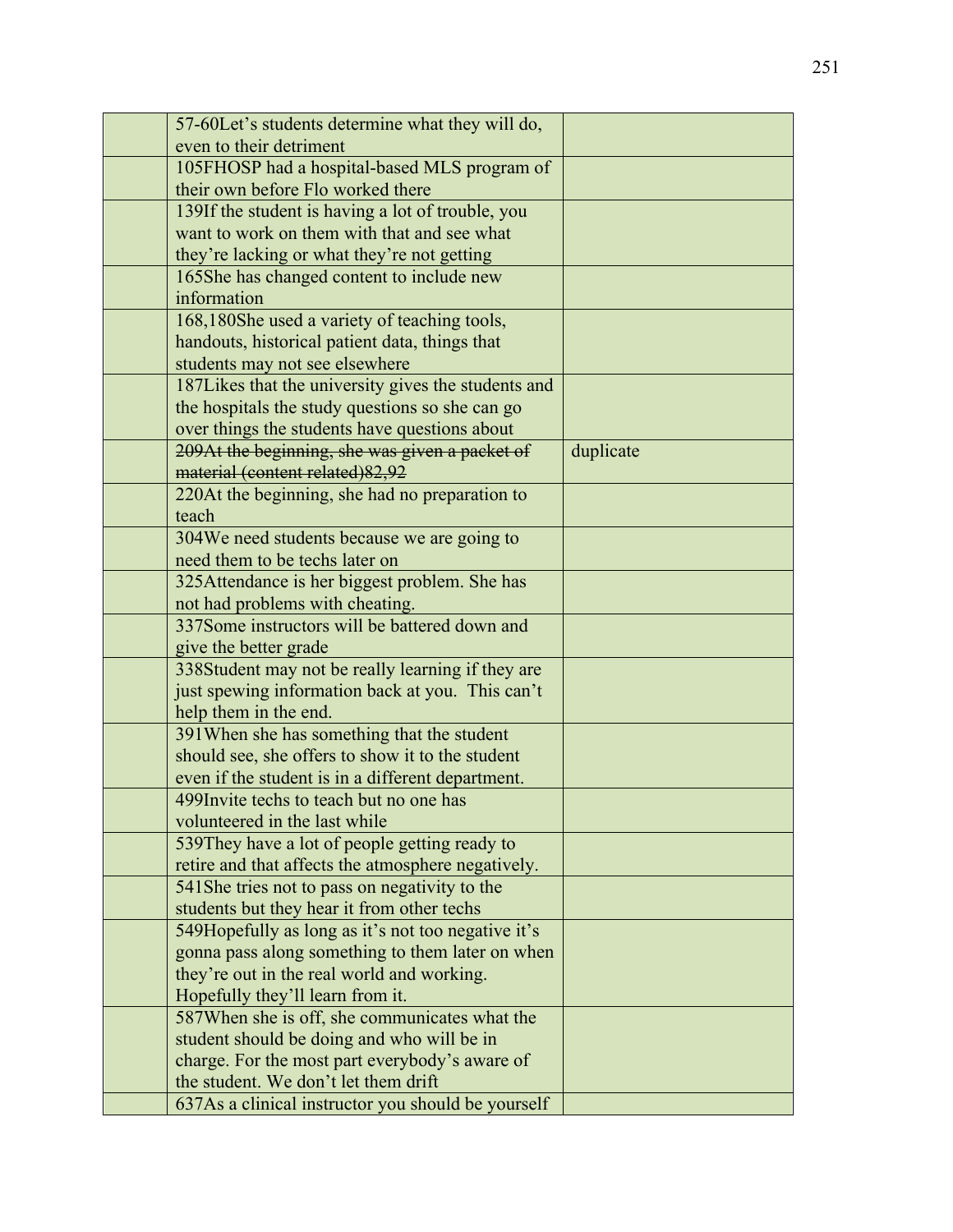# Appendix L

# Meaning Units Combined

Horizonalization Statements were analyzed and grouped into Meaning Units, which could be considered pre-themes. The letters at the end of each line refer to the participant (A, B, C, D, E, F) and the number refer to the transcript line number of the participant (so the researcher could refer back to it and perhaps use verbatim examples in the dissertation).

Aa CI use the following to learn to do CI

Experience – see Meaning Unit B Trial & error (see B) Experience as a student (see B) A63, B63(info) Experience being taught in the job setting B130, C415, C426 Job experience (see below category B) Observation of other instructors A16, A174 Reflection/thinking about it A32, C301, C582, E97, E98(not any more), F30, F31, F63(less now) Direct student feedback, verbal or nonverbal A80, B72, D407,F130 Written student feedback A84, A157 (not neg), A280, A416, C547, B560, F383, F362(doesn't see) Sought help from other, unspecified G200, education coordinator A274, other CI B23, B153, coworkers A94, A105, C234, C547, F153 Reading A169, A170 Checklists B136, C171, B130, B315, E, F96 In-service on teaching B317 CI handbook B330 Formal course or training in teaching B486, B496, D Experience from college speech class C505 Supervisor evaluation C544, F365 (not) Material from the university D62, D66 Going to manufacturer training C326, C398 Mentor B404 Content materials from predecessor F82, F92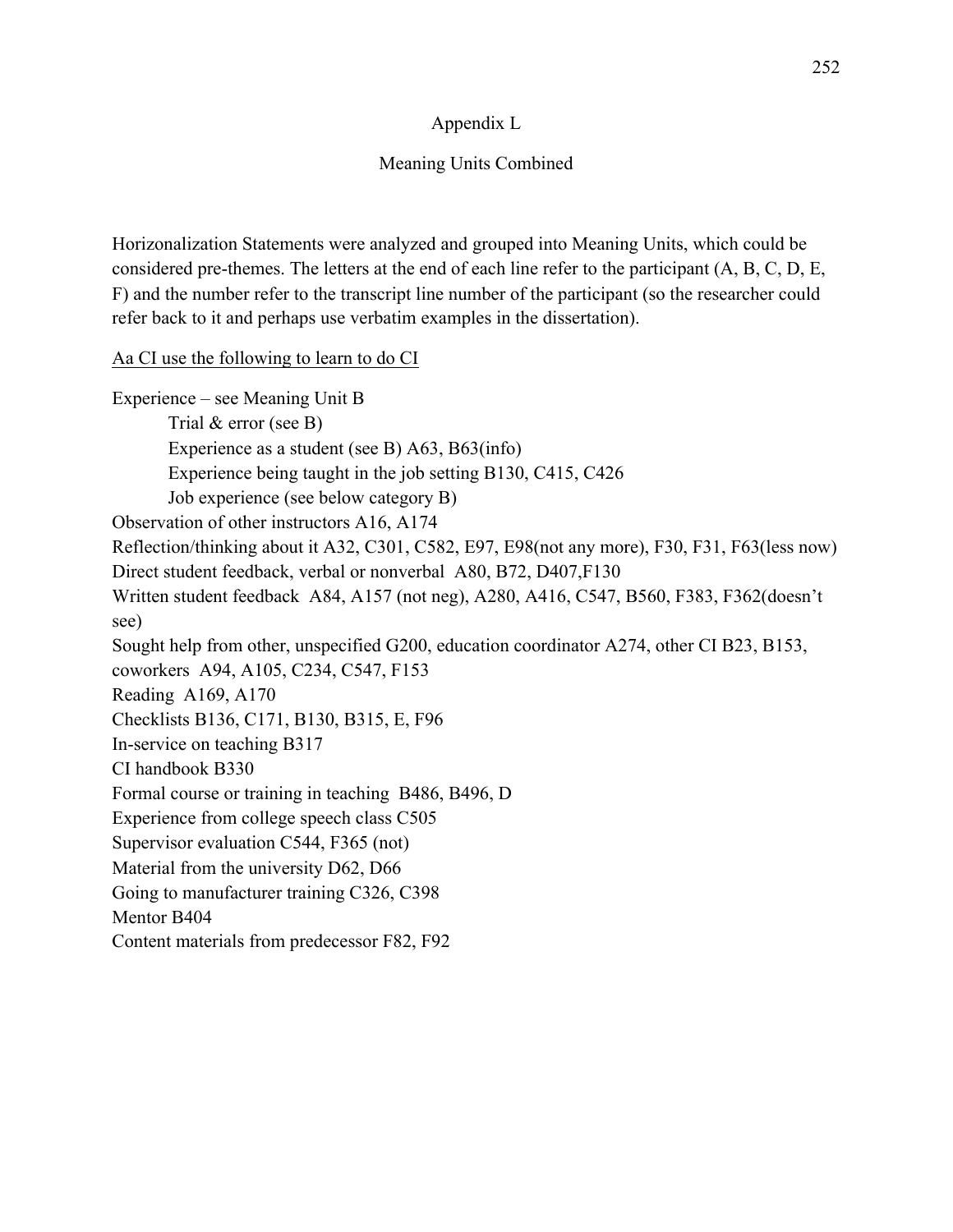## Things they Do NOT use

CE in teaching A145, B341, E260, F229 Self-evaluation A278, F401 Asking for advice C233, E198 Reflection D41, E45, F68, F347 Formal course/instruction/orientation on teaching D148, E221, A440, F24 Mentoring D149, D305, F80 Just wing it D153 Other techs D290, D291, D660

## Does not use anything

Has not changed teaching technique A69, C281 Don't put a lot of thought or energy into it D41

## Ac Comes naturally or not

More to learn (all is not natural) A404 Individualizing instruction comes naturally A297, A320, F46 Explaining, some have hard time, some have innate ability to explain clearly A320, C90, B94, C637 Enjoyment of teaching B57 Some people can learn to teach to a certain extent but that doesn't mean they'll be good at it B92 Putting students at ease comes naturally for some C637 Having empathy C665 Being organized C939, F418 Some people have a natural talent for teaching E136 Respect for teaching B642 Tolerance for students B642, C647 Attitude that there's no silly question B643 Empathize with student, eg anxiety B644, B661 Have patience B645 Ability to switch gears B663 Comes more naturally with experience F417, F428 Multitasking F418 Being a leader F429 Correcting student mistake – NOT B, F453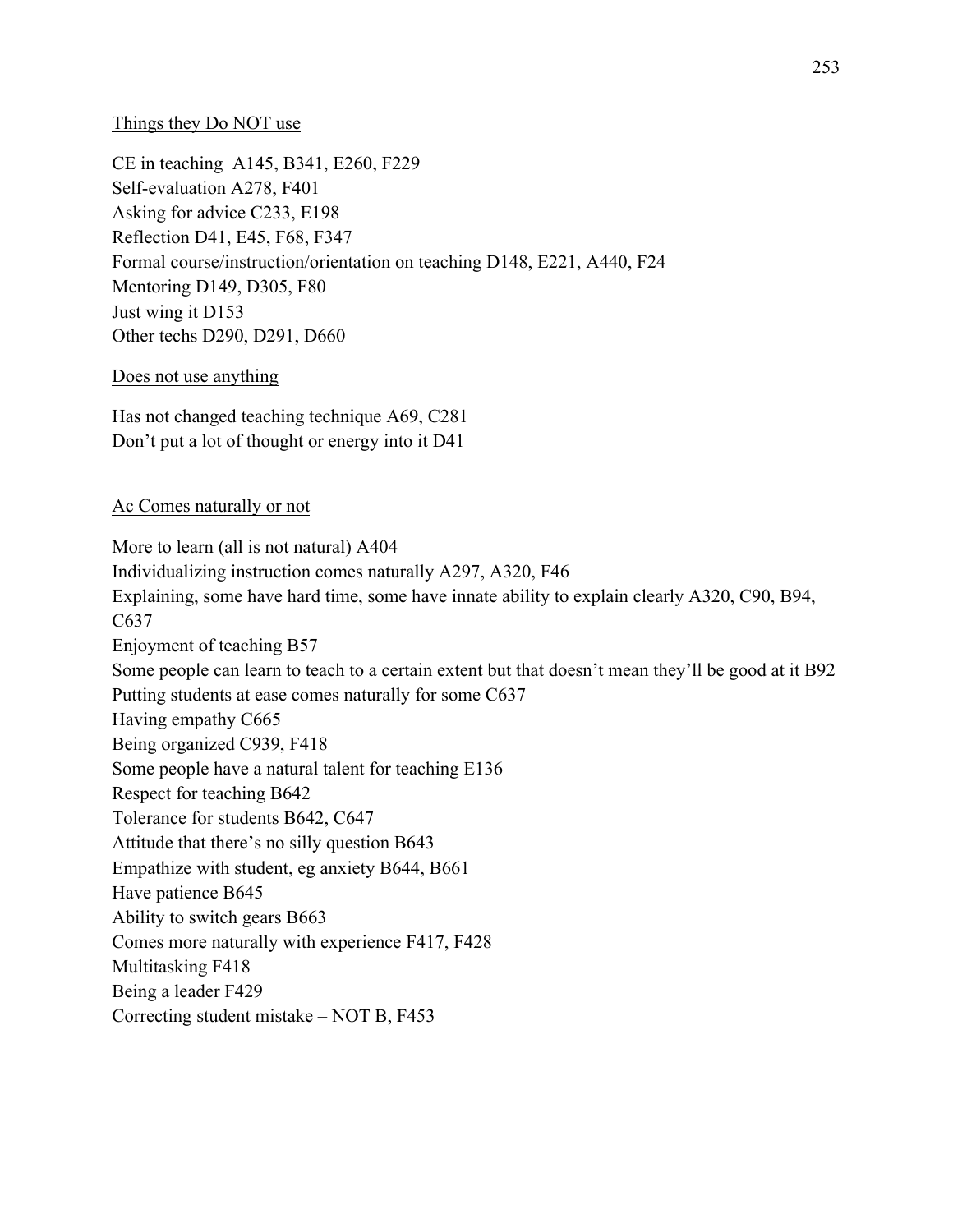### Ab What CI would like to have used

Formal course or training in education A48-52, A57, A445, D156, D165, D627, D714 Observation/job shadow A452, B792, D168, D626, F604 Having someone available to consult with A452 Have teaching be part of the annual competency assessment B346 Have someone review the training manual with them B790 More feedback from students, university, supr D632, E353-6, F383 Written outline/sequence of what they will teach C806 See what skills they have or want to use F594

## B What experiences do CI use to learn to be CI?

Experience as a student or trainee As student C141, B431, C455, D127, D326 Content A63, B63 Only influenced her at the beginning A214 As employee B119, C141, C415, C426 What not to do A221, B115, B130, B440, C456, E300, E319, F621, F628, F254, F264, F276 Job experience A26, A63, A64, C670, B440, D614, D615, D619, D620, F514 Experience with students who have more trouble A39, F130, F139 Experiences that help them learn to: individualize instruction A297, C68, C70, C268, C270, C474, F30, F35 (examples) read whether student understands and use another technique A233, F63 relate to the student B72 give pretest/ask questions to see what the student needs B202, C572 ability to switch gears/re-explain if student needs it B663, E184 adjust pace to student D189, D192 come with multiple ways to approach the subject B946, B955 cover more material with quicker students C270, D106 depending what school they come from E738 go to bag of tricks F69 gain confidence A97, C67, D338 when she needs help A94 use new resources (Internet photos) A287 ask questions, communicate with students A200 what to say, what students respond to C67, F423 not go too fast C97, C426, B467, D39 not too much the first day C958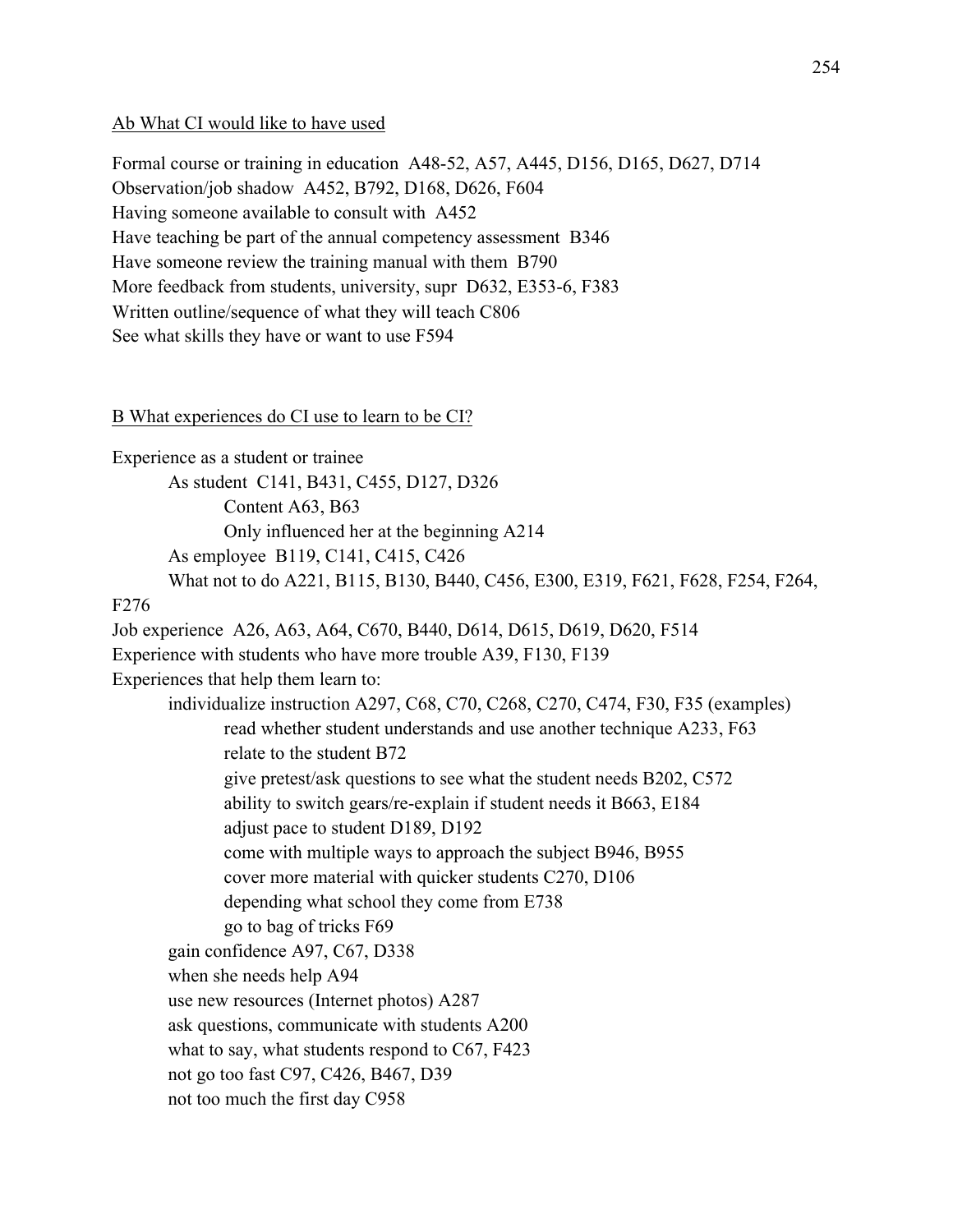don't teach them everything you know C963 have student do it for themselves rather than observing C99, B160, C415, D211, D214,

#### D218

"see one do one" is not best strategy B181 Work as a team in teaching the student C194, B243, B261, E385, D661(not), F587 Teach more than how to operate the instrument (how to handle workload, what job is like, organizational skills) C209, C218, D86 Be organized B225, B906 Have a neat and uncluttered bench B895 Don't teach students different ways of doing things C226 Ask follow up questions, make them explain it back to you B287, B298, C303, B308 Don't intimidate or make them afraid of making a mistake C456 Make students at ease and feel comfortable C459 Explain better C526, C615 Be less regimented B535, F123 Encourage questions B535 Create written theoretical information so you don't forget it C629, F Know where students usually trip up C821 Keep in mind that some people are left-handed C836 Experience giving negative feedback A332 (could just be maturity or experience as parent) Act as coworker rather than teacher D172 Teaching slows you down C48 Older students work hard, more mature B684, B695 Change teaching technique F121 Deal with students taking advantage of her F311, F334 Make it funner and more exciting for students F630 Be yourself F637 Experiences that help them learn THAT: Students are flexible D111 Students want to learn more D112 Experience teaching A411, C66, C279, E135, E335, F417, F428, F284 Experience teaching in other venues E484 Experience teaching new employees D174 Life experience, parenting, age A367, C282, C670, D478-481, D614, D615, D 617, F516 Learning from mistakes B22, C866, D344 Trial and error A37, C310, C474, B861, F237, F350 Experience using checklists B136, C171, C382 (learn order, content to teach) Struggles at the beginning C612, C615, D104, F116, F421, F220 Experience differentiating real learning from just spewing back F338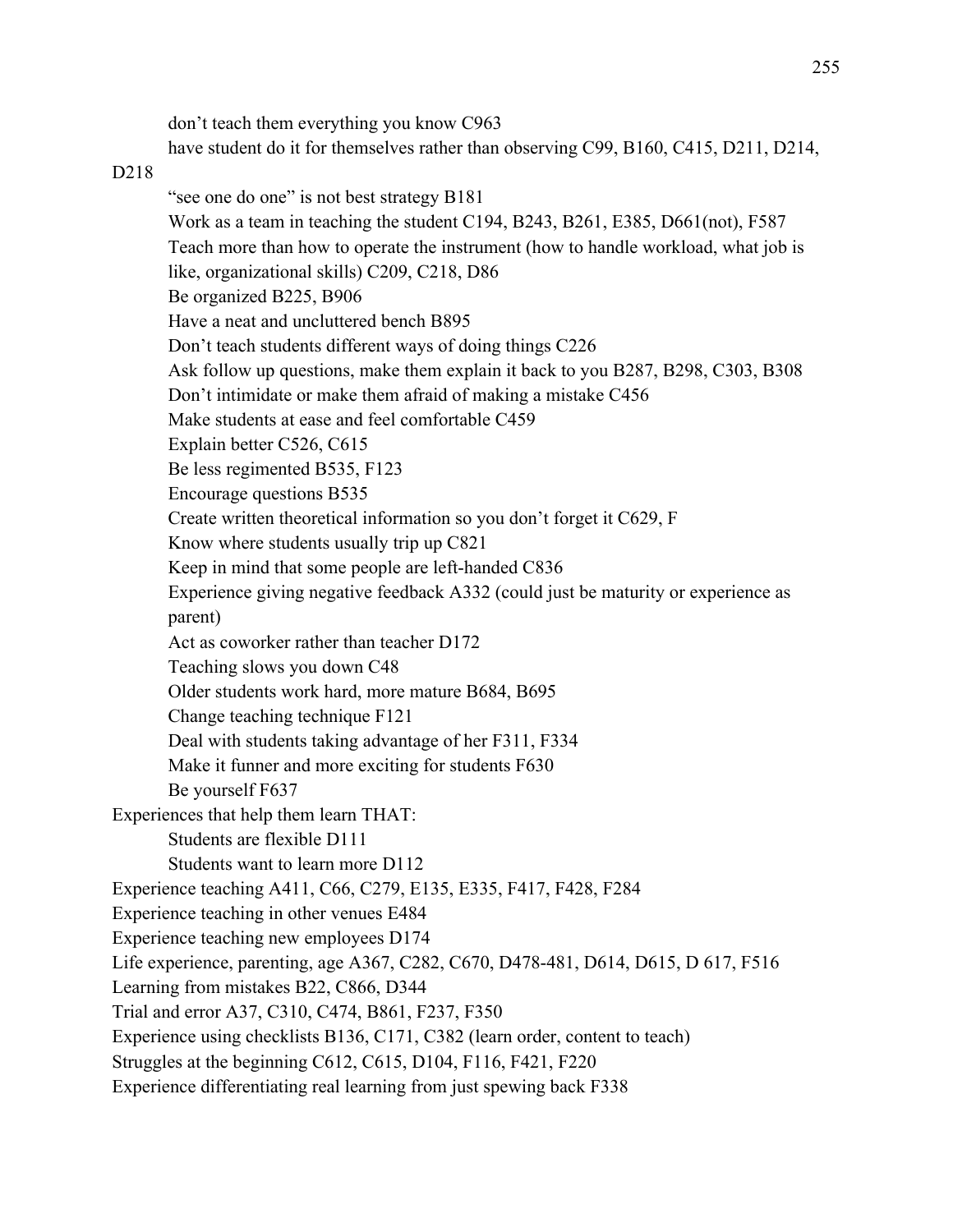### What experiences CI do NOT use to learn to be CI?

Experience teaching in the classroom A 424, 438 Experience training new techs C322

What experiences are NOT used for:

What they think about E116 To change teaching technique E180 Teaching students from another program is different D730-736

### Cope with less time/changes

Have students go work by themselves C192, F288 Only teach troubleshooting if it arises, if you have help B217 Some material may not be covered and the student will need to learn it on the job after they get a job B261 New economic situation B187 Organize your time B906 Field is ever changing D772 Have to think about teaching while working [as opposed to planning ahead?] A Less time/fewer staff A43, A 162, B179, B184, B199, B712, C48, C189, C724, F291, F296, F301, F528 Less picky now A263 Less patient now A304, F405 Universities doing better job of teaching B199 Teaching has changed E744, B187, B660 There's more info/new info now E747, F76 Burn out F66 Watch F293 Negativity F563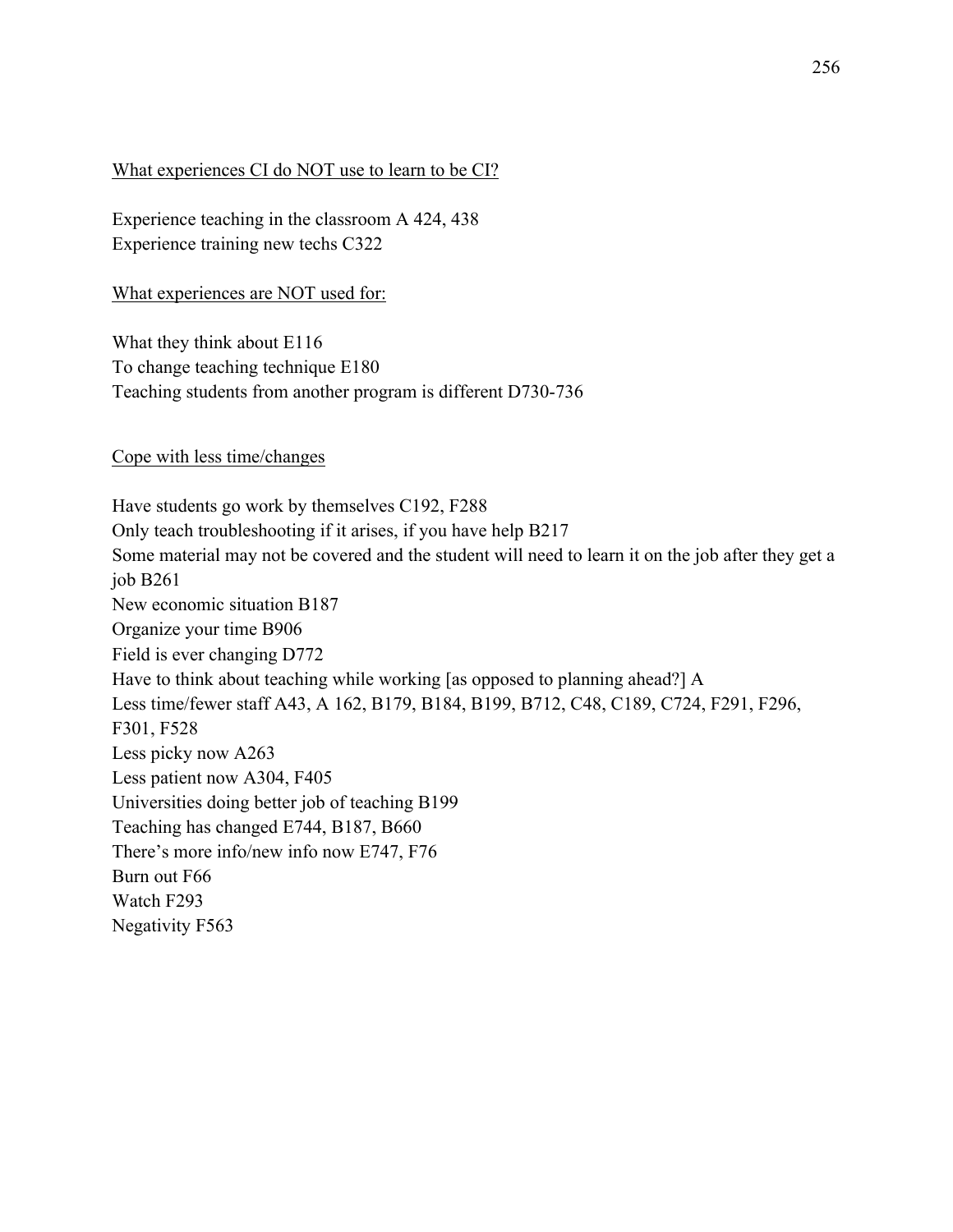## Can/should everybody teach?

# ACTUAL PRACTICE:

A All teach but most time is spent with better ones B&C CI are selected using unpublished criteria D&E All teach, rotate F Mostly assistant supervisors teach

People who are not made to teach will never be a [good teacher] A60 People just are not made to teach, they do not like it, they do not want to do it A80 All techs take turns training students C12, E224, E602, F27 NOT Techs get students if they are on the bench that the students are assigned to B78, D33 Some people don't have the patience to teach B79, F466 People who are fabulous techs may not be good teachers B80, E445, F438 Some techs do not want to take the time to relearn the theory B81 Some techs are just not good at explaining, some techs confuse students C84, C89 Some techs are just bad at teaching, they don't want to do it, they don't care about it B640 People who teach well do not necessarily need to know the content well E450 Even though not everybody can teach [well], all should teach in order to be fair E585, E587 Poor teachers should not teach because you want students to get a good education D603 Some good teachers don't want to teach F439, F336 Some techs would be distracted by having students F469, B&C Students pick up on techs who don't want to teach F473

# Adult learning principles used

1. Self-directed

Some CI actively strive to learn to teach or teach better but some do not. A14, A58, A404, B22, B24, C30, C31, B54, B321, B619, F87

- 2. Experience is a learning resource This is a major theme
- 3. Learning needs are focused on their social roles Not applicable?
- 4. Time perspective is one of immediate use Seek feedback and advice to apply to a specific situation or ongoing improvement A94, C34, C43, C396, B619, C627, B766, E407, E421, F30, F130